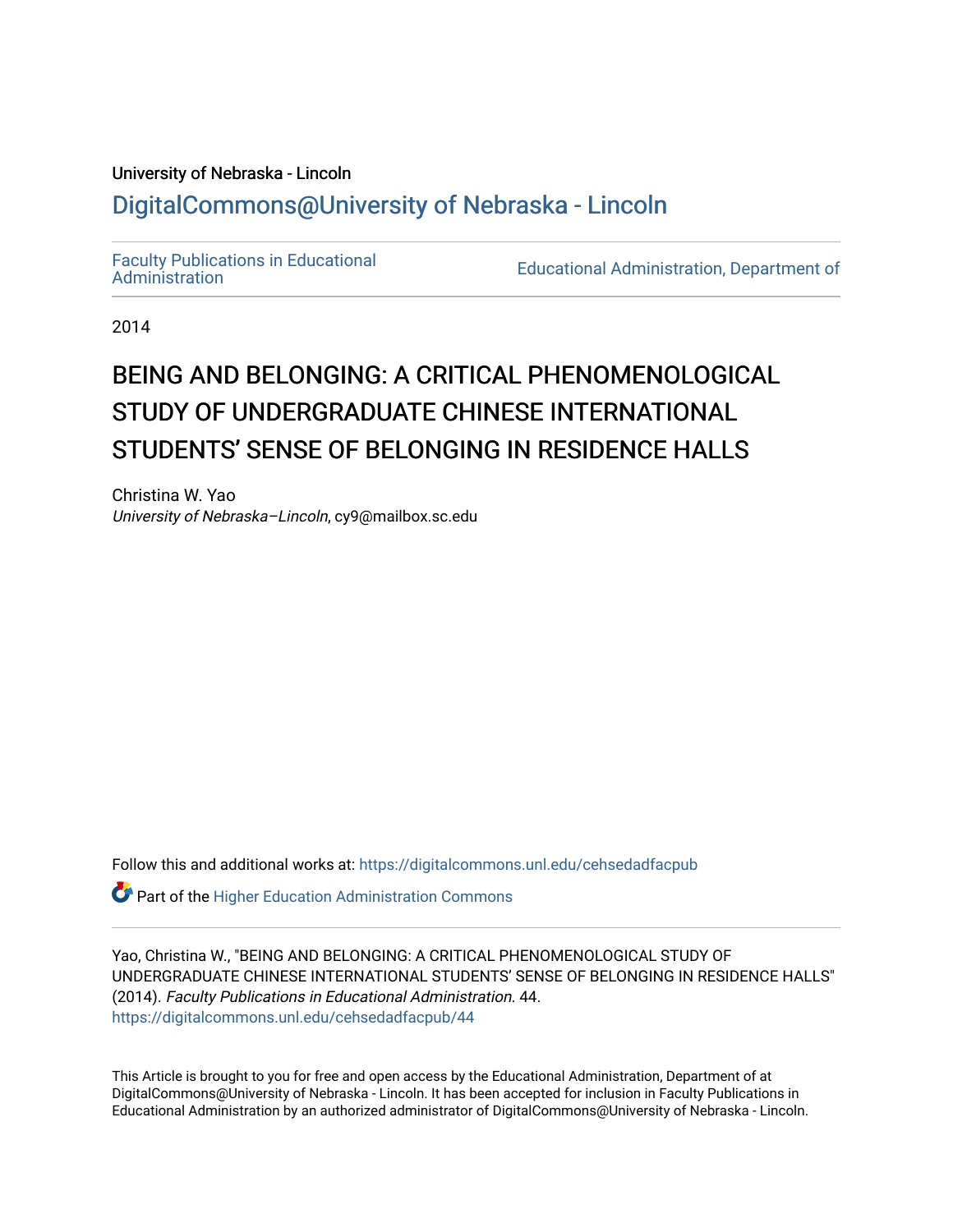### BEING AND BELONGING: A CRITICAL PHENOMENOLOGICAL STUDY OF UNDERGRADUATE CHINESE INTERNATIONAL STUDENTS' SENSE OF BELONGING IN RESIDENCE HALLS

By

Christina Wai-Tze Yao

### A DISSERTATION

Submitted to Michigan State University in partial fulfillment of the requirements for the degree of

Higher, Adult, and Lifelong Education- Doctor of Philosophy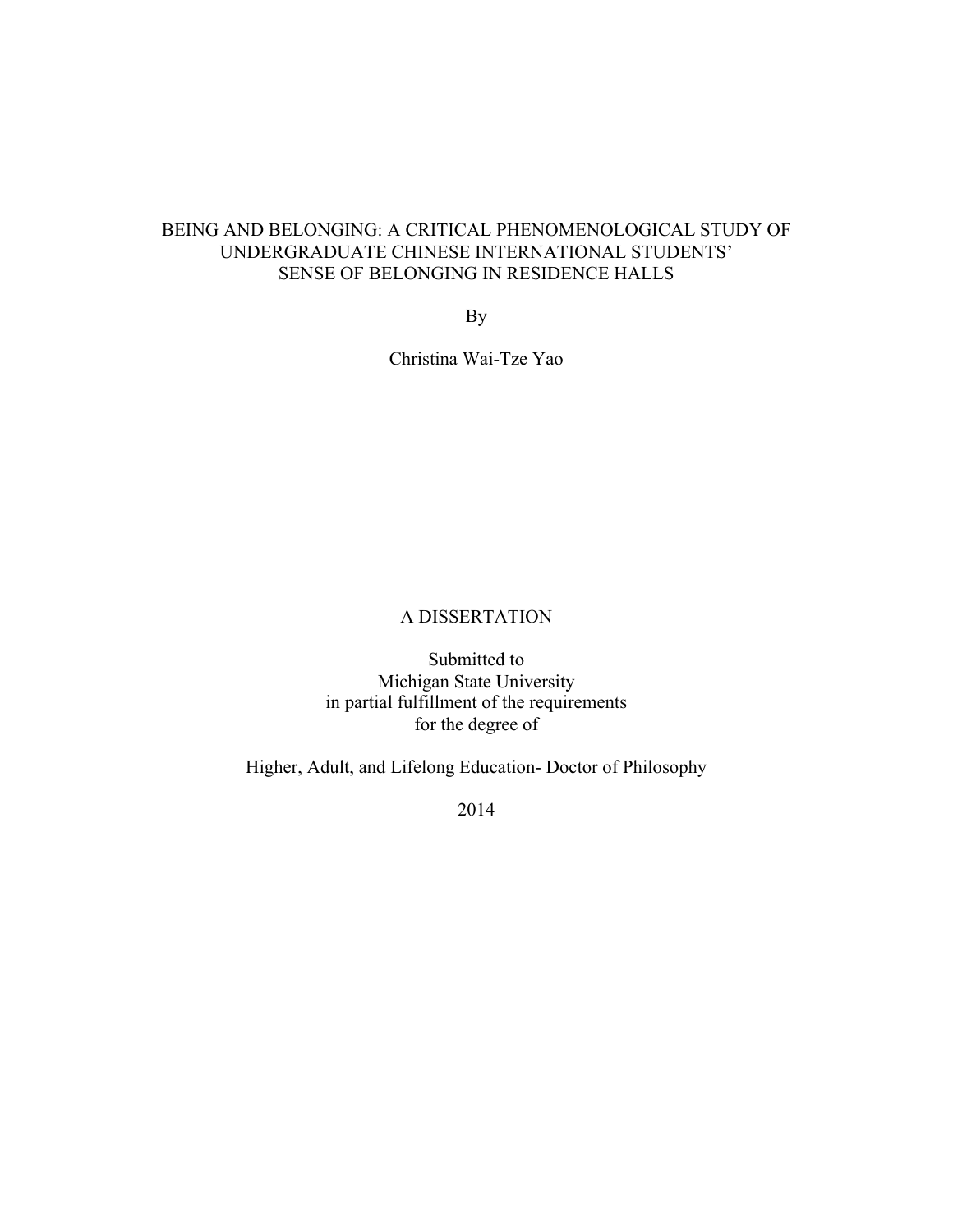#### **ABSTRACT**

### BEING AND BELONGING: A CRITICAL PHENOMENOLOGICAL STUDY OF UNDERGRADUATE CHINESE INTERNATIONAL STUDENTS' SENSE OF BELONGING IN RESIDENCE HALLS

By

### Christina Wai-Tze Yao

Despite the large number of international students from China in U.S. higher education, little research exists on these students' perceptions of the racial climate in residence halls. This research study illuminates the experiences affecting the sense of belonging of first-year Chinese international students and provides insights on how these students perceive the climate within their new collegiate 'home'. I used a phenomenological orientation to understand participants' lived experiences. A critical lens was used to analyze and examine the contextual influences on the participants' experiences.

This study is centered on understanding how undergraduate Chinese international students' experiences with domestic students affected the Chinese students' understanding of their sense of belonging in their residential communities. The study participants' perceptions of barriers to their sense of belonging are addressed in this study. In addition, the participants' perceptions of racial climate in residence halls are investigated. All of these factors illuminate the Chinese international participants' sense of belonging in their residence halls. This study is guided by Hurtado, Milem, Clayton-Pedersen, and Allen's (1999) framework for understanding the elements affecting campus climate for racial/ethnic diversity, with an emphasis on how these elements interact to affect student's sense of belonging, or perceived affiliation and connectedness, to their residence halls at Michigan State University.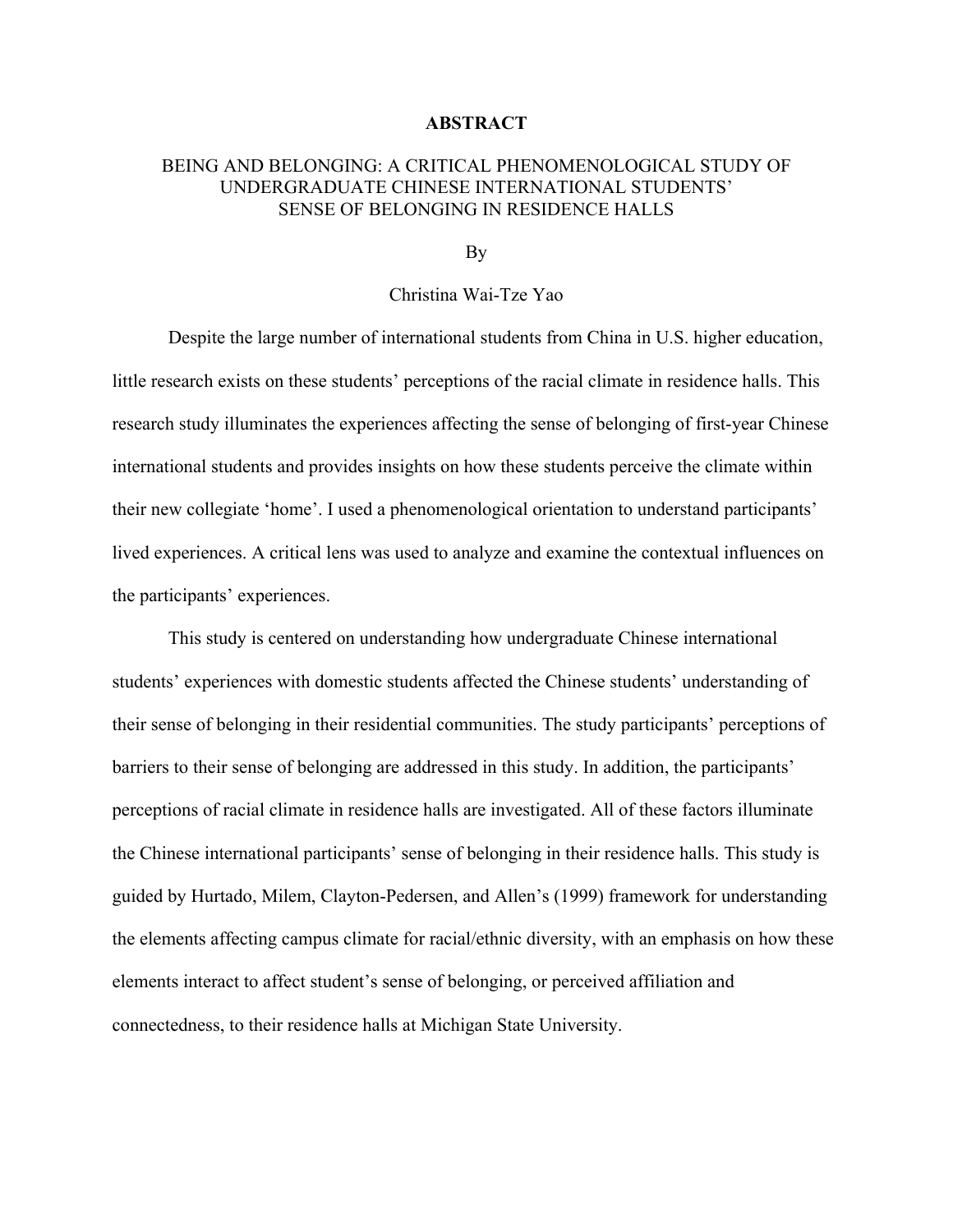The study's findings provided insights on the challenges that Chinese international students faced when navigating a foreign environment. Cultural differences and language barriers were the most salient issues affecting Chinese students' sense of belonging in the residence halls. The participants' lived experiences emphasized the importance of social interactions between Chinese students and their domestic peers. Language played a role in the intergroup interactions, specifically either a bridge or a barrier to Chinese students' connections to domestic students. Roommate and floormate relationships were also explored, with an examination of how these relationships as either served as a cultural bridge or led to discomfort in the residence halls. Overall, cultural tensions and language barriers emerged as important factors in Chinese students' sense of belonging.

In addition to interpersonal relationships, participants provided insights on their cognitive evaluations of their interactions with other students. Participants' perceptions of their outsider status on campus were highlighted, including these students' perception of language ability, feelings of discrimination and isolation, and awareness of being an outsider. The student participants recognized that as international students, they were considered foreign outsiders by domestic students, which affected their ability to "fit in" with American students. Again, language was an issue that affected all aspects of participants' experiences, including any perceived hostility from domestic students. The participants' sense of belonging was negatively impacted by incidents of discrimination and feelings of being an outsider.

 I conclude by offering suggestions for practice, policy, and future research on undergraduate Chinese international students. The implications from this study indicated a critical need for university staff to examine campus culture and climate in order to facilitate academic and social success for Chinese international students.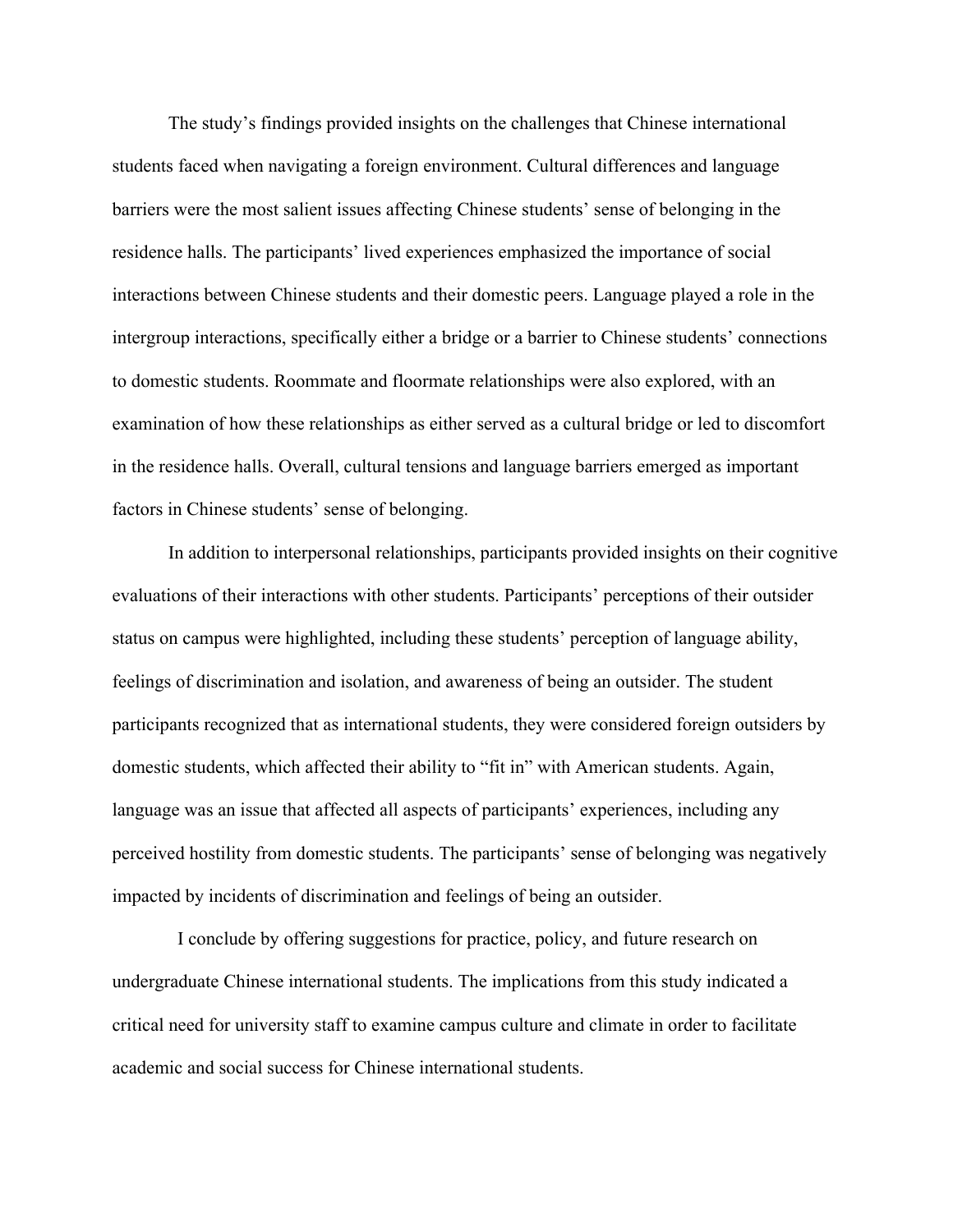Copyright by CHRISTINA WAI-TZE YAO 2014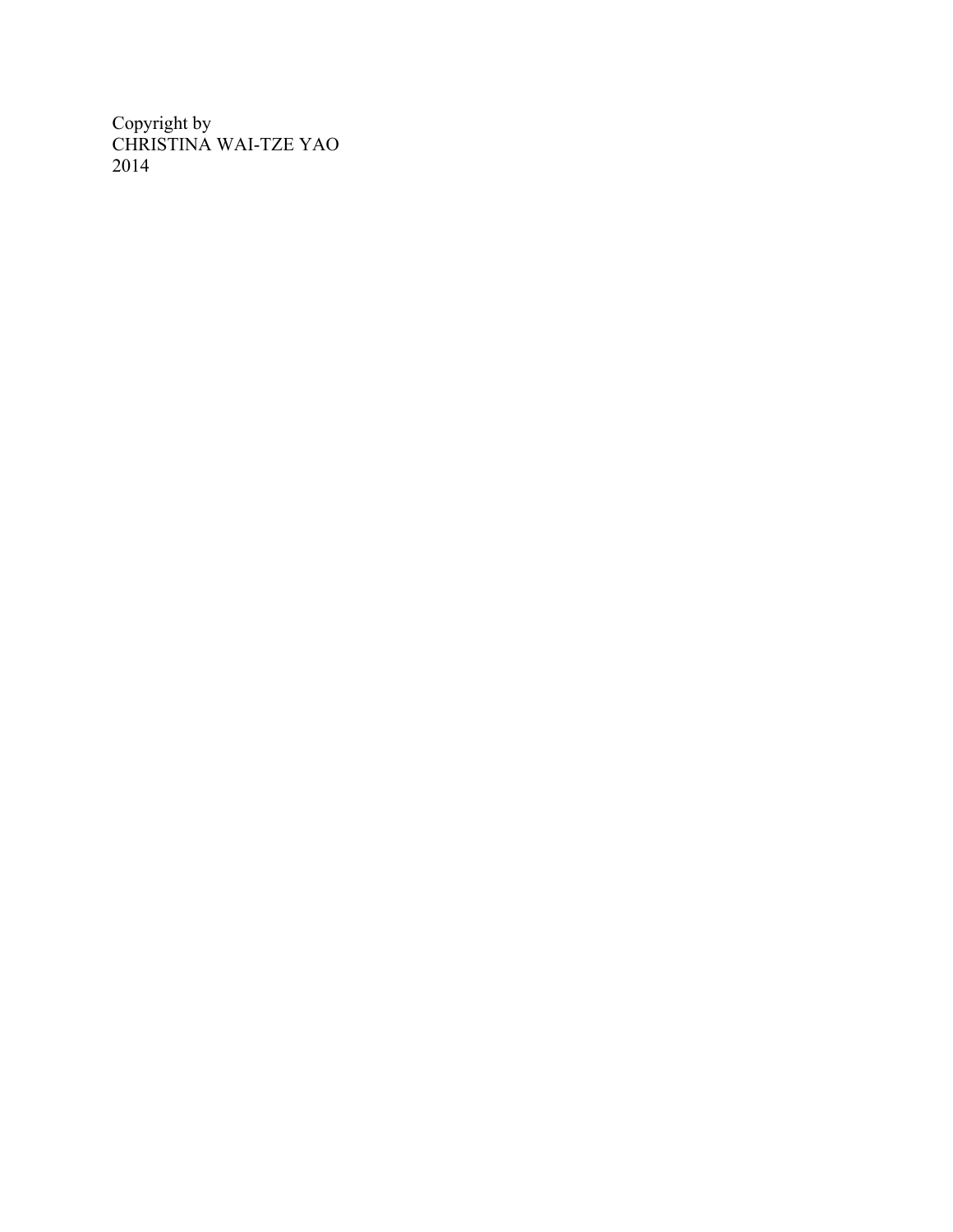To all of the Chinese international students who participated in and inspired this study. But most importantly, this is dedicated to the very first Chinese international student I met.

> Thanks for inspiring me and countless other people to always do better and be better, Mom.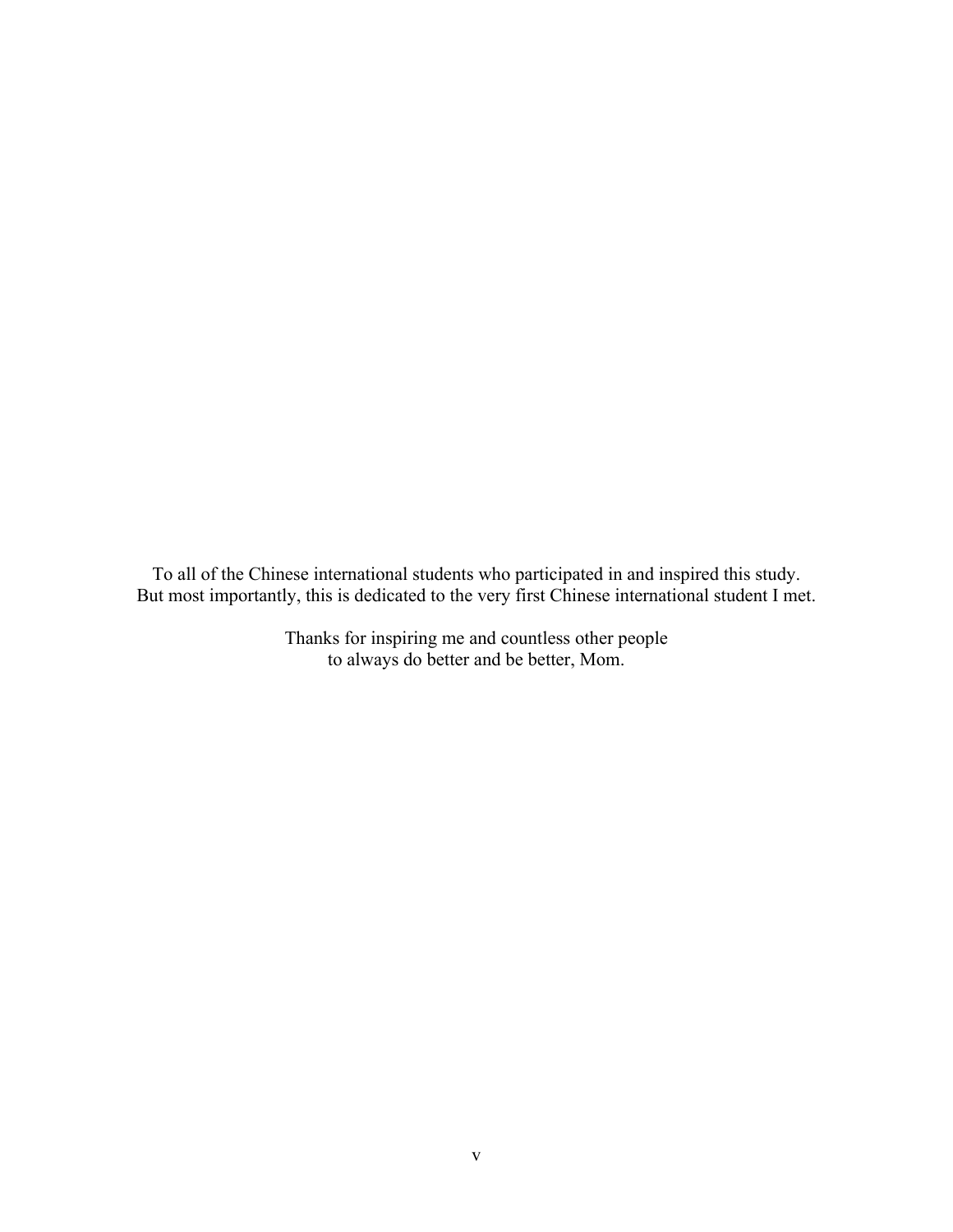### ACKNOWLEDGEMENTS

As all doctoral students can attest, the path to successfully completing a doctorate is not solitary. Lonely and isolating at times, for sure, but this is definitely a journey that requires endless support and encouragement from others. As a lover of international travel, I know that each journey brings new challenges and insights that are life changing and leaves me a better person. This doctoral journey is no different, and this weary traveler gives a big thank you to my biggest supporters for their continued love and support over the past five years.

I must first thank all the members of my dissertation committee for their time and energy in making me the best that I can be. Dr. Reitu Mabokela, thank you for showing me that it is possible to achieve great things with limited time. When I get downtrodden and overwhelmed with work, I think of you and how you are able to achieve everything that is put in front of you, whether it is leading an international project or teaching a course. Thanks for being a role model, and some day I hope to be able to accomplish half of what you do. Dr. Michelle Purdy, my friend and colleague, I thank you for always being so real with me while challenging me to grow as a scholar. And also for laughing with (at?) me and my minivan stories. You have become a great friend with whom I will always share a great love for Wash U. Dr. Kris Renn, thank you for being one of my biggest cheerleaders since before I even stepped foot on campus. You've been instrumental in giving guidance and laughs while on this crazy five-year journey, and I appreciate your fun quips and love of Lands End cardigans. Dr. Roger Baldwin—my advisor and chair. Thank you for your endless feedback and quick turnaround on edits. You are one of the reasons why I chose to attend MSU, and I have never regretted it. Thank you for all the time and energy you have invested in me, and I will aspire to be as great of an advisor and mentor to my

vi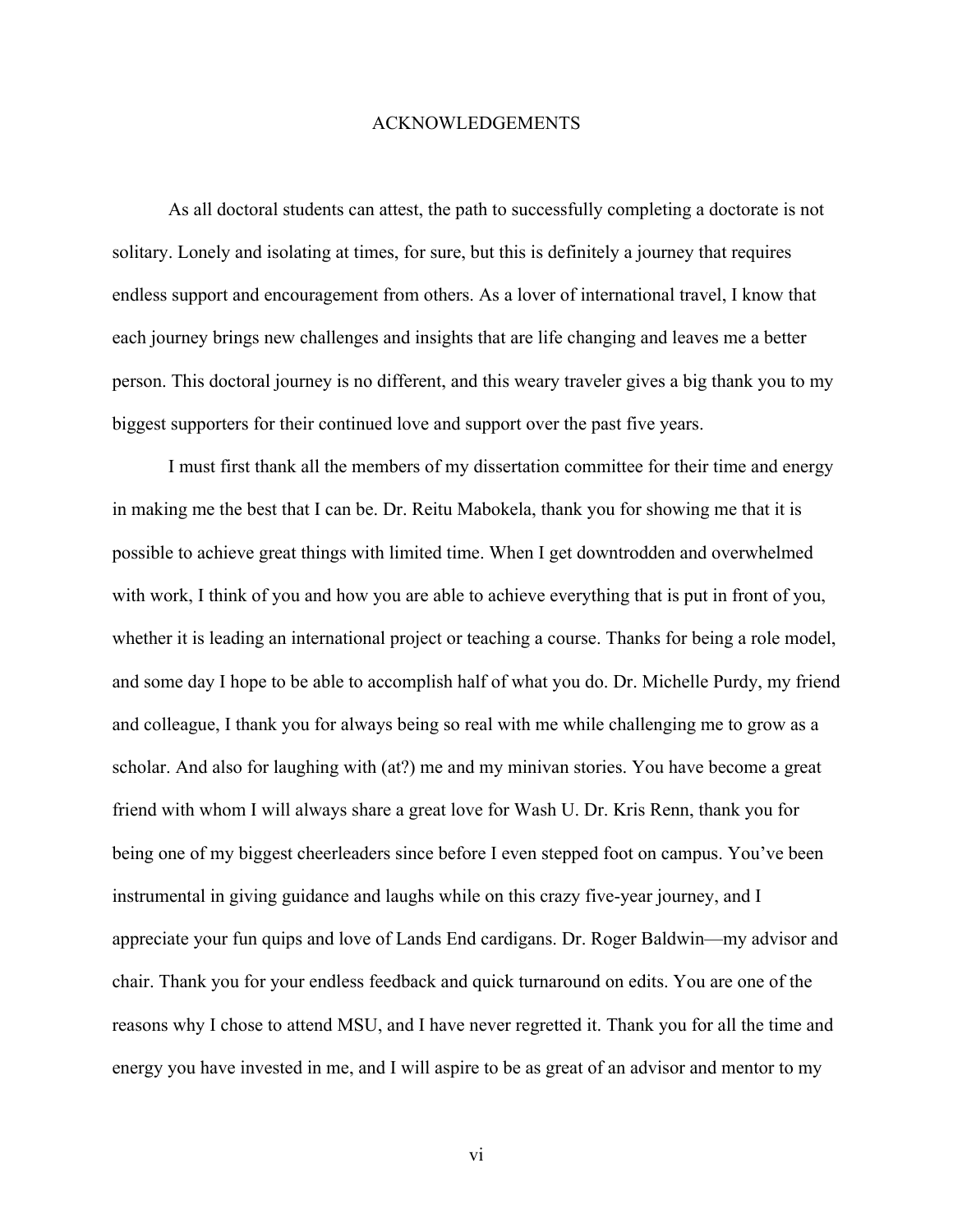graduate students as you have been to me. To all other HALE faculty who have taught, advised, and supervised me—thanks so much for guiding and supporting me over the past five years.

My friends, both near and far, have been valuable assets to me as I navigated this journey. Thanks to all of you for listening to me gripe about how much it pains me to write a literature review, for looking at countless pictures from my international study tour trips, and for telling me to just shut up and write. I would like to especially thank my friends in Michigan who have truly become my family. I cannot even recount all the times that my friends and cohort mates have helped this southern girl, especially in times of snow and ice (which is most of the time in Michigan). Thank you to members of my Erickson Hall family, including HALE, CITE, and CEPSE friends. Finally, I have to say a great big THANK YOU to my girls who have been instrumental in my completion of this degree. There are so many things "not in the brochure," but I know I was able to make it due to the laughter, tears, wine, popcorn, and jokes about statistical analysis. So a big "thank you" and "we did it!" to my favorite ASHE roomies: Leanne Perry, Leslie Jo Shelton, and Missy Soto.

I especially thank the participants in my study. They changed me as a researcher, and this research experience opened my eyes to how strong and resilient Chinese international students truly are. Every interview was illuminating and humbling as the students shared their important and personal stories with me. I do hope I did their stories justice.

Most importantly, I have to thank my family members for everything they have done for me over the past five years. I know ya'll still don't know what I *really* do or why I am *always* reading and writing, but I could not have made it without all of you. Melissa and Serena, I am always so thankful that I have sisters. Even though you both drive me bonkers sometimes, you two are the best friends any girl could ever have.

vii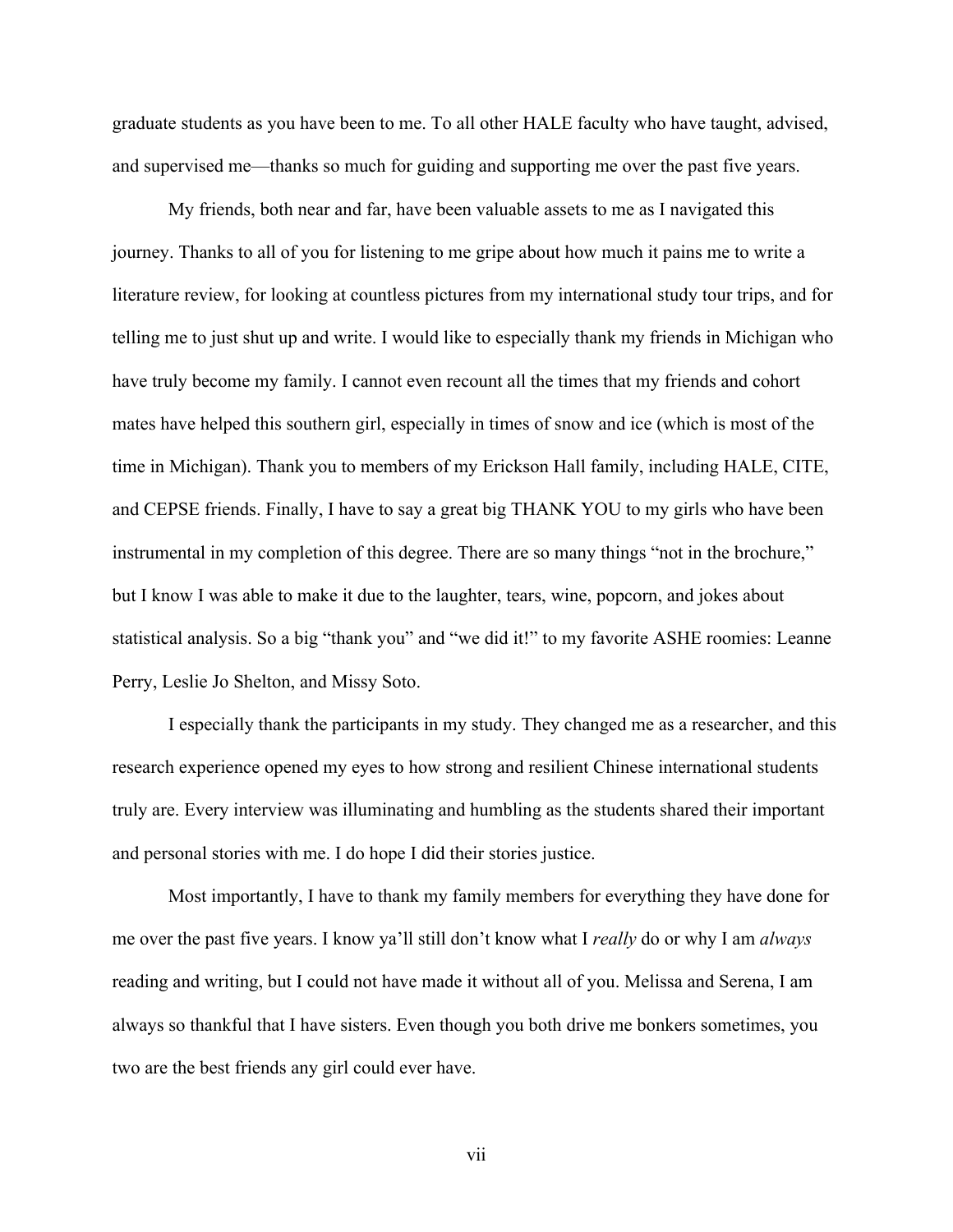I must also mention some other family members who were instrumental in my doctoral journal. Martha Wah Tsui Lee (1925-2013) was my maternal grandmother who was the very first teacher and educator in my life. She instilled in me the love of learning and the beauty in having as many students as there are stars in the sky. She was, and still is, an inspiration to me as a young scholar and educator, and I can only aspire to affect as many people in my work and deeds as she has in her 89 years of life. I love and miss you, Po-Po.

Paul H. Yao (1953-2003) was my "favorite dad"…and not just because he was my only dad. He taught me very important things in life that I still carry with me: to have fun, to find humor in every situation, and to live life to the fullest. I inherited all of his best qualities, which includes thinking up grandiose ideas, using my charm and wit in all circumstances, valuing the ritual of breaking bread with others, and figuring a way out of tight situations. Without these life skills, I never would have made it through this never-ending contentious cycle called academia. Thank you, Daddy, for staying with me and reminding me that there is more to life than reading and writing.

Finally, this dissertation is in honor of Agnes Siu Wah Lee Yao, the very first Chinese international student in my life. My mom came to the United States over 40 years ago to study as an international student, and is the inspiration for this study. While growing up, I remember hearing her stories of her challenges, including the most difficult task she faced: not finding soy sauce in Savannah! My hope is that some day, I can demonstrate that I have half as much wisdom, resilience, and love as she has shown me in my life. Thank you, Mommy, for all of the support you've given me over the years. There really is no one better than you in the world.

Thank you to all of you for being my fellow travelers over the past five years. I could not have made it without you.

viii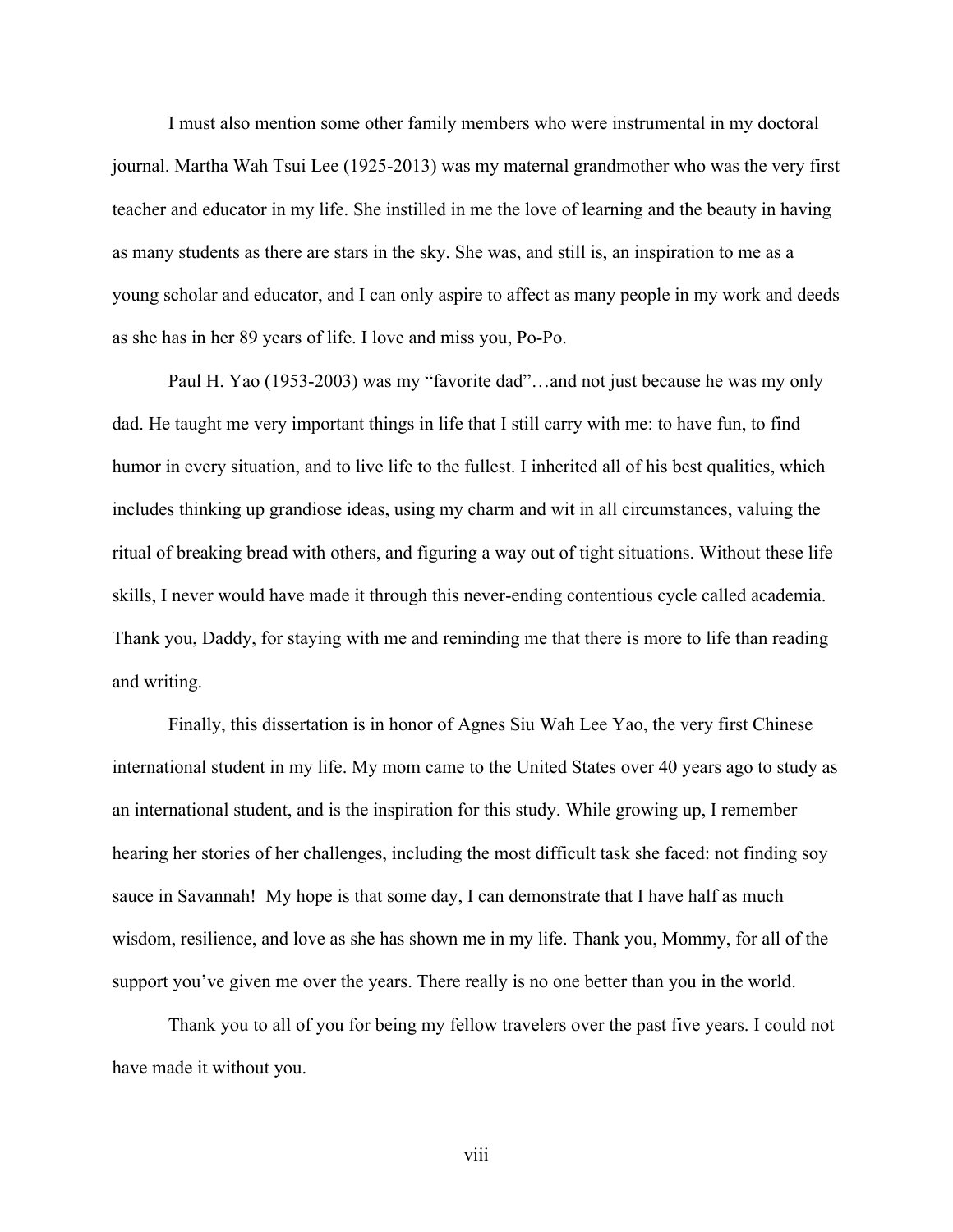### TABLE OF CONTENTS

| The Growing Population: Undergraduate Chinese International Students4 |    |
|-----------------------------------------------------------------------|----|
|                                                                       |    |
|                                                                       |    |
|                                                                       |    |
|                                                                       |    |
|                                                                       |    |
|                                                                       |    |
|                                                                       |    |
|                                                                       |    |
|                                                                       |    |
|                                                                       |    |
|                                                                       |    |
|                                                                       |    |
|                                                                       |    |
|                                                                       |    |
|                                                                       |    |
|                                                                       |    |
|                                                                       |    |
|                                                                       |    |
|                                                                       |    |
|                                                                       |    |
|                                                                       |    |
|                                                                       |    |
| Role of Researcher                                                    | 43 |
|                                                                       |    |
|                                                                       |    |
|                                                                       |    |
|                                                                       |    |
|                                                                       |    |
|                                                                       |    |
|                                                                       |    |
|                                                                       |    |
|                                                                       |    |
|                                                                       |    |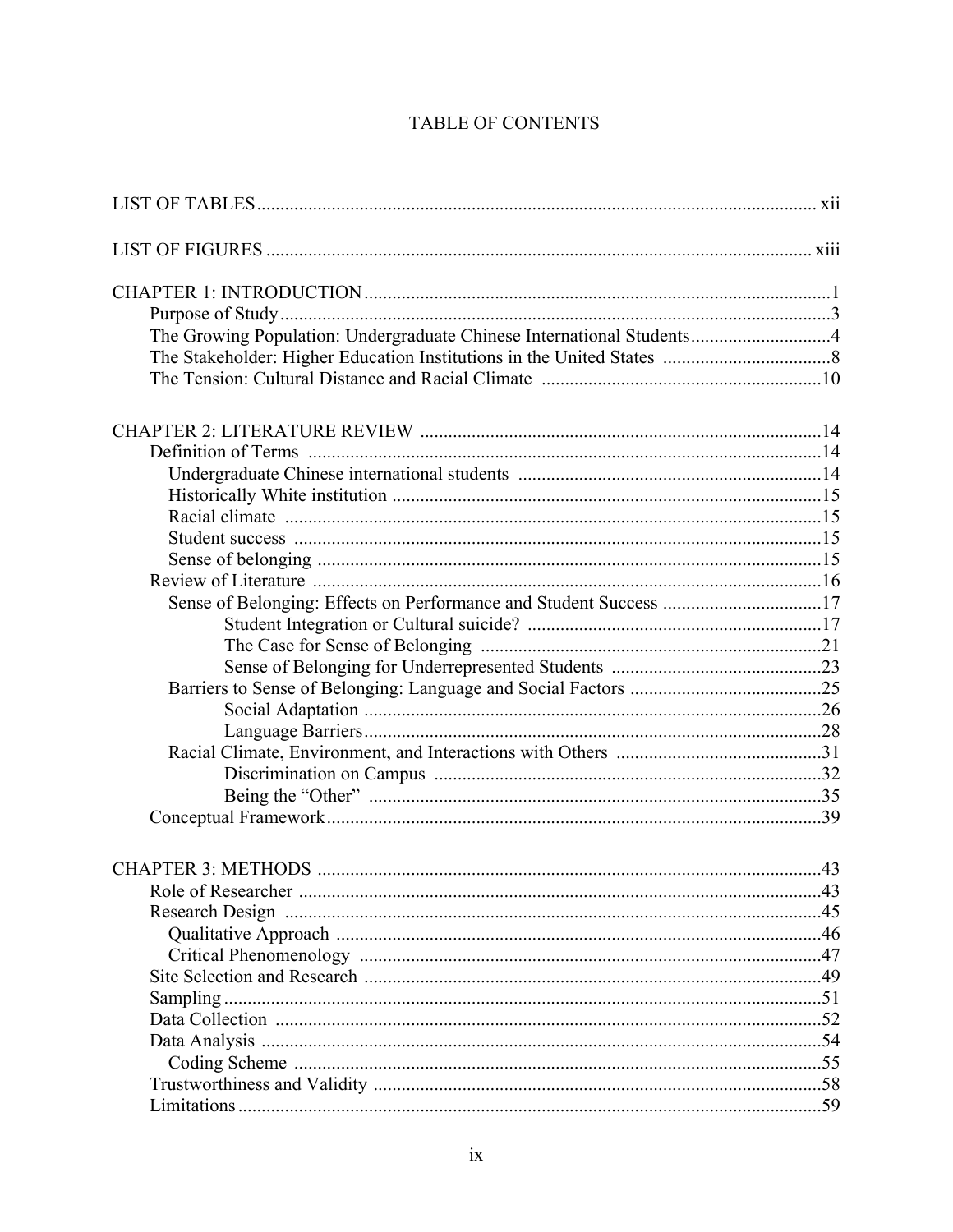| <b>CHAPTER 4: CONTEXT: HISTORICAL LEGACY AND STRUCTURAL DIVERSITY 60</b>          |  |
|-----------------------------------------------------------------------------------|--|
|                                                                                   |  |
|                                                                                   |  |
|                                                                                   |  |
|                                                                                   |  |
|                                                                                   |  |
|                                                                                   |  |
|                                                                                   |  |
|                                                                                   |  |
|                                                                                   |  |
|                                                                                   |  |
|                                                                                   |  |
|                                                                                   |  |
|                                                                                   |  |
|                                                                                   |  |
|                                                                                   |  |
|                                                                                   |  |
|                                                                                   |  |
|                                                                                   |  |
|                                                                                   |  |
|                                                                                   |  |
|                                                                                   |  |
|                                                                                   |  |
|                                                                                   |  |
|                                                                                   |  |
|                                                                                   |  |
|                                                                                   |  |
|                                                                                   |  |
|                                                                                   |  |
|                                                                                   |  |
|                                                                                   |  |
|                                                                                   |  |
| Summary of Historical Legacy, Structural Diversity, and Participant Biographies83 |  |

### CHAPTER 5: FINDINGS: BEHAVIORAL DIMENSION AND

| "Better English is the Better Mind": Role of Language in Social Interactions    |  |
|---------------------------------------------------------------------------------|--|
|                                                                                 |  |
|                                                                                 |  |
| "Better to Get an American Roommate": Interactions with Roommates/Floormates 94 |  |
|                                                                                 |  |
|                                                                                 |  |
|                                                                                 |  |
|                                                                                 |  |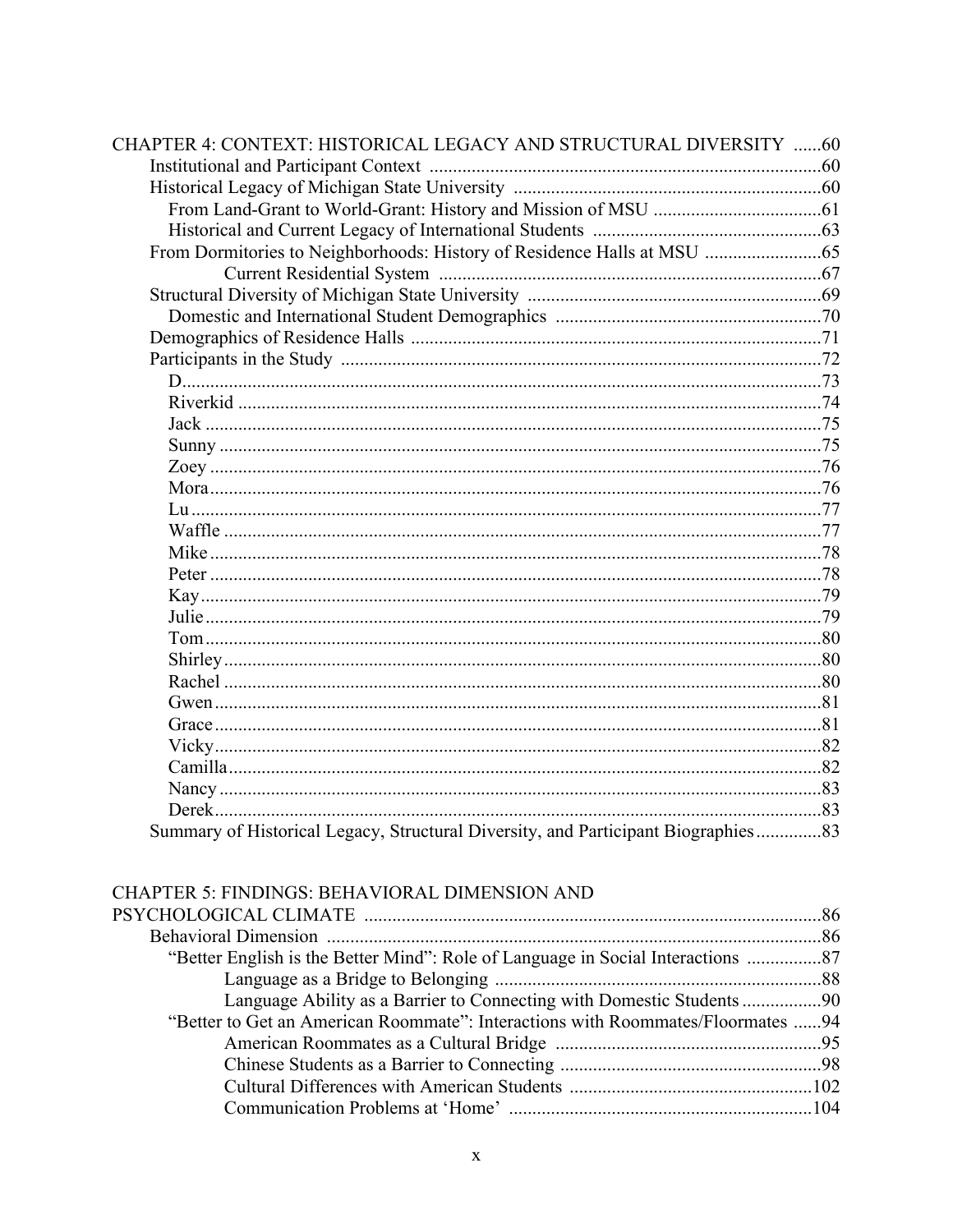| "Some Kind of Terror to Speak to Others": Perception of Language Ability 112 |  |
|------------------------------------------------------------------------------|--|
|                                                                              |  |
| "They Don't Care About You": Feelings of Discrimination and Isolation 117    |  |
| "No Benefits for Making Chinese Friends": Awareness of Being an Outsider 122 |  |
|                                                                              |  |
|                                                                              |  |
|                                                                              |  |

| CHAPTER 6: DISCUSSION, RECOMMENDATIONS, AND CONCLUSION 132 |     |
|------------------------------------------------------------|-----|
|                                                            |     |
|                                                            |     |
|                                                            |     |
|                                                            |     |
|                                                            |     |
|                                                            |     |
|                                                            |     |
|                                                            |     |
|                                                            |     |
|                                                            |     |
|                                                            |     |
|                                                            |     |
|                                                            |     |
|                                                            |     |
|                                                            |     |
|                                                            |     |
|                                                            |     |
|                                                            |     |
|                                                            |     |
|                                                            |     |
|                                                            |     |
|                                                            |     |
|                                                            |     |
|                                                            |     |
|                                                            |     |
|                                                            |     |
|                                                            |     |
|                                                            |     |
|                                                            |     |
| REFERENCES                                                 | 173 |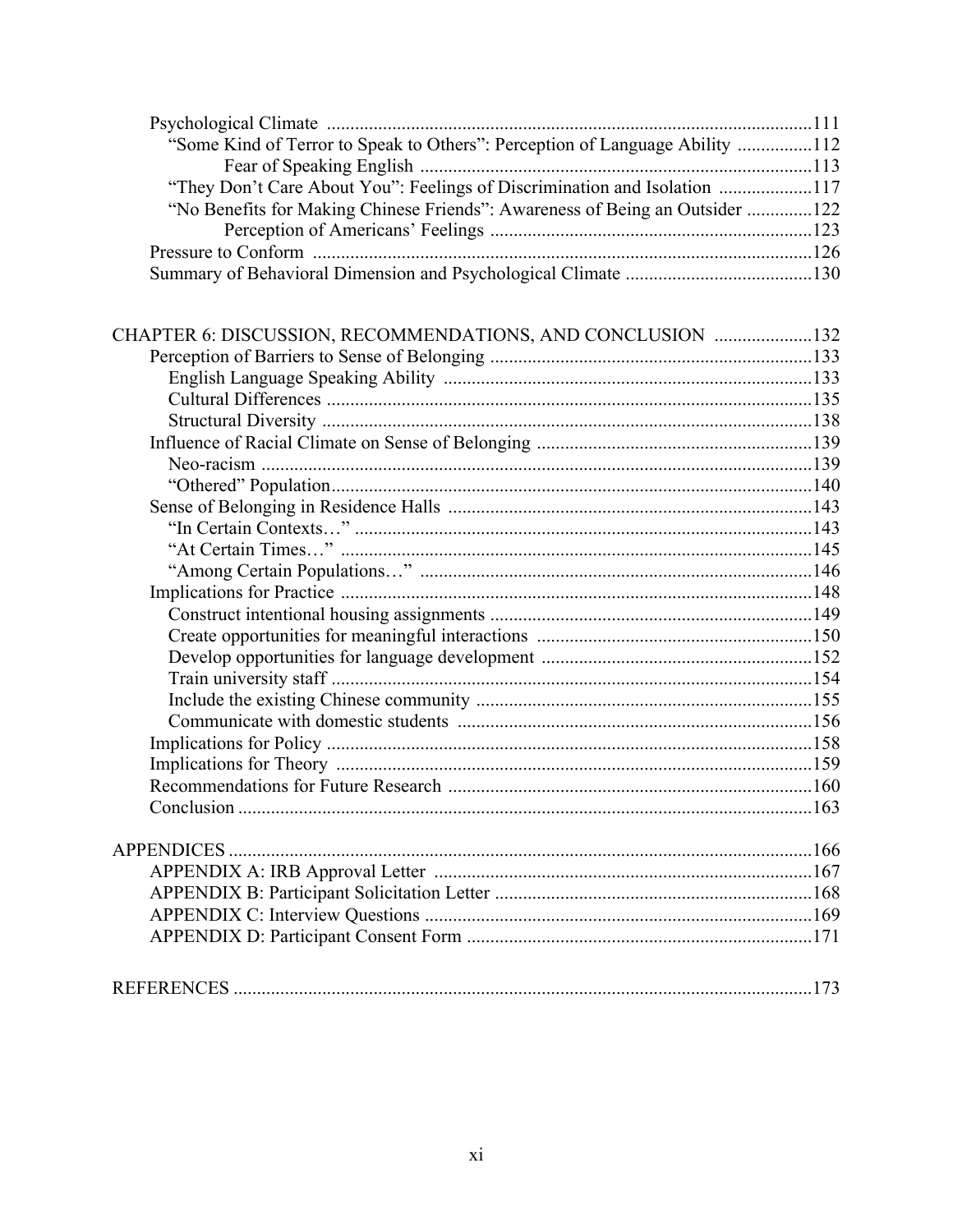# LIST OF TABLES

| Table 4.1. | Demographic Changes in Undergraduate Students at MSU from 2011 to 2012 |  |
|------------|------------------------------------------------------------------------|--|
| Table 4.2. |                                                                        |  |
| Table 4.3. |                                                                        |  |
| Table 5.1. |                                                                        |  |
| Table 5.2  |                                                                        |  |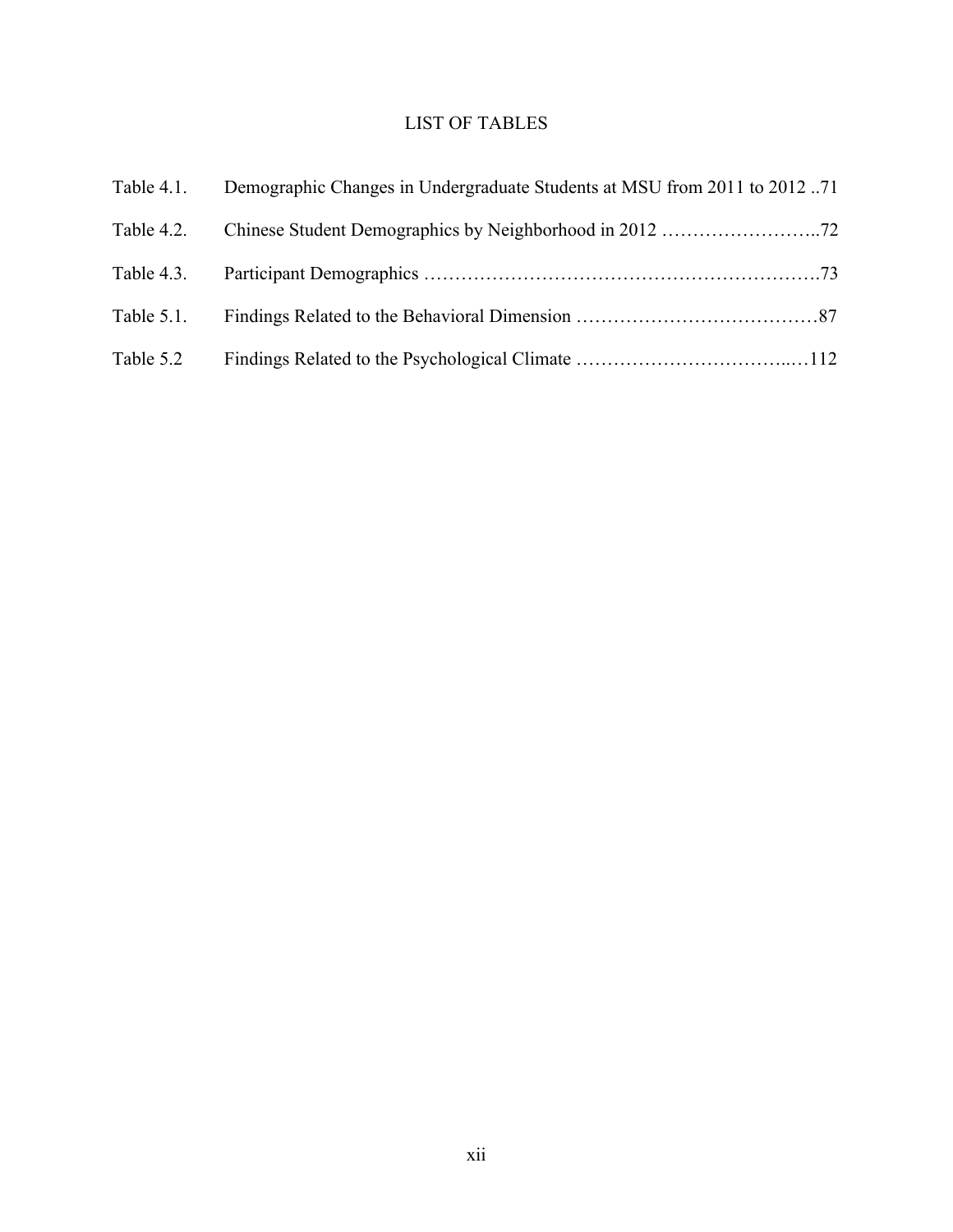### LIST OF FIGURES

| Figure 2.1. |  |
|-------------|--|
|             |  |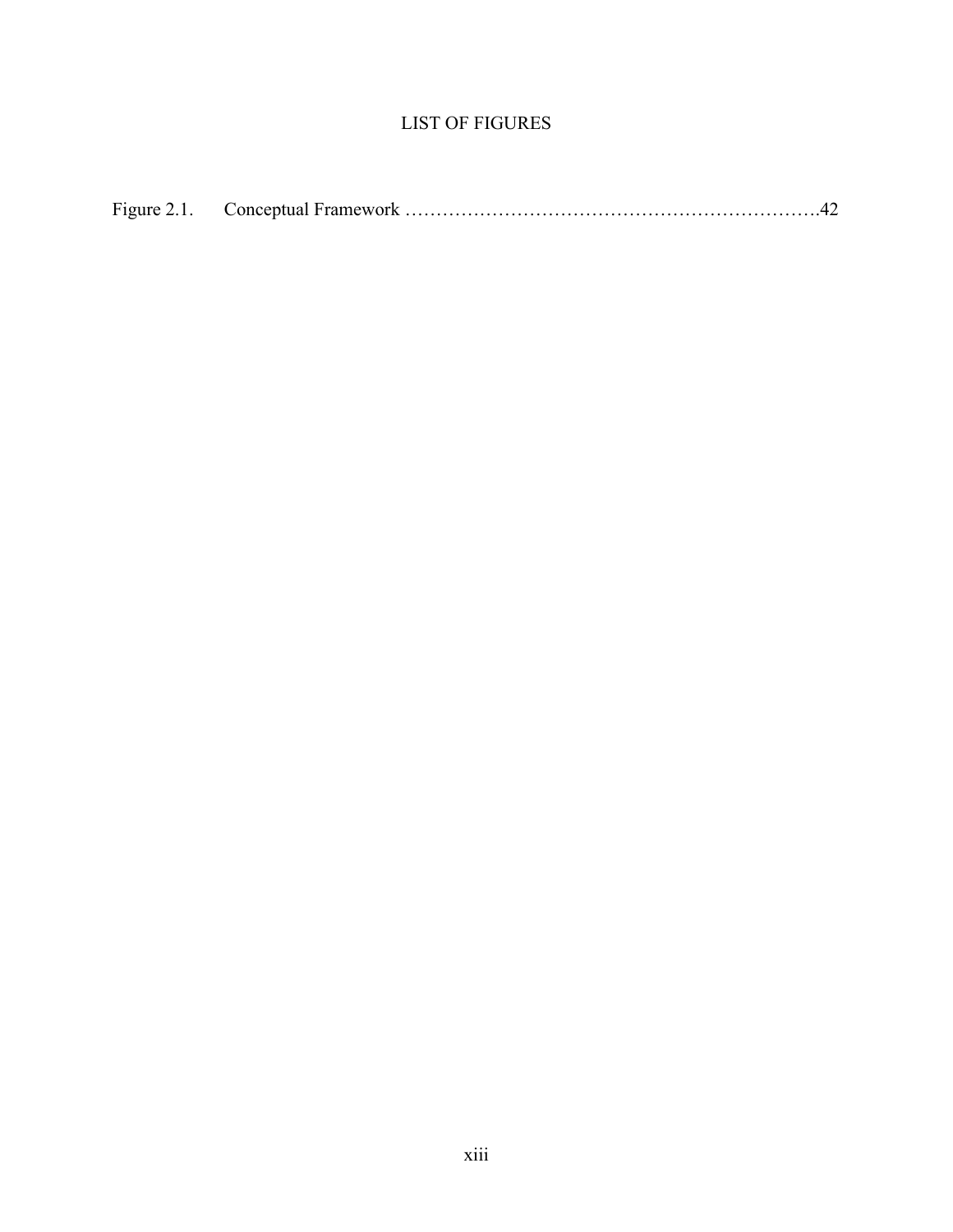### **CHAPTER 1: INTRODUCTION**

International students are a growing population in American higher education (Institute of International Education, 2012a; UNESCO Institute for Statistics, 2014; Yan & Berliner, 2010) due to increased emphasis on international education and exchange within this global society. In theory, the growth in international students serves as a win-win situation for all involved. Institutions in the United States gain economic benefits from full-paying international students as well as a positive growth in their international reputation. Additionally, the increase in international students on a U.S. campus allows domestic students the opportunity to increase their global competency as they interact with students from around the world. International students are able to immerse themselves in a different country as a way to gain international experience which serves as an investment in upward social mobility within their own home country (Marginson, Nyland, Sawir, & Forbes-Mewett, 2010).

However, recent publication headlines outline the growing tensions that have developed between international students and domestic students. Articles such as "I'm Not Racist, But" (Redden, 2012) and "Friendless in America" (Jaschik, 2012) illustrate the negative aspects of international study that students, mostly from East Asia, experience. The strain between Asian international students and domestic students has been increasing alongside the growth in international student numbers, with many reported racial incidents against international students at historically White campuses. The growth in international students has caused significant friction among students, and much of the tension is revealing itself in discriminatory acts against Chinese international students in particular since they are currently the largest international student population in the United States (Institute of International Education, 2013; UNESCO Institute for Statistics, 2014; Yan & Berliner, 2010).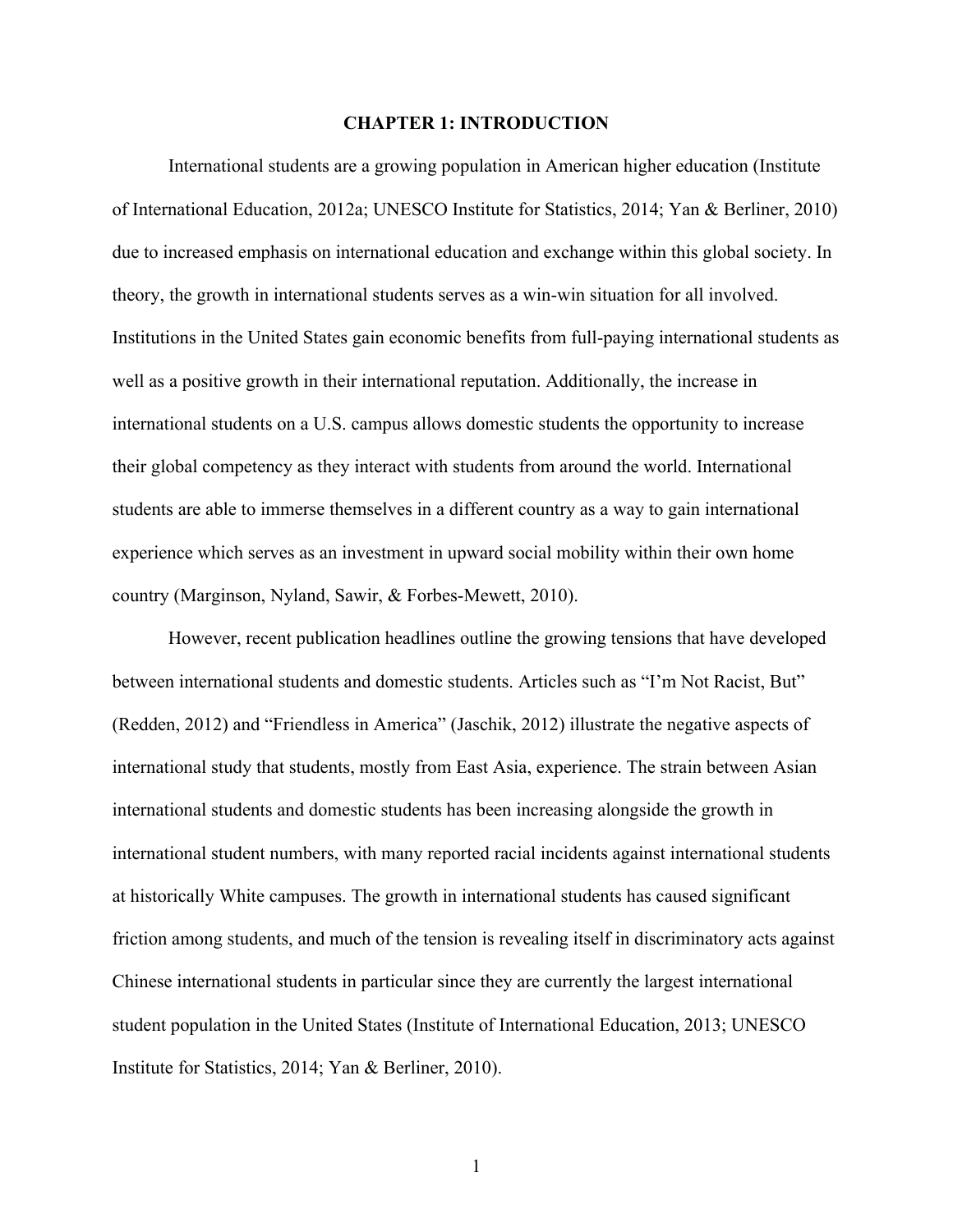Students from mainland China comprise the largest group of international students coming into the United States in recent years (Yan & Berliner, 2010). In 2012-2013, overall international student enrollment increased by 7%, which was a record high, and new international student enrollment increased 9.8% over the previous year (Institute of International Education, 2013). This growth in international student enrollments is attributed to the large number of Chinese undergraduate students whose numbers increased 21.4% within the 2012- 2013 academic year (Institute of International Education, 2013). In recent years, student flow from China consisted of over half a million students who studied abroad, with the United States being the top destination for Chinese students (UNESCO Institute for Statistics, 2014). Of the 649,500 students who went abroad from China (excluding citizens from Hong Kong and Macau), the United States accepted over 19% of that population, with 178,890 Chinese nationals enrolling in U.S. institutions (UNESCO Institute for Statistics, 2014).

However, although Chinese students are attending American institutions of higher education in record numbers, very little research is done specifically on the experiences of Chinese undergraduate students. Furthermore, there is very little research on how undergraduate Chinese students are adjusting and acclimating to their new environments in a foreign country, specifically in their residence halls, which become their new collegiate 'home'. This represents a major gap in the higher education literature. The differences between Chinese and American culture are significant, with these two cultures identified as having the "maximum cultural distance" (Samovar & Porter, 1991). This cultural distance includes different beliefs, epistemologies, political ideology, customs, and other daily norms that each culture may have.

Thus, how do undergraduate Chinese international students, who have grown up in an Eastern culture, adapt to living and studying at a historically White institution in the United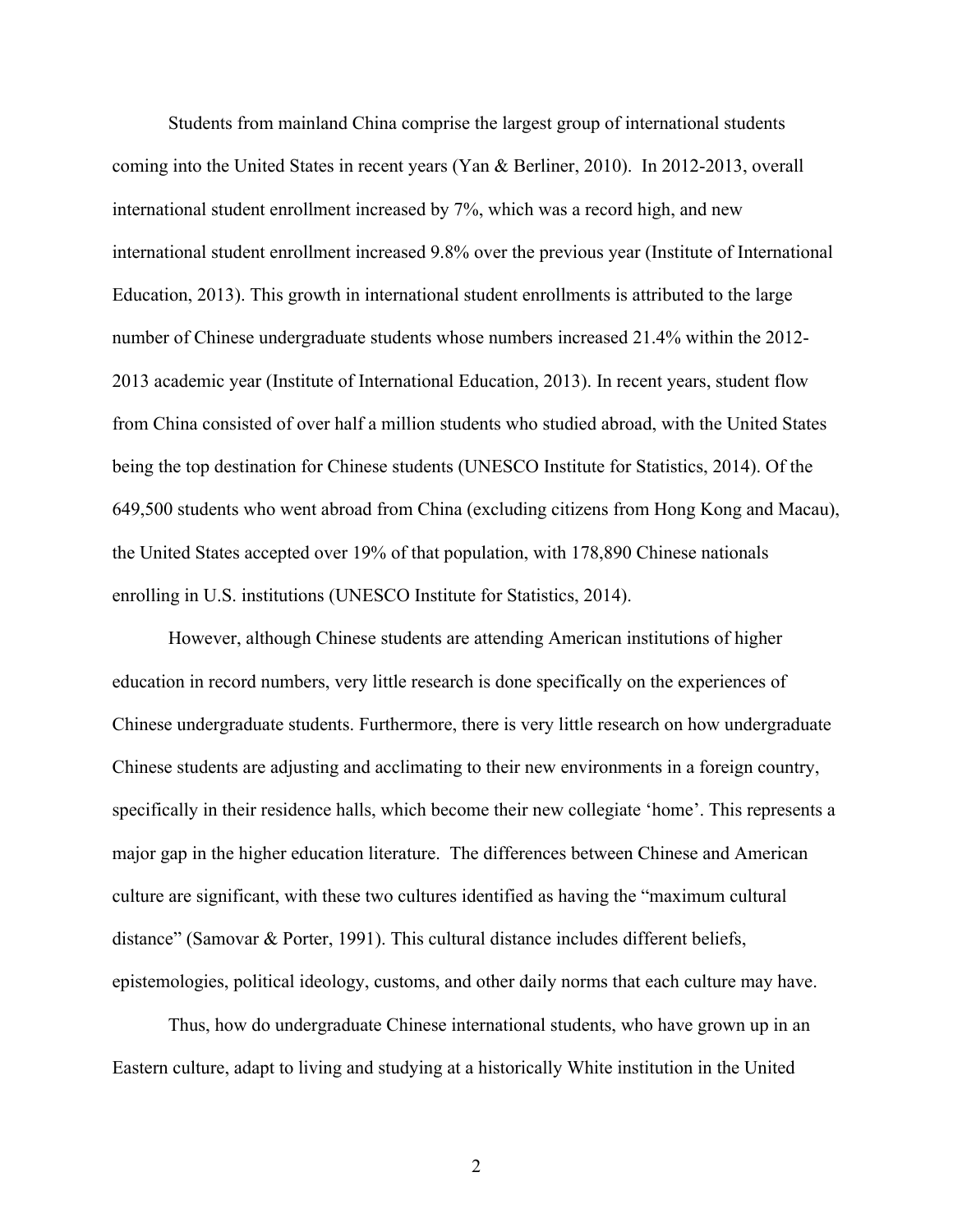States? More importantly, what is their perception of the racial climate in a residence hall and how do these experiences affect their sense of belonging in their collegiate 'home'?

Racial climate is examined in this study because all students, both international and domestic, are living and learning within racialized contexts on college campuses. The "subenvironmental contexts in higher education are shaped by larger external and internal (institutional) contexts" (Hurtado et al., 1999, p. 4); thus, understanding the racial climate can provide insights on how the racialized collegiate environment may affect undergraduate Chinese international students' sense of belonging in the residence halls.

Residences halls are considered to be secure, comfortable spaces for students to both live and learn. Community building and student learning are often at the heart of residential programs, and residence halls are touted as the ideal setting for building community and intercultural relationships amongst students (Blimling, 2010). However, to what extent do Chinese international students feel a sense of belonging to their residential community, and what is the nature of the racial climate and relationships with domestic students for Chinese international students in the residence halls?

### **Purpose of Study**

The purpose of this study is to examine the perceptions that undergraduate Chinese international students have of their interactions with domestic students in their residence halls. I examine how Chinese students understand their sense of belonging within the racial climate of their residence halls at a historically White institution. The findings from this study will illuminate the barriers that Chinese international students experience as temporary visitors to colleges in the United States.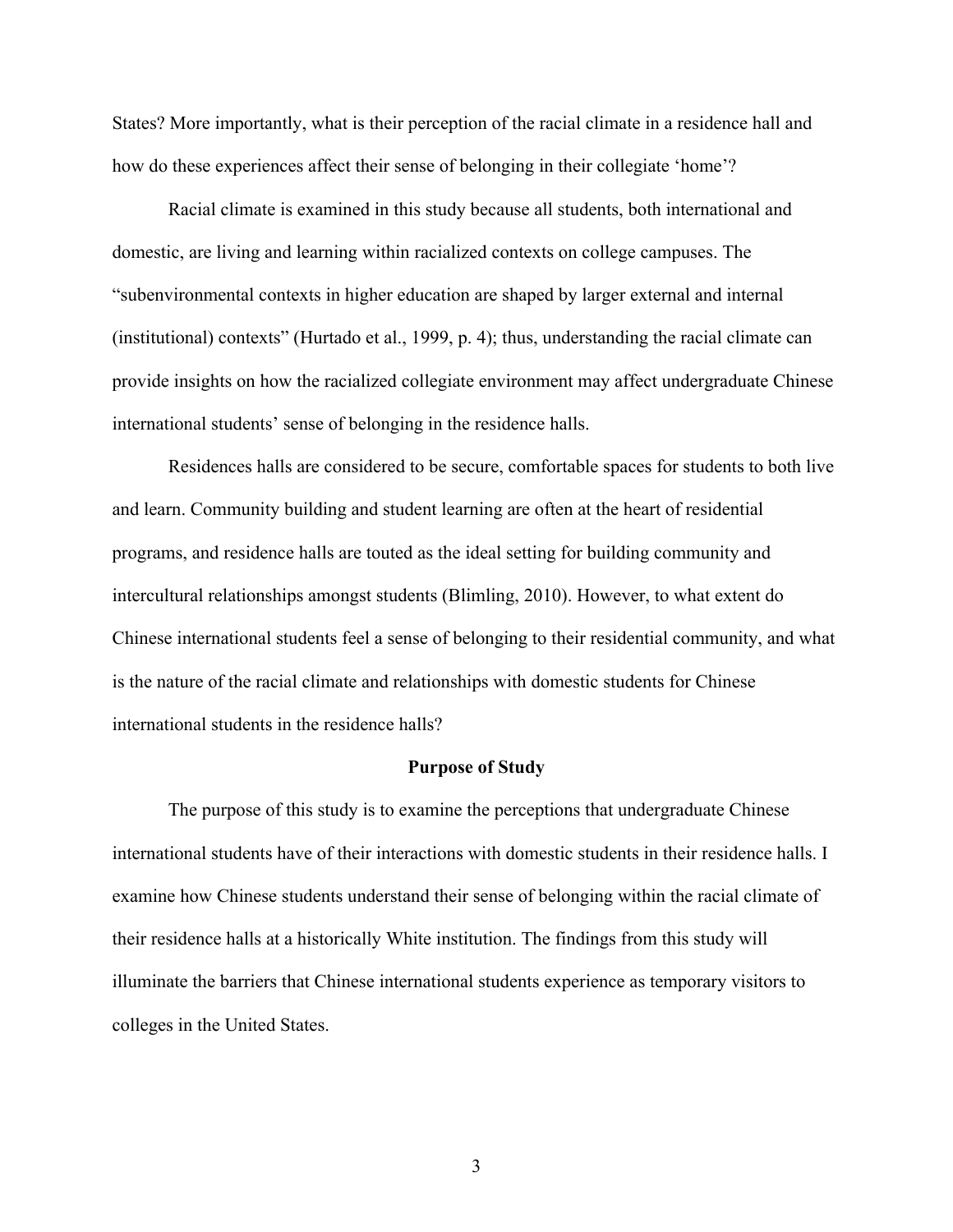The large number of international students from China has implications for all aspects of university life, including the role of various environments on these students' academic and cocurricular experiences. Many institutions require that all first-year students, both domestic and international, live on campus in university housing; however, there has been little research on international students' perceptions of the climate in residence halls and virtually no research specifically on Chinese international students' experiences in residence halls. Therefore, I hope to illuminate the experiences affecting the sense of belonging in undergraduate Chinese international students who are often required to live in residence halls, and to provide insights on these students' perception of the climate within their new collegiate 'home' on campus. The research questions guiding my study are:

- How do undergraduate Chinese international students' experiences with domestic students in their residential communities affect how Chinese students understand their sense of belonging?
	- o What do undergraduate Chinese international students see as barriers to their sense of belonging in their residence halls?
	- o What are undergraduate Chinese international students' perceptions of the racial climate in their residence halls at a historically White institution?

#### **The Growing Population: Undergraduate Chinese International Students**

All undergraduate students, both domestic and international, face similar adjustment issues when first arriving and living on a college campus. Although many transition issues may be similar for most undergraduate students, international students represent a special population within the U.S. higher education system for two distinct reasons. First, international students are non-U.S. citizens who have temporary residential status and do not have the rights and privileges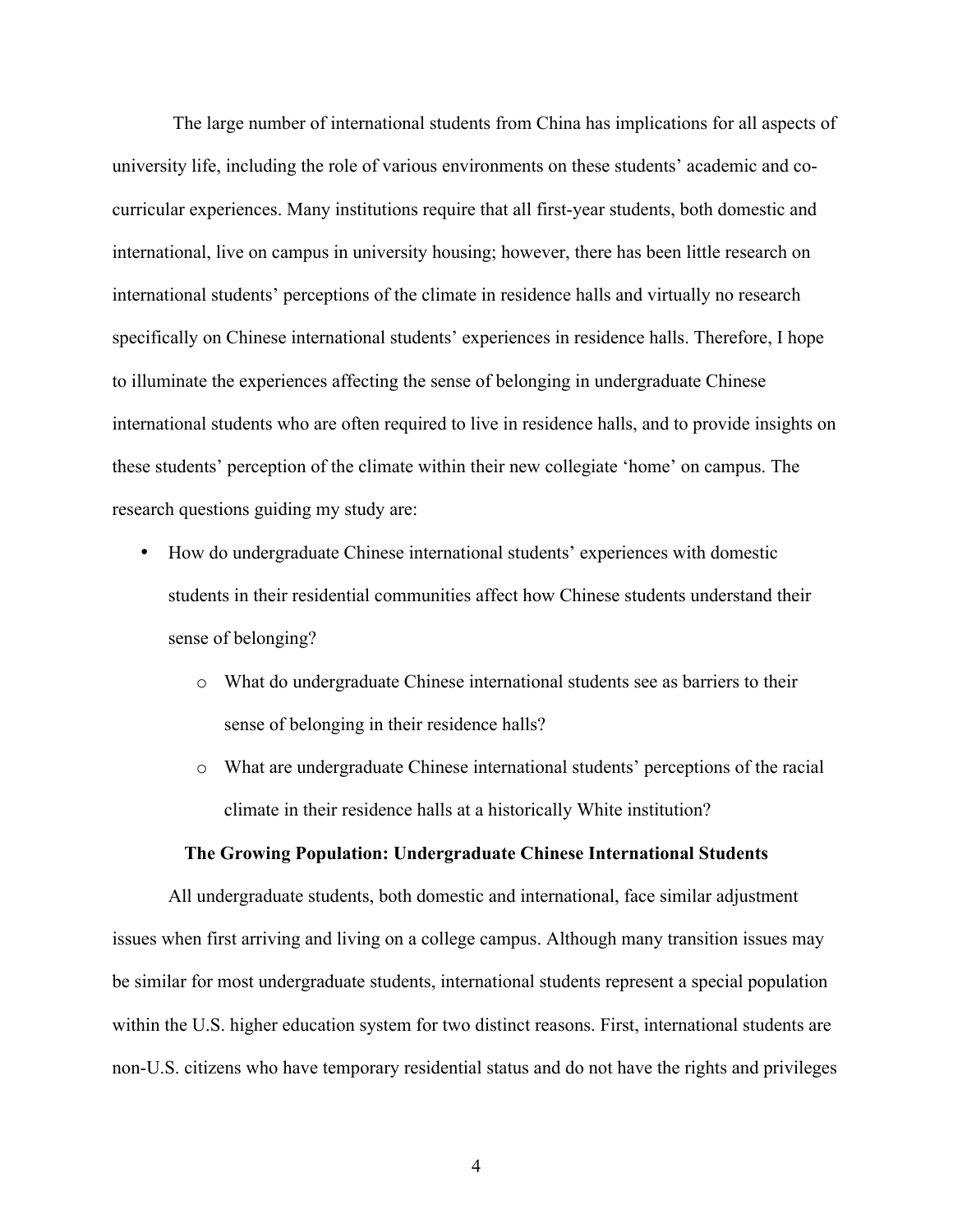that domestic students have. The lack of rights and privileges includes several legal restrictions and requirements for international students, including the need to fill out extensive paperwork or restrictions in their hours of employment. This often results in assigning "participants outsider non-citizen status and an information gap," with the information gap due to lack of knowledge of colloquial terms as well as possible challenges with language capabilities (Marginson et al., 2010, p. 15).

The second reason that international students are a special population is due to the cultural differences that exist between their home culture and the culture of the United States (Marginson et al., 2010). This cultural difference can include communication practices as well as more practical matters such as eating habits and expectations of how people should be greeted. Although it could be argued that domestic students of color could have these same challenges with cultural differences, domestic students were raised within the United States culture and are likely used to navigating multiple cultural settings. Thus, international students have to learn to navigate a brand new culture within the United States and more importantly, learn the nuances of their new campus, all while adjusting to their new outsider status as foreigners.

All international students have some shared transition issues related to their temporary residential status and the cultural differences they experience in their host country. These are factors that are different from the common adjustment issues that all undergraduate college students face. International students are often combined into one homogenous group, which is misleading and inadequate since students come from divergent parts of the world with very different cultural backgrounds. Thus, although some commonalities exist amongst international students, the entire population should be deconstructed even further based on country and/or region of origin.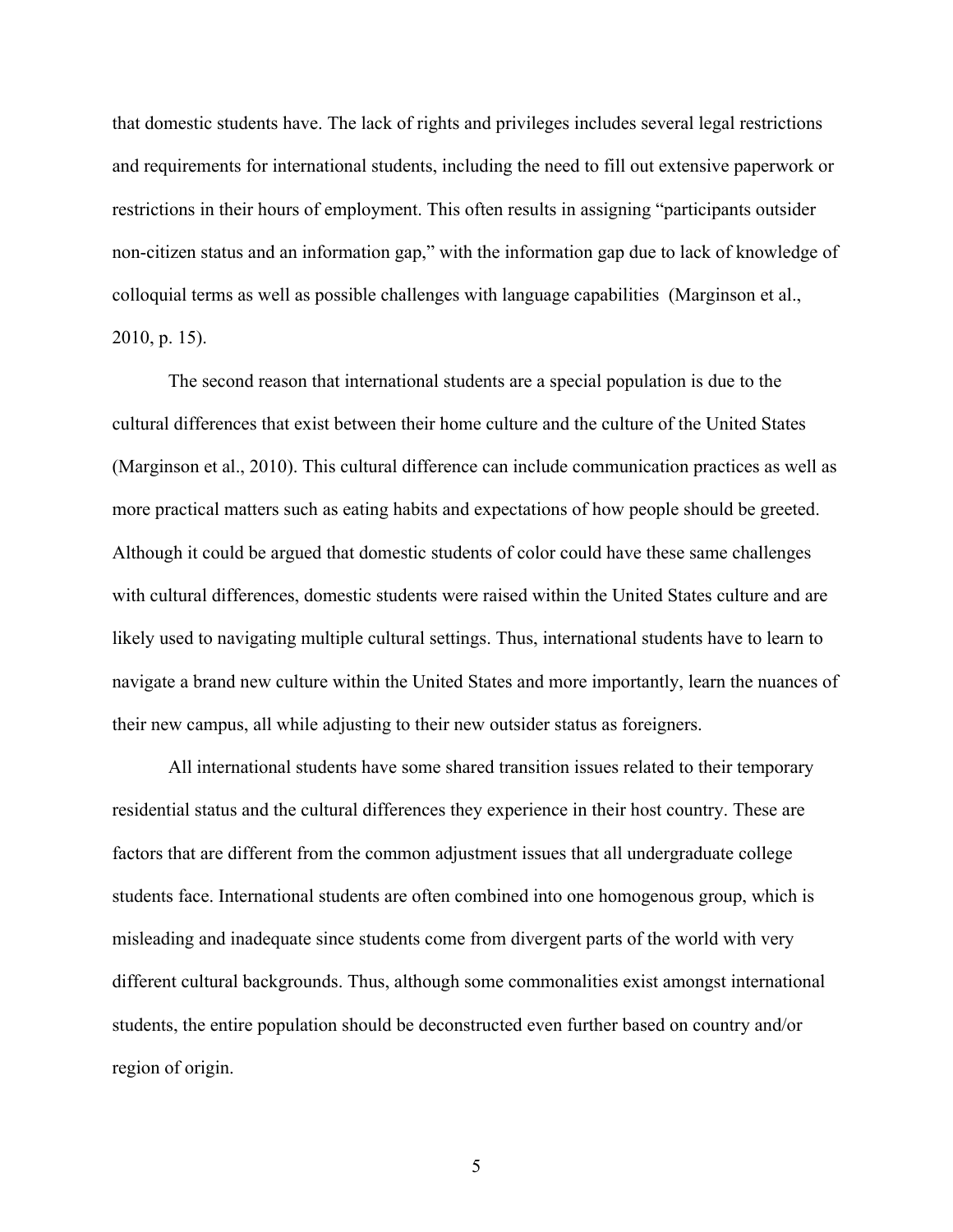Several studies indicate that there are differences in issues faced within the various international student populations in the United States (Lee, 2010; Lee & Rice, 2007; Li & Kaye, 1998; Wilton & Constantine, 2003), most specifically between European nationals and Asian international students. Unlike European students, Asian international students face increased discrimination from domestic students as well as university faculty and staff. For example, Asian international students reported the highest level of discrimination from professors and university staff in a study conducted by Hanassab (2006) when compared with other students from Europe, South America, the Middle East, and Africa. Li and Kaye (1998) found that students from Asia had more difficulties than Western European international students in many areas affecting their transition to university in the United States, most notably with issues of isolation, language, and social integration.

Chinese international students are not only the largest population from Asia on college campuses in the United States, but also overall the largest international population on almost all campuses (Institute of International Education, 2013; UNESCO Institute for Statistics, 2014; Yan & Berliner, 2010). This critical mass of students from mainland China highlights a need for understanding the unique experiences of this population, particularly since the cultural distance (Samovar & Porter, 1991) between Chinese and American culture are the most significant of any other world cultures. The cultural distance is due to the differences in Eastern and Western culture, most notably in areas of language, customs, and daily practices.

In addition to the need to specifically study Chinese students, the current literature about international students also represents a need for examining the undergraduate international student experience on U.S. college campuses. Current research predominantly focuses on graduate and postgraduate international students as their participants since very few studies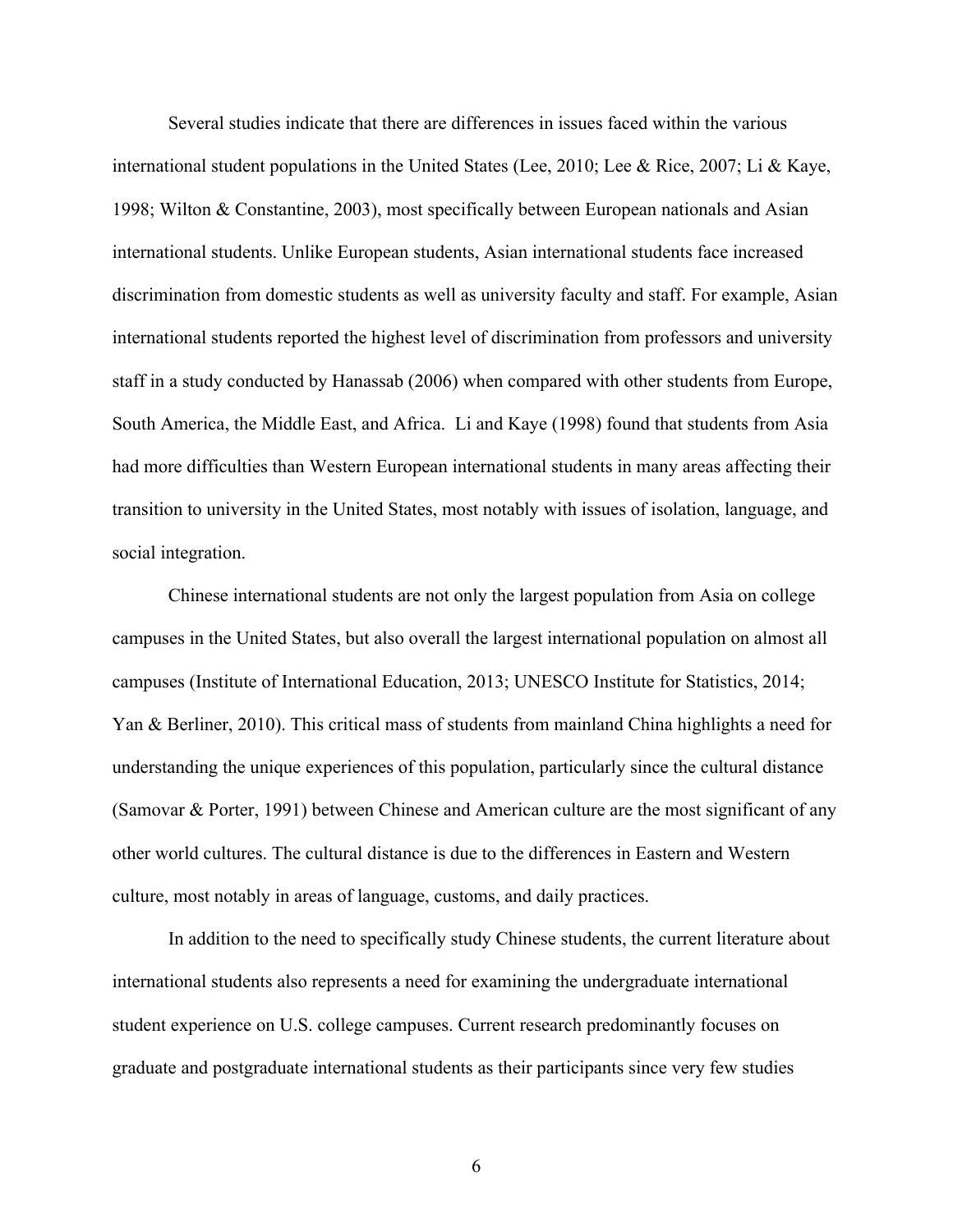include undergraduate international students. This is a deficiency in the literature since undergraduate students have very specific needs and challenges within the early years of college. The early years are critical in ensuring students' sense of belonging and persistence, and the institutional environment and culture are correlated to students' collegiate success (Astin, 1994; Pascarella & Terenzini, 2005; Tinto, 1993). The first year is particularly vulnerable since students, especially those from other countries, have little commitment and integration with their university due to the newness of their environment, and thus are more susceptible to withdrawing from their college (Tinto, 1993).

Chinese international students present a critical mass simply based on their large numbers on college campuses; however, although there is a large representation from this population, there are severe implications for these students if the nuances of their experiences are not examined. Chinese international students often feel marginalized since many do not achieve a sense of belonging on their campuses (Lee, 2010; Sherry, Thomas, & Chui, 2010). International students are more likely than domestic students to feel isolated from the rest of campus because of cultural differences, which have both academic and social implications (Lee & Rice, 2007; Smith & Khawaja, 2011). Understanding the experiences of undergraduate Chinese international students in their residential environment is imperative to supporting these students through the academic and social aspects of their collegiate career. If these students do not feel a sense of belonging, they are at risk for being unsuccessful in college and may not persist to graduation (Tinto, 1993). Consequently, it is imperative for research to examine the racial climate for undergraduate Chinese international students to better understand the challenges in the residence halls in order to recognize the implications for the success and persistence of undergraduate Chinese international students at a historically White institution in the United States.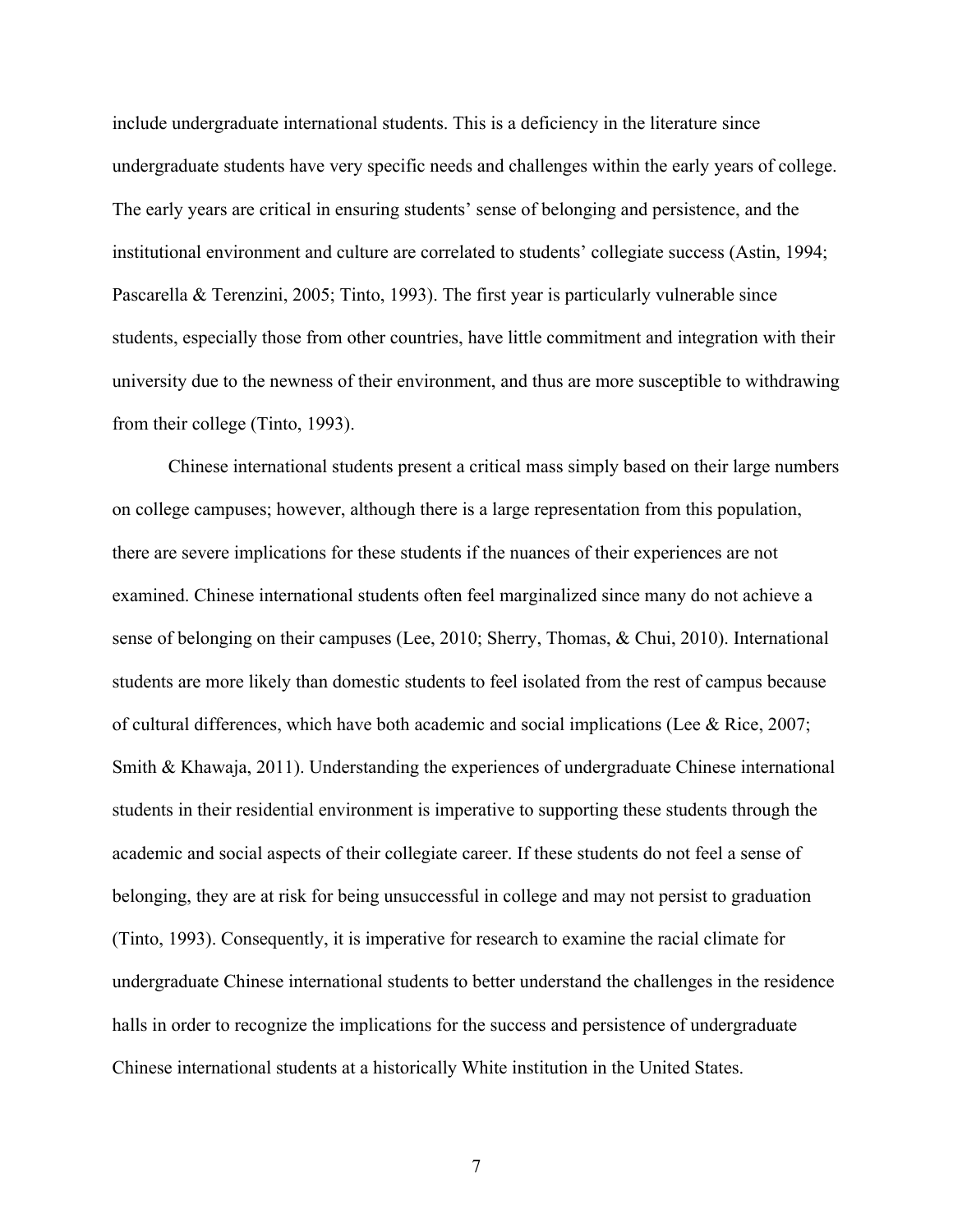### **The Stakeholder: Higher Education Institutions in the United States**

Institutions of higher education in the United States are major stakeholders in the success of undergraduate Chinese international students. The fact that a large number of Chinese students are choosing the United States as their number one destination adds significant benefits to American higher education, both in terms of reputation as well as financially. First, higher education institutions often gain increased prestige from both national as well as international sectors as the institutions' reputations as accommodating hosts to international students grow (Lee, 2010; Lee & Rice, 2007; Verbick & Lasanowski, 2007). The growth of positive institutional reputation assists in attracting additional international students who may contribute to an institution's mission and goals. In addition, the increase of international students provides opportunities for cross-cultural interactions for domestic students and faculty as they broaden their cultural perspectives. The increase of diverse peers on an American college campus often promotes more complex thinking in addition to increased cultural understanding and relationships (Hurtado, Milem, Clayton-Pedersen, & Allen, 1999), thus contributing to the development and growth of domestic college students.

Although cultural understanding and student development are very positive benefits to American higher education, the financial investment from international students may be the most significant gain to the United States as the host country. In the 2012-2013, international students, over 20% of whom came from China, contributed over \$24 billion dollars to the U.S. economy (Institute of International Education, 2014). The economic impact from international students primarily benefits the host institution since the expenditures are most often used on tuition, room and board, fees, health insurance, and other university-related expenses. In addition to impacting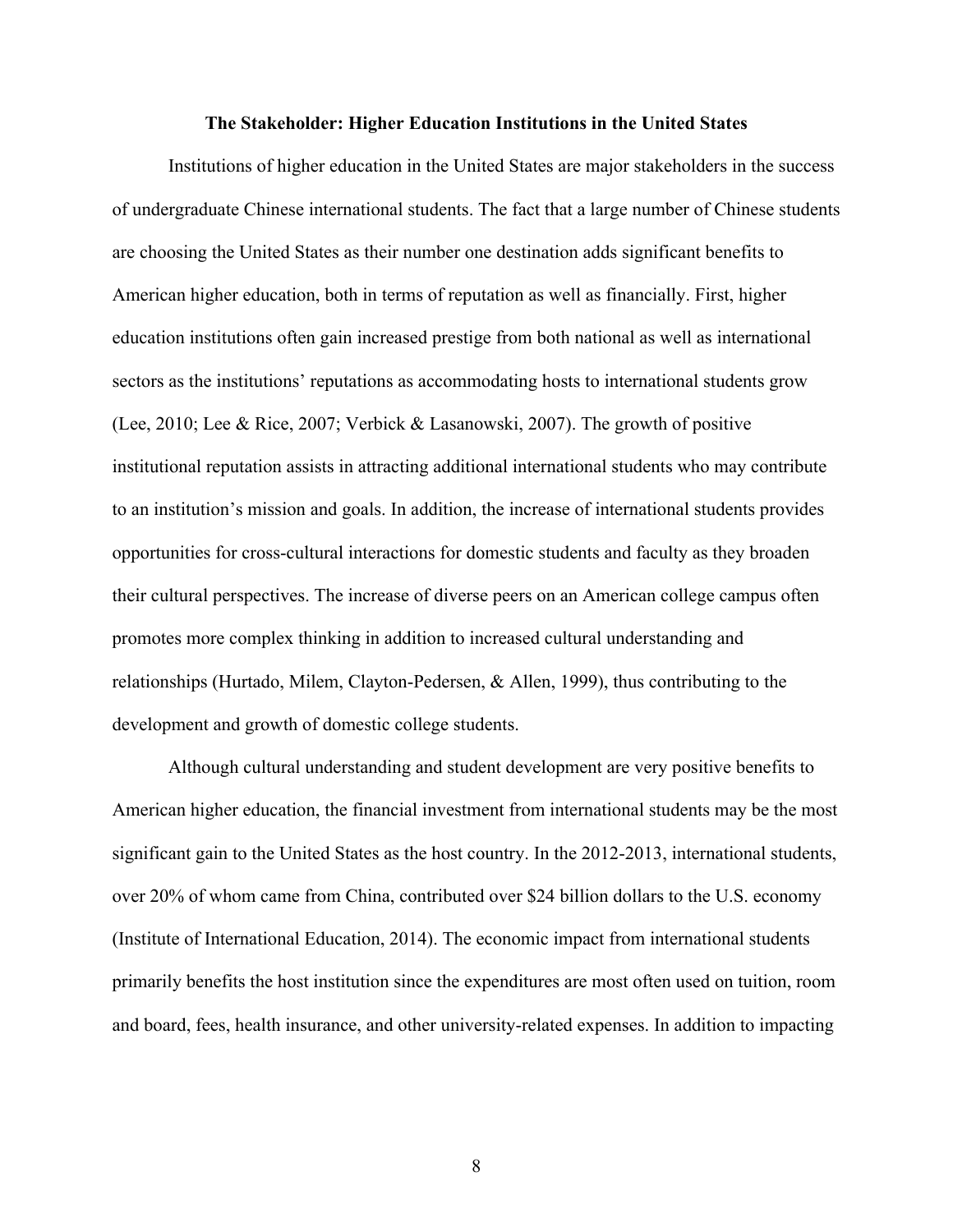the host institution, international students also contribute to the local economy by paying taxes, consuming material goods, and paying living expenses.

The money spent on and off-campus by international students represents cash flow primarily from non-U.S. sources. According to the Institute of International Education (2014), international students receive the majority (over 60%) of their educational funding from their families and personal sources. Additional funding comes from other sources outside of the United States, including assistance from students' home universities and government. When all of these outside, non-U.S. funding sources are combined, over 70% of international students' educations are covered by foreign sources, which is a significant economic contribution to the American economy. Currently, the influx of international college students is serving as one of the top service exports in the United States, which is a huge benefit to the country (Institute of International Education 2013). Consequently, due to the high financial investments from international students, the United States as a host country has a responsibility to provide quality services and promote positive experiences for international students at American institutions. By providing quality services and experiences, host institutions also benefit by potentially increasing the number of international students on their campuses as they develop a positive international reputation.

Many U.S. higher education institutions emphasize the importance of international education and exchange and use global competency and understanding as the compelling reasons for increasing the numbers of international students on college campuses. However, it would be an oversight to discount the economic motivations for recruiting and accepting international students. The effects of globalization have created some tensions within American higher education, with many critics claiming that higher education has become an "edubusiness" (Luke,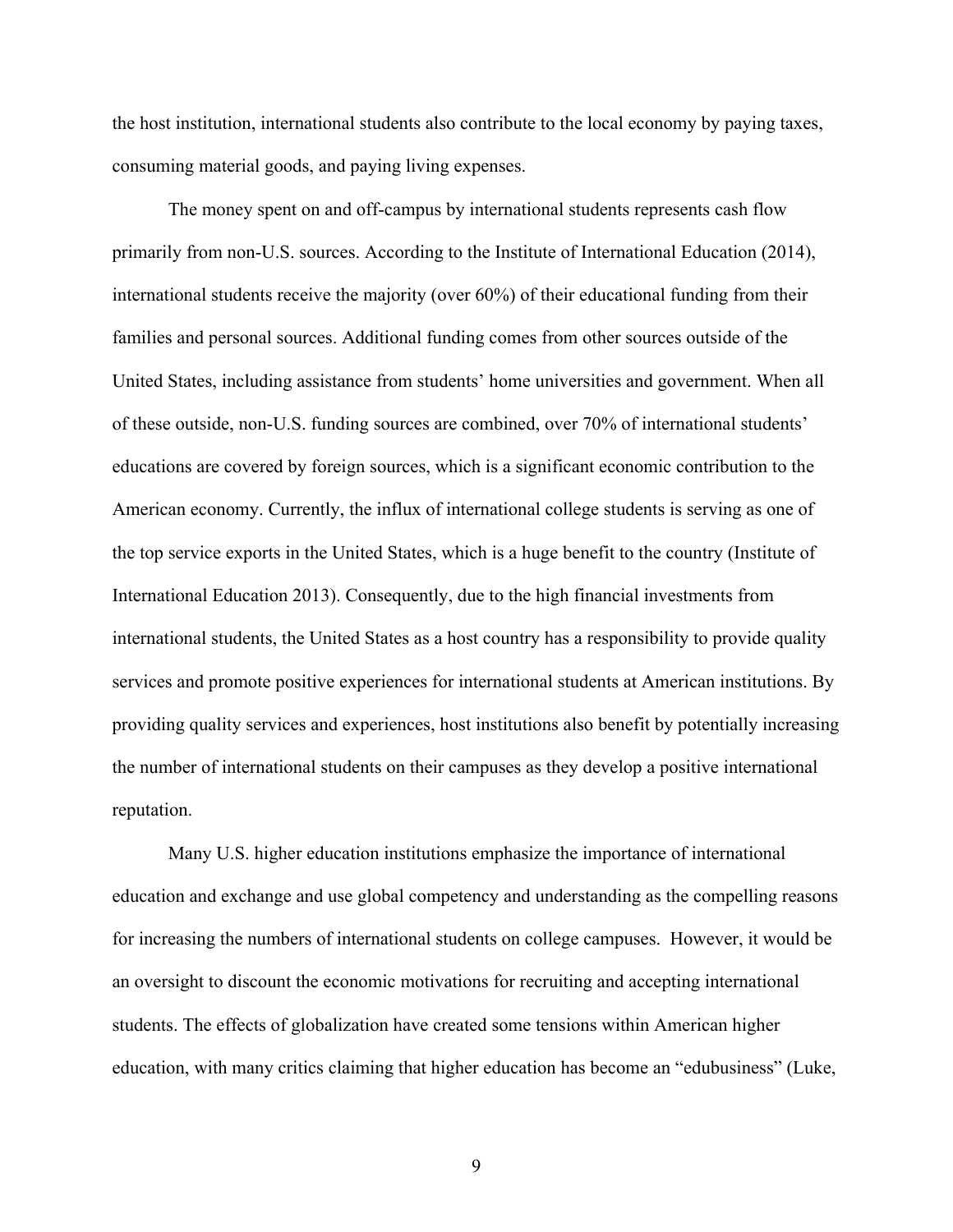2010) as a result of academic capitalism (Slaughter & Rhoades, 2009). Academic capitalism theorizes that market forces increasingly drive institutions of higher education in every day decision-making, and that the commodification of higher education has created the marketing of services through profit-oriented activities (Slaughter & Rhoades, 2009). Luke (2010) states that the globalization of higher education has created "the emergence of a complex, chaotic, and unpredictable edubusiness, whose prioritization of the financial 'bottom line' has supplanted clear normative educational… and ideological intents" (p. 44).

The blurring of the lines between education and business (hence, 'edubusiness') has created tension within American higher education. One dimension of this phenomenon is the emphasis on recruitment of international students rather than on the support of creating welcoming environments for this population. Right now, U.S. institutions of higher education are the primary beneficiary of the high number of international students on college campuses, but this increased internationalization is often at the expense of international students. International students are recruited from other countries and contribute financially as full-pay students with high international fees, and institutions of higher education cannot assume that international students easily adjust to institutional and national culture with no institutional support. Thus, institutions of higher education must better understand the specific needs of international students in order to assist in their transition to an American university.

#### **The Tension: Cultural Distance and Racial Climate**

International students are perceived as the outsiders on American college campuses due to the differences in culture, language, and even appearance. This outsider perception is even more pronounced with Chinese international students since Chinese and mainstream American society have maximum cultural distance due to differences in language and cultural norms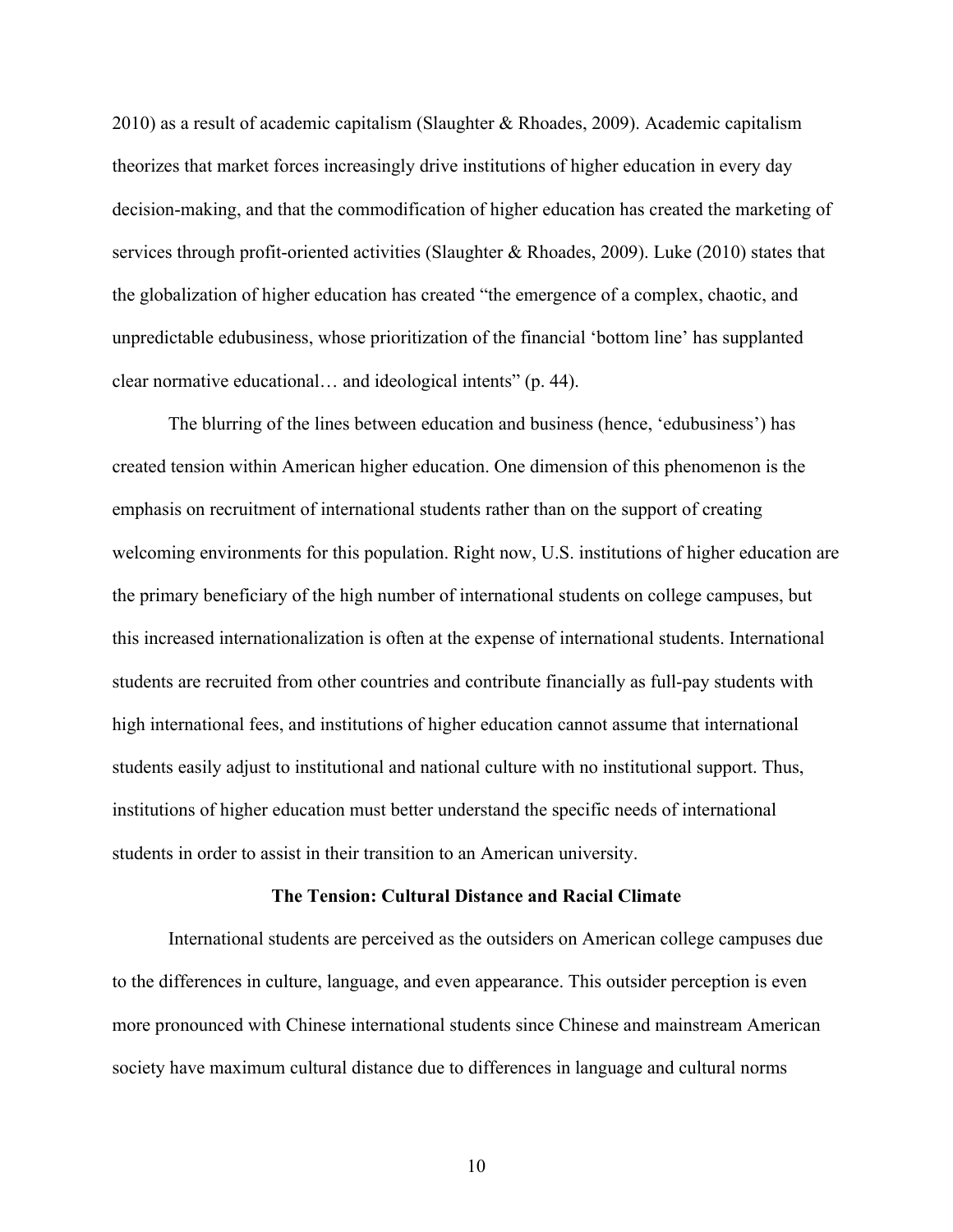(Samovar & Porter, 1991). Because of these cultural differences, Chinese international students often face discrimination from university officials, students, and surrounding community members (Hanassab, 2006; Lee, 2007; Lee & Rice, 2007). The discrimination stems from the othering of international students, particularly those from Asia. Othering is defined as "that process which serves to mark and name those thought to be different from oneself"(Weis, 1995) and othering is done by the dominant group to make a strong distinction between themselves and the non-dominant, outsider group (Luke, 2010; Said, 1978). In the case of this study, domestic American students serve as the dominant group and the "other" is the Chinese international students. This "Others of international student cohorts" (Luke, 2010, p. 44) has been created by the globalization of higher education, and a distinct difference between the domestic and international groups creates a tension within the college environment.

Domestic American students can be considered an in-group, which is an ascribed status simply based on nationality and a somewhat shared experience as United States citizens. The tension comes from this grouping that often happens naturally. Any time there is an in-group, there is always a resulting out-group, which in this case is Chinese international students. The results from in and out-group relations can lead to challenges for Chinese international students, most notably feelings of isolation, discrimination, and stress from negative interactions with the dominant group (Charles-Toussaint & Crowson, 2010; Lee & Rice, 2007; Sherry, Thomas, & Chui, 2009).

Chinese international students facing feelings of social distance from the mainstream culture bring negative implications for their overall educational and social experiences at institutions of higher education in the United States. The challenges experienced by Chinese international students require a comprehensive examination of the racial and cultural climate on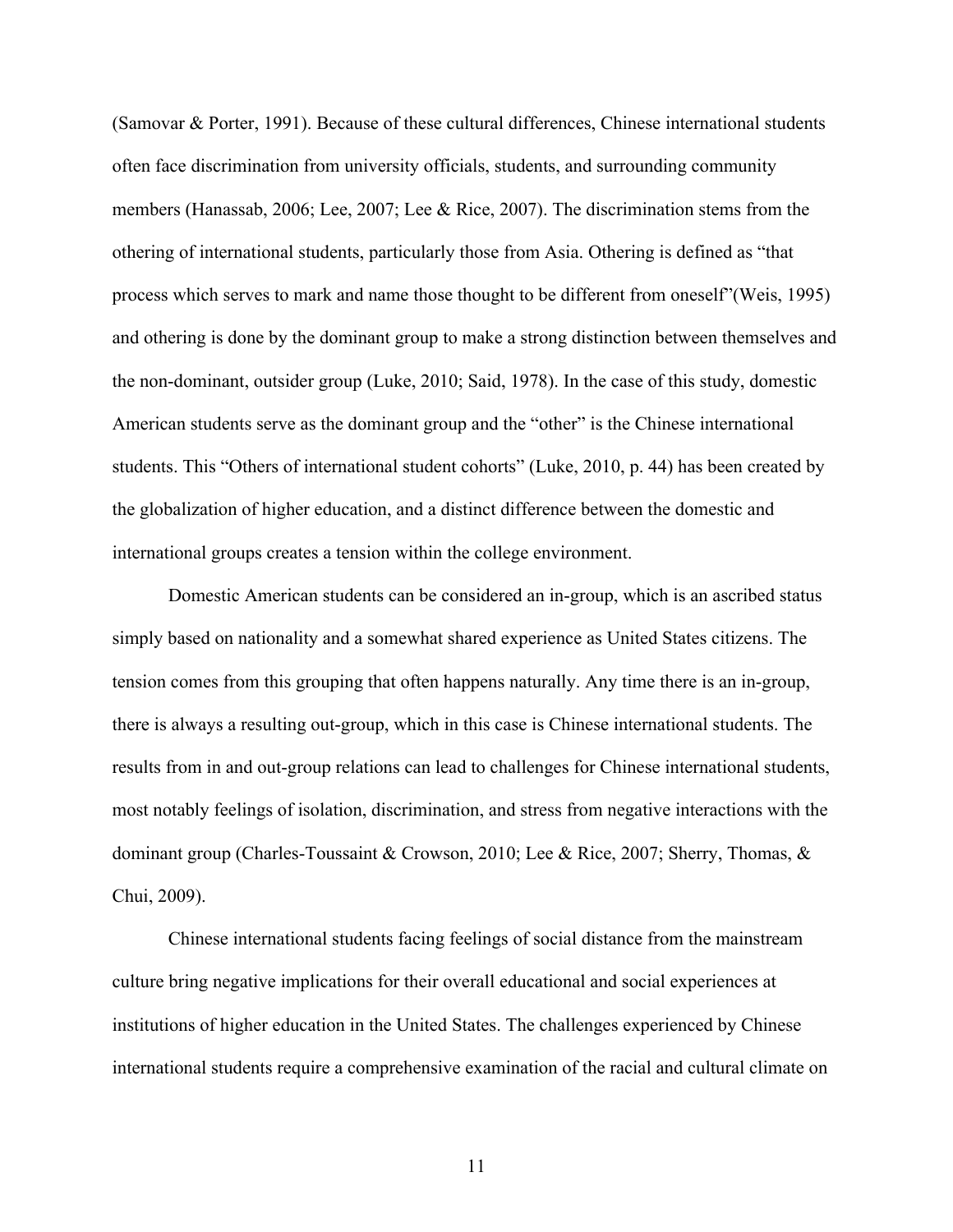college campuses in order to facilitate feelings of belonging and inclusion for all students. Most universities have a goal of enacting diverse learning environments for all of their students, and many institutions have examined campus climate for domestic students of color from various racial/ethnic backgrounds (Hurtado et al., 1999). However, the idea of sustaining a diverse learning environment by examining the campus racial climate has not been extended in current literature to include undergraduate Chinese international students as part of the racial/ethnic diversity within a collegiate setting. Rather, much of the current literature views international students as a homogenous population rather than examining the nuances within the international population. Additionally, international students have received little attention in current studies as a population that is increasingly experiencing discriminatory behavior on college campuses, and there has been virtually no attention to international students' experiences with the racial climate within residence halls.

The tension between Chinese international students and domestic students within residence halls should elicit concern from institutions of higher education in the United States. All students, whether international or domestic, should feel a sense of belonging in their residential home, and the current strain between Chinese international students and domestic students that has been documented in the news (Jaschik, 2012; Redden, 2012) is indicative of a growing problem on college campuses. The United States, as a host country, benefits from the large number of Chinese international students who bring prestige and financial resources into their chosen college campuses. Thus, it is imperative and ethical for international students to feel a sense of belonging and be included as welcome participants in American higher education. In doing so, institutions of higher education can assist international students in their transition and adjustment to their collegiate experience, and institutions can influence positive educational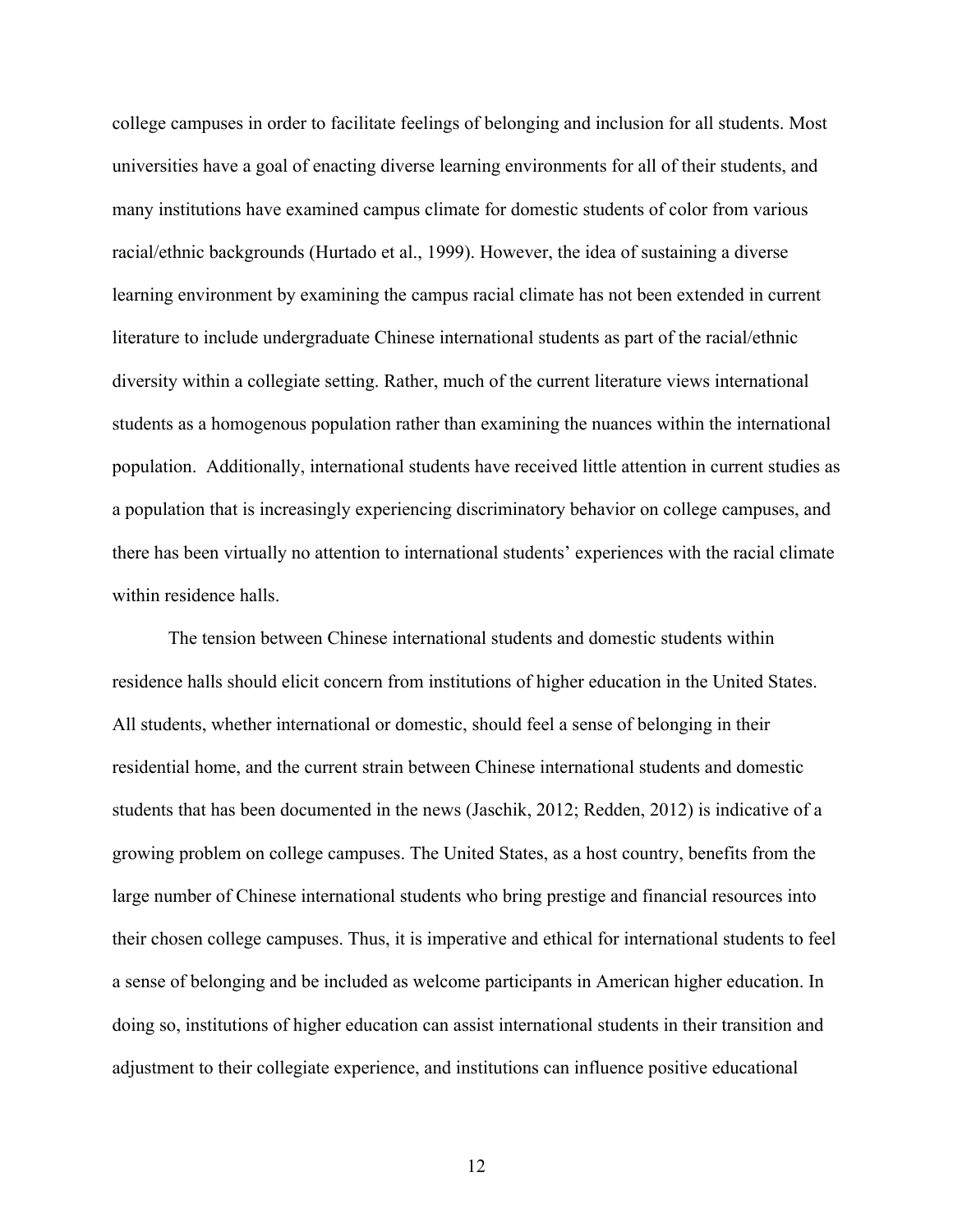outcomes such as persistence and a sense of belonging by providing environments that support student success (Astin, 1994; Pascarella & Terenzini, 2005; Tinto, 1993).

The combination of being college students and in a foreign country brings major challenges to undergraduate Chinese students. These challenges are examined in this study. Through this research, I provide insight on the perceptions that undergraduate Chinese international students have of the racial climate in their residence halls at a historically White institution. Examining undergraduate Chinese international students' experiences with domestic students provides an understanding of how these interactions affect international students' sense of belonging within their residential communities. This study illuminates the structural and social obstacles that exist within the residential environment that pose as challenges to undergraduate Chinese international students that are caused by racial climate. The results from this study have implications that affect multiple stakeholders in a university, including the Chinese international students, domestic students, and higher education professionals.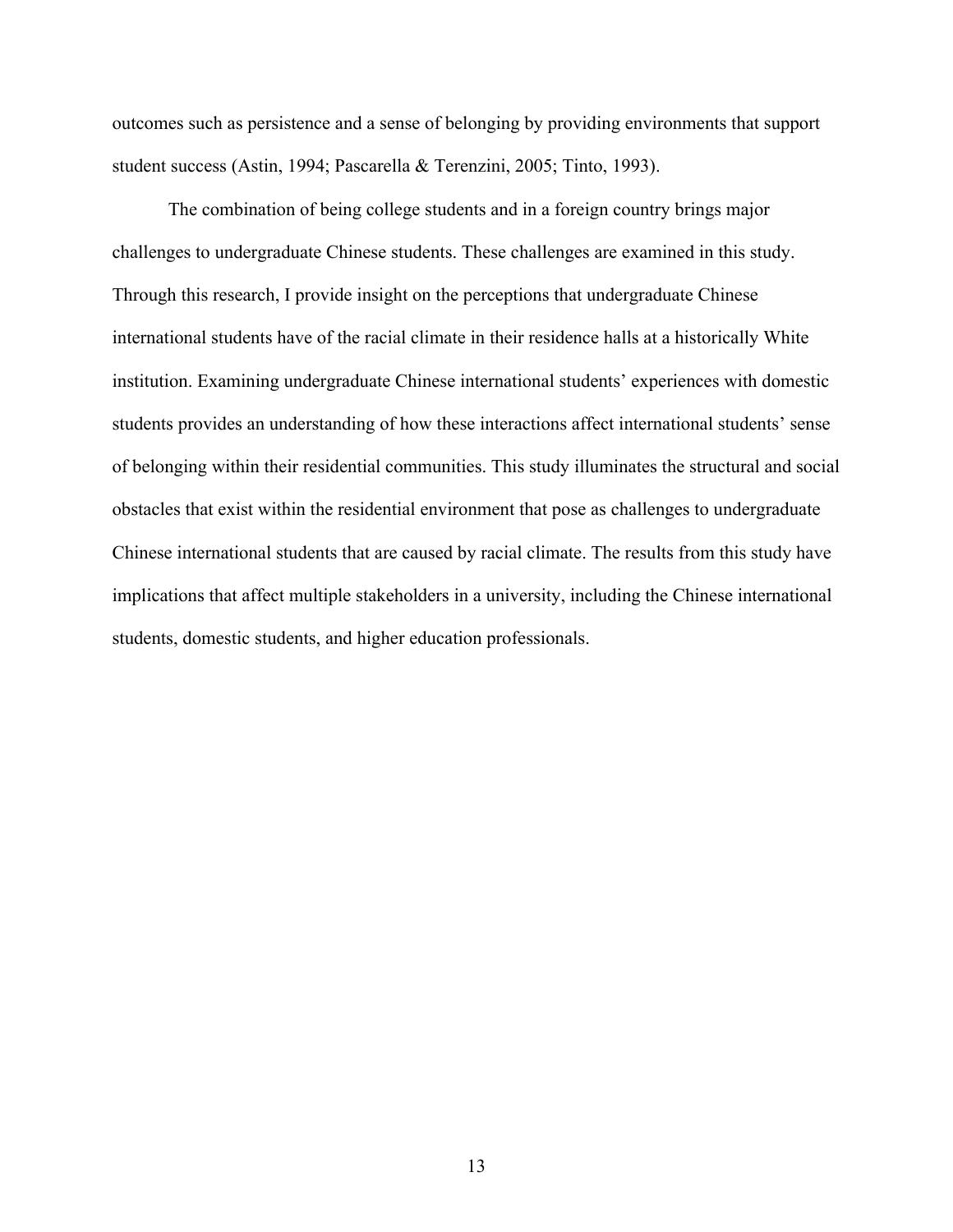### **CHAPTER 2: LITERATURE REVIEW**

The tension between undergraduate Chinese international students and domestic students can potentially influence Chinese students' sense of belonging in their residential environment. This topic includes several factors that must be examined, including the concept of sense of belonging, interactions with domestic students, and the nature of the racial climate on campus. In order to gain a better understanding of current issues facing Chinese international students in the United States, I review literature that is relevant to the Chinese college student experience. In an effort to clarify and frame multiple components of the study, I provide some definitions of terms and phrases that are continuously used in this study before I delve into the literature review.

### **Definition of Terms**

There are several terms within the research questions that need to be clarified before reviewing current literature. In this section, I define and clarify several terms and phrases used throughout this study.

**Undergraduate Chinese international students.** This study is about undergraduate Chinese international students in the United States. Chinese students are often classified as one homogenous group; however, variations in language, religion, and ethnicity exist within this population. Chinese people make up 56 different ethnic groups that are recognized by the People's Republic of China, with over 90% of the population from the Han majority group (Ministry of Foreign Affairs of the People's Republic of China, 2000). Many of the ethnic groups have their own distinct language and/or dialect as well as different religious practices. Although there may be ethnic differences within the undergraduate Chinese students in this study, I acknowledge that I run the risk of essentializing the Chinese international student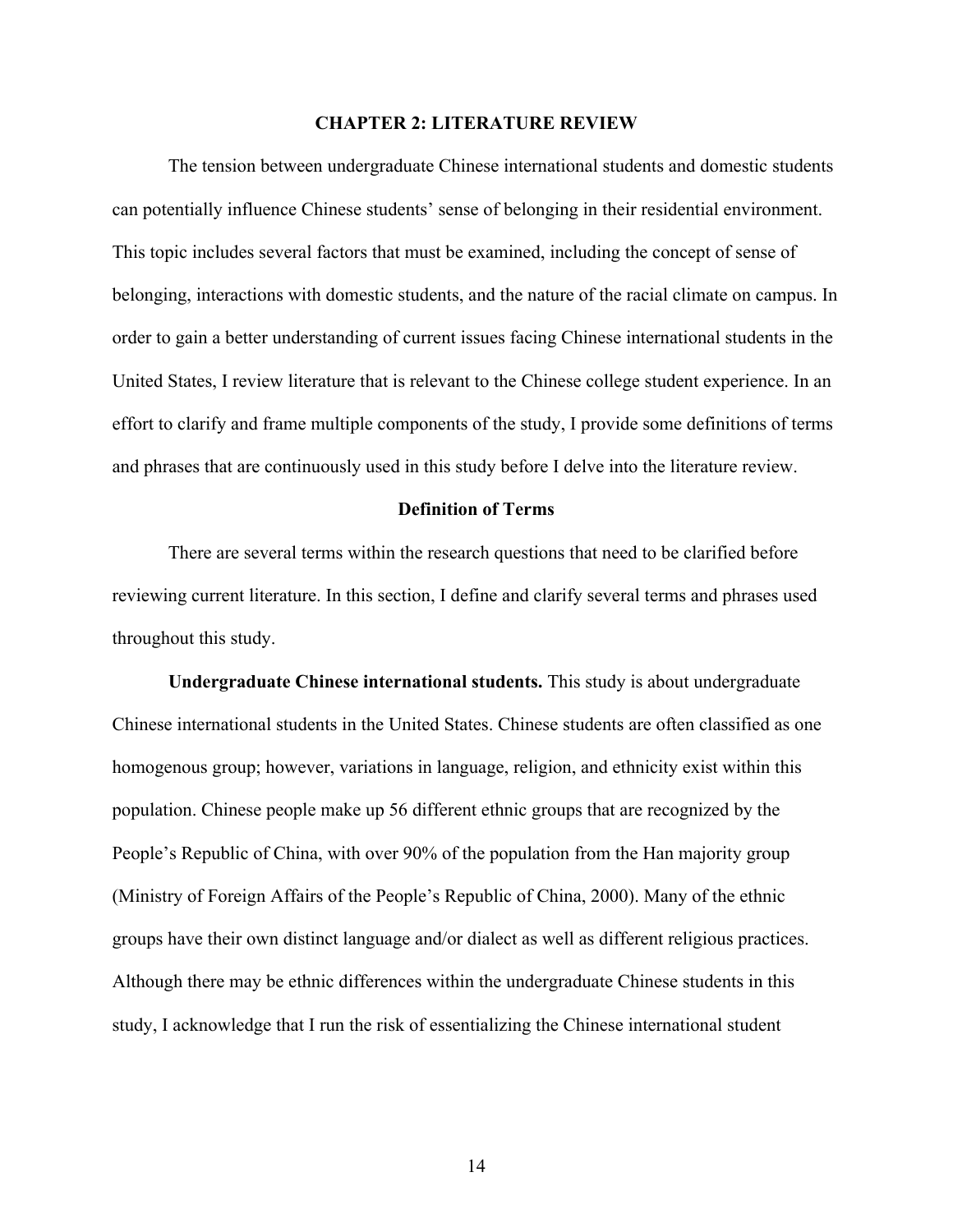experience by combining the students in one ethnic group based on my assumptions that these students are a part of the Han majority.

**Historically White institution.** The term "historically White institution" is used to refer to higher education institutions that have a predominantly White racial composition and a historical legacy of excluding people of color.

**Racial climate.** Campus climate is defined as "the current perceptions, attitudes, and expectations that define the institution and its members" (Peterson and Spencer, 1990). Racial climate extends the notion of campus climate to include several factors that influence an institution's approach towards racial/ethnic diversity. The four elements outlined by Hurtado et al. (1999) include an institution's historical legacy of inclusion or exclusion, its structural diversity in terms of numerical representation of different racial/ethnic groups, the psychological climate that includes perceptions of interactions with others, and a behavioral dimension, which includes relationships between groups on campus. All four of these elements interact in a way that conceptualizes racial climate as a phenomenon that is linked to historical, social, and structural components of an institution of higher education.

**Student success.** Student success is often very broadly defined and typically varies based on institutional mission and goals. For the purpose of this study, successful college students are defined as those who "persist, benefit in desired ways from their college experiences, are satisfied with college, and graduate" (Kuh, Kinzie, Schuh, Whitt, and Associates, 2010, p. 8).

**Sense of belonging.** Sense of belonging can mean several different things, including feelings of membership and affiliation with a particular group. The comprehensive definition that is ideal for this research study comes from Strayhorn (2012), who states:

Sense of belonging refers to students' perceived social support on campus, a feeling or sensation of connectedness, the experience of mattering or feeling cared about, accepted,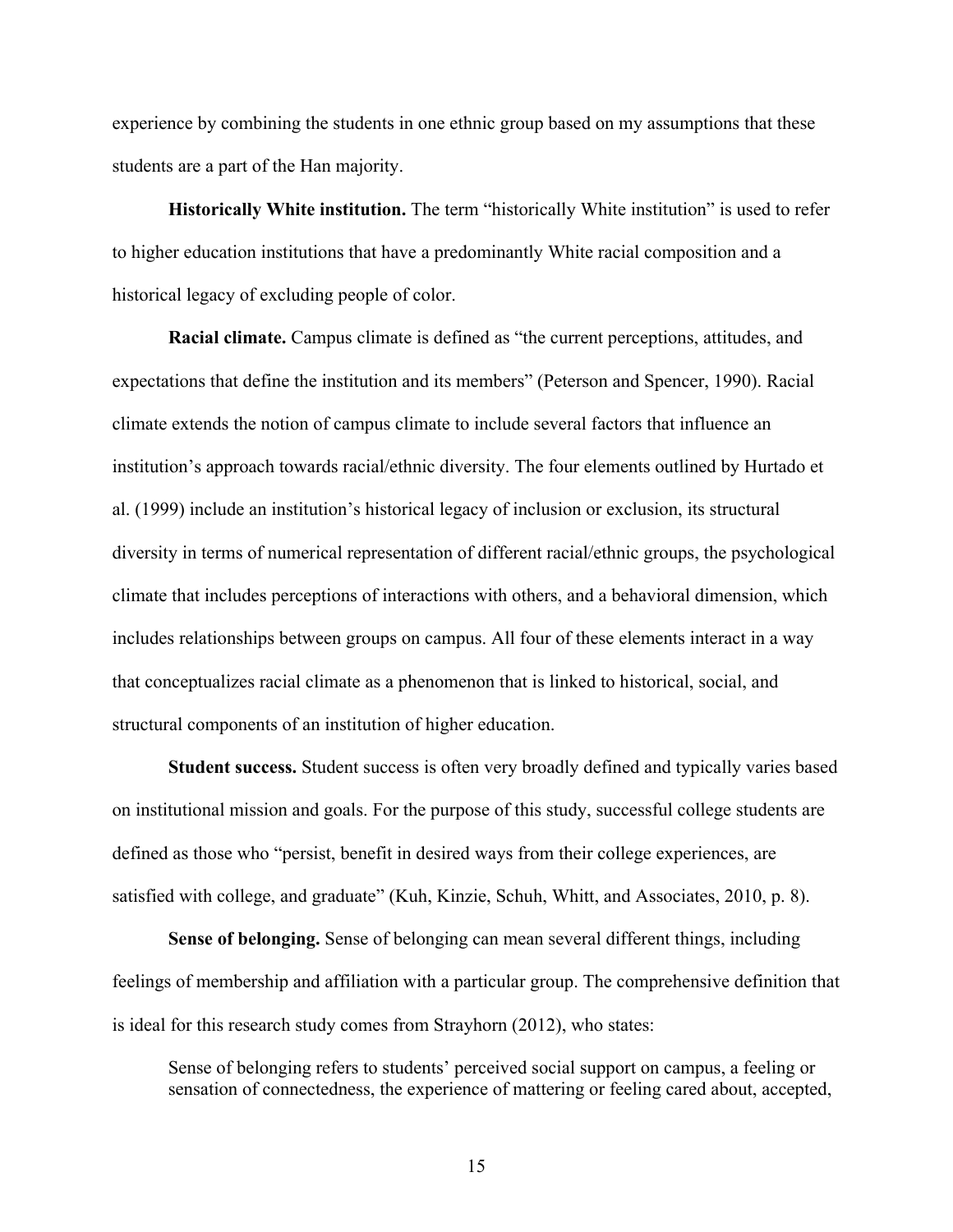respected, valued by, and important to the group (e.g., campus community) or others on campus (e.g., faculty, peers). It's a cognitive evaluation that typically leads to an affective response or behavior. (p. 3).

Throughout this proposal, Strayhorn's definition is used to frame sense of belonging for undergraduate college students.

### **Review of Literature**

I organize the literature based on subjects related to my research questions. The research questions are:

- How do undergraduate Chinese international students' experiences with domestic students in their residential communities affect how Chinese students understand their *sense of belonging*?
	- o What do undergraduate Chinese international students see as *barriers* to their sense of belonging in their residence halls?
	- o What are undergraduate Chinese international students' perceptions of the *racial climate* in their residence halls at a historically White institution?

The literature review is organized around the major issues related to the research questions: *sense of belonging, barriers to sense of belonging, and racial climate*. I organize this literature review in a deliberate way that provides an understanding of what *sense of belonging* is before delving into studies focused on circumstances that affect international students' identification and affiliation with their campus community. Sense of belonging is the overarching construct in this study, and it is important to first understand what it is before examining how it affects different aspects of Chinese international students' experiences in the residence halls.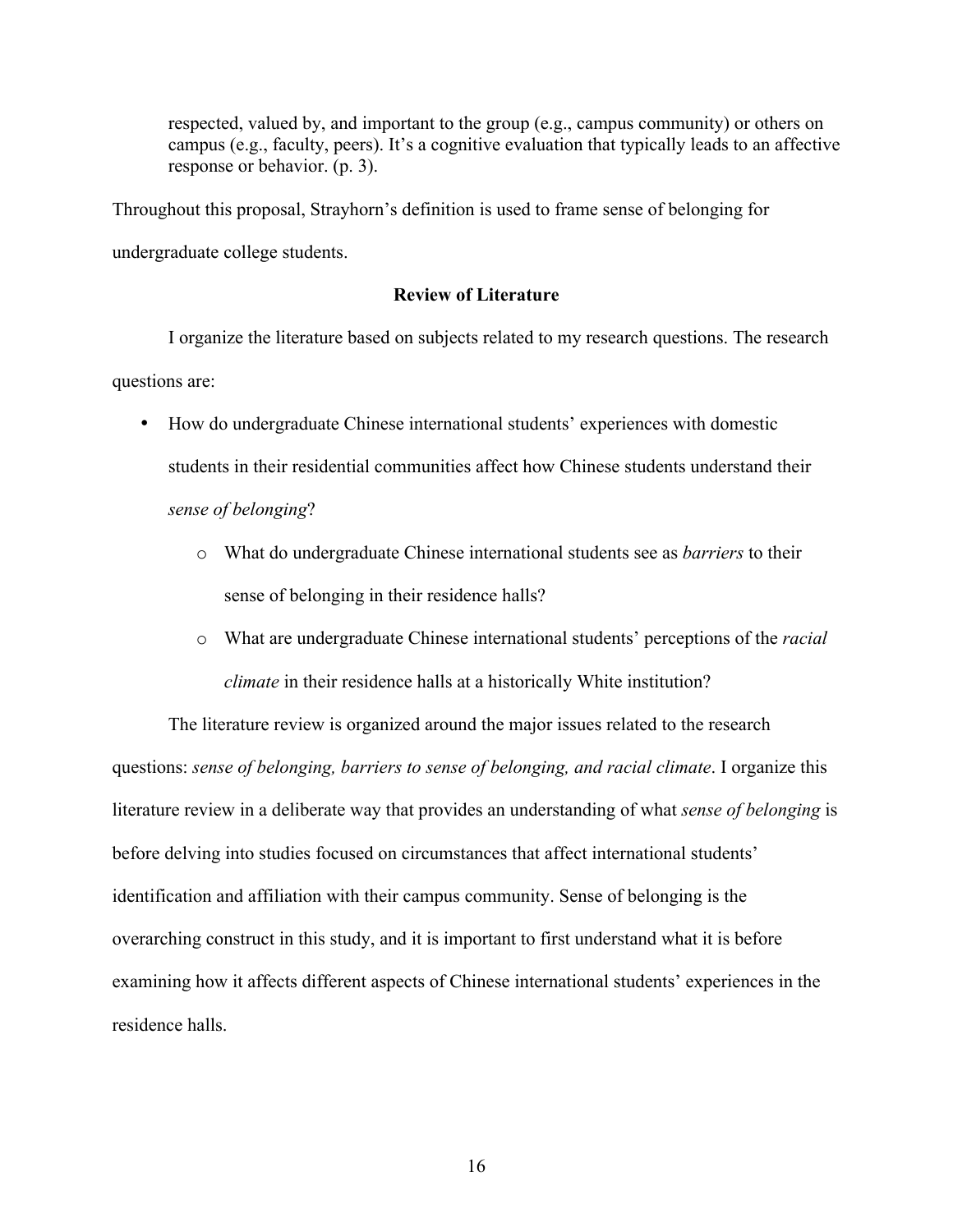In addition to providing an overview of sense of belonging, I review literature related to overall college adjustment and transition *barriers* that Chinese students experience as international students at institutions in the United States. I follow that section with literature related to *racial climate* in higher education institutions, including how discrimination and prejudice from others in Chinese international students' environment affect their educational experiences. Finally, I provide an overview of the conceptual framework that guides this research study on undergraduate Chinese international students and their sense of belonging in the residence halls.

### **Sense of Belonging: Effects on Performance and Student Success**

Sense of belonging is a construct that influences students' performance and success in college. Within a collegiate context, sense of belonging is important since many students are "inclined to feel isolated, alienated, lonely, or invisible" (Strayhorn, 2012, p. 10), all of which can influence students' persistence and satisfaction with their collegiate career. Student success and persistence are at the forefront of student outcomes in college; thus, before a deeper discussion about sense of belonging as a construct, it is important to understand some foundational theories related to student success and persistence.

**Student integration or cultural suicide?.** Discussions of student success and persistence often begin with Tinto's (1993) theory of individual student departure, which he asserts is related to interactions between the student and the rest of the university community. Simply stated, Tinto emphasized the importance of the interactions between individuals and the campus community as students integrate into their social and academic environments, which in turn affects students' likelihood of persisting to graduation. According to Tinto, difficulty in integrating with the campus community often stems from students' inability to separate themselves from their past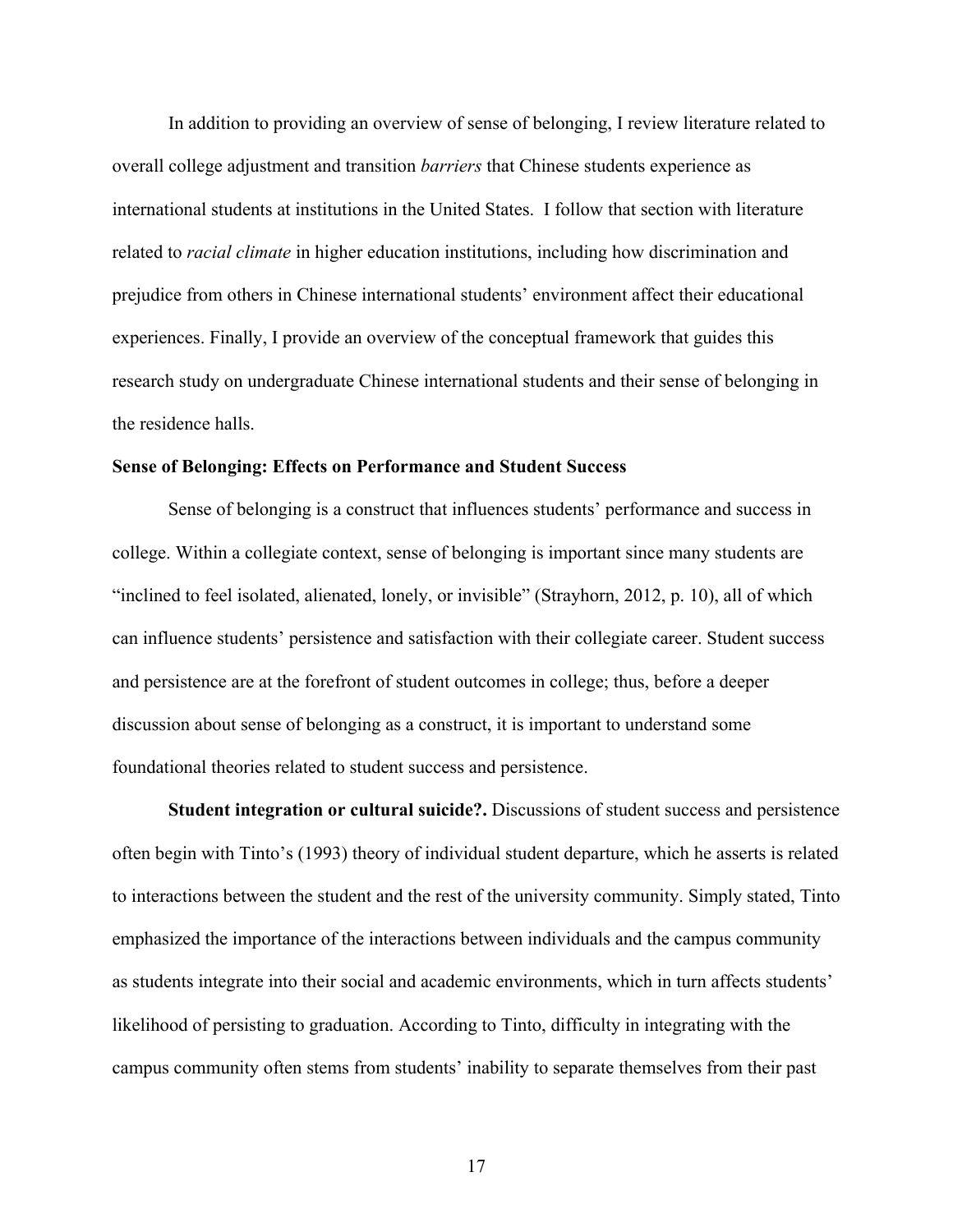experiences and challenges with adapting to a new environment. Thus, Tinto argued that the more students integrate into the mainstream social and academic structures of a university, the more likely it is for students to be successful and persist in college.

In order to better integrate with the university, Tinto (1993) proposed that students should voluntarily withdraw from the culture of their previous lives in order to better integrate with their collegiate environment. According to Tinto's model, successful integration requires a full removal from prior groups in order for students to better integrate with their new collegiate environment.

The critics of Tinto's (1993) theory argue that it places full responsibility for integration on the students and does not put enough emphasis on the institution for creating an environment that is supportive and conducive to student interactions and development, particularly for students from historically underrepresented groups (Kuh & Love, 2000; Rendon, Jalomo, & Nora, 2000; Tierney, 1992, 1999, 2000). Tierney is particularly vocal about how Tinto is not inclusive of minority students since Tinto's theory implies that students from underrepresented groups must abandon their cultural identities to assimilate to the mainstream campus culture. Tierney asserts that in order to integrate, racial/ethic minority students must commit a form of "cultural suicide" (p. 82) that can be detrimental to minority students' success in college. Students from underrepresented groups may not ever be able to assimilate into the dominant culture since the pressure to sever ties with one's home culture (i.e, cultural suicide) can have negative influences on students.

Although the entire campus community influences student success and persistence, the role of peer interactions is the most influential factor in student development. Astin (1993) found that "every aspect of the student's development- cognitive and affective, psychological and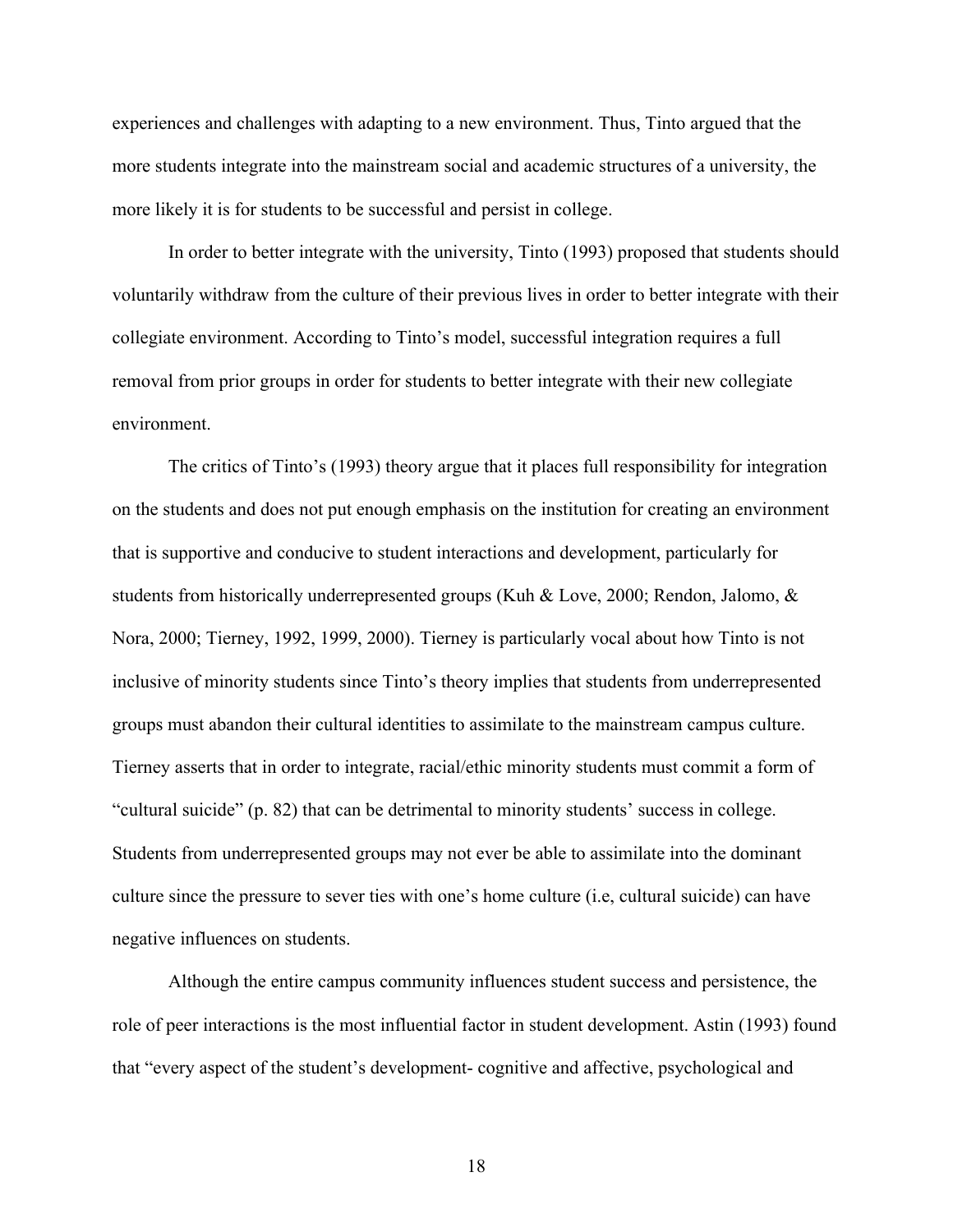behavioral—is affected in some way by peer group characteristics" (p. 363). According to Astin, student development, including values and behaviors, tended to be heavily influenced by the dominant orientation of their peer group. Peer group interaction had a significant effect on college student success, which leads to increased likelihood of academic success and persistence.

However, what are the implications if students cannot assimilate to the dominant peer group? In fact, it is unlikely that students from underrepresented groups can integrate to the dominant peer group because of difficulty navigating cultural differences. The issue of integration with a dominant peer culture arose in Berger and Milem's (1999) study that found African-American students had a lower likelihood of persisting through college than White students. Findings from this study suggested that students who had values and norms that were most congruent with the values and norms of the dominant group culture on campus were more likely to persist through college. Conversely, students that were "least like the dominant peer group on campus, particularly with regard to race and political attitudes, were least likely to persist" (Berger & Milem, 1999, p. 661). Although Berger and Milem's study is focused on domestic student experiences, the findings are relatable to international students since they are not a part of the dominant peer group on college campuses.

Overall, integration is not the ideal way of framing student success and persistence for students from underrepresented groups. Research on success and persistence (e.g., Astin, 1993; Tinto, 1993) indicates a lack of attention to students from underrepresented groups, particularly international students. The challenge with using integration as the ultimate measure for student persistence is that "integration can mean something completely different to student groups who have been historically marginalized in higher education" (Hurtado and Carter, 1997, p. 326). Furthermore, none of the major studies on persistence included international students among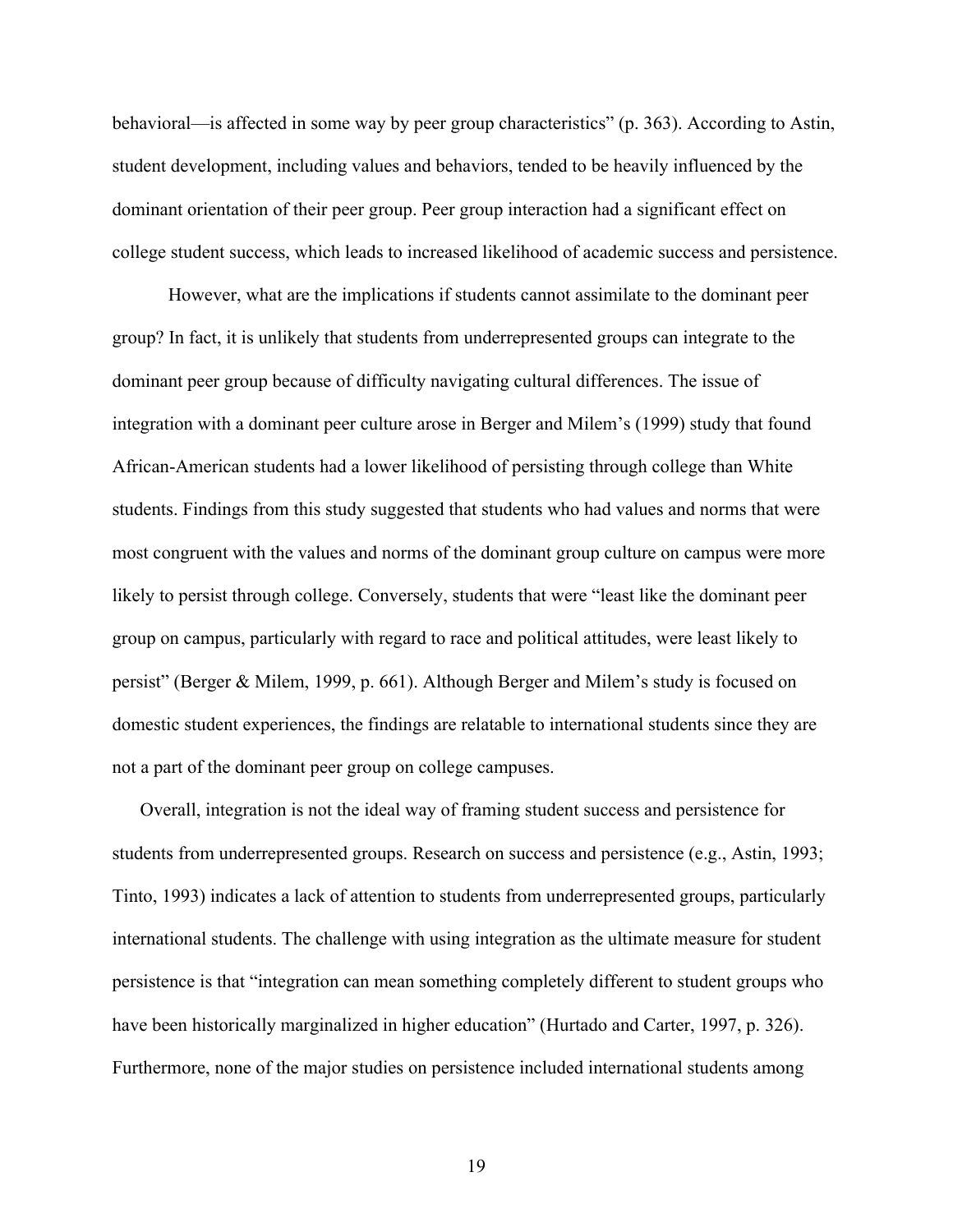their participants. International students have to navigate a brand new culture within their new college campus, all while adjusting to their new outsider status as foreigners in the United States, which makes integration extremely challenging.

The concept of integration for international students is faulty for three reasons. First, the idea of a dominant peer group wielding the highest level of influence is problematic, particularly when considering the cultural differences that exist between domestic students and international students. Tinto's (1993) theory assumes that international students must assimilate into the culture of the dominant group in order to be successful on campus. The suggestion of assimilation with the dominant culture can be problematic for international students who are very often seen as the "other" on college campuses. Tinto makes the assumption that students in the non-dominant culture can effectively and easily access and infiltrate the dominant cultural group, which may not be as accepting of others who do not fit the dominant groups norms and attitudes (Kuh & Love, 2000).

Second, according to Tinto's (1993) individualist idea of integration, international students must bear the principle burden of responsibility in their transition and integration to the college environment in the United States. Thus, the burden of affiliation and integration is placed on the international students rather than sharing this responsibility with other members of the university. In order to integrate successfully, international students are the ones who must initiate the effort to conform. The institution bears little responsibility for institutions to adapt and respond to the needs of diverse student populations.

The third and most important reason for integration being a faulty concept stems from the fact that international students are temporary members of the United States. Social integration is more difficult for international students, particularly those from non-Western countries, due to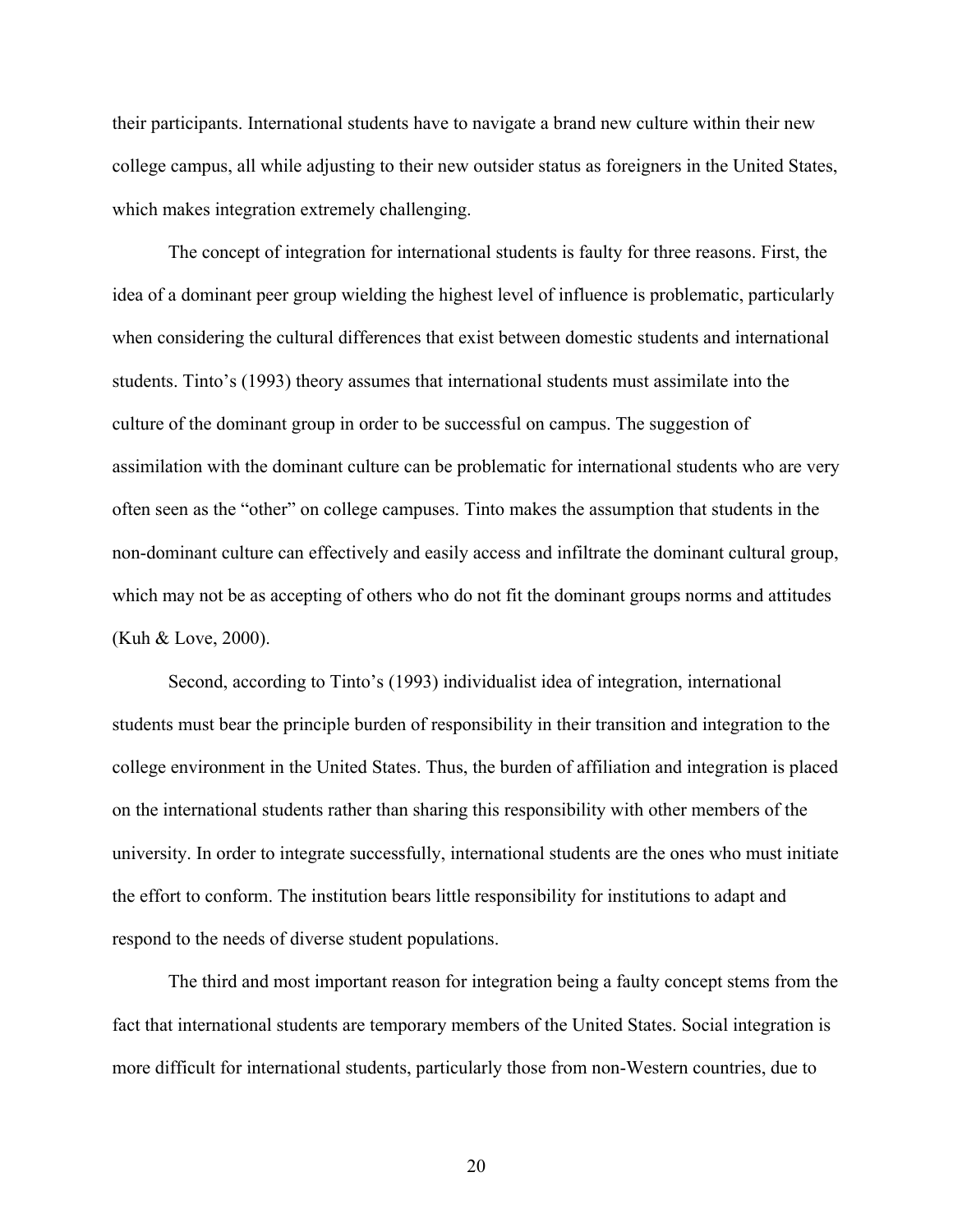the differences in language and cultural practices. It would be difficult for international students to completely separate from their past and fully integrate when they are temporary visitors who may not be able to fully assimilate into the dominant culture. Additionally, the idea of full integration brings up the question of whether international students *should* fully integrate, and at what cost to their personal well-being?

**The case for sense of belonging.** International students are not a part of the dominant campus culture due to their different cultural backgrounds and temporary citizenship status. Thus, knowledge of these students' perceptions of their sense of belonging is essential to understanding the influence of the environment and peer groups on their feelings of connection to a foreign college campus. Rather than focusing on integration to the dominant culture, understanding international students' perceptions of membership in the community could provide insight on the non-dominant student group's feelings of affiliation to their campus community. In doing so, the emphasis shifts to highlighting the non-dominant group's invisible narrative rather than focusing on the power of the dominant culture.

Feelings of belonging are a basic human need and often serve as motivation for positive behavior (Maslow, 1954; Strayhorn, 2012). The need to belong and to 'fit in' are a part of human desire to find connection and community with others. Sense of belonging is a concept based on the relational nature of individuals and groups. The need for belonging is particularly relevant for college students who are thrust into a foreign environment with strangers when they attend college.

In applying the construct of sense of belonging to a collegiate setting, sense of belonging is students' "psychological sense of identification and affiliation with the campus community" (Hausmann, Ye, Schofield, & Woods, 2009, p. 650). College students' sense of belonging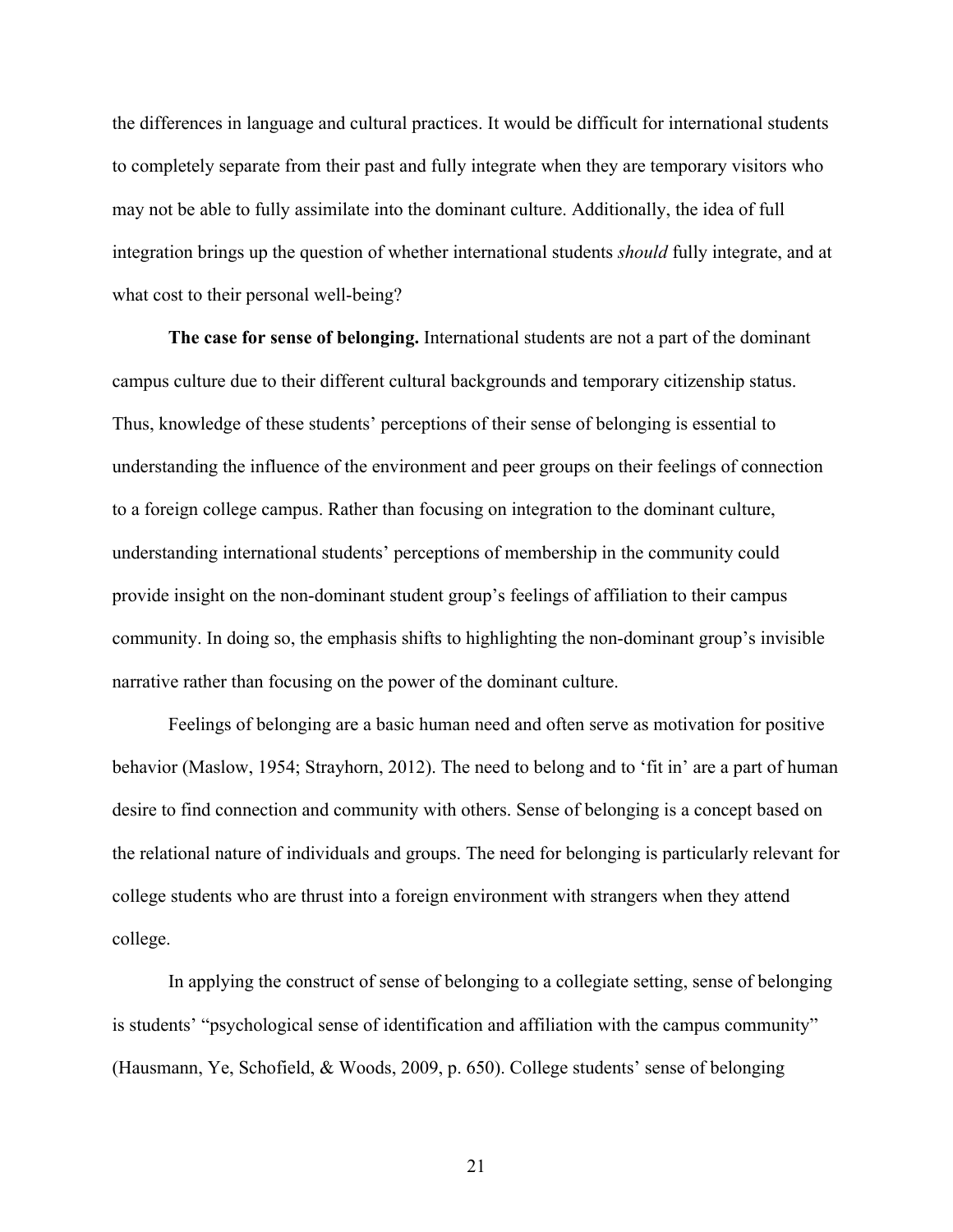includes students' perceptions of institutional support and relationships with others, all of which combine to elicit feelings of connectedness and affiliation with the campus community. It is a "cognitive evaluation that typically leads to an affective response or behavior" (Strayhorn, 2012, p. 3). The resulting feelings of belonging can positively influence students' academic achievement and persistence in college (Hausmann, Schofield, & Woods, 2007), particularly for students from underrepresented groups (Strayhorn, 2012).

Sense of belonging has an association with academic success and motivation, indicating that the psychological aspect of student perception plays a role beyond just socialization. Freeman, Anderman, & Jensen (2007) found that students' sense of belonging in their classrooms was associated with academic self-efficacy and intrinsic motivation. Additionally, students' sense of belonging at the university as a whole was strongly associated with their sense of social acceptance, implying that sense of belonging to the university is primarily influenced by social interactions and perception of acceptance by students' peers.

Peers play a critical role in students' sense of belonging since the emphasis is on interpersonal relations. Sense of belonging is a construct that falls within the idea of perceived cohesion, with an emphasis on the perception of group membership. Bollen and Hoyle (1990) described perceived cohesion as "an individual's sense of belonging to a particular group and his or her feelings of morale associated with membership in the group" (p. 482). Sense of belonging encompasses both cognitive and affective aspects. The cognitive level includes information about group experiences, and the affective level reflects the individual's appraisal of group interactions. The combination of both experiences and perceptions of interactions is likely a better predictor of international students' success and positive feelings towards their campus community, since sense of belonging measures feelings of membership in a community rather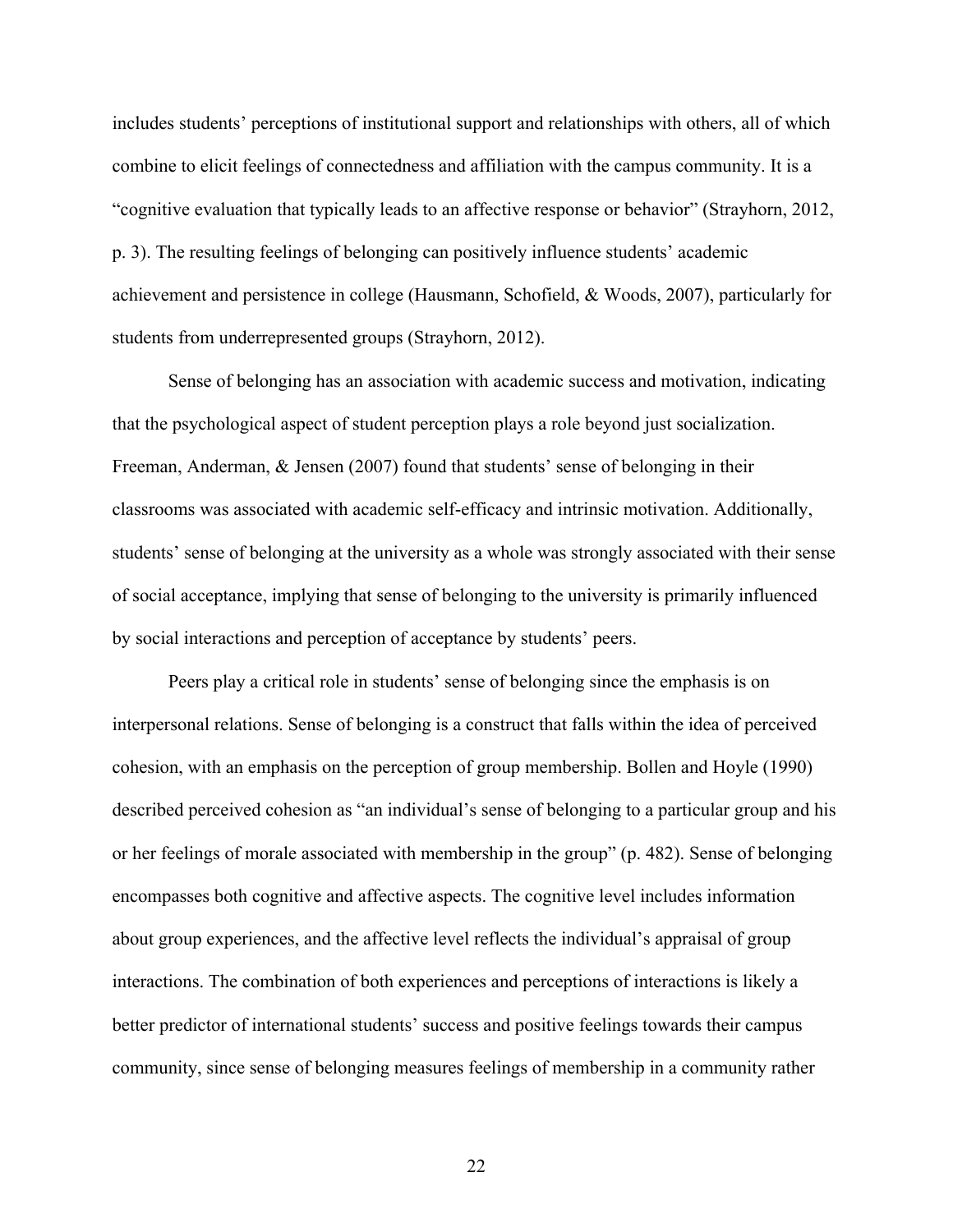than measuring integration to a dominant culture, which is difficult for international students to achieve.

**Sense of belonging for underrepresented students.** Several studies have been conducted measuring sense of belonging in students of historically underrepresented groups. Differences were found in feelings of belonging from students of color and White students. For example, Berger (1997) found that living on campus had a positive relationship to students' socialization and sense of community. However, White students were more likely to identify with the community in their residence halls than were students of color. This study was conducted at a historically White institution, and this finding may indicate that there is "a dominant peer normative environment" (Berger, 1997, p. 449) that may affect underrepresented students' sense of belonging.

Racial differences in students' sense of belonging were also found in another study conducted with students living in residential communities. Johnson et al (2007) examined the sense of belonging in first-year students from different racial/ethnic groups and found that students of color perceived a lower sense of belonging on their campuses than White students. However, all students, with the exception of multiracial/multiethnic students, found the residence hall environment to be socially supportive. The residence hall can be a "compelling environment" for shaping students' sense of belonging" (Johnson et al., 2007, p. 536), which is similar to previous studies that found positive effects of residence halls (Berger, 1997). Although studies in residence halls may have positive implications for international students, most of these studies only include domestic students and do not examine how cultural differences and language barriers may affect international students' sense of belonging in a residence hall.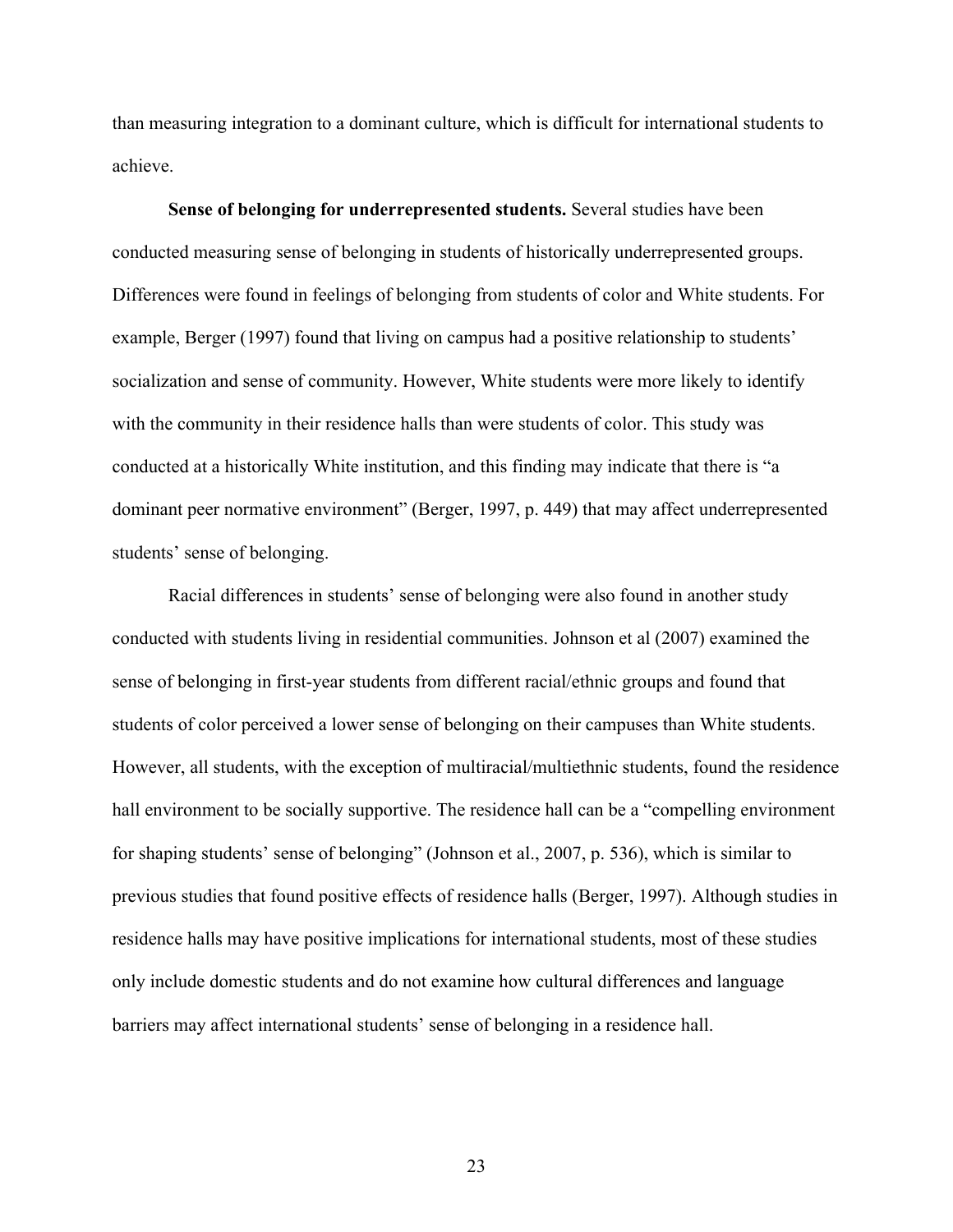Although studies in residence halls are most relevant to this proposed study, examining students' sense of belonging in the university as a whole is also important.

In a study that included first-year African-American students, higher peer support for the participants was associated with higher sense of belonging throughout the academic year (Hausmann et al., 2007). Overall findings indicate greater sense of belonging with students who had more peer interactions, parental support, peer support, and faculty interactions. The higher sense of belonging associated at the beginning of the academic year was all based on interactions that were social in nature, which implies that for all students, early forms of social support received in their collegiate career "are likely to be better determinants of initial sense of belonging" (Hausmann et al., 2007 p. 829).

Hurtado and Carter (1997) also found that early social support for underrepresented students led to a higher sense of belonging. Latino students in their study reported needing more attention given to their sense of belonging and transition to campus life. One finding from Hurtado and Carter's study was that involvement in religious and community organizations outside of the college campus added to Latino students' sense of belonging and perceived membership to their college environment. This finding indicated that these students, who were likely linked with outside organizations prior to attending college, found an external community that supported and enhanced their experiences at a predominantly White institution; thus, this countered Tinto's (1993) assumption that separation was necessary for better transition and integration to college.

In a study on Filipino-American college students' sense of belonging, Museus and Maramba (2011) found that participants' difficulty in relating to the campus culture was correlated to higher levels of perceived pressure to commit cultural suicide, all of which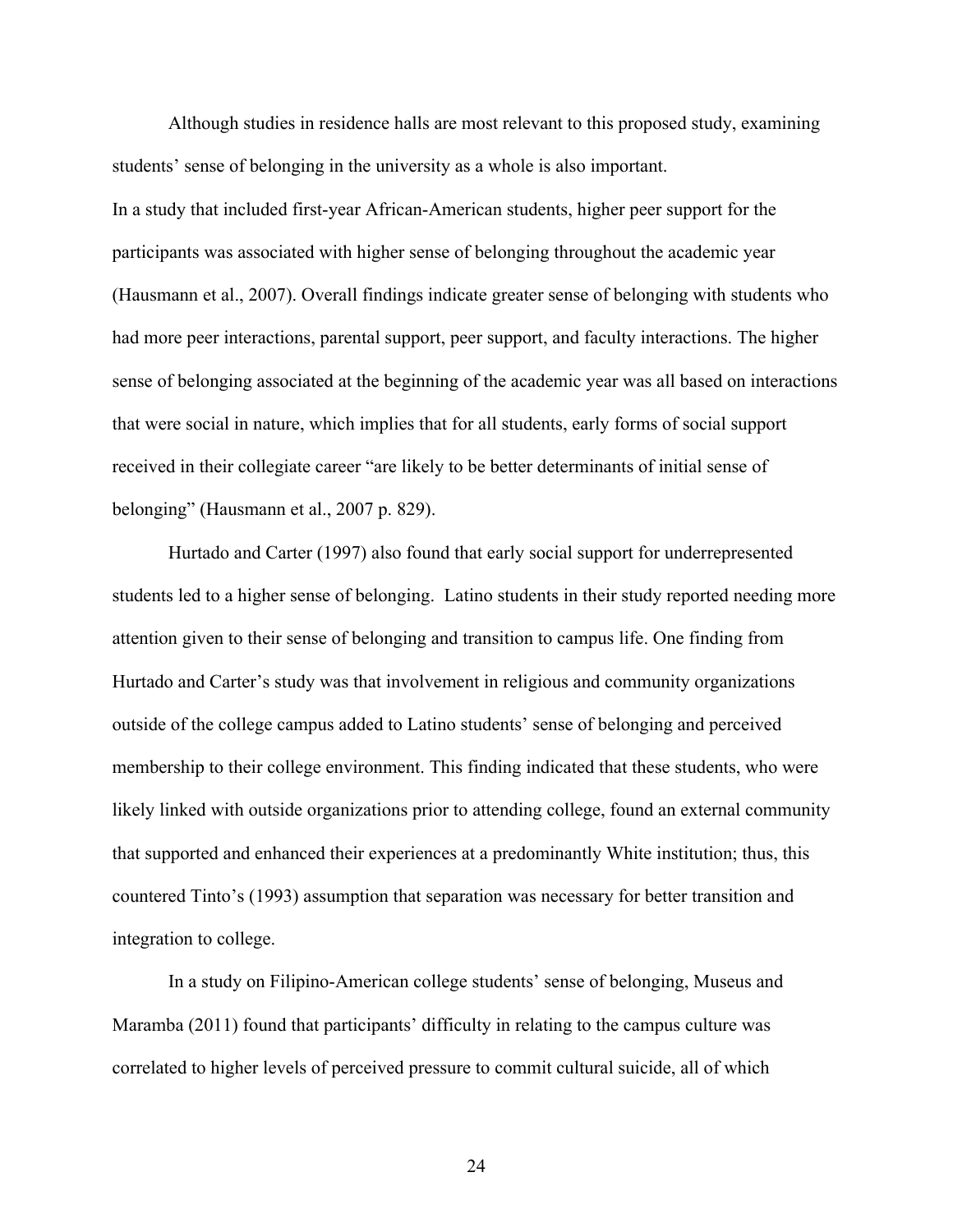decreased their sense of belonging. Overall, the authors found that the more that the students remained connected to their culture of origin, the easier it was for them to adjust to college, which directly counters Tinto's (1993) idea of necessary cultural separation. The Filipino-American students' connection with their own cultural group then led to a greater sense of belonging in college due to a more positive adjustment to the campus culture.

The findings from all studies on college students' sense of belonging indicate that students' perception of the campus environment and their interactions with others have implications for overall student success and persistence. Additionally, several of these studies indicate that students who maintain ties to their own cultural communities tend to have greater sense of belonging in college. The findings from these studies demonstrate that sense of belonging can influence student success and persistence in a culturally inclusive way that is lacking in Tinto's (1993) ideas of integration and the resultant cultural suicide.

However, one major limitation for all of the studies was that all participants were domestic students. Nevertheless, because sense of belonging emphasizes the role of the group and feelings of membership in individual students, this sense of belonging construct can help to understand the experiences and perceptions of students from marginalized populations, including international students. Thus, sense of belonging can provide a construct that goes beyond a focus on integration with the dominant group and can examine the specific experiences of marginalized students within their surrounding community.

## **Barriers to Sense of Belonging: Language and Social Factors**

Current literature on challenges affecting international students' sense of belonging spans several different topics, including those that are derived from intrinsic factors such as language and cultural practices, as well as external barriers related to the institutional climate. Much of the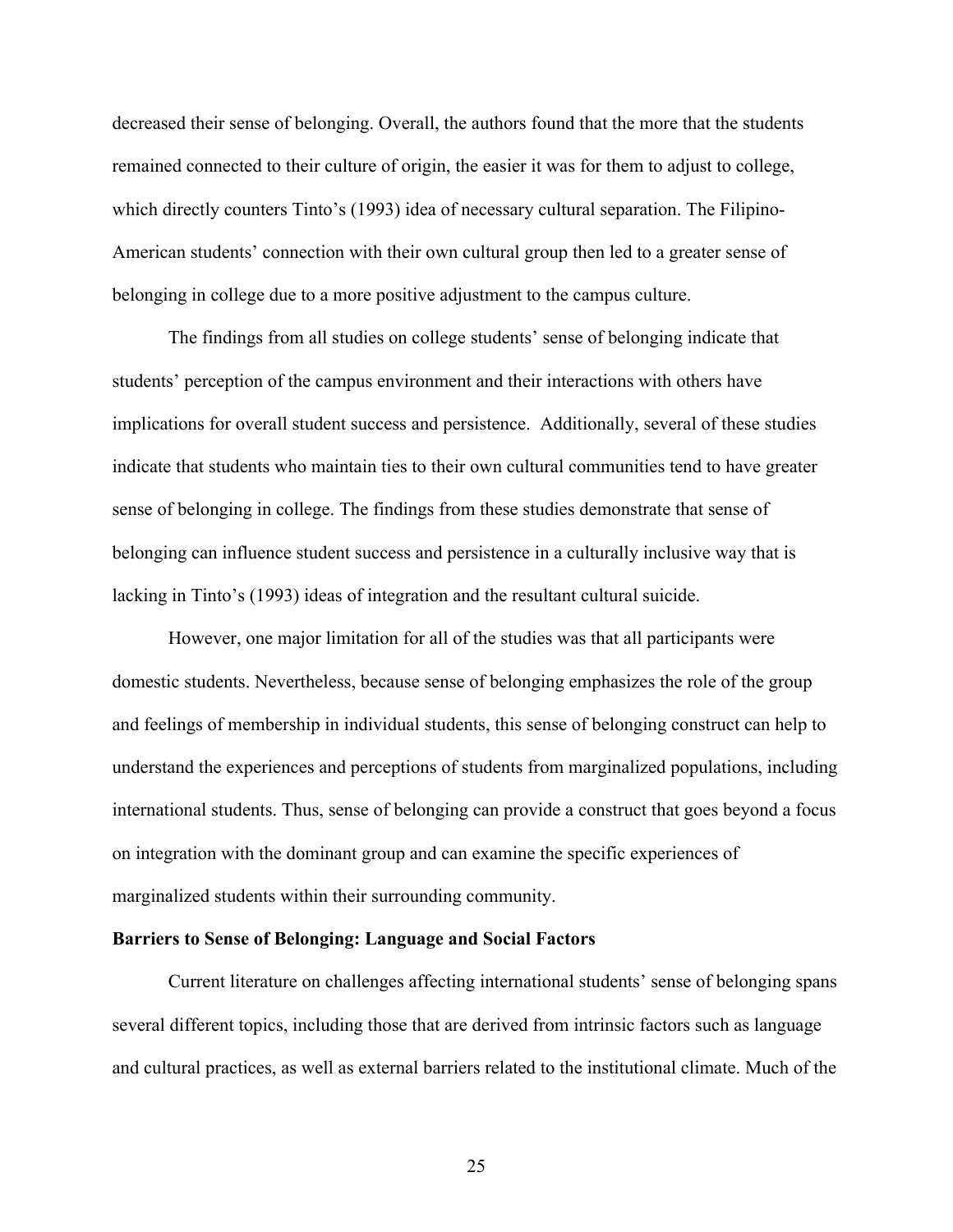current literature on international students focuses on issues related to socio-cultural challenges as well as language barriers between international students and domestic students. There are very few recent studies that highlight undergraduate Chinese international students as the primary participants and even fewer in the residence hall setting; however, although there are several differences between students from various countries of origin, several current studies are relevant to the experiences of undergraduate Chinese international students. Additionally, much of the current literature on international students originates from other countries such as the United Kingdom and Australia; however, the findings from these international studies are still relevant since these are countries in which English is the primary language, similar to the United States.

**Social adaptation.** Challenges with social adaptation serve as an emerging theme in international students' experiences at colleges in the United States. Sherry, Thomas, and Chui (2009) conducted a study in which participants, who came from 30 different countries, reported issues with language, adapting to new cultural norms, financial problems, and developing friendships. Several participants reported a lack of friendship with domestic students, and international students were divided by region of origin in their responses to feeling included in the local community. Although some international students felt welcomed by the university community, several participants in the study, primarily those from Asia and the Middle East, reported feelings of isolation and a lack of connection with university community members. The findings from Asian and Middle Eastern students indicate that some cultural backgrounds can add more significant barriers in adapting to a new campus environment.

Asian international students were also primarily the population that experienced higher psychological distress due to high acculturation distress and intercultural incompetence in another study (Wilton  $& Constantine, 2003$ ). The authors found that the participants in their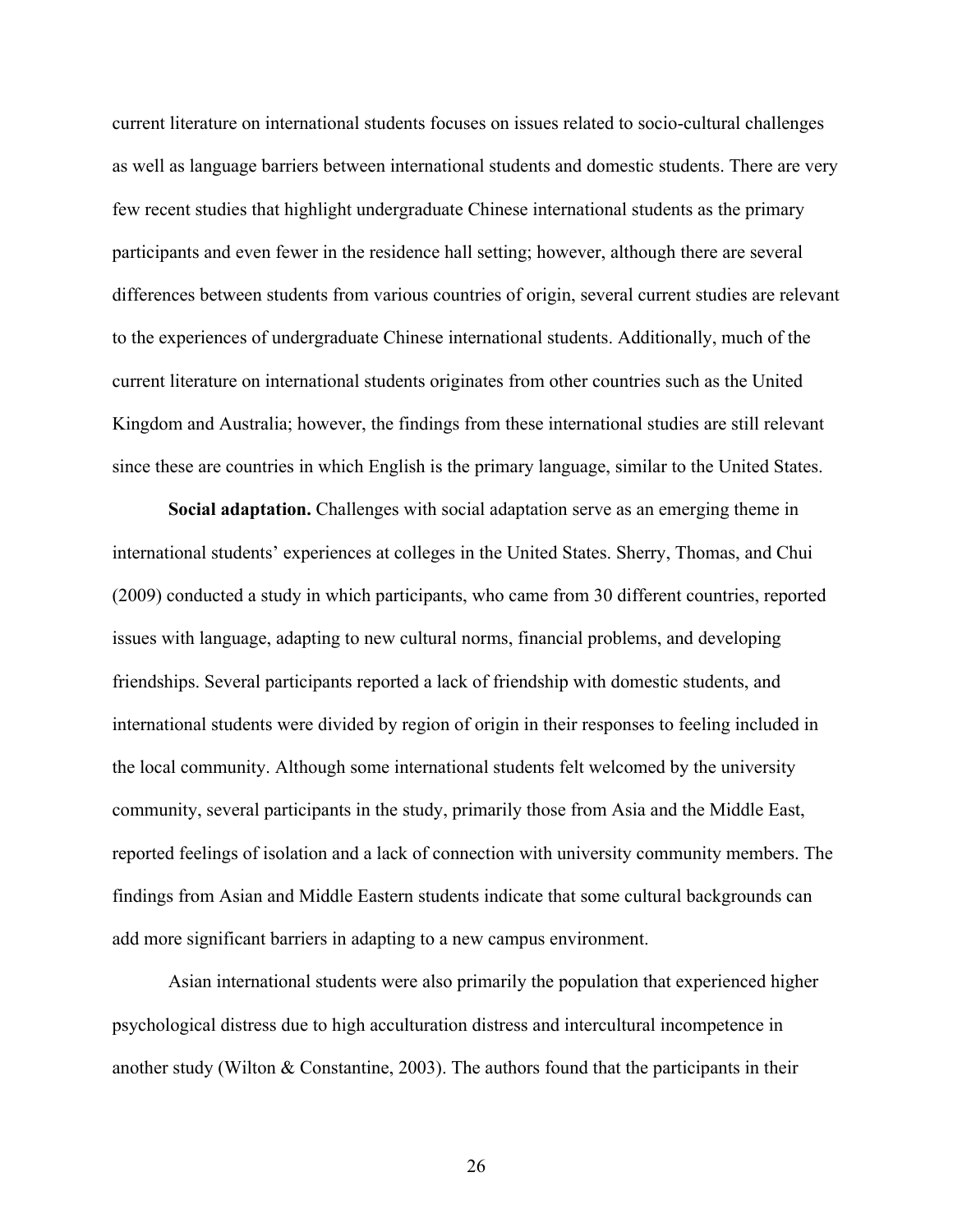study may experience higher mental distress due to the perception that there were few cultural resources on their campuses, and these international students relied primarily on informal social resources rather than university departments for assistance to help with any personal stress they experienced. A positive finding indicated that increased length of stay at the host institution had a positive influence on the participants' psychological well-being, which brings attention to the need for better support systems for international students who were newly arrived on campus.

Psychological adaptation problems are more salient for international students who have a large cultural distance between their country of origin and the host country. Pan and Wong (2011) compared the acculturative stressors of graduate Chinese international students in Australia and mainland Chinese students in Hong Kong. Chinese international students in Australia were found to encounter greater stress, language deficiency, and cultural challenges than their counterparts in Hong Kong. The cultural distance to Australia, which is a Westernized country with different values and lifestyles, contributed to the higher acculturative stress for the Chinese international students. Findings from this study indicate that international students who migrate to countries with higher cultural distance are at an increased risk of psychological stress and acculturation pressures. This demonstrates a need to assist these international students with their transition to a foreign culture as early as possible.

The importance of early support for newly arrived international students is also highlighted in a study by Yan and Berliner (2011). The authors found that newly arrived students tended to have higher levels of anxiety related to language, academic challenges, and cultural differences. In addition, most participants in the study indicated that they were interested in acculturating to their new environment through integration strategies, which are considered the most successful; however, most observed behavior indicated that the participants tended to be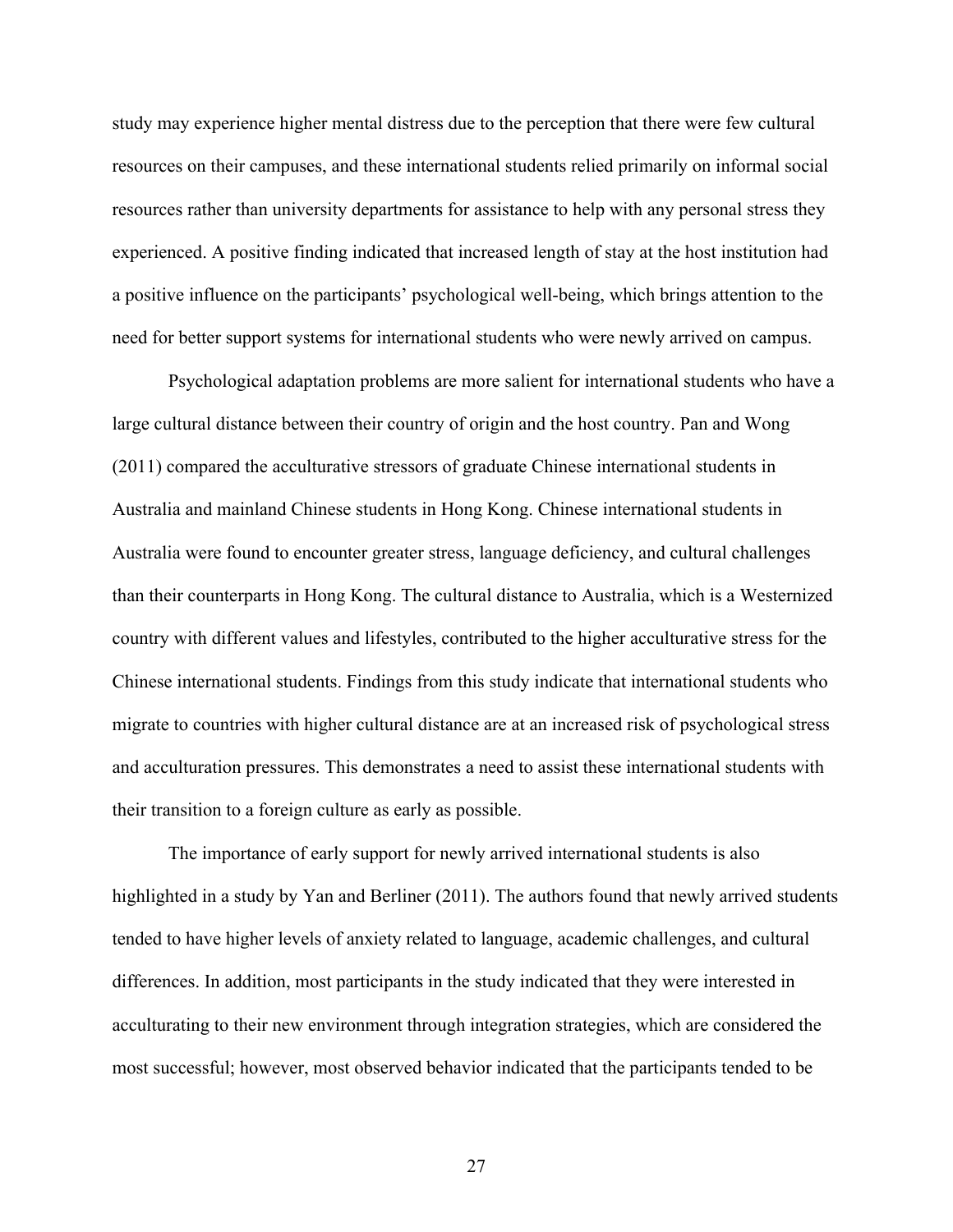more separated from the domestic students by withdrawing from social activities and socializing only with others in the Chinese community. This study supports the findings from other studies that international students experience anxiety while adapting to a new environment, and that this stress may influence their social interactions with domestic students.

Formalized social interactions with domestic students can increase international students' learning and development. Glass (2012) found that Chinese international students' perception of their surrounding environment was an important factor in developing a sense of belonging. Chinese international students who participated in leadership programs, interacted with others from their own culture, and enrolled in courses in which professors facilitated intergroup dialogue reported a more positive perception of their campus climate. Also, participants' levels of learning and development were directly correlated with participation in leadership programs and community service, interactions with diverse populations, engagement in campus-led diversity discussions, and enrollment in courses with race and ethnicity as topics. Thus, this study supports the notion that universities should consider the importance of participation in campus activities when creating and facilitating environments to support the social development and positive perceptions of Chinese international students within the collegiate setting.

**Language Barriers.** In almost all studies on international students, language barriers continually arose as a primary source of frustration for international students when explaining their challenges with other domestic students. A study in the United Kingdom examined the experiences of Chinese international students, specifically their experience with living and studying in the U.K. (McMahon, 2011). Two recurring themes from the interviews that are relevant to this proposed study was the Chinese students' difficulty in meeting British students and their lack of confidence in their English language abilities. Similar to another study in the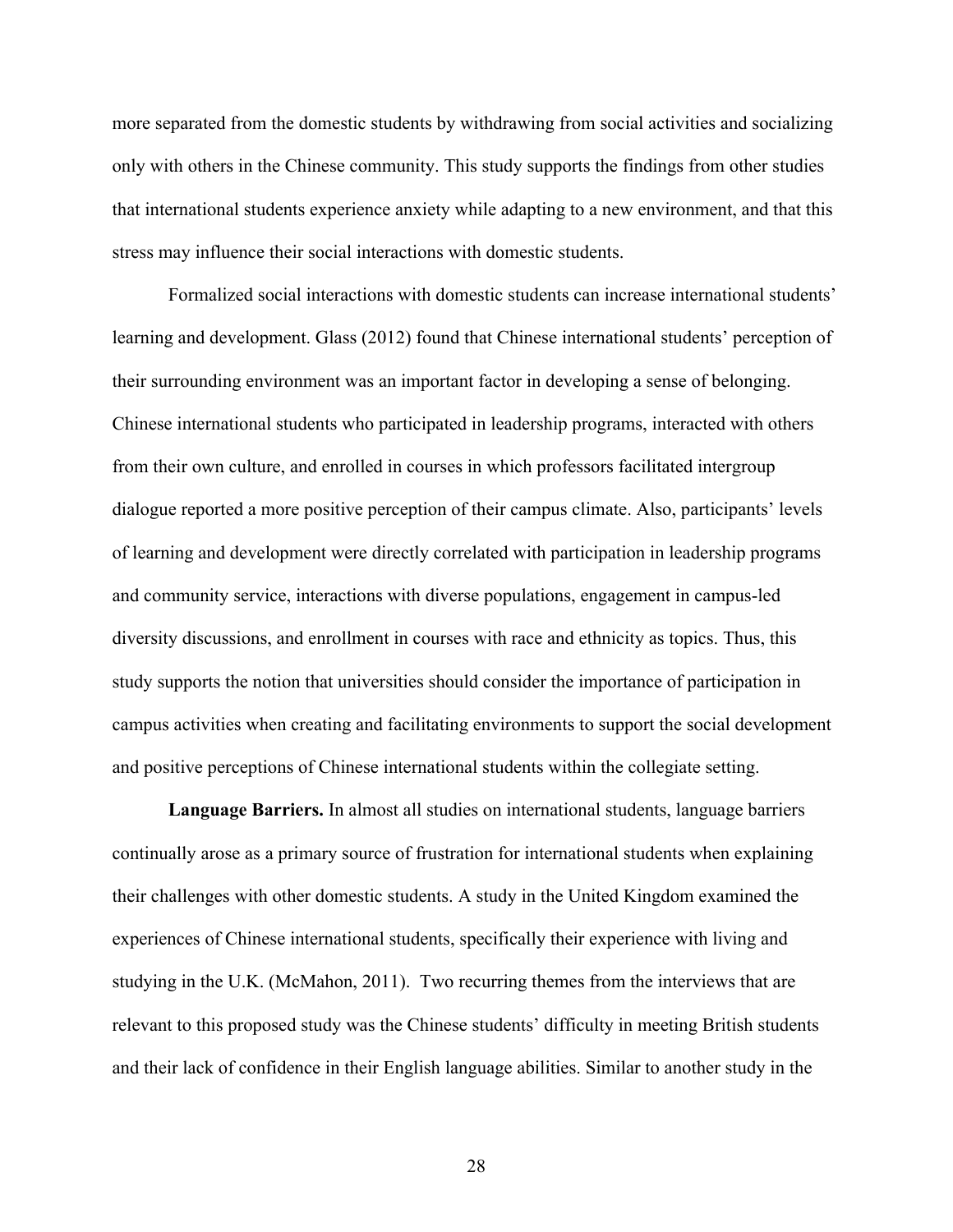United Kingdom (Li, Chen, and Duanmu, 2010), the social and language barriers carry over into other aspects of their daily lives, most notably with their participation in the classroom as well as their lack of confidence in seeking support services at the university.

The differences in language proficiency between Chinese and non-Chinese international students studying in the United Kingdom were examined through a study that found differences in learning behaviors between the two groups (Li et al., 2010). For example, Chinese students were less likely to be involved in social interaction with non-Chinese students and less likely to engage in active learning processes in the classroom. The English language proficiency of Chinese international students was significantly poorer when compared to other international students in the study; thus, this study concludes that English language ability was a critical predictor in any differences in academic performance between the Chinese and non-Chinese international students. Chinese international students are more likely to need additional English proficiency support from their institution than other non-Chinese international students.

Language barriers can lead to high level of anxiety in both academic and social settings (Edwards, Ran, & Lie, 2007). Chinese international students' lack of English proficiency created high stress and anxiety, especially since language skills are tightly tied to the overall socio-cultural challenges that Chinese international students face on college campuses. Briguglio and Smith (2012) conducted a study in Australia that sought to identify issues experienced by Chinese international students. Four areas were identified as most salient to the Chinese international students' experiences in Australian higher education: adaptation issues, differences in academic learning styles, English language issues, and the social interactions with various constituencies at and around the university. The most significant finding was related to English proficiency because almost all students interviewed stated that incoming Chinese students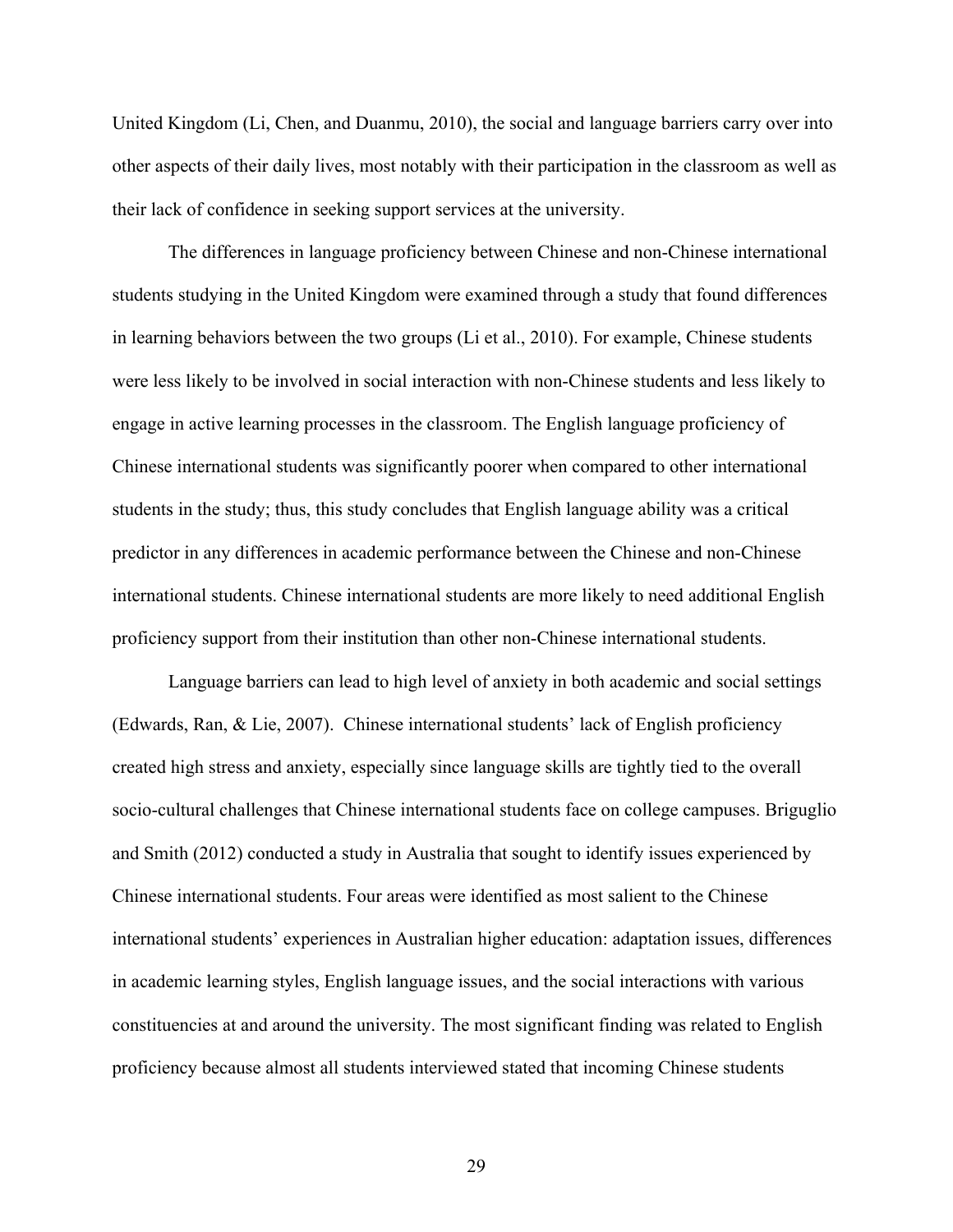needed to develop better English proficiency skills prior to arriving to Australia. The participants in this study also recommended that incoming Chinese students should make more effort to meet and interact with Australian students rather than just stay within their own cultural group, and this recommendation was intertwined with the recommendation of increasing English language skills. Participants in this study indicated that there was a divide between themselves and the larger Australian community at their university and stated that interpersonal communication skills served as a barrier to mixing more with domestic Australian students.

Limited English language abilities affected international graduate student participants' listening comprehension and oral proficiency when communicating with native English speakers at an American university (Kuo, 2011). Some participants reported some difficulty with understanding professors and students who are native English language speakers. Kuo (2011) concluded that international graduates might develop lower self-esteem since they cannot express their thoughts and feelings as easily as in their own native language. Additionally, some study participants indicated that "American students thought they were stupid and not intelligent" (Kuo, 2011, p. 40) because of the participants' lack of English fluency. Overall, the language barrier affected the participants' abilities to befriend American students and fully engage in the classroom.

Chinese students' English language abilities are necessary for interpersonal connections with other students both in academic settings as well as social situations. Language proficiency is essential for academic engagement and educational success, which are emphasized in Lin and Scherz's (2014) study on Chinese graduate students. Lin and Scherz (2014) found that Asian students pursuing graduate degrees in the United States experience transition challenges to American campuses. Linguistic and cultural challenges emerged as influential factors on the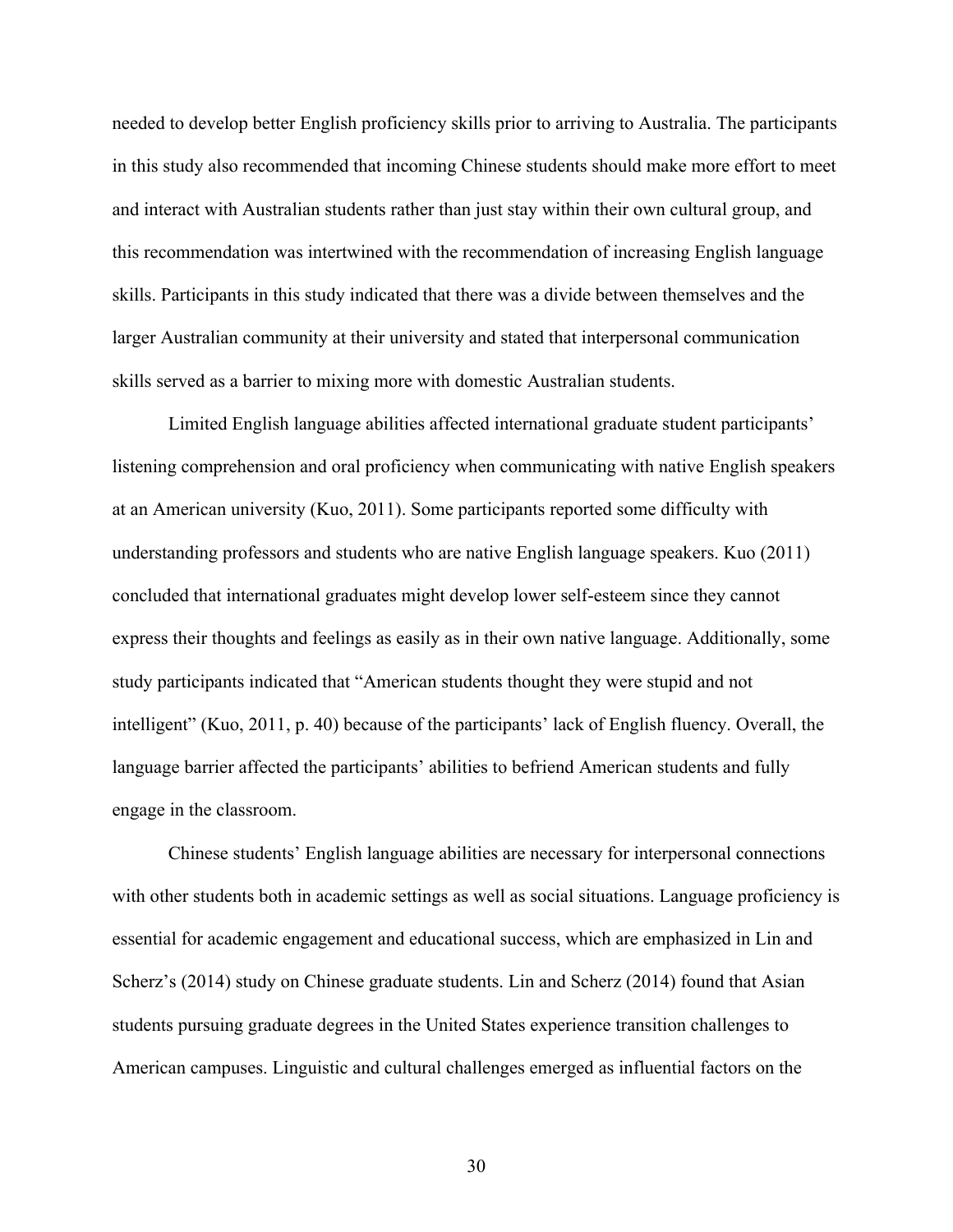participants' learning and performance in the American higher education context. Lack of language proficiency affected participants' understanding of lectures and ability to participate in social and academic conversations. Also, Asian graduate students in this study found it difficult to developing social relationships on campus and in the classroom due to the language barrier, which are similar to findings from Kuo's (2011) study on international graduate students in the United States.

Although most of the previous studies on language proficiency are situated in the United Kingdom and Australia, the findings are still relevant for the United States, which is also an English speaking country. The recurring theme from these studies indicates that English language proficiency plays a huge role in Chinese international students' social relationships and educational progress. Language proficiency issues indicate that although there may be some external and environmental challenges to international students' adjustment to colleges in the United States, international students also have barriers, most notably anxiety over language proficiency, that require personal responsibility to collaborate with the university on increasing language proficiency. Thus, language proficiency serves as a barrier that influences Chinese international students' social and academic adjustment to the university.

#### **Racial Climate, Environment, and Interactions with Others**

The racial climate of a university includes several elements that affect students and their experiences in a diverse environment. Chinese international students have language barriers and cultural differences that they bring to their environment, which affects their interactions with others. Although individual perceptions strongly affect students' experiences in higher education, the institutional environment has a role in the development and integration of students. The external environment serves as a setting that either inhibits or promotes student development and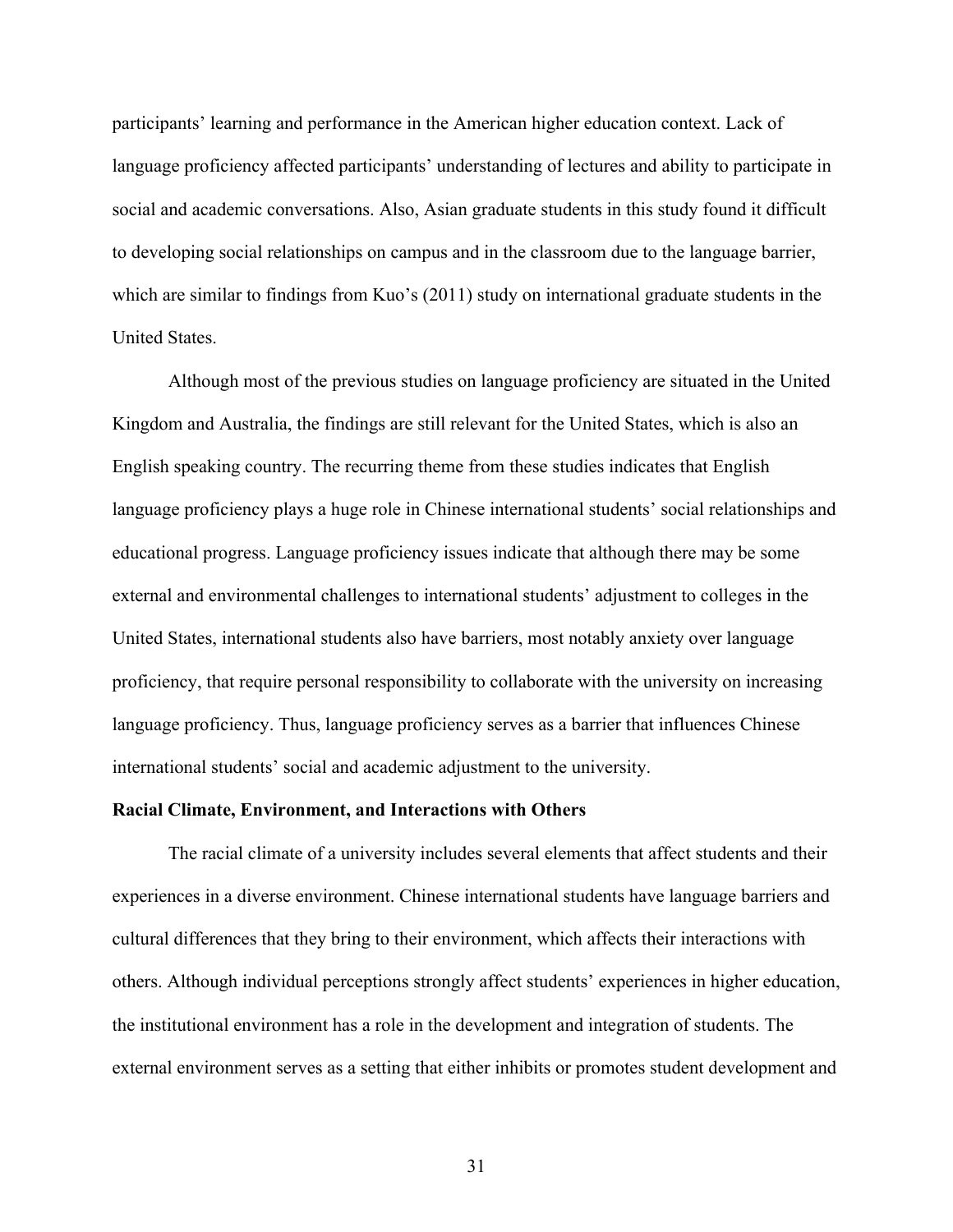growth during the collegiate years (Astin, 1993); thus, the environment of an institution and interactions with others are also extremely important aspects of determining student outcomes.

The role of peer relationships is an important factor in the collegiate experiences of undergraduate Chinese international students. Daily social interactions serve as a basis for Chinese international students' feelings of either belonging or exclusion on the college campus. Although interactions with university faculty and staff affect Chinese international students' collegiate experiences, this study is focused on peer-to-peer interactions with other college students rather than the influence of faculty and staff on Chinese international students' sense of belonging. Thus, the focus of this portion of the literature review refers to the interactions with peers.

**Discrimination on campus.** One growing area of literature that is relevant to this study focuses on the discrimination that international students experience on college campuses in the United States. Lee and Rice (2007) explored international students' perception of discrimination at a predominantly White research university in the Southwest United States. Neo-racism, which is discrimination based on cultural and national differences, served as the framework for analysis and findings conclude that neo-racism affected on and off campus interactions in multiple settings. The authors found a strong divide between the experiences of students based on nation of origin. For example, students with phenotypically White features from Canada, Europe, and New Zealand did not report any discrimination based on their culture or race whereas students from other countries such as Asia and India reported considerable negative experiences. Several students, primarily from Asia, the Middle East, and Latin America, felt cultural discrimination through hostile comments and frustration with language barriers from Americans, leading to feelings of discomfort and hostility both in and out of the classrooms. Utilizing neo-racism as a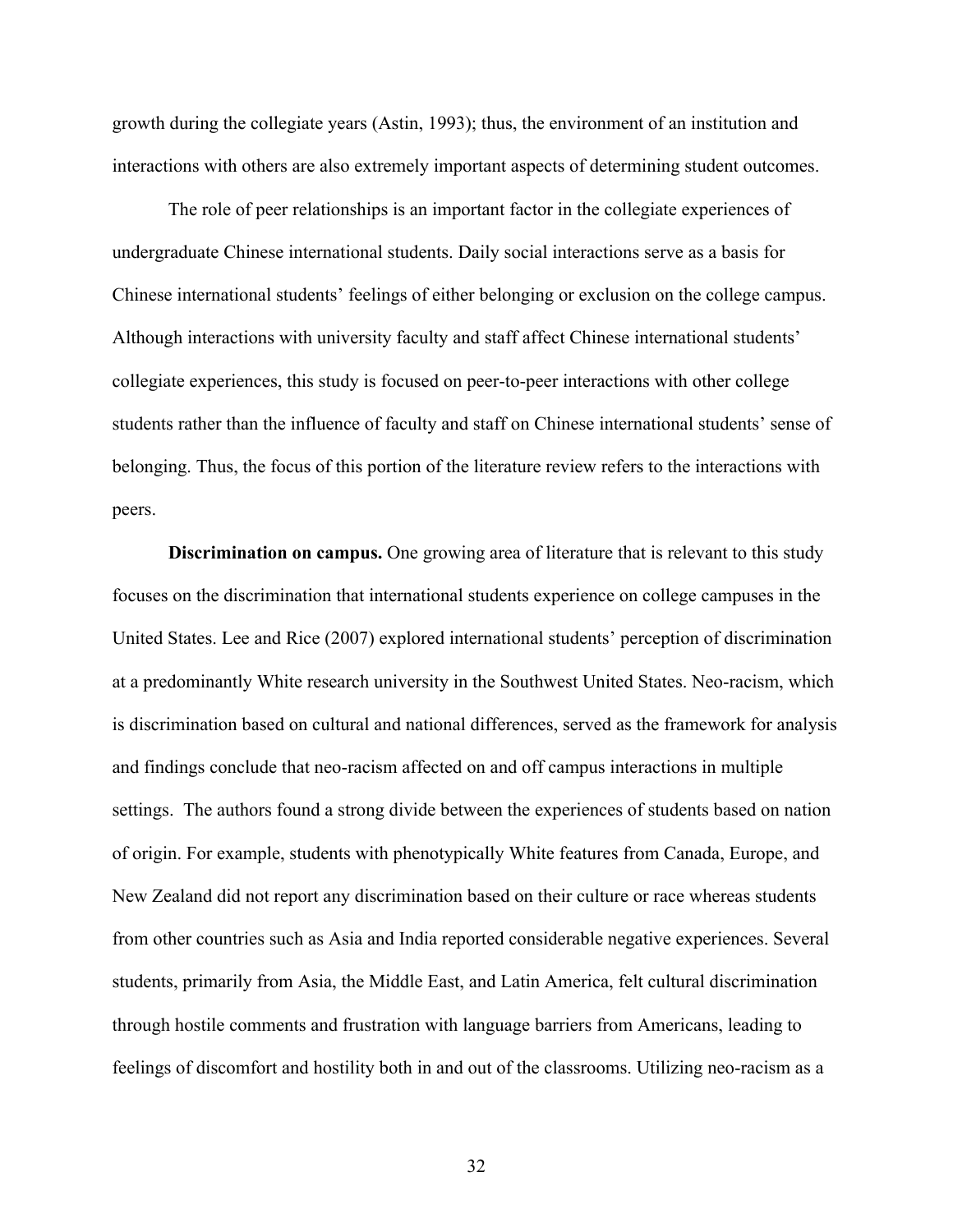framework allowed the authors to analyze the discriminatory acts experienced by international students in their study, layering both skin color and national origin as the foundation for neoracist behavior by Americans.

Lee (2010) found similar results with international students' experiences based on country of origin through an examination of international students' experiences at a United States institution. In this quantitative study, Lee (2010) questioned participants on their prior expectations, level of satisfaction with their experience, and whether these students would recommend others from their home country to study at the host institution. The primary finding included students from predominantly non-White regions (Latin America, Africa, Middle East, East Asia, South Asia, and Southeast Asia) reporting less satisfaction and greater difficulty with their host institution than their colleagues from Europe, Canada, and Australia. In addition to increased social adjustment issues, the students from predominantly non-White regions reported unfair treatment by community members of the university when compared to the treatment of domestic students. The difficulties were manifested in issues with perceived discrimination, unfair campus services and treatment, and financial difficulties. Overall, these experiences led international students from predominantly non-White regions to have less overall satisfaction and being less likely to recommend their host institution to others in their home country.

The issues of discrimination based on country of origin also emerged in a study by Hanassab (2006) who found that international students from different regions perceived varying degrees of discrimination on their college campus. International students from Europe experienced the least discrimination with their peers and students from the Middle East and Asia reported the highest levels of discrimination when interacting with their peers. Overall, students from non-White regions (Middle East, Africa, and Asia) reported more significant discrimination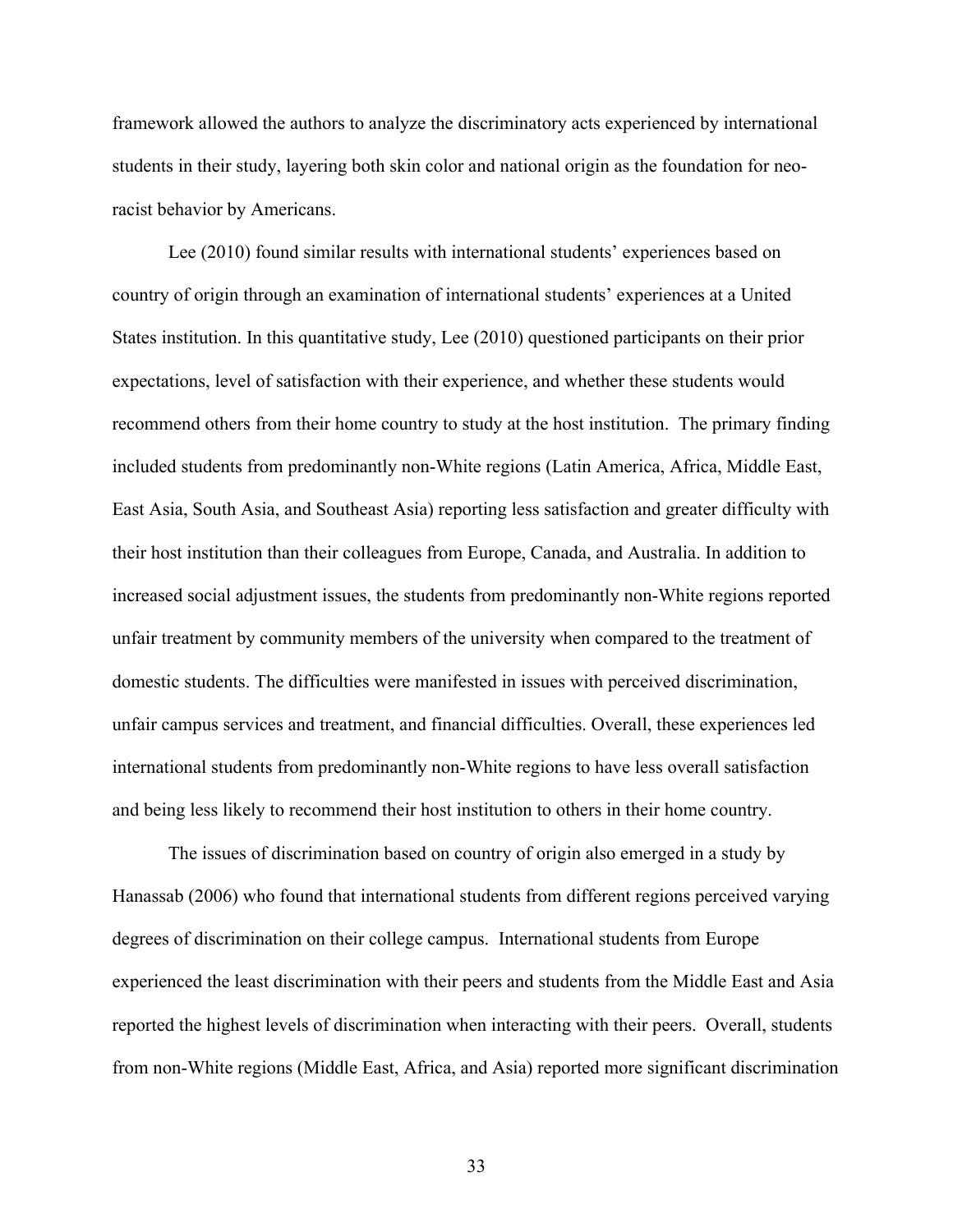from their professors, university staff, and surrounding community members than did international students from Europe.

Discrimination against international students, especially those from predominantly non-White regions, is an existing problem in Australia that has received significant scrutiny from both higher education administrators as well as political figures. Marginson, Nyland, Sawir, and Forbes-Mewett (2010) wrote a book on the many security issues facing international students in Australia. The emphasis in this book was groundbreaking in the sense that it brought to light the dangers and difficulties that international students face within the global student market. The authors focus on the "human security of mobile students" (Marginson et al., 2010, p. 11), with an emphasis on the social and economic security of students. Of the 200 interviews conducted, most of the students came from Southeast Asia (24.5%), Northeast Asia (14%), and South Asia  $(10.5\%)$ .

Similar to several studies situated in the United States (Hanassab, 2006; Lee, 2010; Lee and Rice, 2007), Marginson et al (2010) found that discrimination and abuse from local community members, including assault and bias with employment practices, were also issues for international students from predominantly non-White regions. In addition to discrimination, language difficulties were again the primary cause of anxiety for international students, particularly from students who came from countries in which English was considered a foreign language. The lack of English proficiency affected their social and academic integration into their university community, with 61% of the participants stating that language and cultural differences were the primary barriers in making friends across cultures. The issues with language proficiency, discrimination, and safety led to feelings of loneliness and negatively affected the students' ability to successfully connect with the campus community.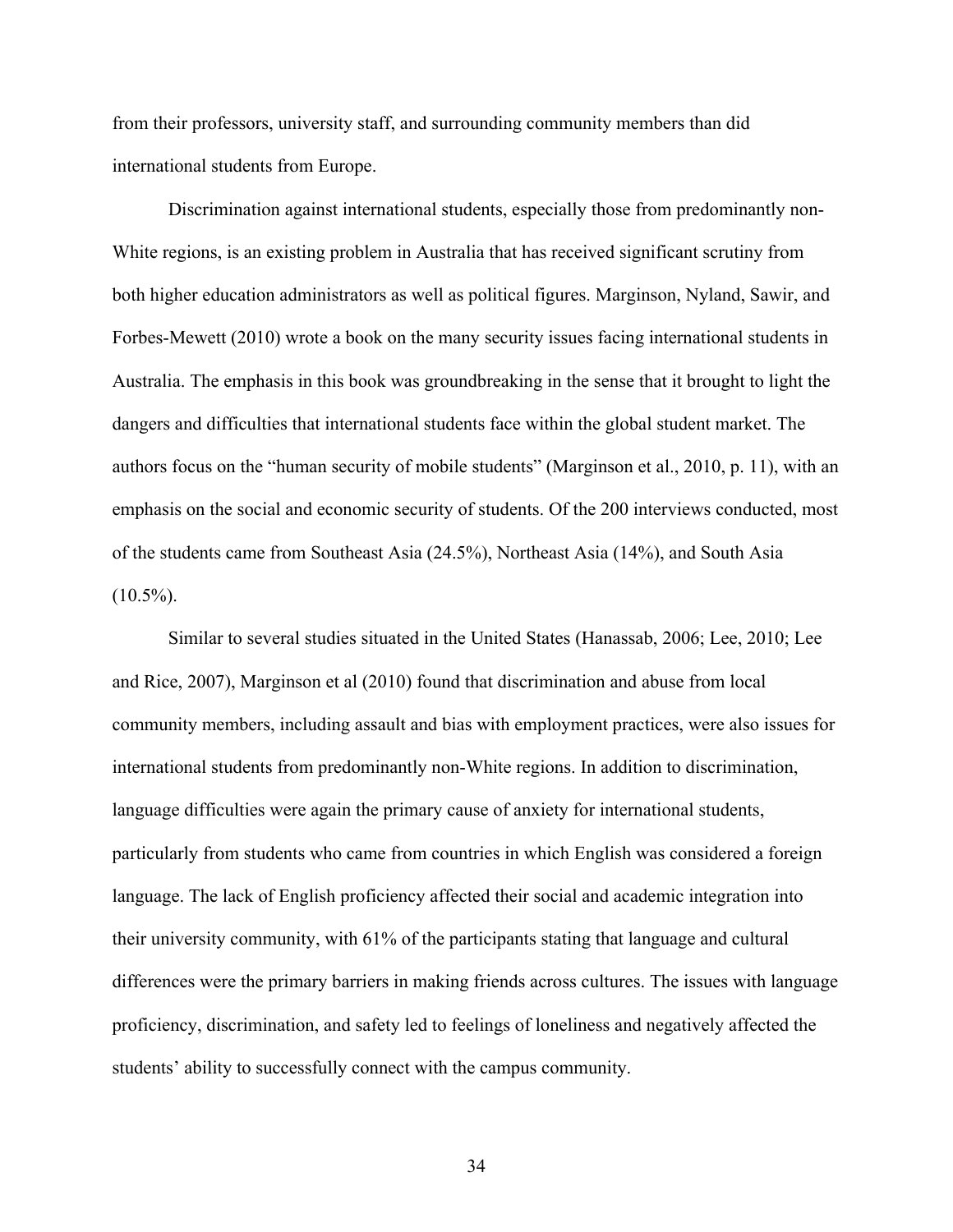International students who experience hostility from domestic students may not always report incidents of racial discrimination. Wang (2010) found that Chinese international graduate students hesitated to report any incidents of perceived discrimination because it caused worry about the international students' legal status. Also, the reported incidents were subtle and indirect rather than overt occurrences which led to the Chinese participants to question if they should "call it discrimination or not" (Wang, 2010, p. 116). The findings from this study, as well as previously discussed studies, indicated that both overt and covert acts of discrimination affect the overall academic and social experiences of Chinese international students.

**Being the "other".** The discrimination experienced by international students from predominantly non-White regions requires further thought about why it is these students have such a marked difference in experiences from students from predominantly White regions. As a whole, international students and domestic students have major cultural differences, including language, food habits, and communication styles; however, international students from predominantly non-White regions seemingly have more differences due to skin color and ethnic origin. Thus, all international students are often considered to be foreign and different, but the additional issues with skin color and ethnic origin can be traced back to the idea of 'othering' that was popularized by Edward Said (1978).

 "Othering" is defined as "that process which serves to mark and name those thought to be different from oneself"(Weis, 1995) and is done by the dominant group as a way to separate from and suppress the non-dominant, outsider group (Luke, 2010). The idea of "othering" can be traced from Edward Said's (1978) *Orientalism*, an influential book that generated academic discourse on the idea that the Western world tends to view the Orient (includes the Middle East, Asia, and Northern Africa) as backwards and undeveloped. Said used Orientalism as "a way of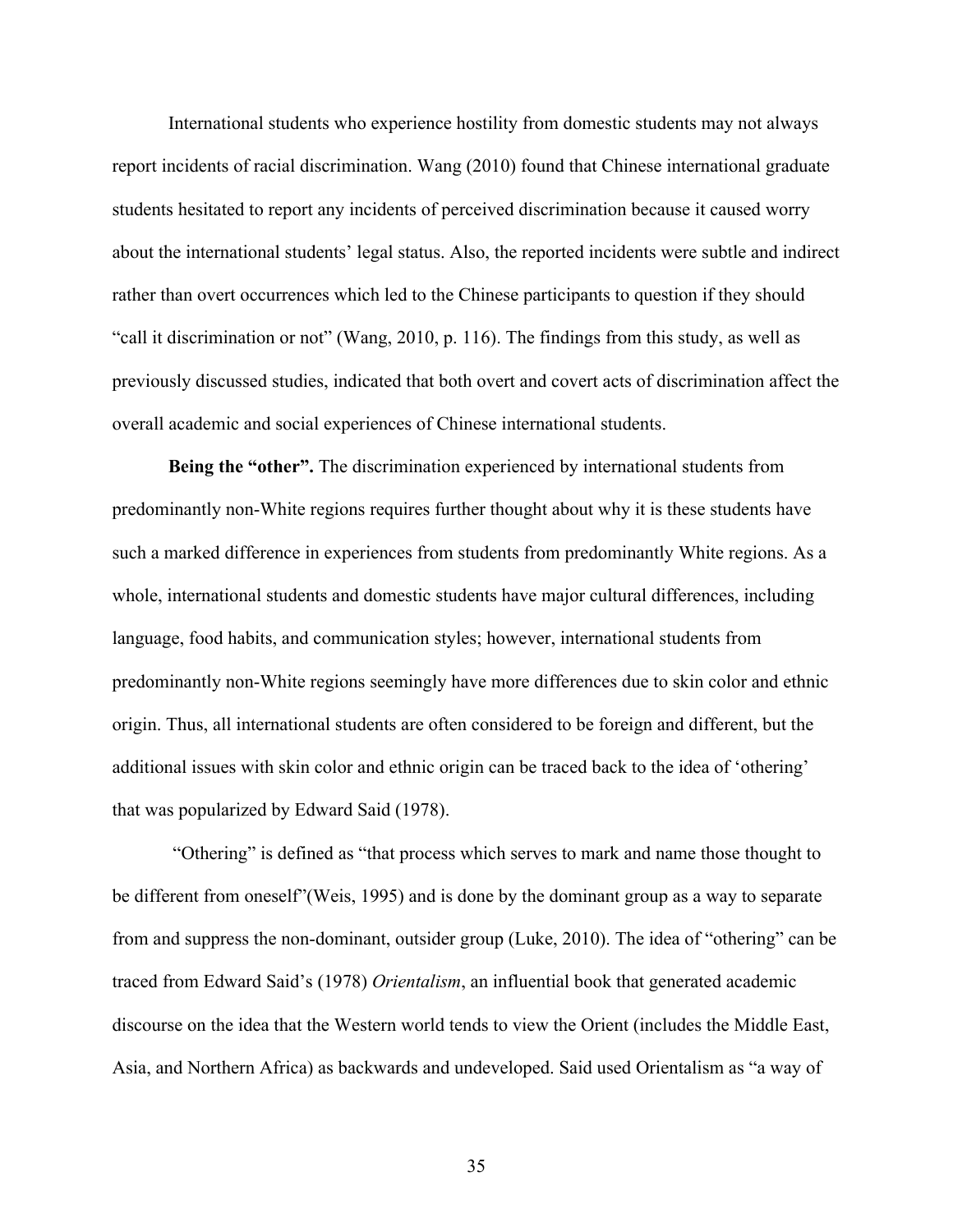coming to terms with the Orient that is based on the Orient's special place in European Western experience" (p. 1). Said stated that the Orient has served as a tool for defining the Western world from a contrasting 'us versus them' perspective. Tracing several historical examples related to colonization, Said makes the claim that throughout earlier global history, the Orient has always been portrayed as being the very antithesis of the civilized Western world. Thus, the idea of othering stems from a cultural hegemony that has been imposed by the Western world and has never really gone away since the effects of postcolonialism can still be felt in the modern world.

Othering positions the 'other' as the problem; specifically, in relation to this proposed study, Chinese international students are the "object" that is "stamped with an otherness" (Said, 1978, p. 97), a designation that is difficult to escape even in modern day perceptions since othering is a "set of structures inherited from the past" (p. 122). In contemporary perspectives, the influx of international students from China has created an othering of a specific population on college campuses. The globalization of higher education has created an "us" (domestic students) and a "them" (international students), leading to tension in and outside of the classrooms on college campuses.

Much of the othering can be based on the role of culture in verbal and non-verbal interactions between the international students and domestic students. Simply put, culture consists of "the rules for living and functioning in society" (Samovar, Porter, and McDaniel, 2009, p. 10). Although many cultures have significant differences between values and practices, Western and Eastern cultures have almost polarizing patterns of behavior and ways of understanding that can cause friction during interactions. The difference between cultures is called "cultural distance" and usually comes into effect when two cultures have more differences than similarities (Triandis, 2009, p. 18). In the instance of this study, Chinese students and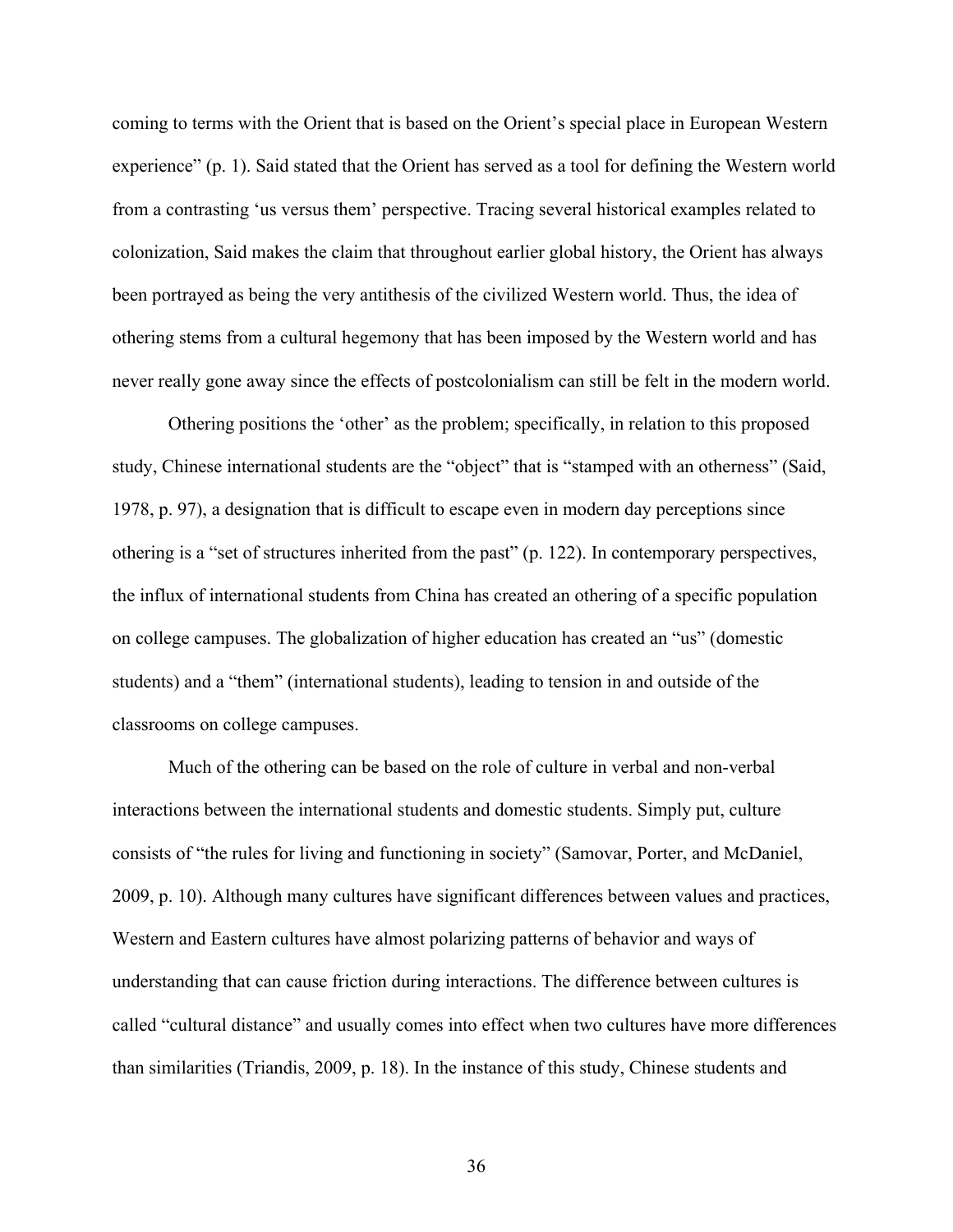domestic students have fairly large cultural distance because of the difference in languages, social structures, and values.

Asian cultures, which tend to be collectivist societies, emphasize interdependence with others, use in-group norms to shape behavior, and view social relationships as a tightly woven community. The danger in the emphasis on collectivist behavior is that Asian people tend to "pay attention to the needs of others and stay in relationships even when that is not maximally beneficial to them" (Triandis, 2009, p. 19). Thus, the contrast of individualism in Western culture that is familiar to domestic college students creates a friction with international students, especially when the cultural differences come together in one common living environment. Individualism, which is typically valued in American culture, emphasizes the importance of the self and one's own personal needs; therefore, the individualistic behavior of domestic students and the collectivist behavior of Chinese students can often lead to an abrasive relationship that is compounded by language and other cultural barriers.

The differences in culture are often created by populations being designated either the ingroup or out-group. In the most basic of definitions, an in-group is defined as a group that uses "the term 'we' with the same essential significance" (Allport, 1979, p. 31) and can include designations such as family, schoolmates, club, and any other population that has a group-like function. Thus, the out-group serves as any group that does not belong to the in-group, which can sometimes lead to feelings of negativity between the groups. Allport (1979) argued that nationalism is the most salient form of group loyalty since children learn it at a young age, and this is likely affects the relationship between domestic students and Chinese international students. The use of othering and out-group status helps the in-group, in this case domestic students, keep the Chinese international students at a distance that is easily explained by the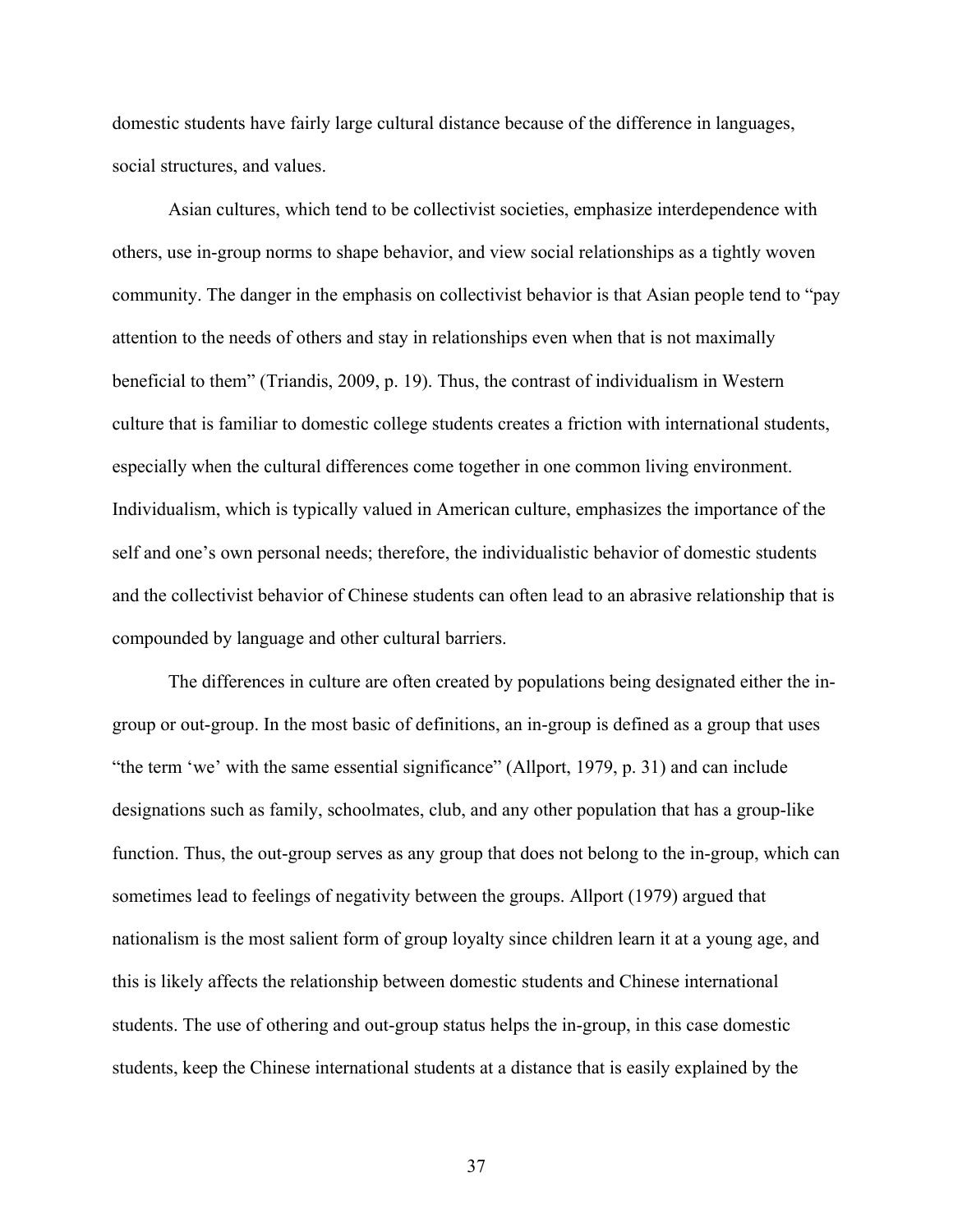excuse of having language barriers and cultural differences in the way. Some of the discriminatory acts that have been committed against international students can be attributed to the in-group mentality that uses rejective behavior against others who are culturally distant. Rejective behaviors against out-groups often fit within three types that are outlined by Allport (1979): verbal rejection, discrimination, and physical attack, and these types of negative behaviors are mitigated by the idea that hostility towards out-groups tend to strengthen the ingroup's own sense of belonging.

Although in-groups of domestic students have some responsibility in creating a negative environment for international students, Luke (2010) placed primary blame on institutions of higher education for the existence of a negative climate for international students, stating that the internationalization of higher education has created insiders and outsiders on college campuses. Using a critical lens, Luke argued that the emphasis on the financial bottom line for institutions has led to international students being viewed as 'others' and are being redefined within a Westernized framework that is similar to Said's (1978) claims of Orientalism by the Western world. In addition to othering, Luke (2010) also made an argument about generalizing the experiences and backgrounds of international students and stated that institutions of higher education must use more effort in their support structures and curriculum to better meet the needs of diverse international students. Thus, institutions must be more practical and strategic in constructing an environment that supports the needs of all students (both domestic and international) in a way that day-to-day interactions bring positive outcomes for all students in the collegiate environment.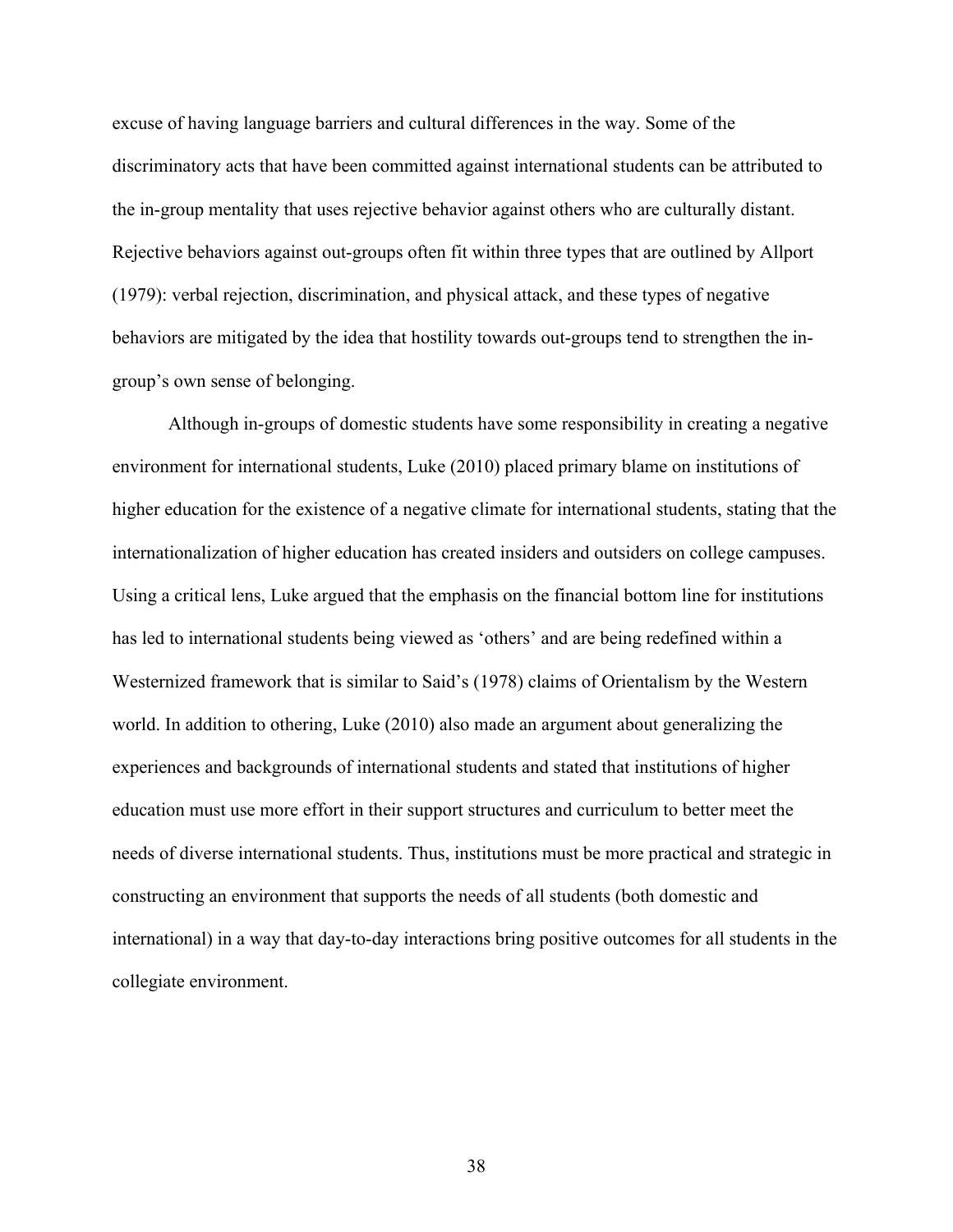#### **Conceptual Framework**

The experiences of undergraduate Chinese international students are influenced by their intrinsic attributes (e.g., language and cultural practices) and contextual factors (e.g., interactions with others and institutional support). For this study, I believe that a framework for understanding students' sense of belonging includes examining the interconnected elements that affect the overall residential experiences of undergraduate Chinese international students. I use sense of belonging as an overarching concept to examine Chinese students' experiences and also use Hurtado et al.'s (1999) framework for understanding various elements affecting an institution's racial climate (see Figure 2.1).

Sense of belonging as a construct will assist me in further understanding Chinese international students' perceptions of membership in their residential community. The emphasis on sense of belonging is appropriate in this study because it "illustrates the interplay between the individual and the institution" (Johnson et al., 2007, p. 526). However, in order to further analyze undergraduate Chinese international students' sense of belonging, a supplemental framework is needed that helps me examine the residential environment of the Chinese international students. Hurtado et al. (1999) developed a framework for understanding the different dimensions of a campus' racial climate. This framework includes four major parts that are relevant to this proposed study. These include *historical legacy, structural diversity, a behavioral dimension, and psychological climate.* This organizing framework provides a way to conceptualize the important elements affecting Chinese international students and their sense of belonging in their residential environment.

I acknowledge that Hurtado et al.'s (1999) framework for understanding elements that influence racial/ethnic climate is a construct developed primarily for use in the United States to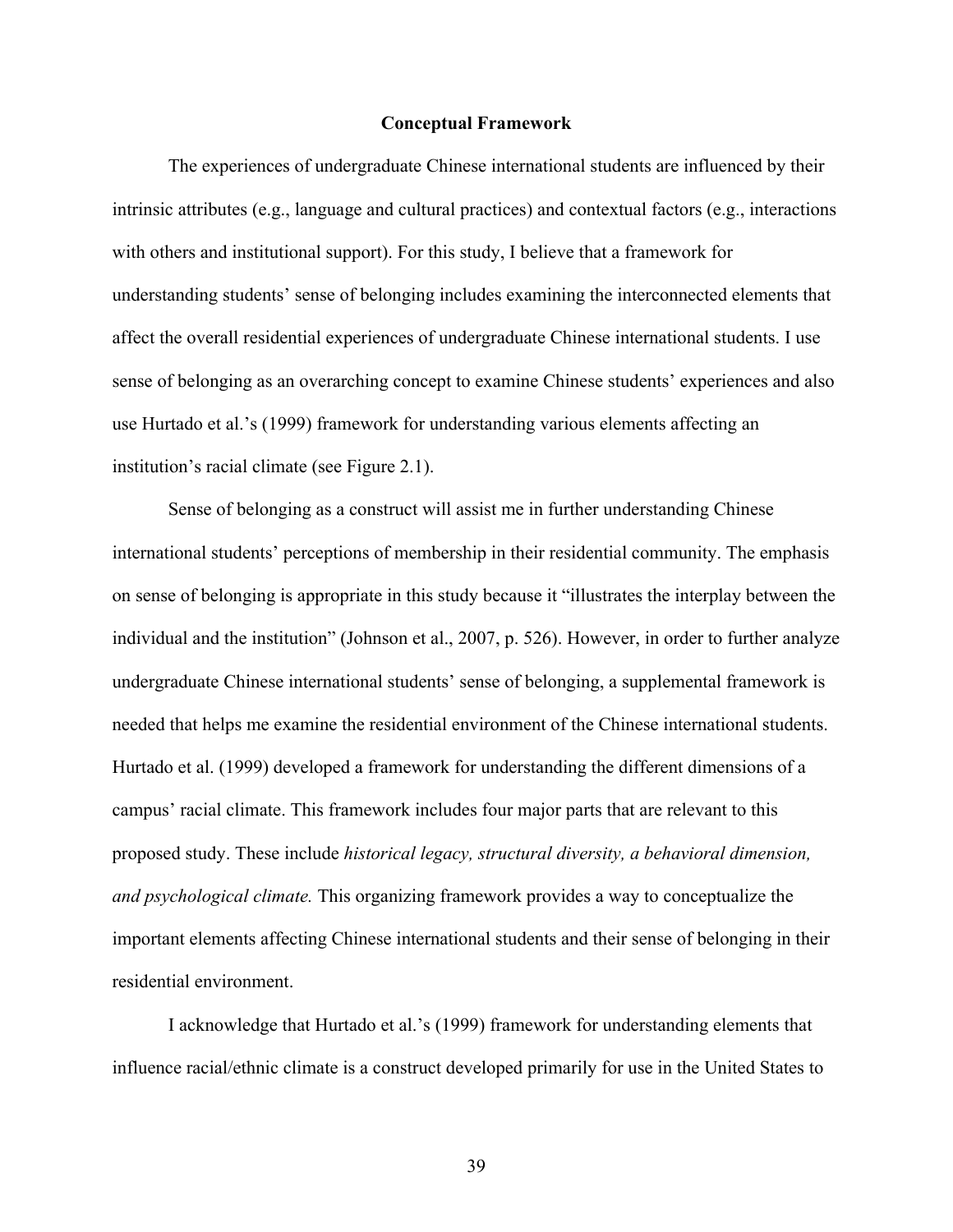understand U.S.-based collegiate racial climates. The use of this framework may appear to be unsuitable for the Chinese participants in this study since the students are from a country that is fairly homogenous and does not necessarily identify race as a salient issue in their culture. However, the Chinese international students enter a racialized context as soon as they arrive in the United States for college. It is important to utilize a racial climate framework due to the fact that all students, both international and domestic, are living and learning within racialized contexts on college campuses. The "subenvironmental contexts in higher education are shaped by larger external and internal (institutional) contexts" (Hurtado et al., 1999, p. 4); thus, the four contexts identified by Hurtado et al. provide a good way of understanding how the environmental climate may affect undergraduate Chinese international students' sense of belonging in the residence halls.

The historical legacy of the university sets the stage for the contemporary campus racial climate. In this particular study, the historical legacy includes the institution's mission and goals related to internationalization that affects the policies and promotion of increasing international student exchange. The historical legacy in this proposed study would frame the institutional and residential support that may or may not exist for undergraduate Chinese students.

Structural diversity, which "refers primarily to the numerical representation of various racial, ethnic, and gender groups on campus" (Hurtado et al., 1999, p. 19), has both positive and negative effects on campus climate. Positive effects include increased social interactions among various diverse student groups and a reduction in tokenism due to the small numbers of students from diverse backgrounds. One major negative effect may occur because the larger the minority group, the "more likely minority individuals will be in conflict with members of the majority, presumably because they are in competition for limited resources" (Hurtado et al., 1999, p. 20).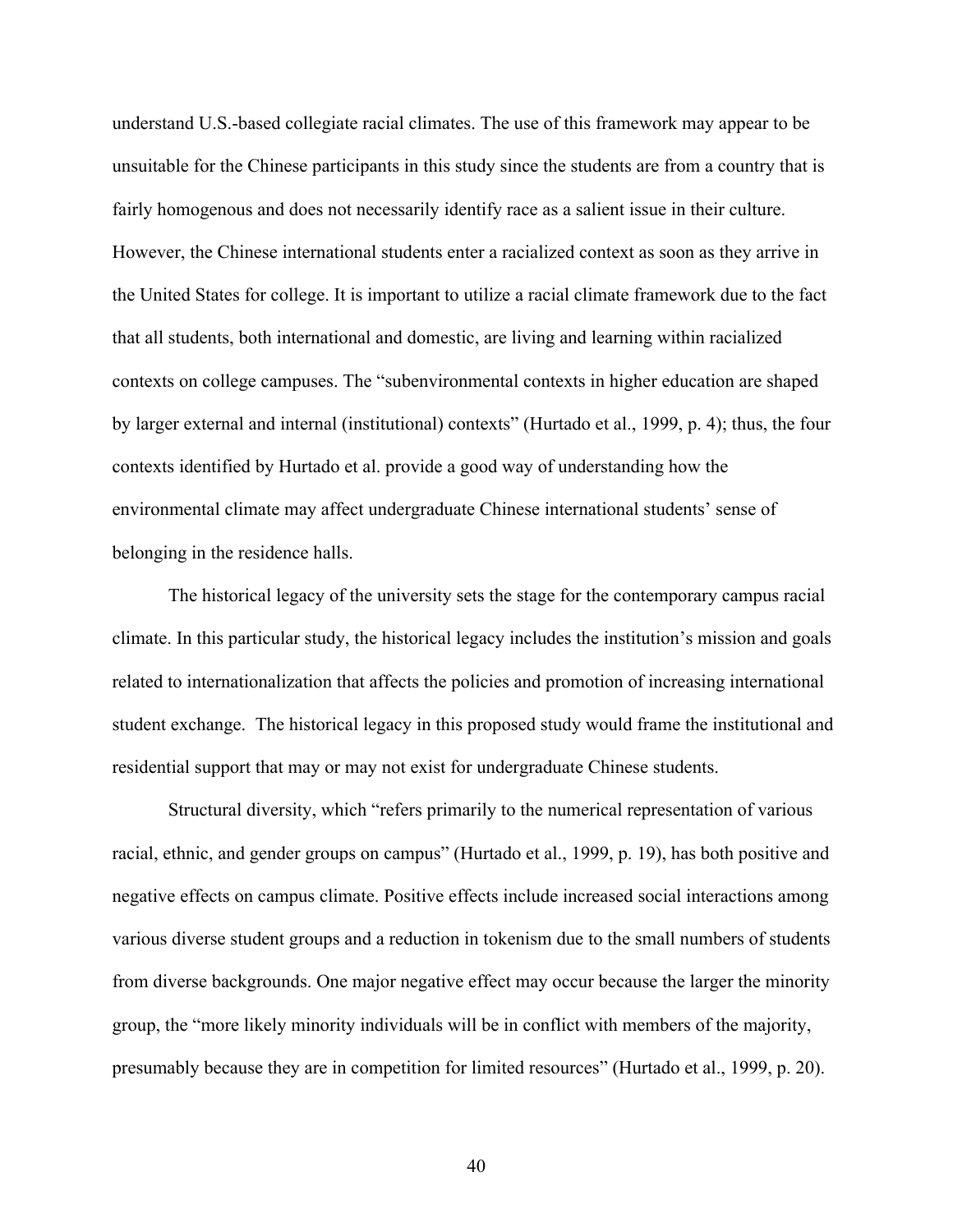Several recent events involving discriminatory acts against international students (Jaschik, 2012; Redden, 2012) and clashes between minority (international students) and majority groups (domestic students) have indicated a need to examine the structural diversity within institutions and residence halls to better address these conflicts.

The presence and behavior of surrounding peers influence the Chinese international student's perception of the residential environment. This is the behavioral dimension of Hurtado et al.'s (1999) framework. The behavioral dimension includes the social interactions and relations among various student groups on campus. This dimension, in conjunction with Hurtado et al.'s other three factors for campus climate, emphasizes the role of student involvement and integration in the retention and satisfaction of students. Examining the intergroup relationships between undergraduate Chinese international students and domestic students will allow for a better understanding of how student involvement affects international students' feelings of membership with the residential community at their institution.

The psychological climate, the fourth element of Hurtado et al.'s (1999) framework, involves students' perceptions of intergroup relationships and attitudes towards other students from different racial/ethnic backgrounds, which in this case would be the interplay between domestic students and Chinese international students. This element is dependent on the interactions described in the behavioral dimension. However, the psychological climate differs in the sense that this element evaluates how students *perceive* their relationships with others. The key idea within the psychological climate is that the student makes a subjective evaluation of his or her interactions with others. Within the psychological dimension, Chinese international students' perceptions of discrimination or racial conflict can be examined. The psychological dimension includes the students' awareness of their own position and power as well as their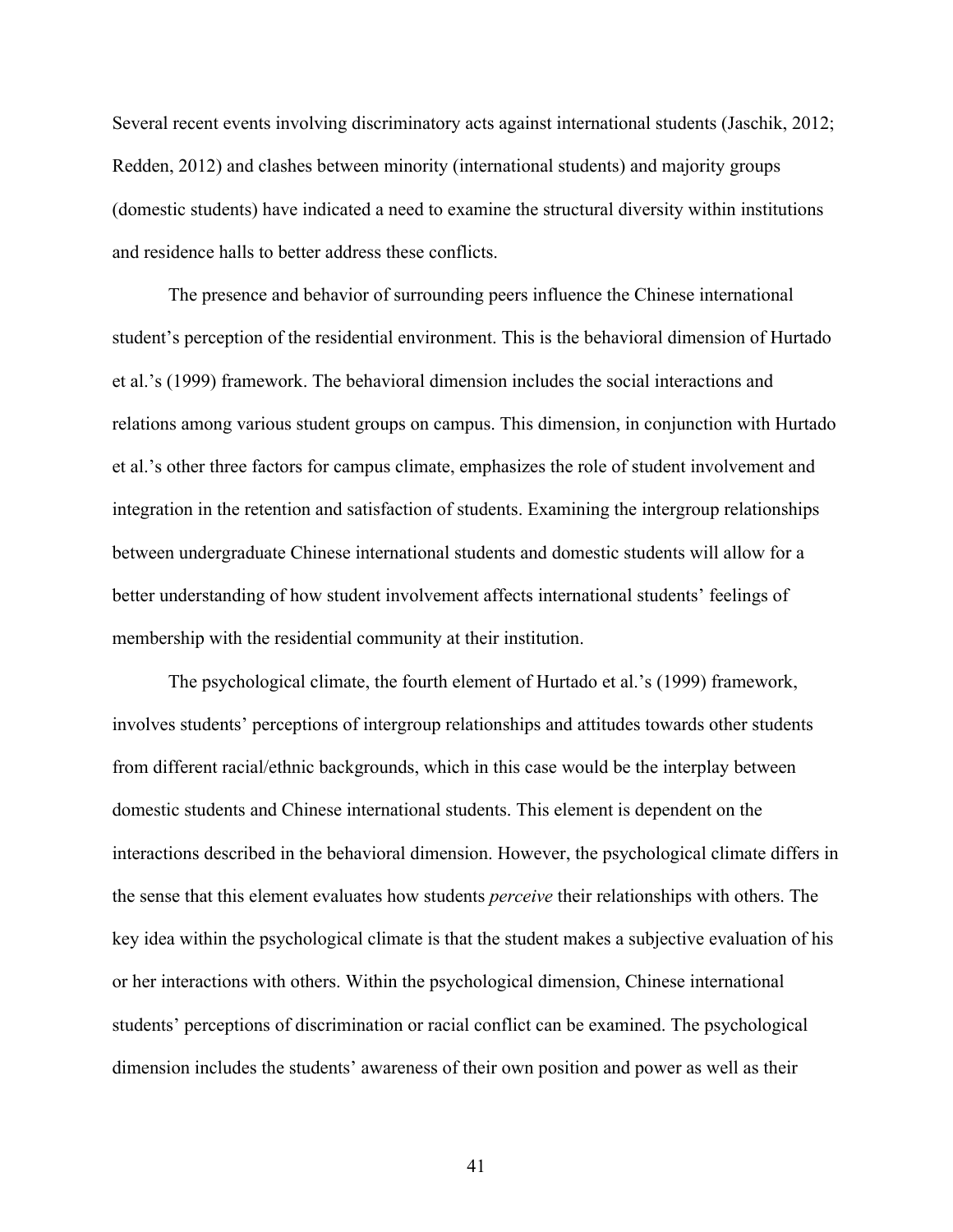perceived status as an insider or outsider, all of which are integral to the development of students' sense of belonging.

The behavioral dimension and psychological climate are the elements of Hurtado et al.'s (1999) framework that are most relevant to this study of undergraduate Chinese international students' sense of belonging; thus, these elements will be a primary focus in the conceptual framework. Historical legacy and structural diversity play a role in a racial climate of an institution; thus, these two elements will be outlined more specifically in Chapter 4 as part of the contextual background for this study.

# **Figure 2.1. Conceptual Framework**

Elements Influencing the Climate for Racial/Ethnic Diversity (Hurtado, Milem, Clayton-Pedersen, and Allen, 1999) Copyright by John Wiley & Sons, Inc

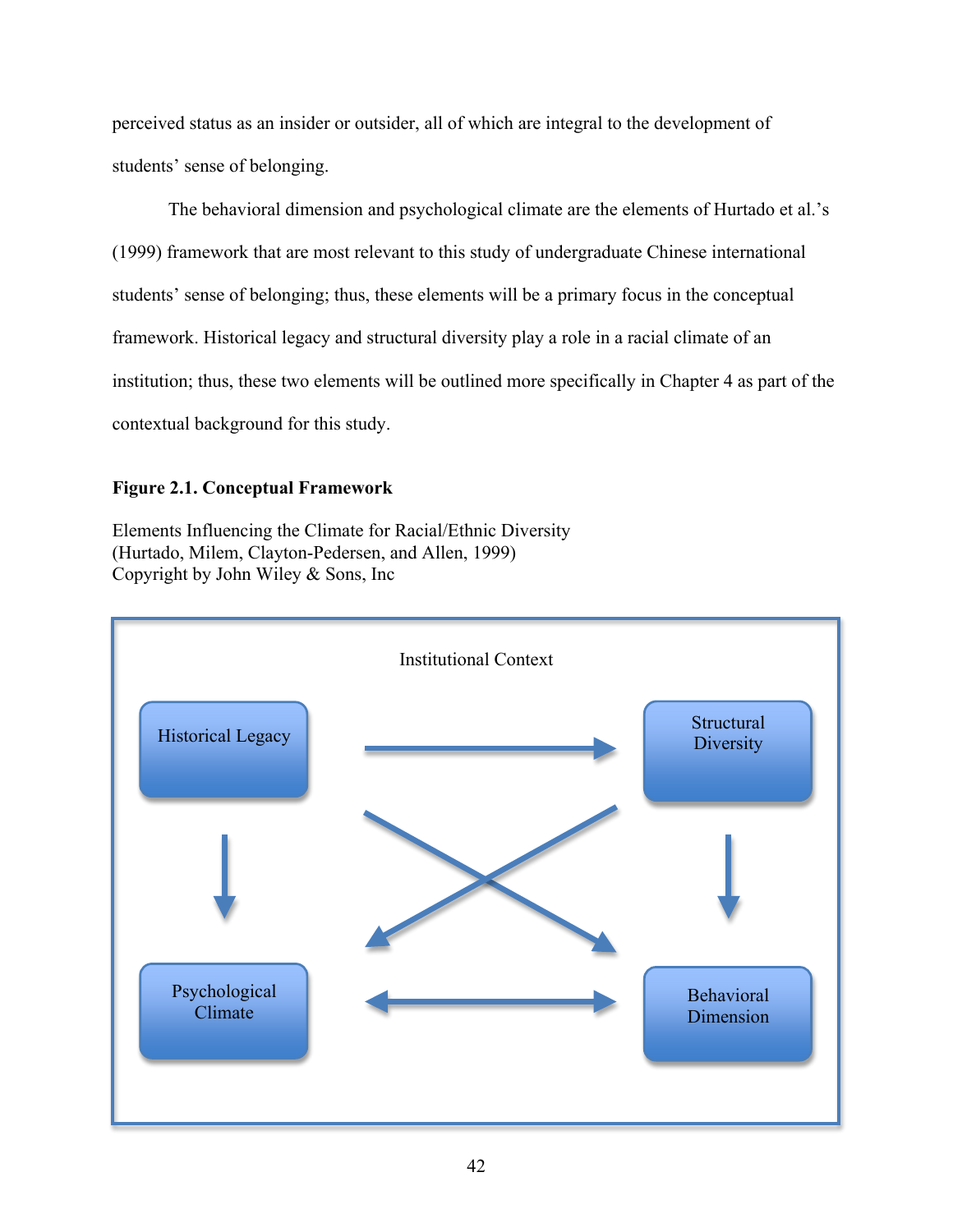#### **CHAPTER 3: METHODS**

In the methods chapter, I provide an overview of the research approach and research design of my study. First, I provide an overview of my positionality as a researcher and how it may have affected my interactions with my participants and my interpretation of the data. Next I discuss my choice in using qualitative research methodology with a critical phenomenological approach. I then review my data collection processes and data analysis. I conclude this section with the limitations of this study.

## **Role of Researcher**

Qualitative research is often described as the intersections of personal narratives in a way of making meaning (Glesne, 2006). As the researcher, I fully recognize that I am an integral part of the meaning making process. Thus, since I am working with a specific ethnic population, I know that it is imperative for me to reflect on my own personal narrative and how my paradigm shapes my role as a researcher.

I identify as an Asian-American woman who was born and raised in the Southeast region of the United States. I am a child of immigrants from Hong Kong. My mom was the first international student to enroll at what is now known as Armstrong Atlantic State University, and my father immigrated to Savannah, Georgia, with his family at a young age. Although I am considered ethnically Chinese, I do not necessarily identify as Chinese since Hong Kong was a British colony at the time of my parents' migration to the United States. My last name is typically Chinese; however, my phenotype often causes other Asian people confusion since I often get questioned about my ethnic background and asked if I am Japanese or Korean.

I reflect on my personal identity because I believe that it is important and relevant to my relationship with the participants. As the researcher, I am the "primary instrument for data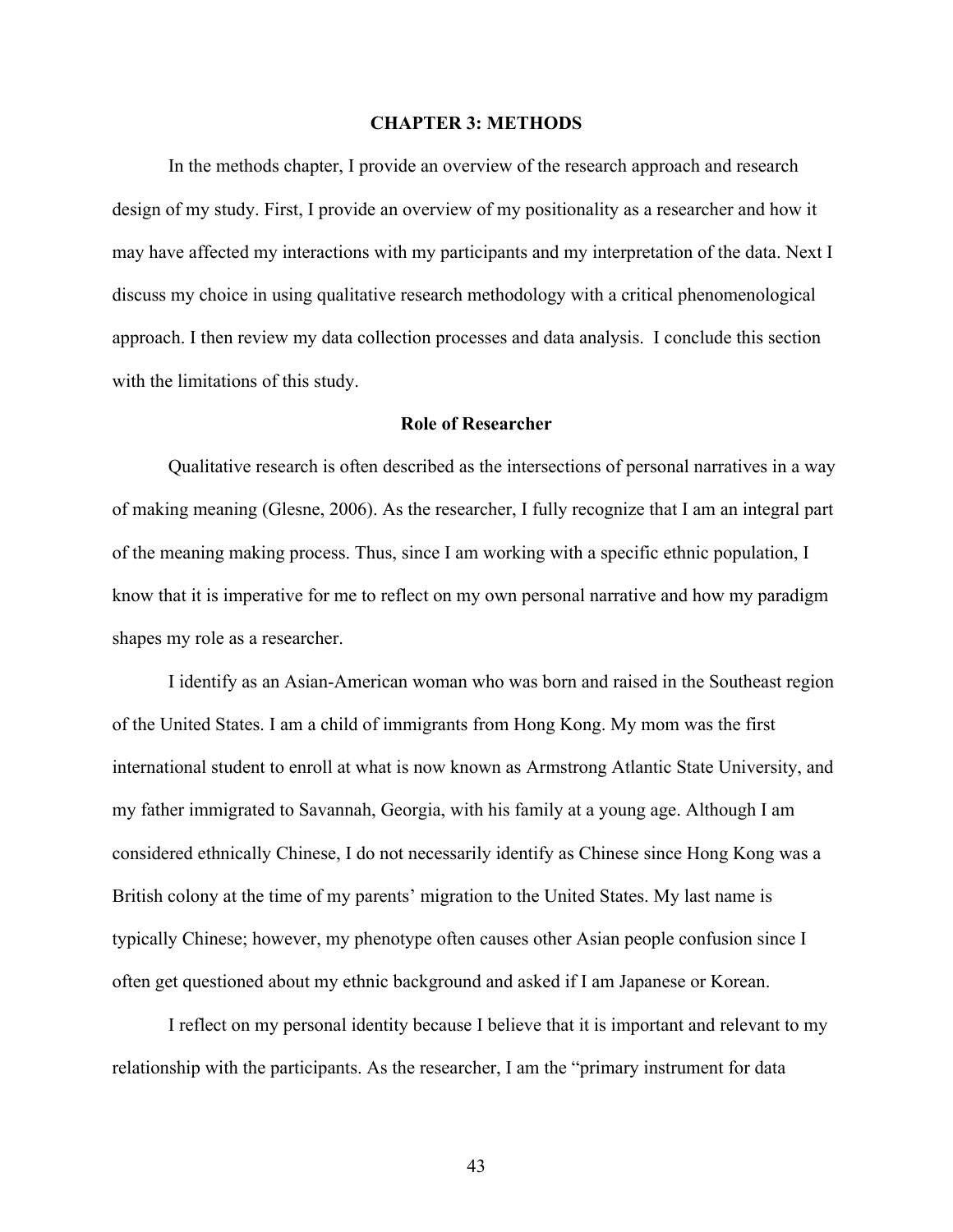collection and analysis" (Merriam, 2009, p. 15). As a human instrument, I know that I come with internal biases as well as external constructs that may or may not affect this proposed research study. Since this is a study on a potentially vulnerable population, I feel that it is imperative for me to first outline my positionality as a researcher before I even delve into the specifics of methodology. Orienting myself is a necessary aspect of conducting this study, particularly since my study is an inquiry on the orientation and positioning of a specific population (undergraduate Chinese international students) within a particular space (residence halls on a college campus).

Although I may share my ethnic background with the participants of this study, I fully recognize that we have more differences than similarities. In fact, some of the participants viewed me as both an insider and an outsider during the interviews. First, English is my primary language, and although I can speak and understand some Chinese, my primary dialect is Cantonese rather than the traditional Mandarin that most students speak. The language difference served as a bit of a barrier in the interviews, particularly with accents from the participants and my habit of speaking English quickly. However, I found that my insider perspective did help build rapport with most of the participants since there were a few times when they would talk about China and I could understand what they were talking about due to my ethnic connection.

Another difference that is distinct from my participants is my perception of race and ethnicity, which is drastically different from most Chinese international students. In China, race is not really an issue since the majority of the country consists of Chinese nationals who are from the Han ethnic group; however, ethnicity is emphasized due to the differences in phenotype and culture amongst the ethnic minorities. As an American, I am different from Chinese nationals in the sense that I am aware of differences in skin color, and race and racism are often my framework for observing and living in this world. Race and racism serve as my lens for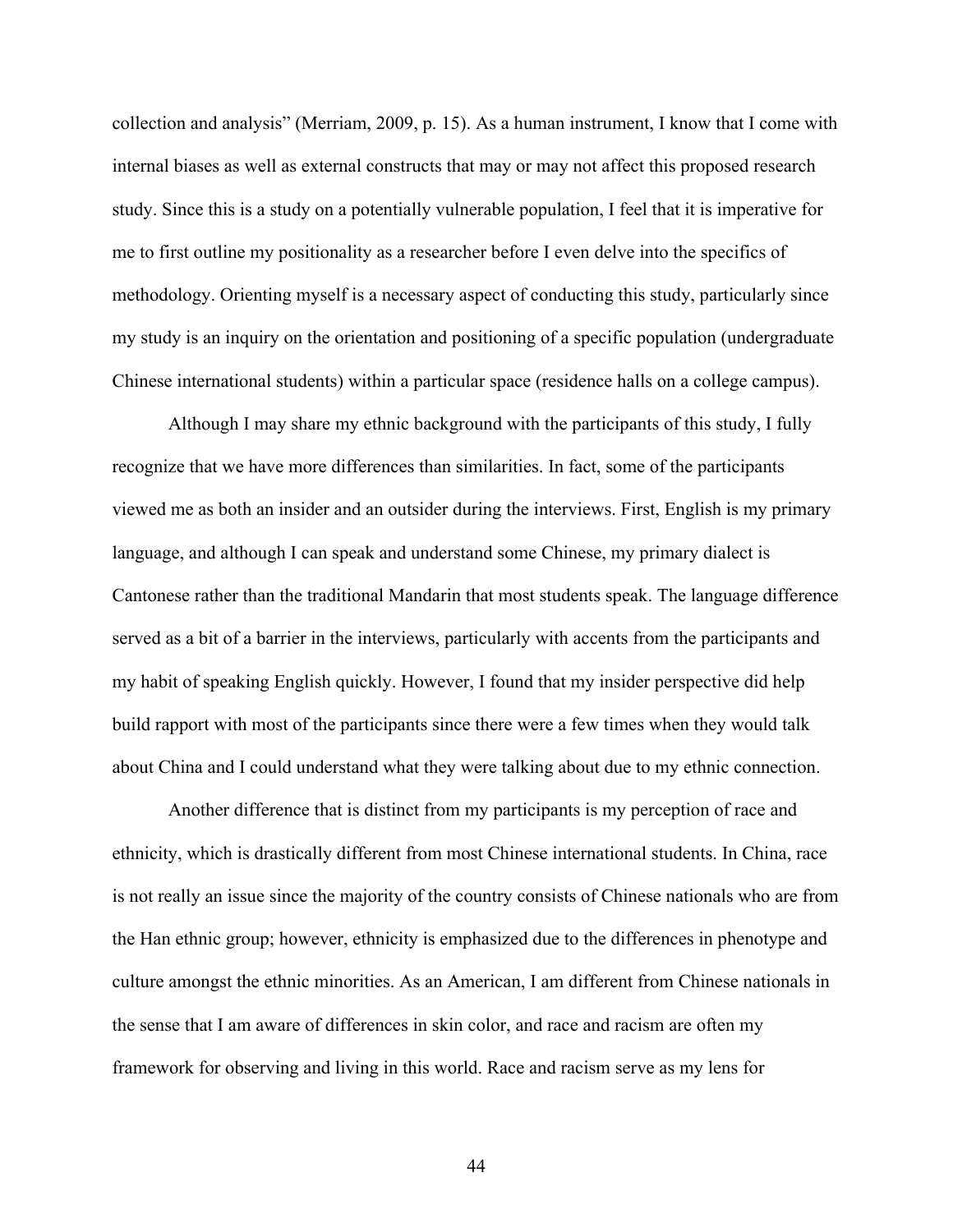understanding the world, which is why I identify as a researcher who comes from the constructivist and critical perspective.

My research approach is from a constructivist perspective which "assumes that reality is socially constructed" because there is "no single, observable reality" (Merriam, 2009, p. 8). I believe that our understanding of the world is formed through interactions with others and our construction of meaning stems from historical and social structures that frame individual experiences. The critical perspective is also an important part of my research approach since critical research goes beyond the constructivist perspective of individual meaning making in the world. I fully subscribe to using critical inquiry as a part of research since it brings in the importance of critiquing and challenging the dominant paradigm and status quo that dominates social and educational structures in current society. As a critical researcher, I seek to understand the notion of power in relationships—"who has it, how it's negotiated, what structures in society reinforce the current distribution of power" (Merriam, 2009, p. 10)—as a way to promote change and empower those who do not have the power in relationships. The constructivist and critical paradigms are often considered separate entities; however, I feel that the two perspectives overlap in a way that best describes my role of as a critical constructivist researcher.

## **Research Design**

I used qualitative methodology in my study, which is most appropriate in answering the study's research questions:

• How do undergraduate Chinese international students' experiences with domestic students in their residential communities affect how the Chinese students understand their sense of belonging?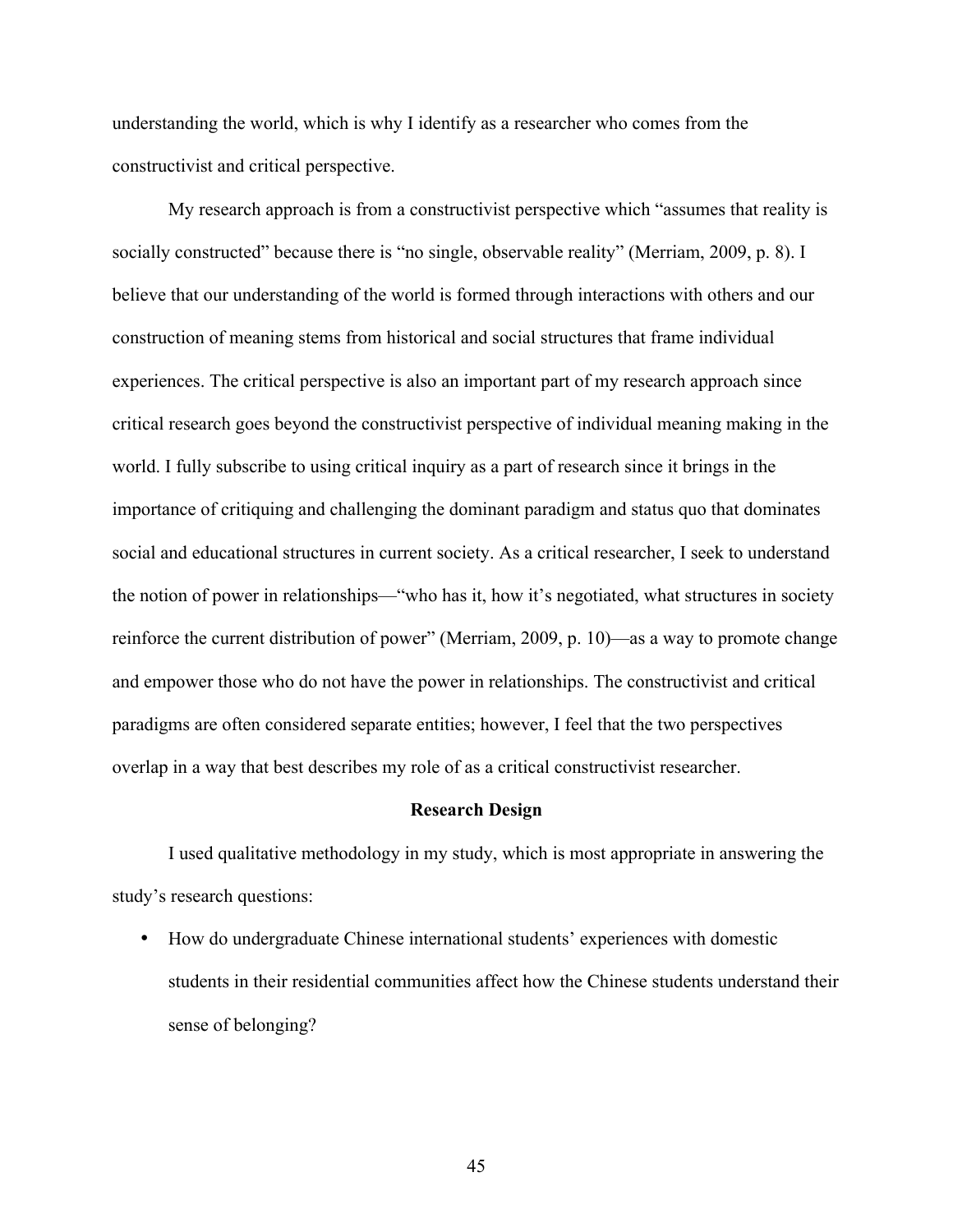- o What do undergraduate Chinese international students see as barriers to their sense of belonging in their residence halls?
- o What are undergraduate Chinese international students' perceptions of the racial climate in their residence halls at a historically White institution?

# **Qualitative Approach**

A qualitative research was most appropriate for this study. By studying the experiences of undergraduate Chinese international experiences, I was able to examine how, as temporary residents at a university, "people interpret their experiences, how they construct their worlds, and what meaning they attribute to their experiences" (Merriam, 2009, p. 5). The qualitative approach allowed me to focus on the context and to interpret the data, which included emergent data rather than preconfigured themes (Rossman & Rallis, 2003). The focus on context was important to this study since the environment and climate in which undergraduate Chinese students live were integral to understanding the participants' sense of belonging. The interpretive nature of qualitative research allowed me to analyze and describe the participants' experiences in thoughtful and comprehensive ways that best illuminated the interplay of self and environment and their effects on participants' sense of belonging.

Qualitative research includes several genres of research. For this study, I believe it was appropriate to use both phenomenological and critical orientations. The blend of both methodologies allowed me to understand the lived experiences (Van Manen, 1990) of the participants through a critical interpretive lens that situated their experiences within a specific context (Merriam, 2009).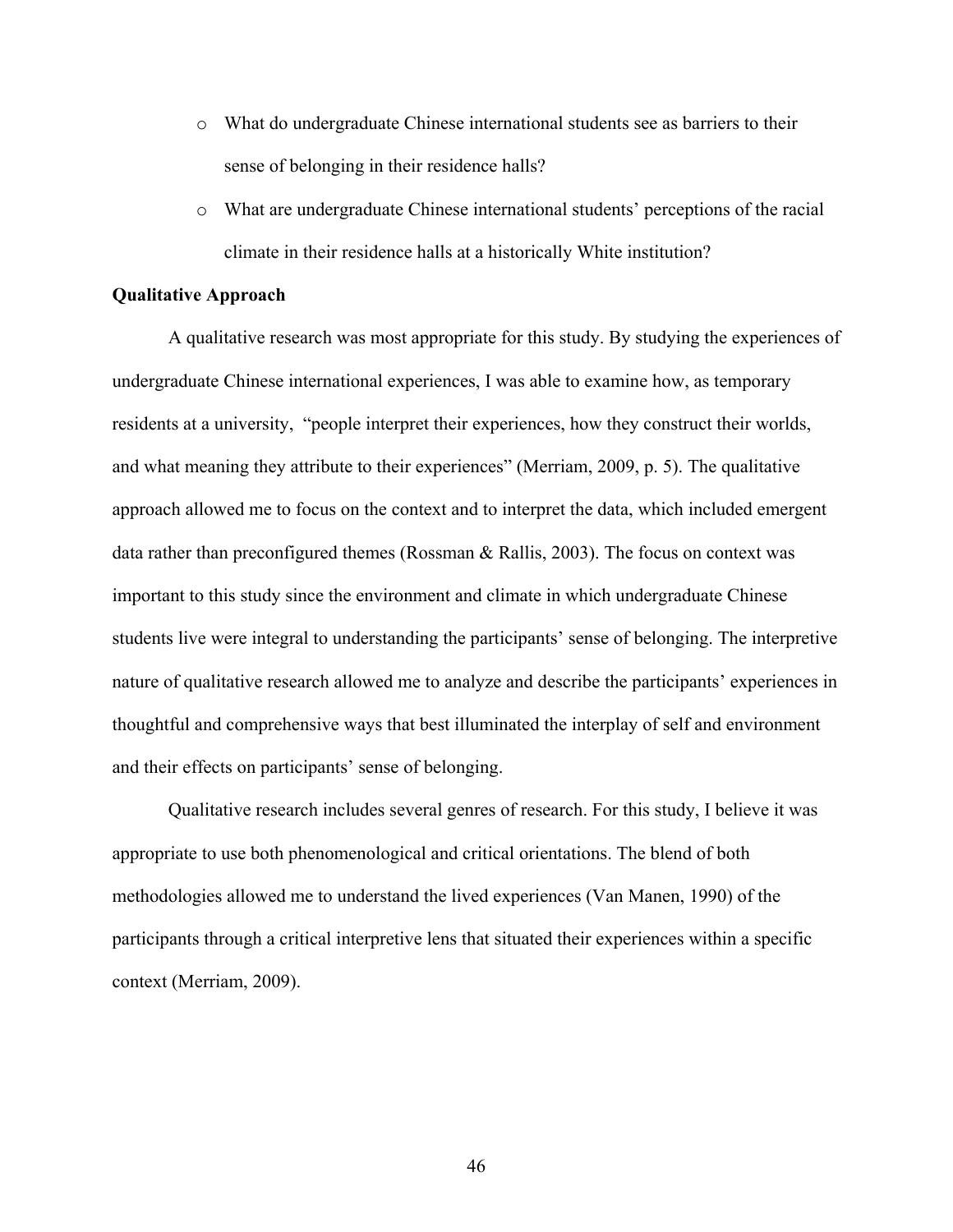## **Critical Phenomenology**

Phenomenology, described as the study of lived experiences, allows the researcher to explore and articulate the deep meanings of participants' experiences (Rossman & Rallis, 2003). As the researcher, my role was to examine the insights that brought me into direct contact with the participants' world and how they understood a specific phenomenon in their world. In this study, I examined how several participants described their experience with the phenomenon of sense of belonging in their residence halls and attempted to determine what all participants had in common by reducing "individual experiences with a phenomenon to a description of the universal essence" (Creswell, 2007, p. 58). The "essence" of the phenomenon was revealed though a "systematic attempt to uncover and describe the structures, the internal meaning structures, of lived experience" (Van Manen, 1990, p. 10).

With a phenomenological methodology, I was able to examine the lived experiences of undergraduate Chinese international students as a way to better understand the essence of their shared experiences within their environment. However, an added layer of a critical research perspective was necessary since the participants were from a marginalized and othered group in this study. Critical research "goes beyond uncovering the interpretation of people's understandings of their world" (Merriam, 2009, p. 9) and includes the issues of power and empowerment in the research questions and analysis.

My research study had a critical nature since it is situated in how self, others, and the environment affected Chinese international students' sense of belonging. There was an interactive relationship between Chinese international students and domestic students, and as illustrated in the literature review, the layers of culture, language, and skin color influenced the power dynamic between the two student populations. A critical approach assisted me in better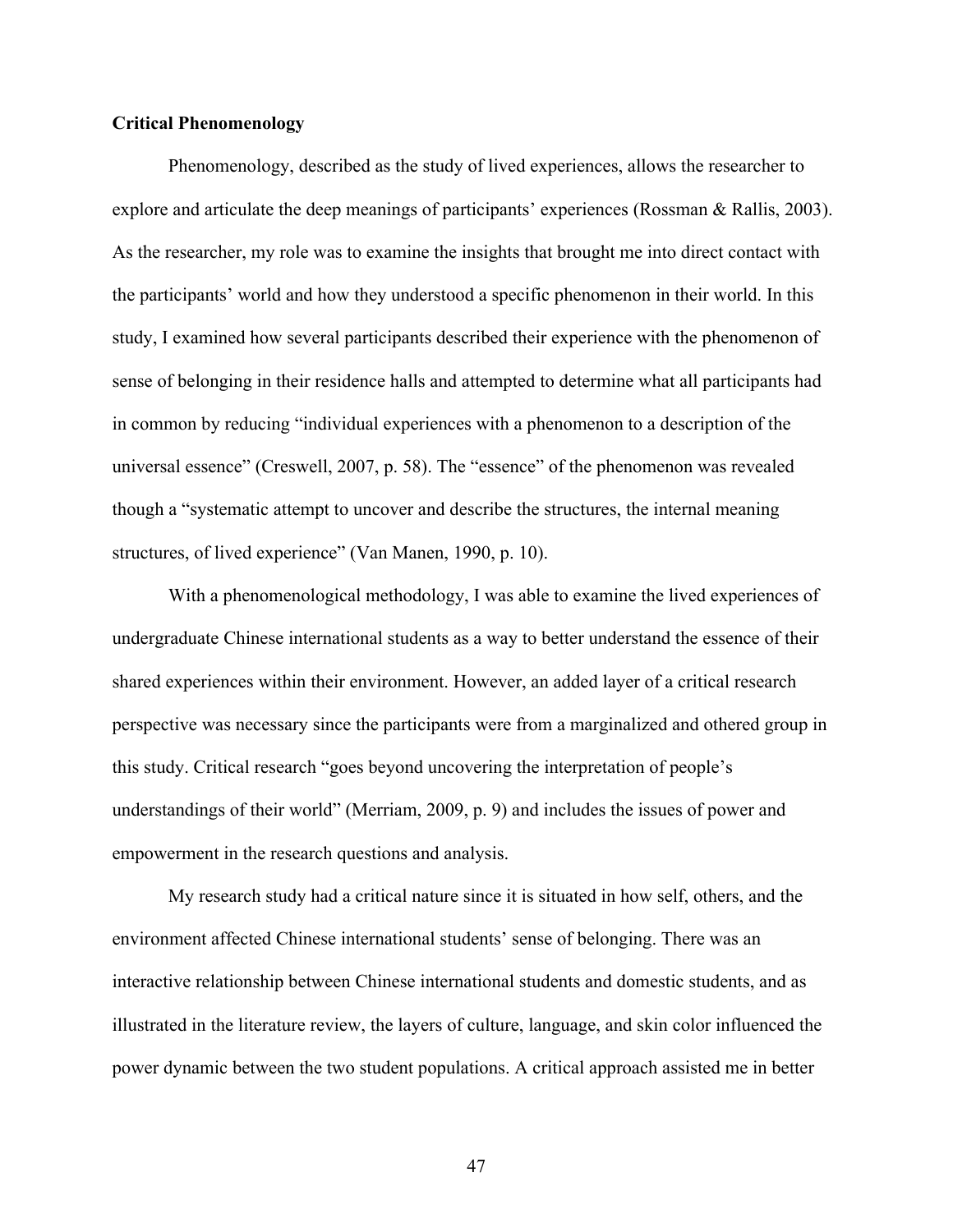understanding the interplay between international students and domestic students as I examined and interpreted the participants' lived experiences in the residence halls.

Critical research differs from phenomenology in the sense that critical researchers tend to focus more on context rather than on individuals (Merriam, 2009). Critical research emphasizes the importance of understanding power relations that includes how certain groups gain power while oppressing other groups or how systems within education are organized to benefit specific groups. Within critical research, there are certain basic assumptions that are relevant to this study:

That all thought is fundamentally mediated by power relations that are social and historically constituted; that facts can never be isolated from the domain of values or removed from some form of ideological inscription; that the relationship between concept and object and between signifier and signified is never stable or fixed and is often mediated by the social relations (Kincheloe & McLaren, 2005, p. 304).

Critical research is vital in understanding research data in a holistic and reciprocal way—that is, that the data should be studied in "parts in relation to the whole and the whole in relation to parts" (Kincheloe & McLaren, 2005, p. 312). Thus, critical research emphasizes the interpretation of the data in a way that can produce insights that may lead to understanding the influence of context and power on individual people.

At first glance, critical research and phenomenology appear to be at odds with each other based on their different emphases; however, I believe that both approaches had value in my research study since the interactions between the individual (undergraduate Chinese international students) and context (environment in residence halls) played a role in the participants' sense of belonging in the residence halls. Although critical phenomenology is not a commonly used methodology, several studies (Campbell, 2008; Ray, 2008) in recent years have used a blend of phenomenology and critical research in order to better understand the lived experiences of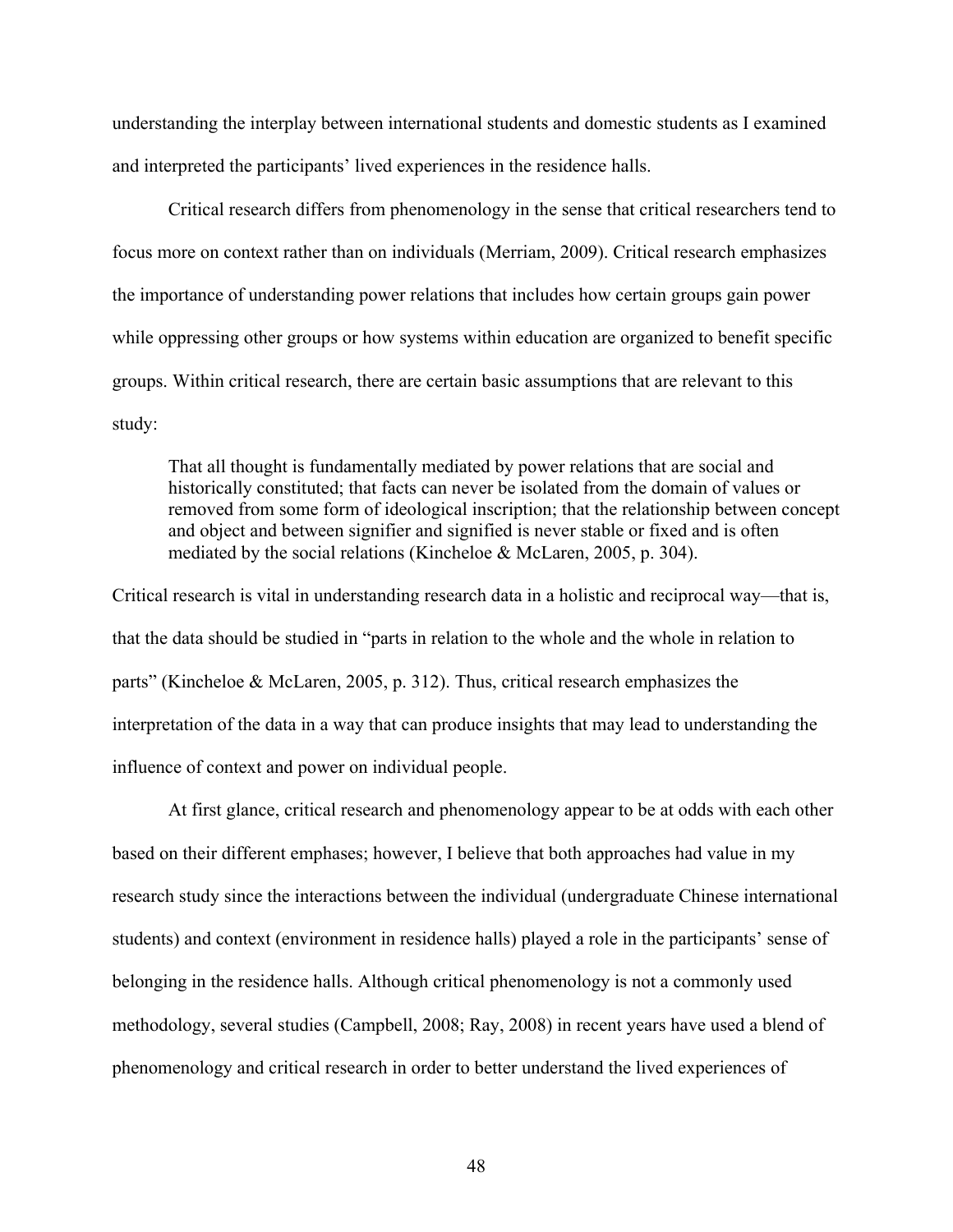individuals within a context that has power differentiations between different groups in the study. Simply said, if phenomenology was used as the lens for viewing this study, then a critical perspective served as the tint on the lens for a deep analysis of findings and implications.

As I conducted my research study, I utilized a phenomenological orientation with a critical perspective when interviewing participants and interpreting participants' lived experiences. Phenomenology was a suitable approach for this study since it proposed that there were multiple realities that are dependent on the context; however, the use of a critical approach expanded the idea of multiple realities by emphasizing the importance of cultural and social contexts within which one reality is privileged (Merriam 2009).

## **Site Selection and Research**

For this study, I selected a single institution as my site. The selected institution was Michigan State University (MSU), a large, public research institution in the Midwest that is considered a historically White institution. Michigan State University has a large residential population as well as a large international student population. In addition, all first-year, noncommuter students are required to live on campus, which means that most undergraduate Chinese students had a common experience of living on campus during their first year of college. The residential requirements and international emphasis at MSU provide valuable context for examining the residential experiences of Chinese international students.

Contextual influences are an integral part of this study. As I was developing this study, I grappled with whether or not I should name the site in my study. After careful consideration, I decided that it was important to this study to make it clear that Michigan State University was the site for three reasons. First, MSU has a significant number of Chinese international students, with one in eight first-year students coming from China (see more details in Chapter 4).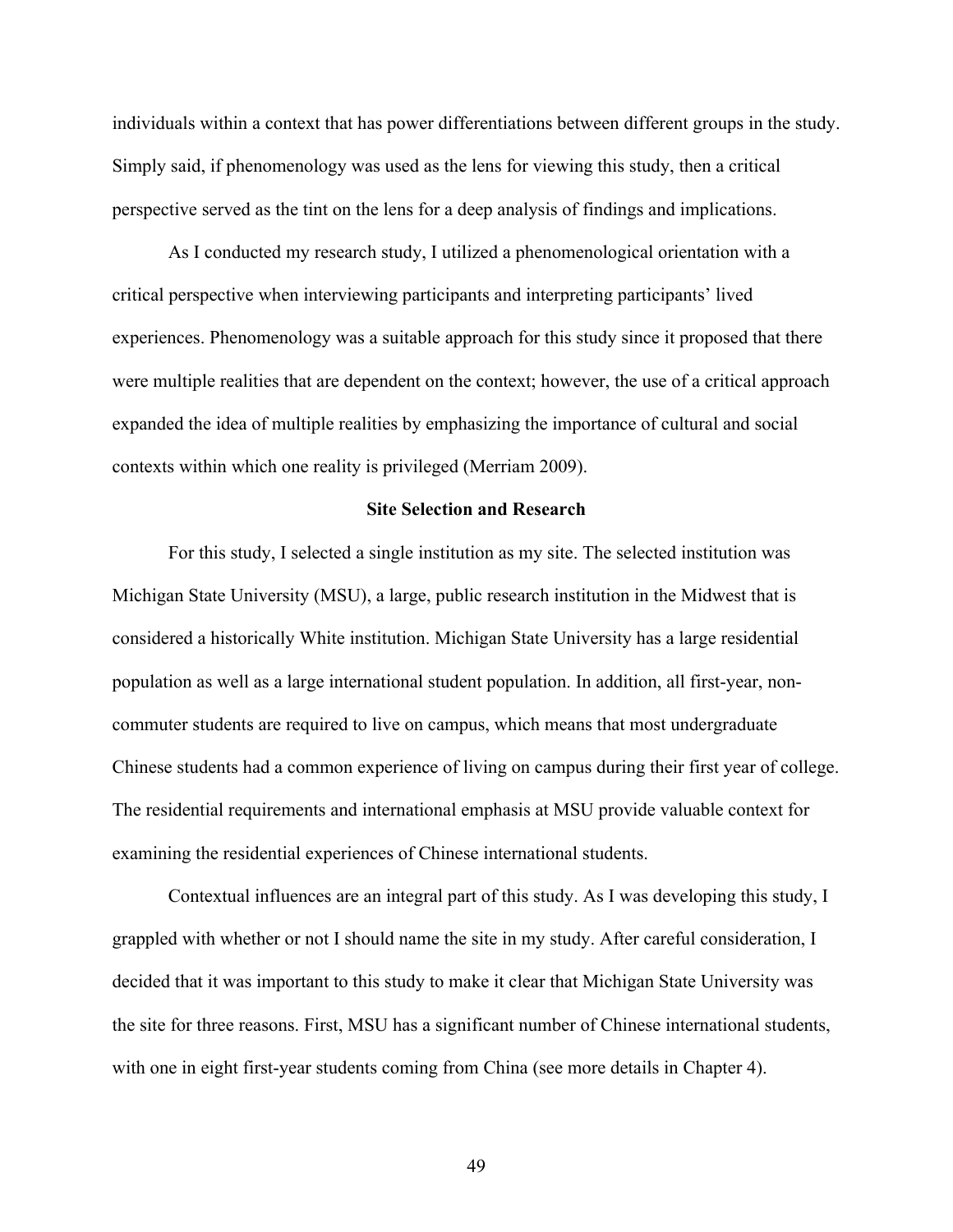Anecdotally, MSU is touted across the nation and among other higher education institutions as a university that is doing well in acculturating the many international students on its campus. Second, context is very important in this study, particularly when examining the racial climate. Thus, I felt that it was important to be transparent about the historical legacy and structural diversity of the site. In order to get a complete picture of the institutional environment, I knew that I could not keep the site anonymous. Finally, as mentioned previously, all first-year students are required to live on campus; thus, the residential requirements of MSU bring some implications with them since all Chinese students, as international students, are required to live on campus without many other viable housing options.

Although the selected site is very specific, the implications of this study can be relevant for other institutions of higher education. There are few universities that have the large international population of MSU; however, internationalization of college campuses is growing as a result of increased globalization and interconnectedness. Thus, many colleges and universities can learn from MSU's challenges and current practices. Other universities can adapt the implications from this study to their own campuses. The transparency of the site selection will aid in other universities' understanding of how context matters. Additional contextual information about Michigan State University is included in Chapter 4.

The contextual information about Michigan State University was researched in consultation with an archivist from the MSU University Archives and Historical Collections. The university archivist recommended three books (Dressel, 1987; Thomas, 2008; Widder, 2005) that traced MSU's history from the beginning to more recent years. Although the books had limited information about the internationalization of campus, I was able to find relevant material that I used to create a clearer picture of MSU's history with internationalizing the campus. I was able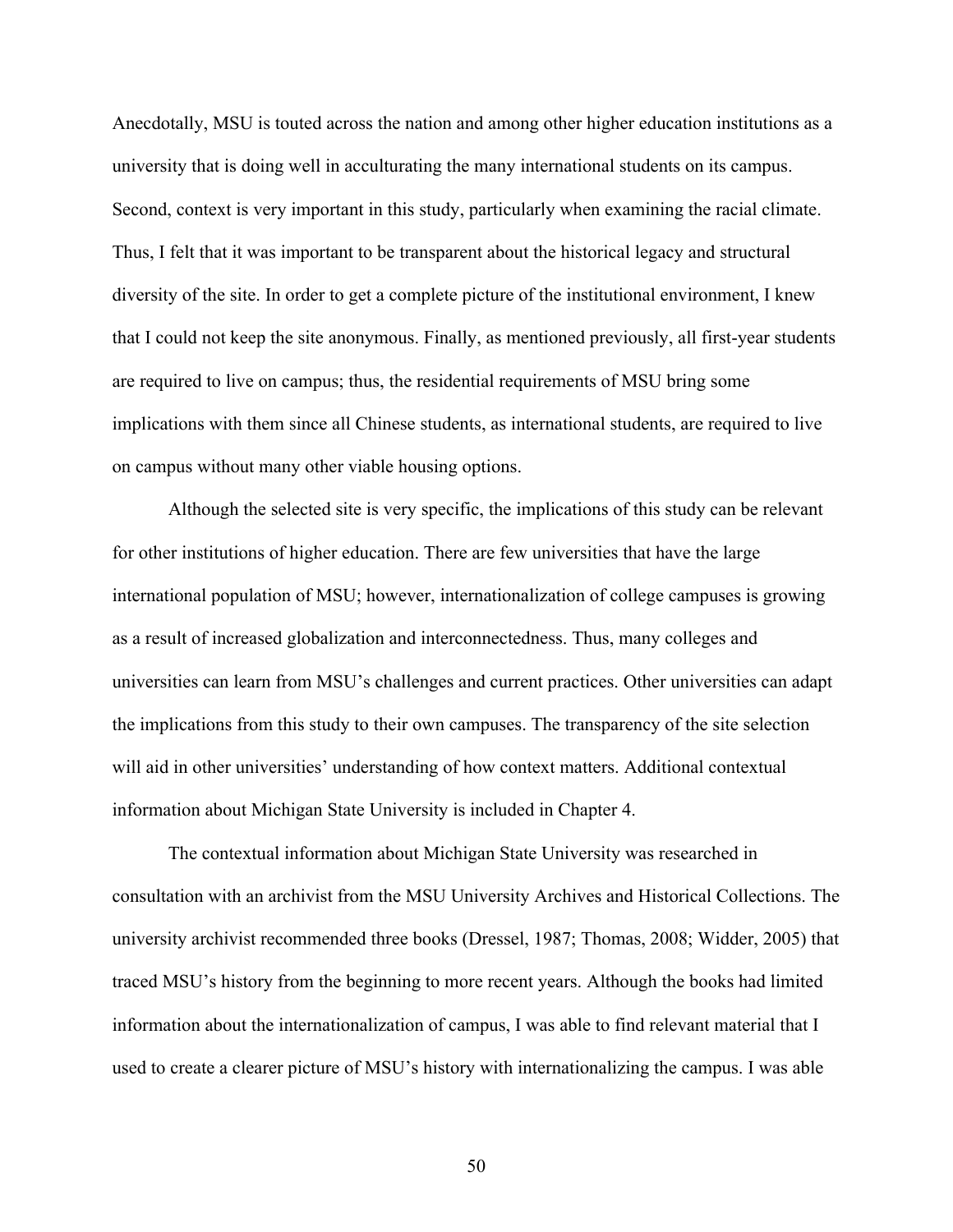to utilize the recommended texts from the university archivist to illustrate the historical legacy of MSU, particularly the internationalization of the campus. I also researched the MSU website for more current information related to university practices and policies for international students.

# **Sampling**

Selection of participants was a result of purposeful sampling, which is often used when "the investigator wants to discover, understand, and gain insight and therefore must select a sample from which the most can be learned" (Merriam, 2009, p. 77). The use of purposeful sampling allowed me to get information-rich interviews from participants. I intentionally solicited undergraduate Chinese international students in their first year at the university who lived in the residence halls. These participants have lived on campus in the United States long enough to be able to reflect upon their residential experiences and think about their sense of belonging in the residence halls.

Michigan State University Institutional Review Board (IRB) approved this study as exempt on March 12, 2013 (see Appendix A). In late spring of 2013, I drafted an email that was sent through the Office of the Registrar at Michigan State University to all students who fit my required demographics for this study: first-year international students from China who live on campus in university owned residence halls (see Appendix B). In the email, I included information about my study and what requirements I had for participants. The email also included information about my incentive for each participant, which was a \$10 gift card to Amazon.com for the first interview and \$25 for the second round interviews. I embedded a link to an online survey through Qualtrics Survey Software and asked all interested students to submit their information through that online software. The information gathered through the software program included the following: full name, cell phone number, email address, hometown,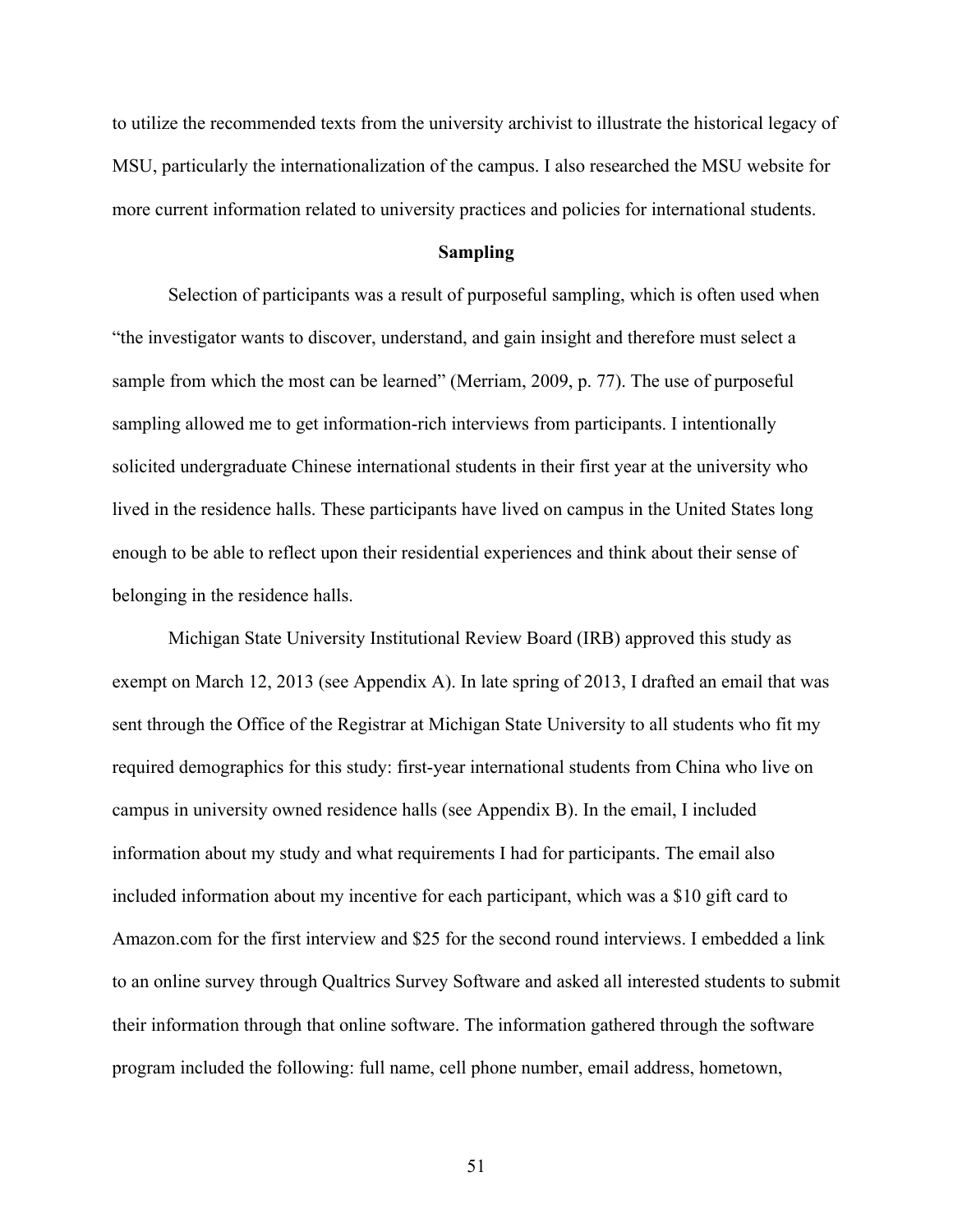gender, age, anticipated major, current residence hall, anticipated housing in the following year, semesters enrolled at Michigan State University, chosen pseudonym, and preferred method of contact (text message, phone call, or email).

After receiving interested students' information, I reached out to every interested student either through text message or email to request an interview. I received 34 interested students, and of that number, I interviewed 21 participants. All participants were first-year students from China who were completing their second semester at Michigan State University. The participants included six men and 15 women. The number of participants in this current study fit within Creswell's (2007) recommendation that five to 25 individuals who have experienced the phenomenon being studied should be interviewed for one study. All first interviews were conducted prior to the end of the 2013 spring semester. Second round interviews were conducted at the start of the 2013 fall semester. Seventeen of the 21 participants agreed to a second interview. Of those interviewed, 16 travelled home to China for their summer break.

#### **Data Collection**

In-depth interviews were conducted with each participant in a person-to-person format and recorded with a digital voice recorder. Interviewing was the most beneficial data collection strategy since it allowed me to hear and record participants' stories and experiences. Additionally, interviewing was ideal since I could not "observe behavior, feelings, or how people interpret the world around them" (Merriam, 2009, p. 88) within the privacy of their residence hall rooms. Broad and general questions related to sense of belonging in the residence halls were asked of each participant in semi-structured interviews (see Appendix C). Semi-structured interviews were most helpful in this study since questions were asked related to participants' experiences in the residence halls. However, this type of interview also allowed for some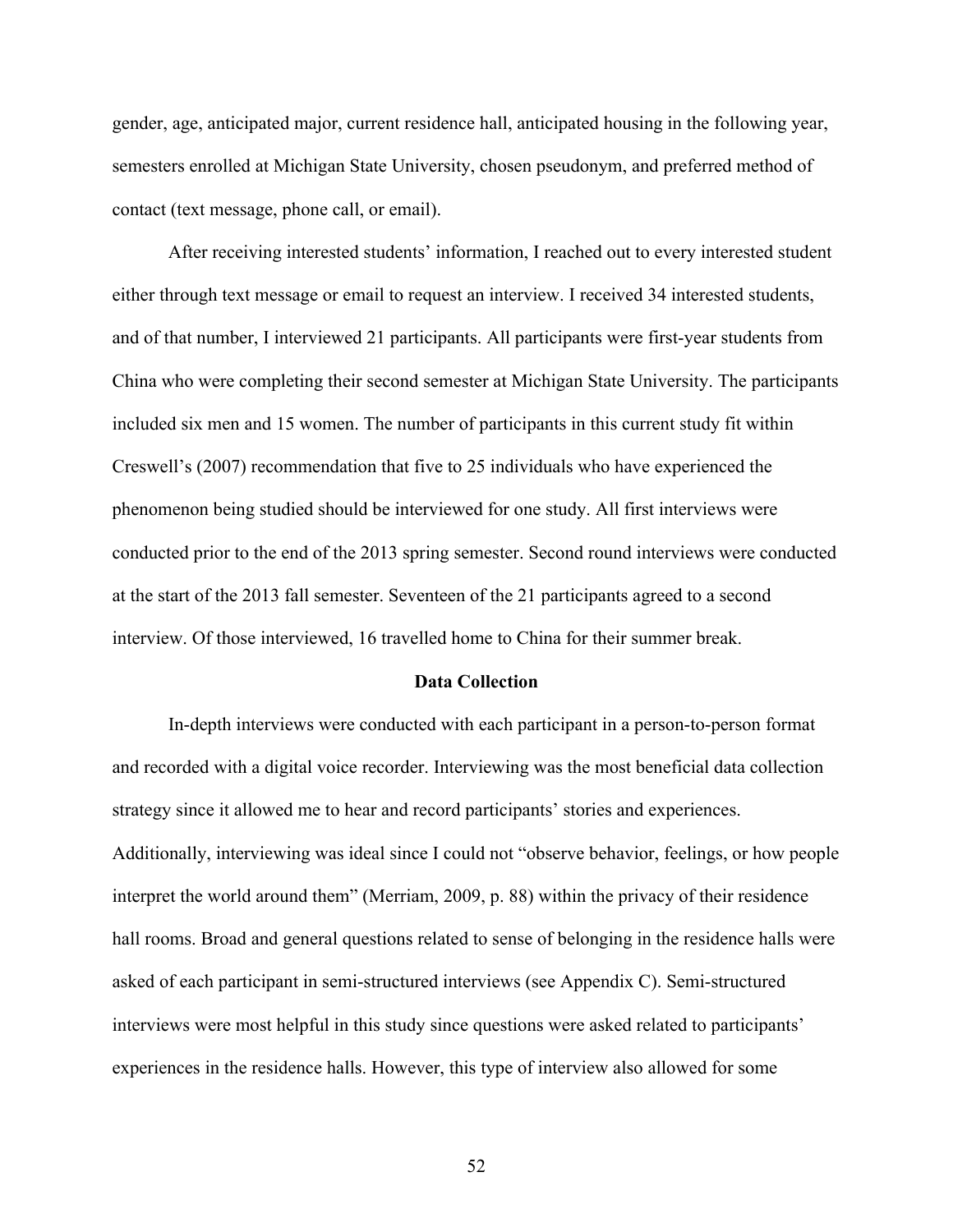flexibility in wording and ordering of questions. This enabled me to be more responsive to the emerging worldview of the participants as well as rephrase wordings when language barriers arose. The broad and general questions in interviews were helpful in getting "a textural description and structural description of the experiences, and … provide an understanding of the common experiences" (Creswell, 2007, p. 61).

I conducted pilot interviews with two advanced international undergraduate students from China in March 2013. I reviewed the interview protocols with each student who provided valuable feedback on word choice and terminology. I incorporated their feedback to make the interview questions clearer and to simplify terminology that would allow study participants to better understand what I was asking. As a result, the interview protocol was updated in order to get better results from participant interviews.

I reserved private space to interview each participant and each interview was scheduled for 90 minutes. I would begin by introducing myself and include my ethnic background as part of my opening. I explained the purpose of the study and then verbally walked each participant through the interview protocol, describing the open-ended questioning. I asked for their permission to audio record the interview, and all participants did give permission to record the interview. Participants were asked to sign a consent form that assured anonymity by allowing each participant to choose a pseudonym (see Appendix D). The consent form also had all of my contact information as well as a brief description of my study.

After the consent form was signed, I gave a copy of the form to each participant for his or her records. I then started the audio recorder and began asking open-ended questions within a semi-structured interview setting. I would follow up with additional questions when I needed clarification or explanation of certain phrases or topics. At the conclusion of the interview, I let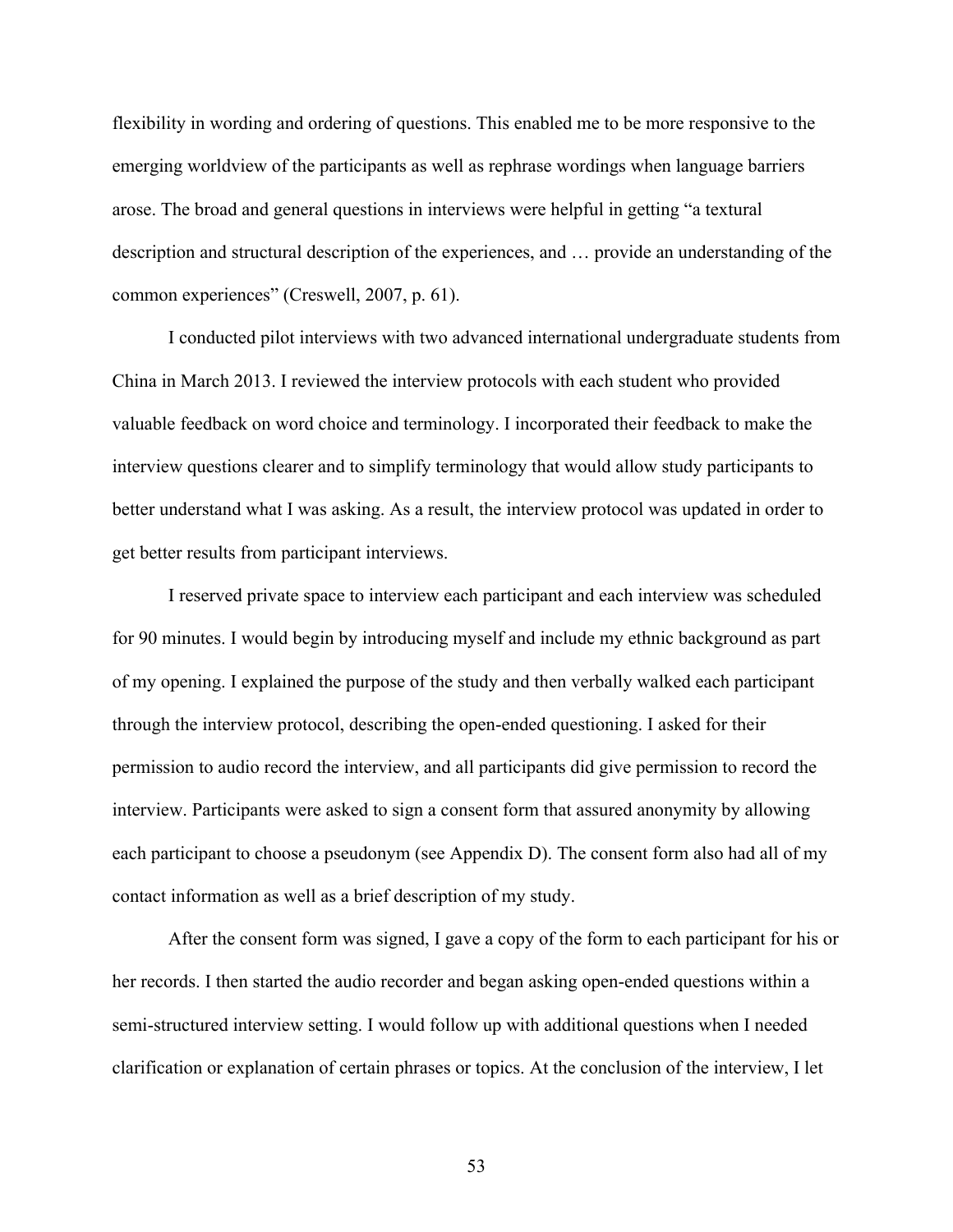the participants know that I would be contacting them in the fall of 2013 to schedule follow up interviews.

Follow up interviews were conducted with 17 of the 21 participants. Seidman (1998) recommends that three interviews be conducted in order to gather phenomenological data: the life history, details of experience, and reflection on the meaning. I did two interviews, with the first focusing on participants' life experiences and details related to their sense of belonging in the residence halls. The second interview asked participants to reflect on the meaning of their experiences, with questions that probed deeper into the information provided at the previous interviews. The second interview included more reflective questions based on the previous interviews, with questions that integrated prior information that emerged from the first interview.

The second follow-up interview provided me the opportunity as the researcher to make meaning of the participants' details of their experiences. By reviewing the information gathered in the first interview, I was able to reflect on the interview and gain deeper understanding of the students' lived experiences, which assisted me in developing questions that could get the participants to go deeper in their reflection of their experiences and how that experience affected their sense of belonging. Gathering and reflecting are considered two different stages in phenomenological interviewing (Van Manen, 1990), and thus, after some reflection I was able to clarify details and gain deeper understanding from the participants in order to uncover their lived experiences.

### **Data Analysis**

My role with the interview data was to make meaning of what the participants said. I focused on participants' descriptions and observations, and then I developed analytical categories. First, gathered data was organized and transcribed on an ongoing basis, including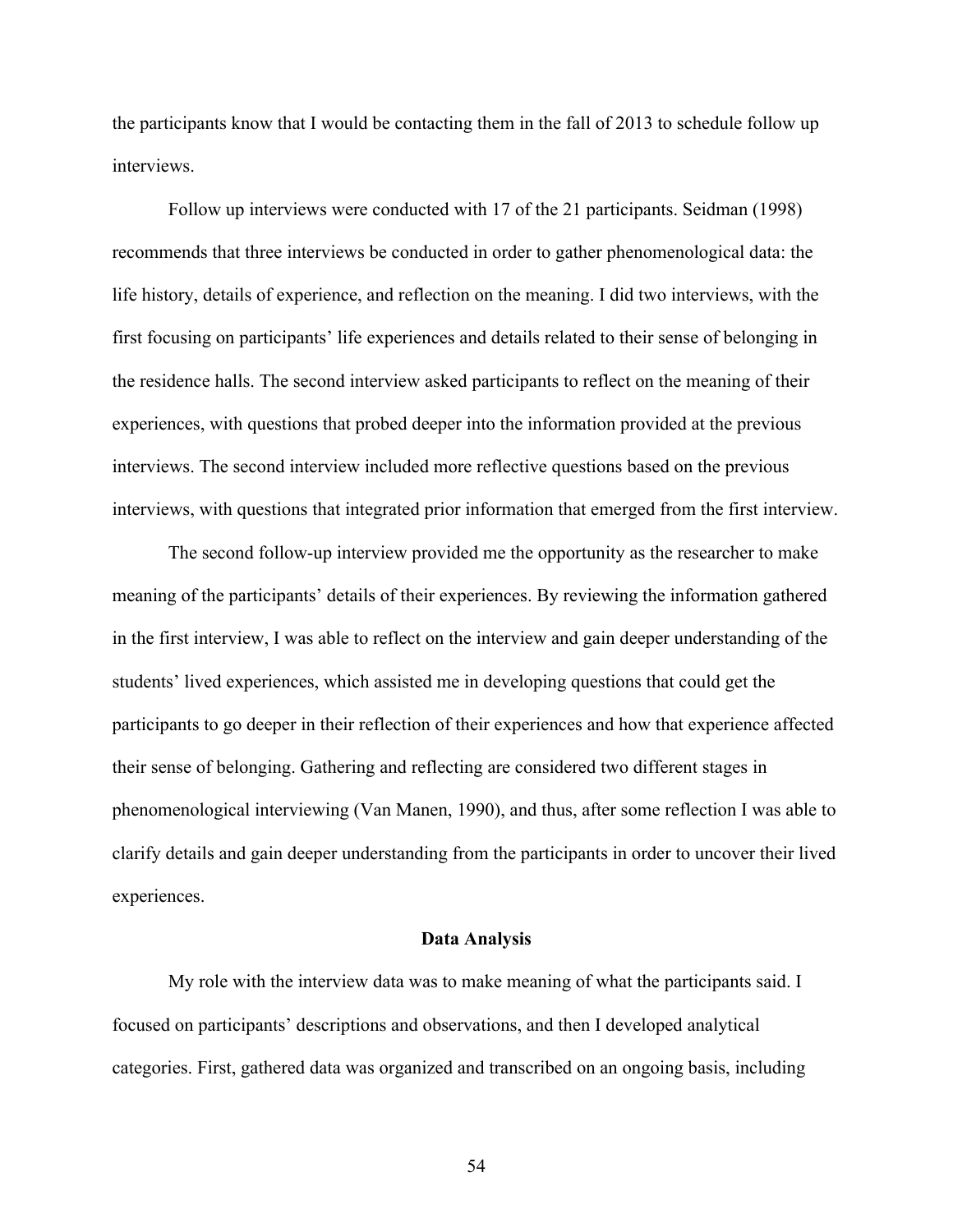details on dates, pseudonyms, and any other notes that I took during and after the interviews. Transcriptions were conducted immediately following the first round interviews. This allowed me to analyze the data and develop questions for the second round interview that would assist me in getting deeper and richer information. I transcribed all second round interviews immediately following each meeting and organized all hand written notes.

Immediately following transcribing the interviews, I went through and de-identified all transcripts. This included removing any identifying information that could link the data back to participants' real names. I also gave pseudonyms to other potentially identifying information, such as renaming residence halls and institutional spaces. De-identified transcripts were then uploaded into Dedoose, a web application for qualitative and mixed methods research, and descriptors for each participant were linked to the appropriate transcripts. Descriptor information included pseudonym, age, gender, current residence hall room, hometown, anticipated housing for Fall 2013, and anticipated major/minor. The linking of descriptor information allowed me to run descriptive statistics for my project and conduct more quantified analysis of my participants.

# **Coding Scheme**

Coding is described by Charmaz (2001) as the "critical link between data collection and their explanation of meaning" (p. 3-4). As the qualitative researcher, I created codes that are a "researcher-generated construct that symbolizes and thus attributes interpreted meaning to each individual datum for later purposes of pattern detection, categorization, theory building, and other analytic processes" (Charmaz, 2001, p. 72). By using codes for analysis, I was able to use deep reflection on the data and subsequently conduct deeper analysis and interpretation of gathered data for this study.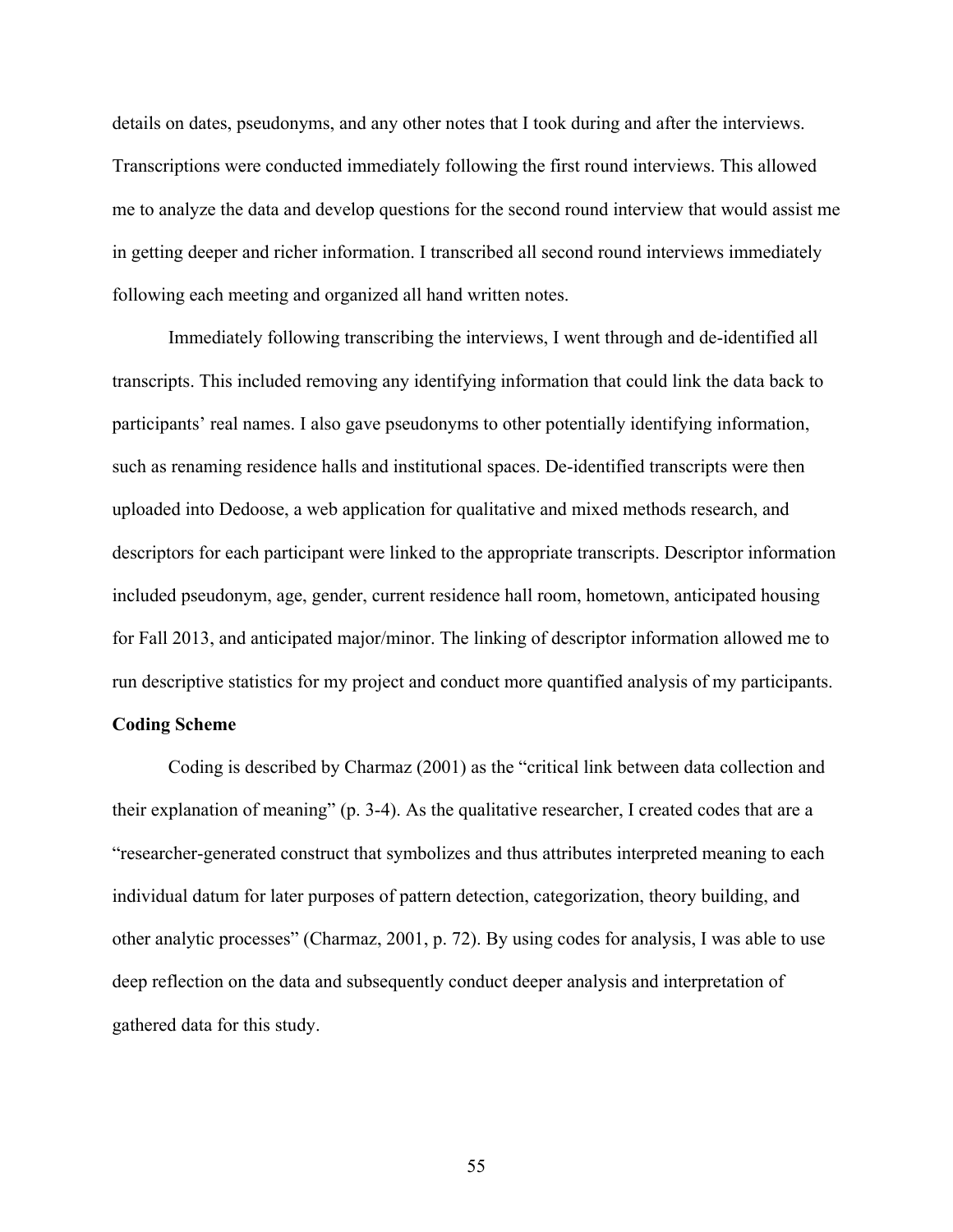After uploading transcripts to Dedoose, I familiarized myself with the data by reviewing transcripts repeatedly in order to become "intimate with the data" (Rossman & Rallis, 2003, p. 282). As I read through the transcripts both electronically and in print, I manually took notes on major topics that consistently emerged from the data. Categories were made based on the research questions and conceptual framework, which was consistent with analysis typically conducted in phenomenology (Rossman & Rallis, 2003). This was the start of my first cycle coding (Miles, Huberman, & Saldana, 2014) which allowed me to create initial codes for large data chunks. I utilized deductive coding, which includes a "start list" (Miles et al., 2014, p. 81) based on this study's interview protocol and conceptual framework. I started with descriptive codes, which are label summaries in a word or short phrase, to identify the major topics of data passages in the transcripts. At the same time, I was aware of needing to allow for inductive coding as well, which allows "other codes to emerge progressively during data collection" (Miles et al., 2014, p. 81). The emergence of codes through inductive coding is particularly important to the use of phenomenological methods for this study.

I first searched for broad categories and then developed themes that emerged from the participants' experiences. Themes were coded by "lifting appropriate phrases or by capturing in singular statements the main thrust of the meaning of the themes" (Van Manen, 1990, p. 93). I found myself conducting values coding as I reviewed the transcripts. Values coding is often used to "reflect a participant's values, attitudes, and beliefs, representing his or her perspectives or worldview" (Miles et al., 2014, p. 75). Values coding is appropriate in this study since this method of coding is typically used for studies that examine cultural value and interpersonal participant experiences. I first manually coded on paper copies of the transcripts by writing codes in the margins and highlighting relevant text. Then I would review the transcripts that were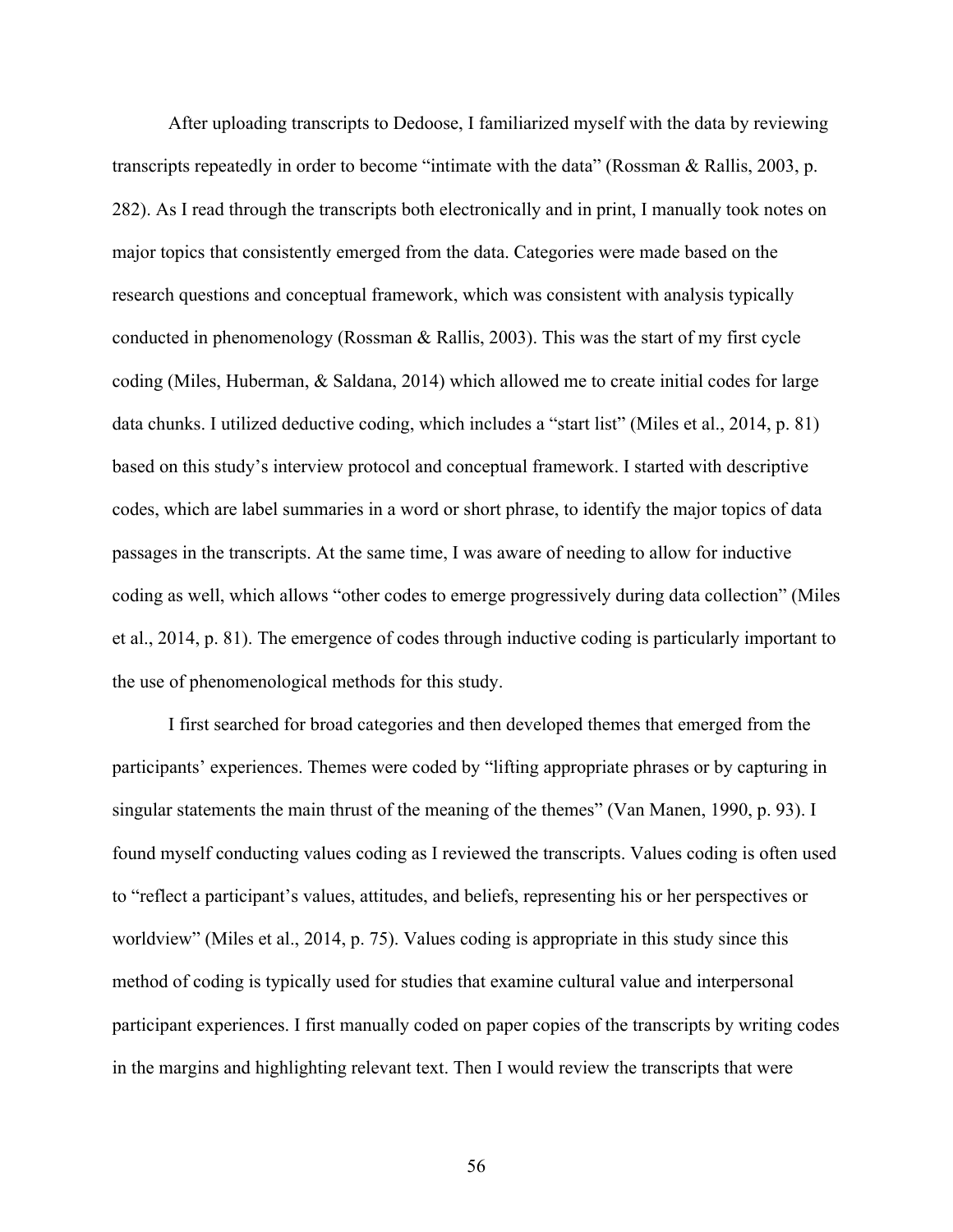uploaded electronically in Dedoose and electronically apply codes. After completing the electronic coding, I would compare the results with the paper copies to check for consistency.

After concluding first cycle coding, I then moved on to second cycle coding. Second cycle coding includes pattern coding, which is "a way of grouping those summaries into a smaller number of categories, themes, or constructs" (Miles et al., 2014, p. 86). Pattern codes allowed me to "identify an emergent theme, configuration, or explanation" (p. 86) in order to organize and make meaning from the first cycle codes. I organized the first cycle codes by clustering them under common themes, or patterns, that emerged from the interviews. I went through an iterative process of reflecting and clustering codes into code categories. I was continuously refining and restructuring the pattern codes until I felt the final codes were representative of the participants' lived experiences.

Interpretation of the themes and experiences was the most important part of the analytical process, and went beyond simple formulaic or mechanical methods on my part. Van Manen's (1990) approach to phenomenology, called hermeneutical phenomenology, is an interaction between the lived experiences (phenomenology) and the interpretation of the "texts" from participants (hermeneutics). Critical hermeneutics embraces the formation of cultural criticism "revealing power dynamics within social and cultural texts" (Kincheloe & McLaren, 2005, p. 311) in an attempt to connect text, participants, researchers, and social circumstances. Hermeneutical phenomenology requires the researcher to interpret the lived experiences of the participants; thus, the researcher is very involved and also considered somewhat of a participant in the interpretive process. The inclusion of hemeneutics is more focused on the interpretation of the researcher rather than on bracketing out the researchers' experience to focus on the pure experiences of the participants. As a researcher from the constructivist and critical paradigms, I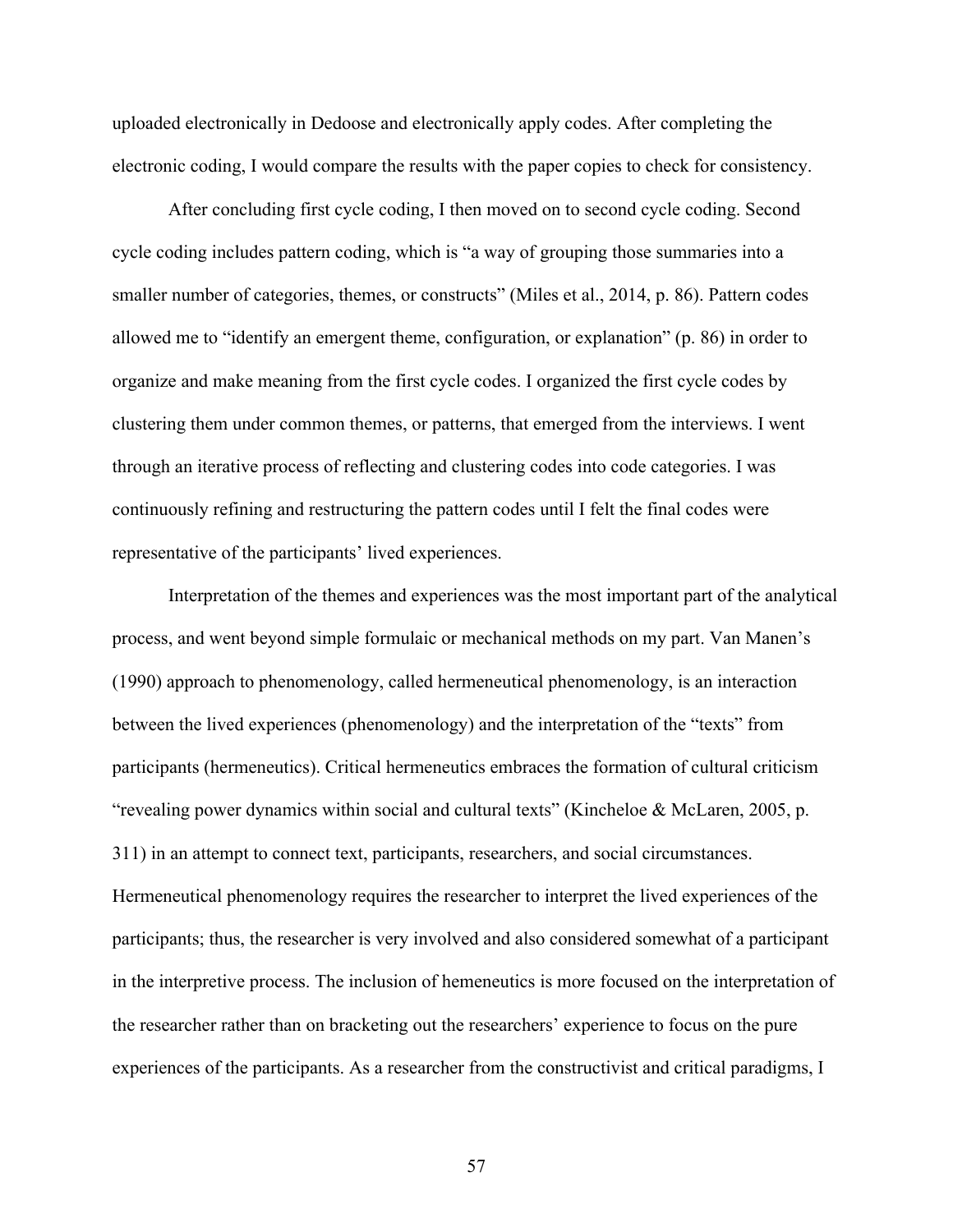did not feel that I as able to bracket out my own views when analyzing the interview data, and I recognize that my own life experiences and epistemological paradigm affects my role in interpreting the participants' experiences. Thus, despite the seemingly mechanical and systematic data interpretation process, the interpretation of the data is a reflection on my own way of thinking and understanding of the participants' live experiences.

#### **Trustworthiness and Validity**

I recognize that trustworthiness could be an issue due to my positionality and sense of affiliation with participants' experiences. Internal validity questions how the findings from a study were congruent with reality, which is always a concern in qualitative studies. Again, as the researcher, I recognize that my interpretation of the interviews is represented as reality in the study; however, several strategies were used that will assist in the internal validity of this study. Triangulation was used to support the validity. I used two specific techniques in this proposed study: the use of multiple sources of data and peer review (Merriam, 2009). Multiple data sources were used due to the two interviews conducted with each participant and multiple sources allow me to cross-check and compare data between the two interviews. The use of two interviews also allowed me to conduct member checks, which provided feedback on my emerging findings and interpretation from the first interviews. In addition to multiple data sources, I also capitalized on utilizing my peers and their expertise in this study. Although I was the primary investigator in this study, I triangulated data with two peers who were able to critique my findings and provide alternative viewpoints. I provided data to my peers for them to review, and we then discussed their suggestions and critiques as a way to challenge and clarify my findings.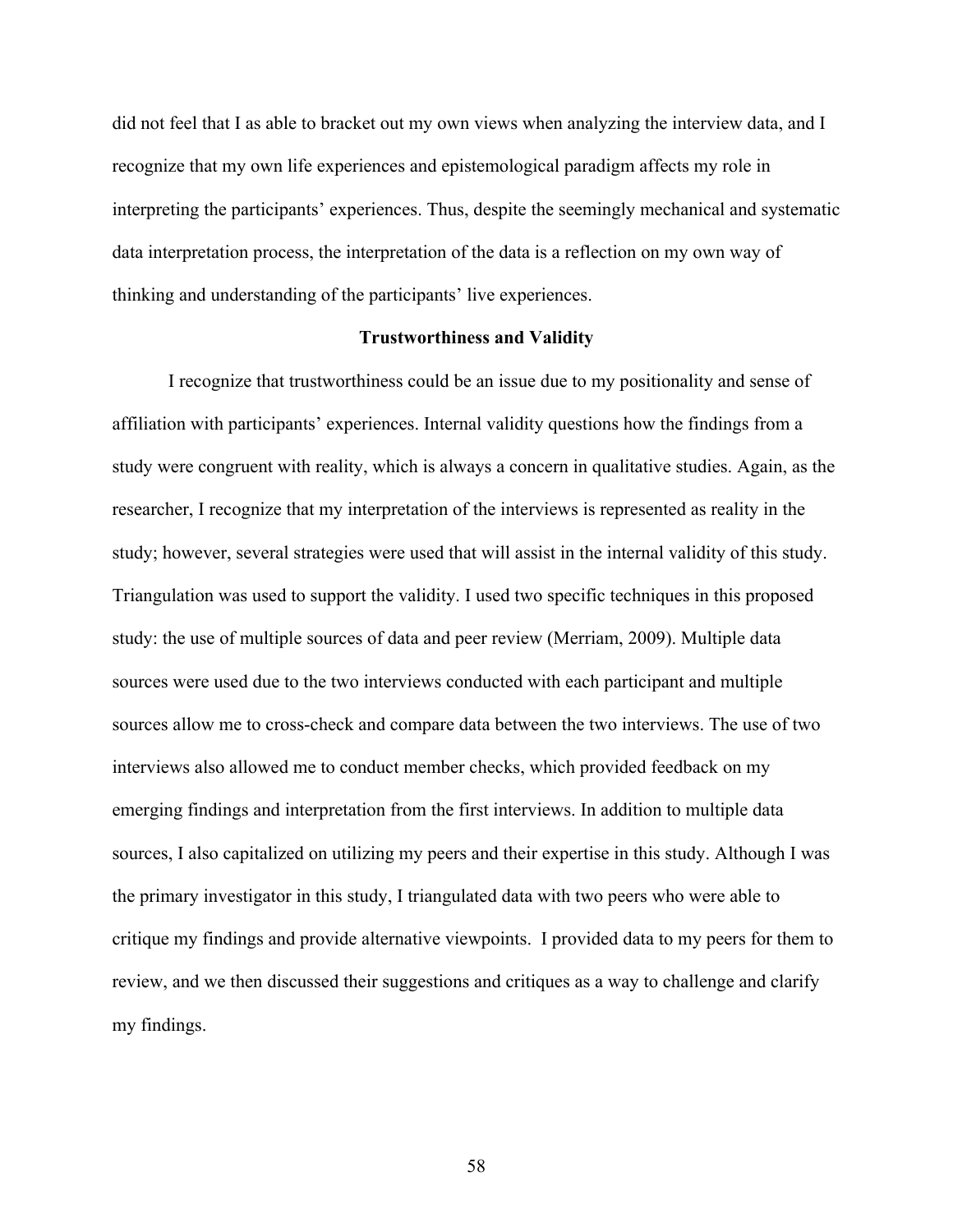## **Limitations**

As with all research studies, limitations do exist for this current study. First, the participants were interviewed at the end of their first year on campus. Although this does provide the opportunity for them to immediately reflect on their first year, this also may not give them enough time to fully reflect and make meaning of their first year. Also, only six of the 21 participants identify as men. This study could benefit from having a more balanced gender representation that reflects the percentage of men in the general student body. And finally, all interviews were conducted in English, which is not the primary language for any of the participants. Thus, some word choices may not truly indicate their exact meaning of their experiences. However, ample time was given to participants to respond to questions, and questions were often repeated and rephrased in order to assist in their understanding.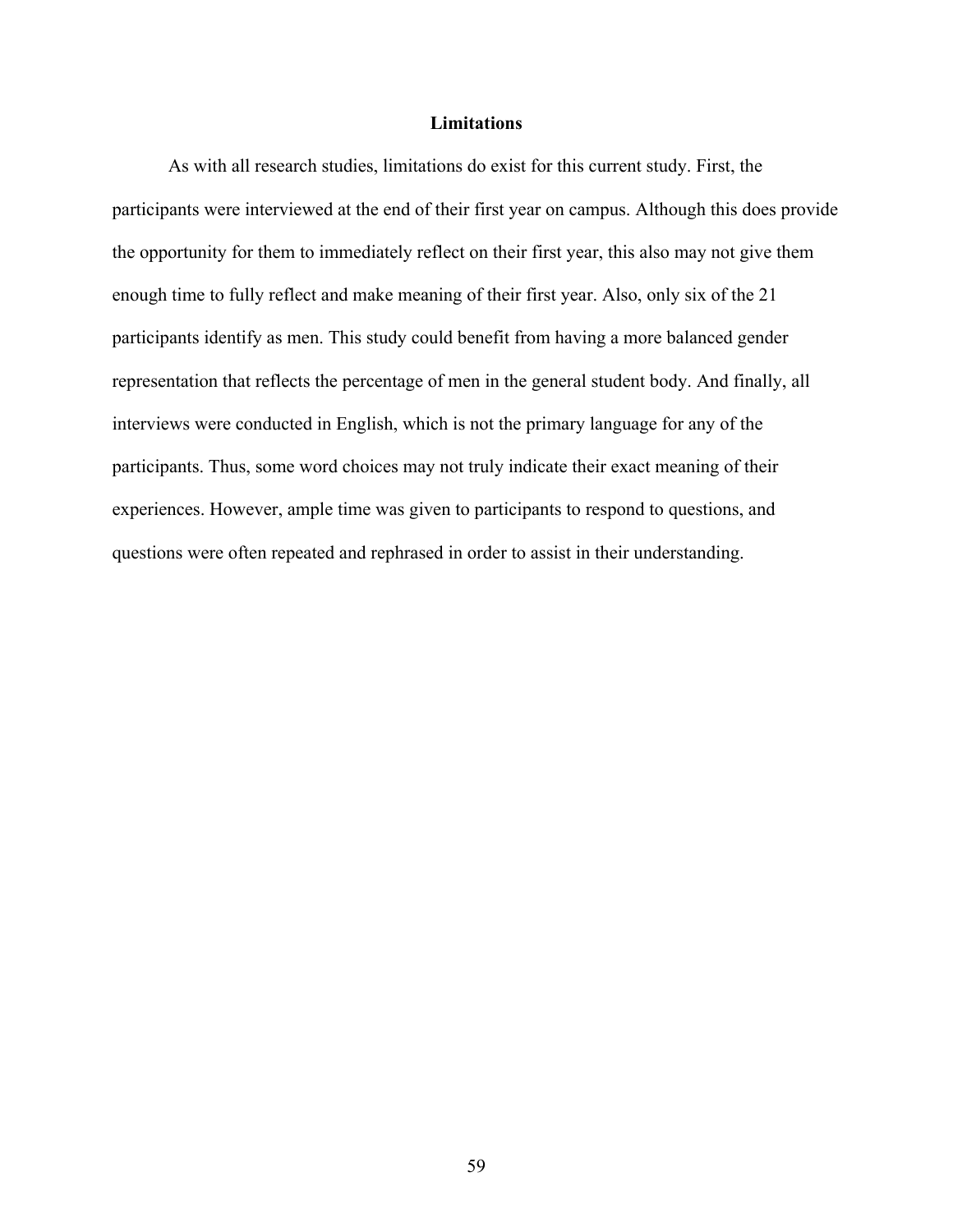# **CHAPTER 4: CONTEXT: HISTORICAL LEGACY AND STRUCTURAL DIVERSITY Institutional and Participant Context**

This chapter reports the institutional and participant contexts in this study. The framework for understanding various elements affecting an institution's racial climate (Hurtado et al., 1999) is used to organized this chapter (Chapter 4) as well as Chapter 5. The four framework elements addressed in these two chapters are: historical legacy, structural diversity, behavioral dimension, and psychological climate.

In this chapter, I elaborate on the context of the research site and the study participants. The elements I focus on in this chapter are historical legacy and structural diversity. The historical legacy of Michigan State University addressed includes the mission of the university and the history of its international student population. The structural diversity of the site includes the demographics of students at Michigan State University, including international and Chinese students. Participant profiles are then provided for each of the 21 Chinese international student participants.

#### **Historical Legacy of Michigan State University**

The historical legacy of a university includes the institution's philosophy and mission related to diversity issues on its campus. Within this element of the framework (Hurtado et al., 1999), the emphasis is on an institution's historical response to "the entrance of diverse students and its early establishment of programs to accommodate them" (p. 9). A university's historical legacy of exclusion measures the climate for underrepresented minorities from various ethnic and racial groups (Hurtado et al., 1999). Although historical legacy has typically been used as a measure of American-based race and ethnicity, elements of historical legacy (e.g., institutional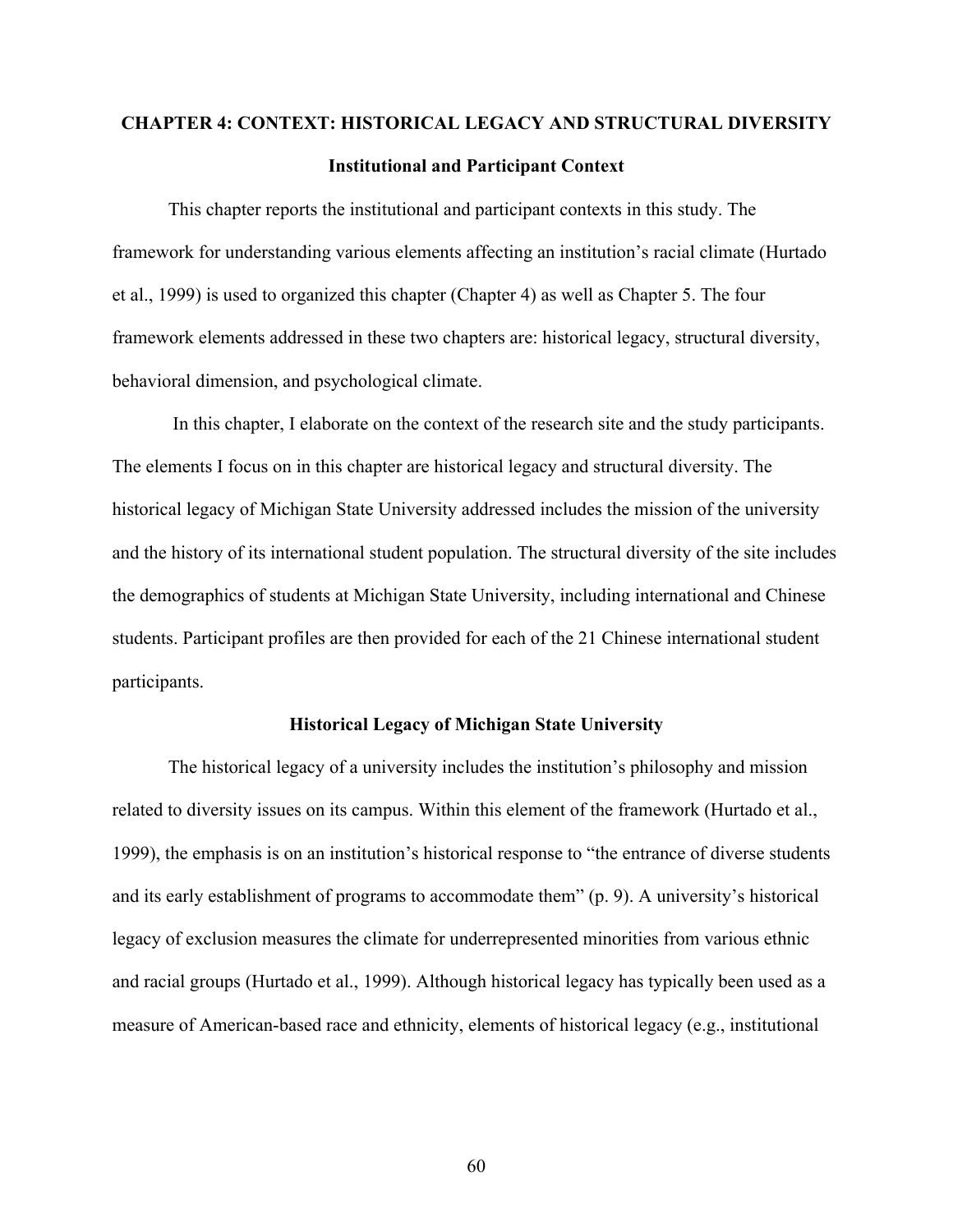mission and philosophy on diversity) are extended for the purpose of this study to include international students on college campuses.

# **From Land-Grant to World-Grant: History and Mission of MSU**

Michigan State University (MSU) was founded in 1855 and received land-grant university status after President Abraham Lincoln signed the Morrill Act in 1862. The mission of the university at its inception was to be "America's first four-year college devoted to the study and teaching of agriculture" (Widder, 2005, p. 15). In recent years, Michigan State University has expanded its original purpose to include a more global dimension by stating its mission to "advance knowledge and transform lives by":

providing outstanding undergraduate, graduate, and professional education to promising, qualified students in order to prepare them to contribute fully to society as globally engaged citizen leaders; conducting research of the highest caliber that seeks to answer questions and create solutions in order to expand human understanding and make a positive difference, both locally and globally; advancing outreach, engagement, and economic development activities that are innovative, research-driven, and lead to a better quality of life for individuals and communities, at home and around the world. (Michigan State University, 2013)

In the 1940s, Michigan State University started to enlarge its focus to infusing

internationalization in its philosophical and programmatic efforts (Dressel, 1987). President John

Hannah, Michigan State University's president from 1941-1969, led the charge to create more

internationally focused priorities on campus, citing the need to aid in post-World War II efforts

of rebuilding and restoration. In his annual report of 1944-1945, he stated:

The American democracy, the fundamental ideology for which we are fighting, must be made a beacon of fairness and opportunity to common people everywhere, a pattern that the world will want to copy and make work for all the peoples of the world, to their own immense advantage. That will be the greatest challenge, and the education of men and women who can meet it will be the new task of our universities. (Dressel, 1987, p. 265).

This international emphasis led to many changes on campus under President Hannah's

leadership. The university administration recruited faculty from other countries to teach and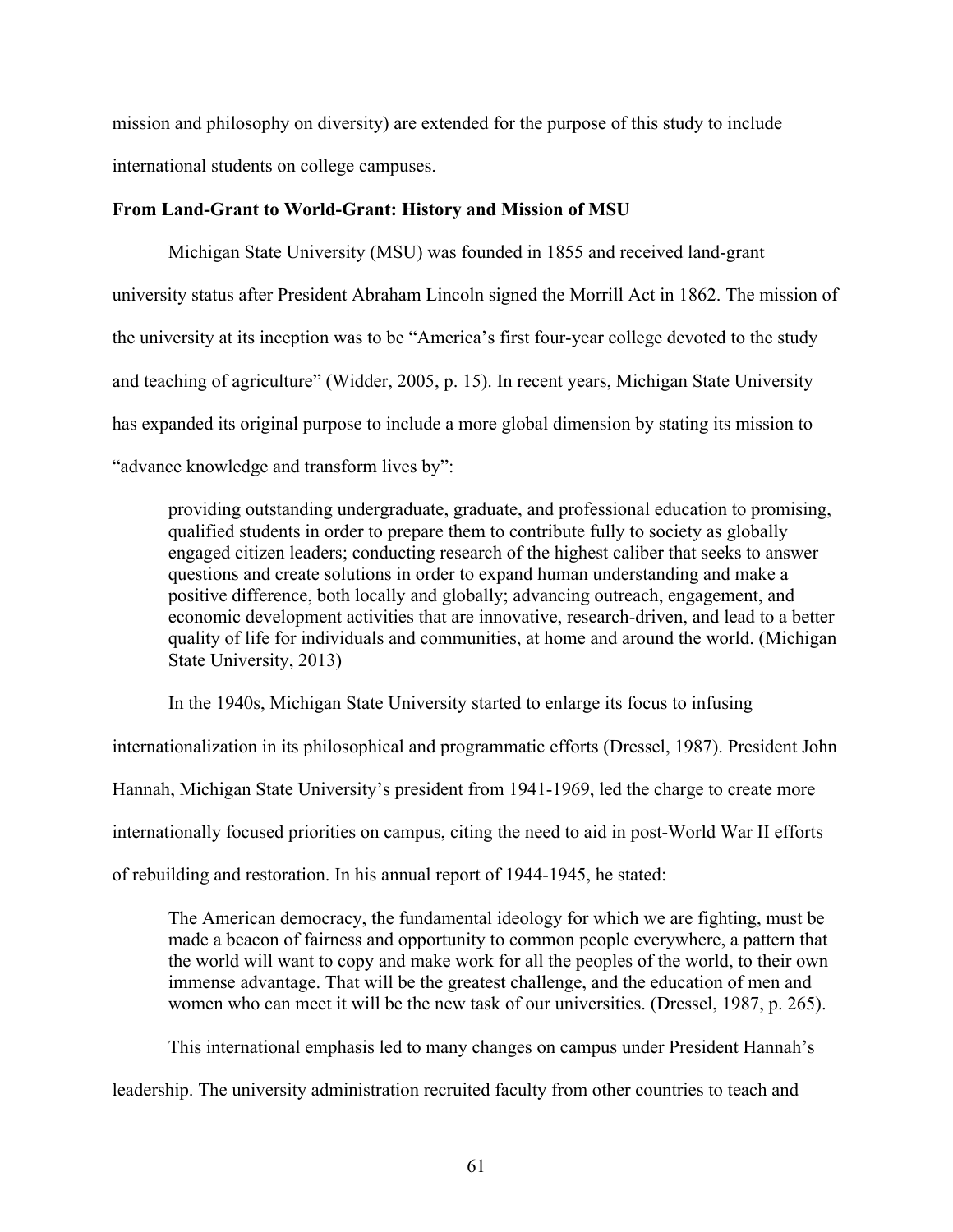engage with students. Also, the curriculum was altered to include courses focused on international perspectives, and the campus often welcomed foreign visitors who wanted to learn more about the curricular and cocurricular activities on MSU's campus. International involvement by MSU led to increased publicity and a positive reputation in both national and international contexts. By 1947, Michigan State University was ranked sixth in the nation among land-grant institutions for enrolling a high number of international students. This is similar to Michigan State University's current ranking as ninth in the nation for top institutions enrolling international students in 2012-2013 (Dressel, 1987; Institute of International Education, 2013).

Michigan State University's identity shift from being primarily a land-grant institution was gradual yet intentional in the past 60 years; now, the common phrase associated with MSU is "world grant," indicating a move towards an international campus and a globalized mission. President Lou Anna K. Simon, the current president of the university, published a monograph (Simon, 2009) that addressed the university's shift towards a global emphasis. The phrase "world grant ideal" was intended to encompass the idea of "integrating the attributes and strengths of all segments of society for the sustainable prosperity and well-being of peoples and nations throughout the world" (p. 2). Specifically, the president was urging campus constituents to extend the idea of being a land-grant institution into a "journey to affirm and to extend the core values of the Morrill Act beyond our borders, fueling and inspiring higher education's engagement with a global society in the century ahead" (p. 2). This change into a world-grant ideal led the university to an increase of movement across international borders, including ideas and research.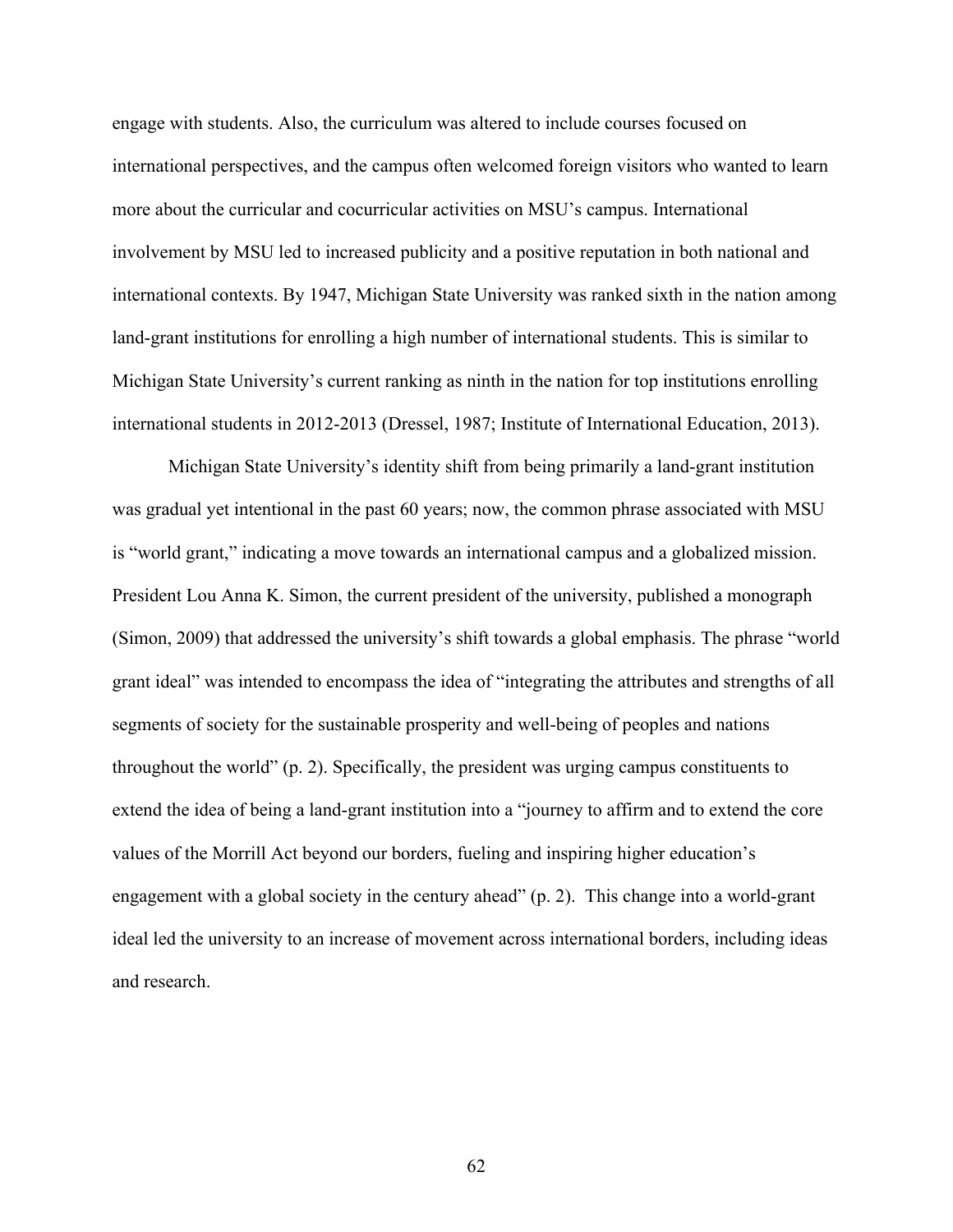#### **Historical and Current Legacy of International Students**

Since the late 1800s, Michigan State University has welcomed international students who wanted to receive a land-grant education on its campus. The early international students on campus were all men who wanted to study scientific agriculture and engineering as a way to improve the agricultural system in their home country. The earliest record of international students on MSU's campus was in the 1880s, with an unclear number of enrolled international students. In 1904-1905, 16 international students enrolled at MSU out of the total 2,673 international students in the United States. By 1921, the number of students from China studying in the United States grew from 93 to 1,444 students, with China being the primary exporter of international students to the U.S. Of the 1,444 students, approximately 25 men from China studied on Michigan State University's campus, with these students leading the trend of Chinese enrollment at MSU (Widder, 2005). Over the years, particularly under President Hannah's presidency, the numbers of international students on MSU's campus continued to grow through the decades.

Although President Hannah led the internationalization of MSU, his efforts, along with those of the faculty and administrators, could not prevent problems from arising for international students on campus (Widder, 2005). The administration was "not always successful in maintaining harmony between American students and their classmates from other nations" (Widder, 2005, p. 355-356) due to prejudice and lack of understanding. The internationalization of campus was at its peak in the 1940s; however, discrimination from American students already existed on campus prior to the growing influx of international students later in the  $20<sup>th</sup>$  century.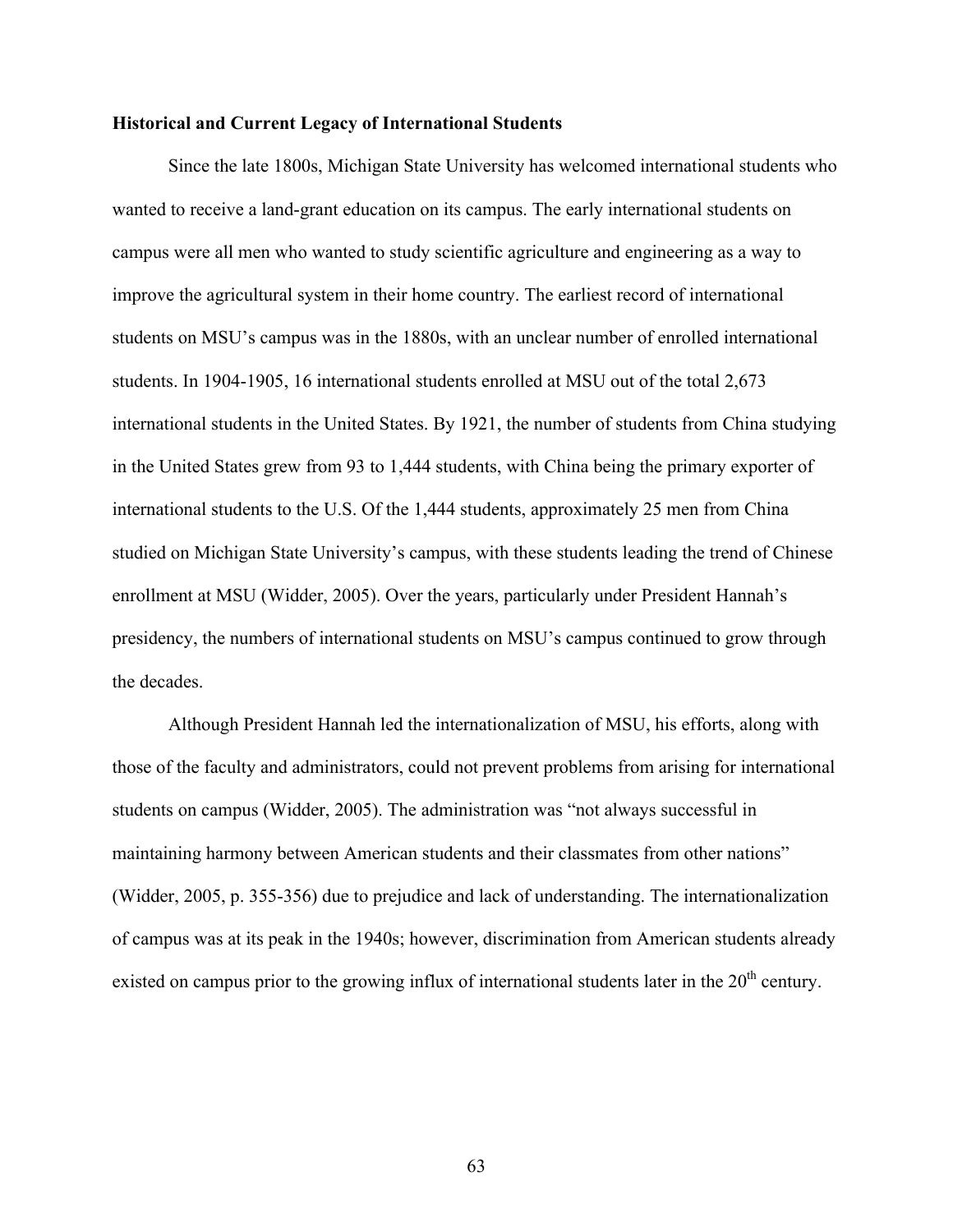The first record of discrimination towards international students occurred in 1888 when eight to ten American MSU students physically and verbally harassed three Japanese students. All three international students soon left the university, with one student stating,

But, now I must go out this college, because I suspect that we may not be hereafter in this college in comfortable condition…Yet, I fear that, all the men in this college, except a few, will constantly display their worst feelings upon us; or at least, some bodies will be in utmost animosity against us, for they naturally like their own countrymen further than a stranger. (Widder, 2005, p. 357).

The discrimination experienced by the Japanese students was a recurring problem during the early history of Michigan State University. Discrimination was aimed primarily towards Asian nationals. The negative feelings towards Asian students were likely a result of anti-Chinese and anti-Japanese feelings before and during World War I. Although many international students had positive experiences on MSU's campus, there were many times "prejudice bubbled up" and American students "demeaned and hurt students who came from places that had different cultures" (Widder, 2005, p. 356). A language barrier very likely caused the cultural tensions since "limited ability with the English language proved to be a significant obstacle for international students" (Widder, 2005, p. 362).

Recent discriminatory incidents have occurred on MSU's campus with three reported acts of racial slurs against Asian students in 2012. The acts of racial slurs were published in the *State News,* the independent student newspaper at Michigan State University. In one news report, a current Chinese international student stated that there is "a problem with prejudice and racism against Asians and [s/he] has heard many students say that Asian students should "Go back to China" (Moran, 2012). Another Chinese student described his experiences walking down the street on weekend nights and enduring the racial comments and slurs against him. This student said that although these incidents are unsettling, "it's something that he has learned to absorb so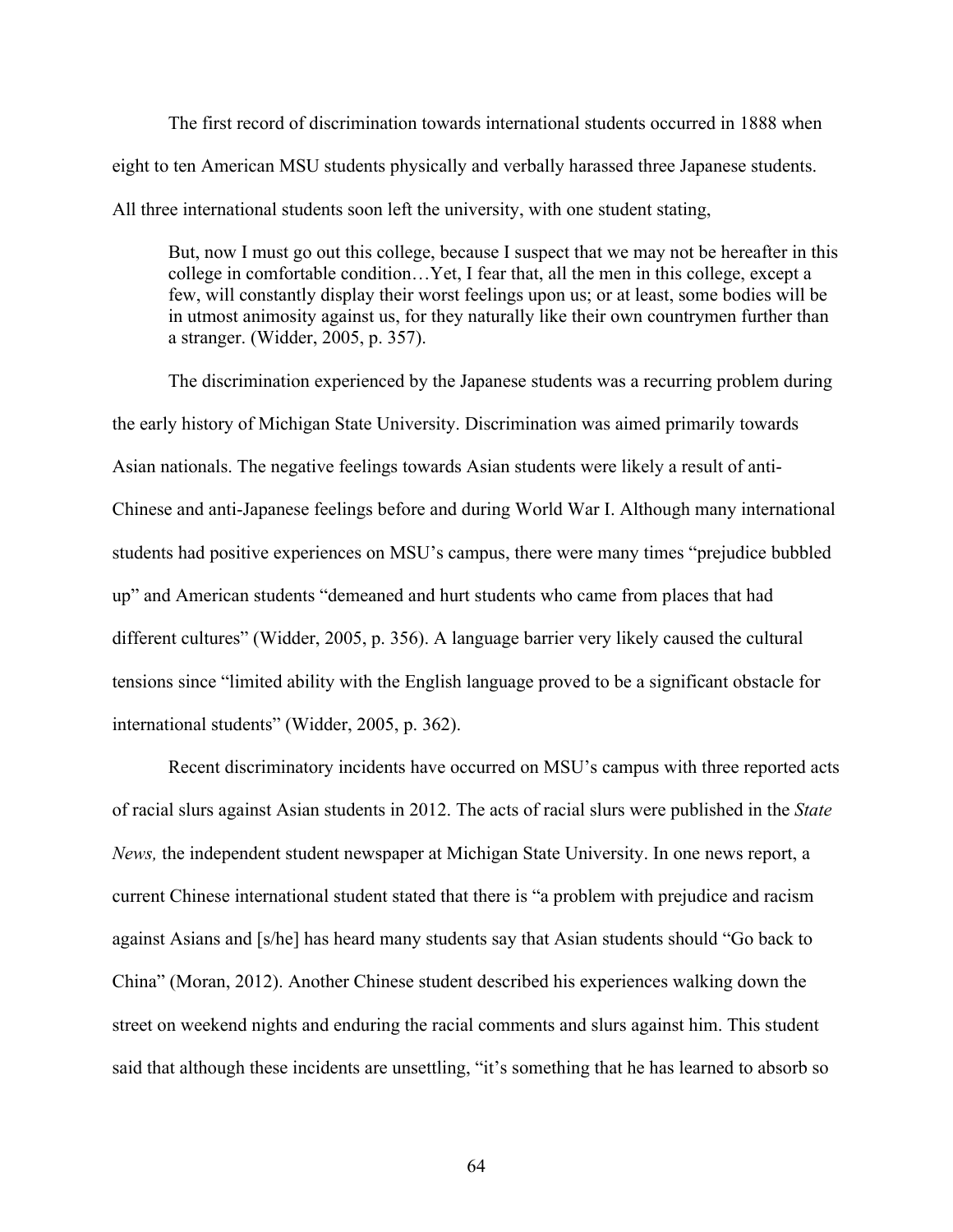he can move on—until the next time it happens" (Moran, 2012). In the spring of 2012, a Twitter account named @MSU\_Token\_Asian would tweet stereotypical and offensive statements against Asian international students in 140 characters or less. Although this Twitter handle was deleted soon after its discovery, the aftershocks still caused discomfort for Asian students on MSU's campus.

The Chinese international student experience at Michigan State University received national attention when an article was published in the *Chronicle of Higher Education* in September 2013 (Fischer, 2013). The author of the article followed three Chinese international students from the moment of their arrival on campus until the end of their first academic year at MSU. The dominant theme in the article outlined the Chinese students' struggles to adjust to a new environment and their feelings of distance from American students, including their American roommates. The issue of language, similar to the international students in the 1940s, was a common thread through the three Chinese students' discomfort with living in an Englishspeaking environment on a daily basis. Another common thread through the article was the large number of MSU students from China, something that was cited by the three students as both a source of comfort and a barrier to full membership in the MSU community. The demographics of Chinese international students at MSU are addressed in the section on structural diversity.

#### **From Dormitories to Neighborhoods: History of Residence Halls at MSU**

The first documented residential facility at Michigan State University was in 1857, when the first male students stayed in a boarding hall that they dubbed "Saints' Rest" (Widder, 2005, p. 286). After Saints' Rest burned down in 1876, the first dormitory-style residence hall was built and dubbed Wells Hall. Administrators at MSU recognized that a separate facility was needed to house female students, so Williams Hall, which was opened in 1870, included a floor of rooms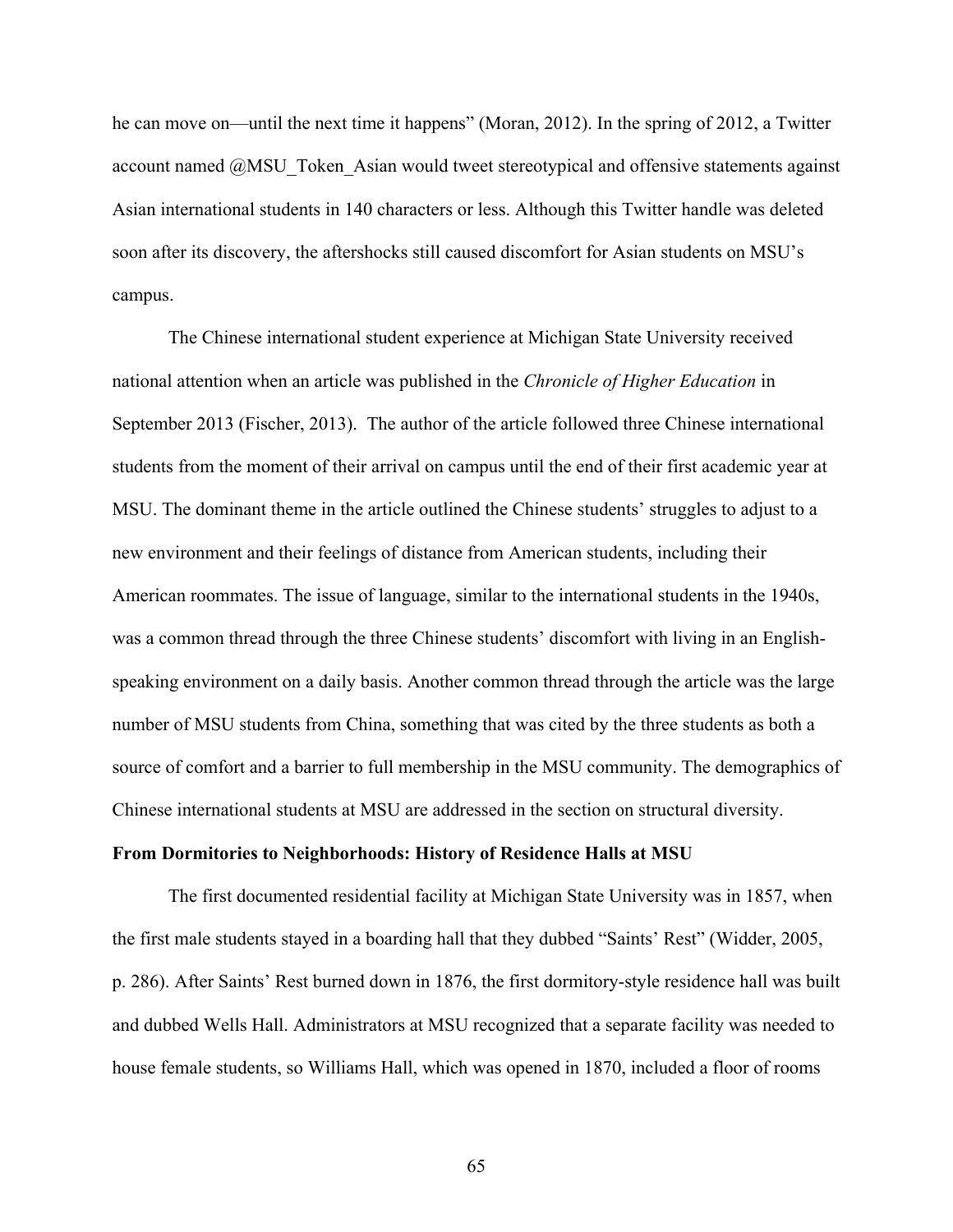specifically allotted to female students. The first facility assigned to only women was opened in 1900, and Michigan Agricultural College was able to house 120 "co-eds" in the Women's Building.

Jonathan L. Snyder was the president of the university in the late 1800s, and he believed "that his land-grant college should advance democracy" which led him to advocate for the dormitory system (Widder, 2005, p. 288). President Snyder believed that requiring all students, both rich and poor, to live in the dormitories could dismantle class distinctions. Over time, the demand for on campus housing exceeded MSU's capability to house so many students, especially after many veterans returned from war in the 1930s and 1940s (Thomas, 2008). Additional dormitories were constructed, such as Snyder-Phillips Hall for men and Campbell, Mayo, and Williams Halls for women. MSU's student enrollment continued to grow, and as a result, two additional residence halls were built in the late 1940s. Additional dormitories, namely Shaw Hall and Holmes Hall, were built in the late 1950s and early 1960s in order to accommodate the large influx of students.

There was no record of international students living on campus in MSU's archives. However, historical accounts about the racial integration of students of color in residence halls were recorded. Although MSU was conscious of the benefit of requiring all students to live on campus, racial tensions prevented African-American students from being permitted to reside in the residence halls. In the early 1900s, Black women and Black men were not welcomed in the dormitories (Widder, 2005). In 1940, African-American students were allocated "a space in Wells Hall reserved for Negro men students" (Thomas, 2008, p. 51). The residential options for African-American students were described as "undesirable basement rooms in the dormitories or found housing off campus" (Thomas, 2008, p. 54). After President Hannah assumed the college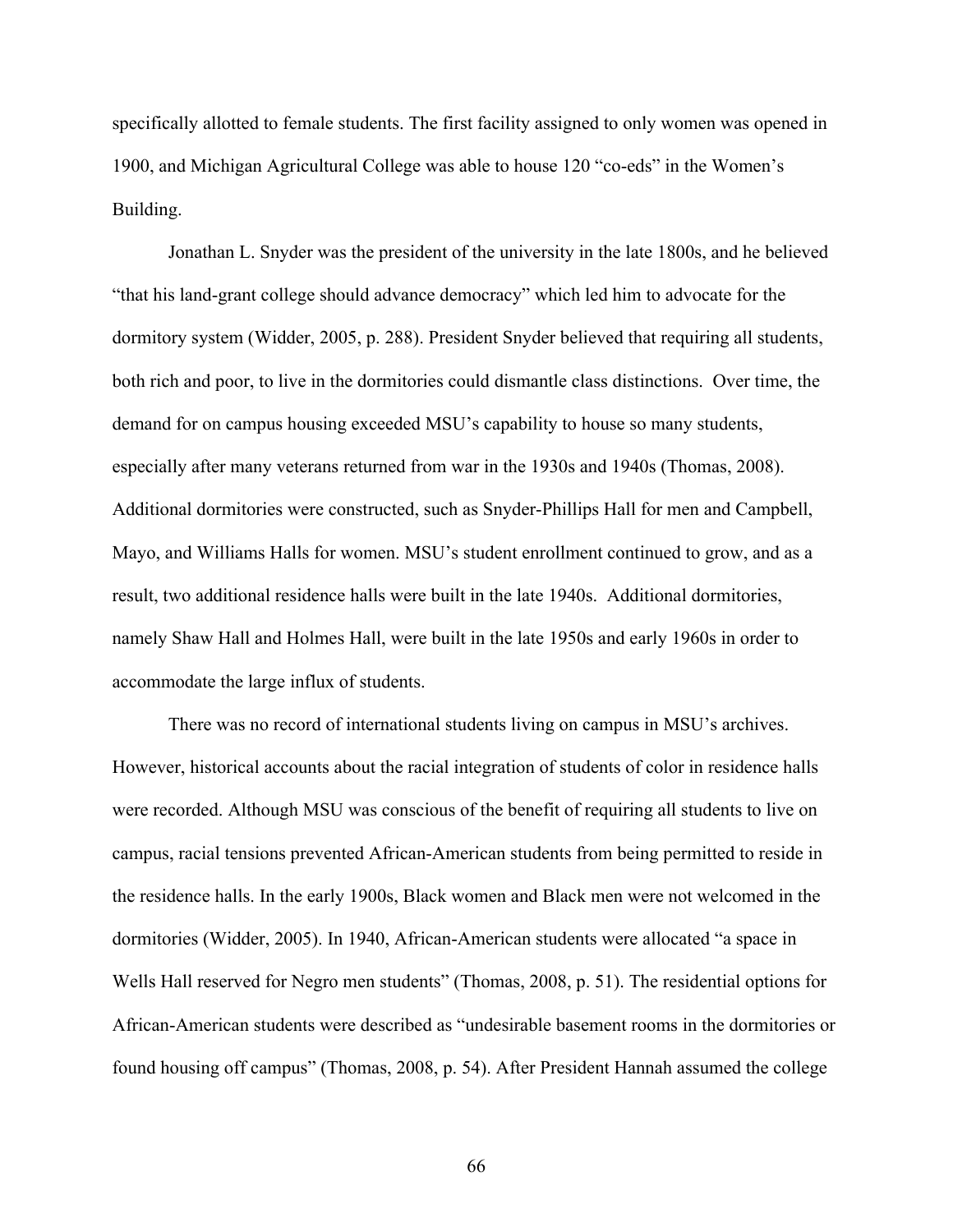presidency in 1941, he made it a priority to integrate students in the residence halls. William Burke, a reporter for the Lansing State Journal, wrote in a 1957 article that "one of Hannah's first acts after taking office 'was to integrate white and Negro students in dormitory rooms'" (Thomas, 2008 p. 53). President Hannah was successful in integrating White and Black students into residence halls despite the alarm and dismay from other administrators and faculty. Although racial integration of residence halls was established under President Hannah's presidency, the result of the integration produced a residential environment that would often have climate issues for underrepresented students.

**Current residential system.** The dormitory system that President Snyder established in the late 1800s still exists in the present day. All first year students are required to live on campus according to the Michigan State University Housing Terms and Conditions (Residence Education and Housing Services, 2014). The only exceptions granted are to students who are: married, 20 years or older, U.S. armed services veterans, living with a legal guardian, or taking six or fewer credits during the semester. Students are permitted to move off campus at the start of their second academic year at the university. Thus, almost all international students are required to live on campus during their first year since very few of them will fulfill the requirements of the exemption policy.

Michigan State University currently has approximately 15,000 students who live on campus in 27 residence halls (Residence Education and Housing Services, 2014). The Department of Residence Education and Housing Services (REHS) has primary responsibility for all areas impacting students' on campus living experiences, including residence education, housing assignments, facilities, and operations. REHS's mission statement states: "We are dedicated to creating a safe, sustainable and inclusive residential environment that enhances the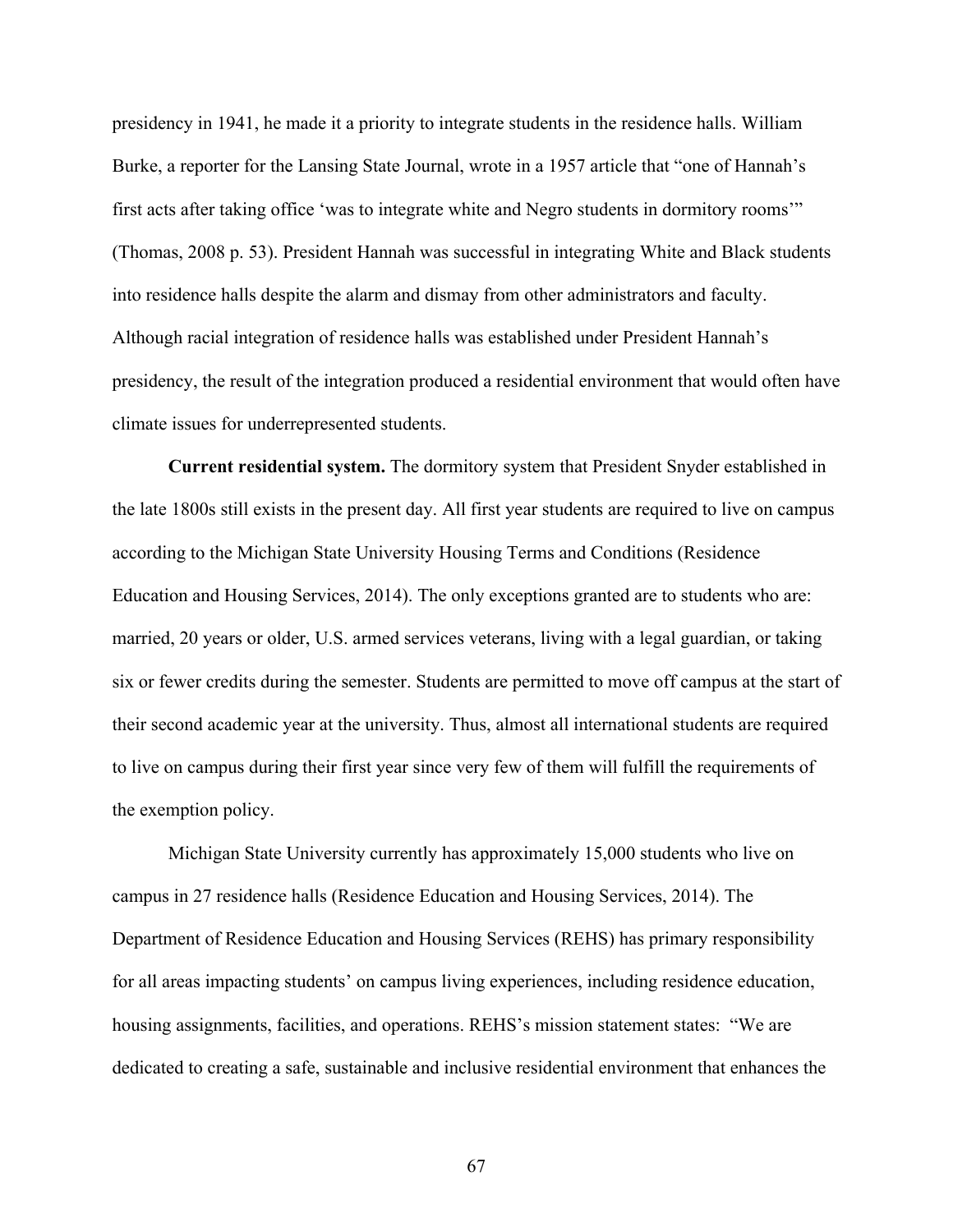MSU experience and inspires our community to: Live. Learn. Lead. Impact the World"

(Residence Education and Housing Services, 2014).

The 27 residence halls are organized into five distinct neighborhoods: Brody, North, East, River Trail, and South Neighborhoods (Neighborhoods, 2014). The Neighborhood concept was established in 2010 after REHS engaged in a strategic planning process in 2007-2008 to determine how they could deliver outstanding Spartan experiences to all students. REHS was facing a challenge at that time:

How do we create a residential experience that provides students with opportunities for intentional interactions, both academically and socially, that allow students to discover their unique strengths, celebrate the rich diversity of community, and connect to the Spartan experience? (Neighborhoods, 2014).

The emphasis for the Neighborhoods project was to cluster residence halls into an "urban village" model, which centers the village around the business and retail area with residents living in the surrounding residential neighborhoods (Neighborhoods, 2014). Thus, the Neighborhood concept at Michigan State University "seeks to integrate academics, student services and operations into a seamless, intentional and connected experience for students at a scale that makes a large institution feel small" (Neighborhoods, 2014). Each Neighborhood houses an Engagement Center, a space that is designated to be a hub for important student services and departments. For example, each Engagement Center provides access to tutoring, academic advising, and health care, all of which are located in one central location in each Neighborhood. Each Engagement Center also includes study lounges, game rooms, and other spaces that are intended for academic and social use. The Neighborhoods' goal is for MSU students to "use engagement centers to prepare for college and the future, connect campus resources, achieve academic success, live healthy lifestyles, explore new cultures and join the MSU community" (Neighborhoods, 2014). The Neighborhood concept was created as a way to connect with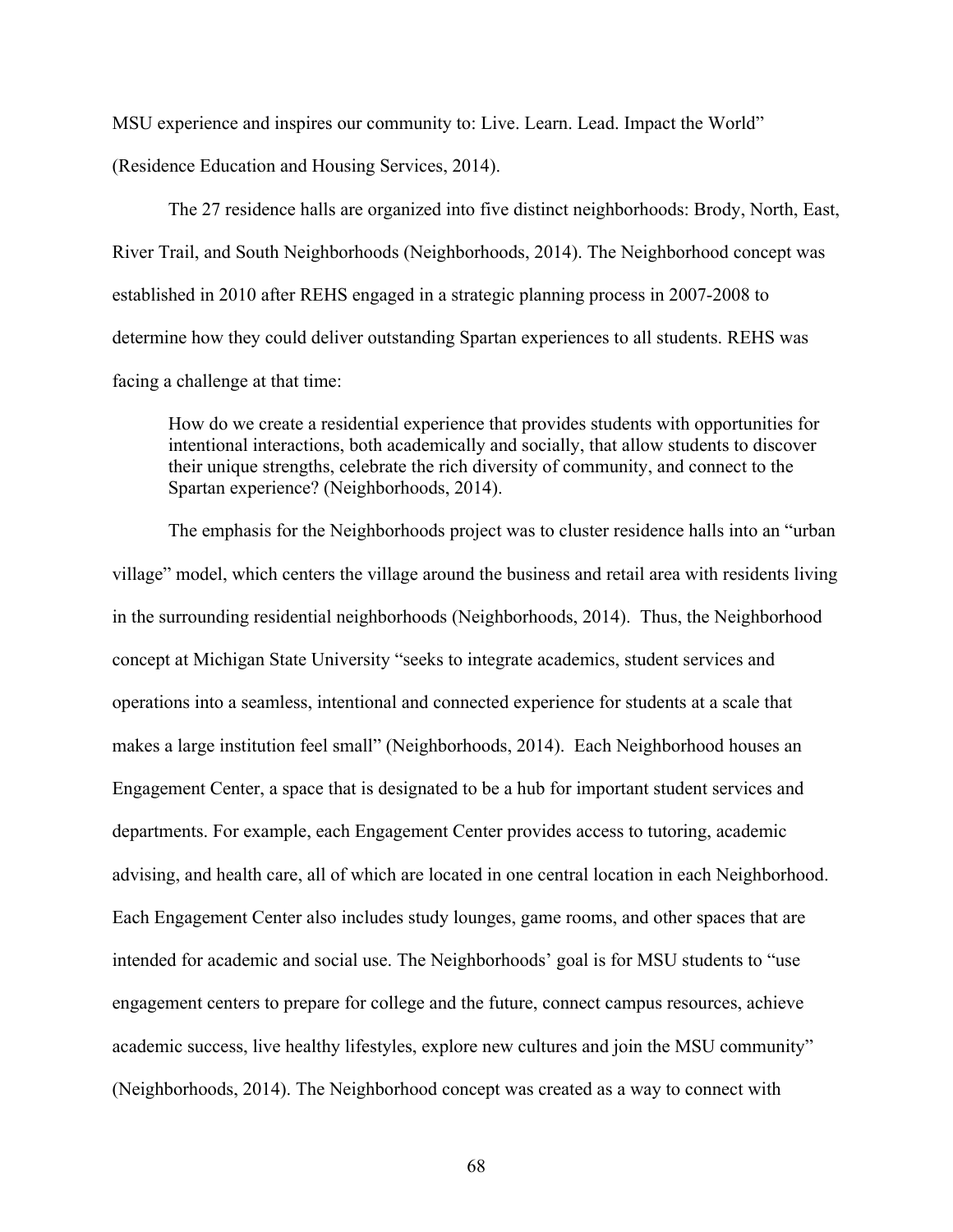residential students in a meaningful way to ensure their success both socially and academically during their time at Michigan State University.

#### **Structural Diversity of Michigan State University**

Structural diversity refers to an institution's numerical representation of racial and ethnic groups on campus (Hurtado et al., 1999). This element is typically used by to itemize the representation of domestic racial/ethnic groups. Structural diversity is often considered "the first important step in the process of improving the climate for diversity" (Hurtado et al., 1999, p. 19), based on the idea that numerical representation ensures a critical mass that is needed to improve the experiences of historically underrepresented groups. In this current study, structural diversity may only appear to be a minor issue for Chinese international students since they are heavily represented on MSU's campus. However, structural diversity is very relevant to understanding Chinese international students for multiple reasons. First, although there are many students from China, they are still considered a minority population since they are in a majority white American campus. This contributes to their social stigma (Steele, 1992). Second, the large number of Chinese students can also serve as a barrier to Chinese student interactions with American students since they have the option to stay primarily with those with whom they are familiar. Finally, Chinese international students are considered a minority based on their non-Western phenotype and cultural representation, all of which have led to discriminatory acts and cultural dissonance throughout MSU's timeline of internationalization (Fischer, 2013; Moran, 2012; Widder, 2005). Elaborating on student demographics will assist in understanding the numerical impact of Chinese international students at Michigan State University.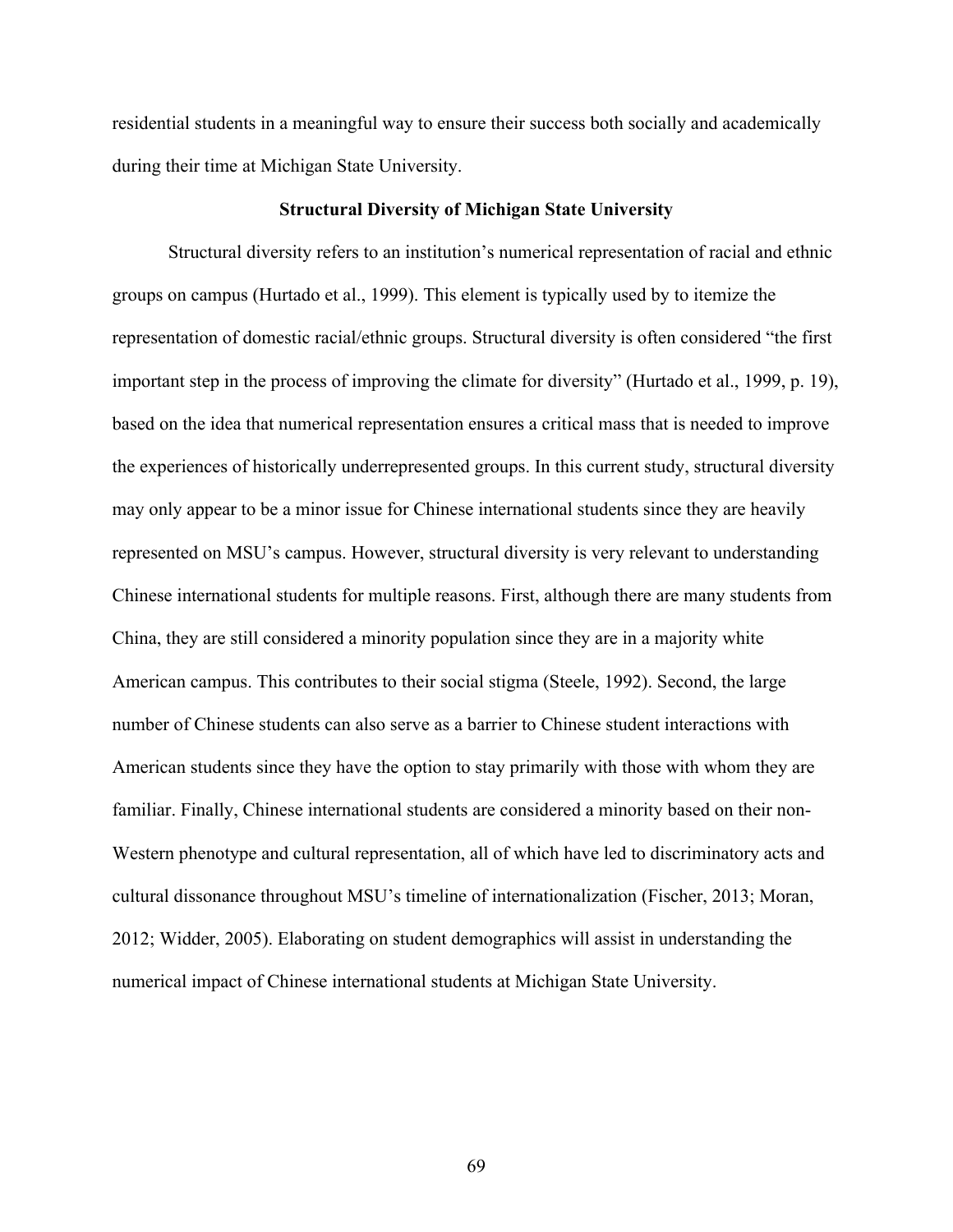#### **Domestic and International Student Demographics**

Michigan State University has a very large undergraduate population, with full time undergraduate student enrollment at over 33,000 students in fall 2012, the entering year for the participants in this current study (Office of Planning and Budgets, 2012). The overall enrollment at the university increased 2.6% in fiscal year 2011, with a 5% increase in first-time, degreeseeking first-year student enrollment. The international student population also grew between 2011 and 2012, with the numbers increasing 27% overall and 21.4% for first-year student from countries outside of the United States. The increase in international students at MSU surpassed the national trend of a 6.5% increase (Institute for International Education, 2012b). Chinese undergraduate international students grew the most in one year: 24% for all undergraduates and 41% for first-year students from China (Office of the Registrar, 2013). Approximately one in eight first-year MSU students identify China as their country of origin. (See Table 4.1).

In 2012, China was the top area of origin for all international students in the United States, and this was consistent with Chinese enrollment at MSU. Nationally, China exported 235,597 graduate and undergraduate students to the United States in 2012-2013 (Institute for International Education, 2012a). At MSU, primary international enrollment came from China (Office of International Students and Scholars, 2012). Conversely, the retention rates between fall 2012 and fall 2013 indicate a sharp drop for Chinese international students from the first to second year of college (Office of International Students and Scholars, 2012). Overall retention of all first-year students from 2012 to 2013 dropped 9% (Office of Planning and Budgets, 2013). A larger drop in international student numbers that year was reported by the MSU Office of the Registrar (2013), with only 56% of the Fall 2012 entering international students remaining at MSU. Of all the Chinese international students who entered MSU's 2012 first-year class, only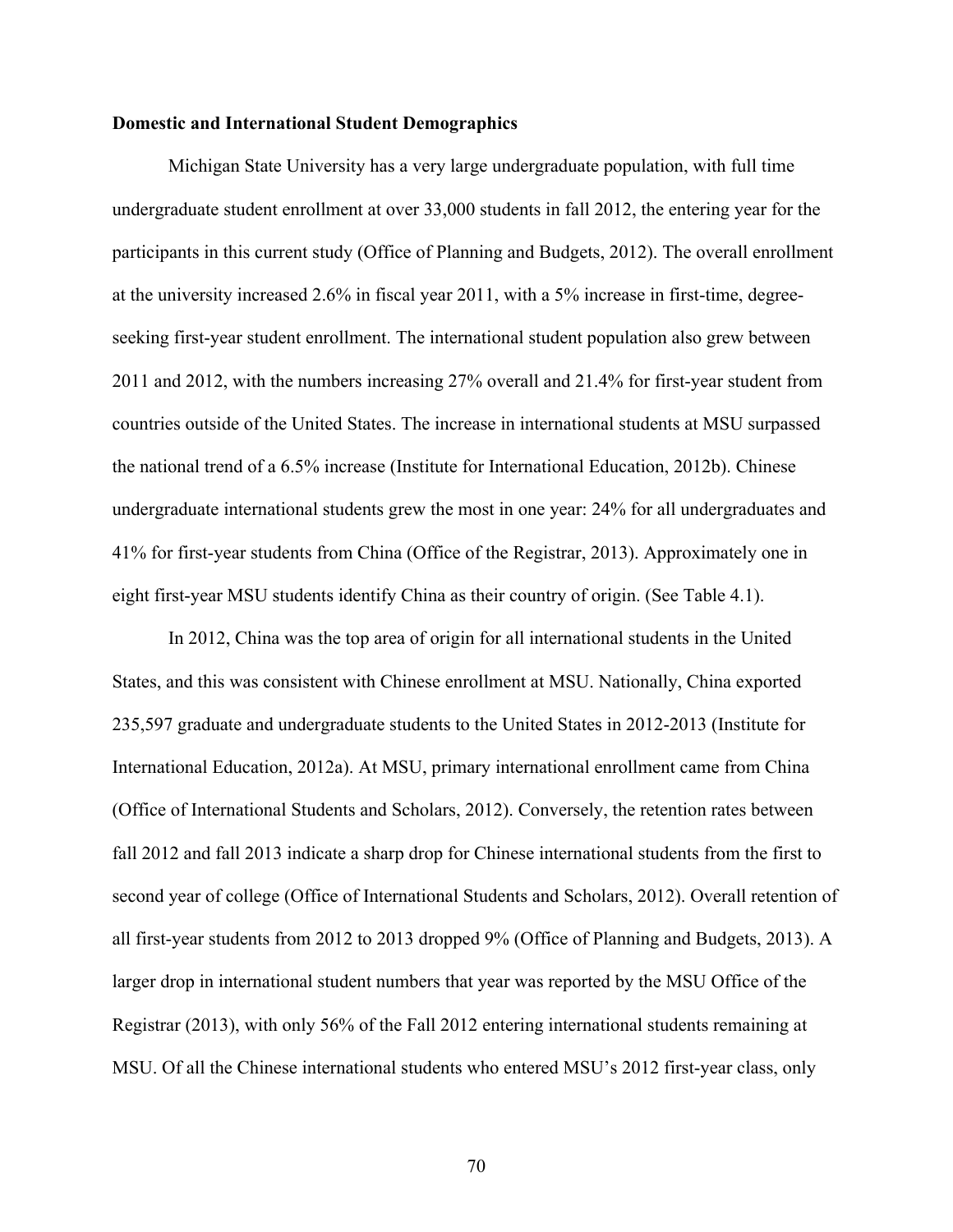54% remained enrolled for their subsequent year (Office of the Registrar, 2013). The low retention numbers of Chinese international students illuminate the need to examine the experiences of first-year Chinese students in order to understand their low retention rates after just one year at Michigan State University.

| Demographic                                        | <b>Fall 2011</b>  |                 | <b>Fall 2012</b>  |                 | <b>Percentage of Change</b> |                 |
|----------------------------------------------------|-------------------|-----------------|-------------------|-----------------|-----------------------------|-----------------|
|                                                    | <b>Enrollment</b> |                 | <b>Enrollment</b> |                 | from 2011-12                |                 |
|                                                    | Total             | Full-Time       | Total             | Full-Time       | Total                       | Full-Time       |
|                                                    | Degree-           | First-Year      | Degree-           | First-Year      | Degree-                     | First-Year      |
|                                                    | Seeking           | <b>Students</b> | Seeking           | <b>Students</b> | Seeking                     | <b>Students</b> |
| Total Undergraduate                                |                   |                 |                   |                 |                             |                 |
| Students*                                          | 33,134            | 7,827           | 34,002            | 8,218           | $+2.6%$                     | $+5\%$          |
| International                                      |                   |                 |                   |                 |                             |                 |
| Undergraduate                                      |                   |                 |                   |                 |                             |                 |
| Students*                                          | 3,351             | 1,031           | 4,254             | 1,252           | $+27%$                      | $+21.4%$        |
| Chinese                                            |                   |                 |                   |                 |                             |                 |
| Undergraduate                                      |                   |                 |                   |                 |                             |                 |
| Students**                                         | 3,017             | 1,094           | 3,729             | 1,543           | $+24.0%$                    | $+41.0\%$       |
| * Data from the MSU Office of Planning and Budgets |                   |                 |                   |                 |                             |                 |

**Table 4.1. Demographic changes in undergraduate students at MSU from 2011 to 2012**

\*\* Data from the MSU Office of the Registrar

#### **Demographics of Residence Halls**

The MSU Department of Residence Education and Housing Services (REHS) houses students in 27 residence halls (Residence Education and Housing Services, 2014). In fall 2012, 7,355 out of 7,615 eligible first-year students lived on campus, indicating that 96% of all eligible entering students lived in residence halls. In that same academic year, 1,051 Chinese students lived in the residence halls, making up 14.3% of the total first-year residential population. Seven Chinese students did not live on campus, but they were exempt because, as permanent residents, they lived with their families (K. Collins, personal communication, December 11, 2013).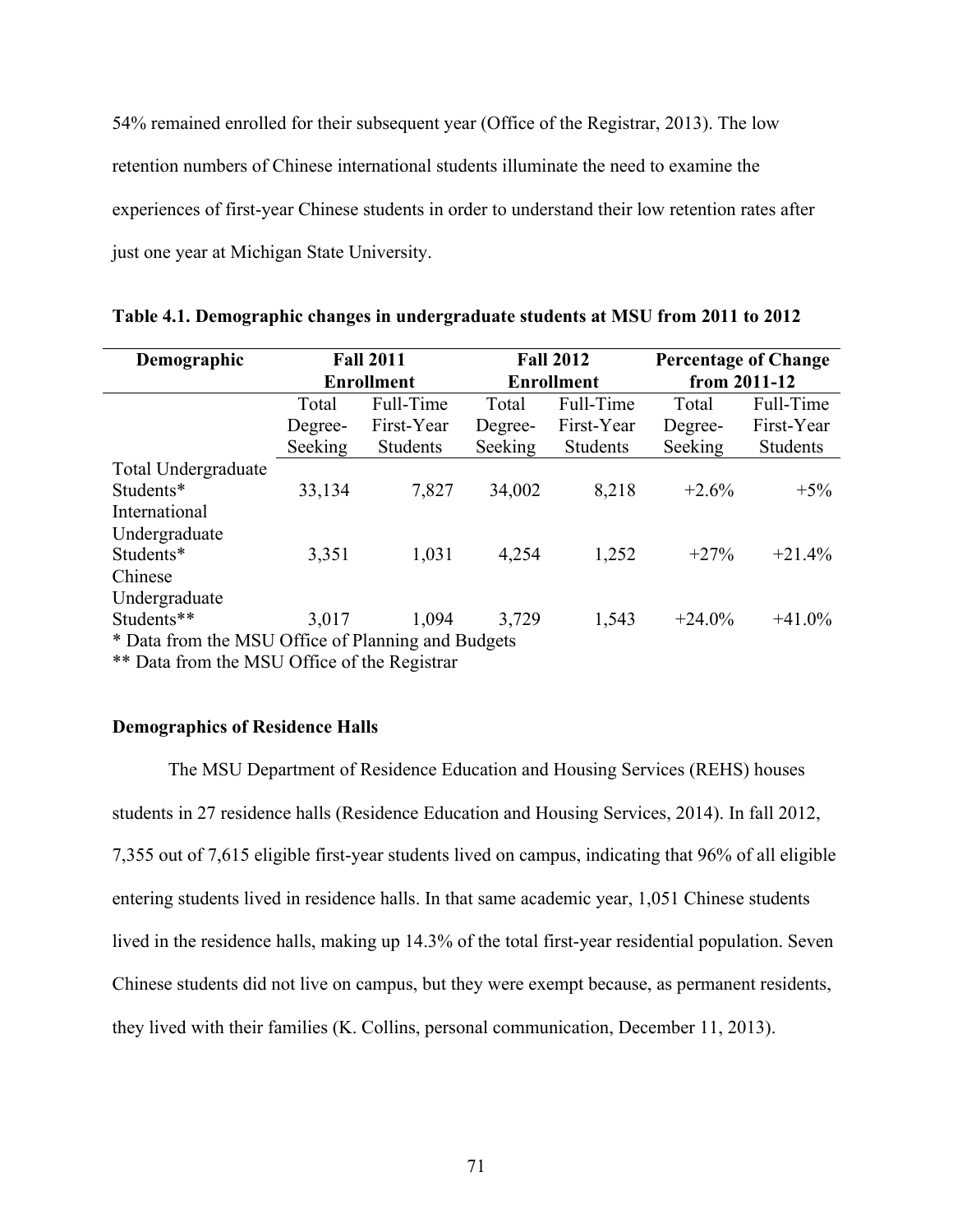Residence halls at Michigan State University are divided into five neighborhoods: Brody, North, East, River Trail, and South Neighborhoods (Neighborhoods, 2014). The largest representation of Chinese international students is in the East Neighborhood, with Chinese students making up 18.2% of the total residential population. (See Table 4.3). The high percentage in East Neighborhood is primarily a product of Iota Hall, which houses a total of 455 Chinese students out of a total 1,155 students. The demographics of the participants are representative of the high number of Chinese students in Iota Hall since eight out of 21 participants all reside in Iota. Table 3 displays the total student number as well as the total number of Chinese students in each neighborhood. The numbers displayed include all residential students, including first-year and more advanced students.

| Neighborhood             | <b>Total Students</b> | <b>Total Chinese</b><br><b>Students</b> | Percentage of<br><b>Chinese Students</b> |
|--------------------------|-----------------------|-----------------------------------------|------------------------------------------|
| Brody Neighborhood       | 2,046                 | 172                                     | 8.4%                                     |
| North Neighborhood       | 2,456                 | 111                                     | 4.5%                                     |
| East Neighborhood        | 3,578                 | 650                                     | 18.2%                                    |
| River Trail Neighborhood | 2,755                 | 353                                     | 12.8%                                    |
| South Neighborhood       | 4,040                 | 206                                     | $5.1\%$                                  |

**Table 4.2. Chinese student demographics by neighborhood in 2012**

#### **Participants in the Study**

This section presents brief biographical summaries of each participant. All participants were members of Michigan State University's entering first-year class in fall 2012. The following summaries include information about their hometowns, anecdotes about their experiences, and their future plans after graduating from Michigan State University. A summary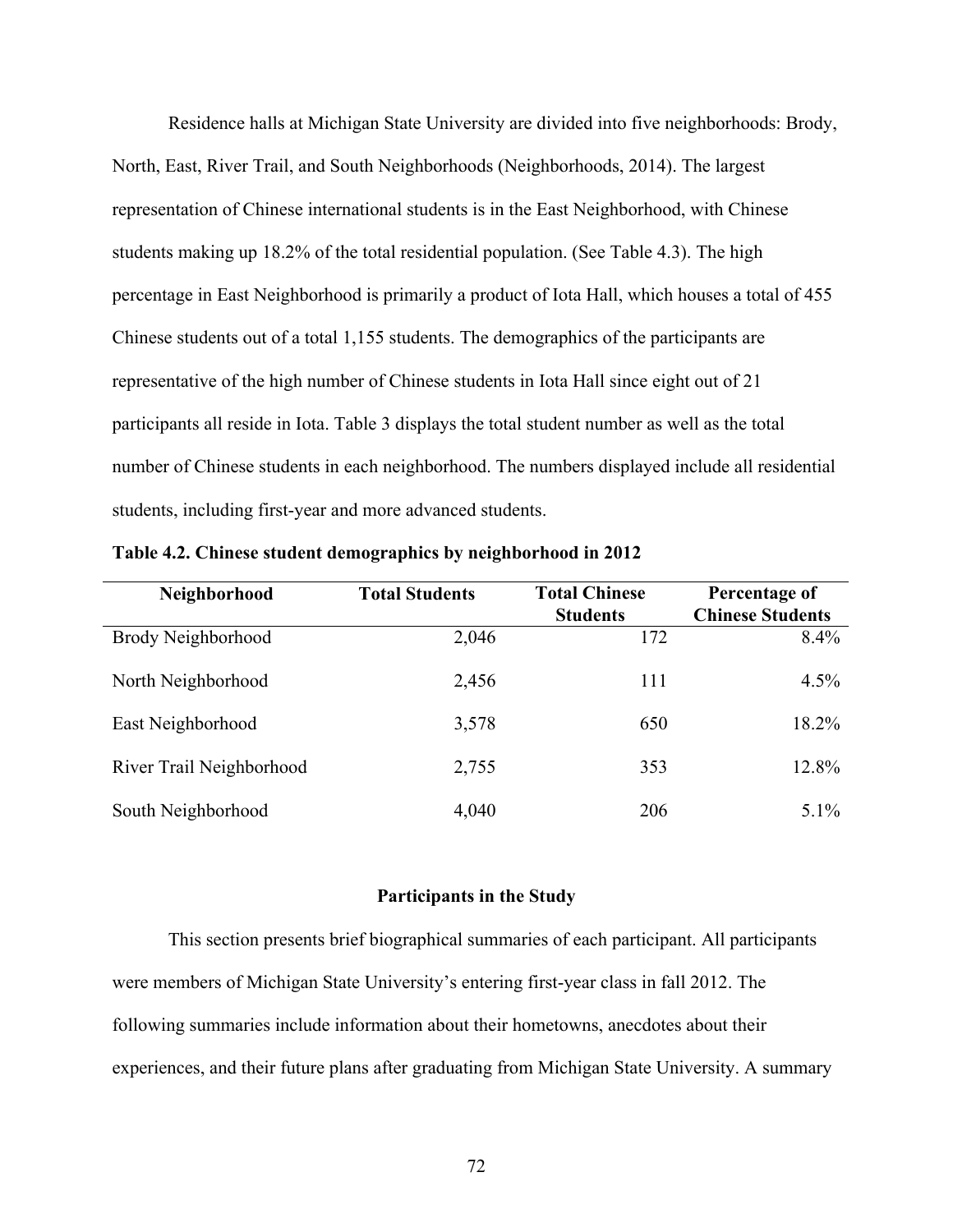of participants' demographics in Table 4 includes the participants' pseudonym, age, gender, residence hall, high school type, and type of assigned roommate, all at the time of when the interviews were conducted. (See Table 4.4).

| Participant*                                            | Age | Gender | <b>Residence Hall*/</b> | <b>High School Type</b> | Roommate    |
|---------------------------------------------------------|-----|--------|-------------------------|-------------------------|-------------|
|                                                         |     |        | Neighborhood            |                         |             |
| D                                                       | 20  | Male   | Lambda/River Trail      | Chinese                 | Non-Chinese |
| Riverkid                                                | 19  | Female | Kappa/North             | Chinese                 | Chinese     |
| Jack                                                    | 18  | Male   | Alpha/North             | Chinese                 | Chinese     |
| Sunny                                                   | 19  | Female | Omega/South             | International (U.S.)    | Chinese     |
| Zoey                                                    | 19  | Female | Iota/East               | Chinese                 | Non-Chinese |
| Mora                                                    | 19  | Female | Lambda/River Trail      | Chinese                 | Non-Chinese |
| Lu                                                      | 19  | Female | Lambda/River Trail      | Chinese                 | Non-Chinese |
| Waffle                                                  | 19  | Female | Iota/East               | Chinese                 | Chinese     |
| Mike                                                    | 20  | Male   | Iota/East               | Chinese                 | Chinese     |
| Peter                                                   | 18  | Male   | Beta/Brody              | Chinese                 | Chinese     |
| Kay                                                     | 18  | Female | Epsilon/South           | International (China)   | Non-Chinese |
| Julie                                                   | 20  | Female | Iota/East               | Chinese                 | Chinese     |
| Tom                                                     | 19  | Male   | Iota/East               | Chinese                 | Chinese     |
| Shirley                                                 | 21  | Female | Lambda/River Trail      | International (China)   | Non-Chinese |
| Rachel                                                  | 20  | Female | Iota/East               | Chinese                 | Chinese     |
| Gwen                                                    | 19  | Female | Iota/East               | Chinese                 | Chinese     |
| Grace                                                   | 19  | Female | Lambda/River Trail      | Chinese                 | Chinese     |
| Vicky                                                   | 18  | Female | Iota/East               | Chinese                 | Chinese     |
| Camilla                                                 | 19  | Female | Epsilon/South           | International (China)   | Non-Chinese |
| Nancy                                                   | 19  | Female | Gamma/Brody             | International (U.S.)    | Chinese     |
| Derek                                                   | 20  | Male   | Theta/East              | Chinese                 | Non-Chinese |
| * neeudonyms to protect confidentiality of participants |     |        |                         |                         |             |

**Table 4.3. Participant Demographics**

pseudonyms to protect confidentiality of participants

# **D**

D is a 20-year-old male student from Nantong, which is located in the Jiangshu province. His roommate is a White American student, and they became good friends. D lived in Lamba Hall his first year and transferred to another university (Western University) in the summer after his first year at Michigan State University. D noticed that there are fewer Chinese students at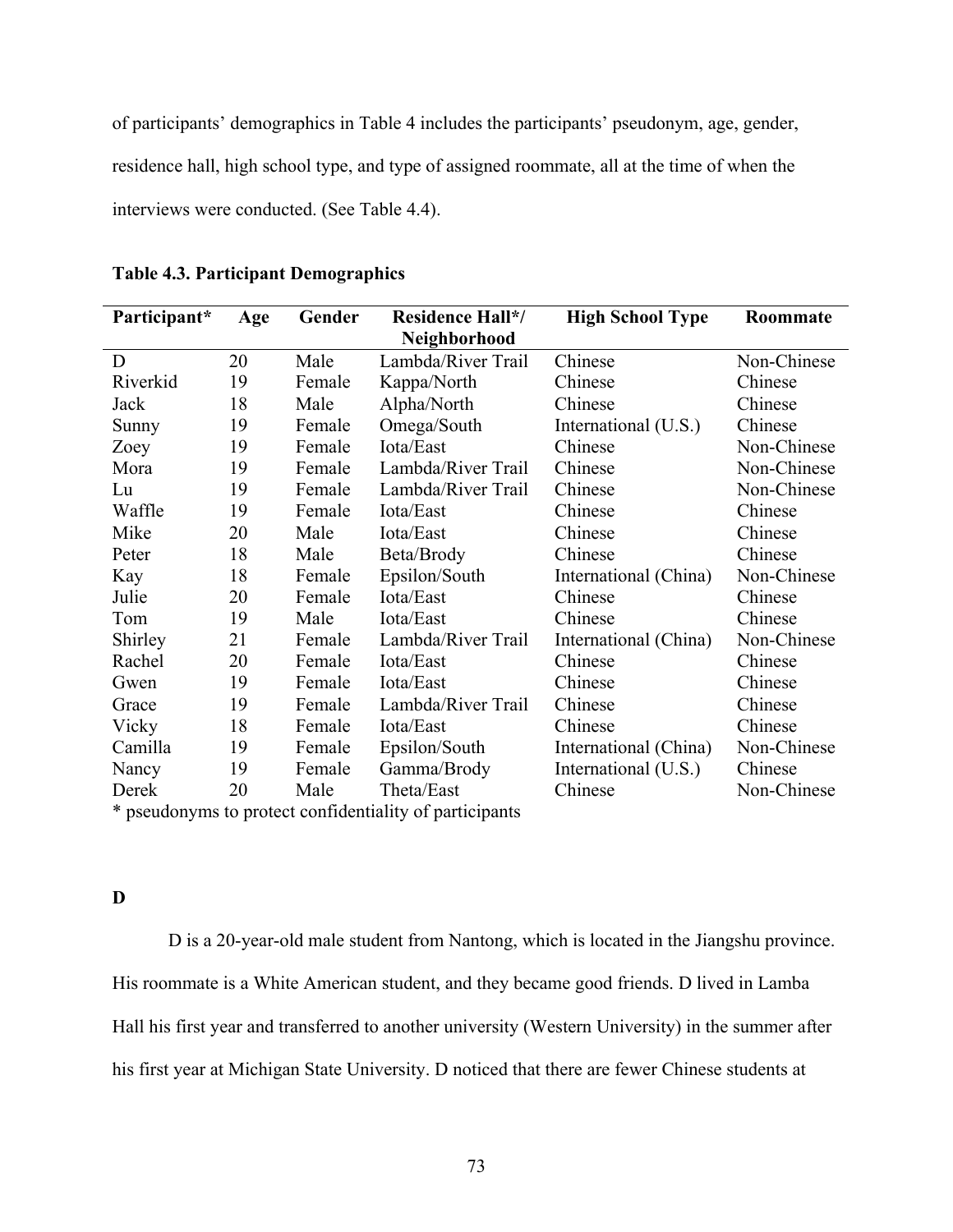Western University and "likes that better." D had a mix of friends his first year, with his friend group including Chinese, American, and other international students. He felt that his adjustment to college in the United States was easier for him than for other international students for two reasons: first, he attended a high school that was not in his hometown so he was accustomed to living away from his family. The other reason for his easier adjustment was because of his strong English skills and comfort with communicating with diverse people. As a computer science major, D plans to stay in the United States for a few years after graduating to work and then move back to China.

#### **Riverkid**

Riverkid, a female student, is a 19-year-old Engineering major from Chongqing. She attended college for one year in China, but due to low test scores, was admitted into a college that was not as good as she wanted. She decided to transfer to the United States because she felt that Chinese higher education did not provide as strong of an education as college in the United States; thus, she ended up attending Michigan State University. Riverkid struggled her first year to keep her grades at or above a 3.5, citing language issues as a barrier to doing well in her classes. She was assigned a Chinese international student as her first roommate and due to roommate conflicts, Riverkid moved to another residence hall to live with a Chinese friend. She does not have many American friends, stating that her "English is not as good as American students so they might not understand [her]" and that it is "harder for me to make friends with them." After graduation, Riverkid plans to stay in the United States for 10 years, with the hopes of getting a Ph.D. before moving back to China.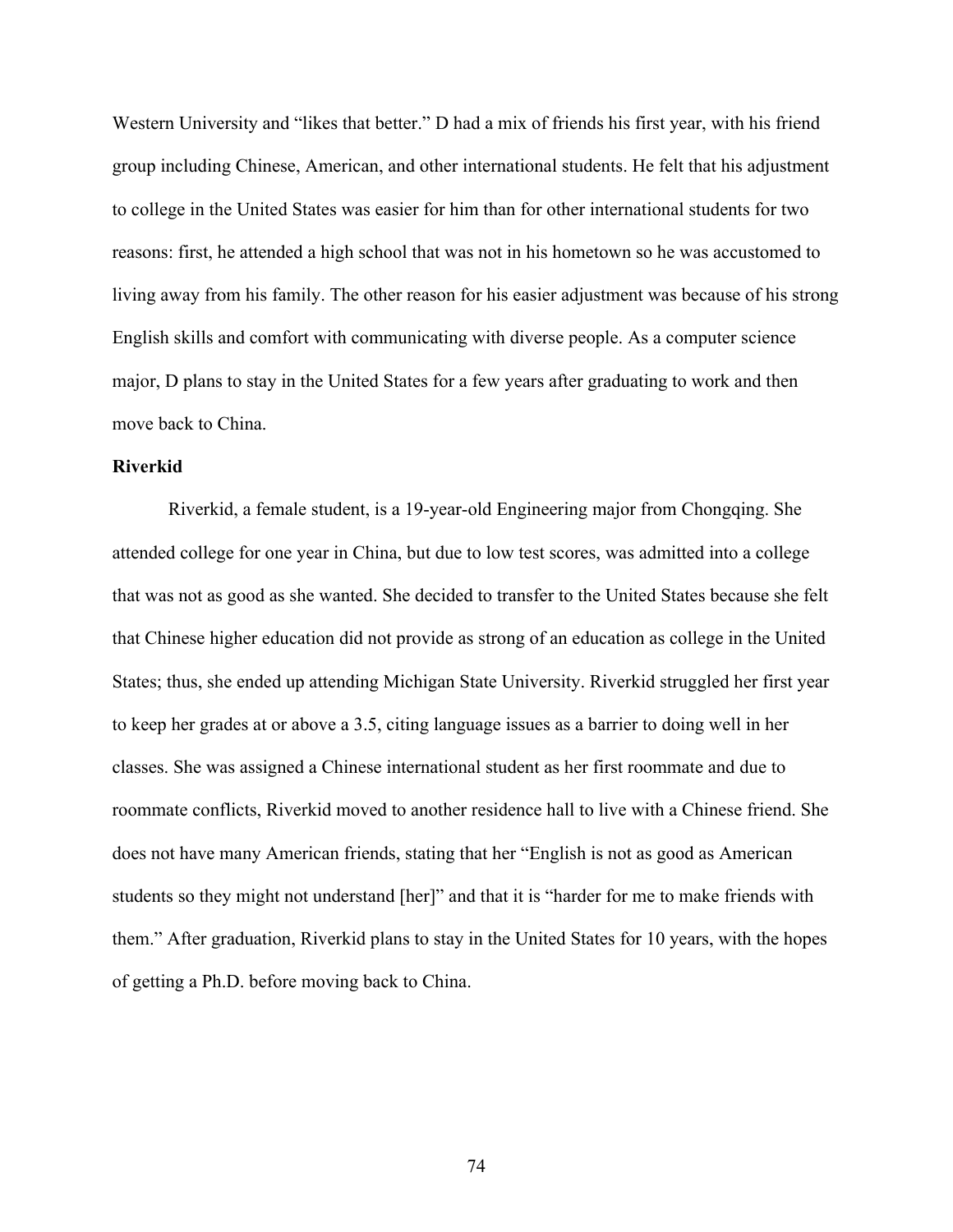**Jack**

Jack is an 18-year-old male student from Shenzhen. He moved to Alpha Hall second semester after deciding that he could no longer live with his Chinese roommate in Iota Hall. He had a great second semester, much of it due to having one Chinese and two American roommates in his quad. Jack really appreciated the blend of cultures in his room "because sometimes we talk about things only Chinese can understand. And with the two American guys we can also talk about American culture." An avid sports fan, Jack participated in intramural sports which he said allowed him to meet more non-Chinese students. As a Computer Science major, he was not sure if he will stay in the United States or return to China. His decision on where to go will depend on his social relationships and what work opportunities may arise.

#### **Sunny**

Sunny is a 19-years-old female and is from Nanjing, which is located in Jiangsu province. An Economics major, Sunny plans to go to Canada after graduation since her parents will immigrate there next year. She also spent four years in an American high school prior to attending Michigan State University, which she credits for her comfort and ability to adapt quickly to college life at MSU. Sunny was able to achieve a high grade point average in high school; thus, she thought she would be able to do well academically at MSU although she struggled to keep her GPA at a 3.5 her first year. She ended up having to retake a few online classes over the summer while she was at home in China. Although she is happy that she moved off campus for her second year, she does miss being in the dorms because it is the best way to make new friends—especially American friends.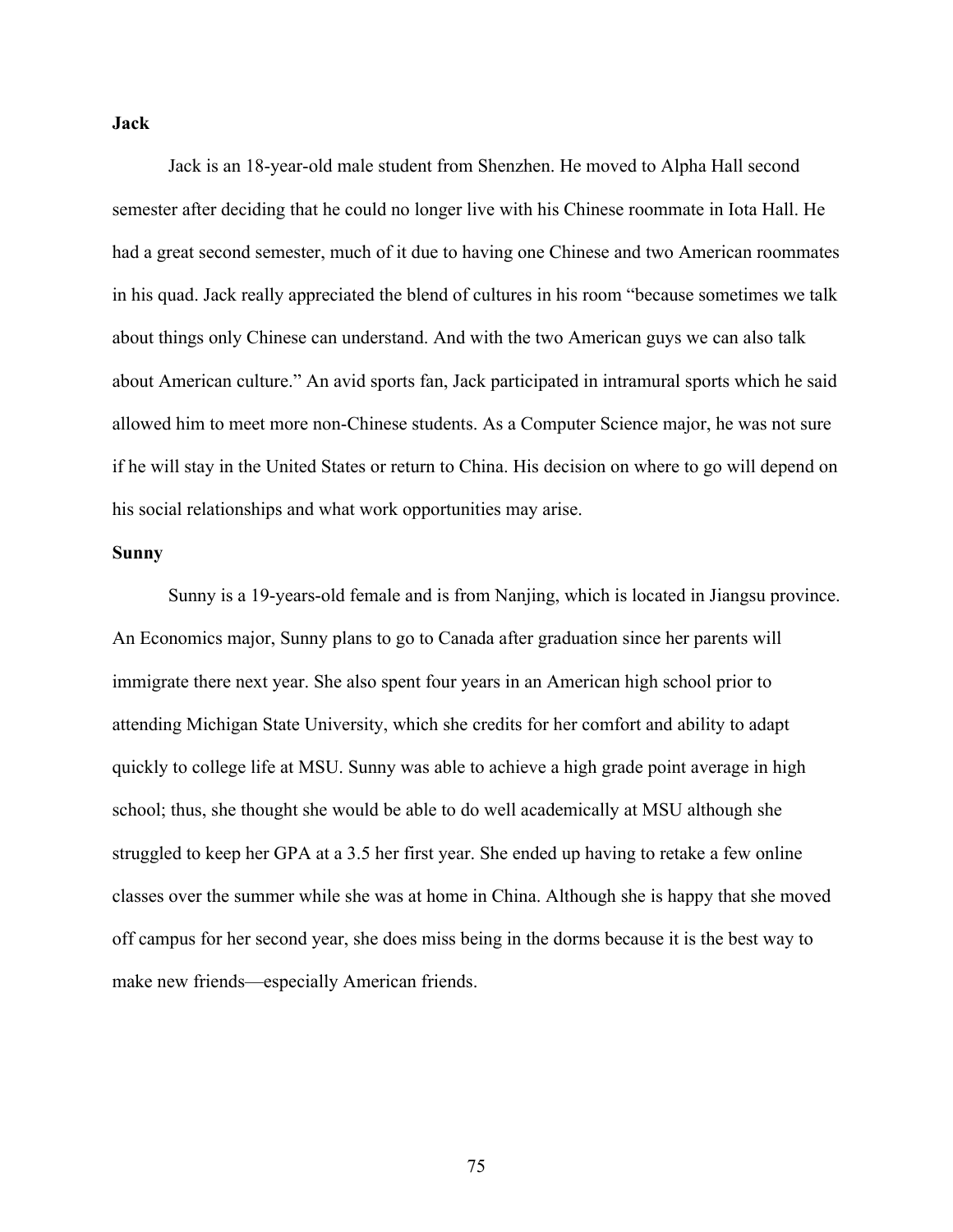#### **Zoey**

Zoey is a 19-year-old female Advertising major from Qufu, which is located in the Shandong province. She spent one year studying at Sichuan University where she spent most of her time preparing for the Test of English as a Foreign Language (TOEFL). Zoey transferred to Michigan State University after a close Chinese friend recommended it. She has very limited interactions with American students because "I'm not that type of person," referring to not being a "party girl." She did, however, appreciate practicing her English speaking skills with her American roommate her first year. She made the choice to move off campus to live with another Chinese student her second year. After graduation, Zoey plans to get a job in the United States for a few years and then return to China since all of her family and friends are there. If she does choose to pursue a masters degree, she will stay in the United States to complete a graduate program.

#### **Mora**

Mora, a 19-year-old female student, is from Beijing. She did not like the food nor the weather at Michigan State University, and was very excited to spend her summer after her first year at home in China. However, she was very excited to return to the United States. In her first year, she was temporarily placed in a room with two other students, and ended up moving out and living with an American. Her roommate was helpful in her transition, explaining how to write emails or order things online. After graduation, Mora hopes to use her degree in finance to find a job. She wants to work in the United States and hopefully buy a house because she loves living in the United States. Compared to the bustle in Beijing, people in the United States are busy yet still make time "to take care of others and to hang out," Mora observes.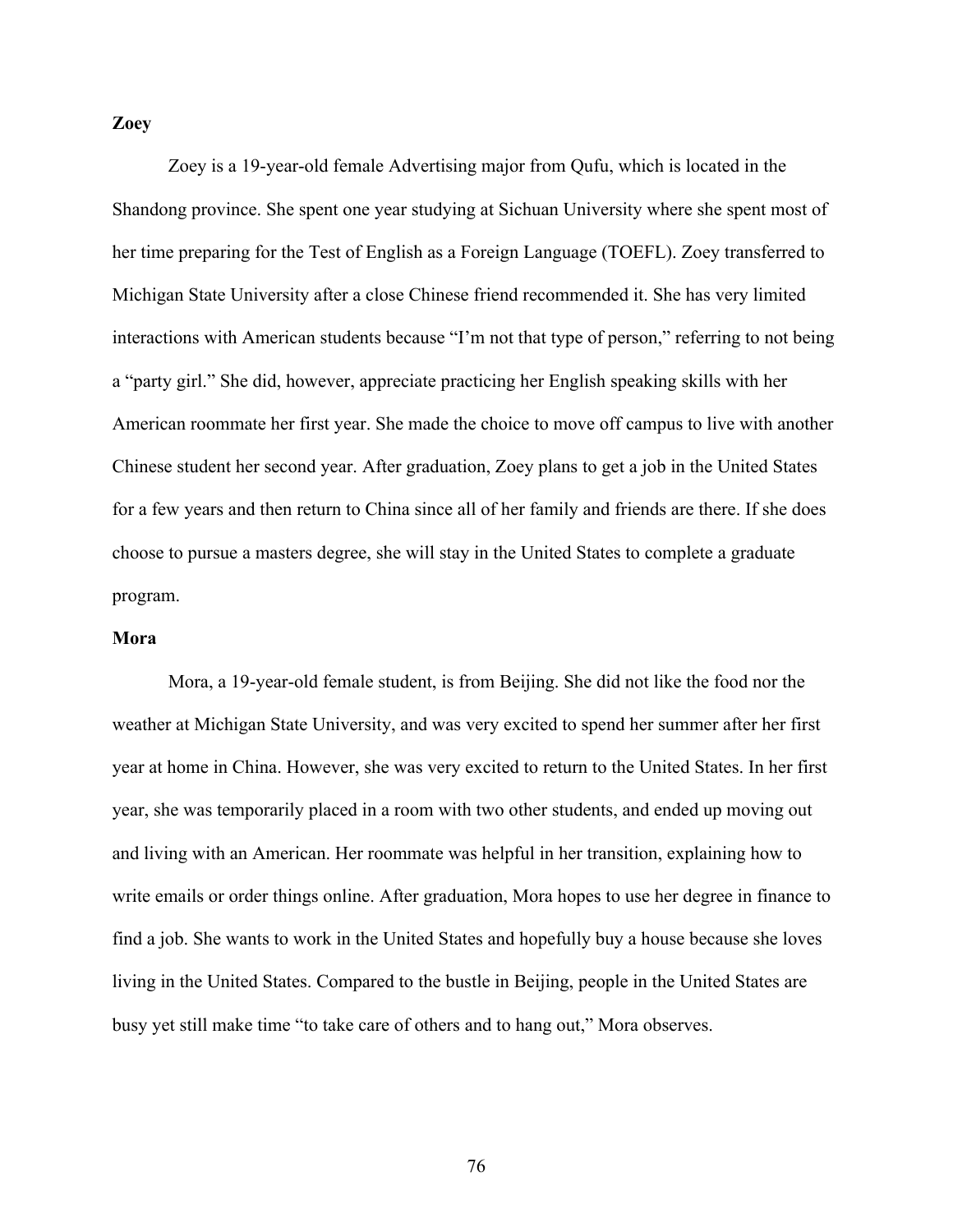Lu is 19-years-old and a female student from Taiyuan, which is located near Beijing. Lu spent a year in the English Learning Center at Michigan State University, leading to feelings of guilt since she perceived taking language classes as a way to "waste time and money." She chose to stay in the United States in the summer after her first year and was able to accumulate 12 academic credits, which made her very happy. She chose to live off campus for her second year and was an orientation leader for new international students. Lu likes to help other students by writing articles that are posted online for new Chinese international students. A marketing major, she plans to stay in the United States for two years after graduation to either work or attend graduate school. After the two years, she will return to China since all of her friends and family are there.

#### **Waffle**

Waffle, a 19-year-old female, comes from the city of Tsingtao, which was once occupied by Germany. She was an education major her first year, but changed her major before the start of her second year at Michigan State University because she "doesn't like children." As a commercial recreation and tourism major, Waffle hopes to work in a hotel or travel agency when she graduates but is not sure if she will stay in the United States or return to China. She does not have many American friends, although she says she did have a good experience living in the residence hall her first year. Waffle's feeling of connection to her residential community came from her resident assistant who helped make the residential floor feel like home. Although she does enjoy living off campus her second year, Waffle misses the convenience of living near campus.

**Lu**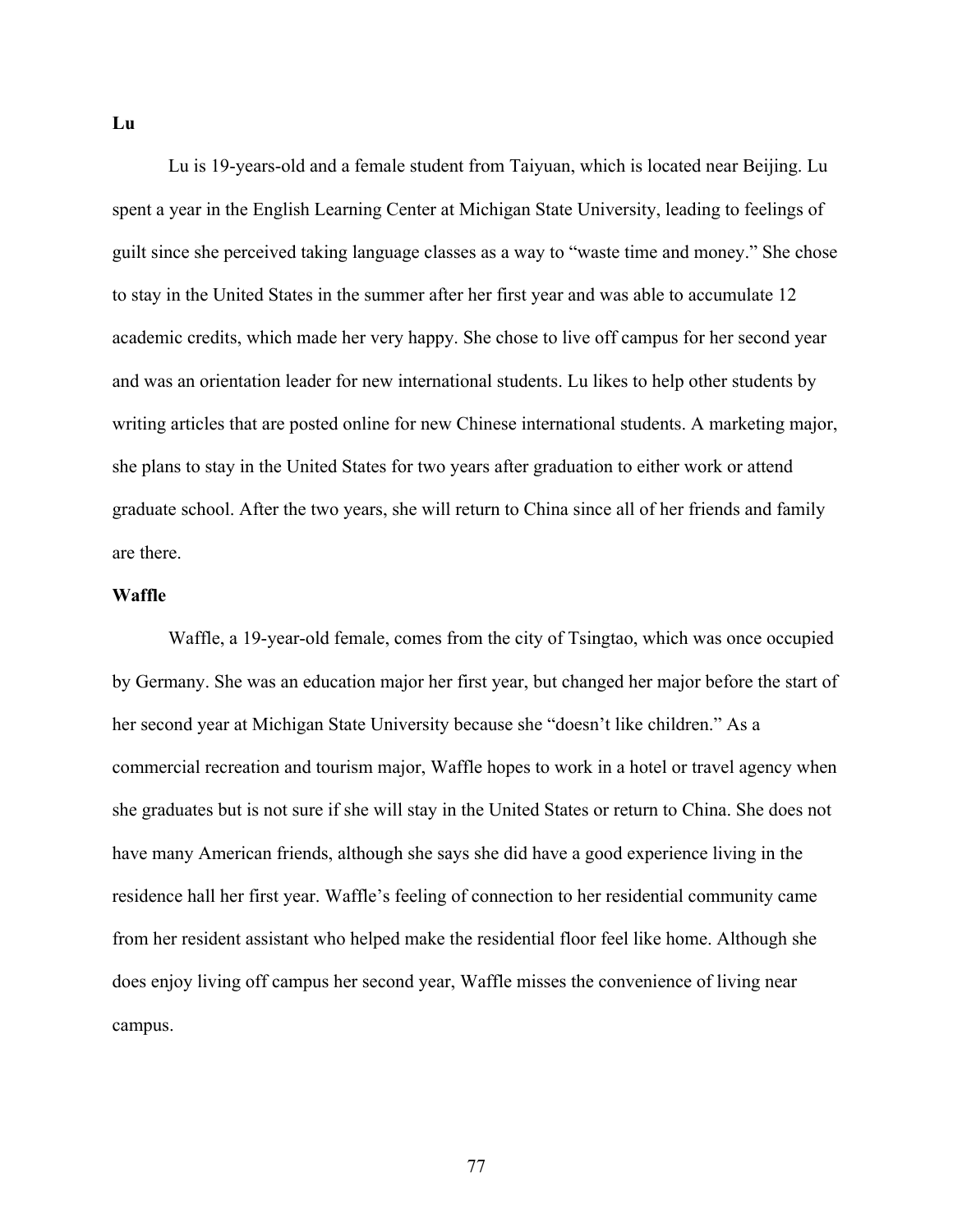#### **Mike**

Mike is 20 years old and comes to Michigan State University from his hometown of Xian. He attended a normal high school in China that is known as the best one in the province. He attended college for two years in China as an electrical engineering major, but decided to transfer to Michigan State University so he could change his major to landscape architecture. Mike wanted an American roommate so he could learn more about American culture and practice speaking English, but after being paired with a Chinese roommate, Mike was okay with living with someone who shared his same culture. In an effort to make more friends, Mike joined a Bible study group his second semester and was able to make more American friends. After graduation, Mike plans to stay in the United States for a few years to get his landscape architecture license and then return to China to live and work.

#### **Peter**

Peter is an 18-year-old male native of Shenzhen, which is located near Hong Kong. His father was influential in his decision to attend college in the United States and instilled the belief that the United States will provide more opportunities for advancement. Peter really likes the location of Michigan State University, stating that he appreciates the natural beauty of the area. He has some American friends, but hangs out primarily with other Chinese international students because they share the same culture. He decided to live on campus in his same residence hall for his second year so he can continue to practice his English speaking skills. He felt that living off campus "would be bad for the language, because off campus, I have to just live with Chinese people. Because it's convenient and we don't use English in the house."A finance major, Peter plans to return to China after graduation. Although he would like to stay in the United States for a few years, he felt that he should return to China to be with his family.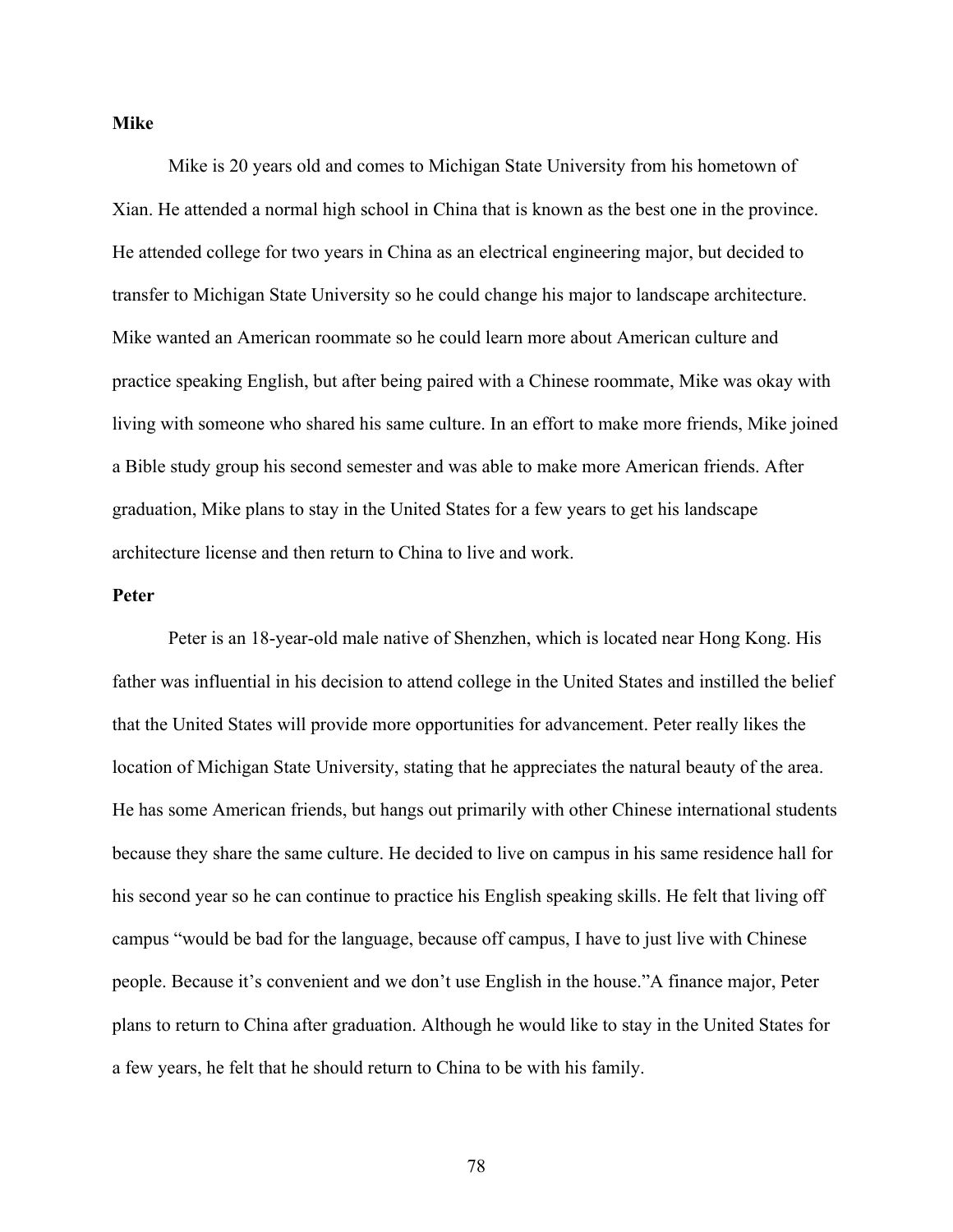**Kay**

Kay, an 18-year-old woman, was born in Shenzhen. Her family currently lives in Hong Kong. She was a participant in a living-learning community focused on international relations and political science in her first year at Michigan State University, and she changed her major from international relations after realizing her interest shifted to economics. Kay was happy to leave her living-learning community because she felt a lot of stress from the heavy workload. English language capabilities were at the heart of her experience as an international student. She hired an English language tutor at the start of her second year at the university so she could practice conversing in English. She believes that "your language level basically stands for your living standards here." After graduation, Kay plans to return to her family in China, unless she is accepted to a graduate program in New York City where she can enjoy the city life.

#### **Julie**

Julie is 20 years old and comes to Michigan State University from Yanji, located in Jilin province. An accounting major, she applied for the international relations living-learning community and was accepted for her second year at the university. Julie became very involved on campus after focusing only on her studies her first semester. In her second semester on campus, she joined a student support group for new prospective students who have questions about life on campus. She also served as an orientation leader for new international students and was the only international student to get involved on the sexual assault prevention student group. Julie is generally very happy to be at Michigan State University, and mentioned that language and cultural barriers could be problematic but recommended that international students needed to continue to try to get involved with the campus culture. She plans to apply to law school and stay in the United States for 5-6 years after graduation before returning to China.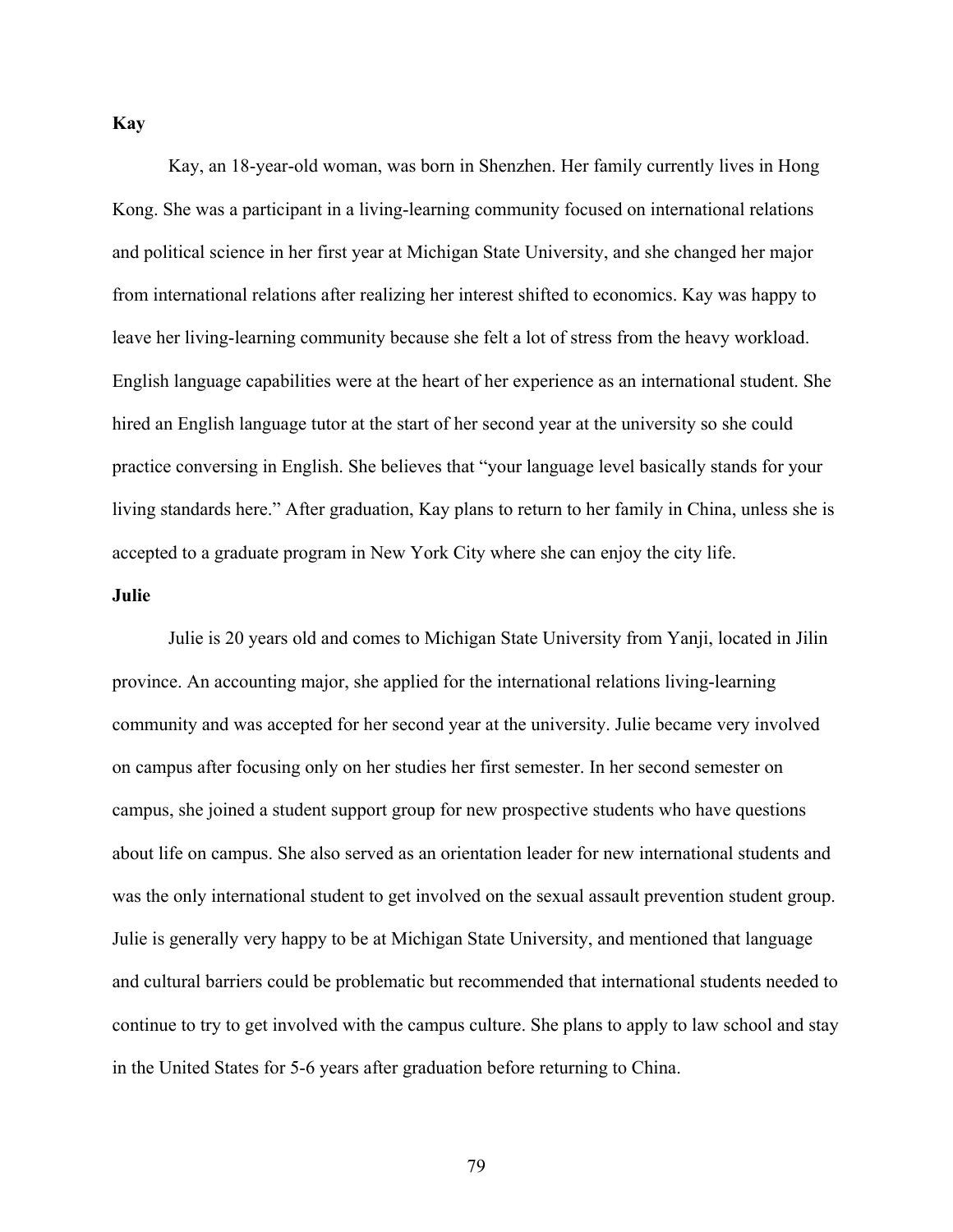**Tom**

Tom, 19 years old, is from the town of Xian in China. He went home for the summer after his first year and discussed changing his major with his parents. He wanted to change to either kinesiology or film studies, but his parents convinced him to continue with his studies in supply chain management. Tom chose to return to living on campus for his second year, and as a whole, his second year experience has been very positive since there are fewer Chinese international students in his current residence hall. While at home for the summer, Tom says that his parents called him an "American boy" now because he is more free and open with his opinions than he was prior to leaving for the United States. Tom plans to stay in the United States to work for a few years and then will bring new ideas back home to China.

#### **Shirley**

Shirley, who is 21 years old, studied at an international high school in her hometown of Guangdong. The teachers at her high school mostly came from the United States and would teach "a lot of U.S. history and their culture, maybe reduce culture shock." Shirley was very excited to come to the United States and views herself as a bridge between Chinese international students and domestic American students due to her experience with exposure to cross cultural communication in an American high school. She also has a sibling who recently became a student at Michigan State University, and her parents just moved to California. After graduation, Shirley plans to be an accountant but is unsure of where she will live since much of her plans will depend on her parents' recommendations.

#### **Rachel**

Rachel, a 20-year-old female from Tsingtao, attended high school in her province. She is very involved in different organizations on campus, stating that this helps her meet more people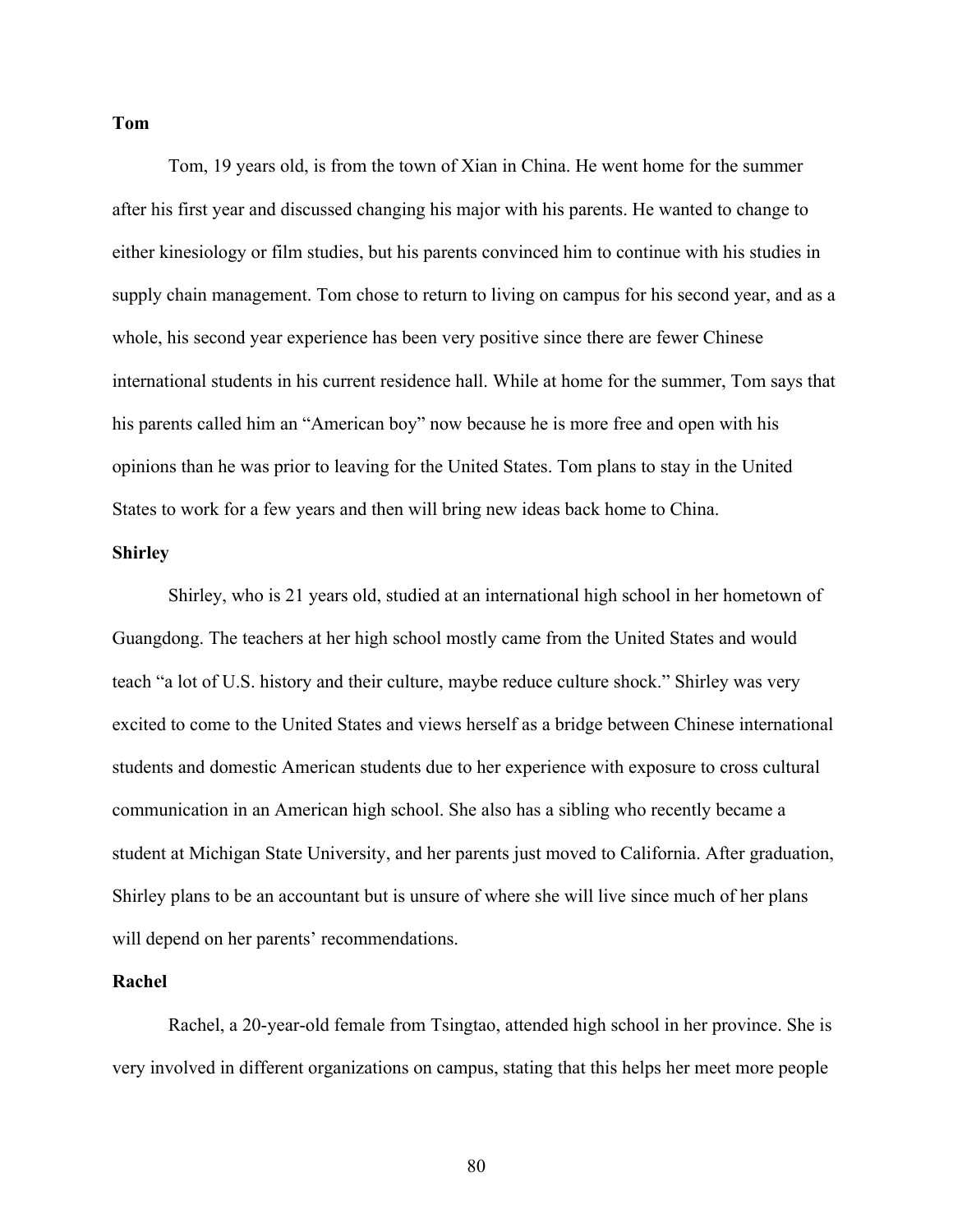and get more experience with American culture. Rachel decided to come to the United States and Michigan State University because she did not get into a "good" university in China. Her parents encouraged her to go abroad. She enjoyed living in her residence hall her first year because it provided opportunities to meet more American students which is very important to her desire of having an American college experience. Rachel sometimes feels a little limited by her English skills and her international status, explaining her frustration that some companies will not hire international students due to visa issues. As a supply chain management major, Rachel plans to complete her degree at Michigan State University and then return to China to live with her family.

## **Gwen**

Gwen is a 19-year-old female who comes from the city of Jiaxin in the Zhejiang province. She did not have many American friends during her first year in the residence halls because she "only hung out with one Chinese friend." She decided to live on campus her second year in a different residence hall and has experienced an increase in her cross cultural friendships after becoming more outgoing after her first year. Advice she would give to incoming Chinese international students is: "if you want to make friends with American people, you should be outgoing." A hospitality business major, Gwen plans to return home to China after graduation. Her preference would be to move to Hong Kong or Singapore, but stated if she received an internship in the United States, she would remain here.

#### **Grace**

Grace, a 19-year-old female Finance major from Jinhua city, is very open about her love of music and her happiness with having American friends. American students were her friendship base although she did have some Chinese friends as well. As a whole, she had a very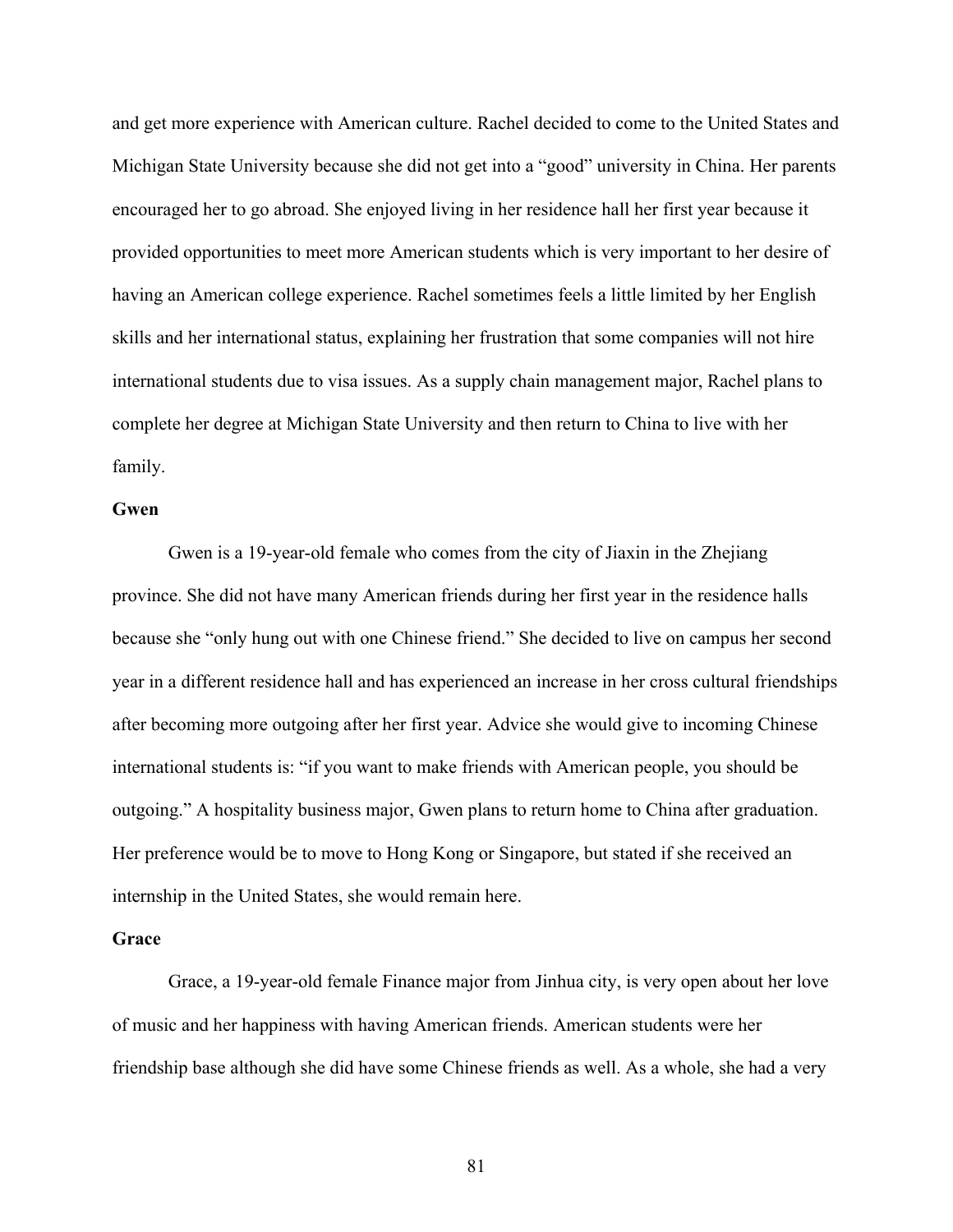positive experience living in the residence hall her first year, stating that she was able to meet a lot of people and make a lot of friends. Her only complaint was the drunk people—"especially American guys"—who would make rude comments to her about being Chinese when they were drunk and in public spaces. She would like to stay in the United States after graduation; however, since she is an only child, her parents expect her to go back to China to run her father's factory. **Vicky**

Vicky, an 18-year-old female, is from the city of Zibo. She decided at the age of 15 that she wanted to attend college in the United States after her father encouraged her to think about it. She chose her roommate based on the fact that her roommate is Chinese but had lived in the United States during her high school years. Vicky felt that her roommate had the perfect blend of having Chinese culture yet, due to having lived in the U.S. in high school, she was able to help Vicky better understand American culture. She is an accounting major and, although she is unsure exactly what she will do after graduating, she knows that she wants to stay in the United States.

#### **Camilla**

Camilla is a 19-year-old woman from Jinhua city, located in Zhejiang province. She studied in a foreign language high school in China and entered into a special educational program affiliated with the Canadian government. Despite her academic affiliation with Canada, Camilla decided to follow her best friend to the United States. She liked her residence hall, and, as the only Chinese student on her floor, felt like she could be friendly "but not friends" with the American students on her floor. Camilla is a general management major.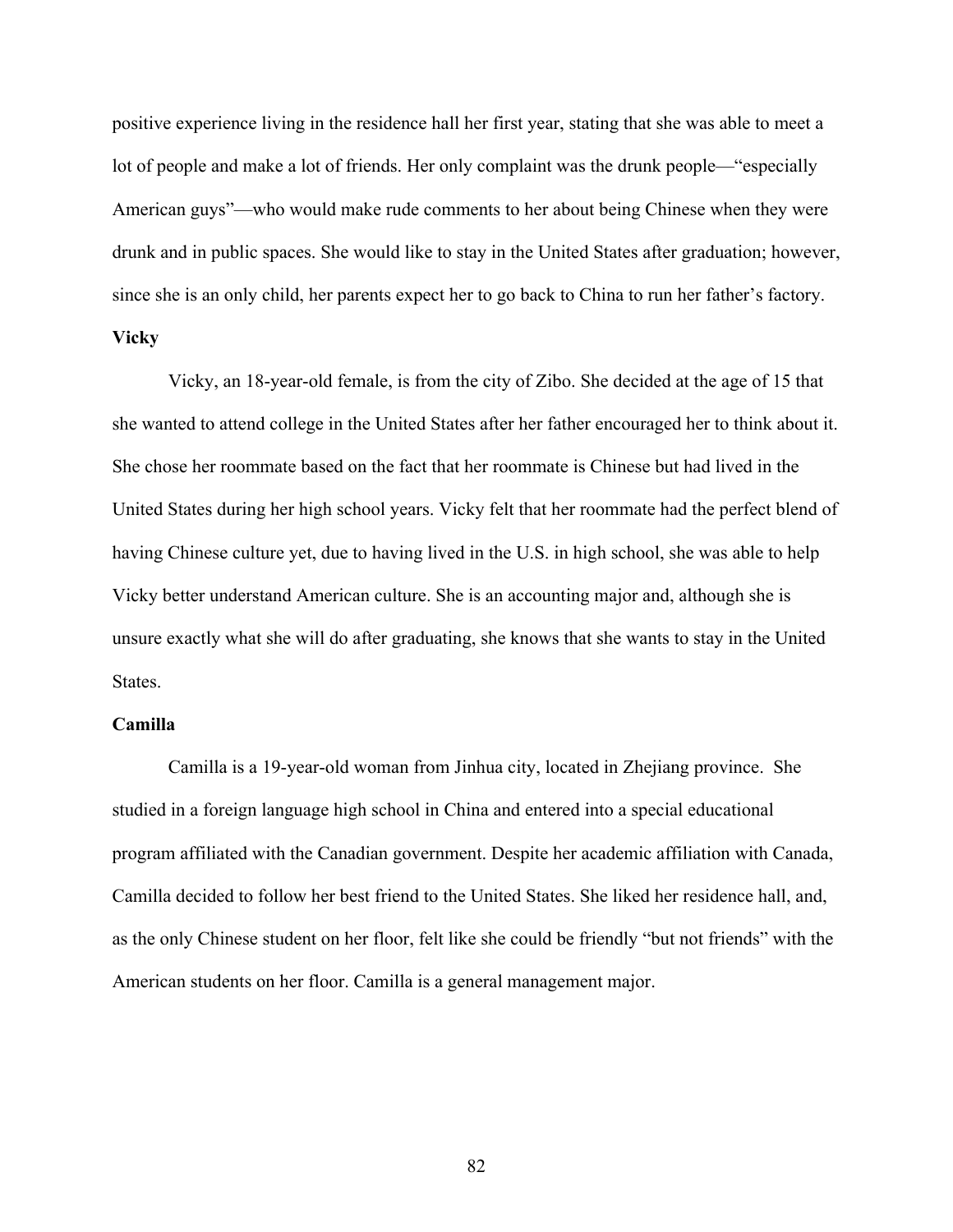#### **Nancy**

Nancy is a 19 years old female from Beijing. She lived in the United States for three years in high school, in the states of Colorado, Kansas, and Pennsylvania, before finally graduating from a high school in Colorado. She became interested in attending high school in the United States after her teachers at her Canadian high school in China recommended that she participate in an exchange program. After spending three years in the United States, Nancy feels that she is "kind of half and half"—living half in Chinese culture and half in American culture. She socializes primarily with Chinese international students and feels that Americans sometimes will "look at you like you are very weird." Nancy is a chemical engineering major.

## **Derek**

Derek is a 20-year-old male from Shijiazhuang city. He was happy to get assigned to an American roommate, claiming that an American roommate could help him practice his English and be his bridge across cultures. He was living in a traditional residence hall his first semester, but then was accepted to a pre-med living-learning community and had to move residences. He was the only Chinese student in his living-learning community, and as a result, he felt very lonely. Derek had difficulties keeping up with the assignments due to English being his second language, so he decided to change his major from Biology to Computer Science. Changing his major allowed him to move off campus for his second year since he was no longer associated with the living-learning program, which he was very excited about since he could live with his Chinese friends.

#### **Summary of Historical Legacy, Structural Diversity, and Participant Biographies**

In this chapter, I elaborated on the context of the research site and the study participants. The information in this chapter provides context and frames the study. This chapter utilized two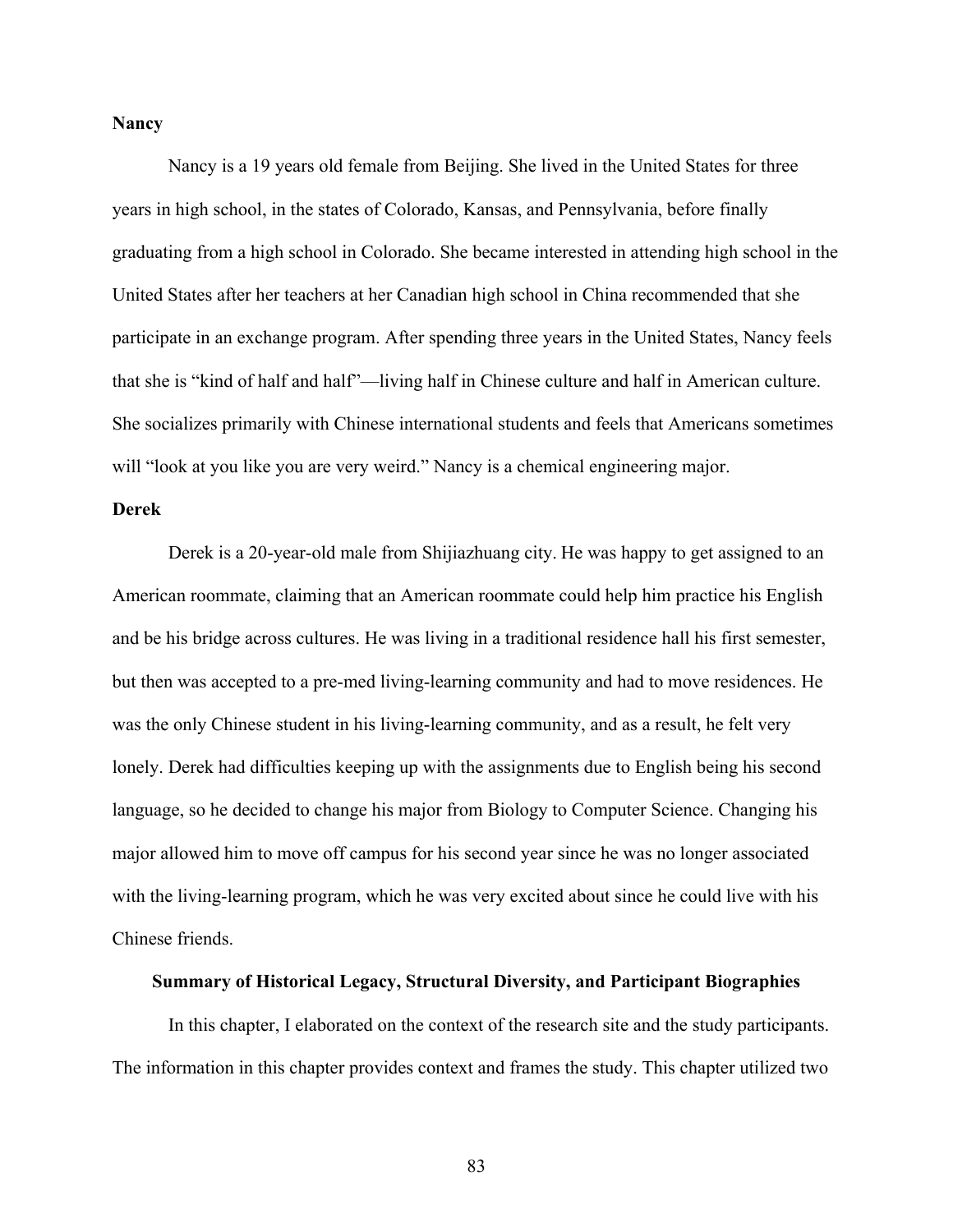elements from Hurtado et al.'s (1999) framework for understanding racial climate: historical legacy and structural diversity. These two components established the foundation for understanding Michigan State University's racial climate, specifically related to the history, mission, and current demographics of the university. Understanding the context of the institution enhances understanding of Chinese students' experiences in the residence halls, and, ultimately, provides insight on factors that affect the participants' sense of belonging.

The context of Michigan State University is better understood by examining the historical legacy and structural diversity of the institution. I provided an overview of the history, mission, and goals of Michigan State University as they relate to internationalizing the campus and student body. The historical facts as well as demographic information presented some relevant factors to contemplate in regards to the institutional support and drive for admitting a high number of Chinese students.

 Through the participant context summaries, I illustrated that Chinese international students are not a homogenous group and each student has a very different background and experiences. Similarly, I often clustered domestic American students into one homogenous group throughout this study, and I recognize that there are extreme differences within the domestic student population, including race, ethnicity, and culture, all of which have an influence on their student development and engagement with other students. As I summarize and discuss additional findings in the subsequent chapter, I acknowledge that there are nuances and complexities of differences within both the domestic and international student groups, and although the findings and discussion may be broad, I emphasize that it is impossible to completely generalize the experiences of domestic and international college students.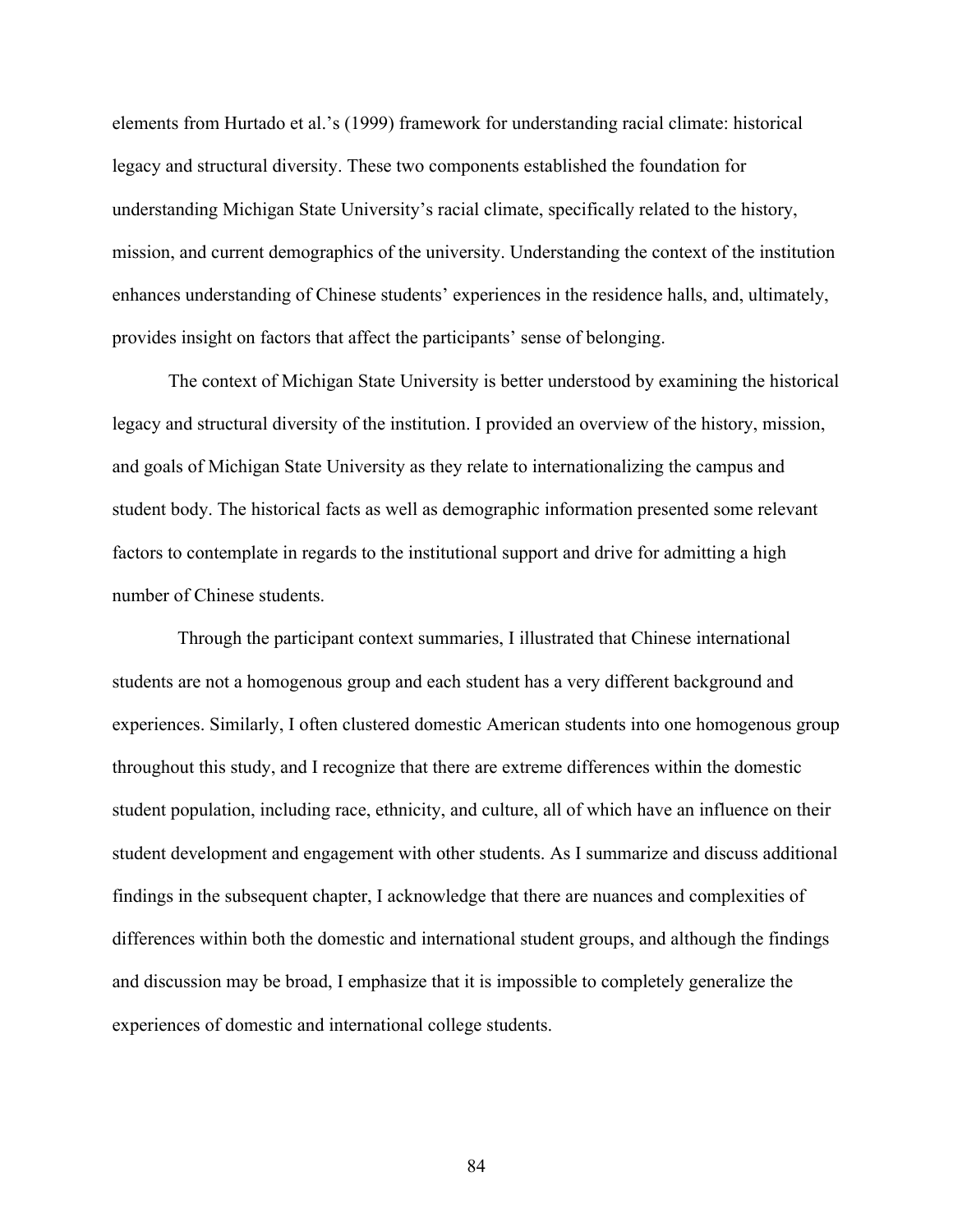This chapter described the historical legacy and structural diversity elements for Michigan State University. In the next chapter, Michigan State University's behavioral dimension and psychological climate are outlined as they relate to Chinese undergraduate students. As illustrated by Hurtado et al.'s (1999) framework for understanding racial climate, the two elements addressed in this chapter interact with the behavioral dimension and psychological climate in the next chapter to better illustrate the factors that influence institutional racial climate. All of these factors combine to create an environment that ultimately affects Chinese students' sense of belonging in their residences halls.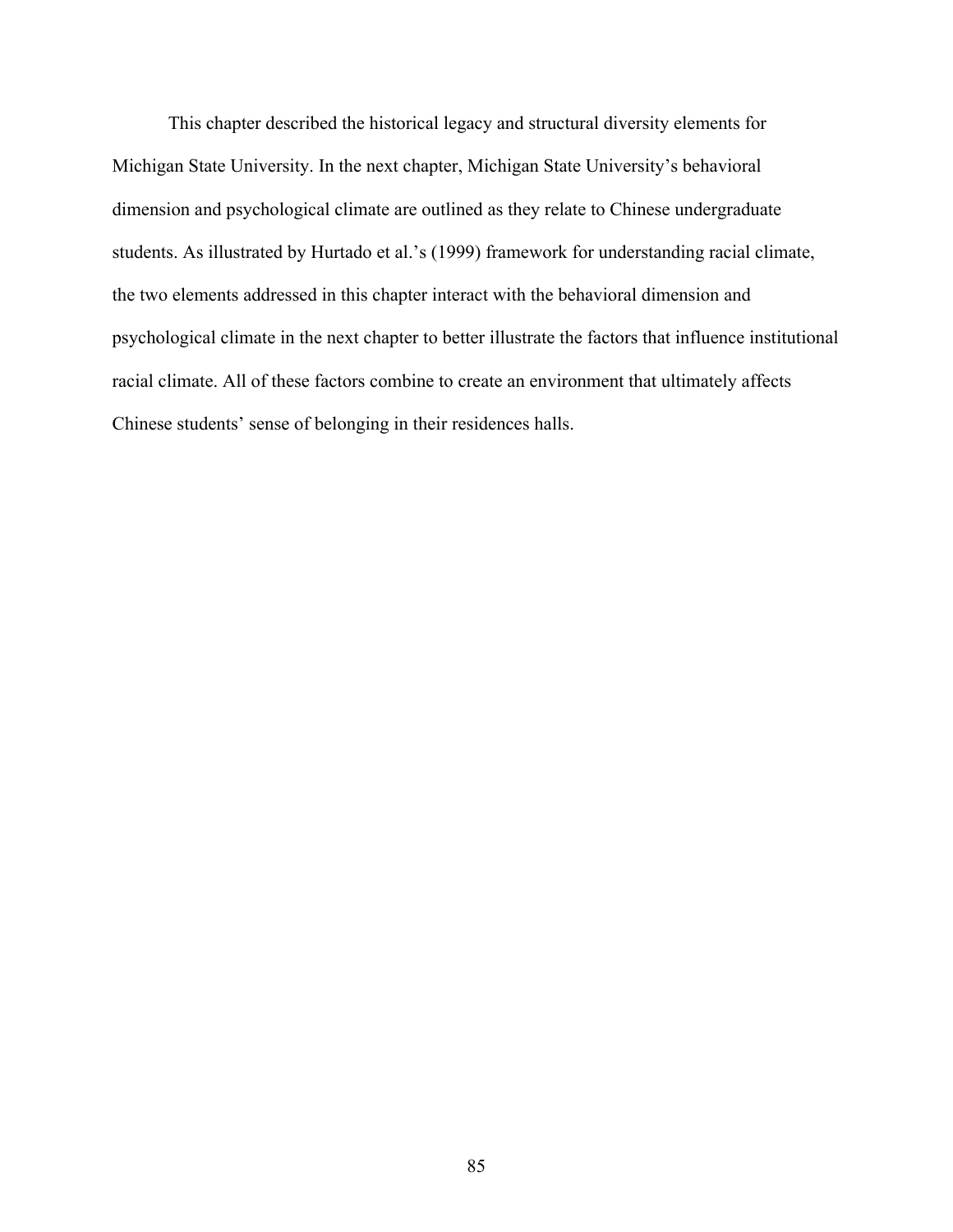# **CHAPTER 5: FINDINGS: BEHAVIORAL DIMENSION AND PSYCHOLOGICAL CLIMATE**

In this chapter, I present the findings from this study of Chinese international students' sense of belonging in residence halls. The previous chapter (Chapter 4) included the context of the research site and the study participants. Chapters 4 and 5 are organized using Hurtado et al.'s (1999) framework for understanding various elements affecting an institution's racial climate. The framework includes four different elements: historical legacy, structural diversity, behavioral dimension, and psychological climate. Chapter 4 addressed the historical legacy and structural diversity of the study site. This chapter focuses on the remaining two elements of Hurtado et al.'s framework.

Findings from participant interviews are organized under two broad categories from Hurtado et al.'s (1999) framework: the behavioral dimension and the psychological climate. Within the behavioral dimension, two overarching themes are discussed: the role of language and roommate/floormate relationships. Three overarching themes are discussed under the heading of psychological climate. These include the perception of language ability, cultural tension with American students, and participants' awareness of their outsider status in the residence halls. The behavioral and psychological experiences are intertwined with students' sense of belonging in the residence halls; thus, the concept of sense of belonging is addressed throughout the findings from this study.

## **Behavioral Dimension**

According to Hurtado et al. (1999), the behavioral dimension of an institution's racial climate includes the social interactions among different racial and ethnic groups on a college campus. The nature of relations among multiple groups is examined within this element, with an emphasis on students' involvement on campus and interactions with other groups. The relational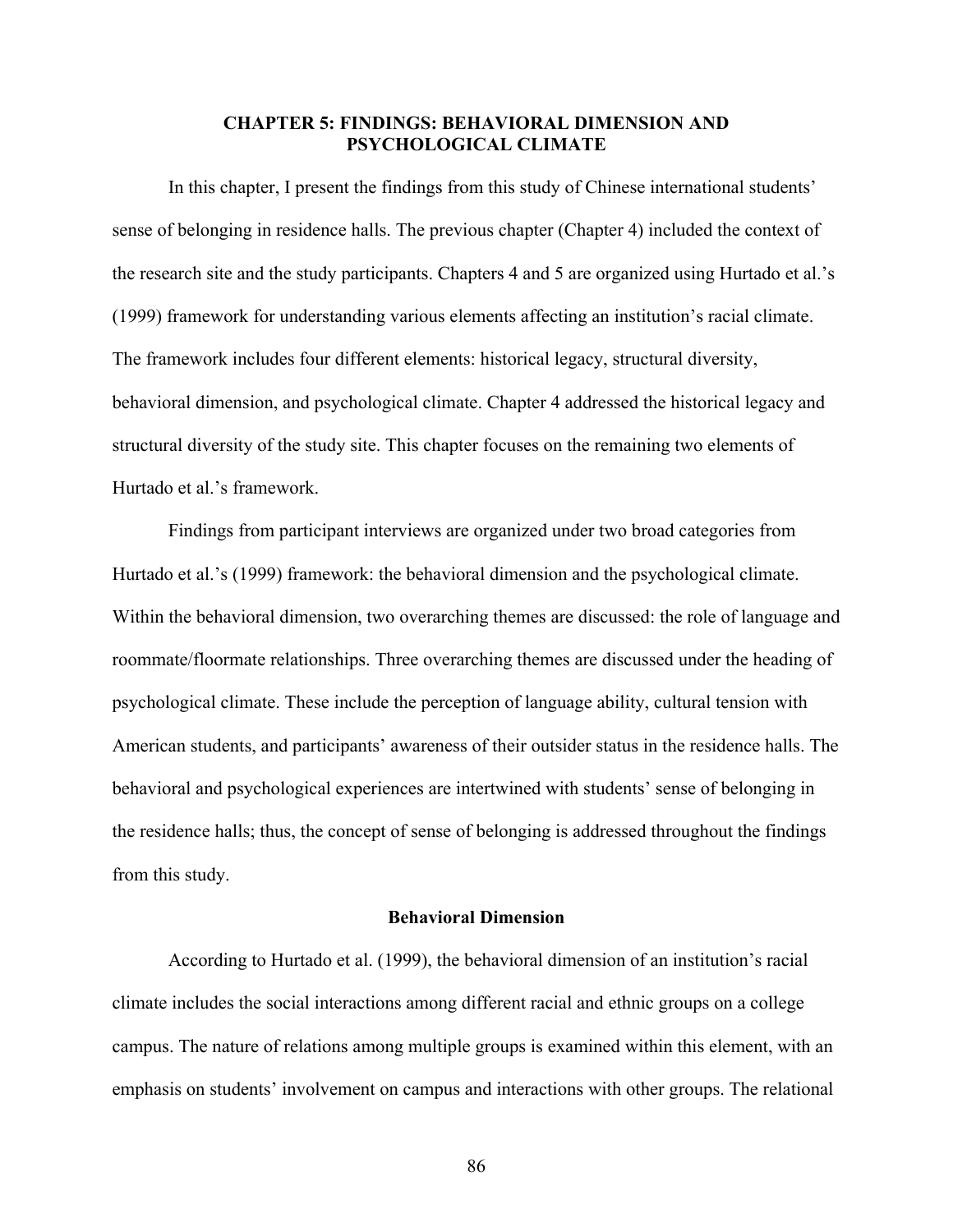nature of the participants' experiences with other students directly influences their sense of belonging in the residence halls. Sense of belonging, which focuses on mattering and making connections, blends together with the behavioral dimension in this section of the findings from this study. The participants' lived experiences are organized within the behavioral dimension, which emphasizes social interactions between the Chinese international students and their domestic peers. (See Table 5.1).

The behavioral dimension includes the role that language plays in the intergroup interactions, specifically acting as either a bridge or barrier to Chinese international students' connections to domestic students. Also, the participants' relationships with their roommates and floormates are examined, with an emphasis on how these relationships serve as a cultural bridge or lead to discomfort in their residence halls. An overview of cultural tensions between the participants and domestic students is provided. All of these factors affect participants' overall sense of belonging in their residence halls.

| <b>Theme</b>                             | <b>Subtheme</b>                               | <b>Subtheme</b>                                       | <b>Subtheme</b>                                      | <b>Subtheme</b>                        |
|------------------------------------------|-----------------------------------------------|-------------------------------------------------------|------------------------------------------------------|----------------------------------------|
| Role of language                         | Bridge to<br>belonging                        | Barrier to<br>connecting with<br>domestic<br>students |                                                      |                                        |
| Interactions with<br>roommate/floormates | American<br>roommates as a<br>cultural bridge | Chinese<br>students as a<br>barrier to<br>connecting  | Cultural<br>differences with<br>American<br>students | Communication<br>problems at<br>'home' |

**Table 5.1. Findings Related to the Behavioral Dimension** 

## **"Better English is the Better Mind": Role of Language in Social Interactions**

The role of language continuously emerged as a central theme in all participants' experiences. Most participants noted that the desire to improve their English skills fueled their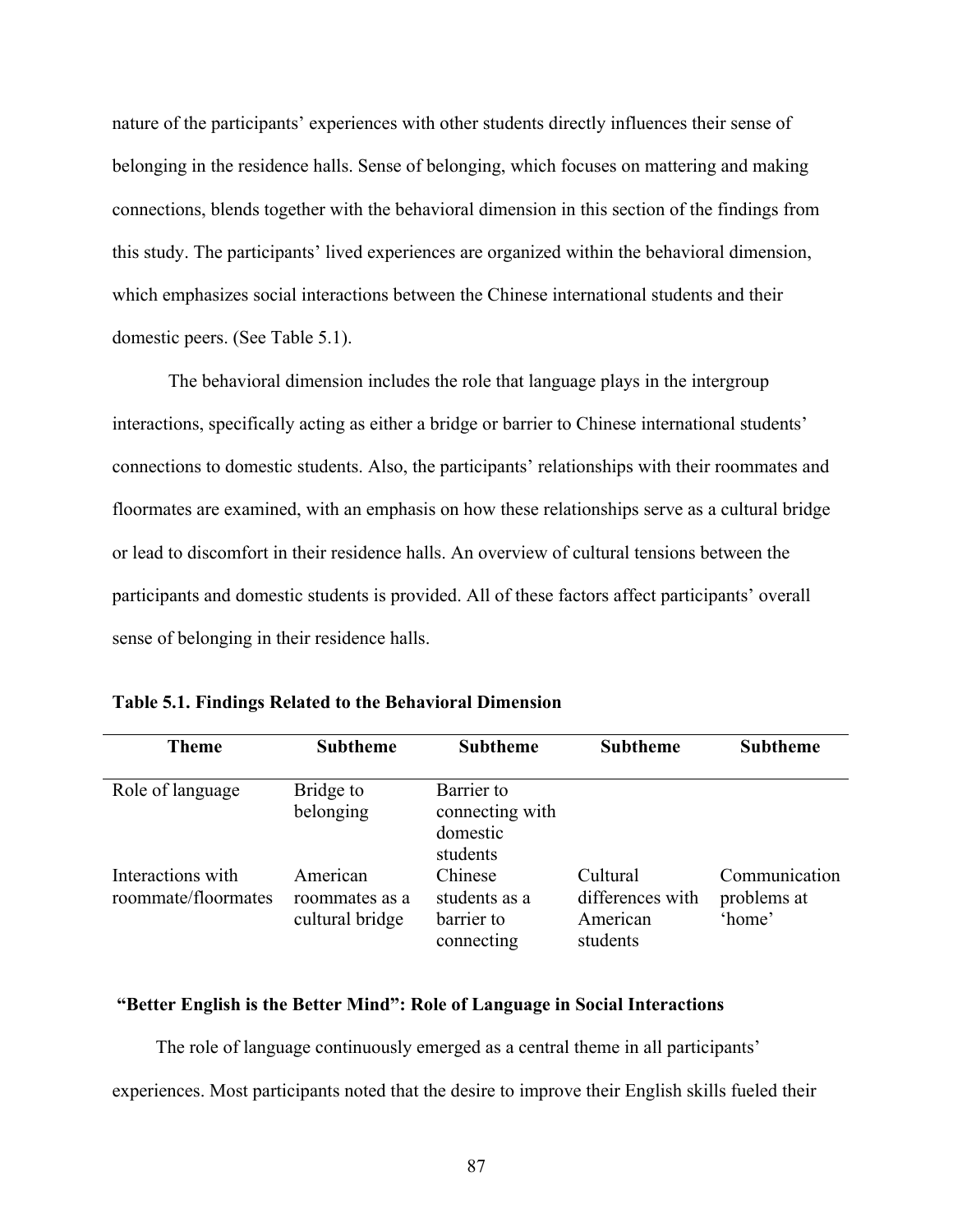interactions with domestic students since better speaking skills was their primary reason for wanting to make American friends. Very few participants expressed confidence in their English language skills. Participants who were more confident with their English language aptitude spoke of their ability to relate to American students and to develop meaningful relationships; conversely, students with less confidence in their English skills were open about their discomfort in communicating with native English speakers.

**Language as a bridge to belonging.** Not surprisingly, most of the students who were confident with their language abilities either attended an international high school in China or attended an American high school prior to attending Michigan State University. Of the 21 participants, five Chinese students attended either an international high school in China or a high school in the United States. These five students had an easier time adjusting to American culture and the English language since they had preparation in high school prior to attending Michigan State University. Their language ability affected their sense of belonging to the campus community because these students felt somewhat prepared by the groundwork established in their high school years. Shirley shared this thought when asked about how her attendance at an American high school in China influenced her current experience with domestic students:

Normally in high school, the normal student in China, they don't really study a lot about the culture of America but for us, we study American history. We study another thing—is that we know how to communicate with American guys and girls, in like a different way. Because Chinese girls is pretty shy. They don't know to face-to-face talk with American guy or girl. They cannot eye contact. With us, we practiced, hey, you need to do one thing. If you want to respect Americans, men or women, you need to eye contact with them so they know you are listening to them. (Shirley)

Despite having attended either an international high school in China or a high school in the United States, the five students did have some problems adjusting to speaking English with domestic students at Michigan State University. Although they had a better understanding of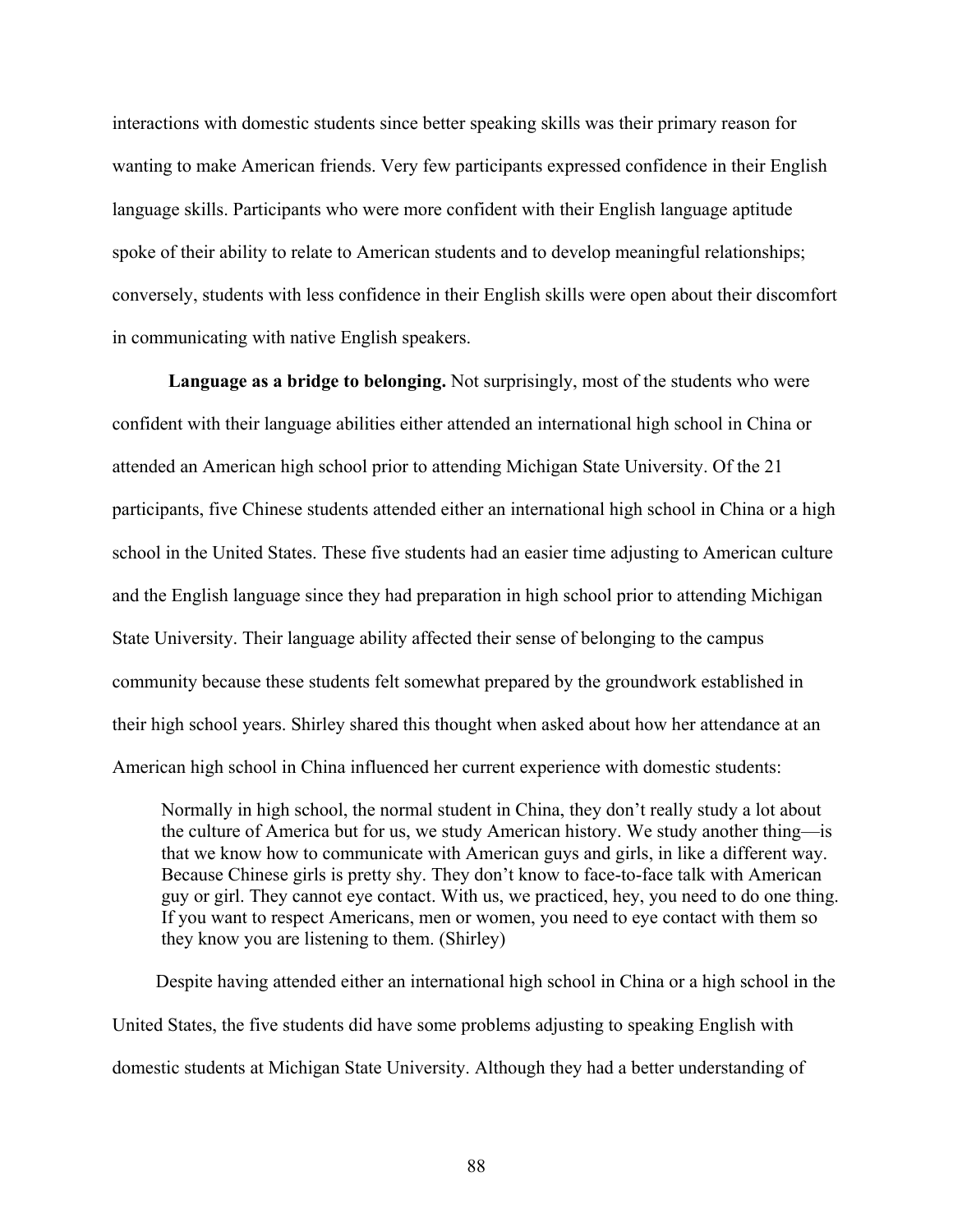Western culture and better basic language skills than participants who attended Chinese high schools, they still had trouble grasping the colloquial terms used in everyday conversation. One of the biggest challenges that many Chinese students experienced was the inability to find common conversation topics. For example, Nancy, who lived in the United States for three years of high school, reported difficulty in finding common conversation topics with American students:

Americans think that Chinese are just in a group and won't like to talk to them. But the thing is, Chinese students think that American students don't want to talk to Chinese. The Chinese think that if they talk to Americans, Americans won't talk to them because of poor English or some other things. It would be hard to find common topics between Chinese and Americans because it happened to me. (Nancy)

All participants understood the value of English speaking skills in being able to connect with domestic students. Kay, who attended an international high school, spoke extensively about the role that language played in her experience at Michigan State University. Her English language ability exceeded all of the other interviewed participants; however, despite her high language level, Kay disclosed that she hired an English language tutor at the beginning of her second year at Michigan State University to practice conversing in English. Kay addressed the need for better English skills in order to have a better life in the United States, when she stated:

The not very awesome part is the language barrier. One theory I really believe is that living in the United States, your language level basically stands for your living standards here. Better English is the better mind. If we have American style mind and you speak English really good, as an international student, you can live very well in the United States. But if you stay here for three or four years and you still speak broken English, then you have a very sucks life. (Kay)

Kay recognized the necessity of being confident enough to approach American students. She stated that as a foreigner, she had to "push myself to involve into this culture" in order to "live a good life" in the United States.

Only one participant expressed full confidence in his ability to speak English with native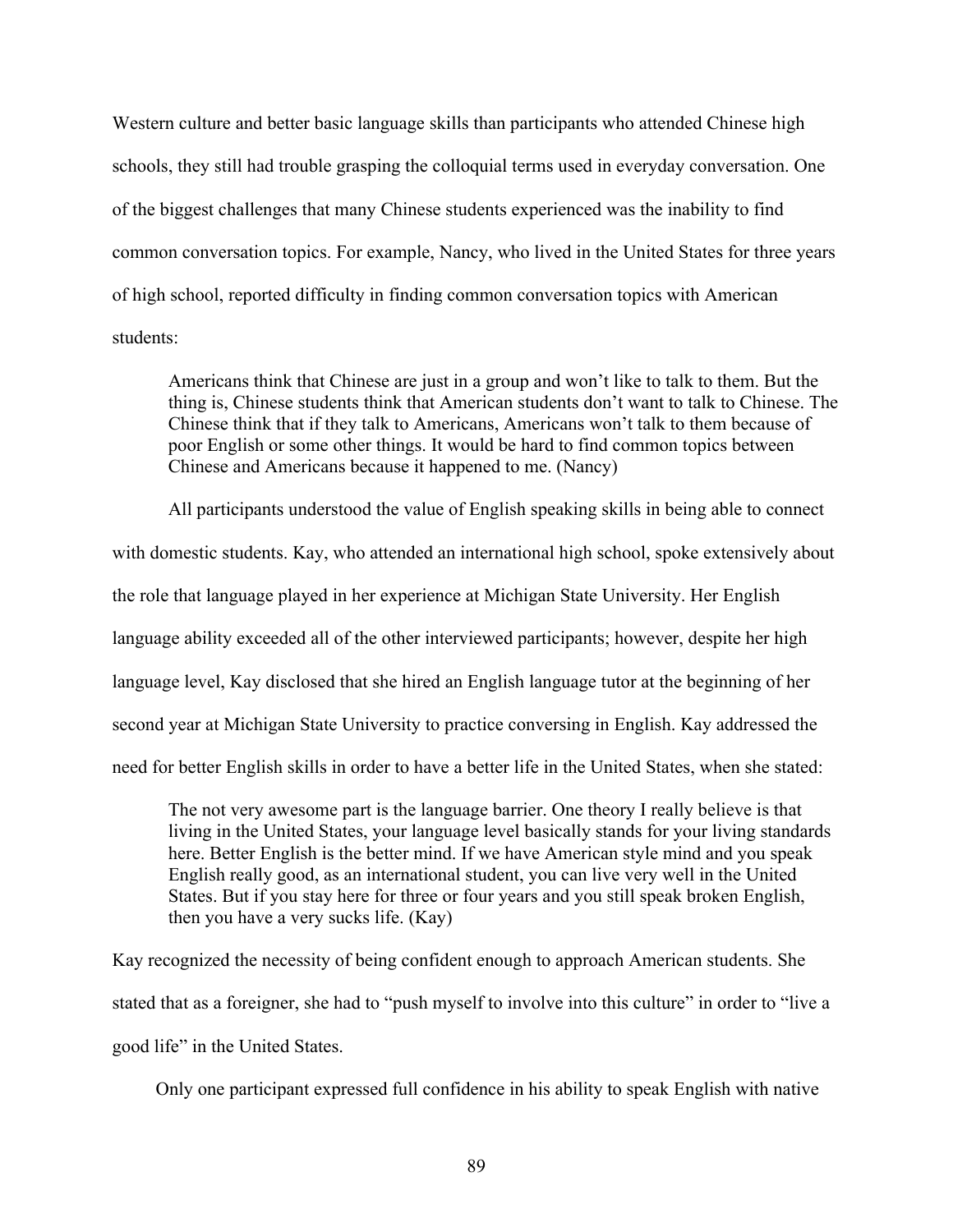English speakers. D identified himself as someone who loves to speak and loves to learn languages. D stated that he had a relatively easy time adjusting to life at Michigan State University despite attending a Chinese high school. He credited his ease in finding new friends and feeling comfortable to his English speaking abilities:

For me, it's pretty easy for me to adjust to the life here because a lot of—some Chinese students don't speak English very well. For me, I'm kind of open and speak not really bad. And I talk a lot and I go to a lot exhibits with my friends. I like the life here, but a little different from the lifestyle in my hometown. Some of my friends, they told me that they have a hard time adjusting to the life here because of some cultural problems, language problems. (D)

D spoke openly about his Chinese friends having difficulty with cultural and language problems. When asked what makes it different for him, he stated that his willingness to "put himself out there" was what gave him the advantage over other international students. As a result of being confident in his language abilities, D was able to make more American friends and because of these friendships, they were able to find more topics in common, such as sports and clothes. Thus, D was able to use his confidence in his language ability as a bridge to connect with domestic American students, leading him to a higher sense of belonging. This was not the case for most participants in this study.

**Language ability as a barrier to connecting with domestic students.** D was the outlier when compared to other participants' experiences with language. Students who were currently taking English as a Second Language (ESL) classes or had more trouble verbalizing their thoughts in English discussed their shyness or fear of approaching American students to make friends. They felt that their lack of English language skills was a hindrance to communicating with American students, and more often than not, felt that they could not even get their courage up to approach domestic students. Mora, who attended high school in Beijing, had a difficult time communicating with the American students on her floor.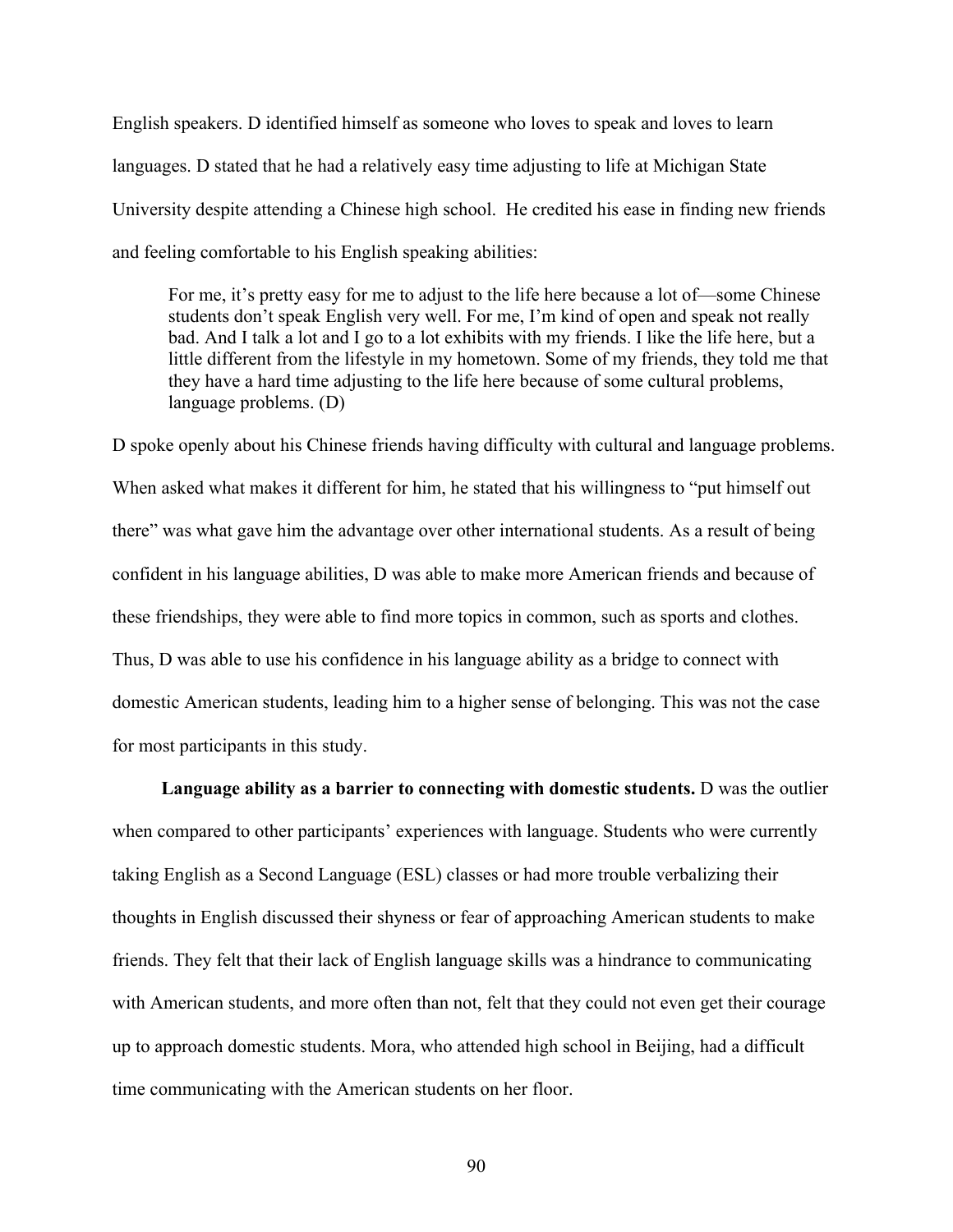The jokes—I can't understand and sometimes when they are talking too fast, I cannot understand what they are talking about. When they ask me something, I don't know how to experience my feelings or how to transfer my feelings. I feel really awkward and embarrassed. So it's hard. (Mora)

Mora's experience was fairly common among many of the participants, including, Tom, who attended high school in China. Tom also had difficulty befriending American students on his floor, despite the fact that his residence hall had a high number of international students. Tom, who had a Chinese roommate, put effort into meeting American students but had a difficult time sustaining these relationships. He credited this to not being fully able to join in conversations with American students on the residence hall floors. Tom spoke of this, stating:

They talk about their own lives and I have no idea what they are talking about. Or I don't know how to make a sentence to make comments to them. I feel bad to interrupt them to make a new conversation. So I just follow them. (Tom)

Tom followed that statement by saying that he thought he did well participating passively in conversation with the students on the floor. However, he noted that American students very seldom initiated additional conversation with him. This confused Tom, who said, "I don't know why. And they never call me even though I gave them my phone number."

Riverkid also found it difficult to approach American students due to her lack of confidence in her English speaking skills. She expected it to be difficult to make American friends since prior to arriving to the United States, she browsed some discussion forums on the internet. The forums included several Chinese international students who said that the language barrier was a big problem for international students in the United States. Although Riverkid knew it would be difficult, she was not prepared for how hard it was in reality for her to make friends in her residence hall her first year. She felt that she lacked the ability to connect with American students, stating: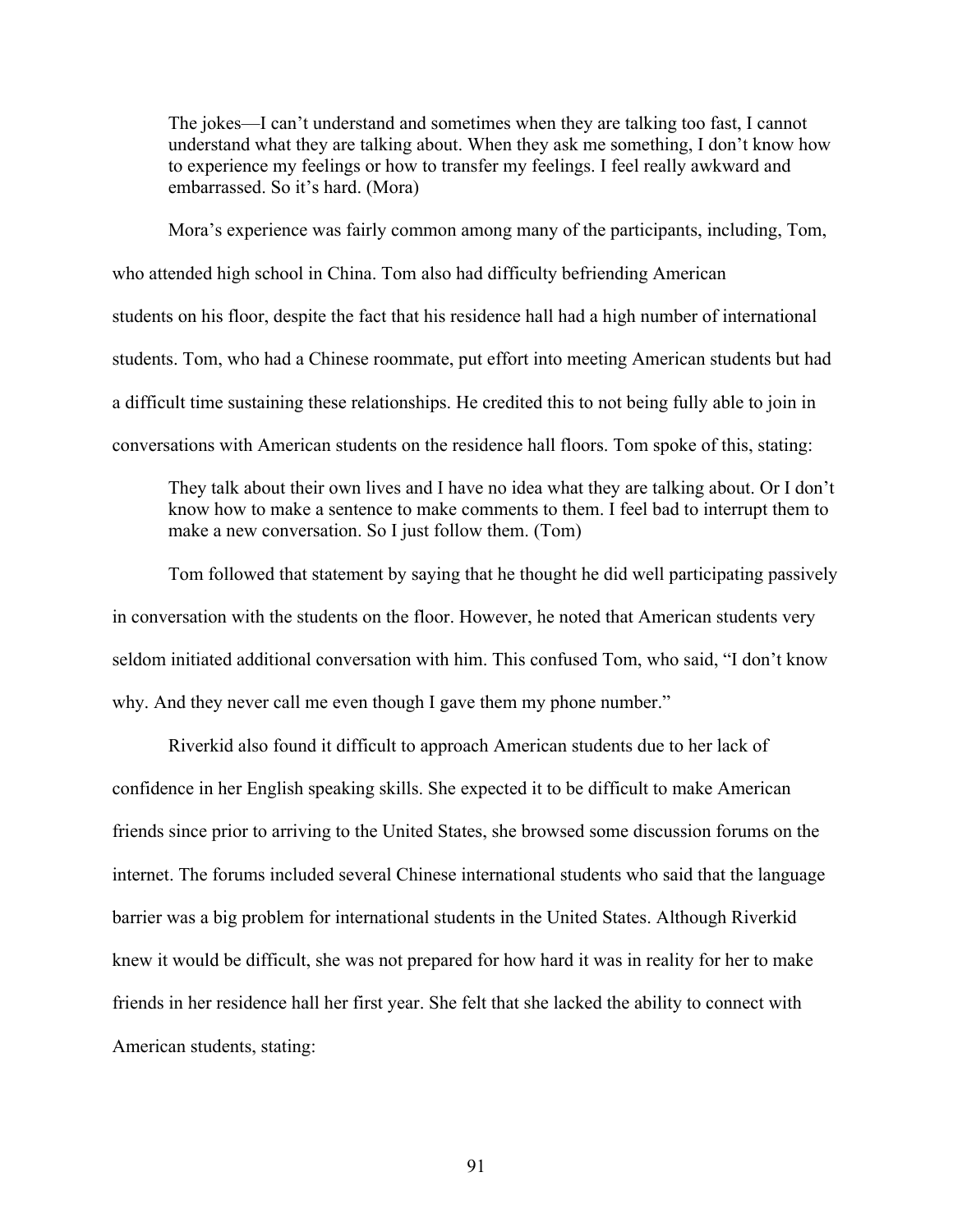I tried to find students to be my friend, but sadly, I didn't find them. I think the biggest barrier is the language. Because I find for international students, Chinese is really different from English. It's hard to manage English. (Riverkid)

Many study participants found it difficult to find American friends due to the language barrier. Understandably, most of them found friends within the larger Chinese international student community. Several participants spoke very postively of the strong Chinese community at Michigan State University, often using the term "family" to talk about other Chinese international students. However, although there were benefits of having a large Chinese population on campus, the high number of Chinese students appeared to impact negatively some of the participants' interactions with American students.

Rachel explained she made a conscious effort to avoid other Chinese students in her residence hall. She was very involved in several student organizations on campus and viewed herself as being fairly successful in making American friends. She observed:

Before I go abroad, Chinese people, I heard about that if they stay together, they won't practice English. They will always do something, talk about shopping, guys want to play computer games. I try to avoid getting in touch with Chinese people too much. I try to get courage to talk to foreign people so I can learn more about their culture and something like that. (Rachel)

Rachel made a distinct choice not to immerse herself completely into the Chinese community at Michigan State University. She spoke very candidly about how having too many Chinese friends would hinder her developing relationships with American students, so she was deliberate about interacting mostly with American students on her floor. However, she did join some of the Chinese student organizations on campus because she realized that, "sometimes you need Chinese friends because they can understand you better and can communicate better."

Although Rachel originally made the choice to avoid the larger Chinese community early in the academic year, she still felt the need for a Chinese community despite the problems that a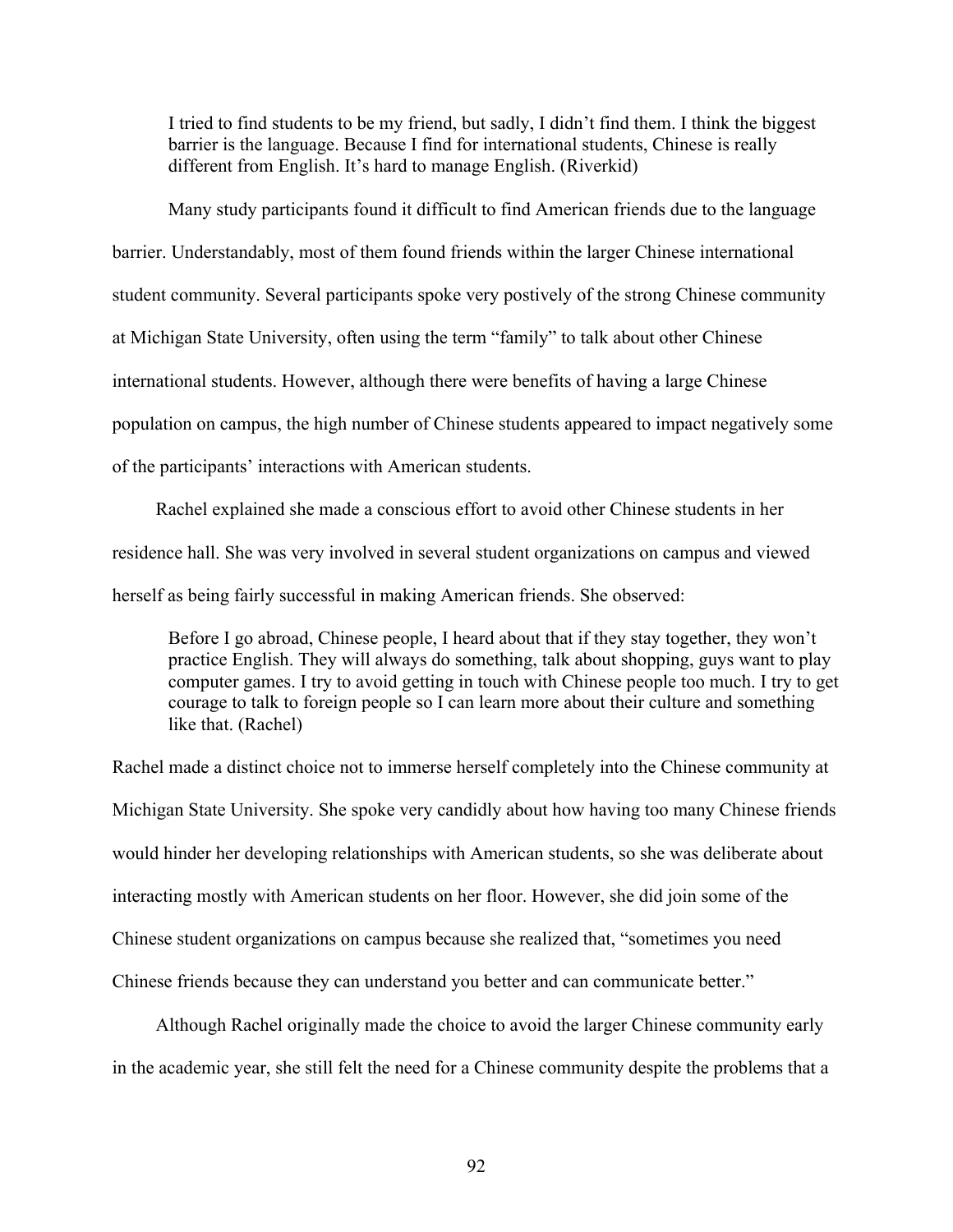complete immersion in the Chinese groups could bring. Similarly, Derek realized this quickly after he moved to a new residence hall. Derek had to change rooms after his first semester because he was admitted to a pre-med living-learning community for the spring semester. As a member of a pre-med living-learning community, he was required to live in a specific residence hall with other members of his academic program. Derek moved from Iota Hall, which had a large international student population, to Theta Hall, where he was the only Chinese international student. Derek spoke passionately about the loneliness he experienced as the only Chinese student in Iota Hall:

I feel really lonely. Because most of the time, there are Chinese classmates and they can help each other. But in my classes, I'm doing it all alone. The experience is at first, I had a biology lab. And all of my classmates have American partners. It's really hard. It's not the course that is hard, it's the language that's hard. I have a different language studying hard things, so I have a really hard time understanding. They get together to talk and discuss a question. I try to listen and understand, so I don't have any time to speak up and give my opinion. So what I do is keep quiet during three-hour meetings. I really feel uncomfortable. So I quit and I dropped that class. (Derek)

The isolation that Derek felt was the result of a language barrier. He had a difficult time engaging with students in his classes, all of whom were also living with him in his residence hall. He felt very disengaged from his classmates who, at first, would attempt to engage him in class discussions but then quickly stopped because he was unable to keep up with the pace of the conversations. Derek felt incapable of having meaningful interactions with the American students, and this lack of belonging to his living-learning community affected his satisfaction in both his classes and his residence hall.

Similar to Derek's experience, other participants described the isolation they felt from domestic students in their residence halls. Unlike Derek who participated in a living-learning program, Lu spent her first year taking English language classes through the university's English Learning Center. Although she was considered a full-time first-year student, Lu did not take any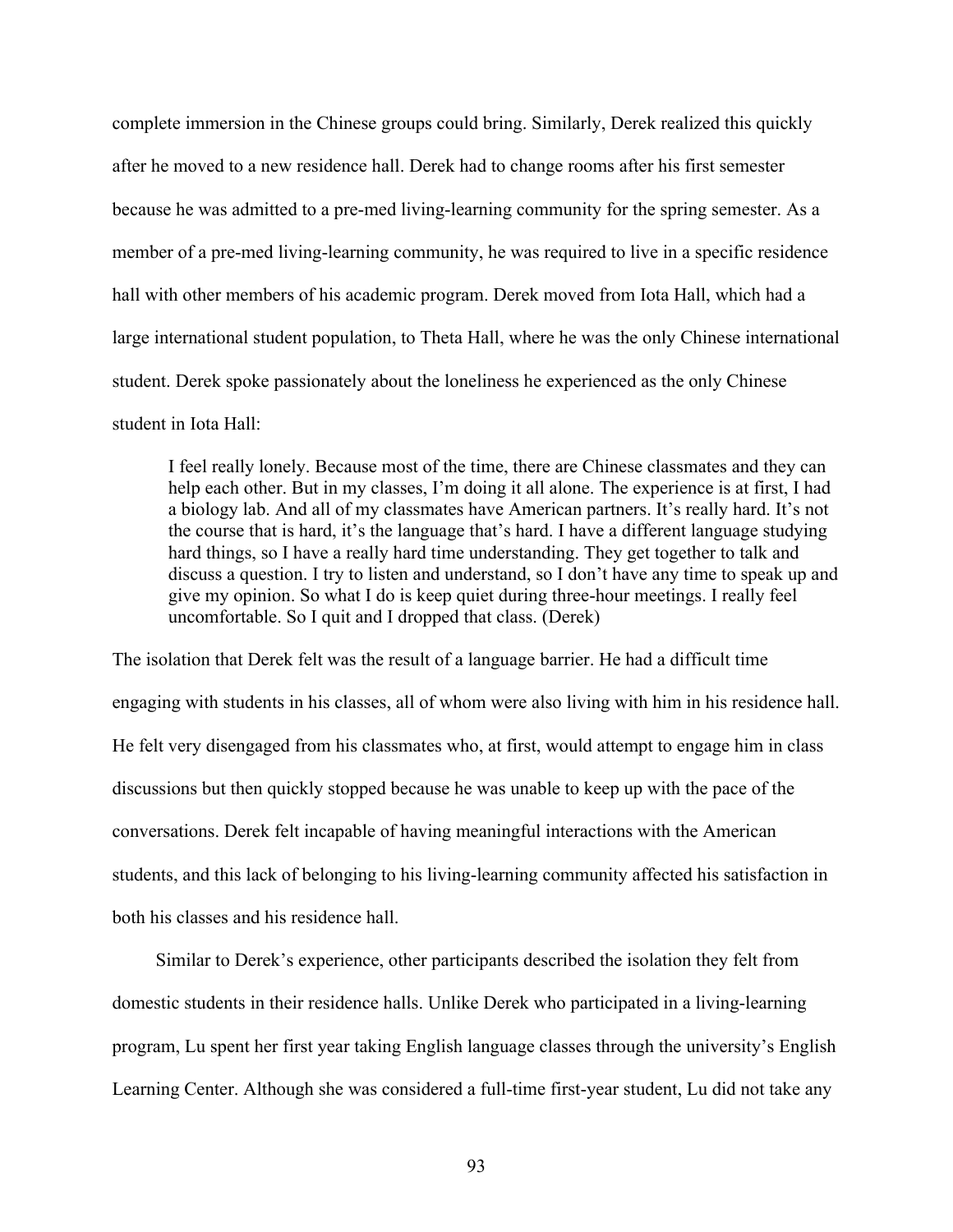university courses; rather, she was required to take English classes to improve her language proficiency before she was allowed to take university courses. She was not very connected to American students since only international students were in her classes, and her language proficiency was a barrier to communicating with other students on her floor. Lu explained this by stating:

The persons I talked to most are the Chinese. And I still have one problem. When talking to Americans, classmates or friends, I don't know what I should say. I don't know how to better communicate with them. (Lu)

Overall, language was a theme that continuously emerged when participants discussed their interactions with domestic students. English language proficiency was repeatedly mentioned as either a bridge or barrier to the participants' engagement at Michigan State University. Every single participant brought up language proficiency as the biggest factor in their feelings of connectedness and belonging to the Michigan State University community. Most students recognized that their language skills were the foundation of all interactions with students, especially with domestic American students. The intergroup dynamics between Chinese international students and domestic students were heavily influenced by English language ability. The role of language is also a factor in subsequent behavioral themes that emerged from participant interviews.

#### **"Better To Get an American Roommate": Interactions with Roommates/Floormates**

The importance of one's roommate is also related to the role of language in the participants' experiences. Participants' relationships with their roommates and floormates varied; however, even those with roommate/floormate problems noted the value of living on campus as a way to meet more American students. Sunny, who moved off campus to an apartment for her second year, spoke about how important it was for her to live on campus as a way to form a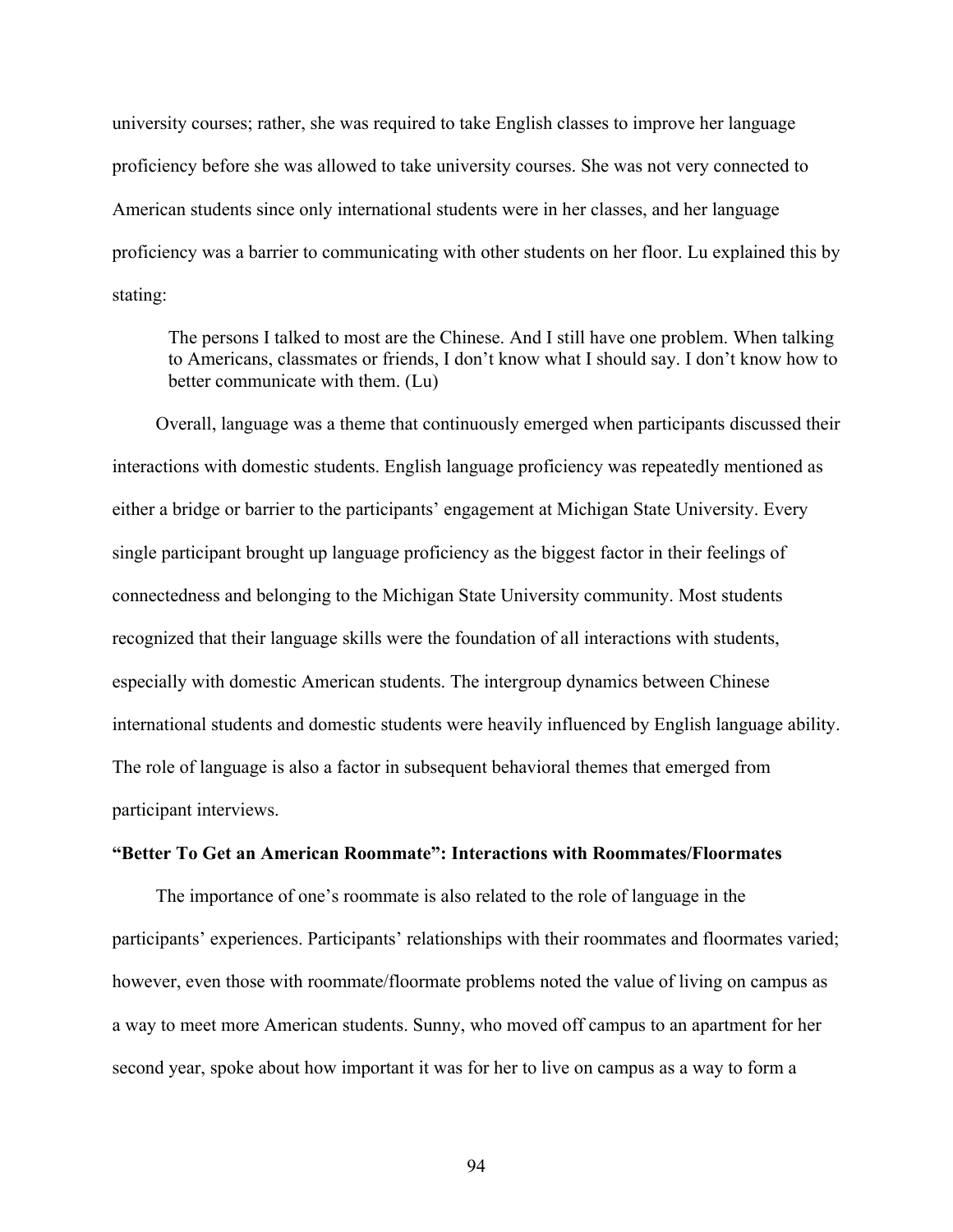community:

Because now I'm living off campus, I think that living in the dorm is the best way to meet some new friends. Especially the American friends. But when I move out, I cannot meet that many more people. And living in the dorm, sometimes I will get in trouble but still there is an RA. There are always some people to take care of you. (Sunny)

Several participants cited their frustrations with living on campus, especially with the meal plans and small living quarters. However, all of the participants stated that they were glad they lived in residence halls during their first year because it assisted in their transition to the university, particularly with interacting with domestic American students.

# **American roommates as a cultural bridge.** Of participants who had roommates

randomly assigned to them, most stated that they really wanted an American roommate. The

Chinese students cited two main reasons for their desire to room with a domestic student: they

would be able to practice speaking English and immerse themselves in American culture. Derek

illustrated this desire for an American roommate:

I think I am studying overseas—if I have a Chinese roommate, I believe most of the time we will only speak to each other. And we will always speak Chinese and never have my English skills improve. I think if I have a roommate who is American to build the bridge between the cultures, then I think that will be good. (Derek)

Other participants also cited their desire to practice English with an American roommate. The participants viewed having an American roommate as an automatic path to better English skills and to better understanding of American culture. Twelve of the 21 participants were assigned a Chinese roommate. Of that 12, only three requested a Chinese student for a roommate. Some participants, like Rachel, arrived on campus and were disappointed to find out they were assigned to another Chinese student. When asked about her roommate, Rachel explained: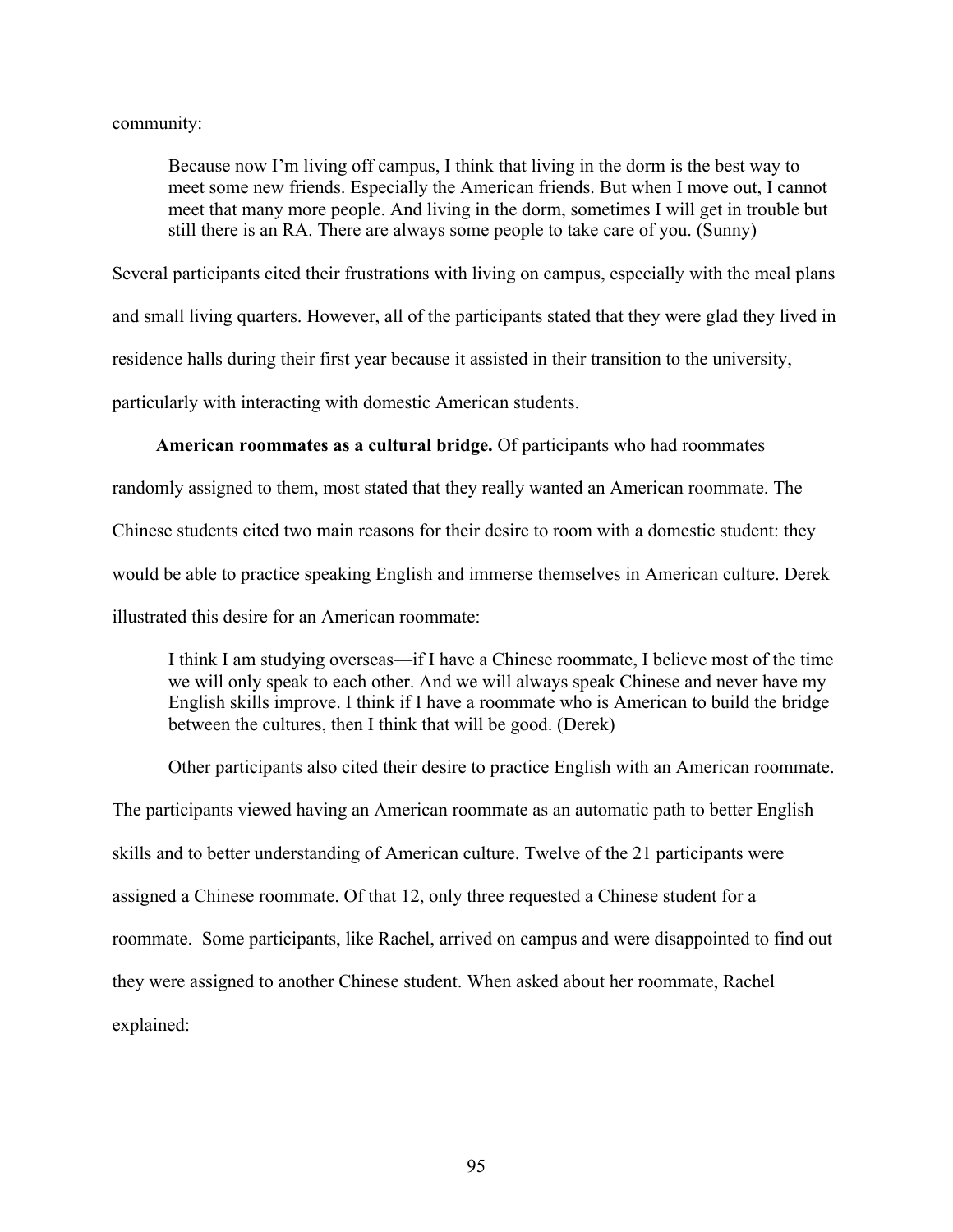To be honest, I want an American student because I … it's kind of selfish, but I think if you have a roommate with really good English [it is good]… I even talked to my RA to try to apply for an American roommate. (Rachel)

Much like other participants, Camilla's reason for wanting a domestic roommate was based on her desire to be forced to speak English on a daily basis. She also hoped to "get involved into American society instead of Chinese society." Many participants felt that an American roommate would connect them to additional American friends. Peter expressed this thought by saying, "I think it's better to get an American roommate. It's better because if I just get an American roommate, I can more easily join the American group. It's faster maybe."

Many of the study participants viewed American students as the easiest way to feelings of connectedness and belonging on campus. American students were viewed as teachers and guides who would be able to help Chinese students acclimate faster to American culture. Some American roommates and floormates did fill the role of teacher, as Tom explained about his American friends on his floor:

They teach me a lot about the American language and American ways of thinking. And even American manners. One time, when I was eating in Theta, with my friend, he ate pizza but with his hands. He'd pick it up. I didn't want to use my hands because I didn't want to make it oily. I used a fork to fold it into one piece. It was a really big piece so I folded it several times and then eat it. He said to me to not eat it like that because it was not good manners to eat it like that at the table. Either cut it into really small pieces or eat it by hand. And he helps me correct my pronunciation. (Tom)

Tom expressed appreciation for his American friend, stating that he felt better prepared to participate in American society after learning more about American dining etiquette. He felt that his American friend provided much needed guidance on American practices, a sentiment that Shirley shared. Shirley befriended American students easily, most likely due to her earlier exposure to Western culture at her international high school in China. Although she had prior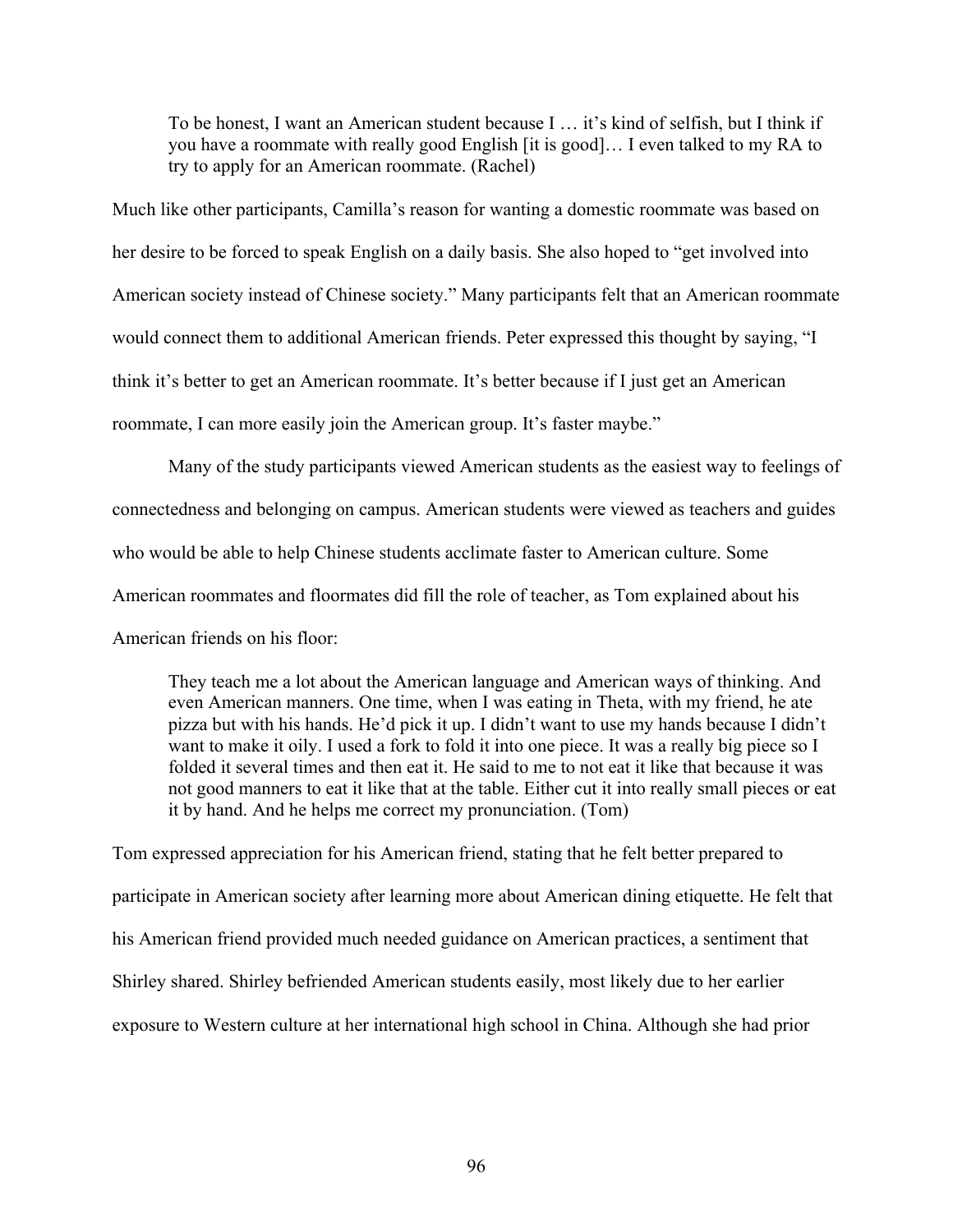knowledge of American cultural practices, Shirley still benefited from befriending the American students on her floor. Shirley spoke about the differences between her friend groups, stating:

I don't know how to describe that, but maybe the difference is my American friends will teach me like I'm kind of a baby and they are my parents. They'll say, hey you need to do this one and this one. And that is wrong, you can't do that… people will think of you as a weird person if you do this thing. Everything they teach me. And I think, that's so nice like they're my parents. My Chinese friends are kind of like my sisters and brothers. (Shirley)

Mora agreed with both Shirley and Tom about the important role that friendly American

students played in her transition. She stated that she would have had a very different transition to

life at Michigan State University, and credits much of her positive experience to her American

roommate's guidance. Mora explained:

I think if I had a Chinese roommate, I think it would be different. I think my roommate is the first person that I know [who] is American and she teaches me a lot. So if I have a Chinese roommate, I cannot know [the US] better. (Mora)

Most participants reiterated Mora's sentiment, indicating the importance of friendly American

roommates and floormates. The participants who had welcoming American friends were able to

use these relationships as bridges to better understanding of American culture. Similar to Mora,

Derek was placed with an American roommate who showed interest in Chinese culture and was

willing to assist Derek in his transition to Michigan State University. Derek felt that his

roommate really made an effort to help him in his transition to the university:

Yeah, he helped me a lot. I tried my best to fit in. At first, I felt really really lonely because everything is different. Like once, we went to the football game and before I came here I didn't even know what was football. What I did, I learned the rules on that. I even watched a video all night to learn the rules before I go with them and I tried to learn when they would watch it. I learned those things and how to do those things so I can go with them. I did whatever I could to fit in. He tried to help me, he tried to teach me. When I have questions, I would ask him and he would help me. (Derek)

Derek's experience with his roommate was an anomaly when compared with the experience of most participants. In fact, only two other study participants had positive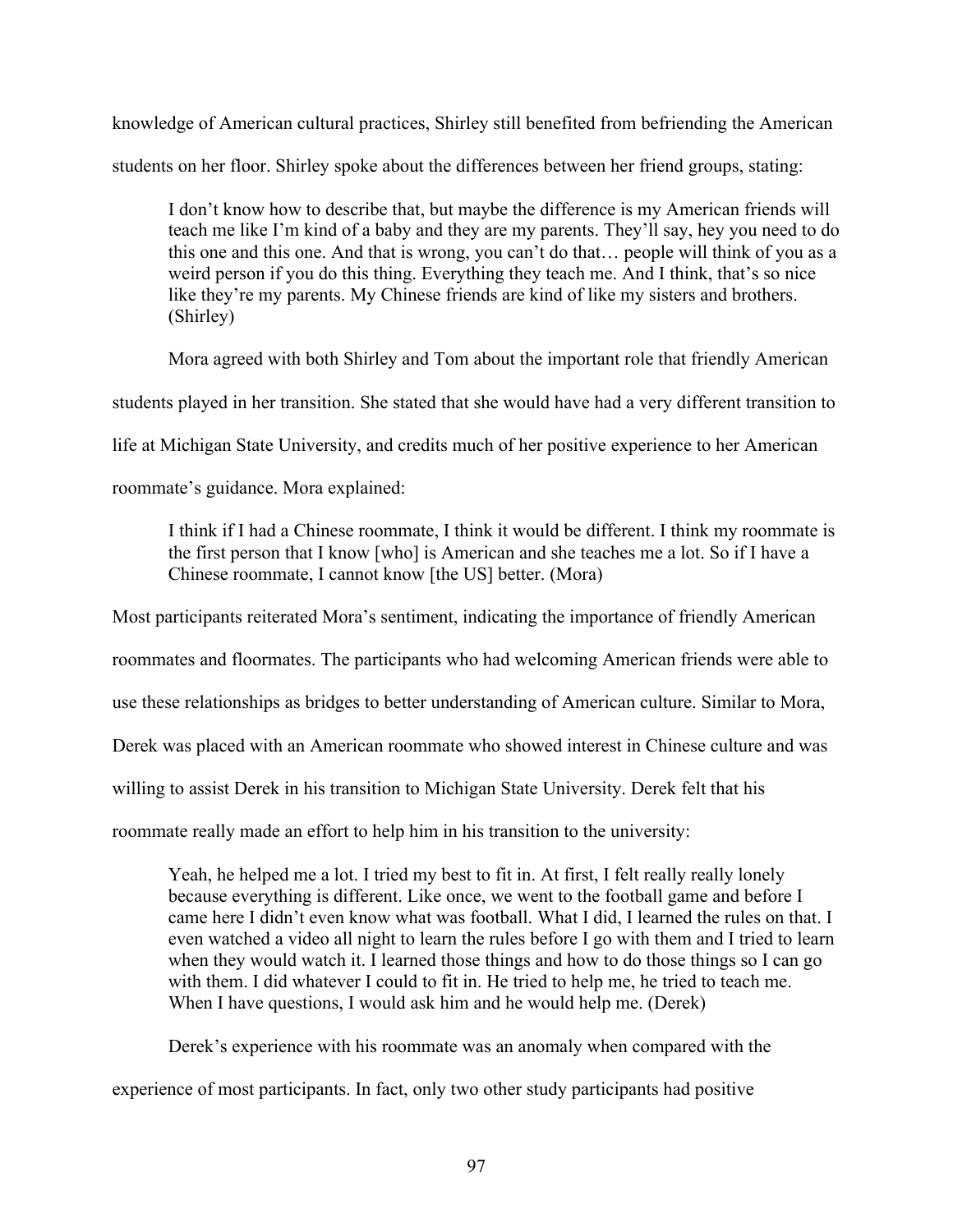experiences with their American roommates. Most participants with American roommates appeared to have lower feelings of belonging to their residence halls, and often would seek out Chinese friends in order to gain a sense of connection within the MSU environment.

**Chinese students as a barrier to connecting.** Interestingly, many participants spoke openly about how having too many Chinese friends actually served as a barrier to being more involved in American culture. For example, although Tom had positive experiences with Americans on his floor, he felt that his Chinese roommate became problematic to his social interactions. Tom stated:

One of my friends requested to be my roommate. He's a Chinese student and we are really good friends so I can't say no. So I have a new roommate, but it kind of restrict me from spending time with my American friends. Because we always eat together and before, when I was eating in the dining hall, my American friends would sit with me. Now they ask me, why don't you invite us? I feel really bad to ignore them and spend time with my Chinese friend. After some time, I am losing time to spend with them. (Tom)

Similar to Tom's experiences, several participants with Chinese roommates stated that a negative outcome of having a Chinese roommate was that they had little social interaction with domestic students in their residence halls. Rather, they primarily socialized within the Chinese student community, leading to limited interactions with American students.

Waffle, who lived in Iota Hall, expressed frustration with the large number of Chinese international students in her residence hall. When asked about the negative aspects of her residence hall, Waffle stated, "A lot of Chinese students. I think the school should separate the Chinese students into different dormitories. Because people who are Chinese all live here." Several participants who lived in Iota agreed with Waffle, expressing their dissatisfaction with the fact that a large Chinese population lived around them. As a whole, these students felt that the Chinese community in their residence hall served as a barrier to connecting more with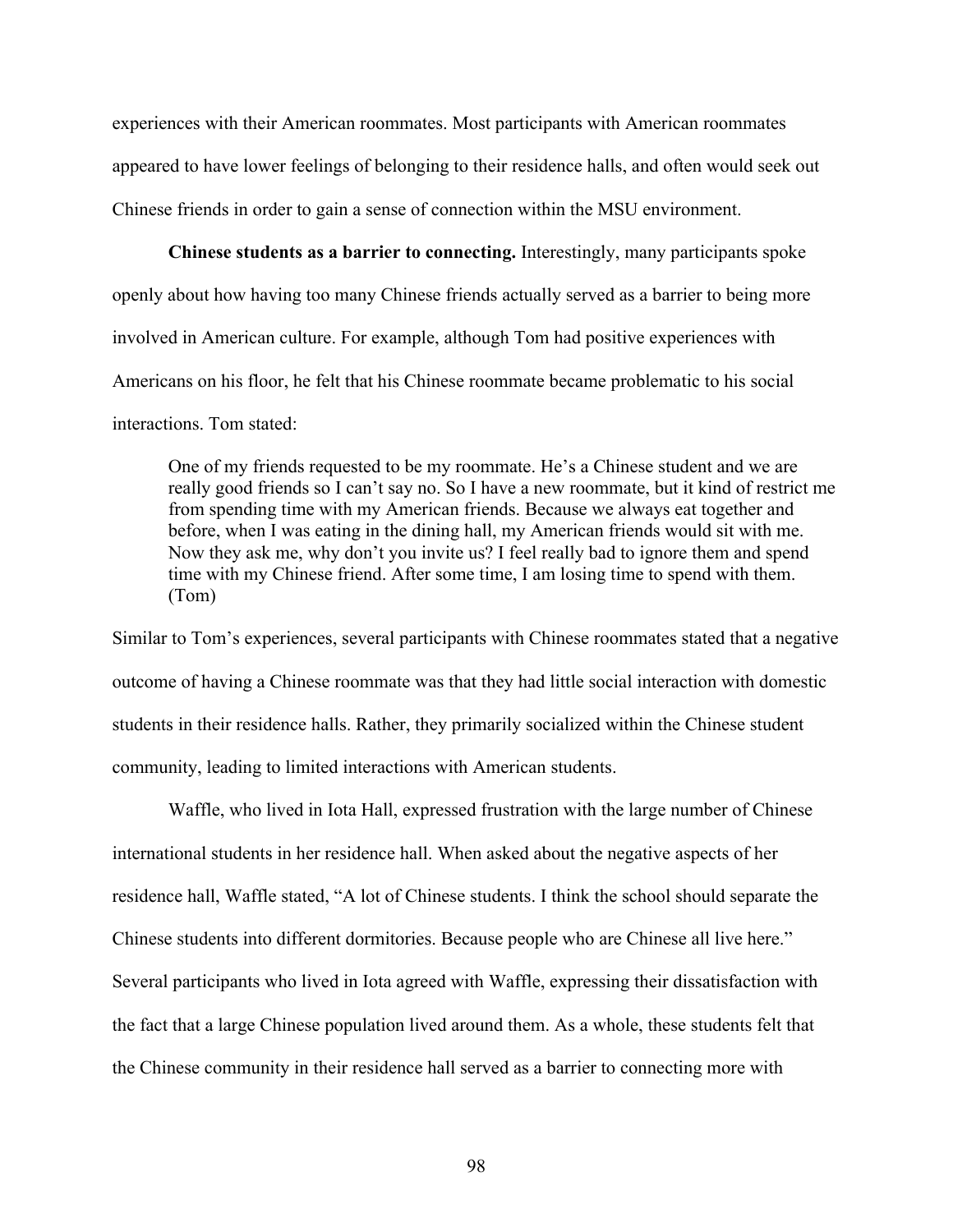American students. Most participants placed a very high value on having domestic friends serve as ambassadors of American culture; however, the intercultural relationships between Chinese and American students often led to some tension between the two groups.

For many participants, feelings of discomfort in the residence halls often resulted from not being able to connect in meaningful ways with domestic students. Thus, several students ended up befriending mostly other Chinese international students since they shared a similar culture and language. However, despite being more comfortable with their Chinese peer group, most participants complained at the same time about having too many Chinese students around, in essence stating that high structural diversity on their campus was problematic.

The high numbers of Chinese international students were challenging because the participants would often default to having a Chinese friend group, which defeated the purpose of attending college in the U.S. When asked if she likes the large number of Chinese in Iota Hall, Waffle stated:

No. It's not like America. You always see Chinese students. There are still American people but there are a lot of Chinese students. I think that it's harder to learn American culture, to learn some things. (Waffle)

Waffle believed the large number of Chinese students hindered her ability to become involved in American culture. She spoke specifically about Iota Hall, stating, "I think the school should separate the Chinese students into different dormitories. Because people who are Chinese all live here." This is somewhat consistent with the demographic breakdown of the participants in this study, with eight of the 21 participants living in Iota Hall. Mike, another resident of Iota Hall, agreed with Waffle's sentiments. He also believed that there were too many Chinese residents in his residence hall: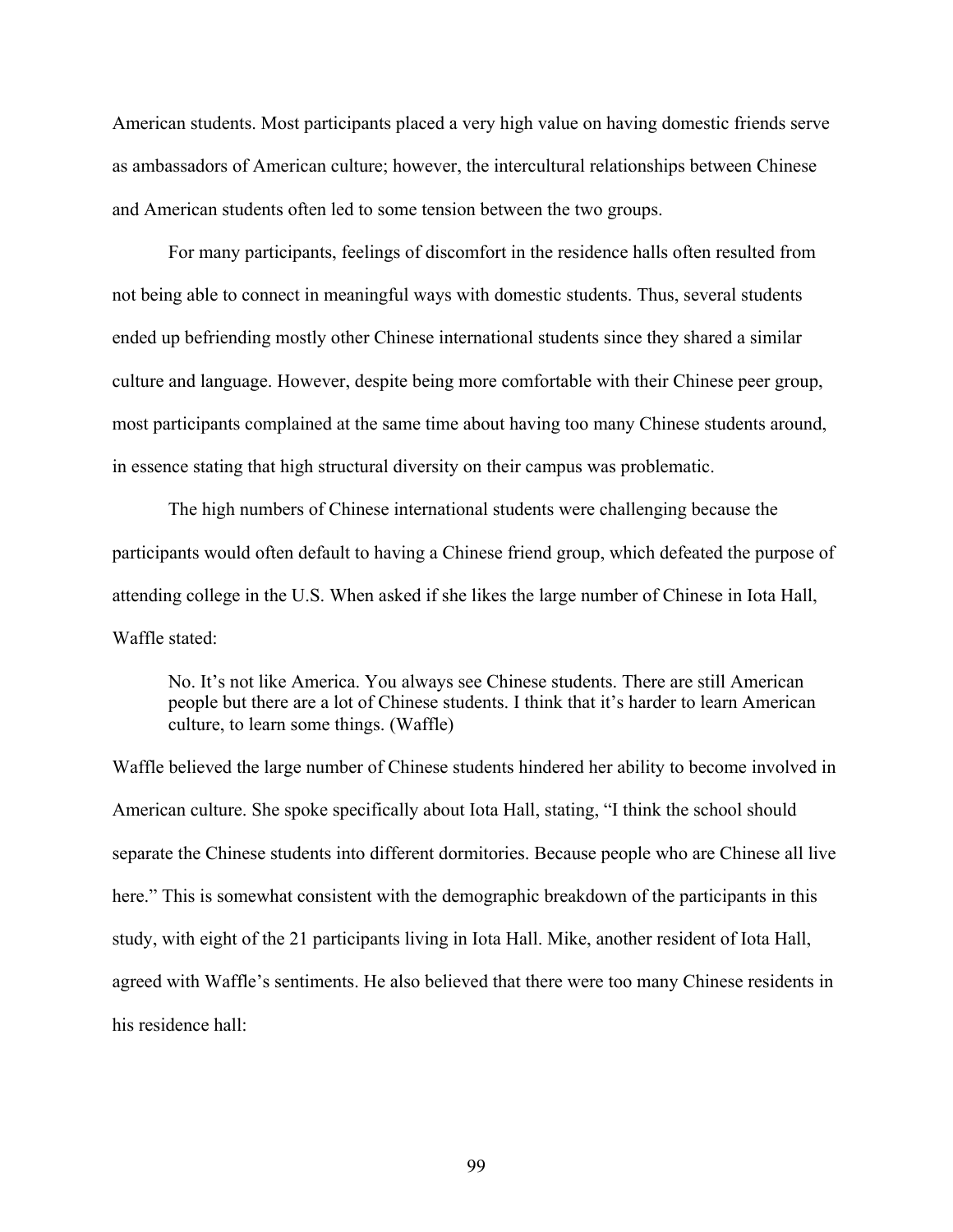I think that a lot of Chinese students, they don't hang out with American students and that's not right. That's not good. Because if they don't do that, they should stay in China. (Mike)

Mike was vocal about the need to limit his interactions with other Chinese international students in his residence hall. He felt that he needed to invest more time and effort in meeting American students since that was his purpose for attending college in the United States. Like many other participants, Mike was rooming with another Chinese student, and he felt that his proximity to another international student made it easier for him not to have to seek out American students. Mike appreciated the ease of living with someone from his culture; however, he recognized the challenges he faced. He may have felt comfortable in his 'home,' but he also recognized there are limitations to living with someone who shared the same language and culture.

In contrast, Sunny, a resident of another residence hall, spoke about her satisfaction with her housing assignment. Sunny elaborated by saying, "Because here does not have that many Chinese people so we do not get into the [problem] because [of having] too many Chinese people here." Sunny shared her happiness that although there were some negative interactions, overall the living environment was positive because there were fewer Chinese students living in her residence hall. She enjoyed her experience because prior to arriving to the United States, Sunny wanted to meet many American students and have meaningful interactions with them. Otherwise, she said, there would be no point in attending Michigan State University. Interestingly, Sunny was placed with a Chinese student in her room, so that could potentially contribute to her overall comfort and happiness in her residence hall assignment.

D, who transferred to another university in the same state after his first year, agreed with Sunny's sentiments of wanting meaningful interactions with domestic students. D transferred because he wanted a different educational experience. When explaining his reasons, he spoke

100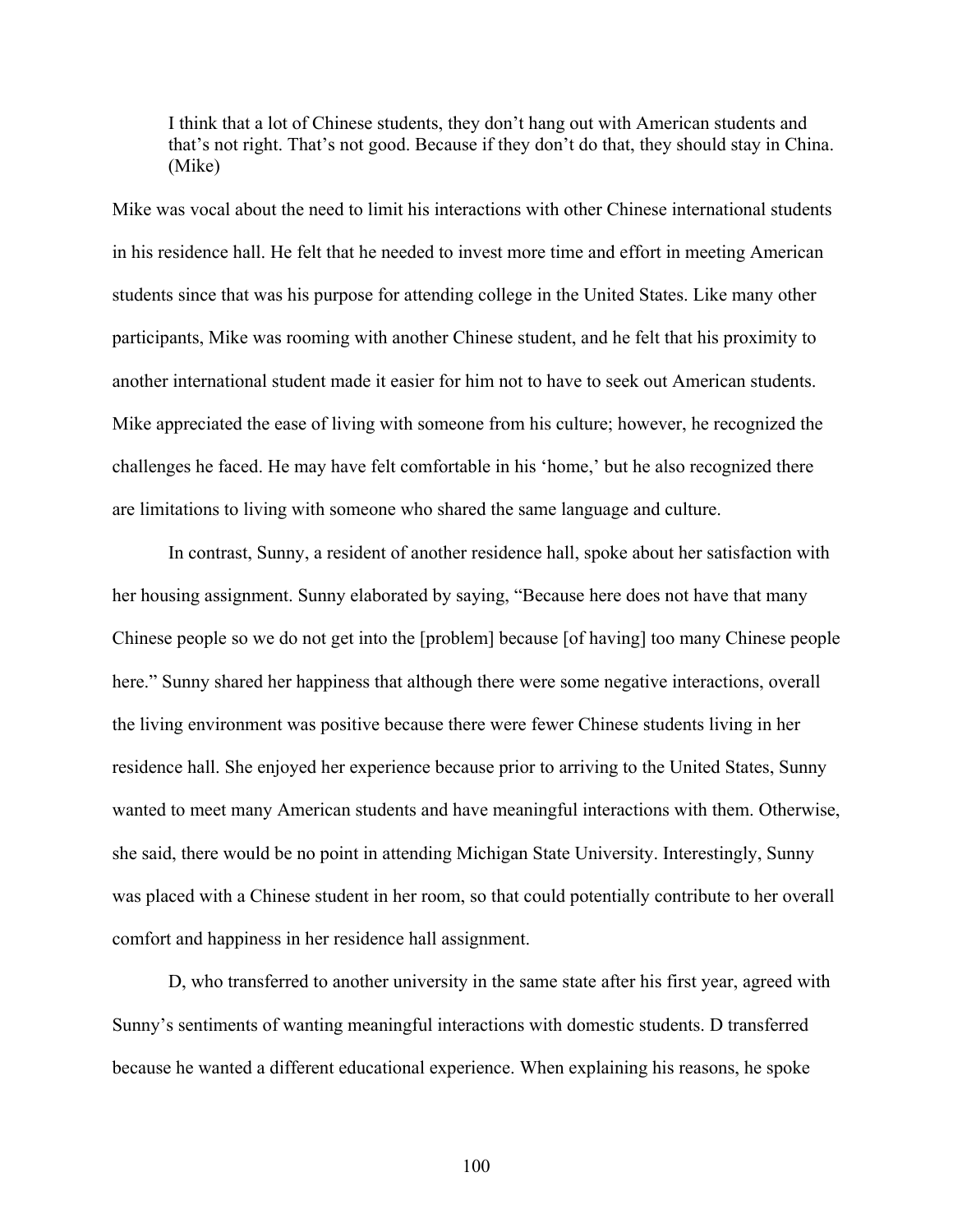extensively about the fact that he wanted to be at an institution with fewer Chinese students. D explained:

First reason is just there are too many Chinese students at MSU and the Chinese students didn't leave a good impression to the American students. And also there are not so many Asians in [city of new institution]. (D)

D was very happy at his new institution and he credited much of that to his ability to make more American friends than he did at MSU. He wanted to befriend American students when he arrived at MSU, but he felt that it was difficult due to the high number of Chinese students. He had a few negative interactions with American students in his residence hall, but overall enjoyed connecting with American students.

Similar to D, Lu noted the large number of Chinese students at MSU. She spoke about her experience as an orientation leader in the summer before her second year on campus:

In orientation this year, there was about 500 Chinese students coming in. There are too much Chinese students. They can't meet American students. (Lu)

The irony in Lu's comment, along with the feelings of the other participants, was that she was one of the many Chinese students on campus. She said repeatedly that there were too many Chinese students, and she did not seem to include herself in those numbers. Several participants lamented the challenges of having too many Chinese students on campus; however, they also spoke about the ease and comfort in having Chinese friends who shared their culture. This revealed a tension between the desire of Chinese students to have American friends, yet being uncomfortable with immersing themselves into American culture. Thus, although the participants perceived that there were too many Chinese students, they were able to benefit from having a large population of Chinese students so they were able to establish meaningful friendships. The tension experienced by many of the participants indicated that the large number of Chinese peers helped increase their sense of belonging to the Chinese campus community. At the same time,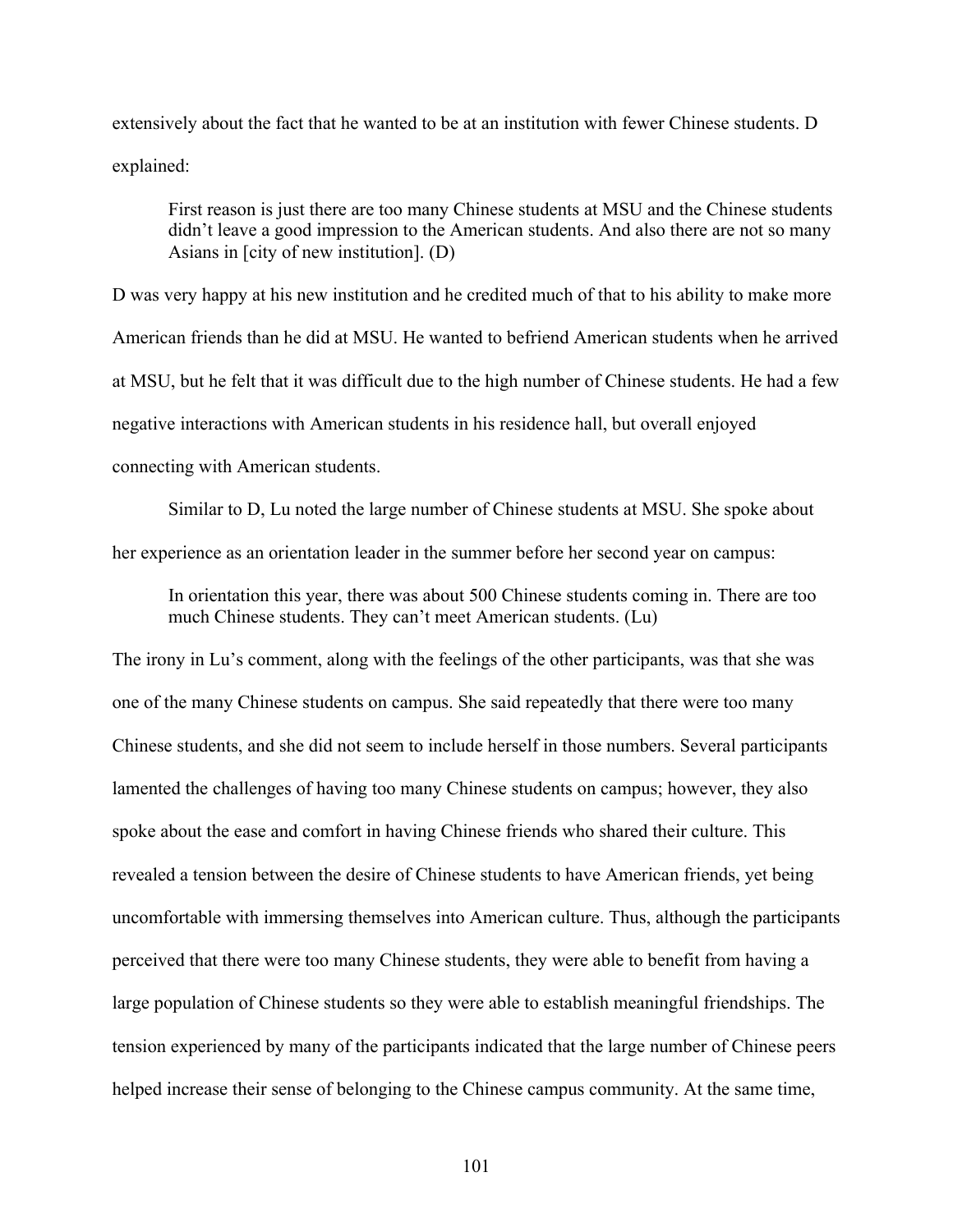the large percentage of Chinese students also led to a decrease in sense of belonging in the participants' residence halls and the larger campus.

**Cultural differences with American students.** All study participants cited the importance of having an American roommate to assist in their transition to MSU and to their residential community. However, only about half of the participants were housed with an American roommate, and several of these participants stated that their feelings towards their American roommates changed over time. The early anticipation and excitement of living with a domestic student soon faded after realizing that the cultural differences caused much discomfort in the room. Zoey, who was originally very excited to live with a non-Chinese students, stated:

We talk[ed] a lot at the beginning, but I think when time goes by, we don't have so much interest in each others' culture. And so we don't communicate a lot. Just necessary talk. (Zoey)

Zoey believed that after getting to know each other earlier in the year, she and her roommate ran out of topics to talk about. Zoey was vocal about her roommate having no interest in Chinese culture, and this was surprising to her. Zoey stated that she thought her American roommate would have a lot of questions since Chinese and American cultures are so different; however, Zoey realized that "maybe she has no interest in that." The conversation exchange soon became uneven, so Zoey stopped trying so hard to connect with her roommate. Despite this communication challenge in her room, Zoey was still happy that she had an American roommate. As she explained:

I think it's a bad idea to have a Chinese roommate here because I always live with Chinese people. It's not—I think I go to America to study, to improve my English, so it's not helpful to be with Chinese people all the time. (Zoey)

Similarly, Camilla's relationship with her American roommate also changed during the academic year. Her early experience was positive when her American roommate would assist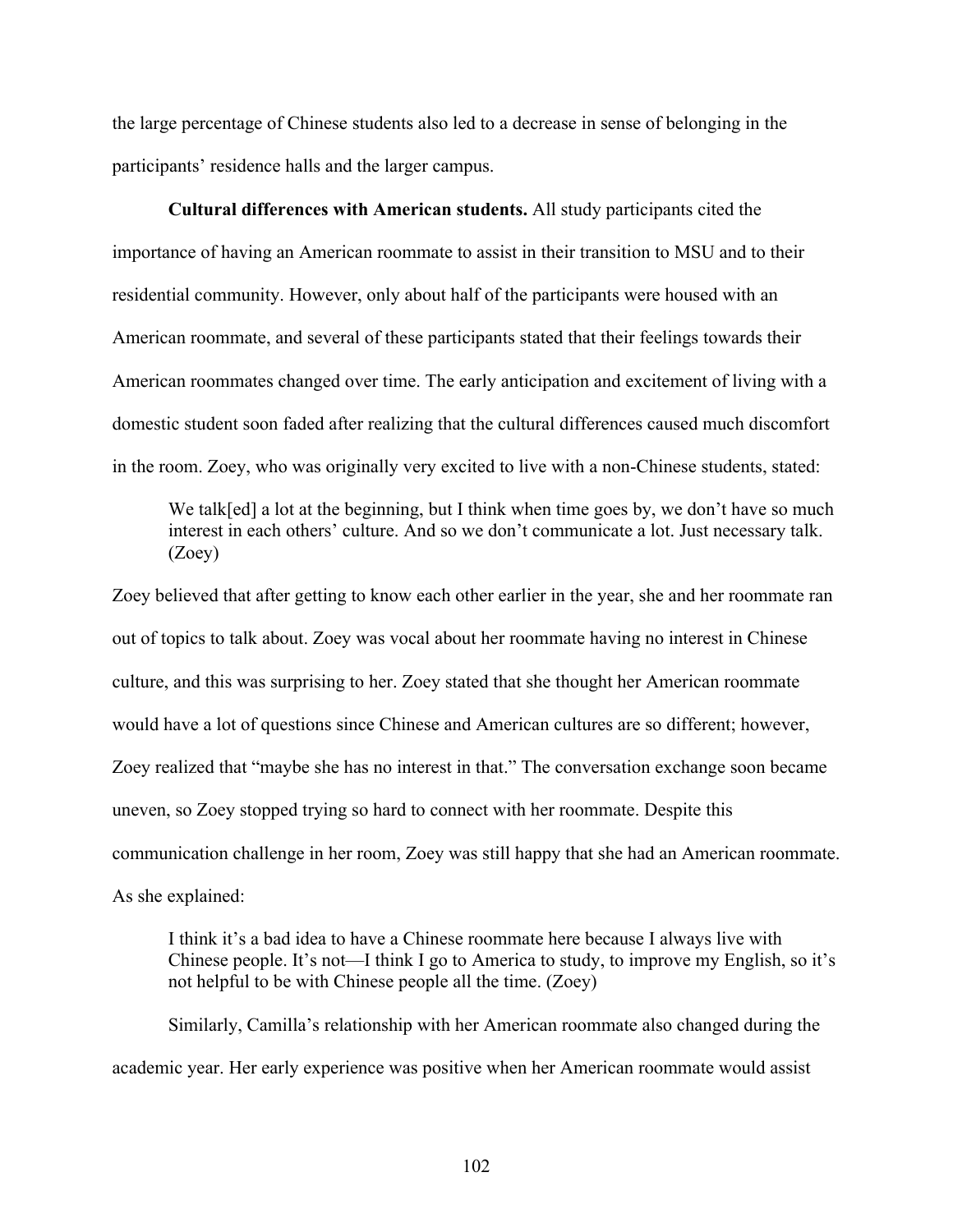Camilla with her transition to the United States. However, their relationship never developed beyond the surface level of cohabitating. They never established a friendship. Camilla stated:

It's good. I can't say it's too good because we're not familiar with each other even though we live in the same room for nearly one year now. But we never have arguments and she comforted me a lot in the first month because you know the first month always has many problems in our lives or in our studies. But I have some problems in my heart is that I just feel like we're just roommates instead of friends. It can be kind of a language problem between us. And some cultural problem between us. (Camilla)

Interestingly, Camilla attended a Canadian foreign language high school in China for two years before coming to college in the United States. Even with her early introduction to Western culture, Camilla still had a difficult time finding common conversation topics with her roommate. Although Camilla was deliberate about requesting an American roommate, she decided to move off-campus with Chinese international friends for her second year because it would be an easier living environment.

Derek, a member of a living-learning program, had a very positive rooming experience his first semester. But once he moved to his new room in the second semester, he had a very difficult time with his roommate. Derek's first roommate, who was American, made a lot of effort to engage with Derek and assisted him with his transition to university. On the other hand, Derek's second roommate was very disengaged and that led to Derek having a less positive residential experience his second semester. Derek explained:

We don't really have common language and we don't have the same topics we are both interested in. Most of the time, he is in front of the computer doing computer games and I don't really do that. So we don't really have any topics to talk about. So that's why we don't really get along. It's not like we don't get along, we don't talk. We never bother each other, we have different social lives. (Derek)

Derek spoke about his feelings of loneliness and disconnection from his roommate and his floormates. He credited his discomfort to the fact that he was the only Chinese international student in his living-learning community. Because of this, he had a very difficult time finding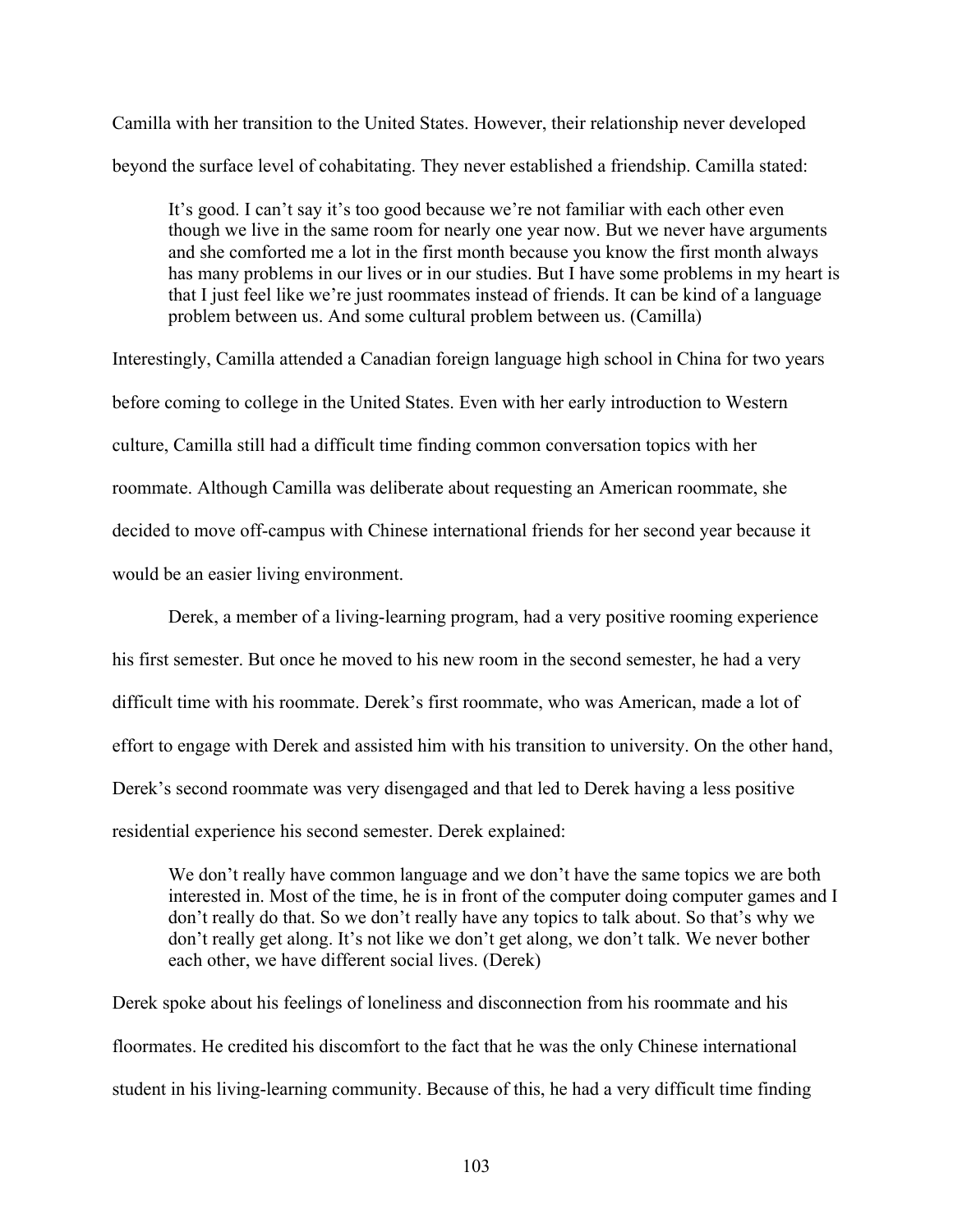other students who wanted to connect with him, leading to feelings of dissatisfaction with his living environment.

Mike did not personally experience being uncomfortable in his living space but did share stories about his Chinese friends. Mike, who had a Chinese roommate, originally wanted a United States native as his roommate. Mike felt that a domestic roommate could be his bridge to better understanding of American culture. When asked if he was satisfied with his current living arrangements, he said that he was. He explained that he heard stories from his Chinese friends who had difficulty befriending their American roommates. Mike reported on his Chinese friends' perceptions of their relationships with their American roomates:

With my friends, for example—their roommates were American students and none of them got along with them. And they told me that they hate them. (Mike)

Mike stated that he thinks it is difficult for Chinese and American roommates to get along because of their cultural differences. He reported that his friends said they were treated differently from other students because of being Chinese although Mike personally never had that experience. Mike was able to recount stories from Chinese friends who felt very disconnected from their American students and American culture. The experiences of Mike's friends were very similar to many of the participants who felt that disconnection from their American roommates led to feelings of discomfort in their residence halls.

**Communication problems at 'home'.** Close proximity to domestic students was beneficial on the whole to the participants' adjustment to life at Michigan State University; however, the cultural differences within their residence hall room would often lead to some communication problems for many of the Chinese participants. Kay was excited to be paired up with an American roommate, assuming that the close proximity would foster improved communication and cultural exchange. However, after some time passed in the first semester, she

104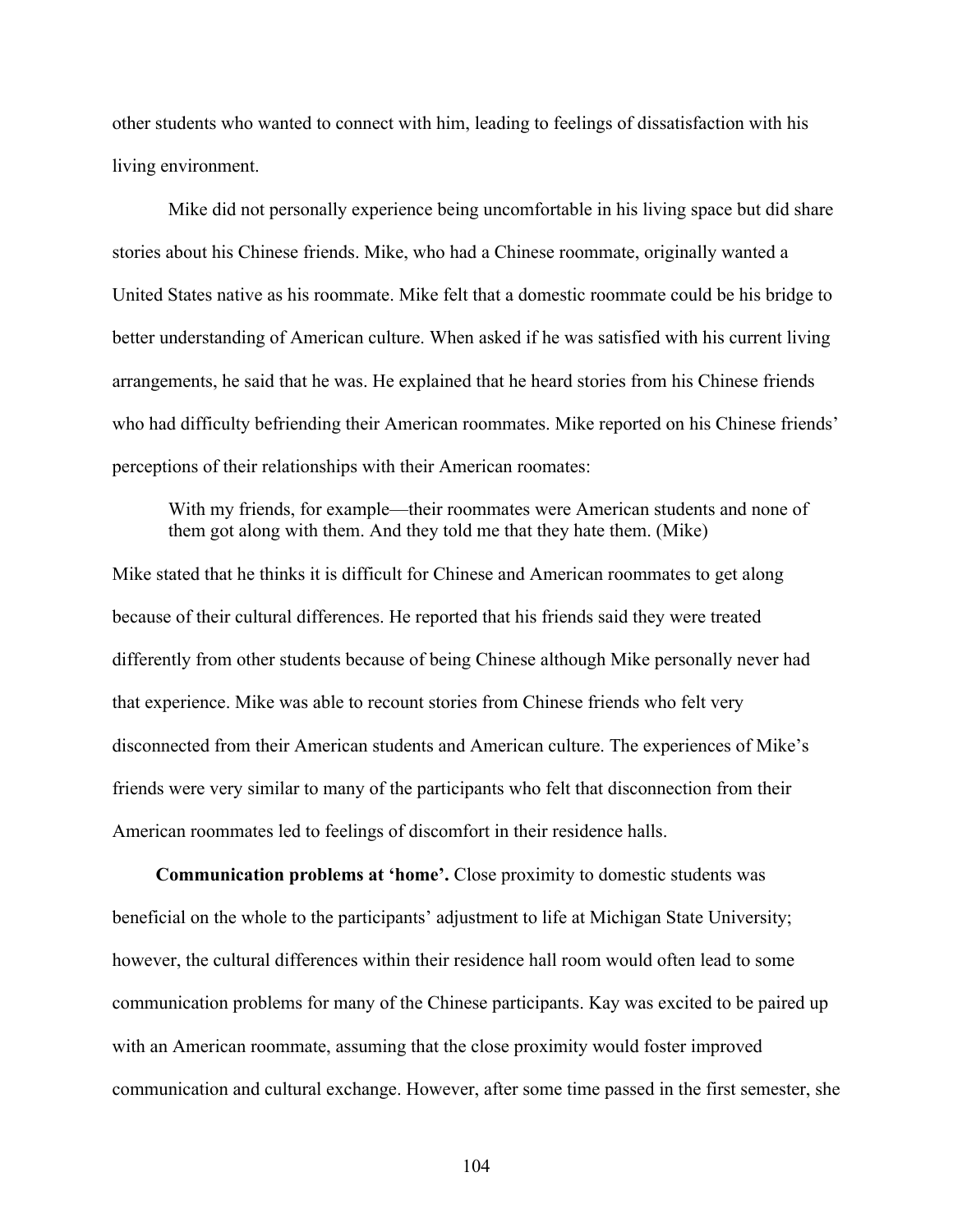and her roommate only communicated when necessary. Kay found that having an American roommate led to some dissatisfaction in her room. She eventually moved rooms, explaining:

Last semester, I lived with a White girl. And actually, she's very nice and I'm a nice girl too. We lived together but we don't really have any mutual topics. So every time, every night, when we sit in one room we just keep silent. That's so bad. Actually, we did know that we can get along well but we just don't have much mutual topics. And this semester, I moved out and I live with one of my Chinese friends. We have more topics to talk about. (Kay)

Kay's situation with her roommate, which was a fairly neutral relationship with no hostility, appeared to be common among the participants who had American roommates. Interestingly, several participants who did not have American roommates spoke about how they noticed other Chinese friends having less-than-comfortable living arrangements. Shirley outlined the problem between Chinese and domestic students, claiming that communication issues were at the heart of the matter. She realized this when her American roommate told her that American students have the perception that Chinese students do not want to interact with Americans. This was surprising to Shirley, who said the solution would be for Chinese students to "talk—not keep their mouths shut." Shirley also added:

And of course, they should communicate with their roommates. Because a lot of Chinese girls or boys, they don't communicate with their roommates and that makes things a big problem. The Asians with the Americans, they have conflict. But they need to negotiate—I mean, they need to communicate. Like me, I don't really have that kind of thing happens because every time, we say hey, let us make a plan for our schedule. So my roommate will say, okay this time, I will do this kind of stuff, maybe next time do this. I will take a shower in the evening and she will shower in the morning. So we don't have problems together. So of course communication is important. (Shirley)

Communication problems between roommates and floormates also stemmed from the lack of available common interests. Several participants found it difficult to find things to talk about with the American students in their residence hall. Peter expressed this sentiment: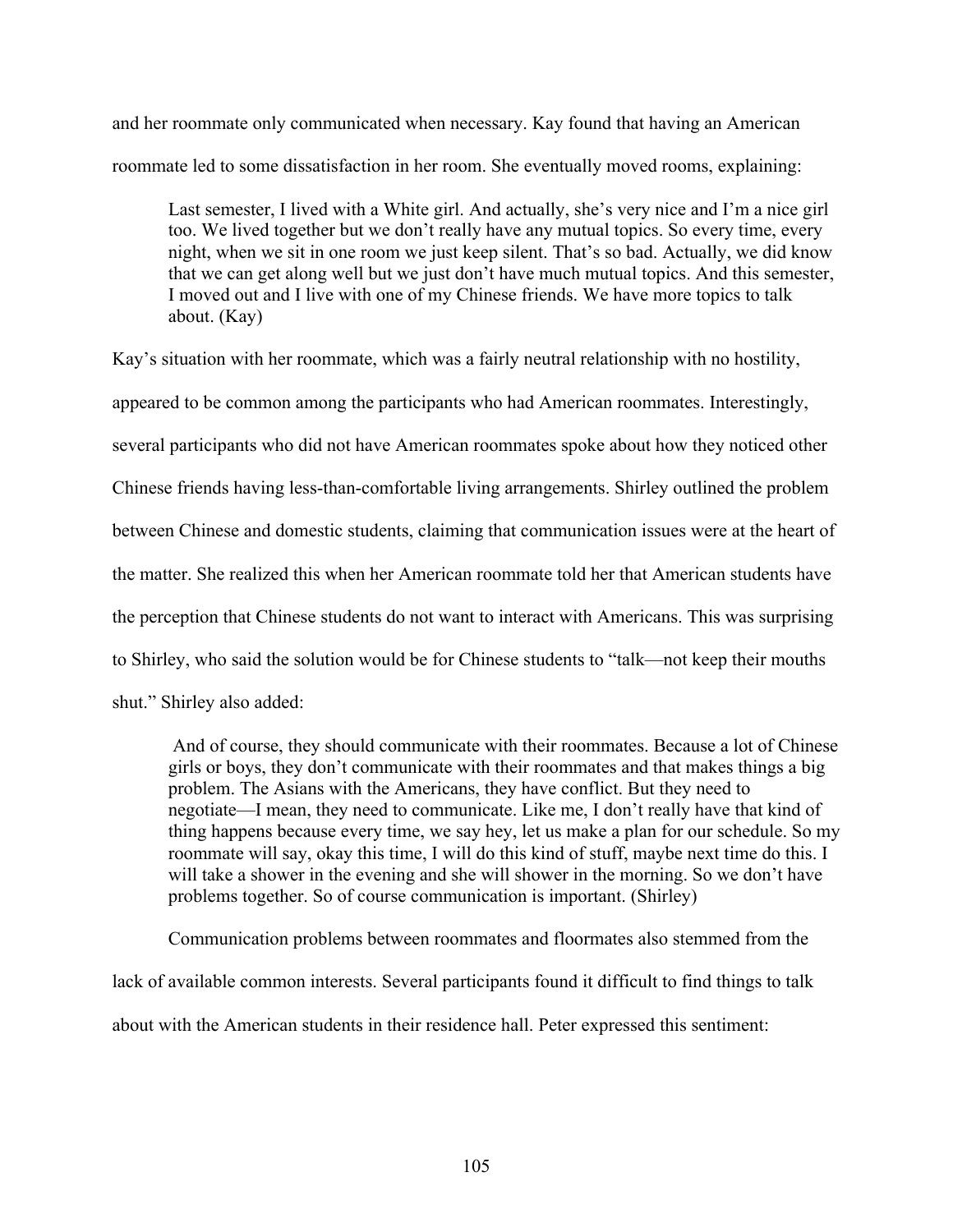Yeah, I want to know them. I want to join the group, like the American group. But still I can't because like, we don't have the same topics. So the topics are very important. It's like the key but I didn't find it. (Peter)

Peter found it challenging to connect with American students in his residence hall, and credited much of that to cultural differences and lack of common discussion topics. Similar to Peter, Lu indicated that there was a learning curve to communicating with domestic students. She talked extensively about "learning how to get along with American students." She indicated she was afraid to start conversations with her American roommate. Lu would try to push herself to reach out to domestic students but felt frustration that "they don't come to my dorm room to say, hi, how are you doing." Lu stated that she and her roommate had very different lifestyles, which also contributed to the lack of communication in the room.

Derek also acknowledged the role lifestyle differences played in his interactions with the

domestic students in his residence hall:

So I can study hard, but sometimes with the social life, I still have trouble with them. The way we see the things and we treat them is different. Like people is different and the way we do our things is different. It's the different ways of doing things. Like in all of my class, I can listen to music and do my work in quiet. But most people like to turn on loud music and party and drink and whatever. And we prefer—at least me—I prefer to study where I live. And the people on my floor are very noisy. I don't know if it is a common thing or if it is special, but that is different. (Derek)

Several participants were vocal about the discomfort they felt around domestic students

in their residence hall. In fact, some participants bluntly said that being around American

students was sometimes exhausting. Nancy spoke about having to think a lot about what topics

she could discuss with domestic students:

They will talk about different topics. Like Americans like to talk about their daily lives. Chinese like to talk about gossip or something like that. It's hard to talk to Americans with gossip because I don't like to watch TV—well, it's not that I don't like it, but it's complicated to remember. Probably we just talk about class and how their day goes. (Nancy)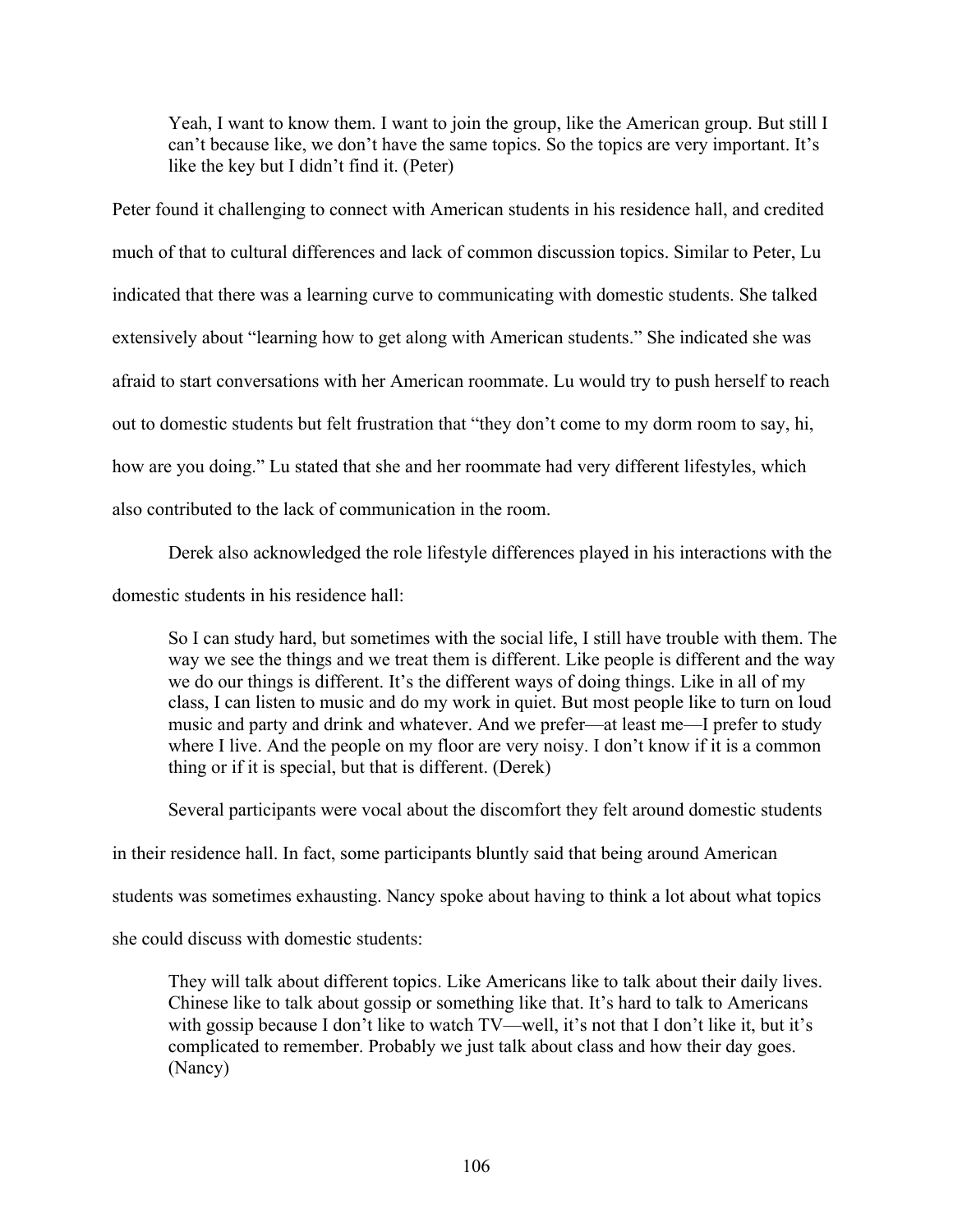Although Nancy did have American friends, she explained she sometimes can get frustrated with their conversations. Nancy explained that the same topics kept coming up, when people would "ask me the same question about the Chinese culture, I just feel like, don't ask me anymore. I don't want to answer that."

Several participants heard about the tensions between Chinese and American students prior to arriving on campus. This led to them requesting Chinese student roommates as a way to prevent discomfort in their residence hall rooms. Of the 21 participants, 13 participants had Chinese roommates assigned to their room, either through mutual request or random assignment by the housing office. Overall, participants who had Chinese roommates tended to have more positive roommate experiences. When asked why they are able to cohabitate effectively with their Chinese roommates, participants responded that it was easier to live with someone who shared the same culture and language. These participants expressed a sense of relief to be able to return to their rooms and be comfortable around those that are culturally similar. Nancy, who attended high school for three years in the United States, expressed her thoughts when contemplating her roommate possibilities:

I was actually thinking about a Chinese roommate at first. The reason why is because I think the living style and also the dining habits would be more similar. And the communication wouldn't be too hard. Because after three years, I figured out that no matter how I change, I have some habits I cannot change. (Nancy)

Nancy did request a Chinese roommate, after deciding that it would be easier to live in one room with someone who shared the same culture. Vicky shared the same sentiment about living with another Chinese student. She had met a Chinese student online through social media prior to arriving on campus, and decided to request that student to avoid any cultural tension in the room. Vicky shared: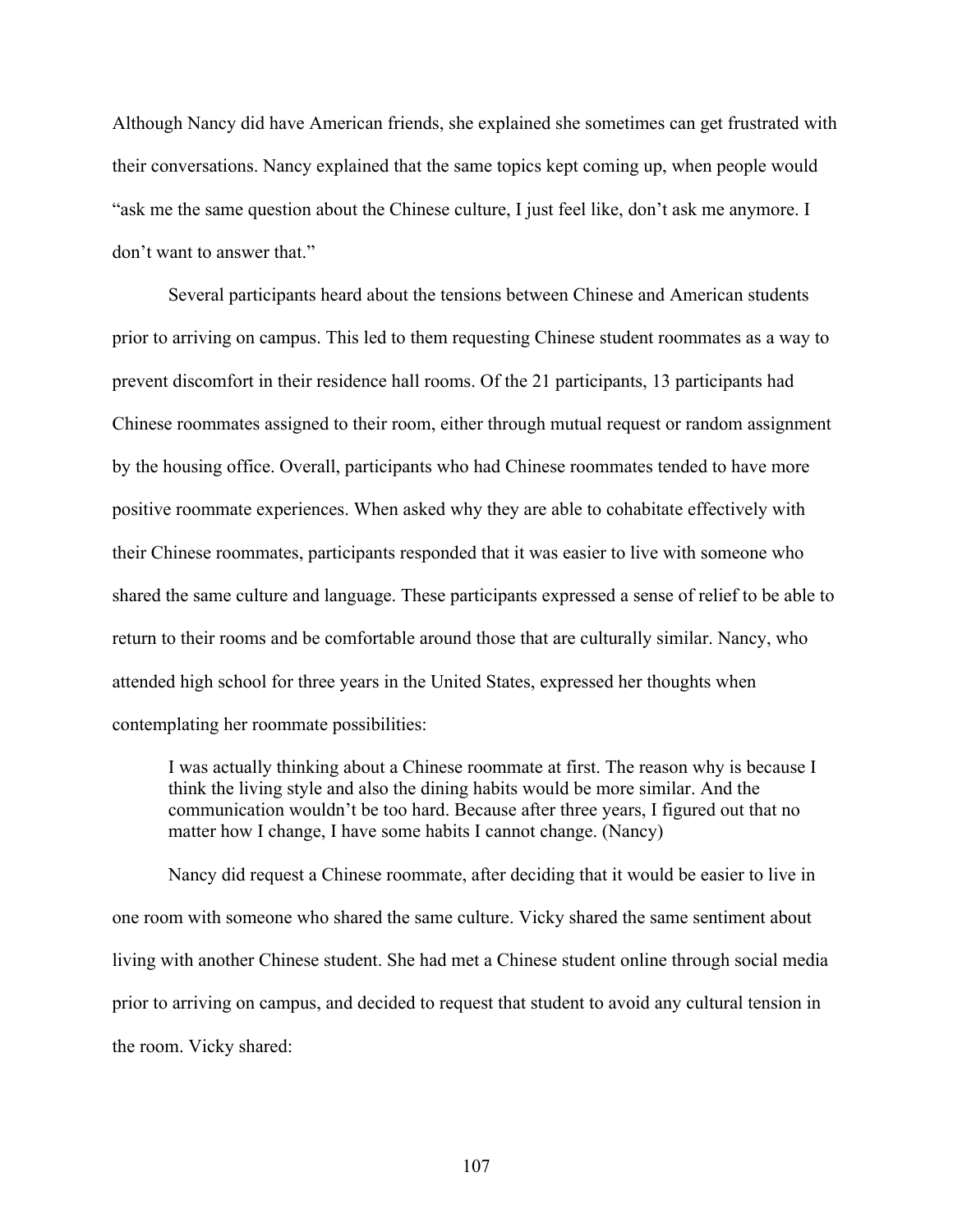My roommate is great. I'm so happy to have this kind of roommate because some of my friends don't get along with their roommate. They have arguments over some things, in some ways. Maybe cleaning the room or the sleeping time. (Vicky)

When asked about her Chinese friends' experiences, Vicky said that most of her friends with American roommates were the ones who had roommate problems. Although Vicky had originally thought she would make a lot of American friends in her residence hall, she realized that their lifestyles are too different. She spoke openly about not wanting to make friends with the domestic students on her floor, stating that they are "really crazy" and like to "play loud music." Vicky credited her discomfort with her floormates to cultural differences and the lack of conversation topics between Chinese and American students. Of the 30 students on her floor, she claimed to know only two American women. Otherwise, she mostly socialized with her roommate and other Chinese friends since she did not feel a connection with others on her floor.

Mike, who was paired with another Chinese international student, had originally wanted an American roommate. He explained that the "reason I came here is that I wanted to experience American culture." Mike felt that living with an American roommate could help him experience new things. However, he was assigned a Chinese international roommate and they became good friends and felt comfortable in their room. Mike's rooming situation resulted in him feeling very happy and satisfied with his housing assignment with another Chinese student.

Jack had a similar experience with his Chinese roommate, who was his high school classmate from their hometown of Shenzhen. They live in a four-person room with two American students. Jack described that living situation as being the best possible scenario for an international student. He was able to have a roommate with the same cultural background, but was able to get exposed to American culture in his room with his two domestic roommates. When asked about the benefits of his living situation, Jack stated:

108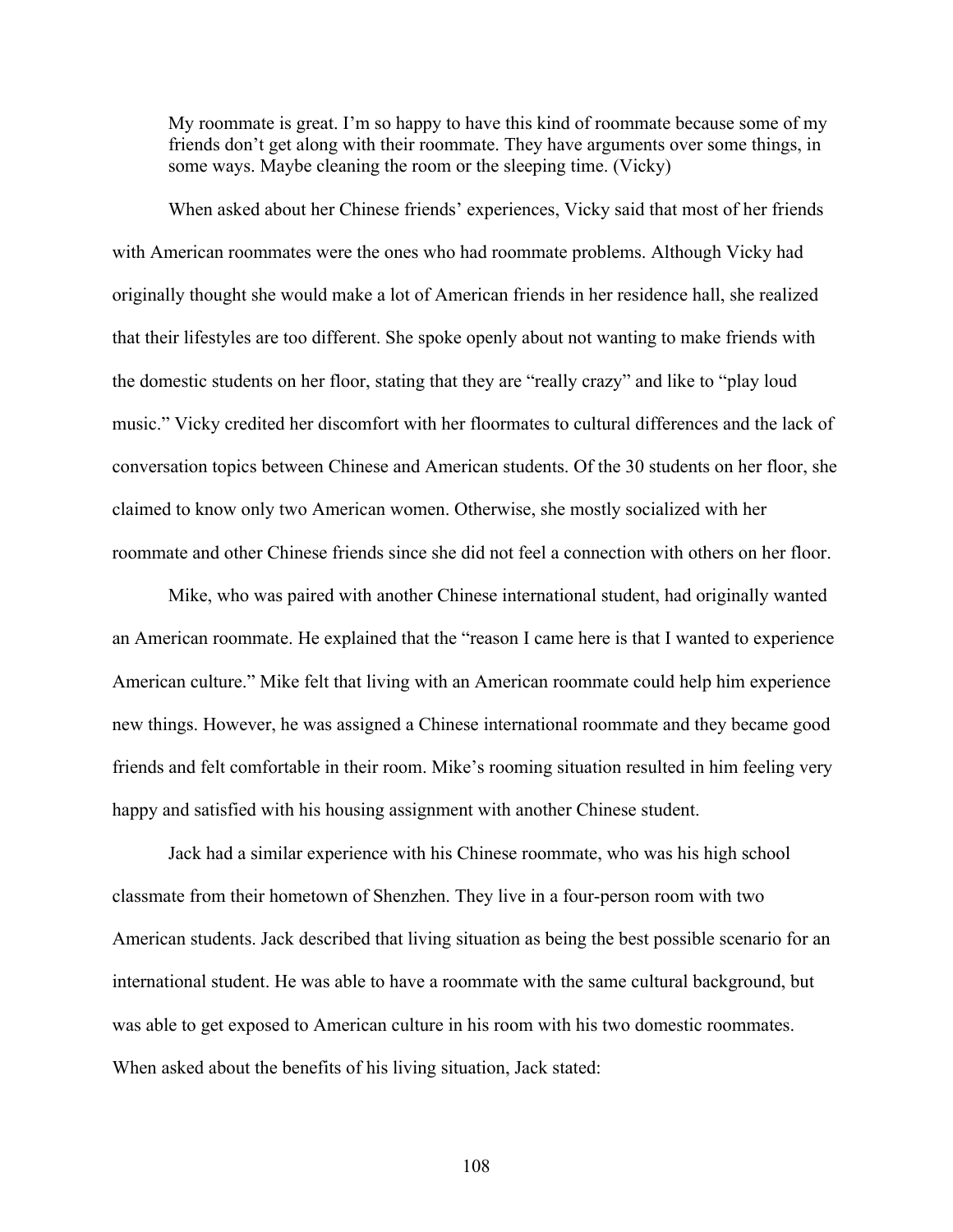It's more convenient because sometimes we talk about things only Chinese can understand. And if with the two American guys, we can also talk about American culture. (Jack)

Waffle also spoke about the influence her roommate had on her overall comfort in her room. Waffle was placed with a Chinese roommate through random assignment from the housing office. She had wanted an American roommate so she could "know more about American culture" and could "improve my speaking." However, she found that she had a very comfortable living environment with her Chinese roommate and was still able to connect with Americans who lived in the adjoining suite. Waffle expressed her initial feelings about not having an American roommate:

I feel a little disappointed but it's okay. Because in the hallway, there's a lot of American people. And also we room with an American. The neighbor—we share a restroom. (Waffle)

Like Waffle, several participants with Chinese roommates spoke positively about living with someone who had a similar cultural background and living habits. At the same time, these participants recognized the need to have some connection with American culture, no matter how tenuous it may be. Vicky specifically requested a Chinese roommate who attended high school in the United States, and explained her reasoning:

I'm afraid I would not get along with Americans because the culture difference and the habits we have. They are different. So I think it would make me feel uncomfortable so I decided to choose Chinese student who was in high school here, in the U.S. I think also one way they can help me to learn about the U.S. culture. And because she is Chinese, we don't have much difference. (Vicky)

Vicky was very happy and satisfied with her choice of a roommate. When asked about her housing preference for the next academic year, Vicky said that she decided to live with her current roommate and two other Chinese women for their second year. She felt most comfortable

living with other Chinese students and anticipated a positive living situation for the next year.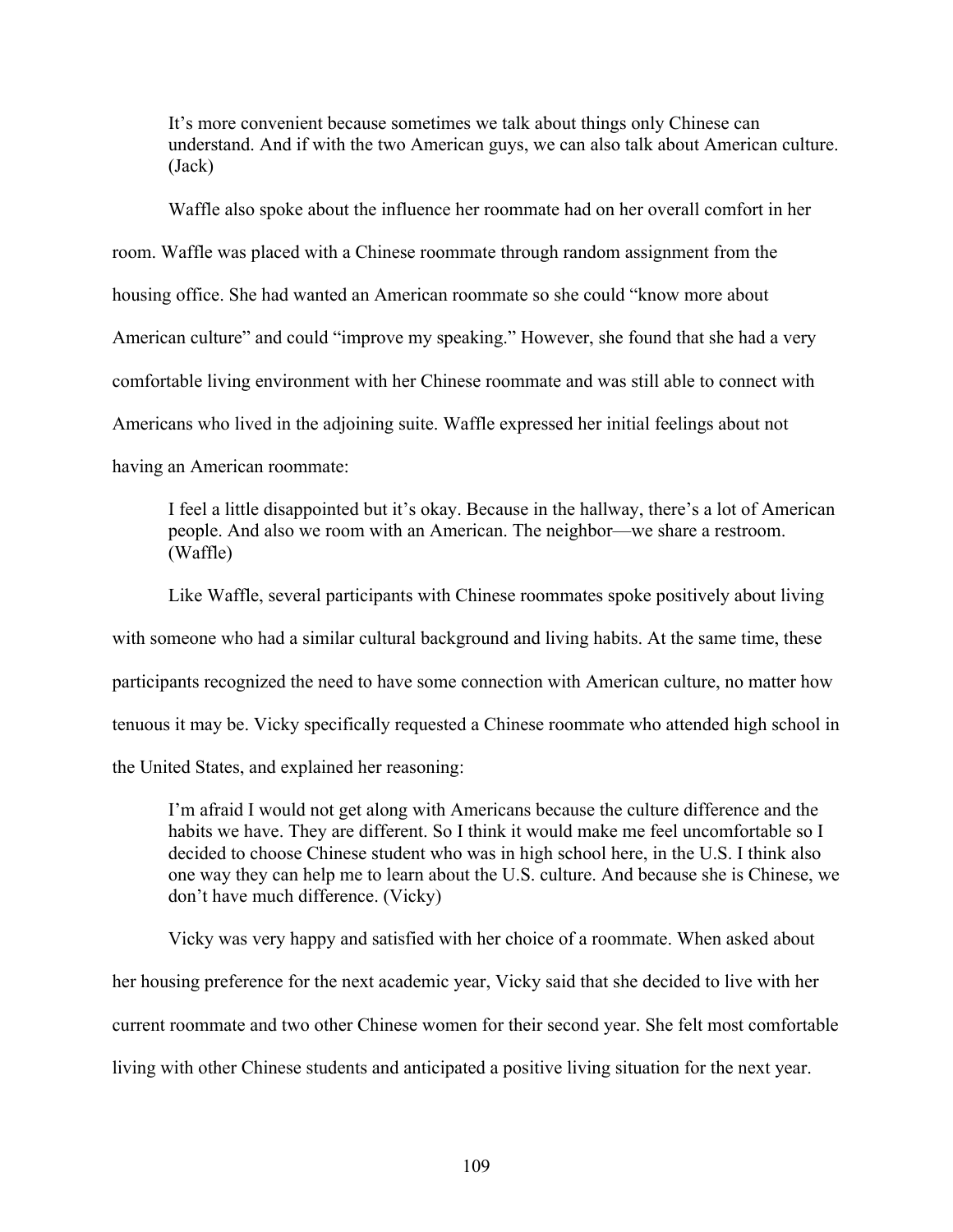Similarly to Vicky, most participants decided to live with another Chinese student for their second academic year. Several described their thought processes for choosing to live with Chinese students, and most cited the need to be comfortable in their living space. Gwen, who had a Chinese roommate her first year, decided to live with another Chinese student for her next year on campus. She described her reasoning by stating:

One of my friends has a roommate who is American. I always ask her questions, like 'do you think you improve your English a lot' or 'do you feel comfortable living with an American.' She tells me it's fine, but I don't think she hangs out with her roommate a lot. Like, it's just okay living with American friends. At first I was thinking if I should choose an American friend as my roommate, but finally, I decided to choose a Chinese student again. I'm kind of afraid if I have an American roommate because we live together for one year—it's a long time if we don't get along well. (Gwen)

Most participants stated that their roommate had the most significant influence over their

comfort and sense of 'home' in their residence hall. Derek outlined the importance of having a

good roommate:

Last semester, I ate most of the time with my roommate. That's why I feel like a roommate is very important. He is the person who spent all day with you, you live together, you can eat together. He is the person most important, at least for me, in college. So if I can get along with my roommate, then it would be easier to get around and just say, hey dude you want to go to the café and get some food? It would be easier and that's why the roommate is important. (Derek)

Derek credited his roommate for being the most important person in his transition to

university life, a sentiment shared by many other participants. The participants who wanted

American roommates anticipated an easier transition to American culture. However, as indicated

by the participants' stories, making meaningful connections with American students proved to be

more challenging than they anticipated.

Many participants started college with preconceived notions about their interactions with

American and Chinese roommates and floormates, and most anticipated a positive living

experience in their residence hall. Although many participants were satisfied with their living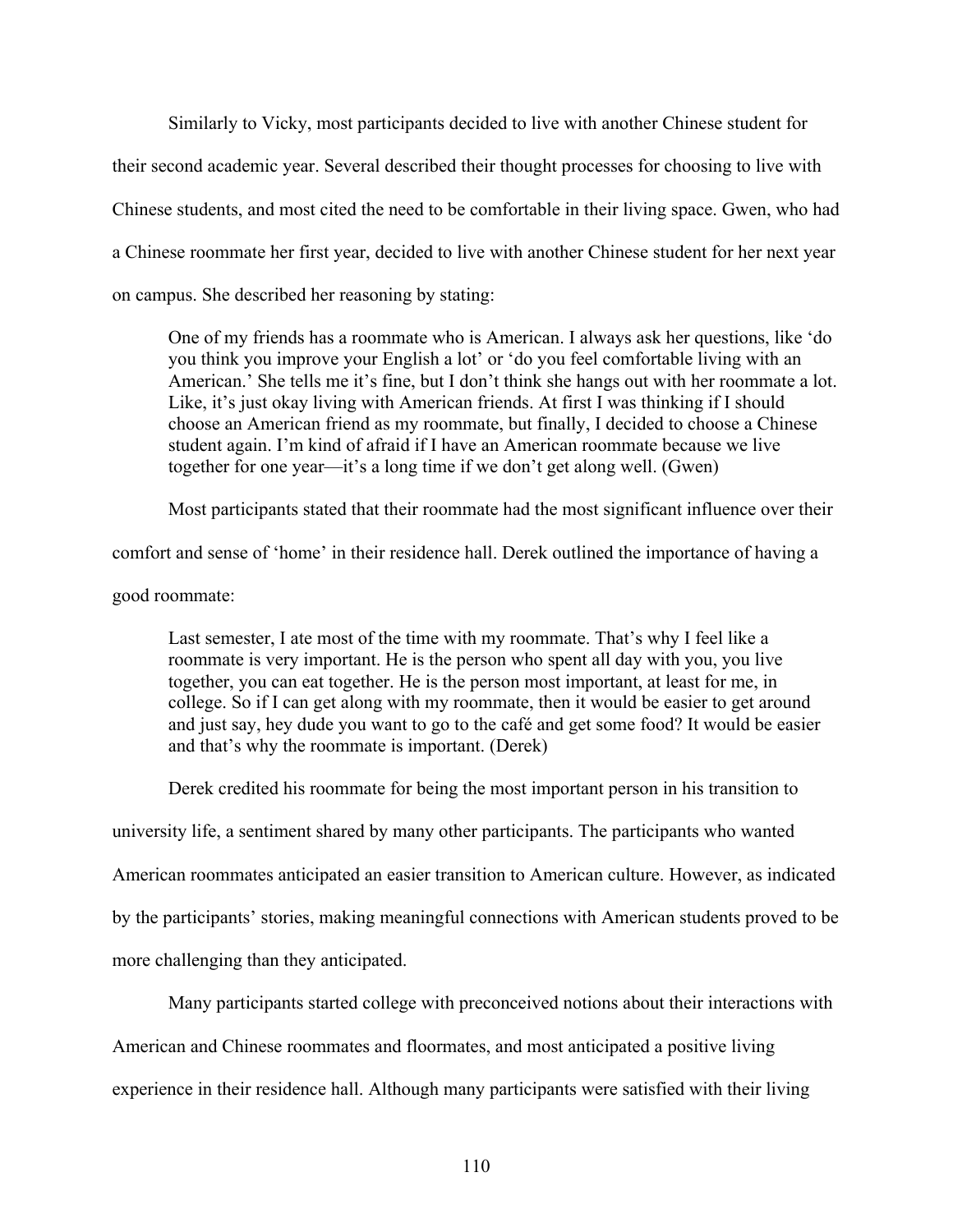arrangements, most participants spoke extensively about the role of their roommate in their oncampus housing experience. On the whole, the participants with American roommates had some discomfort living in the same space due to cultural differences. The lack of a common culture affected the Chinese students' sense of comfort and belonging in their rooms and residence halls, which was evident in their housing choices for their second year at Michigan State University. Of the 21 participants, only six chose to live in on-campus housing for their second year. The other 15 participants decided to move off campus and all of them chose to live with other Chinese students. Their choices in housing for their second academic year indicated that for many of the participants, the residence halls do not necessarily provide a very comfortable living space.

The majority of participants requested an American roommate for their first year, with the expectation that domestic roommates would help international students bridge the gap to American culture. However, many participants came to feel uncomfortable in their residence hall, citing a lack of connection with American students and an overabundance of Chinese students on the campus. The participants' feelings of discomfort in their residence hall led to decreased interactions with American students and some tension with the large number of Chinese international students on campus. Within the behavioral dimension of Hurtado et al.'s (1999) framework, the role of language and roommate/floormate relationships overlap to create a less than satisfactory residential experience for the Chinese participants in this study, all of which negatively affected the participants' sense of belonging in the residence halls.

### **Psychological Climate**

According to Hurtado et al. (1999), the psychological climate of a higher education institution involves students' perceptions of intergroup relationships and attitudes towards other

111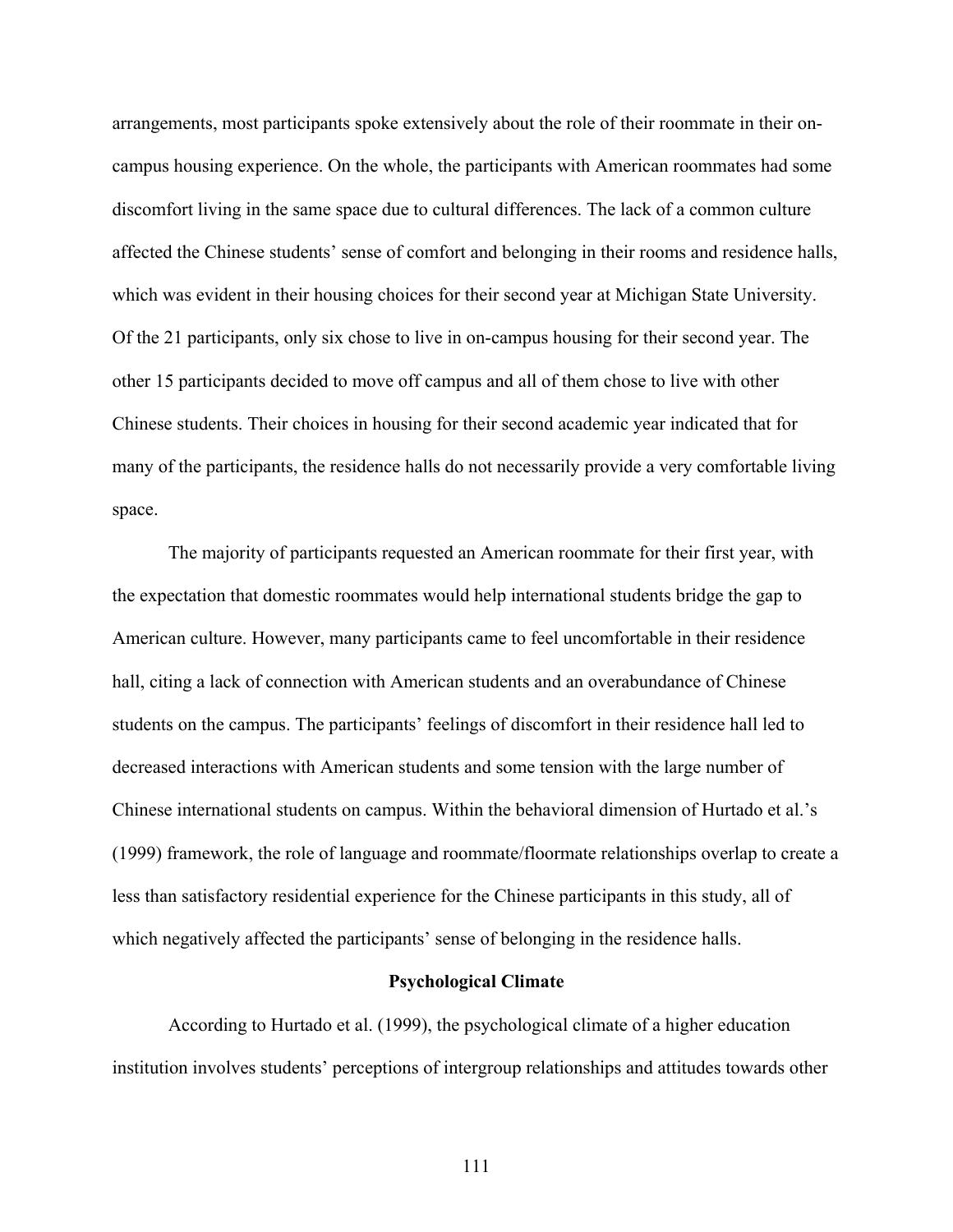students from different racial/ethnic backgrounds. That is, the psychological climate focuses on how the participants make sense of their interactions within the context of American culture. This element is related to the interactions described in the behavioral dimension; however, the psychological climate differs in the sense that this element evaluates how students perceive their relationships with others, including institutional receptiveness towards diversity as well as perceptions of cultural conflict (Hurtado et al., 1999). (See Table 5.2).

Participants' perceptions of their outsider status on campus are highlighted within the psychological climate, all of which affects students overall sense of belonging. The feelings of belonging include students' perception of social support and feeling valued by the campus community. In this study, sense of belonging is based on Chinese students' cognitive evaluation of their interactions with other students, which leads to an affective response, all of which falls within the psychological climate. In this section, findings related to the psychological climate are discussed, with an emphasis on the following three overarching themes: perception of language ability, feelings of discrimination and isolation, and awareness of being an outsider.

| <b>Theme</b>                             | <b>Subtheme</b>                      | <b>Subtheme</b>        |
|------------------------------------------|--------------------------------------|------------------------|
| Perception of language ability           | Fear of speaking<br>English          |                        |
| Feelings of discrimination and isolation |                                      |                        |
| Awareness of being an outsider           | Perception of<br>Americans' feelings | Pressure to<br>conform |

**Table 5.2. Findings Related to the Psychological Climate** 

## **"Some Kind of Terror to Speak to Others": Perception of Language Ability**

The issue of language ability was prevalent in the behavioral dimension, and it is also a factor in the psychological climate. Although the role of language was addressed within the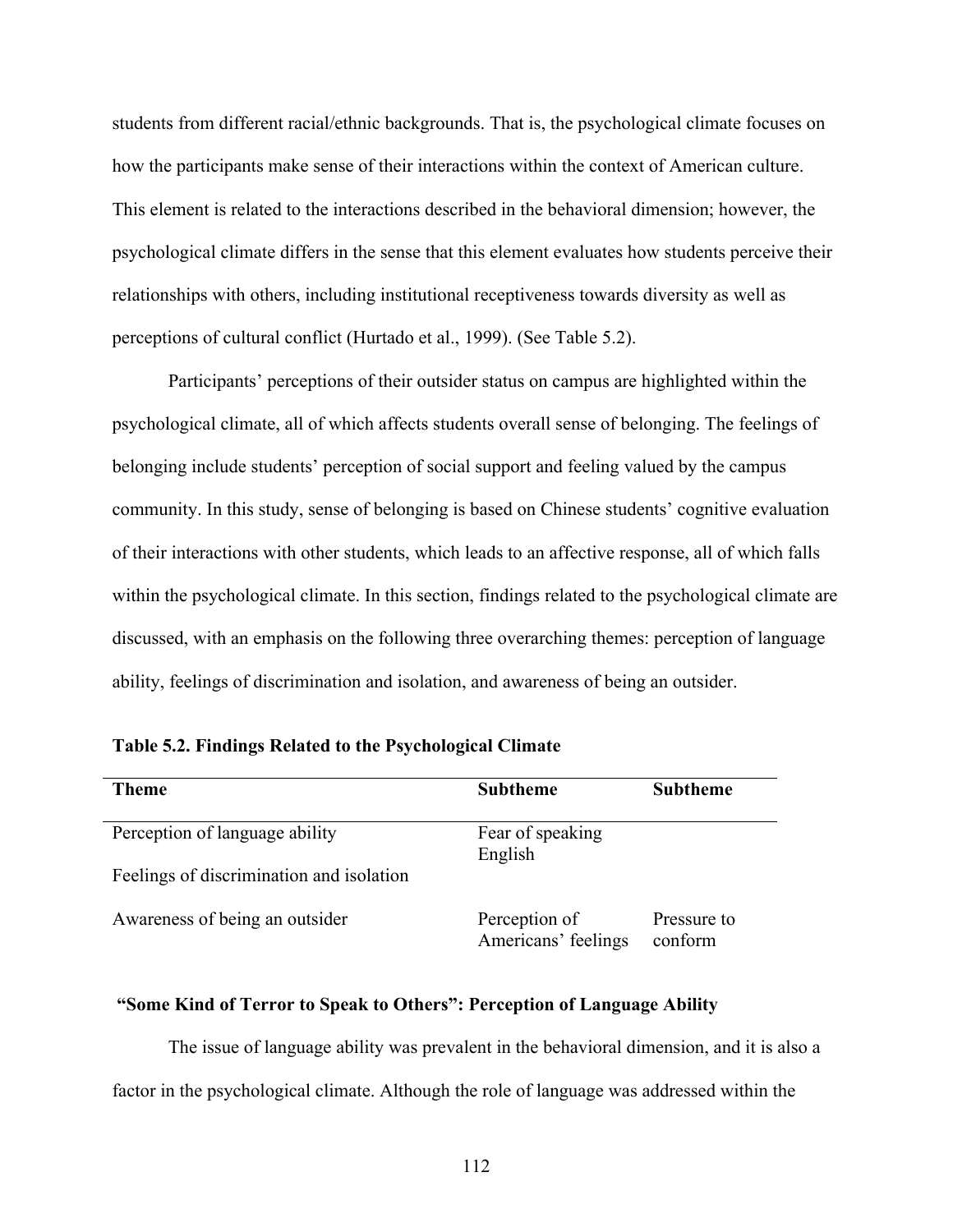behavioral dimension, the psychological climate focuses on the internalization of how the Chinese students' language ability affects their interactions with domestic students. Rather than examining language aptitude, as discussed in the behavioral dimension, Chinese students' perception of their own language ability is emphasized within the psychological climate. Through the lens of the psychological climate, it is possible to examine how these students make a cognitive evaluation of how their English language skills manifest themselves in affective responses such as their willingness to approach American students.

Most participants stated that they were very uncomfortable speaking conversational English with domestic students. They perceived that possessing poor English skills affected their comfort level approaching American students to establish friendships. Most of them stated that they lacked the confidence to approach native English speakers. Their own perception of their abilities made them feel that their language skills negatively affected their social lives in their residence halls.

**Fear of speaking English.** Most participants stated that they felt uncomfortable speaking English because they perceived their abilities to be very elementary. These feelings of discomfort are related to the role of language in the behavioral dimension, and the participants felt that these feelings hindered their progress in engaging with non-Chinese students. Thus, they felt that their perception of their speaking abilities served as a barrier to connecting with Americans and American culture. Riverkid spoke of this, explaining:

I tried to find students to be my friend, but sadly, I didn't find them. I think the biggest barrier is the language. Because I find for international students, Chinese is really different from English. It's hard to manage English. (Riverkid)

Riverkid felt that her limited conversational English skills prevented her from approaching American students. She was prepared for the difficulty of meeting American students because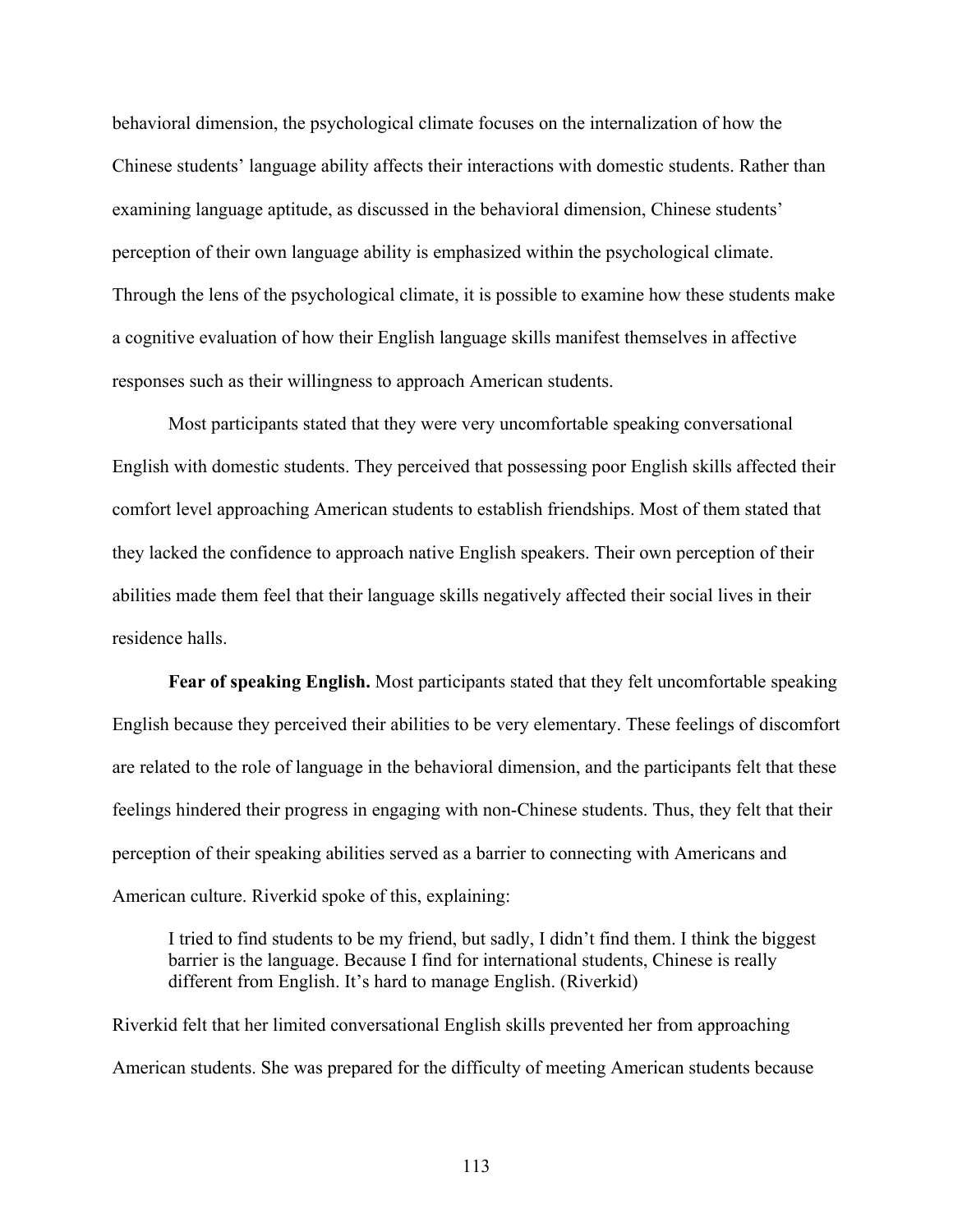she browsed some online forums about Chinese students studying in the United States. Several Chinese students on the online forums said that connecting with American students "is a big problem in America because of the language." Although Riverkid knew it would be difficult, she still was disappointed when she did not make domestic friends easily, and blamed this mostly on her fear of speaking English. The cognitive evaluation of her speaking abilities led Riverkid to avoid approaching American students, and this choice led to decreased feelings of belonging to her residential community.

Gwen also had difficulty approaching American students. She chose to work in the cafeteria in her residential area and often felt that her English skills were a barrier to other student workers including her in their lives:

> Actually, I'm kind of afraid—the basic thing like my English—I don't think I will communicate with Americans well. Some of them are really nice, but now I work in the cafeteria and my partners are American students. They talk to me a lot, but actually, most of them won't ask me to join his or her life. I think there is a cultural barrier. (Gwen)

Similarly, Derek felt that his lack of English speaking ability hindered his progress engaging in American culture. Interestingly, when asked why he participated in this study, Derek openly stated that it was so he could practice his conversational English. He felt that after moving to the living-learning program that predominantly housed domestic students, he lost his chance to practice conversational English. Although one would assume the large number of domestic students would lead to increased interaction, Derek felt very isolated from the rest of the students in his living-learning program and residence hall floor and had a hard time making connections. When asked about his feelings concerning the language barrier, he emotionally shared this story:

I still think the language is the most important thing—at least for me. So if you can speak one thing, and you can speak things that will make them confused, they won't do it again.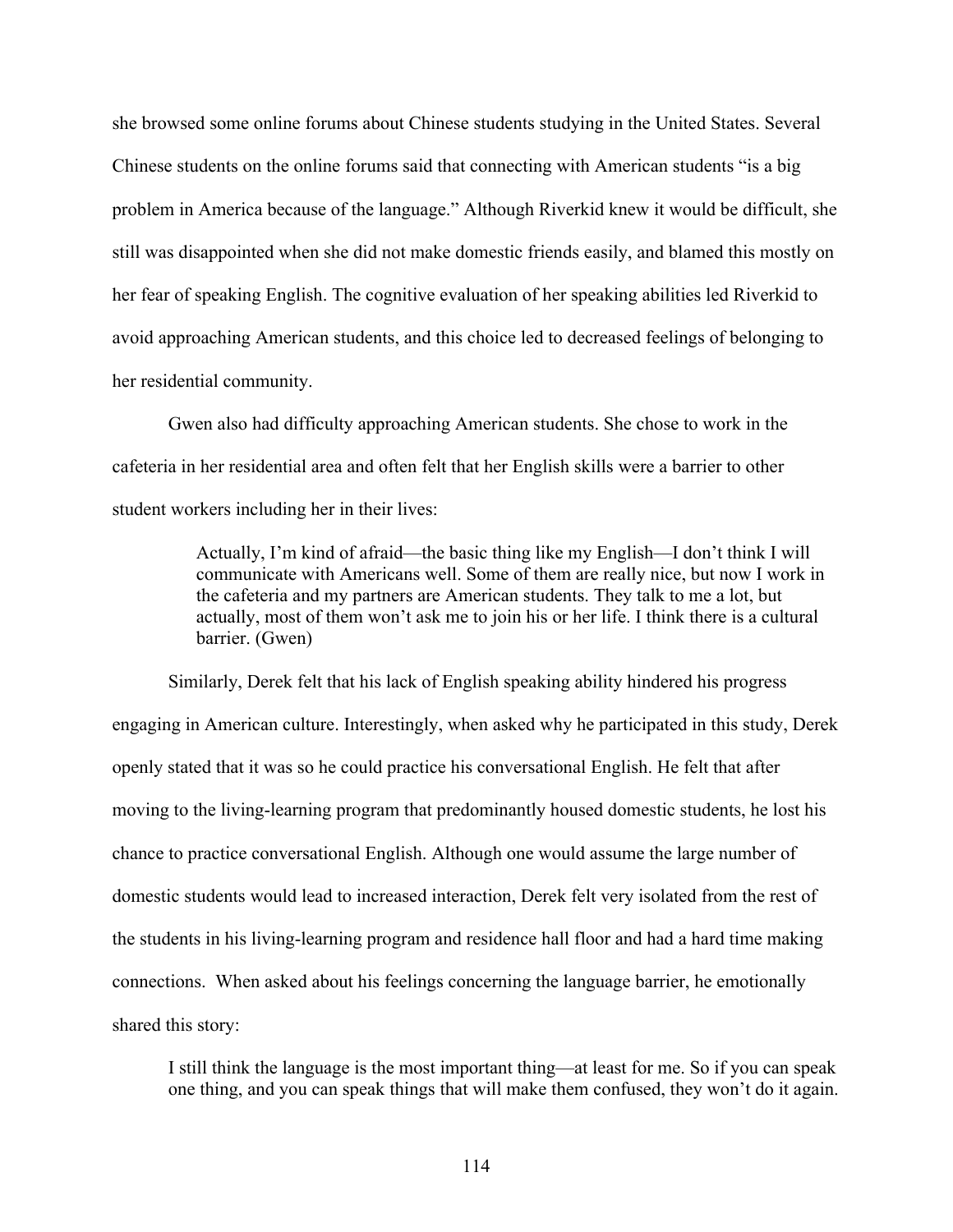For example, last semester, I had a really hard time to speak English. Sometimes I don't understand them and they don't understand me. So one time, a guy was talking to me and I ask him a few times to repeat things. After I asked him the third time, he said never mind, forget it. It made me upset. That next time, I had to understand him. That I have to study hard and understand English. I don't want to feel that anymore. I don't want to be in a same situation like "forget it." I don't want to do that any more. (Derek)

Derek's description of that incident was indicative of the feelings that many participants

experienced on a frequent basis when interacting with non-Chinese students. They often feel

distant from domestic students and experience feelings of inferiority when communication

challenges occur. For example, Rachel spoke about her frustrations with her English skills:

I still feel that as an international student, I don't think I'm that good. Sometimes, I know a person from the organization, she's a freshman and she did her internship this summer. And she's really—even to know her, you can feel that confidence from her. Sometimes I think that if I was a native person, I can do a better job than her. (Rachel)

Rachel spoke extensively concerning her feelings about her lack of English speaking

skills. She felt that she was often left on the sidelines when it came to opportunities, including

leadership positions in student organizations. She credited these challenges to campus

involvement to her language abilities, stating multiple times that she would have more

opportunities for campus engagement if she were a native English speaker.

Most participants' confidence in their English speaking skills was overall very low. Many

participants spoke about their inability to get their courage up to approach American students.

Riverkid, who said that language was her barrier to making American friends, talked extensively

about her lack of confidence in her English skills and how she has to force herself to approach

other students:

Because since language—my English is not as good as American student's so they might not understand what I'm talking about. So it's much harder for me to talk with them and communicate with them. So it's much harder for me to make friends with them. I have to be very very outgoing to be brave enough to be friends with them. (Riverkid)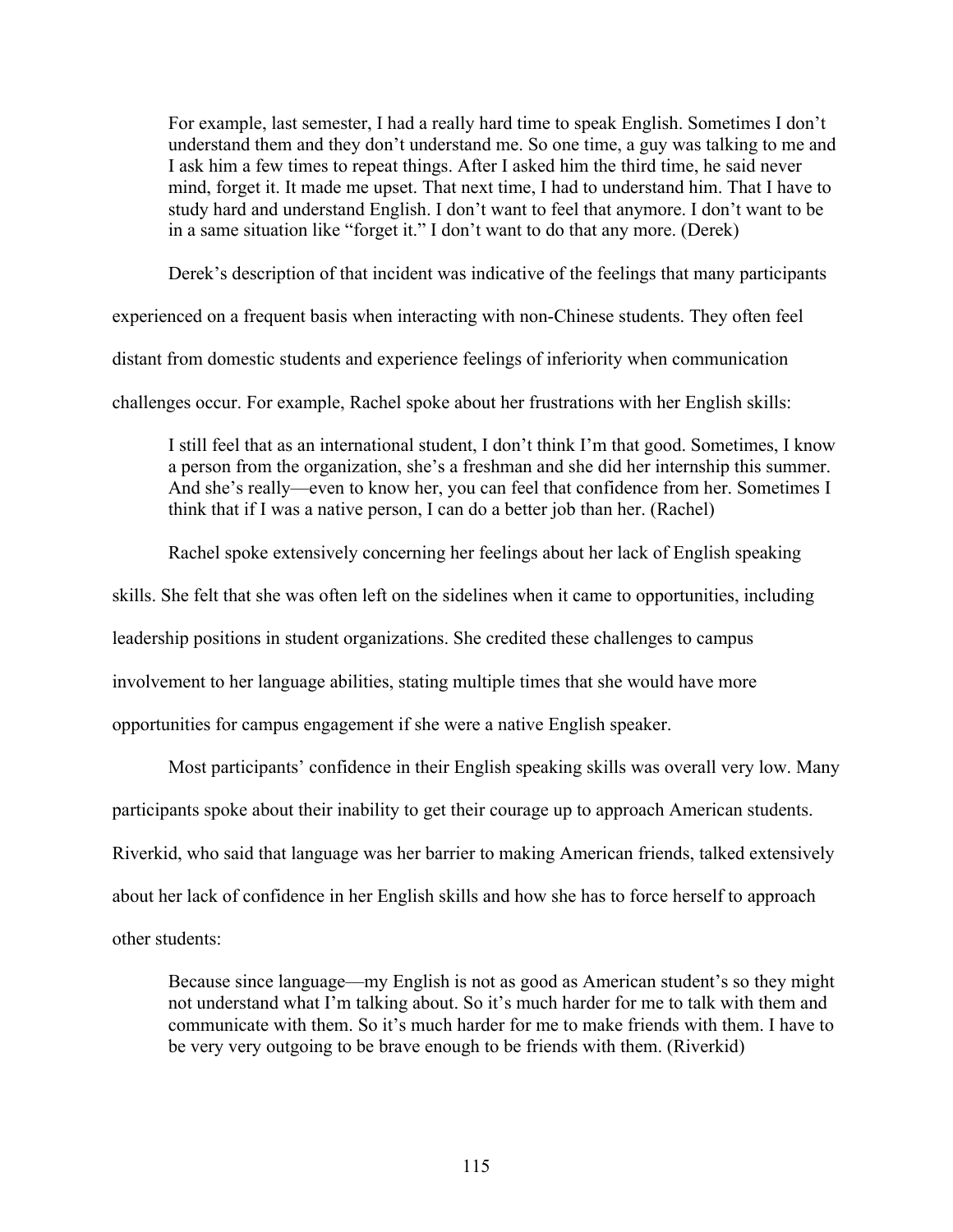Riverkid's experience was similar to Zoey's, who felt nervousness when she had to communicate in English with others. She stated:

You know, my English is not perfect now. So if somebody talks to me, I can understand only 80%. So I'm kind of nervous if I communicate with others. If I communicate with some people, I don't get nervous. (Zoey)

Zoey was referring to other Chinese students as the people who do not make her nervous

when communicating. Her nervousness manifested itself when she needed to speak with native

English speakers, which often limited her interactions with American students. She had difficulty

connecting with American students because of her lack of confidence in her speaking abilities.

D, who also was comfortable speaking with native English speakers on a regular basis, noted the

lack of confidence of many Chinese international students. D verbalized his perception of

Chinese students' problems communicating with domestic students:

I know a lot of things, but for students who really miss home and they have insecurity speaking English well, they are afraid to talk to people sometimes because they are really not good at English. Because if you don't know something, you have some kind of terror to speak to others. But if you really want to know them, you won't find it so terrifying. (D)

D accurately summarized much of the participants' feelings about their English skills and their comfort with approaching domestic students. D advises that if Chinese students really want to connect with American students, they need to lose some of their fear in approaching American students. Similarly to D, Shirley, who was fairly comfortable with her English speaking skills, spoke about her perception of Chinese international students' comfort with speaking English. Shirley gave some insights on how most Chinese students perceive their English skills. She credited her years in an international high school for enabling her to be comfortable with her own speaking abilities. She was able to reflect on her experience and describe why other Chinese students seem to have a difficult time connecting with American culture: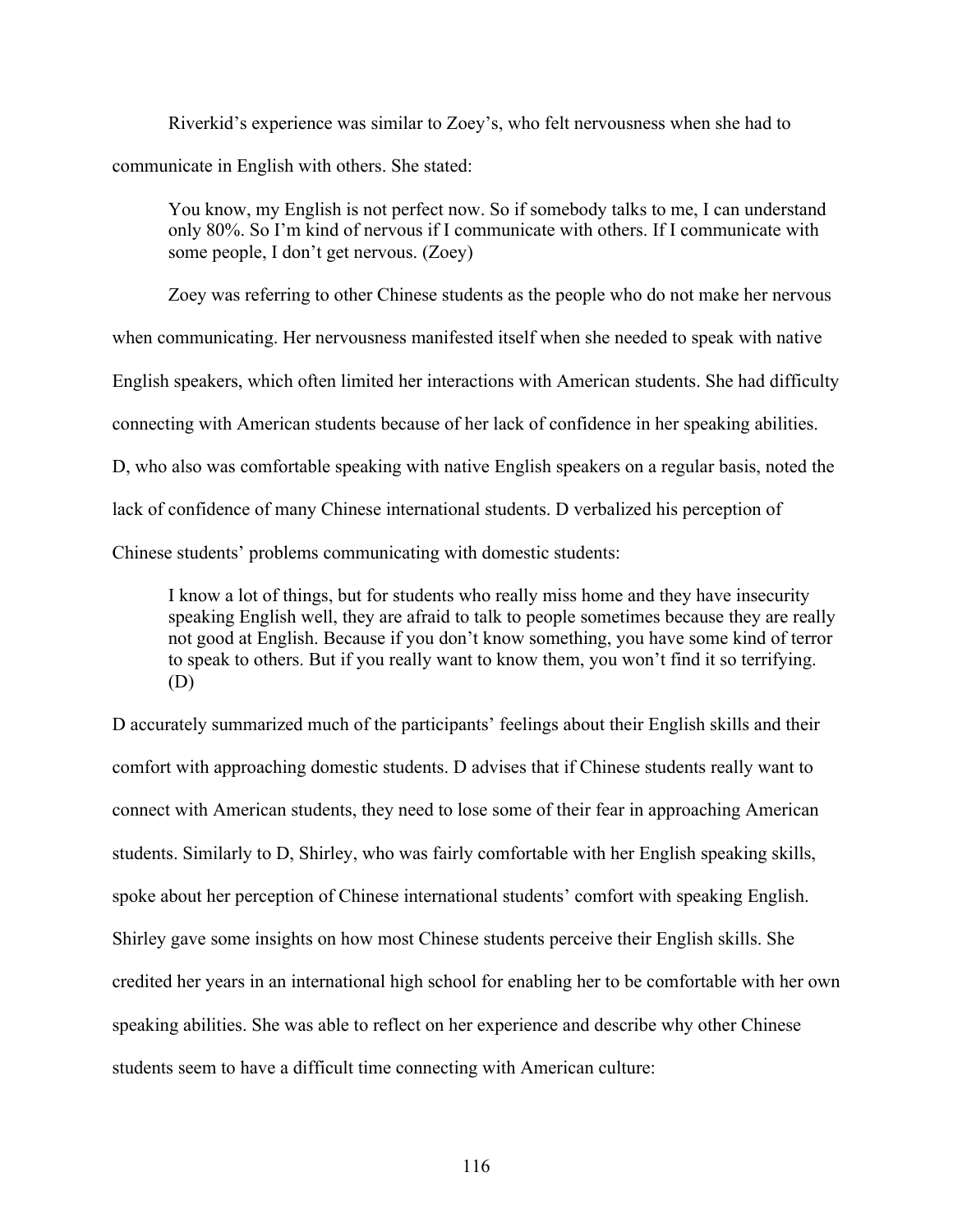I think maybe cultural difference—they don't really express their feelings. For most American girls, they just say, hey I don't want to do this. Maybe we should do this. I think it's really good they have to practice by themselves. Not all in their thinking but more their speaking. They cannot really express what they are feeling when they speak out. They are afraid of, oh I made a mistake when I talked that time. Did I offend him or her? I want to say that they know it's not your mother language but they will forgive you if you say the wrong thing. (Shirley)

According to Shirley, Chinese students were too afraid to approach American students because of their perceived limited language ability. In her opinion, based on observation, she believed that Chinese students were too focused on possibly making mistakes when speaking with American students. Shirley felt that Chinese students were limiting themselves by distancing themselves from American students and American culture. Shirley was likely correct in her assessment since the experience for many participants reflected what Shirley described that there was fear and nervousness when speaking English with domestic students. Overall, these feelings led to the participants feeling less comfortable with approaching American students. Essentially, their perception of their language abilities hindered their progress in engaging in American culture and interacting with American students. Fear limited their interactions and, hence, their educational and cultural development.

## **"They Don't Care About You": Discrimination and Isolation in the Residence Halls**

Approximately half of the student participants described issues of discrimination and isolation at Michigan State University. Not surprisingly, many of these incidents stem from issues related to language ability. Some participants gave examples of explicit acts of discrimination against them, although most participants had stories about more subtle forms of discrimination from their interactions with American students. D described an interaction in his residence hall with a domestic student who made derogatory remarks related to Chinese international students: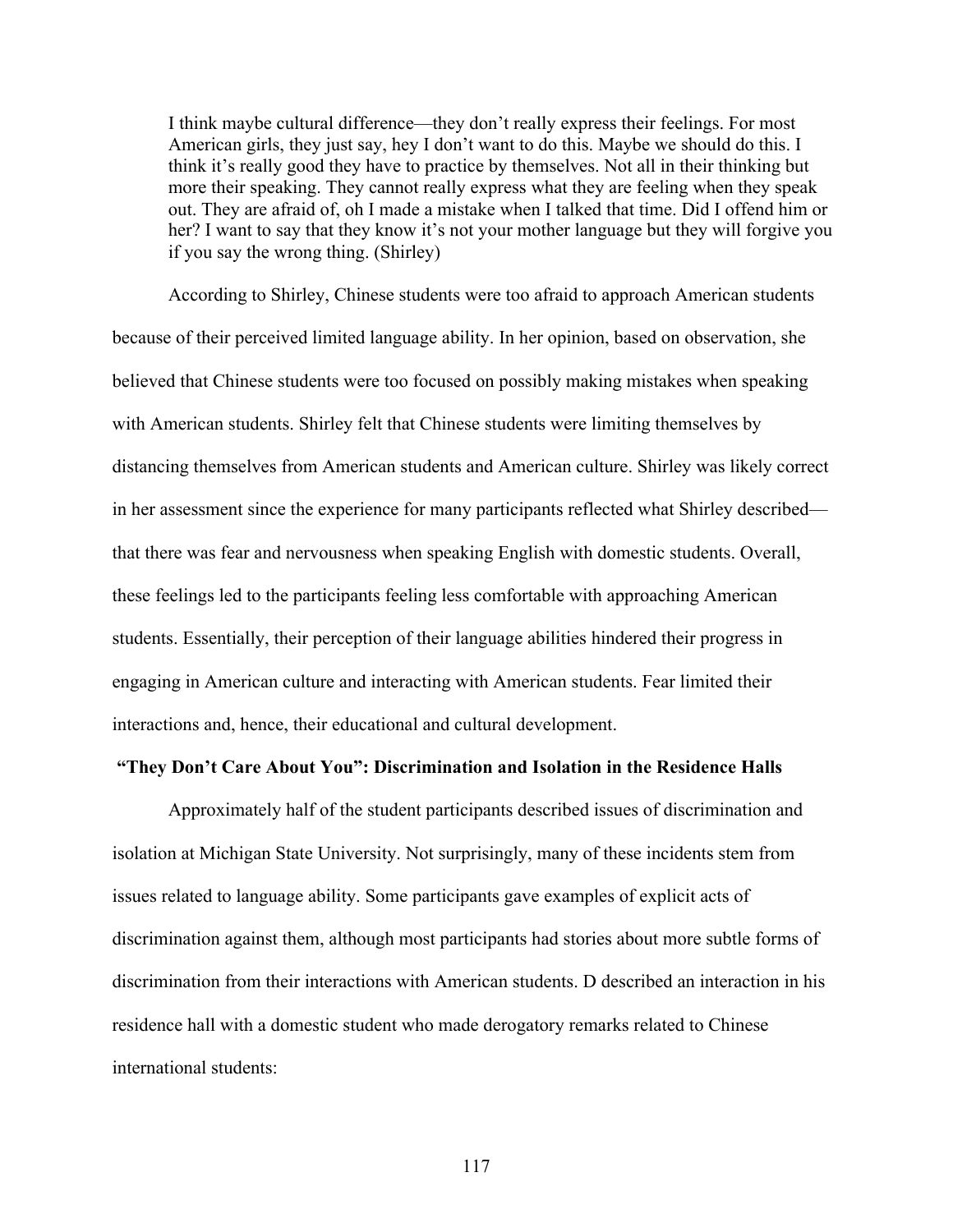One time when I was walking to Main Street from Lambda. It's winter, and winter break I stayed here. There is one guy from I think Mu Hall—he came out, he saw me, and he just shouted, "Fucking Asian people." Just like that. We don't know each other, we are really far away from each other, I don't know why. (D)

D described the harasser as a White male, and D could not understand why that student felt the need to yell at him. D chose not to respond to the student. When D returned to his room, he told his American roommate about the experience. His roommate was very supportive and told him to put that experience out of his mind. But D spoke about how that incident stayed with him and occupied his thoughts for a long time after the incident. This experience likely put him a bit more on the defensive around White American students and made D more aware of negative interactions. D described another incident he experienced in his residence hall:

One time that I ran into a guy, and he was unfriendly to the Chinese students—I knew that afterwards. He talked like- he pretends to be really friendly, and smile really quickly. But after a while, I noticed something is wrong. Yeah, but he is not so obvious. He's kind of subtle. Because when we talked, he just smiled really quickly. And when his friends came out, his friends smiled really really strange, weird. Yeah, and they got away and I heard their discussion about me, about Asian, Chinese people, kind of yeah. So I sensed a little bit of unfriendly. But they didn't say unfriendly things [to me]. (D)

Interestingly, D identified himself as being very capable of befriending American students due to his solid grasp of conversational English. However, these incidents indicate that, although he may have the necessary communication skills, he still experienced hostility from domestic students due to his nationality and ethnicity.

Discrimination by Americans was something that several of the participants expected, having received warnings from other Chinese international students who had experienced an American collegiate environment. Waffle had heard from Chinese friends that negative things could happen to Chinese people in the United States, and she told this story to illustrate one such experience: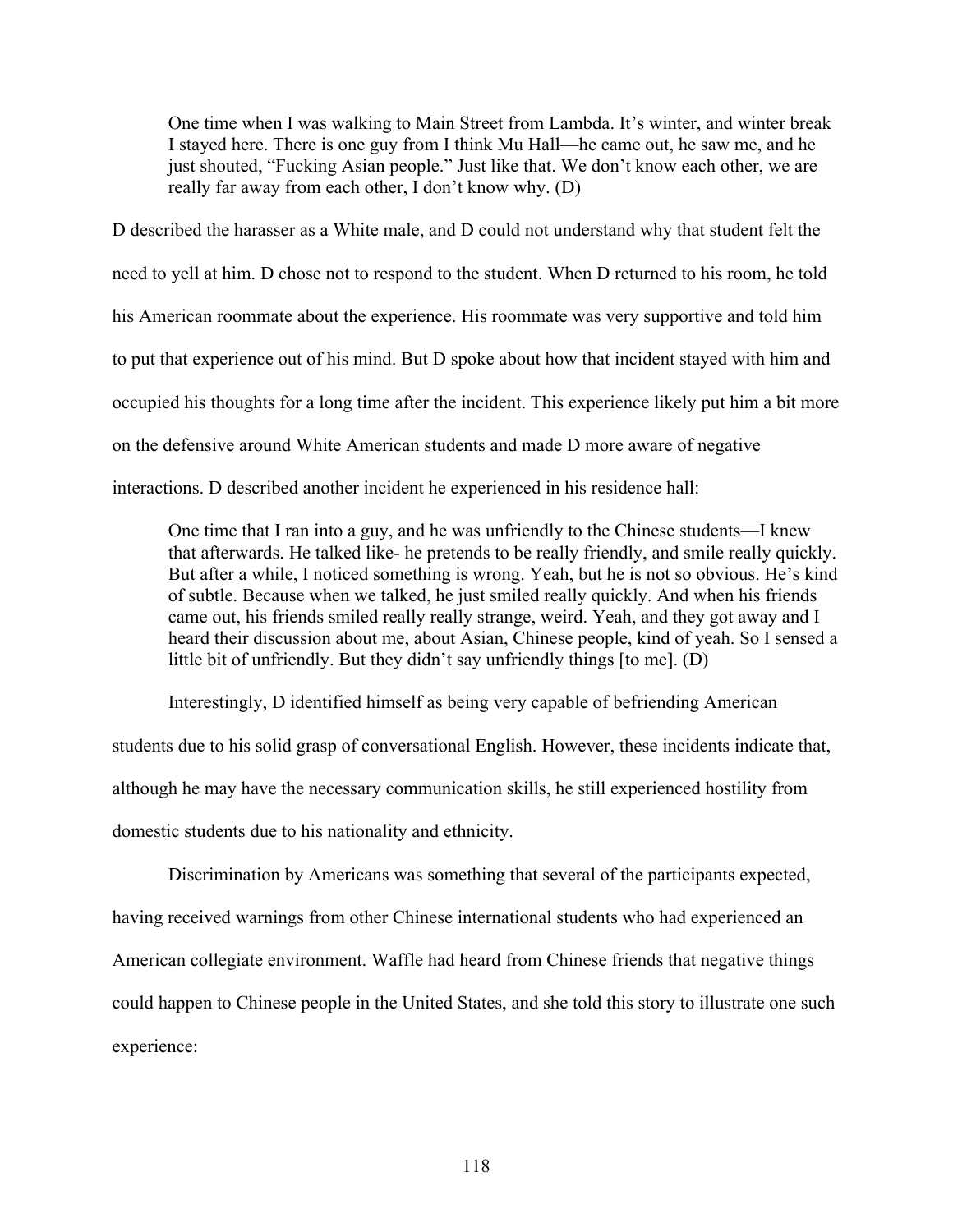But some American people, they have discrimination about Chinese students. Example is that last Saturday, last week, we finished lunch and then we came back. In the corner, there was a car coming near, and there was a White man inside the car. So when it came closer, you could look in the car. And the White man did the 'fuck' gesture to us. There was only me and my friend who come from China. We were standing there waiting to cross the road and the man in the car did the gesture to us. (Waffle)

D and Waffle, who both experienced blatant acts of discrimination, were in the minority

when compared to other participants. Many participants were able to describe discriminatory situations that were more nuanced and subtle in nature. Grace described her feelings with some students on her floor:

Sometimes the people party too loud. They put the music too loud. They will be pretty loud. And some American people, American guys especially, will say something rude about being Chinese. I don't understand it really, but I can feel it. It's not very good. They were drunk. (Grace)

Several other participants echoed Grace's experience. These participants sometimes did

not quite understand exactly what was being said to them; however, they could sense some

tension being directed towards them by American students. Nancy explained, "I can feel it. They

will just look at you in a weird—look at you like you're very weird." These subtle acts of

cultural and language dissonance were repeatedly discussed by several participants to illustrate

their lack of connection with American students and American culture. Kay explained how she

made sense of these negative situations, blaming much of the disconnect on language and

racial/ethnic norms in American culture:

Of course language was the most important. But sometimes it seemed that the Whites only stayed with Whites and the Black with Black. So it's like a universal standard. I got a little bit of a bad feeling. (Kay)

Interestingly, although many participants stated that they never experienced any direct negative interactions with domestic students, several were able to share a story about a Chinese friend who had discriminatory experiences on campus. Julie told this story about her friend: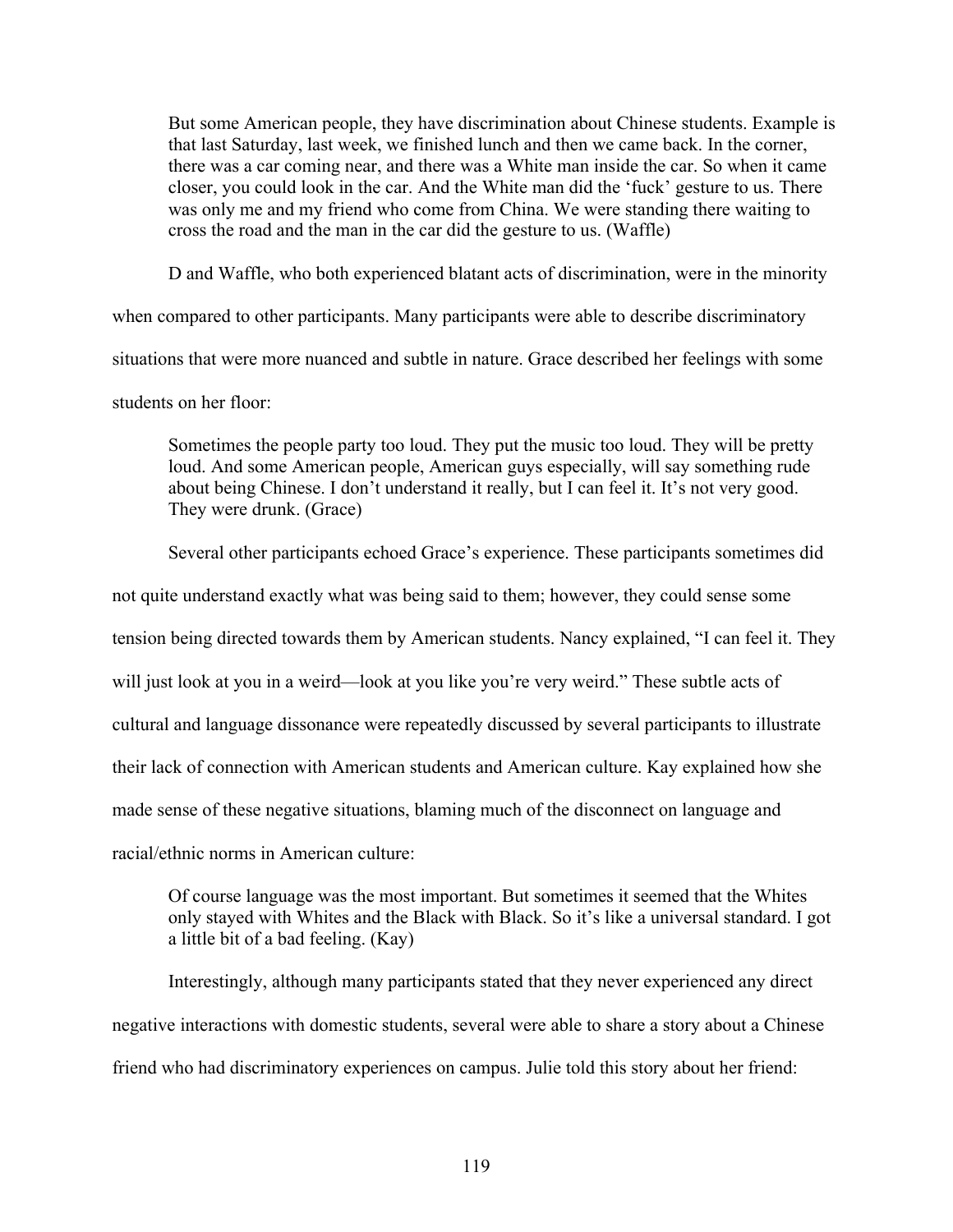My friend, she asked people in the elevator, "Is that going down?" and they say, "What?" She asked again and they said yes. She went into the elevator and they said, "Do you speaking English?" She said, "What?" They said, "You should practice your English". She said, "Oh I'm an international student, it's my first semester here." And they said, "But you are in America!" It made her feel so bad. (Julie)

When asked about her experiences with being treated differently due to her Chinese

background, Rachel also told a story about a Chinese friend:

I heard from my friend that there is one day when she and her friend goes to the Bank of America, and they were waiting for a bus. A car passed by them, and the guy in the car threw the pop can at them. That's really mean I think. I don't experience things like this before, but it happened to my friend. (Rachel)

Nancy also did not have any direct negative experiences with non-Chinese students, but

much like Julie and Rachel, was able to tell a story about one of her Chinese friends. This friend

had some American students go up to her and say things like "don't speak Chinese" or "don't

speak your language." Nancy and her friend felt it was very unfair for American students to

impose these restrictions on Chinese students who are more comfortable conversing in Chinese.

In addition to these acts of discrimination, participants also dealt with stereotypes that

many domestic students have of Chinese students. These stereotypes were commonly centered

on the perception that Chinese students had high math proficiency. When asked about his

interactions with American students, Jack explained that he would get asked about math:

Um, a little bit. I mean, not only myself. But also my other friends. They always say their roommates, if they are Americans or other international students, they always ask them about math and physics. (Jack)

D also spoke about the stereotypes that American students hold about Chinese students.

He shared:

One thing, the idea that all Chinese students are really good at math. But sometimes, no. Some Chinese students are not good at math. They're afraid of math, actually. One time in Athens Hall, my friend, he has a problem with his math homework. There was another guy sitting beside him. He's an American. He talked to my friend, and said, "oh you are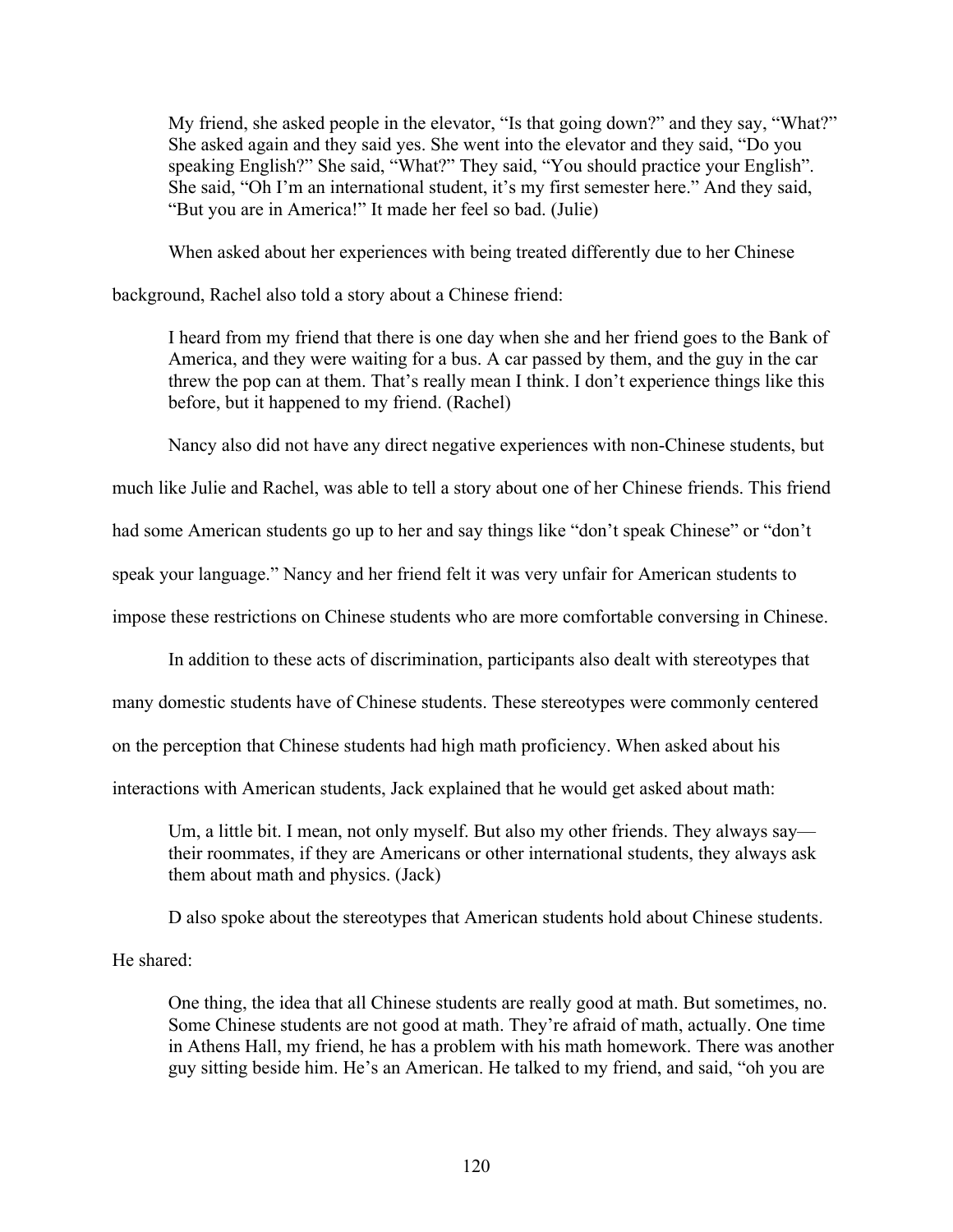Chinese" and he was just really surprised that a Chinese student would ask him about a math problem. (D)

Experiences of this type have led to study participants being a bit more defensive when around American students in their residence halls. These experiences very likely have led to increased distance between the two student groups. The cultural dissonance with American students has led to several participants feeling isolated and removed from their residential community. For example, Riverkid felt very isolated from American students, saying that her lack of English ability tends to be a barrier to interacting with other students. She stated that it is difficult to get up the courage to talk to American students. This led to some loneliness for her since her residence hall has only a small number of Chinese international students.

Tom also spoke about feelings of isolation from American students on his floor. He has made an effort to befriend American students, but then started to feel a lack of connection with unfriendly Americans on his floor. He felt that several domestic students on his floor had "a really bad idea about Chinese students." He described his feelings about his floor:

For me, I made more friends with Americans because I really want to know them. But actually when we met each other, they don't really say hi. But the Chinese students always greet you every time we meet each other. The thing is, at the first floor meeting, I met a couple [of Chinese students] and we hang out with each other and eat together and study together. And after that, I met more Chinese friends and yeah, I can't just spend time with American students. (Tom)

Tom was initially very surprised that American students were not as friendly as he expected prior to attending Michigan State University. This experience elicited a lot of thinking on his part, and he came to the conclusion that Americans do not want to be friends with Chinese students for cultural reasons. He explained:

At first, I felt surprised. But after time passes, I know some Americans just don't want to have friends with Chinese students. Because they have different ways of thinking and different backgrounds. They have no benefits for making Chinese friends. I think the most important thing is they already have their American friends. They already have their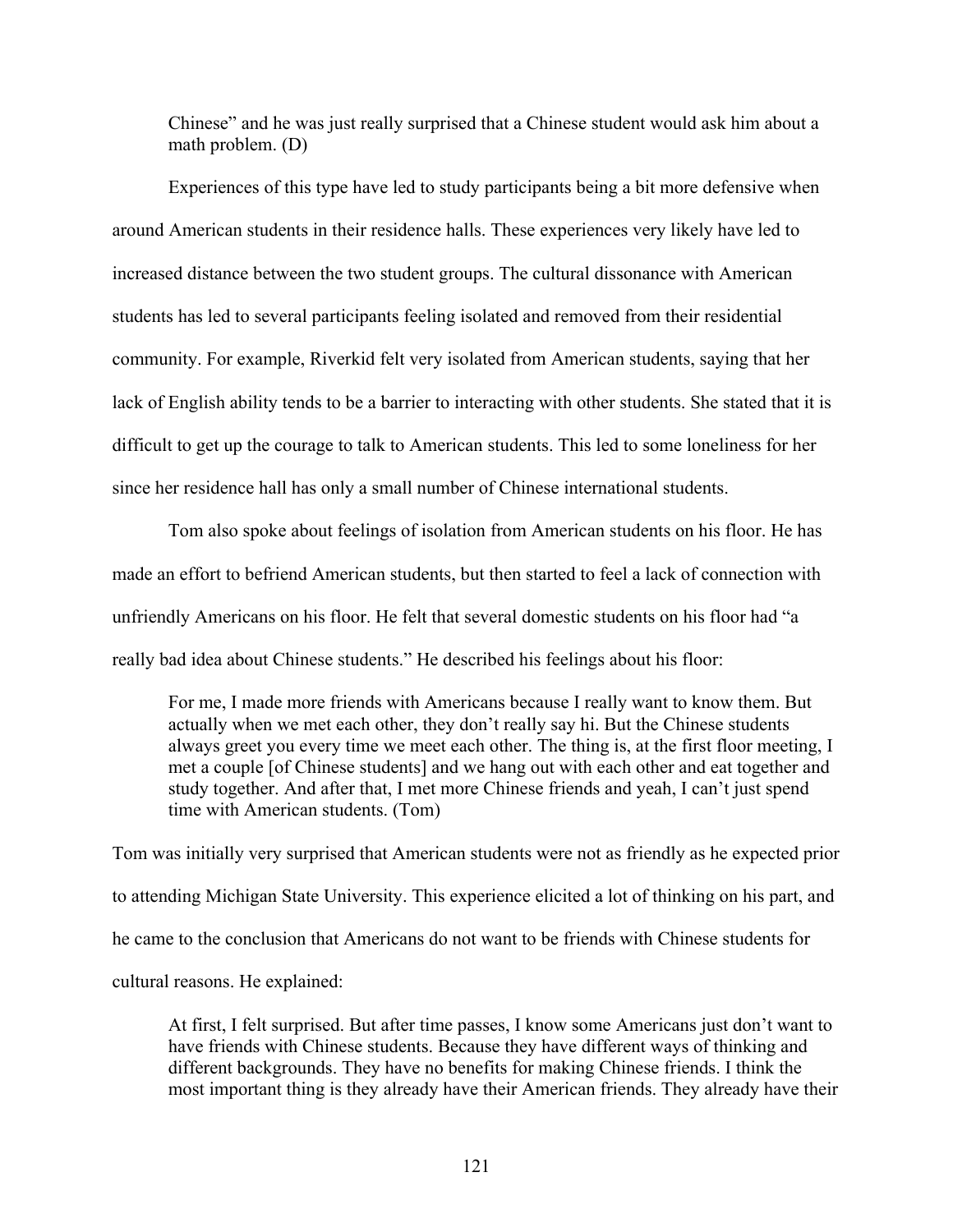social network, so they don't want to expand their social network. So they just don't want to have friends with Chinese students. (Tom)

Although many participants expressed their continued desire to make American friends, several participants stated that they did not want to put in so much effort to expand their current circle of friends. Peter was one example. He felt somewhat disillusioned about American students' friendliness and cultural competency, explaining that after several interactions, he has realized that American students do not care to make friends with Chinese students. Based on these interactions, Peter was less interested in befriending American students. His experiences with American students have led to feelings of ambivalence towards making new friends. His statement summarized the problems that many Chinese international students face at the Michigan State University campus. These experiences that many Chinese participants faced were indicative of the difficult psychological climate, all of which negatively affected participants' sense of belonging in the residence halls.

## **"No Benefits for Making Chinese Friends": Awareness of Being an Outsider**

All of the participants spoke about their awareness of being an outsider in their residence hall and on campus. They were fully aware that they were viewed as outsiders and foreigners by domestic students. As a way to connect with American students, all but two of them chose "American" names. Most of them spoke about an awareness that they had of how domestic students felt towards them. Many said that it was a "feeling" that they get when interacting with domestic students, leading to their interactions being forced to conform to American culture in order to make connections. Although all participants exhibited pride in their Chinese heritage and spoke about retaining their Chinese cultural habits, the participants' cognitive evaluation of their interactions with domestic students led to adopting American habits (e.g., Anglicized names) as a way to make it more comfortable for American students. The Chinese students'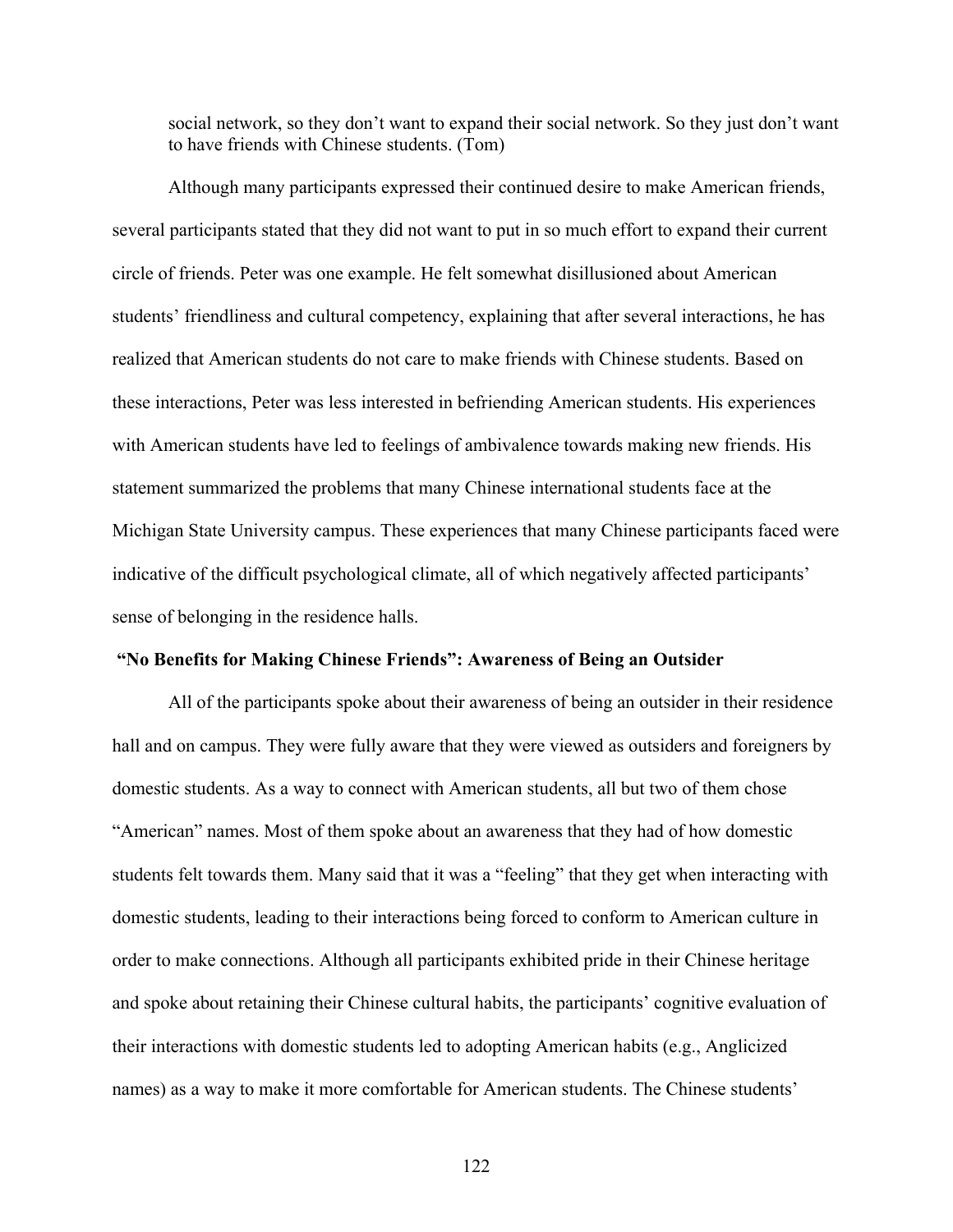awareness of being different and an outsider elicits feelings of alienation and isolation, all of which are direct opposites of a sense of belonging.

**Perception of Americans' feelings.** The perception of being an outsider led to some

negative feelings for several participants. Peter explained his perspective:

I recently…don't like the Americans here. They just—I don't know, maybe it's because I'm Chinese, but they don't care about you. They don't help you, this kind of stuff. I don't know if it's personality or because I'm Chinese. (Peter)

Peter was representative of several participants who had negative experiences that led to an

awareness of being an outsider. Not very many of the participants who spoke about their outsider

status were able to pinpoint exactly why or what caused this awareness, although the common

speculation was language ability and cultural background. Nancy tried to describe her perception

of American students' feelings towards her as an international student:

I can feel it. They will just look at you weird—look at you like you're very weird. I haven't had any things happen to me like Americans coming up to me and saying don't speak Chinese or don't speak your language. But one of my friends did. She was saying that it was perfectly unfair. (Nancy)

Nancy credited the negative feelings she perceived from American students to the differences in

language. She stated that due to the large number of Chinese international students at MSU, the

Chinese students tended to talk only to each other using their own language. She explained her

perception of why this was problematic to domestic students:

Because there are so many international students here, and international students talk to each other and use their own language. Some Americans don't like that because they cannot understand what I am talking about. I won't say that they are racist, but if they don't know you, they will think what they know previous Chinese students to be like. (Nancy)

Rachel had an experience similar to Nancy's, also getting a feeling that she was treated a

certain way because she is Chinese. When asked if she was ever treated differently because she

was Chinese, Rachel explained: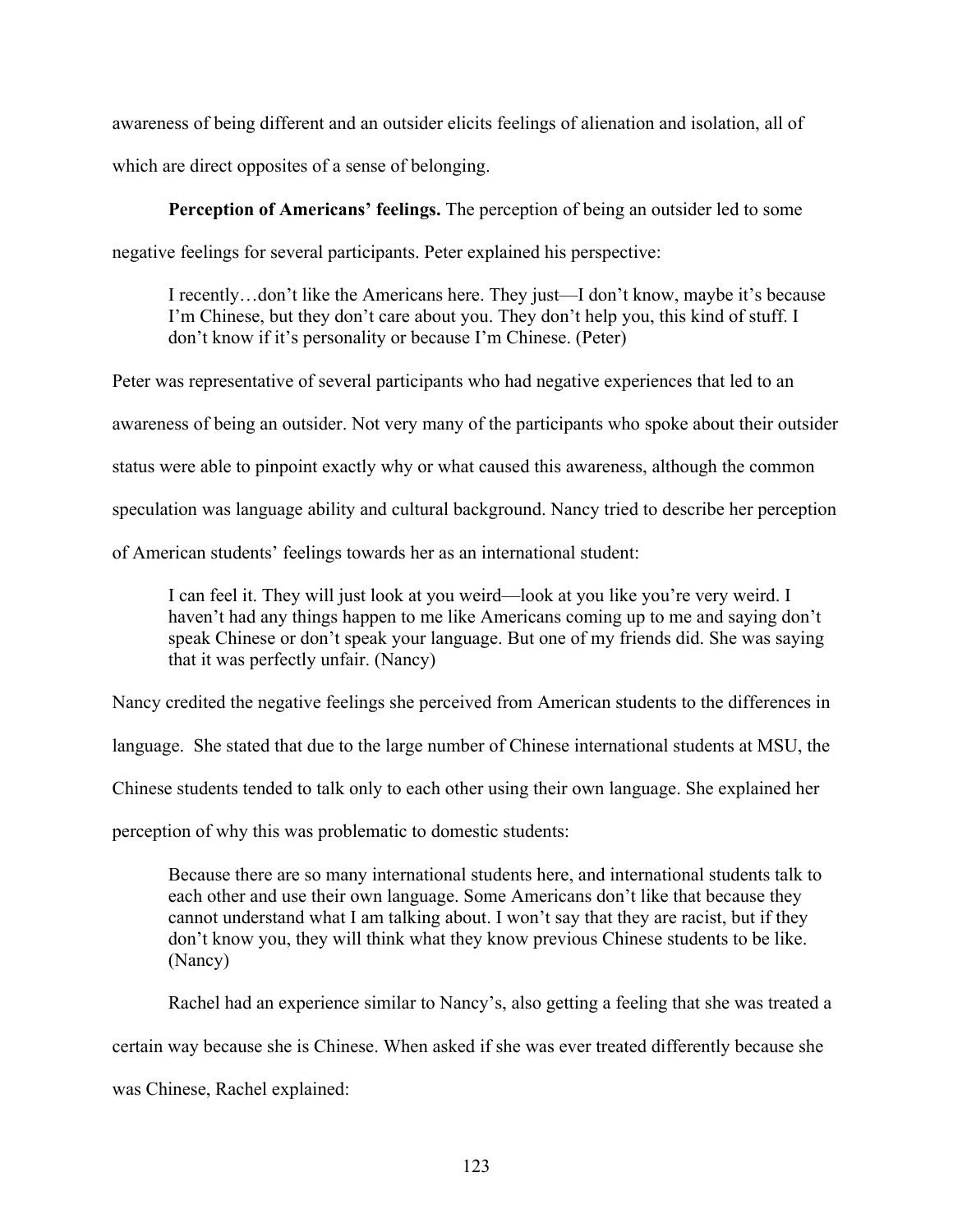Sometimes. I mean, I think this stuff is hard to say. Because sometimes maybe it's just you are too sensitive. For example, I work here. There are two American girls that work with me. The three of us are working at the same table, and they are talking and I am talking to them. And sometimes they talk to each other more than to me. So you think, of maybe they treat us—they just try to ignore me because I'm Chinese. That's some personal reasons. I mean, you can think this way or you can think that way—all depends on you. (Rachel)

Rachel identified herself as an international student who "had a lot of American friends."

Still, she found the connections difficult as times. As illustrated by the above scenario, Rachel sometimes would get the feeling that she was treated differently due to her nationality, but she recognized that it could be due to heightened sensitivity to these situations. However, several other participants were quick to point out their perception that American students simply do not like Chinese students. Kay explained:

Only a few of them are interested in Asian culture, like Japanese and Chinese culture. But most of them, they don't give a shit. Most of the time—sometimes, most of them see my Chinese characters on paper and say that it looks so difficult. (Kay)

Kay verbalized her frustration towards domestic students. She felt that they had absolutely no interest in meeting Chinese students, and Kay felt that they were not reciprocal in cross-cultural communication. Gwen agreed with Kay, stating, "I don't think all of them are willing to make friends with Chinese students." Gwen felt that most American students were just being polite when they would be nice to Chinese international students. Vicky also expressed a similar sentiment, saying, "I have heard that before, that some Americans, they don't like Chinese." This perception became a common undercurrent when many participants recounted their perception of their interactions with domestic students. Waffle was even more specific with the population of students that she felt were particularly unwilling to mingle with Chinese students. When asked if American students are open to meeting Chinese students, Waffle said:

It depends on different people. It's true that the US is a very open country. There are lots of people who come from different parts of the world. But still there are some American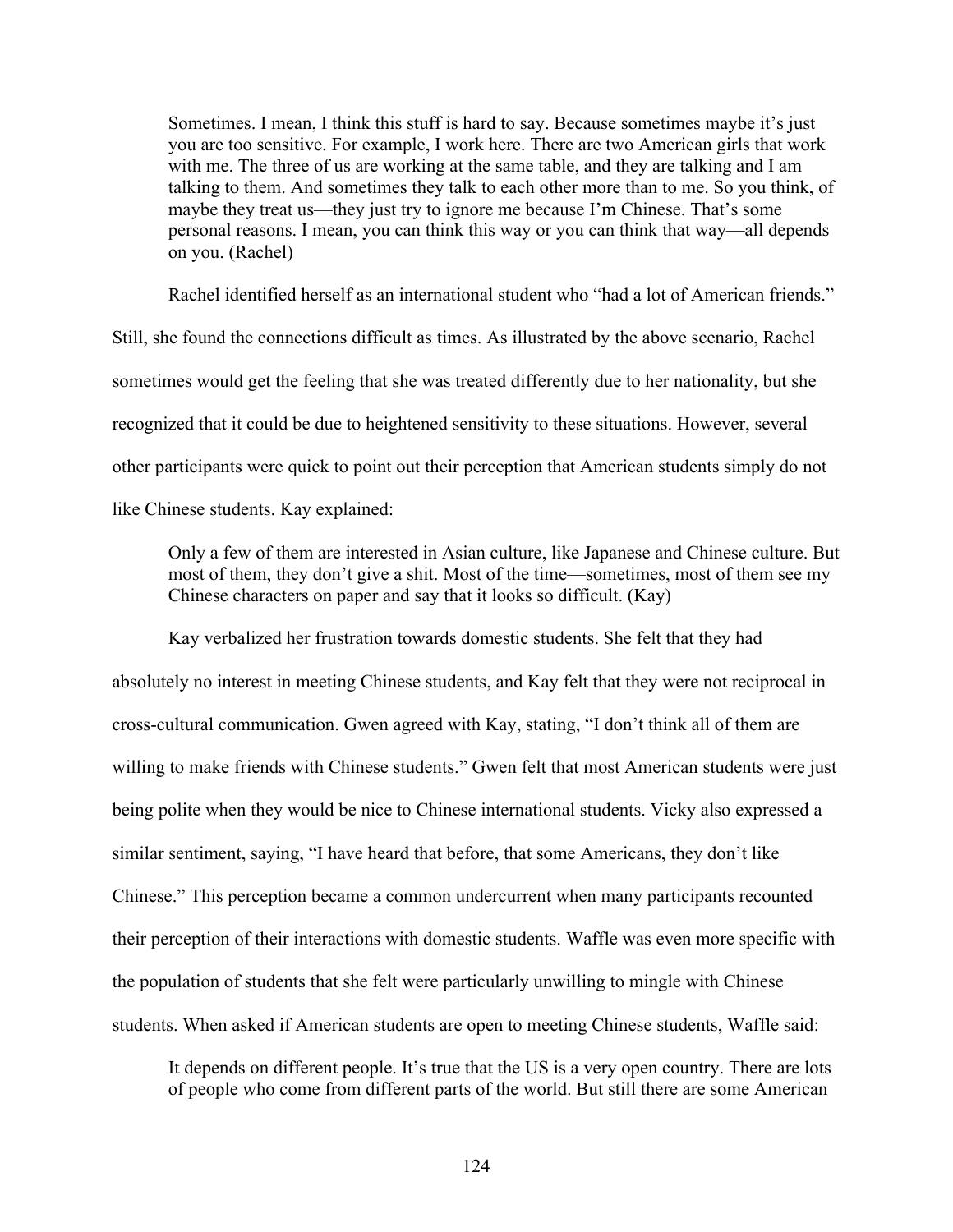people who think they are the best. And they are the white people. So it depends on different people. (Waffle)

Waffle was specific in saying that White students walked around with an air of superiority towards others students, and she credited these feelings of arrogance for the lack of interest in Chinese culture. Grace also targeted a specific group that she felt disliked Chinese students. Grace said:

I think most Americans are nice. Some of them, they probably look down upon Chinese people. Especially some guys when they're drunk—they get crazy. (Grace)

Grace recounted several incidents with drunken men in her residence hall. She felt a bit of fear from that group, particularly on the weekends when the men's inhibitions were affected by alcohol. Drunken men would sometimes approach her in common spaces in the residence halls and make unwelcome remarks towards her. Grace felt that these men were more likely to say negative things to her when under the influence of alcohol. As Waffle and Grace explained, some of the participants were able to target specific types of students (e.g., men, White students) who would make Chinese international students feel like outsiders in their residence halls.

Tom also felt some negativity from members of his residence hall. He was able to give a quick summary of why he felt that American students would avoid befriending him. He stated:

I will say that it has happens to me. Because somebody has a really bad idea about Chinese students. So they have that idea but they don't want to spend time with Chinese students. And I think, okay that's okay—if you don't want to hang out with me. At first, I felt surprised. But after time passes, I know some Americans just don't want to have friends with Chinese students. Because they have different ways of thinking and different backgrounds. They have no benefits for making Chinese friends. I think the most important thing is they already have their American friends. They already have their social network, so they don't want to expand their social network. So they just don't want to have friends with Chinese students. (Tom)

Tom explained some possible reasons why American friends would not want to befriend Chinese students. He felt that when it came down to it, there was no benefit for making Chinese friends.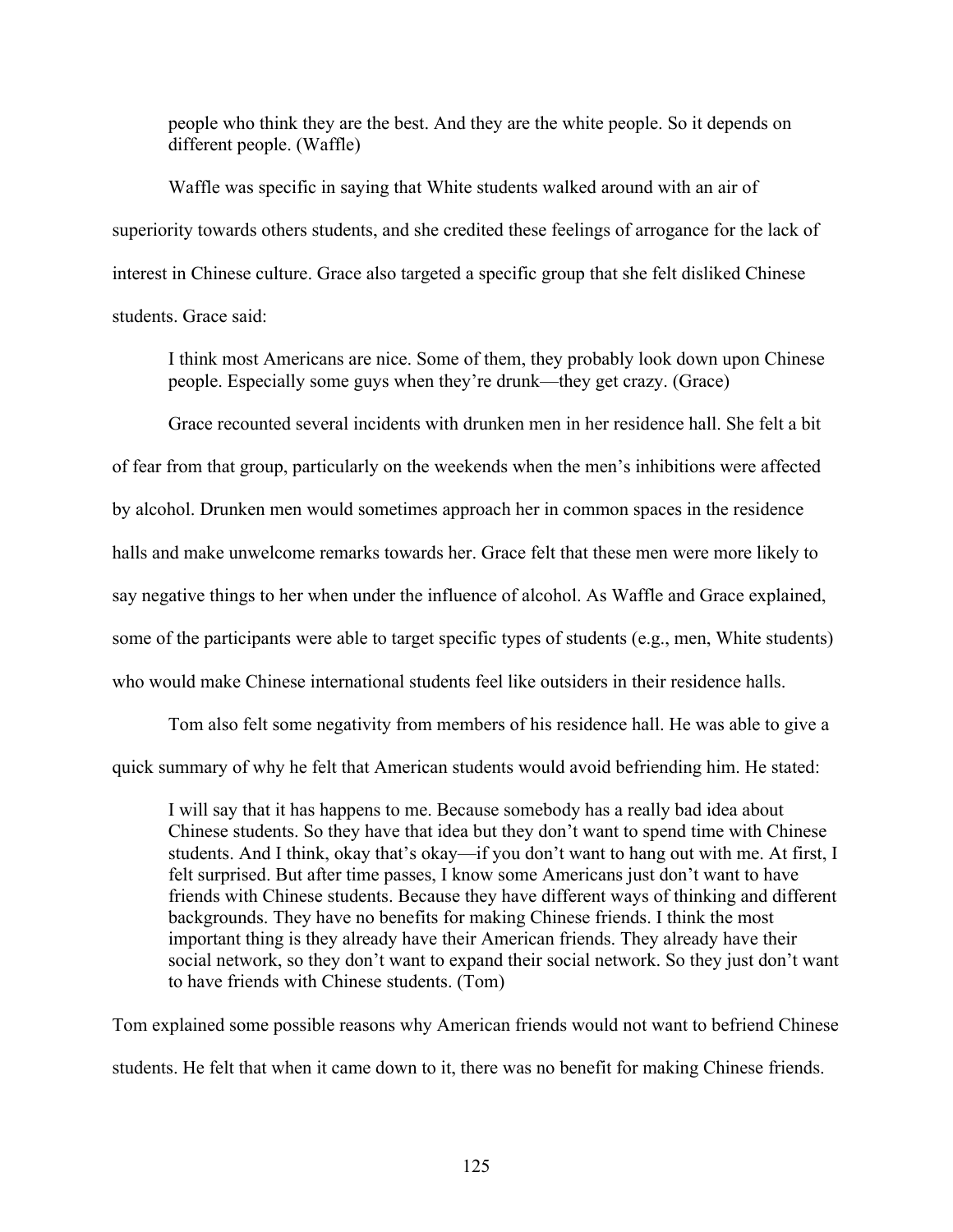Tom was aware that there was no need for the inclusion of Chinese students in American students' social networks. Based on these reasons, Tom would often feel like an outsider when around other American students on his floor. Similar to Tom, several participants spoke candidly about their lack of connection with American students due to their feelings of being outsiders and foreigners on campus.

**Pressure to conform.** Several participants spoke about the feelings of needing to conform to American culture in order to fit in. Several spoke about their awareness of being an outsider and the need to adapt their daily habits and practices in order to fit in better with domestic students. For example, all participants, except for two, chose American names when they arrived to the United States. These participants felt that American names would assist in communicating with domestic student who find it difficult to pronounce Chinese names. The adoption of easily pronounced American names was a deliberate way for the student participants to begin their transition to Michigan State University. Another example of feeling the need to conform was the desire for on campus employment. Thirteen of the 21 participants worked in a residential dining facility in their first year for three primary reasons: to meet people, make spending money, and get a social security number. The opportunities from on campus employment provided the participants with an entry into American culture as they transitioned to life at MSU.

Zoey spoke about her initial experiences when she first arrived in the United States and some of her transitional issues. Zoey described her transition as difficult, although she was happy to be in the United States. She attributed the difficulty in adjusting to American culture to "the language, the thinking" and recognized that she had a very difficult time meeting American friends. When asked why she did not have many American friends, Zoey explained:

126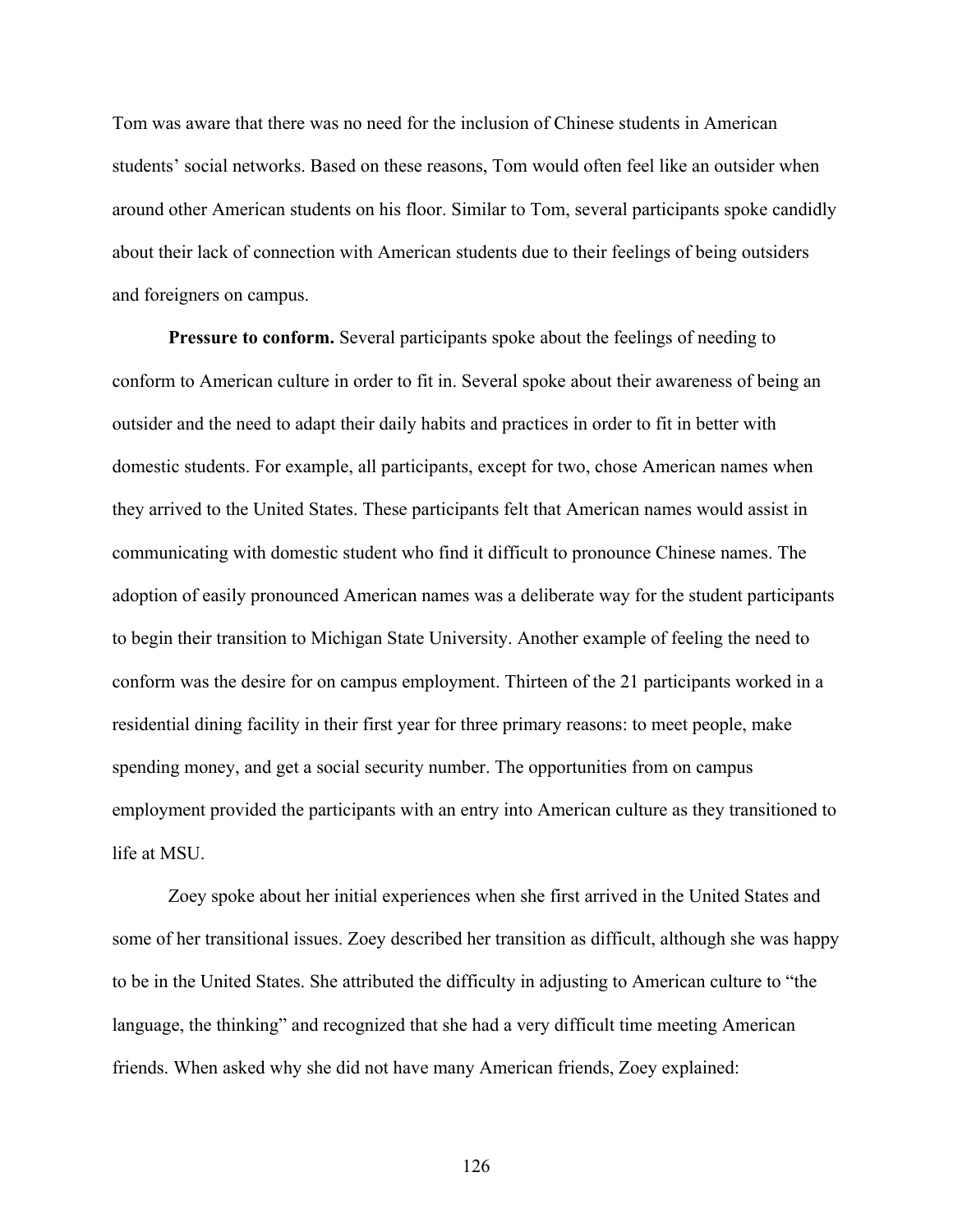I don't think I meet so much American friends because I'm not that kind of person—a party girl. And I feel like a lot of American girls, they like to hang out very much. But I prefer to stay in more sometimes and I prefer to stay with familiar people than to meet new people. If I can choose. I don't—that doesn't mean that I don't want to meet new people, just staying with familiar people makes it easier. (Zoey)

Zoey did not have many American friends even though she expected to make several American friends when she came to Michigan State University. She realized that in order to befriend American students, she needed to fit into American culture. Her perception was that she needed to become a "party girl" in order to be more American and that was not something that made her comfortable. She never did conform to the "party girl" role, and she felt that was a reason she never made many American friends. However, she did say that "I'm more outgoing than before, I think" as a result of living in close proximity with Americans in her residence hall.

Jack also spoke about the need to conform to American culture in order to fit in with American students. Jack claimed that he actually had a difficult time connecting with American students because "I'm not a party guy." Similar to Zoey, Jack believed that parties are an important part of American life on a college campus, and that was a lifestyle in which he had no interest. Thus, he had a very small number of American friends due to these perceived differences in lifestyles.

Jack spoke about the cultural differences between Chinese and American students, and how he had to adapt to these differences on campus:

Chinese, they always when they want to say something, they choose another one. Not direct. But now I'm more direct. If I feel you are rude, I will tell you, don't do that. (Jack) Jack realized that he had to be more direct in his communication with others and made an effort to change his communication style. He knew he changed over the course of his first year after he went back to China for the summer. His family and friends told him that he had become more American, which included his new directness and improved English skills. Thus, although Jack

127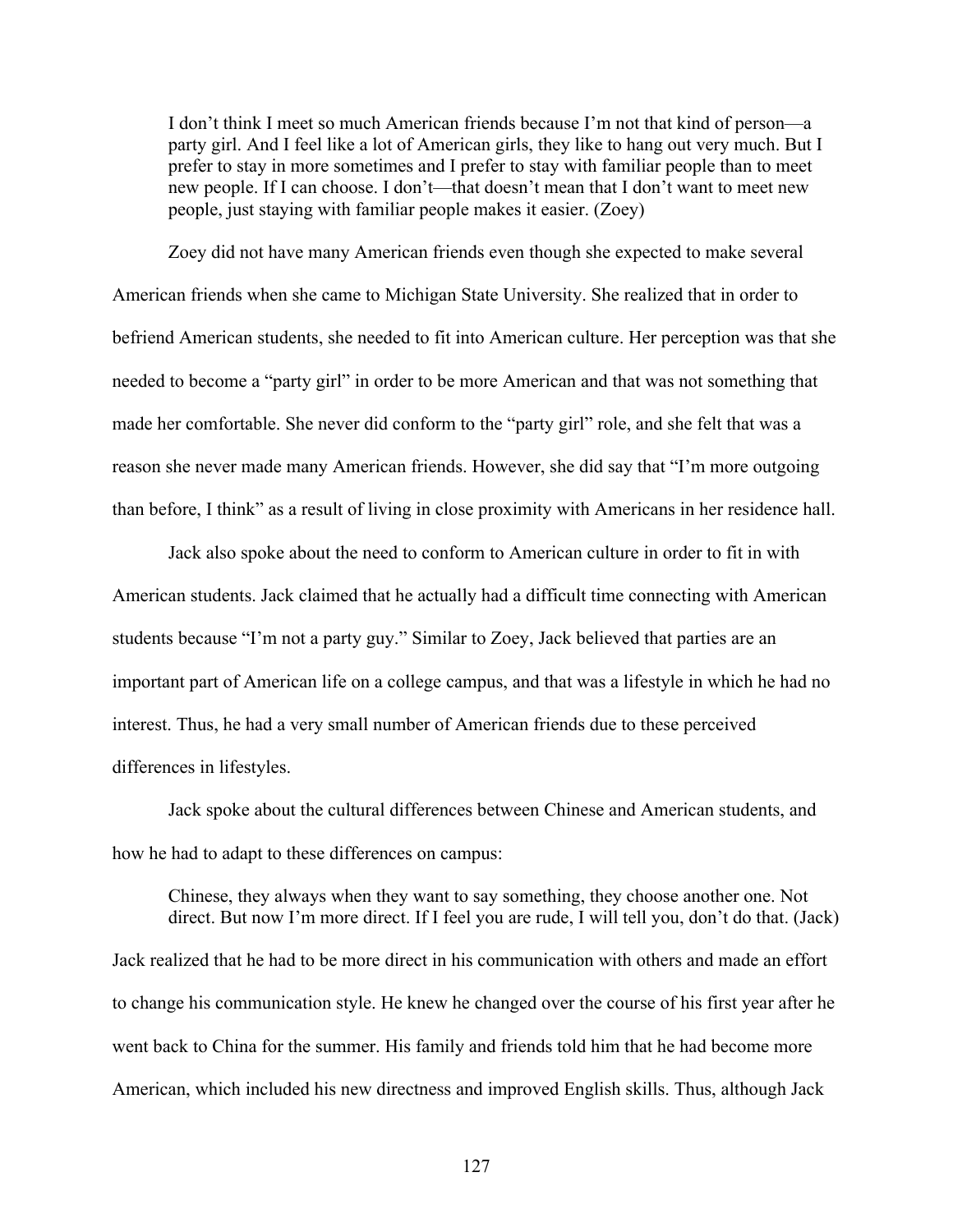had difficulty conforming to the social aspects of campus life, he did experience a change in his communication style after living on campus for a year. This change was likely due to his perception of communication styles in American culture and his desire to adapt to these differences.

Similarly, Nancy spoke about her adaptation to American culture. Nancy, who attended high school in the United States, shared her challenges with adapting to campus culture in the United States. She was asked if she still identifies as feeling completely Chinese or if she had become more American. She answered:

Well I think maybe half and half. I might have different ideas and different points of view from other Chinese students who might think another way. (Nancy)

Although she had lived in the United States for over three years, Nancy still experienced difficulty fitting in with American culture and students. She claimed that she had changed, but only a little bit and not enough to completely feel comfortable in American culture. Thus she felt discomfort rather than a sense of belonging to her new campus community. Derek, who only arrived in the United States this past year, experienced similar discomfort with American culture. Derek spoke about feeling pressure to change his personality in order to adapt to American culture:

Like, hanging out with Americans is kind of my learning part. Hanging out with them is not just that fun. I am learning things, and always thinking and learning. I feel like if I hang out with American friends, I have to learn something from them. I only have four years here if I don't go to graduate school. With Chinese students, it's just relaxed and you can do whatever you want. With Americans, we have a barrier between us because we still have some culture gap. We have to cross that. Most of the time, if they didn't do something you think is you have to think about the cultural difference. And the personality difference. (Derek)

Derek explained that socializing with American students was not very fun for him because it was so much work. He spoke extensively about his great relationship with his first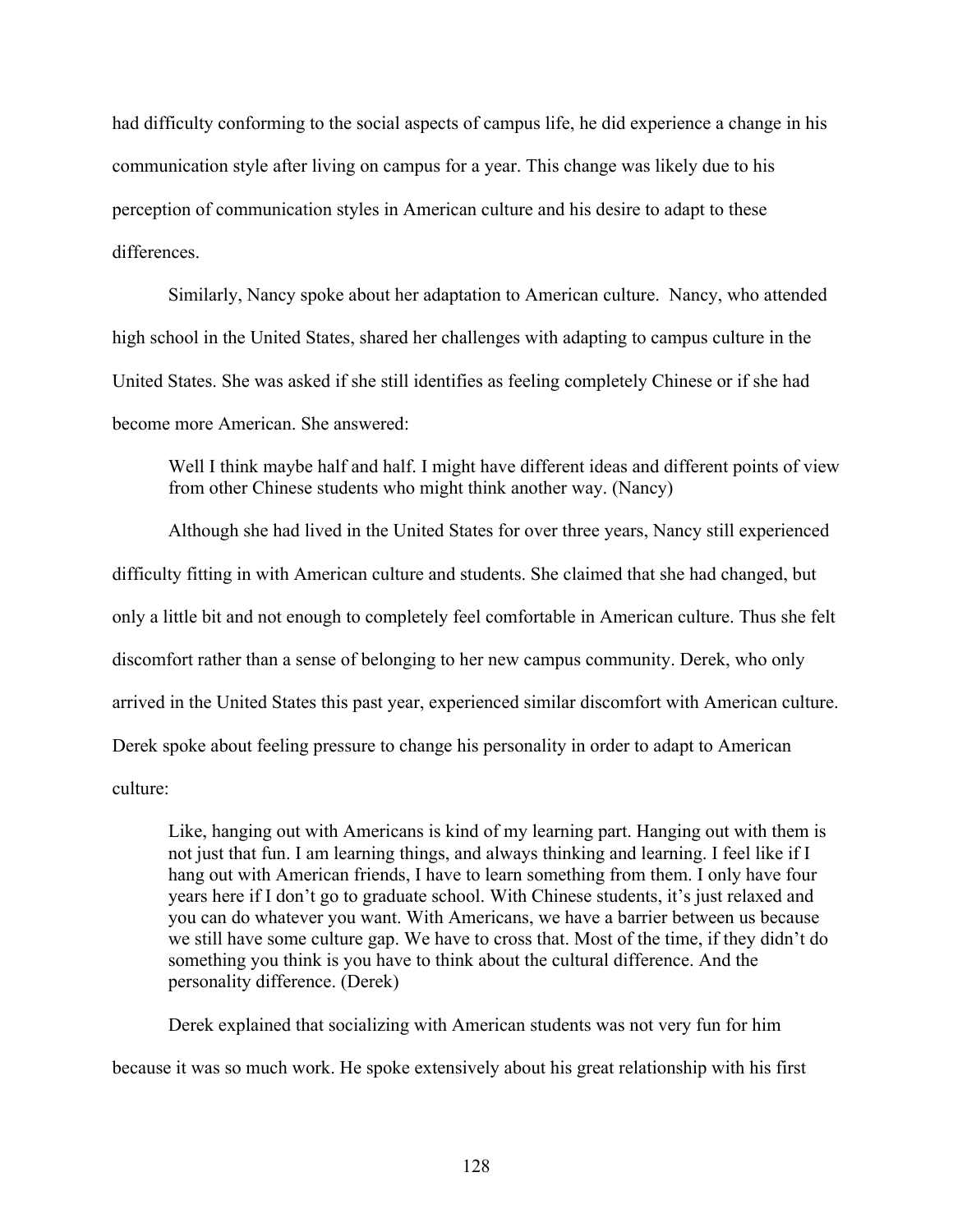American roommate, but overall, Derek had a more difficult time in larger groups of domestic students. He classified his time with American student groups as his time for learning, rather than a time for relaxing. As mentioned previously, Derek told a story about attending his first American football game with American students and shared that he stayed up all night to learn so he could fully participate in the experience and not embarrass himself in front of domestic students. The stress of trying so hard to hang out with American friends led Derek to socialize primarily with other Chinese international students. He openly admitted that he wanted to immerse himself in American culture by making a group of American friends; however, the stress of forcing himself to make domestic friends led him to revert back to socializing primarily with his Chinese friends. Derek's experiences illustrated the tension Chinese students feel when trying to make American friends and conform to a different culture.

Within the psychological climate, several participants described their feelings and perceptions of intergroup dynamics with American students. The role of language was pervasive when participants recounted their experiences with domestic students. In the student participants' opinions, their language ability affected all aspects of their perceived interactions with other students. Participants had a heightened awareness of the cultural issues that they faced, much of it related to discriminatory acts or awareness of being an outsider. In an effort to feel connected to American culture on campus, most of the participants felt pressure to conform to American standards (e.g., adopting American names). These pressures were both external and internal, most likely internalized due to a desire to adapt to the external environment as a way to connect with domestic students. As the themes in this section indicate, the psychological climate negatively affects participants' sense of belonging in their residence halls.

129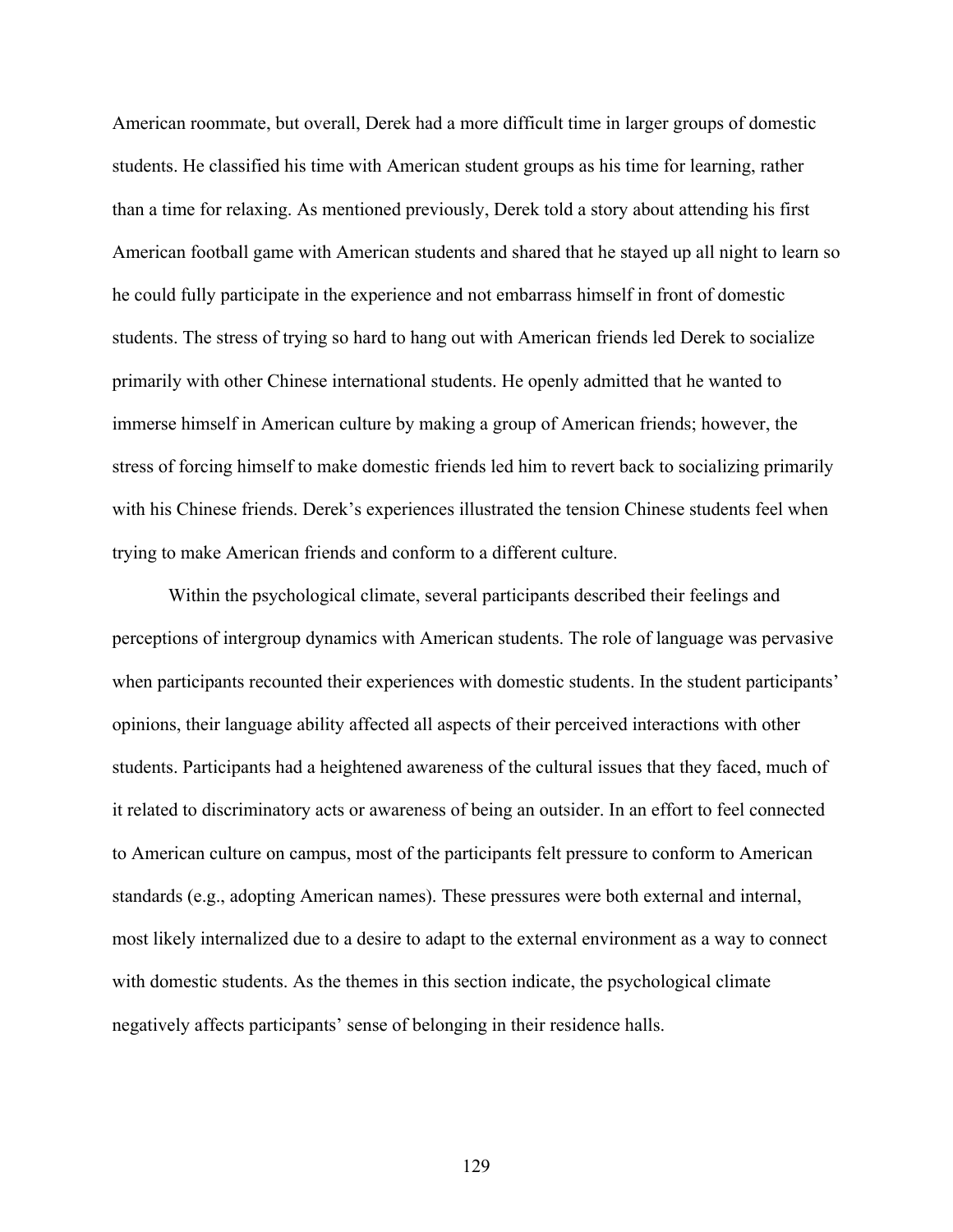#### **Summary of Behavior Dimension and Psychological Climate**

This chapter presented participants' perspectives of their experiences and perceptions of living in the residence halls on campus. Overall, participants had difficulty adapting to living on campus during their first academic year at Michigan State University. The role of language was clearly the major factor that led to several of the themes that emerged from this study. Language ability actually permeated all themes, from interactions with roommates to participants' awareness of their outsider status in the campus community.

The behavioral dimension of Hurtado et al.'s (1999) framework, when applied to the MSU context, included the importance of language and how it affected interpersonal relationships and sometimes served as a catalyst for cultural tension in the residence halls. Participants cited the importance of having an American roommate who could assist in the transition to college; however, the reality of intercultural cohabitation proved to be uncomfortable and challenging for most participants who had an American roommate. The sense of belonging for most participants did not come from positive living and learning experiences with domestic students in their residence halls; rather, feelings of belonging most often came from immersion in the MSU Chinese community. Interestingly, although the large Chinese community assisted in participants' transitions to life in the United States, most participants expressed dissatisfaction with the large number of Chinese international students on campus. Many participants felt that the large number of Chinese students hindered their ability to befriend Americans. At the same time, most participants shared cultural and communication problems that they experienced with domestic students, all of which interconnect to the participants' overall sense of belonging to their residence halls.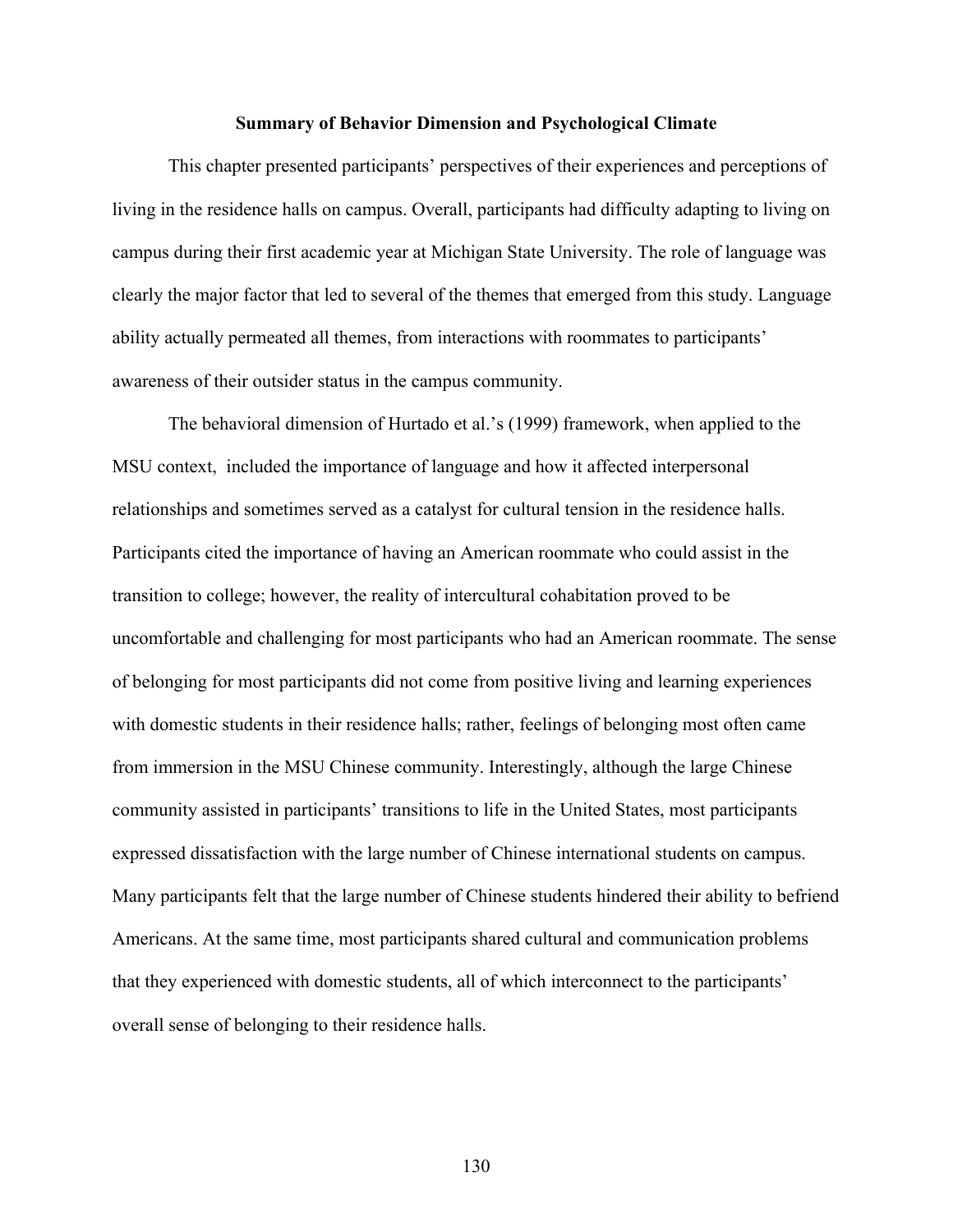The psychological climate that Chinese students experience at the university included participants' perceptions of their interactions with other students, including their perception of language ability, feelings of discrimination and isolation, and awareness of their outsider status in the residence halls. Similarly to the behavioral dimension, language played a large role in the participants' psychological climate. However, in contrast to the behavioral dimension, the psychological climate focused on *perceptions* and *feelings* related to one's language ability. In addition, participants shared some situations of overt and covert discrimination by American students, often leading to isolation and loneliness. All participants felt that they were outsiders in their residence halls. All but two participants chose an American name that would help them communicate with American students and as a way to conform to the norms of American culture. The participants' sense of belonging was negatively impacted by the incidents of discrimination and feelings of being an outsider, indicating a negative connection between the psychological climate and participants' feelings of belonging.

These findings have implications for policy and practice, including recommendations for residence life professionals, advisors, other student affairs departments, and faculty. The findings also have implications for further research on Chinese students' sense of belonging. Implications and recommendations are discussed in detail in the next chapter.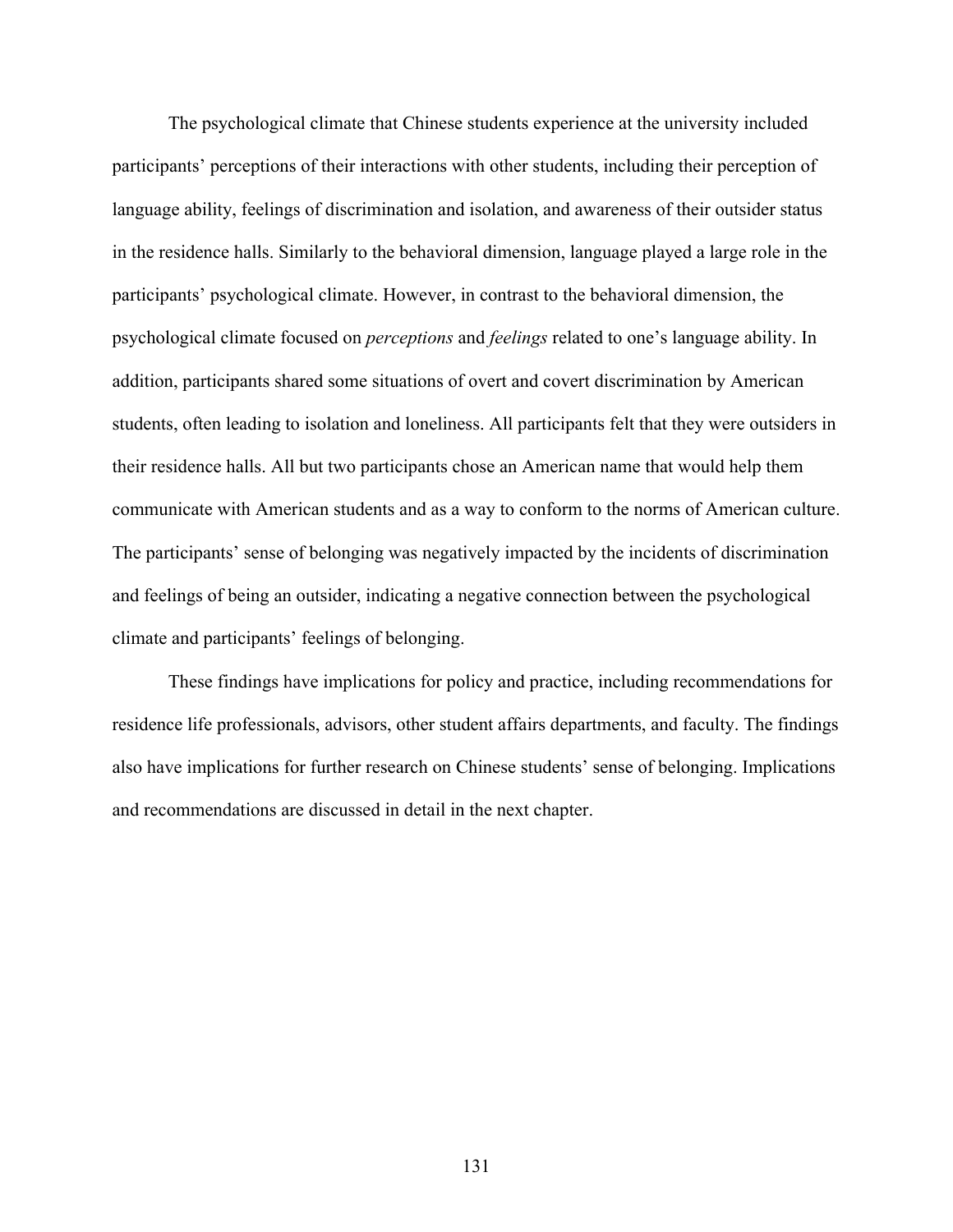### **CHAPTER 6: DISCUSSION, RECOMMENDATIONS, AND CONCLUSION**

The purpose of this study was to examine Chinese international students' sense of belonging in their residence halls. The study highlighted the perceptions that undergraduate Chinese international students have of their interactions with domestic students. I examined how Chinese students understand their sense of belonging within the racial climate of their residence halls at a historically White institution. Sense of belonging is an important concept to examine since a sense of belonging and connectedness often lead to success and persistence in college (Haustmann et al., 2007; Strayhorn, 2012). This study contributes to existing literature focused on campus climate and sense of belonging; however, this study includes international students, who are currently excluded from most studies on racial climates at historically White institutions.

Participants in this study discussed factors that affect their sense of belonging in their residence halls. Findings include the importance of roommate and floormate interactions as well as the cultural challenges faced in day-to-day contact with American students. Participants also shared their experiences with discrimination and isolation from domestic students as well as their awareness of being an outsider. The role of language served as an overarching theme that all participants cited as the primary factor affecting their overall sense of belonging at Michigan State University.

This chapter includes a broad discussion of the overall findings from this study. Connections to current literature as well as deeper analysis of the participants' experiences are included and examined. This discussion is organized by the research questions, which are:

• How do undergraduate Chinese international students' experiences with domestic students in their residential communities affect how Chinese students understand their sense of belonging?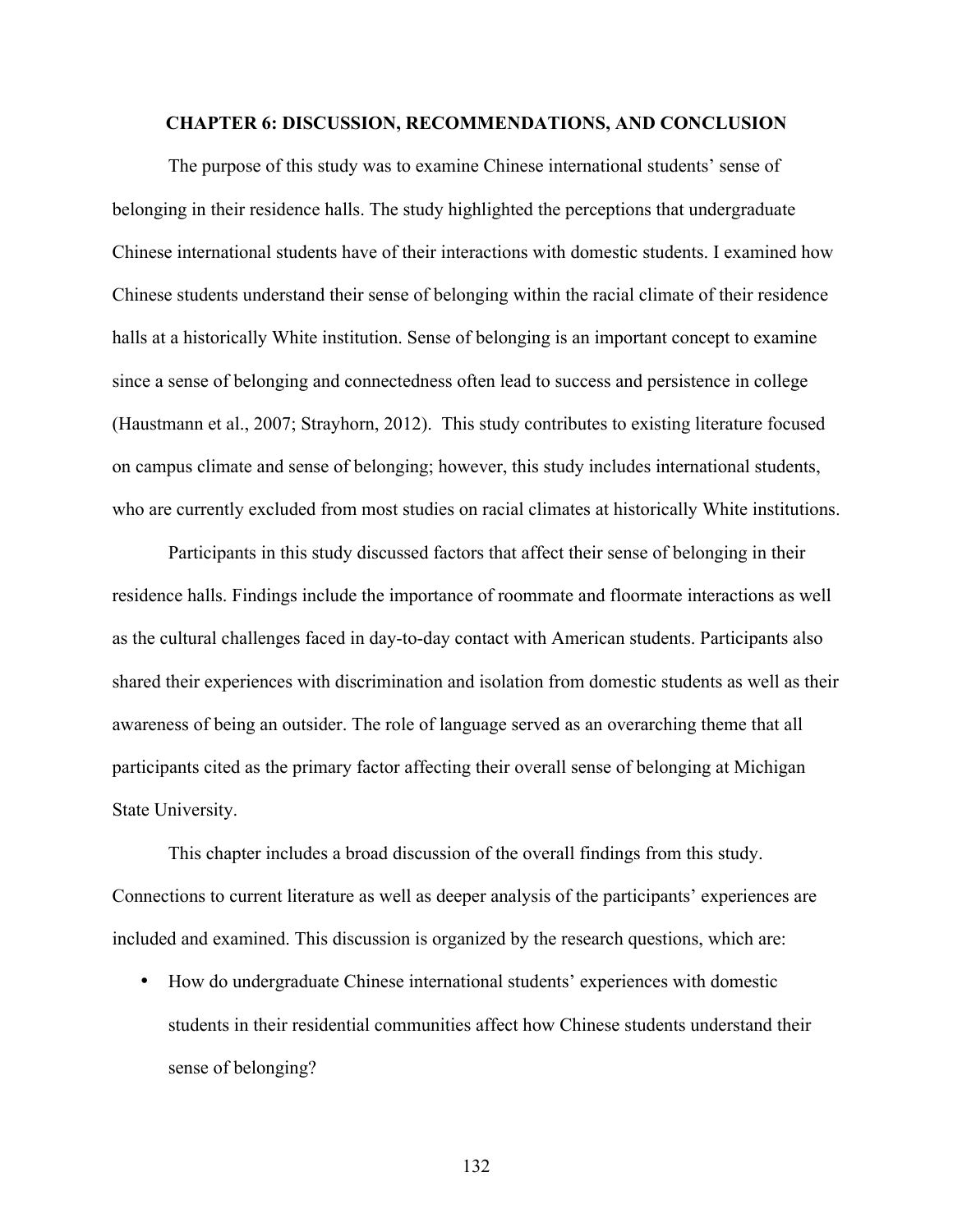- o What do undergraduate Chinese international students see as barriers to their sense of belonging in their residence halls?
- o What are undergraduate Chinese international students' perceptions of the racial climate in their residence halls at a historically White institution?

The organization of this chapter is intended to provide a sequence that will address elements of the research questions. I first address the two sub-questions related to barriers and racial climate. The primary research question is addressed as a culmination of the findings. The organization of the discussion include the following overarching themes that relate to the research questions: perception of barriers to sense of belonging, influence of racial climate on sense of belonging, and sense of belonging in residence halls. I also address implications of the findings for practice and policy, and include recommendations for future research. I conclude with a summary of this study.

# **Perception of Barriers to Sense of Belonging**

The participants' perceptions of barriers to their sense of belonging are addressed in this section. Overall, the barriers of language ability, cultural differences, and structural diversity affected the participants' sense of belonging in their residence halls. Language and language ability emerged as the primary factor in both the positive and negative interactions between Chinese and domestic students. English language speaking ability affected participants' communication with domestic students, and these interactions led to some cultural dissonance, which affected participants' feelings of belonging to their residential community. The effects of structural diversity on intercultural interactions are also discussed in this section.

**English language speaking ability**. Language continually emerged as both a barrier and a bridge to participants' feelings of belonging and connection to the larger campus community.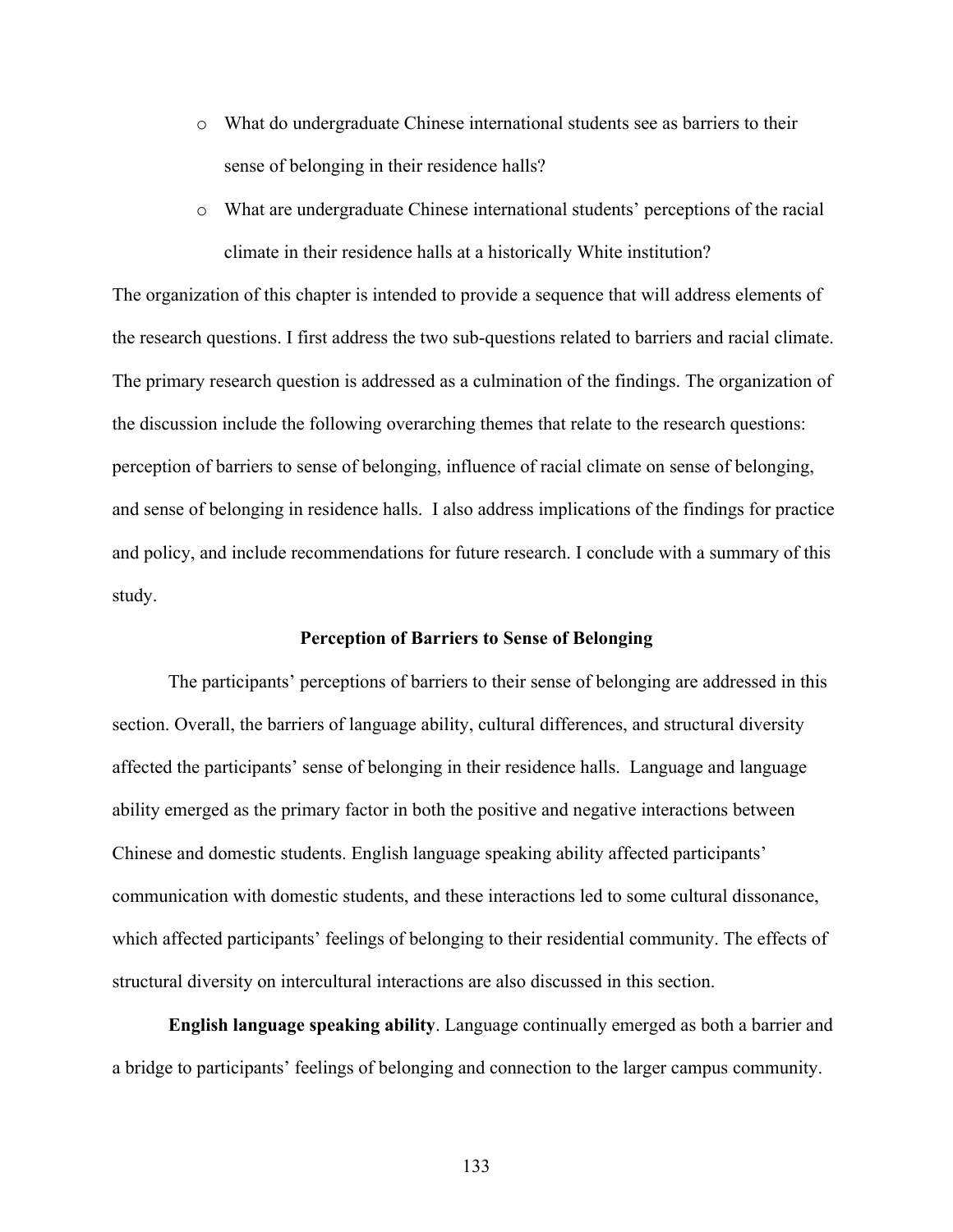The issue of language ability is consistent with current literature about the influence of language ability on international students' sense of belonging (Briguglio & Smith, 2012; Edwards, Ran, & Lie, 2007; Li, Chen, & Duanmu, 2010; McMahon, 2011). Several participants, including Mora and Tom, indicated that they felt excluded from conversations because they simply could not follow the fast-paced dialogue in English. Their inability to engage in meaningful conversations with American students affected their sense of belonging, which Riverkid, for example, also experienced. Participants' difficulties in making American friends was consistent with McMahon's (2011) study in which Chinese students found difficulty in meeting British students due to language barriers.

The issue of language emerged both within the behavioral dimension and the psychological climate examined in this study. This indicates the pervasive importance of language proficiency for the student participants. The actual interactions with domestic students (behavioral dimension) were affected by participants' comfort with speaking the English language. Meaningful social interactions between Chinese and domestic students were limited, which created barriers to connecting and generated discomfort when cohabitating in the residence halls. The lack of meaningful interactions between Chinese and domestic students correlates with the findings from Li, Chen, and Duanmu (2010), who reported that social and language barriers affect all aspects of Chinese students' daily lives in foreign universities.

In the psychological dimension, language also emerged as an important factor. The psychological dimension focuses on the Chinese students' perception of their own language ability. Speaking English to native English speakers created anxiety in most of the Chinese participants, something that has been found in previous studies of Chinese international students (Edwards, Ran, & Li, 2007; McMahon, 2011). This anxiety would cause many of the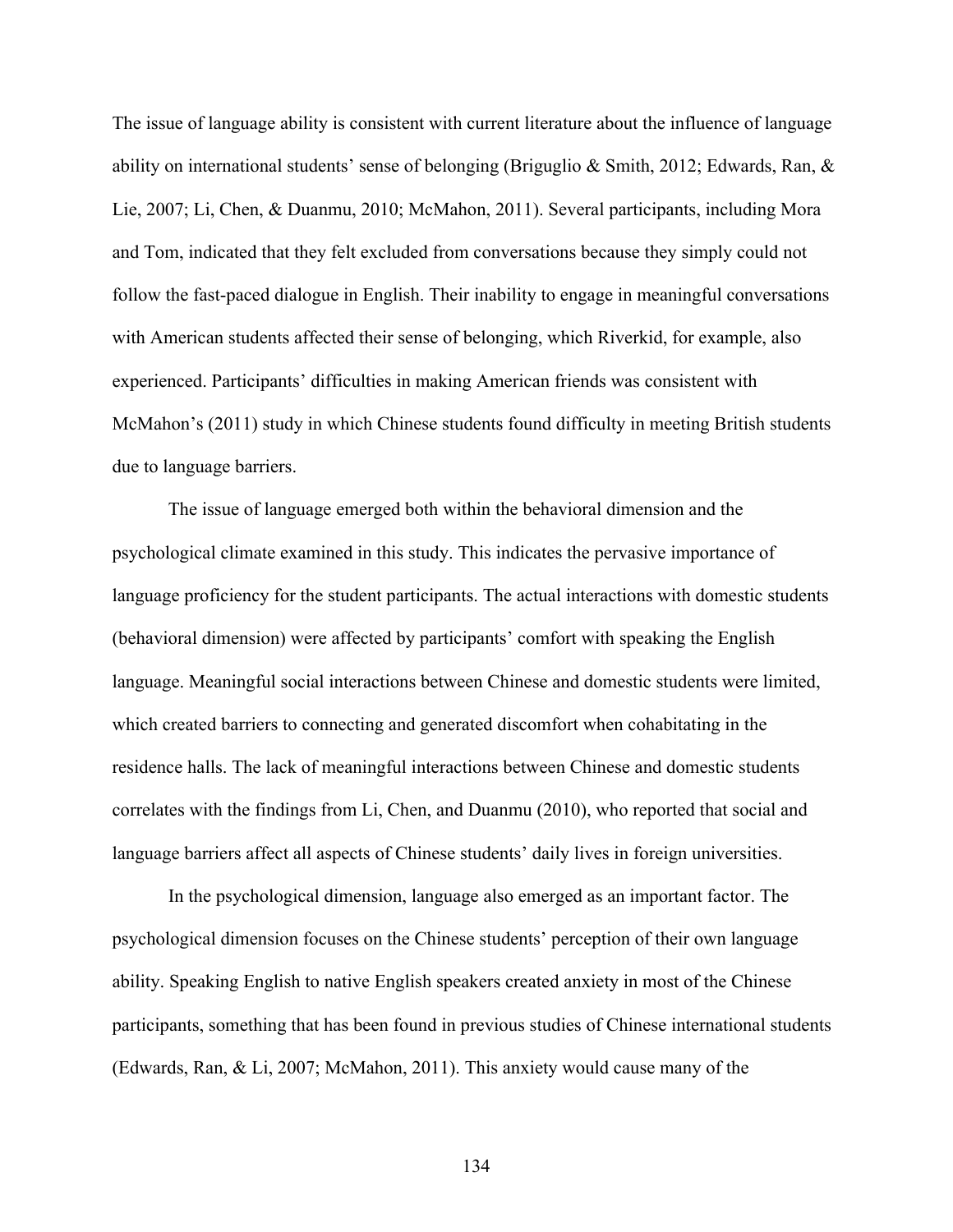participants to lack the confidence to approach native English speakers. Anxiety and nervousness were apparent for many participants who experienced discomfort with domestic students, in particular with roommates and floormates in their residence halls.

**Cultural differences.** Although most participants cited a desire to have an American roommate, those who were placed with a domestic student often had trouble becoming true friends with their roommate. Chinese international students' language proficiency relates to their social interactions with their roommates and floormates. Several participants indicated a desire to live with and among American students, yet when those opportunities arose, the participants struggled with making meaningful connections. Zoey was an example of someone who initially was very excited to have an American roommate; however, as the academic year went on, she and her roommate communicated less after they exhausted common conversation topics. Derek had a similar experience with his second roommate when he moved into his living-learning program mid-semester. He spoke extensively about his feelings of loneliness and disconnection from his roommate, leading to overall dissatisfaction in his living environment.

Derek's experience with his second roommate was a familiar situation for many other participants who also described feeling disconnected from their American roommates. Social adaptation to the American campus was a challenge for many participants, which is reflective of other studies of international students (Sherry et al., 2009; Wilton & Constantine, 2003). Participants in this current study reported similar finding to Sherry et al (2009), who learned that international students, particularly those from Asia, have difficulty befriending American students. Asian international students as a whole tend to have more difficulty adjusting to the new campus environment and connecting to domestic students when compared to students from other countries (Sherry et al., 2009; Wilton & Constantine, 2003; Yan & Berliner, 2011).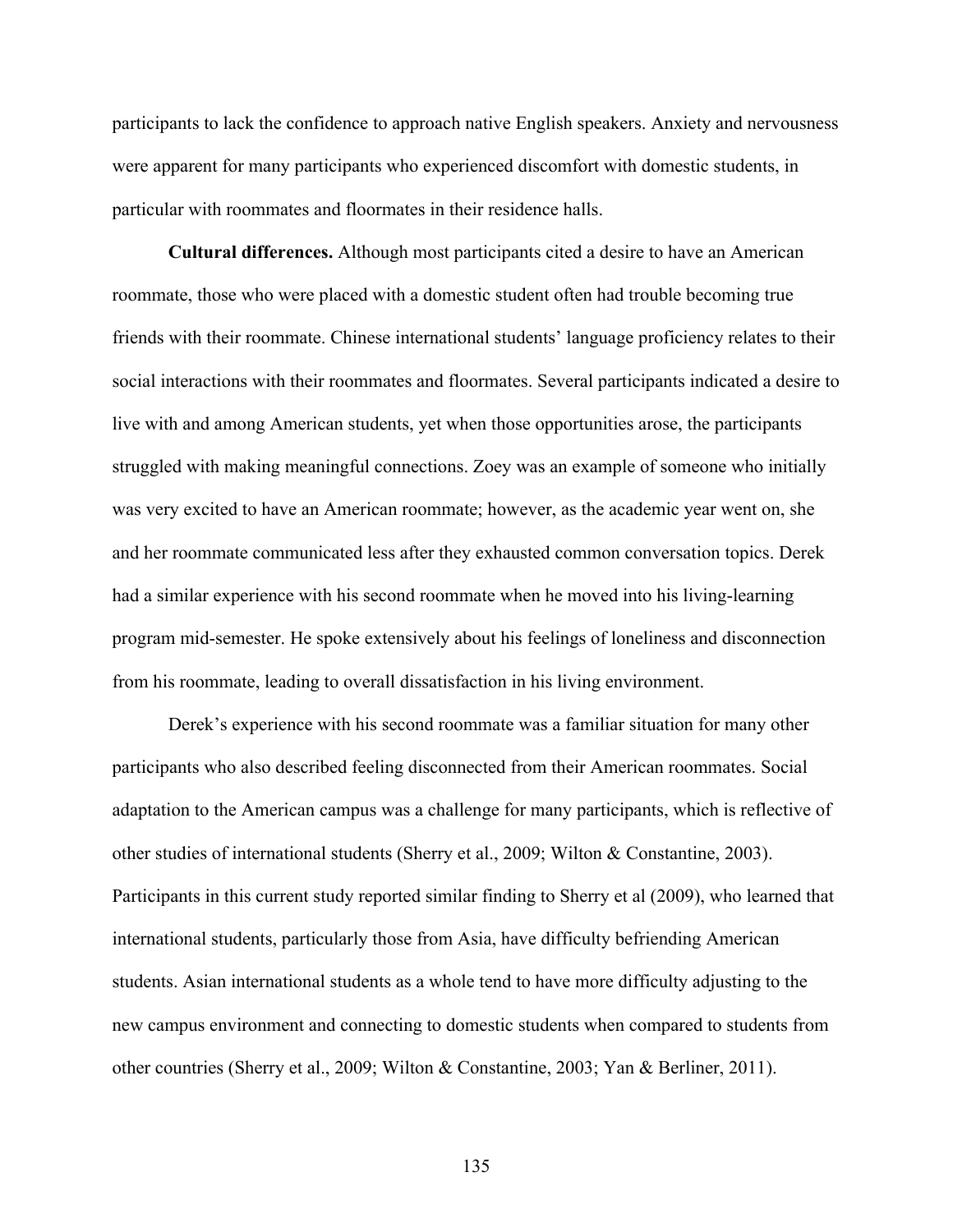"Cultural distance" (Triandis, 2009, p. 18) could be affecting the relationships Chinese students have with their roommates. Chinese and Western cultures have a high degree of difference in social norms. The Chinese students and their roommates likely have large differences in their expectations of relationships with their roommates and floormates. The United States tends to be a more individualistic culture as a whole, whereas Chinese culture is collectivist. Thus, the participants in this study who had difficulty with their roommates may have had higher expectations of connecting with their roommates in more meaningful ways. Differing expectations between Chinese and American roommates could be contributing to cultural clashes in their residence hall communities in their first year on campus.

When asked what advice they would give to incoming Chinese international students, most of the participants emphasized the need for incoming students to develop better English proficiency skills, which correlates with findings from a study by Briguglio and Smith (2012). Experiences of participants in Briguglio and Smith's study included adaptation issues and language barriers. Findings from Briguglio and Smith's study parallel those of participants in this study, all of whom recommend that Chinese students should make more effort to meet and interact with domestic students rather than just stay within their own cultural group. The recommendation includes the need to find courage and confidence to approach American students, which is intertwined with the recommendation of increasing English language skills with continuous practice. Interestingly, three participants highlighted the importance of practicing English-speaking skills by stating that the reason for their participation in this study was to practice speaking English with a stranger who is a native English speaker.

The issue of language was particularly salient in the findings since it permeated all aspects of the participants' sense of belonging. Language ability encompassed both intrinsic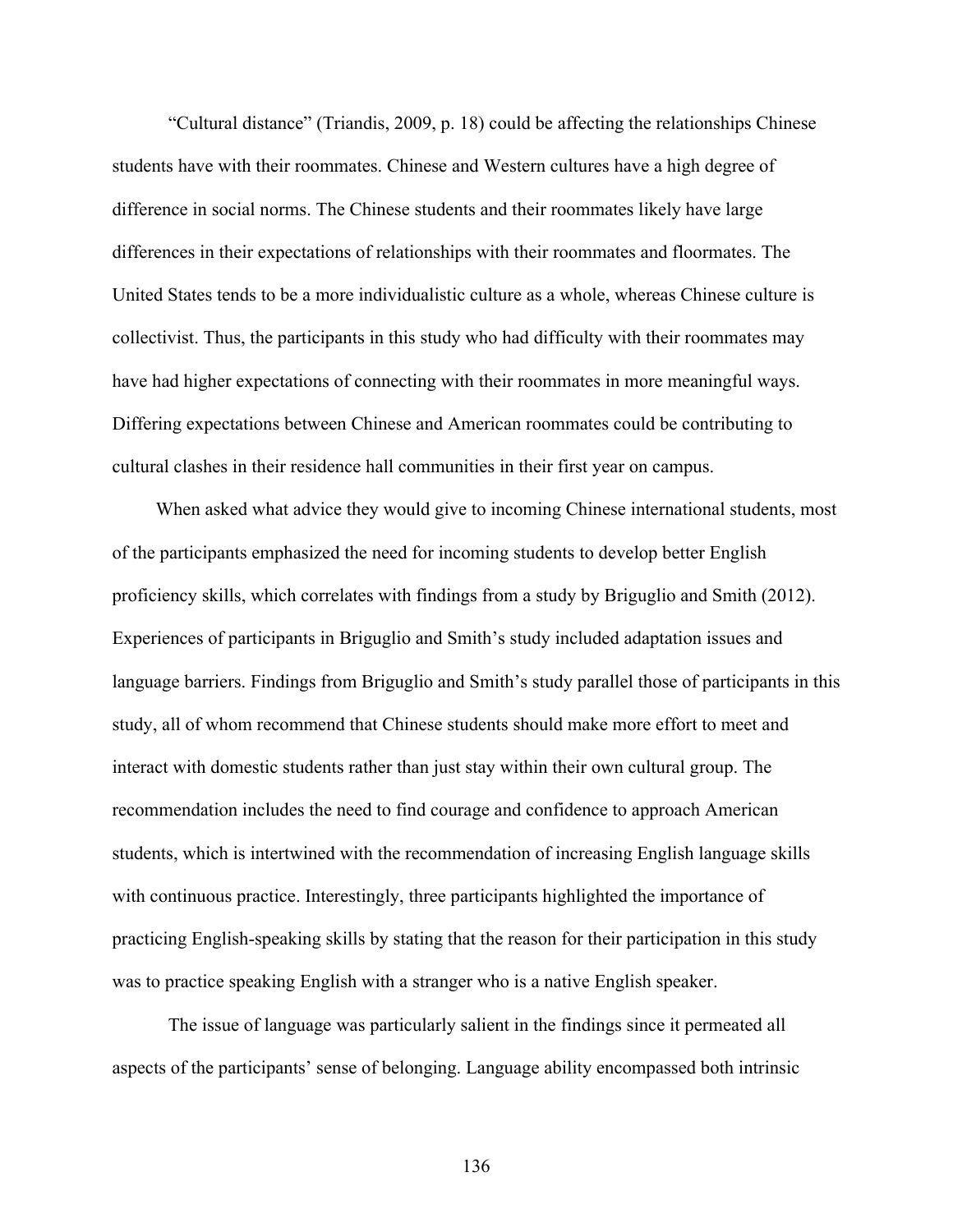(e.g., feelings of inadequacy related to language skills) and external factors (e.g., inability to communicate effectively with domestic students), as indicated by the findings in both the behavioral dimension and psychological climate. The language barriers led into additional challenges faced by the participants, particularly the cultural differences they experienced with other residential students. For example, Zoey and Jack spoke extensively about not being a "party girl" or "party guy." They both spoke openly about their perception that American students really like to party, and that they would likely make more American friends if they chose to participate in the partying. Although they felt the pressure to conform to American college culture, they chose to behave in a manner consistent with their prior lifestyle.

However, several participants adopted some changes, including Zoey who spoke about being more outgoing than when she first arrived in the United States. Many participants spoke of being more direct and outgoing, which they felt was necessary in order to function successfully on campus. All participants spoke about keeping their Chinese culture strong, although that did come at a cost when evaluating the quantity and quality of their relationships with American students. The choices made by most of the participants to remain true to their Chinese culture was similar to the experiences of Filipino-American students in a study by Museus and Maramba (2001). Museus and Maramba found that participants' difficulty in relating to the campus culture was correlated with higher levels of perceived pressure to commit "cultural suicide" (Tierney, 1999), all of which decreased their sense of belonging. However, the authors found that the more students remained connected to their culture of origin, the easier it was for them to adjust to the college environment. Similarly to the Filipino-American students in the Museus and Maramba study, the Chinese participants in this current study spoke about the importance of remaining close to their own Chinese culture.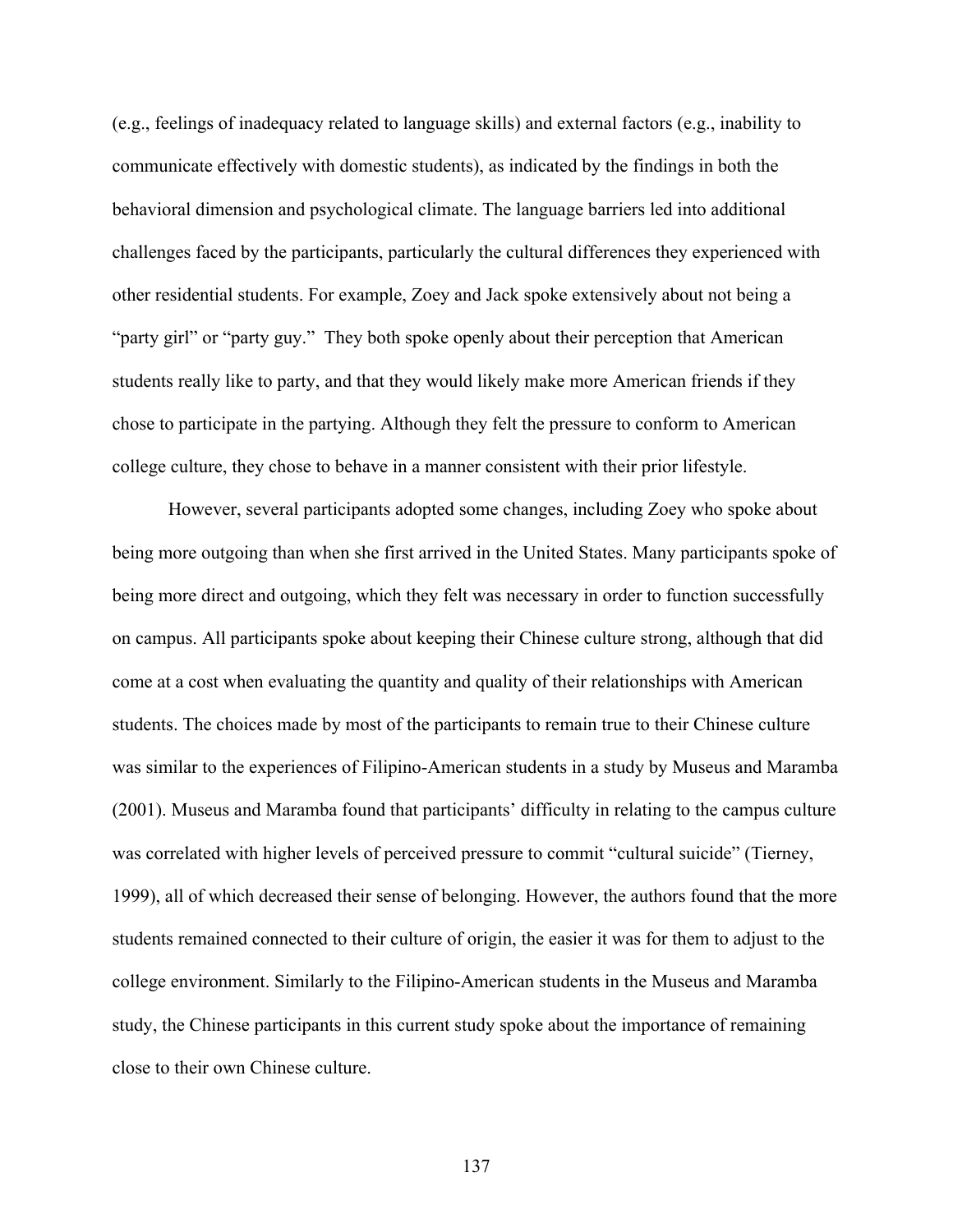**Structural diversity.** Although most participants had a limited sense of belonging to their residence halls, almost all spoke extensively about their relationship with the larger Chinese community at Michigan State University. The large number of Chinese students, a major component of the structural diversity in this study, proved to be both a limiting factor as well as an element of comfort for the Chinese participants. Several Chinese participants expressed their disappointment in the large number of Chinese students attending Michigan State University; yet, they also spoke about the value in finding a familiar cultural community while in a foreign environment. The student participants did not always feel a sense of belonging to their residence hall; rather, their sense of belonging was often associated with the larger Chinese community at Michigan State University.

This indicates that structural diversity, which is the numerical representation of diverse groups on campus, does not necessarily always promote increased interactions or understanding between different student groups. Rather, the phenomenon of a large Chinese population has created tension for all students, both Chinese and domestic. The large number of Chinese students likely enabled Chinese students to retreat to their comfort zones and cluster together. The high number of Chinese students has likely caused some conflict and resistance from domestic student groups. Blalock (as cited in Hurtado et al., 1999) theorized that a larger minority group increases the likelihood of minority individuals "in conflict with members of the majority, presumably because they are in competition for limited resources." The conflict between Chinese and domestic students at MSU was apparent in recent news articles in the *Chronicle of Higher Education* (Fischer, 2013) and the MSU *State News* (Moran, 2012), with some domestic students saying that Chinese students should "go back to China." The findings from this study as well as current news articles suggest that simply increasing the structural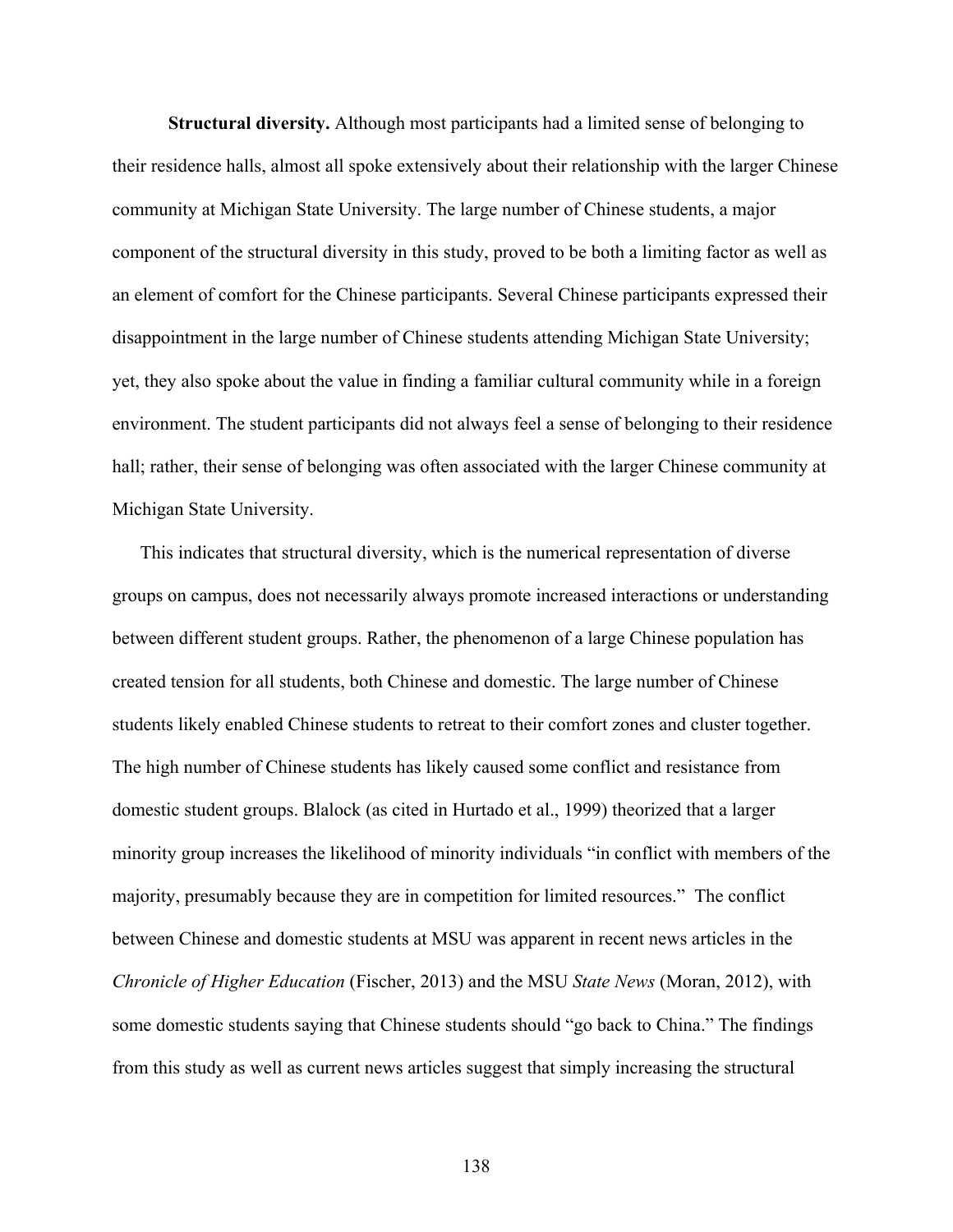diversity on a campus is not sufficient for creating a diverse and supportive climate for all students. Rather, additional consideration must be given to institutional culture, policies, and practices in order to create a positive living and learning environment for all students.

# **Influence of Racial Climate on Sense of Belonging**

This section addresses the influence of the racial climate in the residence halls on the participants' sense of belonging. The contextual influences on the participants' experiences are examined through a critical lens which contextualizes the participants' lived experiences and includes the issues of power in interpersonal interactions. An examination of the environment is necessary in order to situate the participants' experiences within the larger institutional culture. This includes the effects of culture, language, and skin color on the power dynamic between Chinese and domestic students. Climate evaluation is important in this study, but only as a backdrop to the lived experiences of the participants.

**Neo-racism.** Chinese international students in this study spoke extensively about their feelings of discomfort and awareness of being outsiders on campus. Several participants, such as D and Waffle, shared some blatant acts of discrimination that were committed by American students. D's situation was clearly a result of his Chinese heritage, as indicated by the perpetrator including the qualifier "Asian" in his slur. D also experienced a less obvious incident in his residence hall with an American student who was unfriendly yet subtle in his interactions. However, D did overhear the American student say something about "Asian, Chinese people" as he was walking away so it was clearly directed towards D's nationality. The discriminatory acts that D described are similar to the experiences of international students of Asian descent in Australia, who were abused and discriminated against by local community members (Marginson et al., 2010).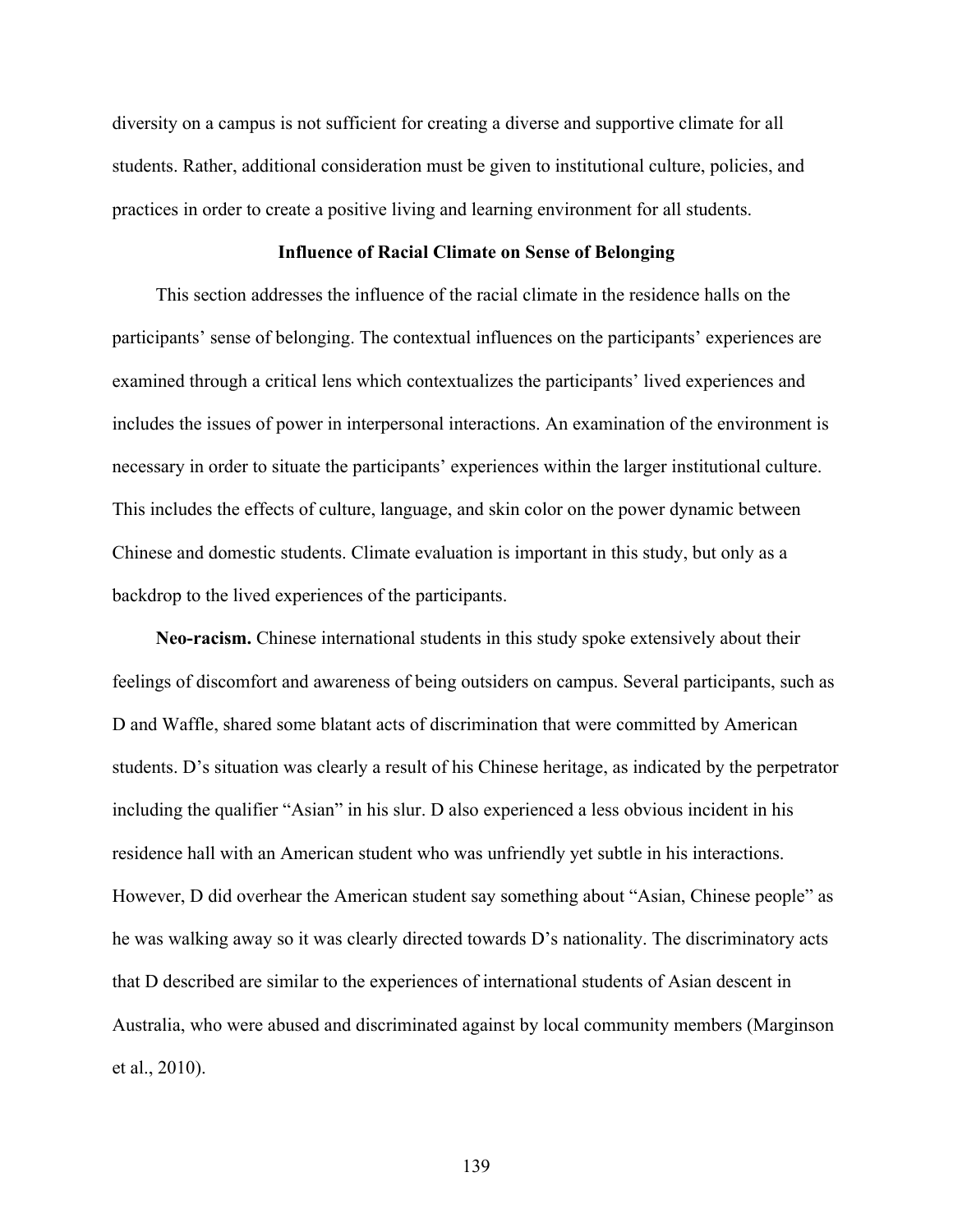Waffle also described her situation as discrimination against her because of her national origin. She perceived that the White man who made the rude gesture to her and her friend only did so because they were Chinese. Prior to arriving in the United States, Waffle was aware that her country of origin could cause tension with domestic students. Waffle and D, as Chinese international students, had similar experiences with participants in other studies, who found that students from Asia would often report higher levels of discrimination on their campuses when compared to international students from Europe, Australia, or other predominantly White countries (Hanassab, 2006; Lee, 2010; Lee and Rice, 2007; Marginson et al., 2010). These experiences appear to be a result of neo-racism, which is discrimination based on cultural and national differences (Lee and Rice, 2007). Neo-racism (Lee and Rice, 2007) adds the layer of language and national origin to the current racial climate in the United States, and appears to be the appropriate lens to use to analyze the participants' findings.

The experiences faced by the study's participants were indicative of a larger, institutional problem. Many of the domestic students mentioned in this study appeared to feel that it was acceptable to make slurs towards the Chinese participants. The perpetrators' behaviors were most likely due to the Chinese students' basic English language skills and foreign status. Neoracism, which literally translates to "new racism," names this phenomenon of anti-foreign sentiments from domestic students towards international students. The anti-Asian sentiments were apparent in the early history of Michigan State University (Widder, 2005) as well as more recently, as indicated by several cultural incidents documented by the student newspaper (Moran, 2012).

"**Othered" population.** As international students, the study's participants have become an othered population on campus when compared to the dominant majority student group. The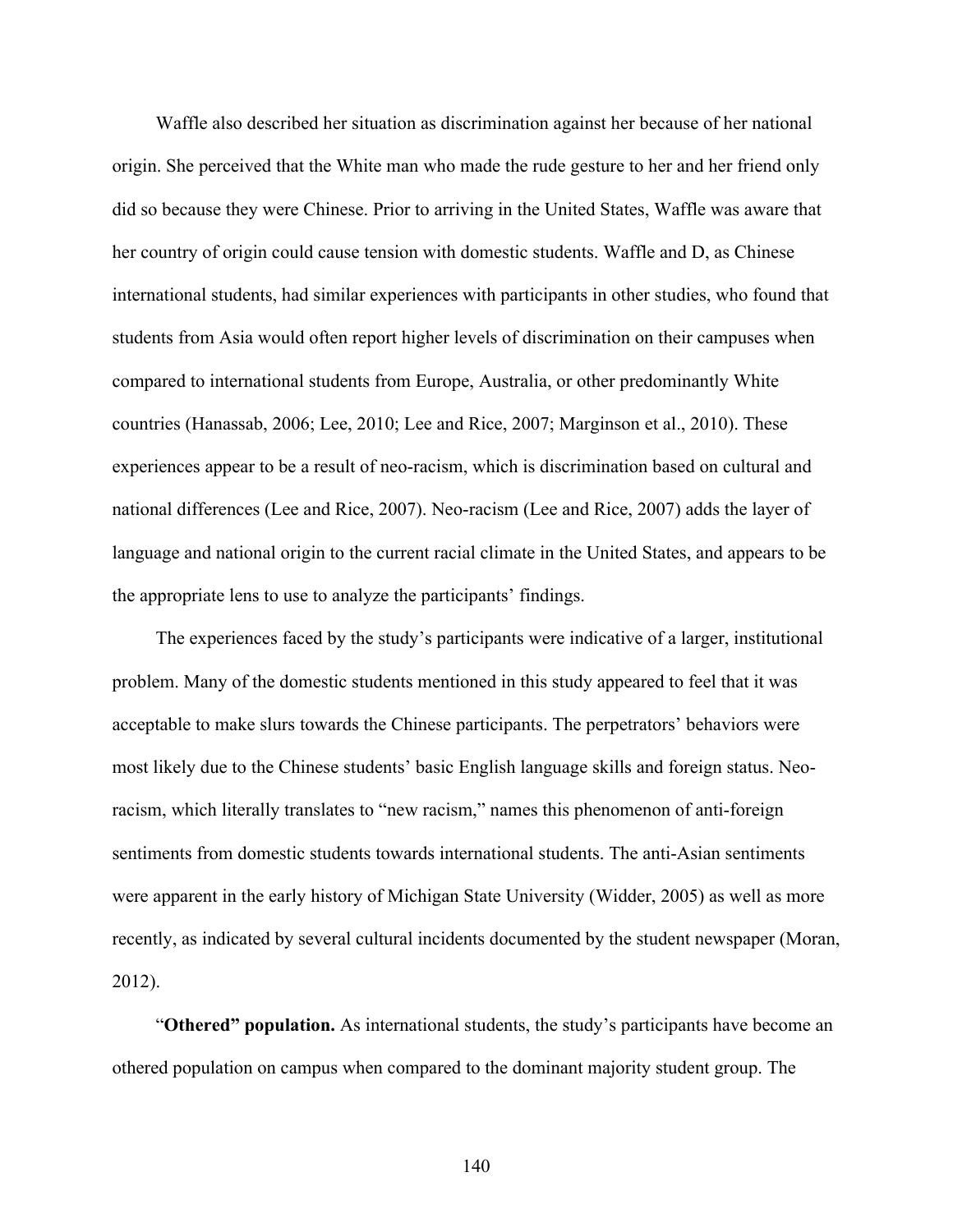othering that has been revealed in this study indicates a need for the university to address the stratification that exists between Chinese and domestic students. The solution to this problem is not easy; in fact, the structure of othering has been in place since the first international students arrived at Michigan State University as indicated by the historical legacy, which is the institution's history, mission, and goals. Chinese international students have been "stamped with an otherness" (Said, 1978, p. 97) that is impossible for the students to escape without larger institutional intervention. Chinese international students appear to be viewed as foreign visitors by domestic members of the university and are redefined within a Westernized framework in which the Orient and its people are considered to be the exact opposite of what it means to be American. This Westernized framework, within which the Chinese participants must navigate, sets up a negative environment for the study's participants since they have become designated as the outsiders on their college campus. Luke (2010) cautioned against the dangers of othering since it is a way for the dominant group to suppress the non-dominant group, leading to tension on college campuses.

The participants' roles as outsiders were also demonstrated by the stereotypes imposed on them by some domestic students. Several participants commented on the expectation that they have high math proficiency. Although this stereotype does not appear to be negative, it indicates an underlying issue. The danger in stereotypes is that the experiences and backgrounds of Chinese international students are generalized which is problematic when considering the diversity within the Chinese community. As indicated by the participants in this study, Chinese students represent significant diversity. The 21 participants came from different provinces, attended different high schools, and had different levels of collegiate preparation, all of which required different support structures when they came to the United States. Thus, institutions of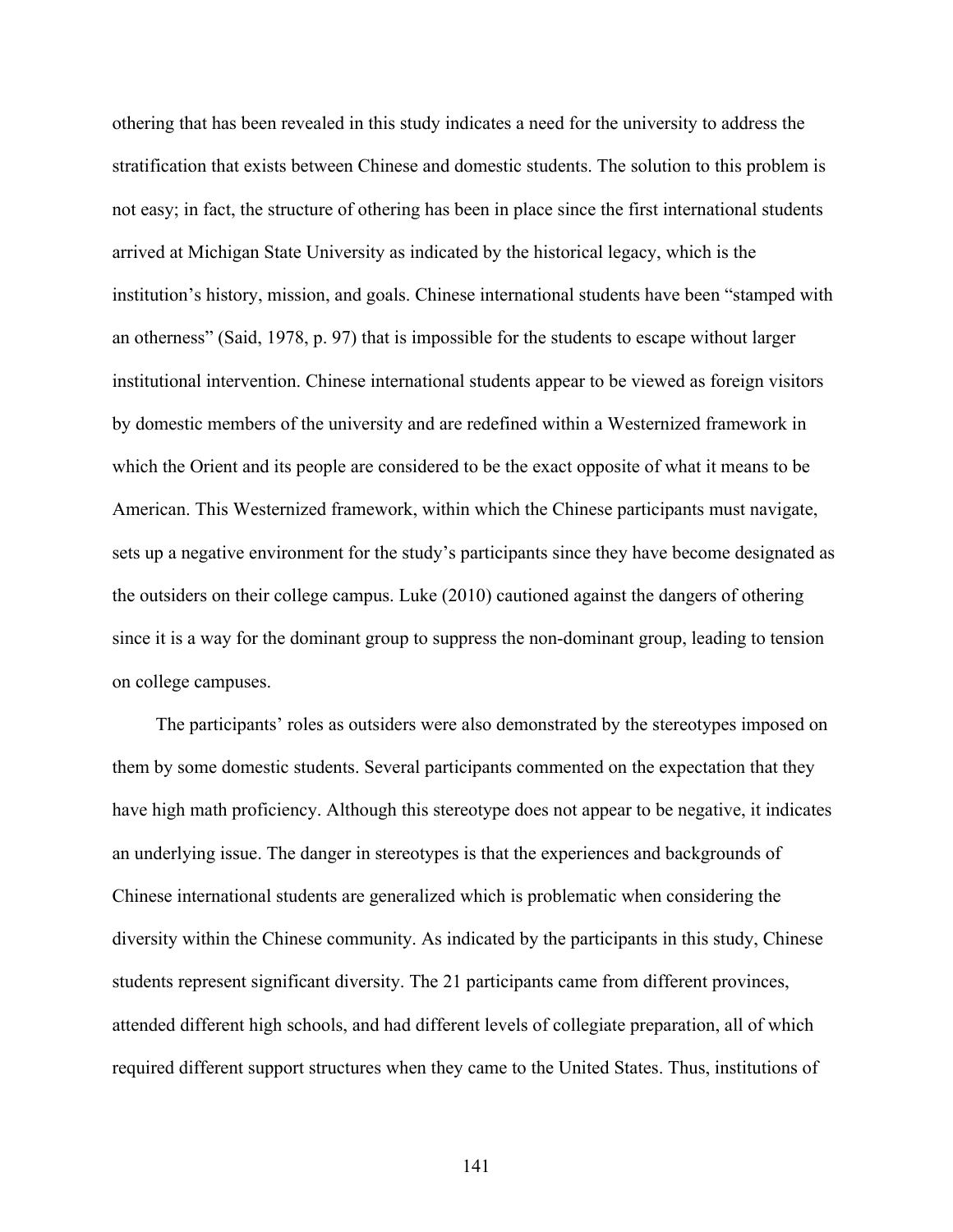higher education must consider the variation within the Chinese population and actively communicate and address these differences in regards to establishing environments that promote learning for all students.

Some environmental factors can be subtler than overt acts of discrimination and stereotypes. Within the psychological dimension, all of the participants shared their feelings about being outsiders in their residence halls. The Chinese students' perceptions of being viewed as outsiders and foreigners led to feelings of alienation and isolation. Because of the participants' differences in language and communication styles, they were very aware of domestic students' feelings towards them. For example, Nancy stated, "I can feel it. They will just look at you like you're weird." This tension likely stemmed from the cultural differences that are so polarizing between Western and Eastern cultures. The "cultural distance" (Triandis, 2009, p. 18), which is the degree of difference between two cultures, between the Chinese students and domestic students is fairly large due to differences in language, social structures, and values. Allport (1979) hypothesized that nationalism is the most salient form of group loyalty because it becomes ingrained in children at a very young age. Thus, the cultural distance between Chinese and domestic students is deeply rooted and requires significant intervention by the institution of higher education. The large cultural distance could develop into complicated and difficult relationships between Chinese and domestic students that is compounded by language and cultural barriers.

The racial climate, as outlined by Hurtado et al. (1999), includes four elements that must be examined in order to better understand the contextual factors affecting participants' sense of belonging. In this current study, the historical legacy of welcoming international students at Michigan State University has set the foundation for recruiting large incoming international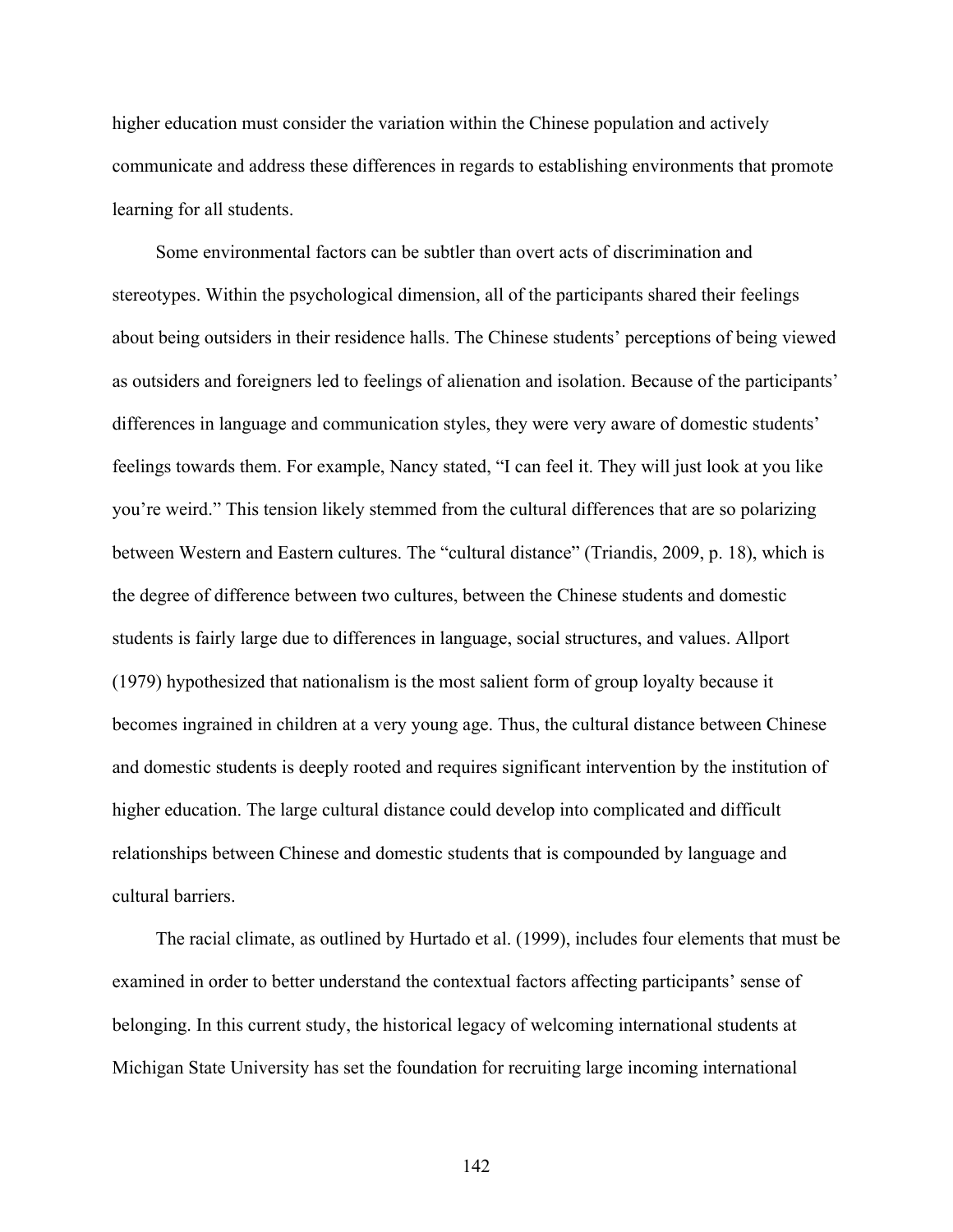classes. Also, the structural diversity indicates that although there is a critical mass of Chinese students on campus, it actually causes more friction between domestic and international students than anticipated. The interactions within the behavioral dimension clearly indicate that there is a lot of cultural tension between different students groups, and the psychological climate tends to be fairly negative for Chinese students. Overall, the institution of higher education must take all of these factors into consideration when developing strategic policies and practices to better support Chinese international students and their sense of belonging.

# **Sense of Belonging in Residence Halls**

This final discussion section addresses how the residential communities affect the Chinese student participants' sense of belonging in the residence halls. This is the culmination of the previously discussed findings since sense of belonging is the essence of this study. The interactions between Chinese and domestic students, with emphasis on the role of roommates, are discussed in this section. The pervasive issue of language ability is revisted, particularly as it affects Chinese students in their first year in college. The following statement guides this section:

*"Sense of belonging takes on heightened importance (a) in certain contexts… (b) at certain times… as well as (c) among certain populations"* (Strayhorn, 2012, p. 20).

 **"In certain contexts…"** As a whole, the participants in this study felt a relatively low sense of belonging in their residence halls. Many participants faced interpersonal challenges with American students in the residence halls as a result of their national origin. This is consistent with the literature on international students' experiences of discrimination from domestic students (Hanassab, 2006; Lee, 2010; Lee and Rice, 2007; Marginson et al., 2010). This finding is not surprising since relevant literature indicates that feelings of belonging in residence hall communities tended to be higher for White students than for students of color (Berger, 1997;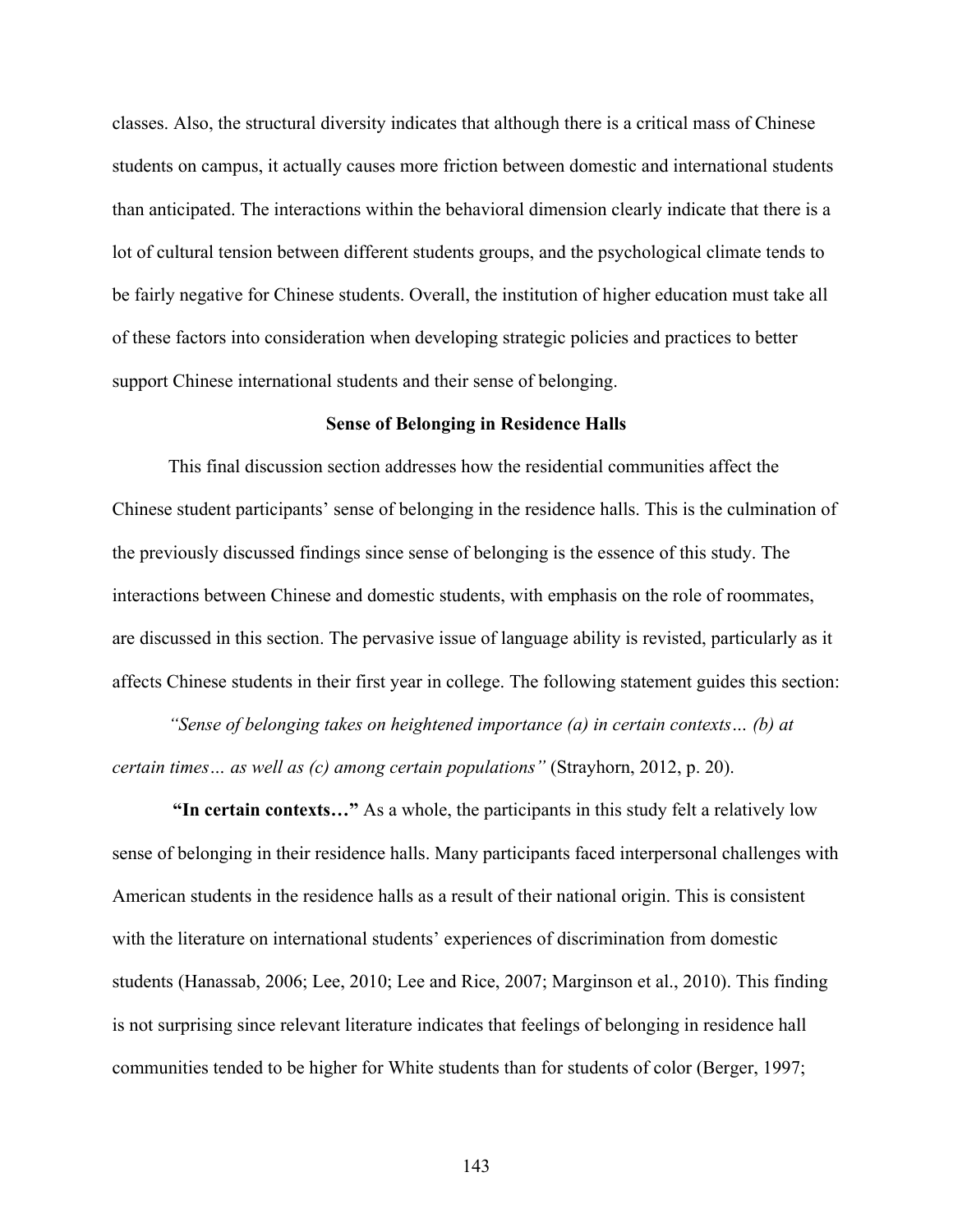Johnson et al., 2007). Berger (1997)'s study, also conducted at a historically White institution, concluded that there is "a dominant peer normative environment" (p. 449) that likely affects underrepresented students. The existence of a dominant normative environment is not surprising nor is it easy to resist, particularly for international students who are temporary visitors to a very different cultural environment.

However, it is important to note that although the Chinese participants have a relatively low sense of belonging, there is a compelling case for international students living on campus in residence halls. This is particularly true for those who are in the first year of their collegiate career. Living on campus has a positive influence on first-year students' sense of belonging (Johnson et al, 2007). Johnson et al. found that the residence hall can be a "compelling environment for shaping students' sense of belonging" (Johnson et al., 2007, p. 536), which is similar to previous studies that found positive effects of residence halls on students' socialization and sense of community (Berger, 1997). The value of on-campus living was illustrated by the participants' housing situations in their second year at the university. Of the 21 participants, only 6 Chinese students chose to remain living in on-campus housing for their second year. However, most of the off-campus students stated in their second interviews that they wished they had stayed on campus for two reasons; convenience and the ability to interact with American students. These participants indicated that living in residence halls helped with their overall feelings of connectedness to the larger campus community.

Although some participants had positive experiences with American students in the residence halls, they tended to be outliers when compared with all of the participants in this study. Overall, most of the participants in this study have a low sense of belonging in their residence halls. The low feelings of belonging could be a result of feeling like they are outsiders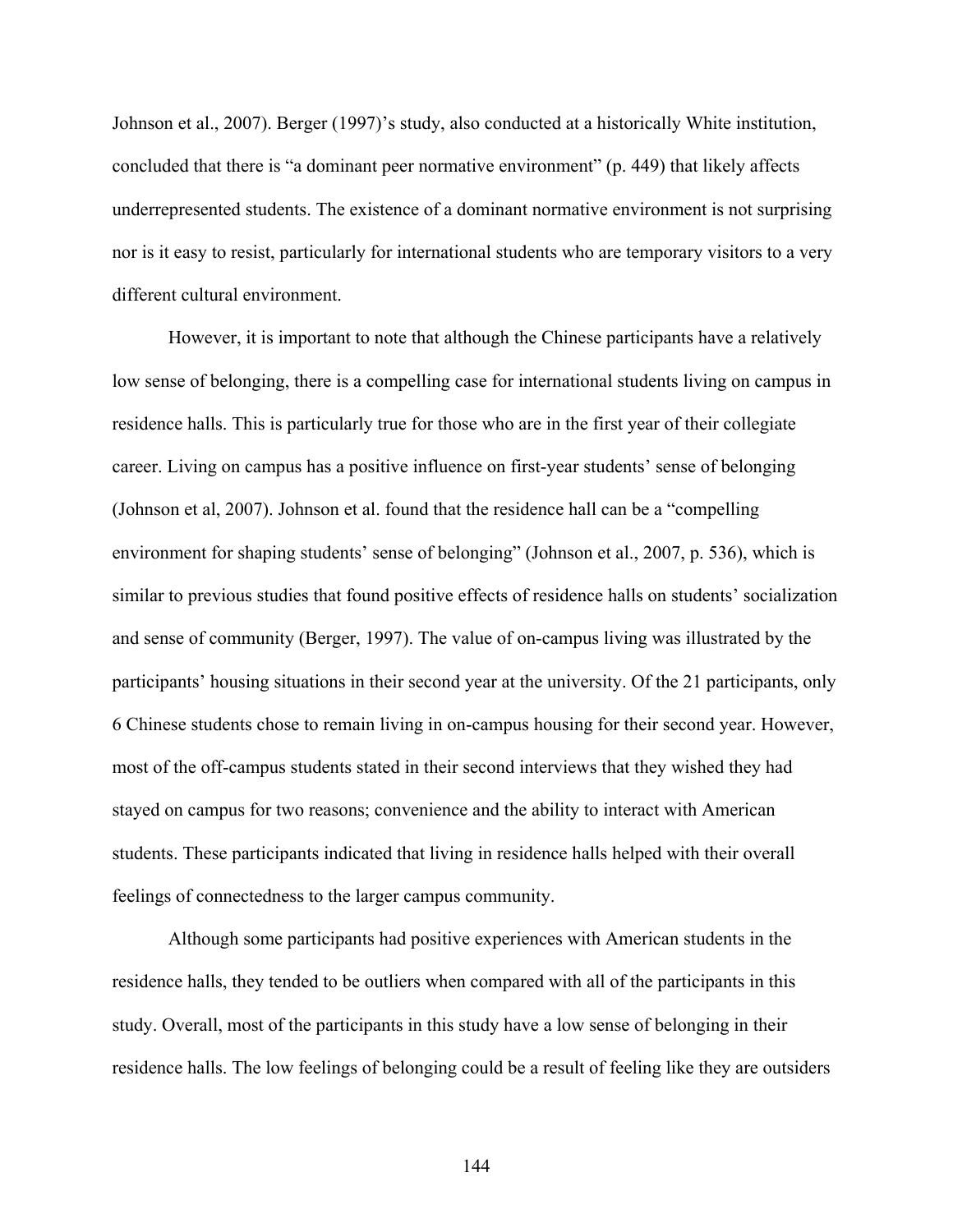and not full members of the residential community. Several students stated they were fairly comfortable in their rooms, but they did not necessarily feel like they were a part of the community in their residence halls. These findings were not surprising when considering the various factors that affect the participants' negative residential experiences.

**"At certain times…"**As first year students, the participants in this study are particularly vulnerable. The first year at university tends to be the most critical in ensuring students' success and persistence (Astin, 1994; Pascarella & Terenzini, 2005; Tinto, 1993), especially for international students who must navigate a completely foreign educational and societal culture (Marginson et al., 2010). Chinese international students are at risk of attrition since they tend to feel isolated from the rest of campus because of cultural differences (Lee & Rice, 2007; Smith & Khawaja, 2011). The social and academic challenges, particular in the first year, could hinder success in college and persistence to graduation (Tinto, 1993).

During the interviews, the participants in this study shared their pre-departure expectations of life at Michigan State University as well as their actual experiences in their first year. Many of the participants expected that it would be easy for them to make American friends, yet when they actually arrived in the United States, they found it surprisingly difficulty to make meaningful connections with domestic students. The participants' experiences were similar to those who participated in Yan and Berliner's (2011) study on newly arrived international students' need for early support. Yan and Berliner found that although newly arrived international students professed the intention to make American friends, most participants were observed to have withdrawn from social activities with domestic students and socializing only with the Chinese community. Initial arrival on a college campus can be cause anxiety for international students (Yan & Berliner, 2011) which may hinder progress in making American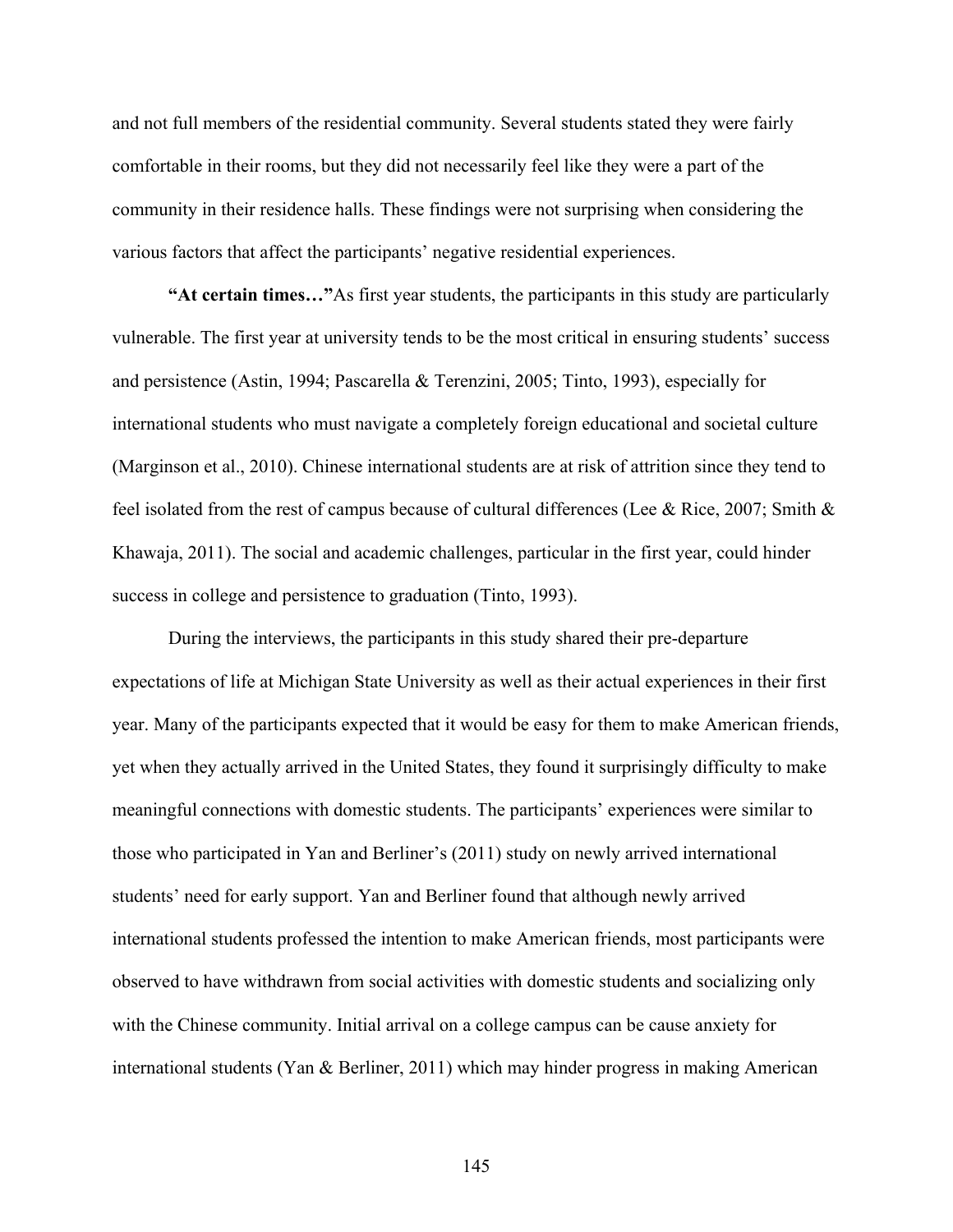friends since there could be anxiety related to speaking a new language in a new environment. Thus, support for first-year Chinese students is imperative since Hurtado and Carter (1997) found that early support for underrepresented students leads to a higher sense of belonging.

 **"Among certain populations…"** As Chinese international students, the participants continually credited English language skills as the primary factor that set them apart from other students on campus. Chinese students' language proficiency influences their social interactions with domestic students, particularly with their roommates and their floormates. Several participants indicated a desire to live with and among American students, yet when those opportunities arose, the participants struggled with making meaningful connections. Most participants shared that prior to arriving at Michigan State University, they very much wanted an American roommate who could serve as a bridge to understanding American culture and practicing speaking English. However, only three (Derek, Mora, and Shirley) out of nine participants with American roommates had positive living experiences with their roommates. These three participants spoke extensively about how helpful their roommates were to their transition to college. Their experiences demonstrated the importance of peers in affecting the participants' perception of group membership and feelings of morale (Bollen & Hoyle, 1990).

Tom was a participant who had positive interactions with some American students on his floor. Tom shared a story about his American floormate, who taught him about "American language... and American ways of thinking. And even American manners" on how to eat pizza. Although Tom had more challenges than successes in befriending American students, he was able to connect with a helpful domestic student who assisted him in understanding some of the cultural practices in the United States. He felt a sense of mattering to at least one other person, which affected his feelings of belonging to his community. Tom's sense of mattering is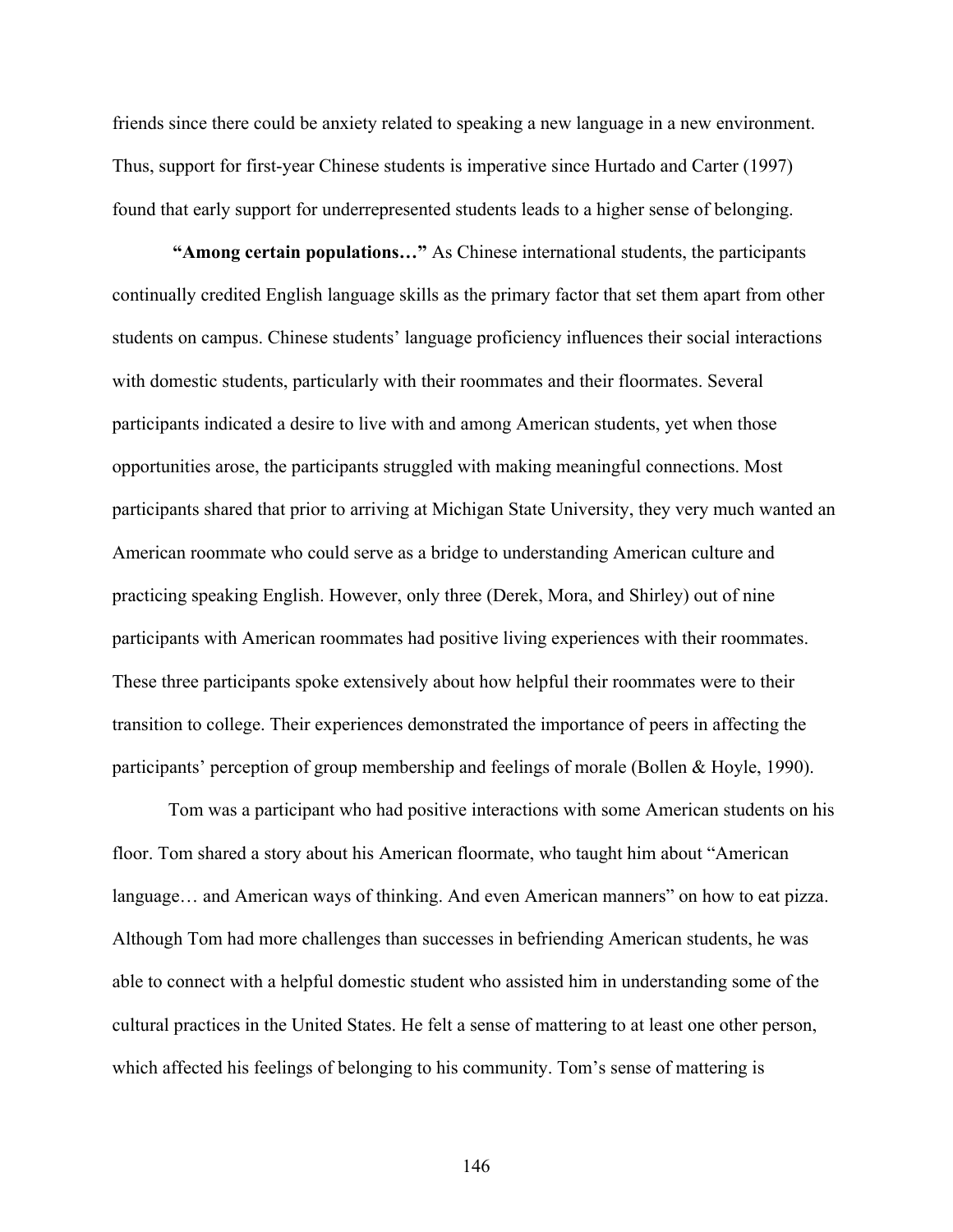important because "to satisfy the need for belongingness, the person must believe one cares" (Strayhorn, 2012, p. 21).

 As a whole, the participants primarily socialized with other Chinese international students because it was easier to mingle with those from a similar culture. Although the large Chinese population was a source of tension for both Chinese and domestic students, there were benefits to having a strong Chinese community on campus. The Chinese community formed a support network for these first-year participants and provided a sense of reassurance that the participants could fit in with some members of the Michigan State University community. According to Museus and Maramba's (2011) study of Filipino-American students, students can adjust to college with the help of continuing connections with ones' culture of origin. Similarly, Latino students in Hurtado and Carter's (1997) study on sense of belonging found a large external community that they could not find on their own campus. The support from outside organizations added to the Latino students' sense of belonging and perceived membership in their university. Thus, having a large Chinese population can actually be beneficial for the participants in this study, particularly if strategic connections are made to the larger Chinese community by the university. As the findings suggest, structural diversity presents some challenges; however, the large number of Chinese students at the university, if engaged effectively, could positively influence students' sense of belonging to their residence halls.

In this study, the combination of experiences and perceptions of interactions influences Chinese international students' success and positive feelings towards their campus community. Sense of belonging measures feelings of membership in a community rather than measuring integration to a dominant culture, which is difficult for international students to achieve. Feelings of belonging are a basic human need and often serve as motivation for positive behavior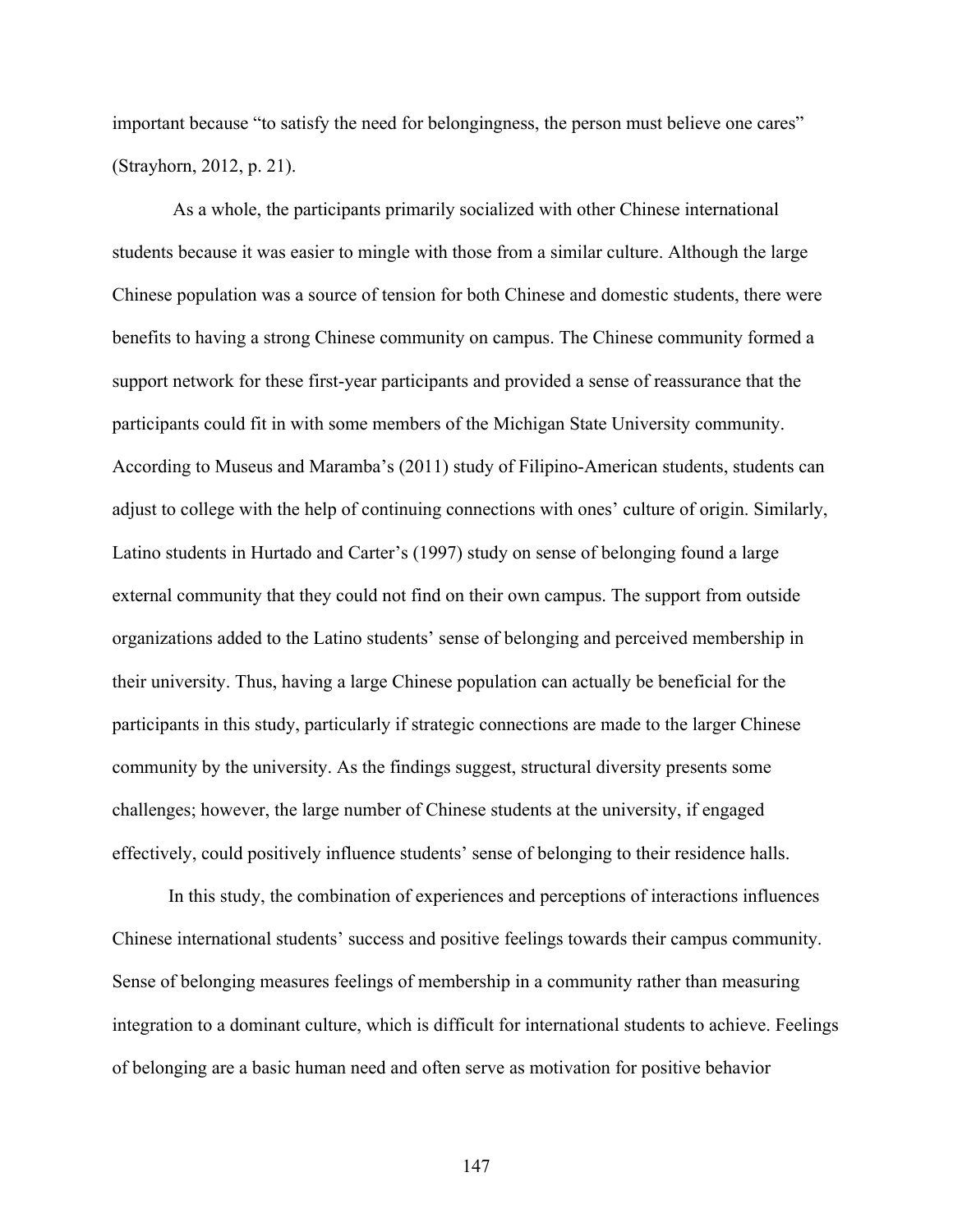(Maslow, 1954; Strayhorn, 2012). Sense of belonging, which encompasses both cognitive and affective aspects, includes information about group experiences (cognitive) and the individual's appraisal of group interactions (affective) (Strayhorn, 2012).

Sense of belonging is a contruct that is fairly individualistic—that is, it is a binary that examines the relationship between the individual and the group. Thus, the traditional definition of belonging and connecting may need to be adapted to include students who come from more collectivist cultures. The Chinese students in this study grew up in a collectivist society and could have had higher expectations for meaningful interactions with others in their residence halls. Perhaps the concept of sense of belonging when applied to Chinese students should shift from being so individualistic into a collective sense of belonging. Rather than focusing primarily on the individual Chinese student's belonging to the larger residential community, the discourse on sense of belonging could shift to the individual's connection to a sub-group (e.g., larger Chinese population in the residence hall) and then the overall collective belonging to the residence hall. Simply said, collective sense of belonging could focus on group-to-group interactions rather than on individual-to-group connections. The focus of sense of belonging could shift into a more inclusive concept (e.g., individual to sub-group to large group) rather than remaining as a binary that is individualistic (e.g., individual to large group). Thus, institutions of higher education must consider what polices and practices they can enact in order to create a positive living and learning environment for all students, including those from other countries and cultures who may be from more collectivist societies.

#### **Implications for Practice**

Implications for practice are presented in this section. Six specific suggestions for improving the campus climate for Chinese international students are outlined as a result of the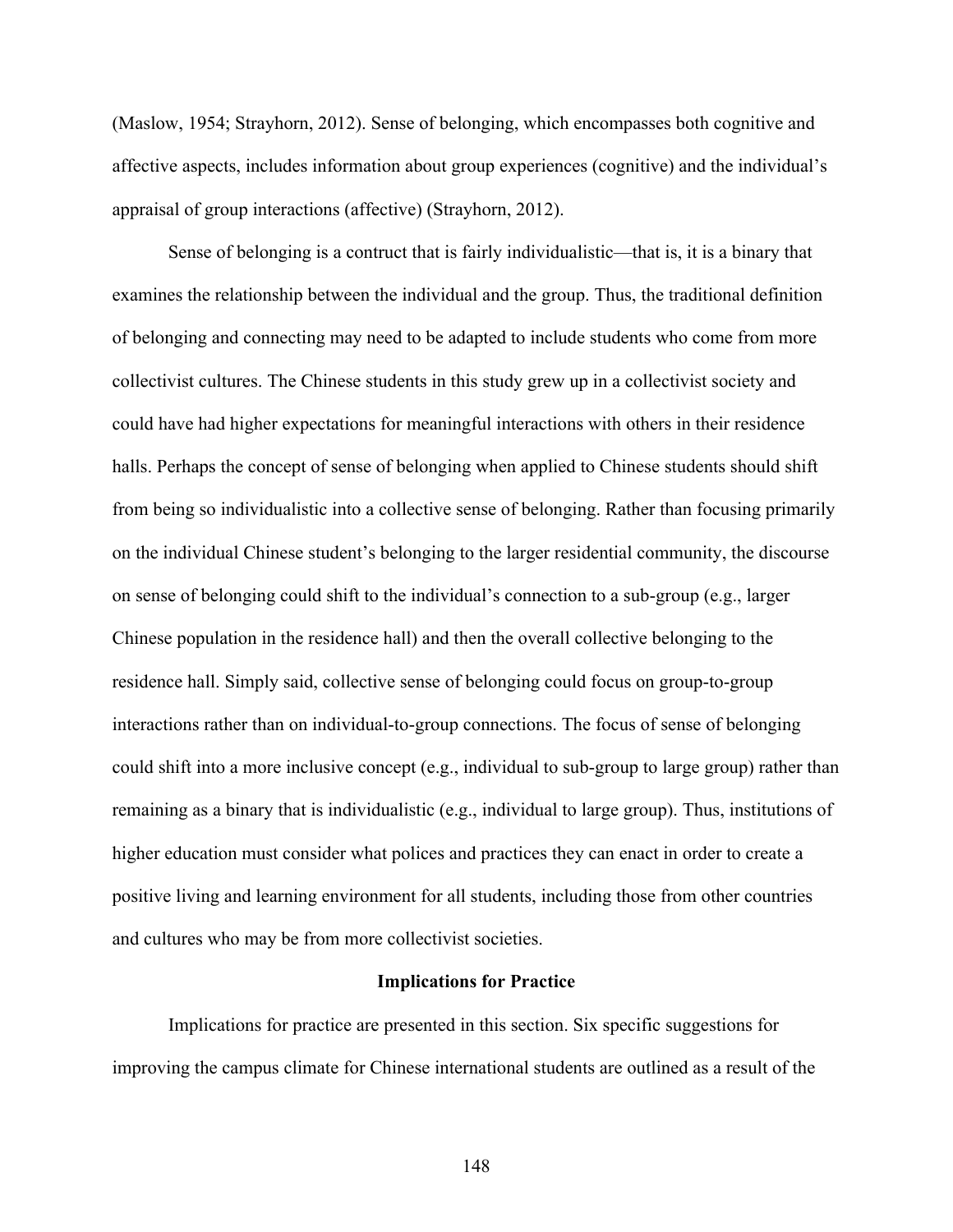findings and discussion of this study. The suggestions include: construct intentional housing assignments, create opportunities for meaningful interactions, develop opportunities for language improvement, train university staff, include the larger Chinese community, and communicate with domestic students about the cultural diversity in the residence halls. The recommendations for practice are deliberately presented in a broad manner, with the intention that the suggestions can be applied at most colleges and universities in the United States.

**Construct intentional housing assignments**. Housing assignments for first-year students are often randomly generated in an effort to be fair and neutral. However, the findings of this study suggest that residence life offices seriously think about how they can intentionally create supportive living environments for Chinese students in the residence halls. Most of the participants in this study had roommates randomly assigned and only a few requested specific roommates. Thus, it appears that international students are open to being paired with a student who they do not know prior to attending college.

One suggestion is to intentionally place international students in rooms with American students in a specific grouping scheme. For example, Jack had what he viewed as an ideal residential situation: a suite with another Chinese student and two American students. He liked the mix because he was able to communicate about "things only Chinese can understand" with his Chinese roommate, but also was able to talk about American culture with the two American students. Jack credited his rooming situation with his happiness in his residence hall. This arrangement also influenced his decision to return to his residence hall for his second academic year. His hope is that he and his Chinese roommate will be paired with two American suitemates again so they can have a similar positive intercultural experience. This type of housing configuration is likely the most beneficial way to ensure that Chinese international students are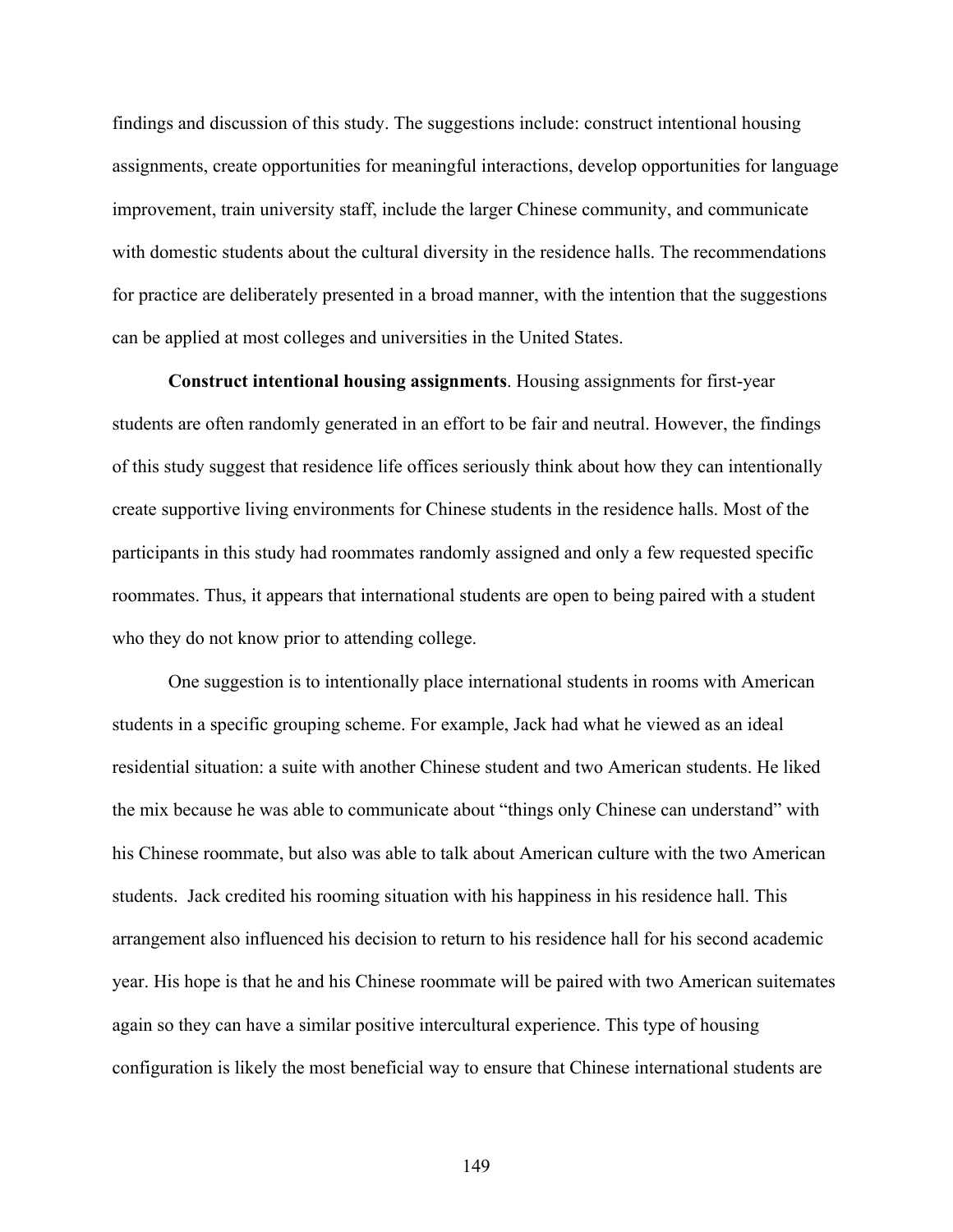able to navigate learning about American culture and staying connected to their familiar Chinese culture.

On a larger scale, residence life staff should take into consideration intentional housing assignments that offer intercultural residential spaces. These intercultural spaces, much like Jack's suite that mixes Chinese with American students, would be the ideal balance of challenge and support for Chinese students. Providing a living environment that could potentially promote more intergroup dialogue and intercultural interactions would benefit both international students and domestic American students.

For example, Waffle and Mike spoke about how so many Chinese students live in Iota Hall. It would be beneficial to strategically assign international students to different halls around campus. This could be construed as manipulation of a specific population of students; however, this research suggests the benefits of intentionally managing the structural diversity in each individual residence hall outweigh any potential negative effects. Strategic housing assignments are necessary in order to facilitate ideal environments that would benefit all students and their interactions with others from different backgrounds.

**Create opportunities for meaningful interactions.** Meaningful interactions are at the heart of developing respect and understanding among all student demographics. As demonstrated by the participants' experiences with domestic students, issues of discrimination and isolation were problematic in creating safe and comfortable spaces for international students. One can assume that the blatant acts of discrimination reported were isolated incidents that do not often occur; however, even the more subtle acts are troublesome and affect Chinese students' feelings of belonging to their residence hall. Thus, residence hall staff should intentionally create opportunities for positive intercultural communication and intergroup dialogue (Quaye, 2012;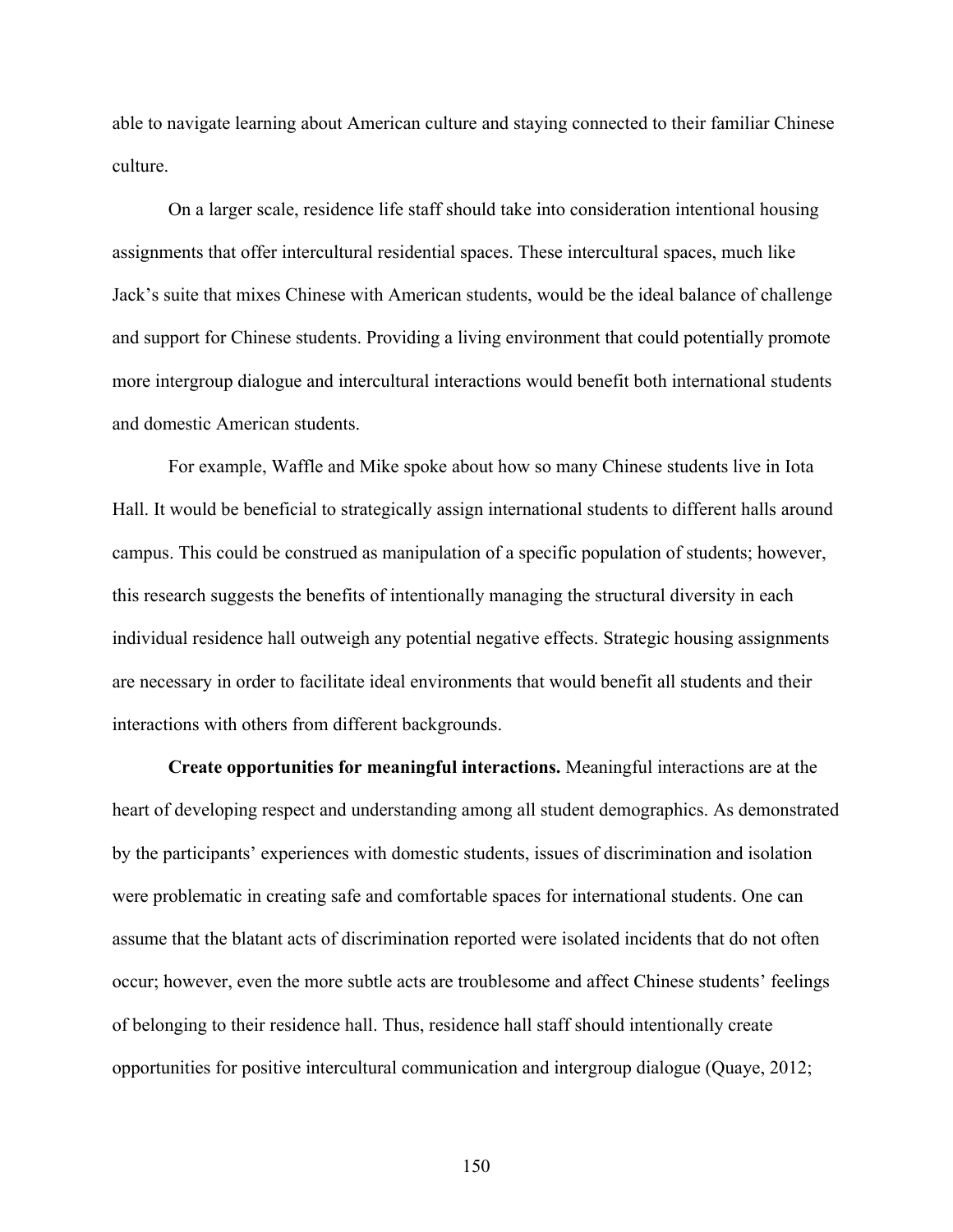Zuniga, Nagda, & Sevig, 2002). Peer interactions have the greatest influence on the student experience (Astin, 1993); thus, it is crucial for college campuses to provide the proper environments that will lead to positive relationships through improved quality of contact amongst these diverse groups, whether through formal structures such as facilitated intergroup dialogues (Quaye, 2012; Zuniga et al., 2002) or informal processes such as casual conversations in hallways (Chang, et al., 2006). These programs should occur systematically throughout the academic year, but the foundation must be laid prior to students' arrival on campus.

Most of the participants mentioned the role of social media in their preparation for living on campus. Several used Weibo, a Chinese microblogging site that is a hybrid of Twitter and Facebook, prior to their departure from China to connect with other Chinese students who were attending Michigan State University. Most American college students rely on Twitter and Facebook for their digital connections with others. However, Twitter and Facebook are not permitted in China; thus, a critical campus population is excluded from two major social media platforms that often are used to promote community and campus pride. Although Weibo could be difficult to access both in China and the United States, some form of social media could be utilized to help the Chinese students transition to university life. There may be existing social media platforms that can be utilized in multiple countries and would be accessible for all incoming students, no matter what their country of origin. If no suitable social media platform is found to be usable by all students, I suggest that universities consider creating their own social platform for their campus community.

I recommend that university administrators, including residence life staff, utilize social media as a way to facilitate early communication with Chinese international students. Information about living on campus can be relayed in informative ways, including chat rooms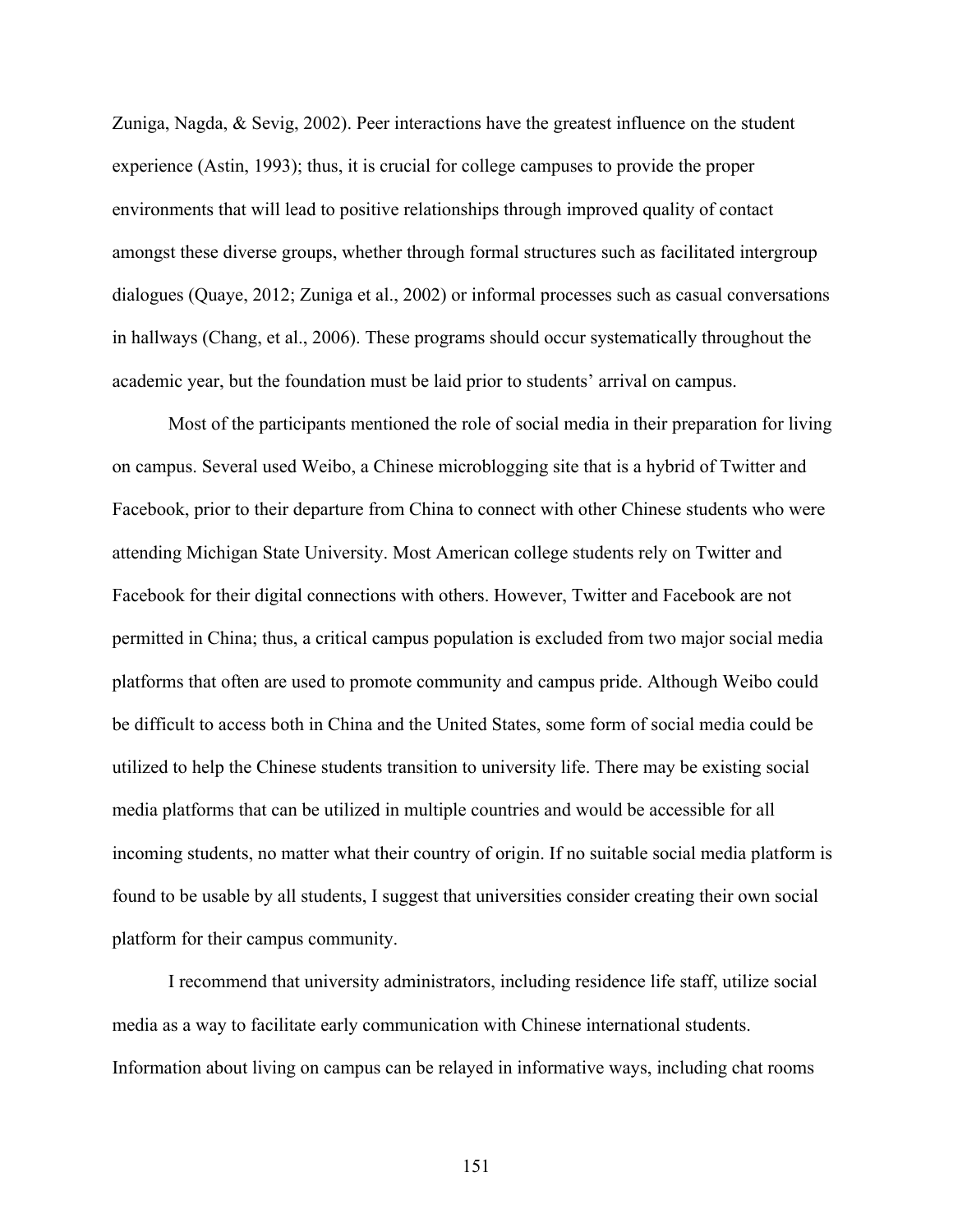that are facilitated by current Resident Assistants, videos of social programs offered in the residence halls, and video chat opportunities with current university staff, such as residence life professionals and other student affairs staff. Online interactions would benefit international students since these can be accessed prior to departing their country of origin and would provide early contextual information about life in the residence halls.

In addition to making connections with international students, social media can also be a platform for outreach to domestic students. Again, Twitter and Facebook, all of which are commonly used in the United States, are not accessible in all countries; thus, an alternative media platform would need to be used and the benefits of using this new platform must be communicated to all students. Students, both domestic and international, should be encouraged to connect with their future roommates and floormates on a social media site in order to build a foundation for communication and connection. Online clusters can be formed by grouping together students who are assigned to specific buildings and communities. This early communication can foster intergroup dialogue and also prepare all students for the diversity in their residential communities.

Utilizing social media in a strategic and systematic way can promote increased understanding before the academic year even begins. Social media could be a powerful tool for facilitating intergroup dialogue. Studies show that social media can increase social capital in young adults (Ellison, Steinfield, & Lampe, 2007; Valenzuela, Park, & Kee, 2009); thus, the use of social media to facilitate international and domestic student interactions could be extremely beneficial for all members of the university community.

**Develop opportunities for language improvement.** Language continuously emerged as the largest factor in the participants' experiences with domestic students. The need for practicing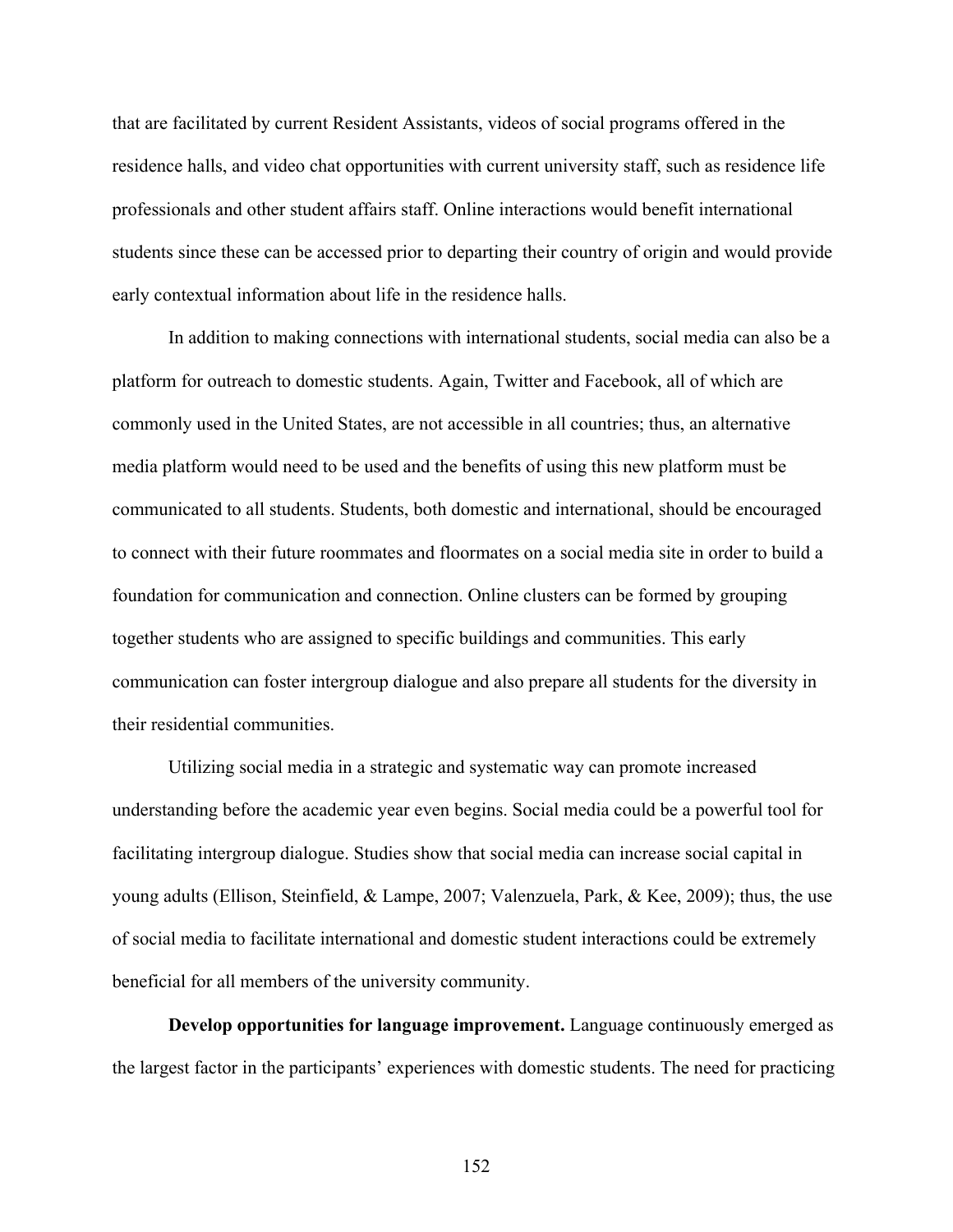English language speaking affected the participants' desire for American roommates, but as indicated by the findings, having an American roommate did not necessarily facilitate increased dialogue and interaction. Thus, university administrators and faculty have a responsibility to develop both formal and informal programmatic efforts to assist Chinese students in their English language abilities.

Formal efforts should begin prior to the Chinese students' arrival on campus. As mentioned before, social media is a good medium for communicating university-specific terminology and colloquial terms to incoming Chinese students. Upper-level domestic and international students should partner as virtual student mentors or guides and facilitate conversation related to university and American vocabulary that incoming students may need to know. Also, on-campus transition programs should be strategic and creative in developing programs that reach out to Chinese students as a larger group. Chinese students tend to be more collectivist in nature, so marketing programs to the larger population rather than individuals would likely be more effective. For example, resident assistants can partner with staff from the Career Center to create opportunities for Chinese students to prepare for interviews that may come up for employment and/or internships. The interview preparation information can be disseminated to small clusters of Chinese students who are mixed in with domestic students with a facilitator for each group. This would allow for a more intimate group setting that may make non-native English speakers more comfortable to speak and allow for more intentional interaction between students in the group. In addition to effectively marketing towards groups rather than individuals, the formation of small clusters, such as the one described in the previous example, would be beneficial in creating a positive and effective learning community that would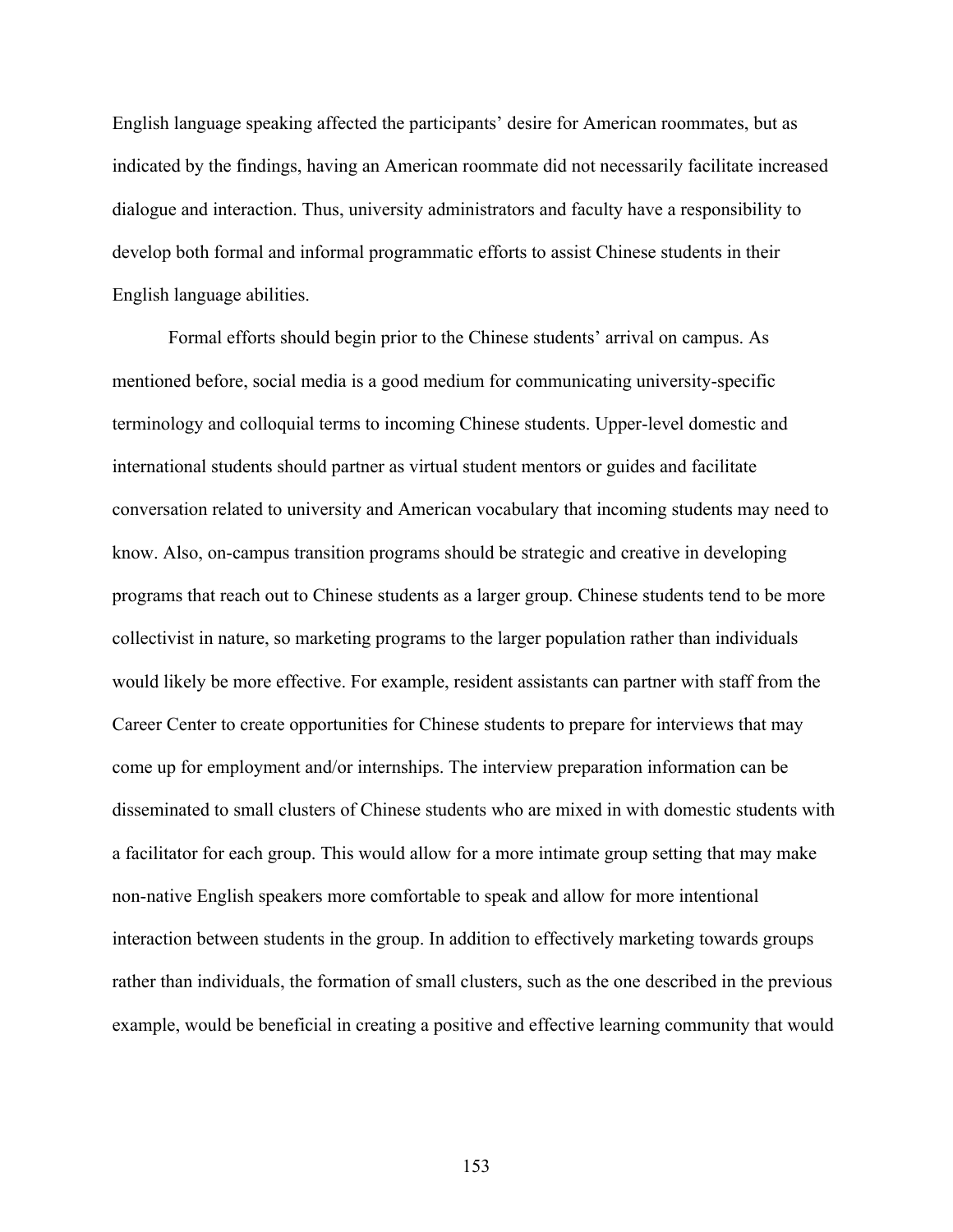be useful for multiple topics (e.g., workshops for developing effective study habits, fireside chats about current issues affecting higher education) throughout the academic year.

Informal measures for increasing English language ability could include monthly bulletin boards related to current popular culture topics. These bulletin boards could serve as conversation topics for all students on the residence hall floor. Informal conversation in the hallways could form as a result of having some recommended topics of conversation posted around the floors and building. Also, informal programs should include the opportunity for Chinese students to learn more slang, colloquial terms, and popular culture from domestic students. The participants in this study had all studied English as a foreign language prior to arriving to the United States. However, a limitation of learning English as a second language includes not knowing informal conversational English that permeates communication among college students. The incorporation of popular culture through different medias (e.g., bulletin boards, social media, video links sent through email) could allow for increased interaction and understanding of commonly used language by college students as well as spark additional conversation between Chinese and domestic students.

**Train university staff.** Meaningful peer interaction also requires well-trained resident assistants and other student leaders who are committed to creating intercultural interactions with all of their residents. Training on intercultural communication and diversity is imperative for all residence hall staff members, particularly resident assistants who are living in close proximity to Chinese international students. Resident assistants are influential through their daily interactions and program planning for residents; thus, it is imperative that student staff are trained to facilitate intercultural dialogue and interactions amongst all residents.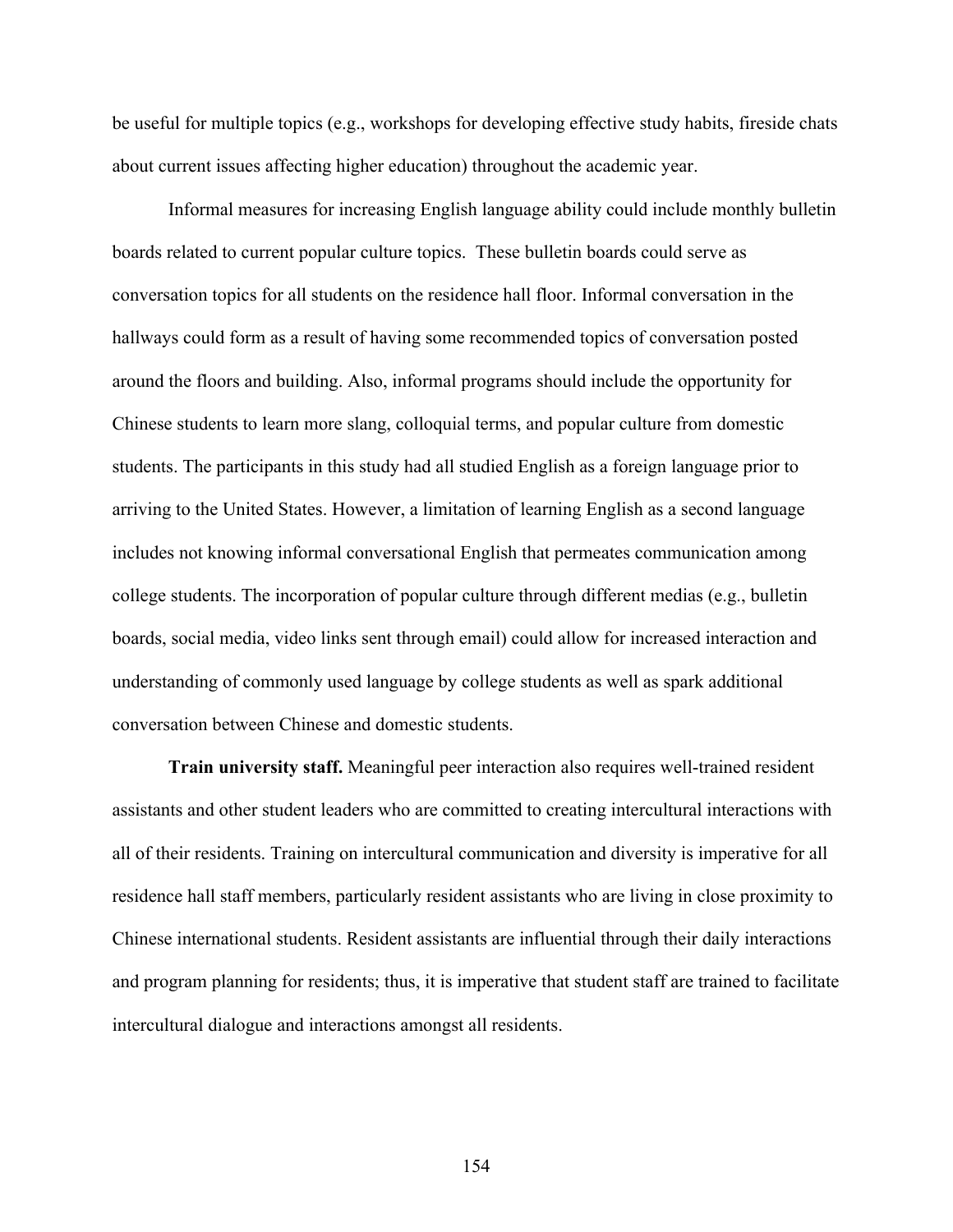Very few participants mentioned their resident assistant as being helpful in their transition, and even fewer participants established relationships with these residential staff members. However, meaningful connections between residential student leaders and international students should also be fostered. Residential staff must be comfortable with and understand their roles as facilitators and resources in order to best support conversations and interaction amongst diverse students (Quaye, 2012). Training processes could take advantage of the knowledge base that already exists on campus, such as international student support offices, through collaborative facilitation and programs. Another suggestion for intentional connections would be to pair resident assistants with orientation leaders during student transition programs prior to the start of the academic year. Partnerships among multiple campus offices would help to create a seamless transition for international students through orientation and the rest of the academic year.

One cannot assume that professional staff are prepared to work specifically with international students. Faculty and staff must go through intentional training on the needs and diversity of international students. University professionals have extensive contact with international students, and they must be trained in cultural sensitivity, particularly in regards to campus policies. Administrators who exhibit discriminatory behaviors are "a key contributor to a diminished sense of belonging among [underrepresented] students attending predominantly white institutions" (Hurtado et al., 1999, p. 77). Training for faculty and staff is imperative to ensuring success for all student members of the university community.

**Include the existing Chinese community.** As mentioned previously, structural diversity can be a benefit as well as a challenge to students' sense of belonging on campus. The large number of Chinese students already on campus can be extremely helpful and essential in making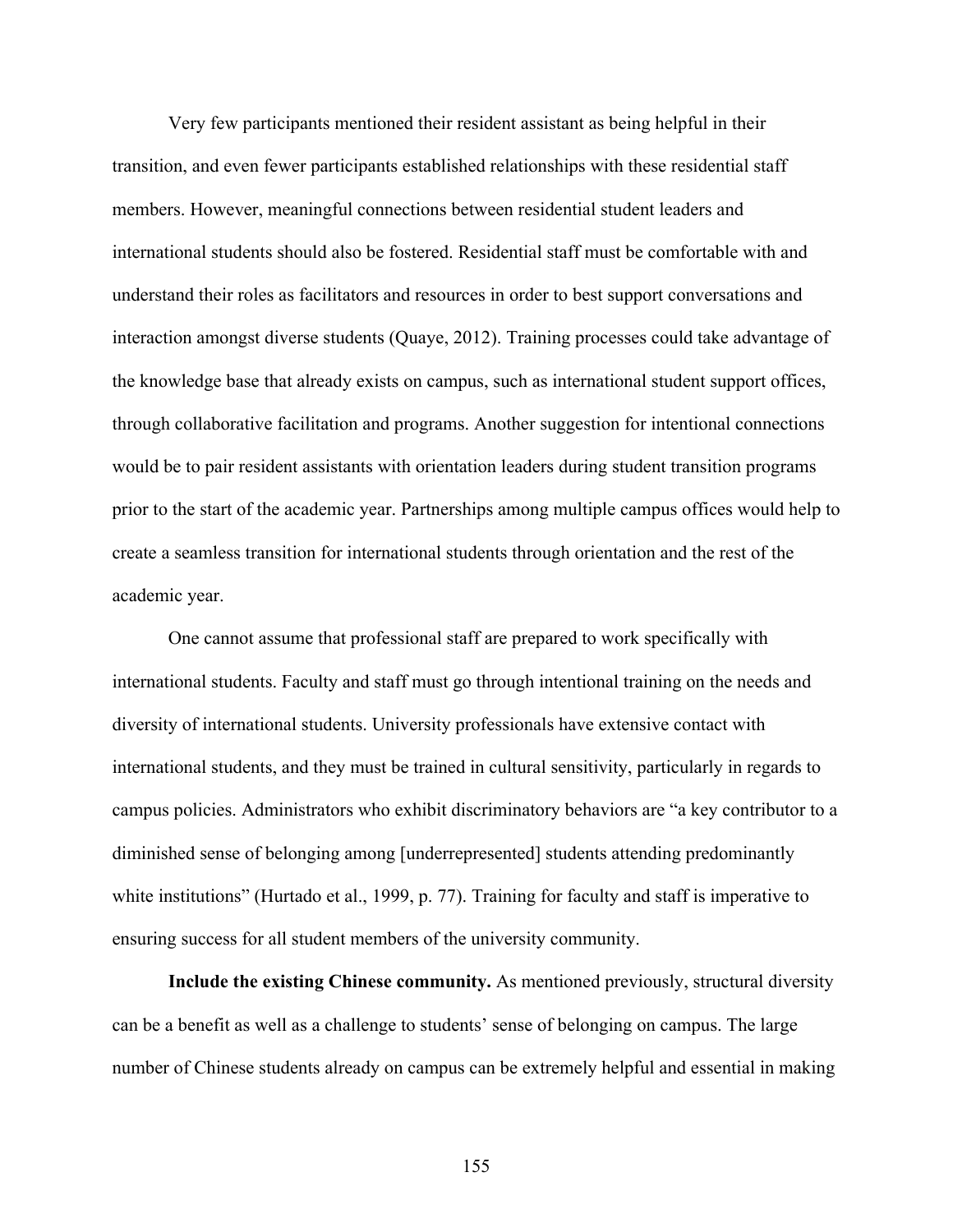connections with newly admitted Chinese international students. Older and more advanced Chinese students should be utilized as allies and resources: to provide cultural and contextual background to university staff and to assist new Chinese students in their transition to campus. Studies have shown that connections with students' culture of origin (Hurtado & Carter, 1997; Museus & Maramba, 2011) are helpful for underrepresented students at a historically White insitution.

More advanced Chinese students need be actively recruited to serve as orientation leaders, resident assistants, and in other leadership roles around campus. Visibility of Chinese student leaders would allow first-year Chinese students to identify resources at the institution from their own cultural background. This would demonstrate that the university has an interest in encouraging more international students to get involved in campus life. This is important because "campus climates that encourage students' involvement more often support diversity" (Hurtado et al., 1999, p. 76). Also, Asian cultures tend to be collectivist societies and emphasize interdependence with others. Asian cultures often have tightly knit social groups and often use group norms to shape behavior (Triandis, 2009); thus, the involvement of more advanced Chinese students should be easy to implement since older students are likely already connected to the new students. University departments should reach out to advanced Chinese students in order to establish relationships based on trust and understanding that will benefit incoming Chinese international students.

Additionally, university departments that recruit Chinese students for leadership positions must consider their hiring practices. Many interview processes benefit native English speakers who have the confidence and language abilities to communicate easily. Chinese students may find difficulty in feeling comfortable and finding confidence to successfully go through the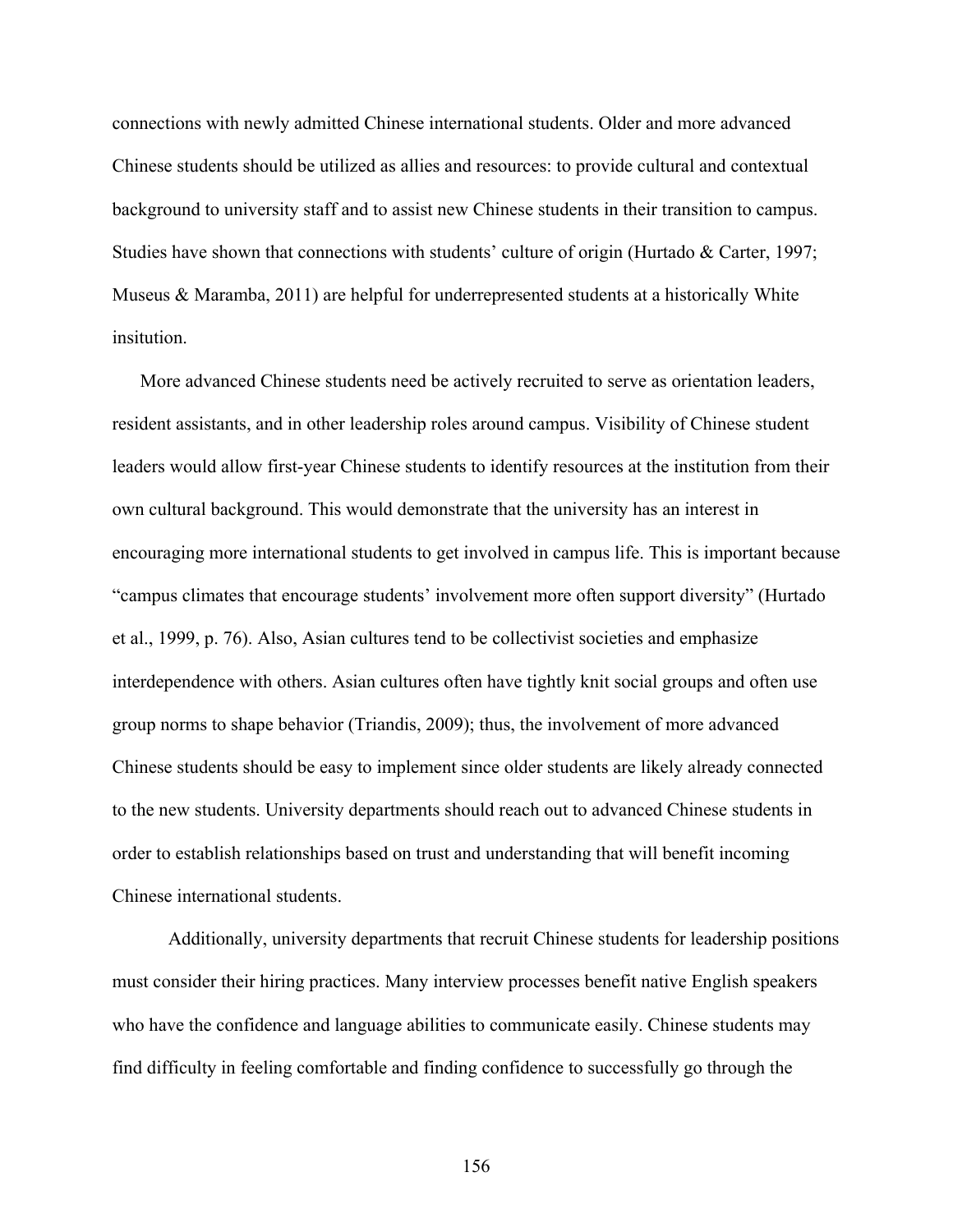interview process. Thus, university administrators need to reconsider how they run their hiring process for student leadership positions to ensure there is not favoritism (both intended and unintended) towards native English speakers.

**Communicate with domestic students.** Perhaps the most significant factor in increasing Chinese international students' sense of belonging would be preparing domestic students to live with international students by early communication on the diverse nature of residence halls. By doing so, some of the responsibility for creating meaningful interactions shifts into the purview of domestic students. Rather than only expecting Chinese students to adapt to a new collegiate environment, domestic students should also prepare to live in a diverse residential environment with students from a variety of nationalities and backgrounds.

Several of the participants mentioned that they had done some research prior to arriving to campus on what could be expected of their interactions with American students. This allowed for some preparation for what communication practices may be successful or detrimental to interactions between American and Chinese students. Similarly to the international students' predeparture research, domestic first-year students would benefit from early preparation to the culture of campus as they prepare for their arrival to college. It would benefit domestic students to receive some guidance on effective communication with other students, particularly international students, in their residence halls. Domestic students should receive information about the diverse nature of the residence halls on campus, and residence life offices should provide tips on building open communication and dialogue among roommates and floormates. This information about communication would benefit for all students, whether they are domestic or international students.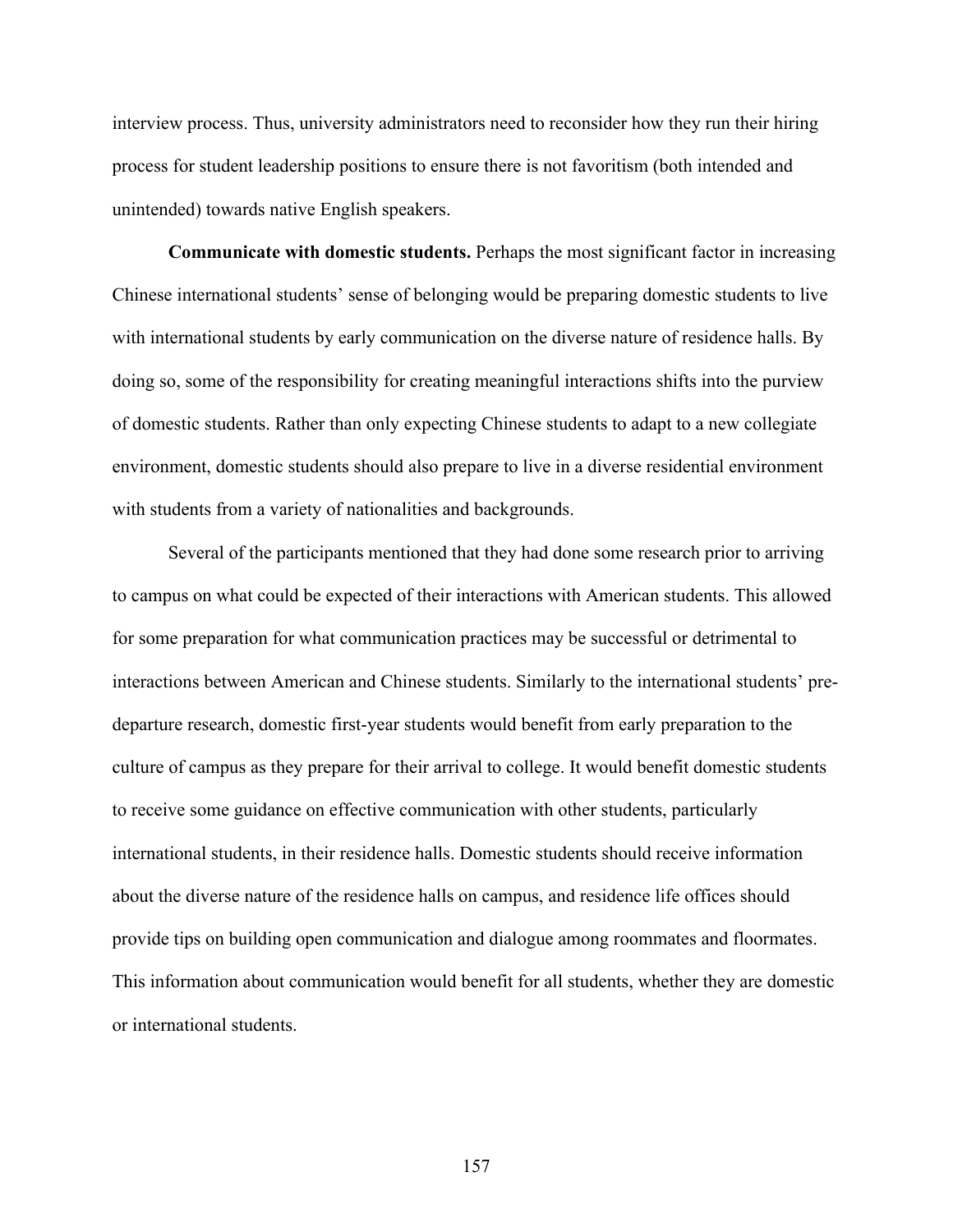Again, social media could be a good medium to use to communicate this information to domestic students, including Twitter, Facebook, and other online spaces. In addition to utilizing active communication tools, the university should also ensure that marketing materials are reflective of the diverse nature of campus. Brochures and websites should include photographs and text that clearly celebrate the global and diverse nature of campus. The traditional images of the American college and university are no longer relevant to today's college campuses. Rather, universities need to communicate clearly the global nature of their student bodies, and ensure they welcome all students from all backgrounds.

## **Implications for Policy**

The policy suggestions are institutionally-based since national policy change is beyond the scope of this study. Policy implications for university admissions and student services/student affairs emerged from this study.

The admissions policies for an institution should be examined to ensure that best practices are being implemented. Institutional policy should promote success for all students, both international and domestic students. Admissions offices, often following the direction of university leaders, should evaluate the university's ability to admit a large international population. What are the systemic needs of the university related to international recruitment? Are the needs based on budgetary projections or the desire to internationalize the campus? Simply stated, what is the purpose of admitting international students and can the campus support their academic and social needs? The answers to these questions should be critically examined in order to conduct long-term strategic planning that affects institutional policy, which in turn affects the Chinese international student experience.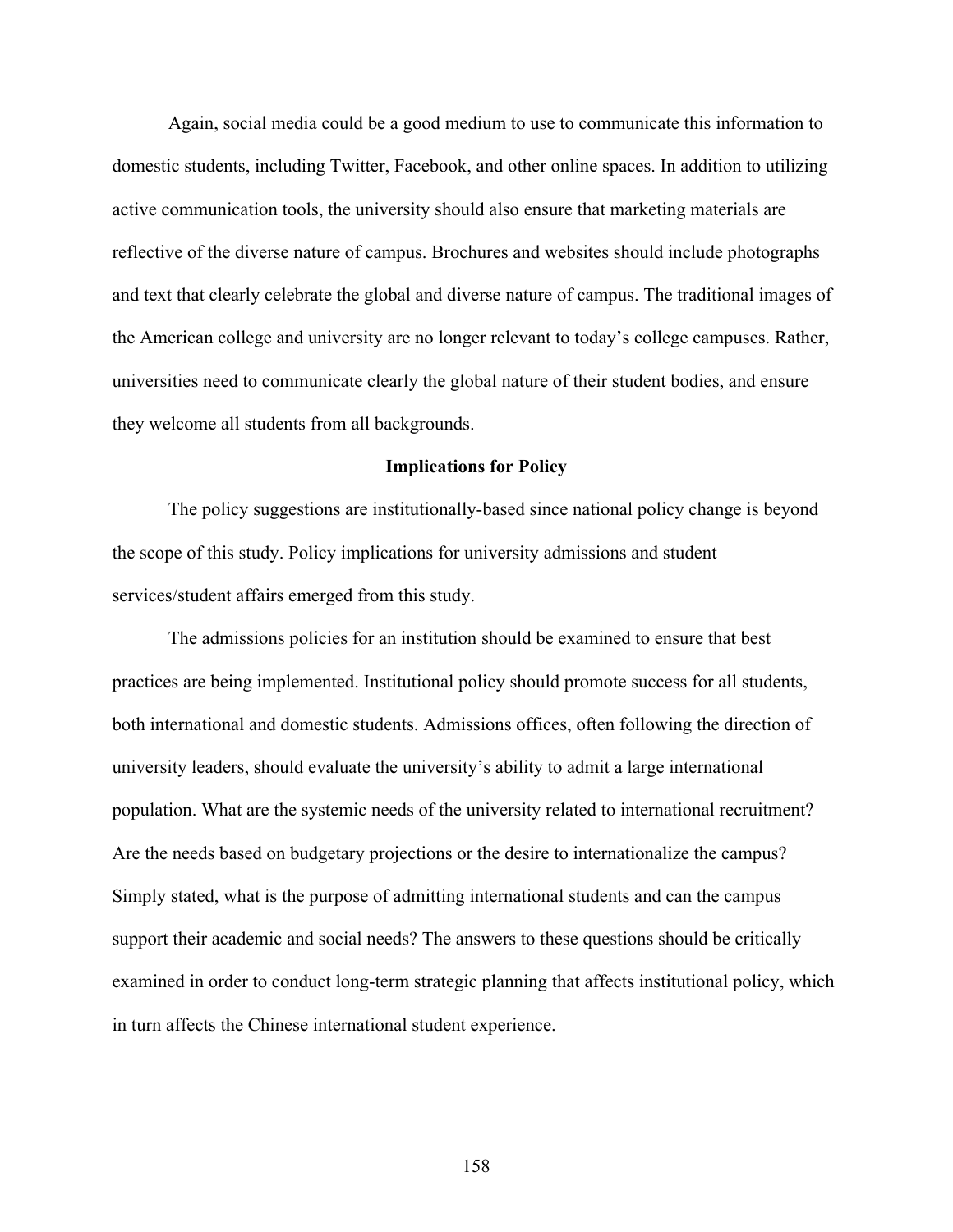After successfully going through the admissions process, student services and student affairs department usually take the lead on assisting international students in their transition to campus. International student support offices often take on the primary responsibility for working with international students. However, all student services and student affairs offices need to take an equal part in the responsibility in effectively supporting international students' transition to college in the United States. Various offices, including residence life, student activities, the counseling center, and the career center, must collaborate with international student support offices to construct a network of support that will benefit international students and their successful transition to college. When campus-wide collaborations occur, some policy implications must be addressed. For example, how are resources allocated? Are there rewards for offices that successfully assist all students, domestic and international, with their transition and retention in college? Also, institutions of higher education should evaluate the training processes for staff and faculty who work with diverse student groups. Human resources departments may need to get involved in preparing university employees to work with international students. Personnel management should be a critical factor when examining institutional policy affecting international students.

## **Implications for Theory**

This study used two different conceptual frameworks: racial climate and sense of belonging. The study's findings suggest these two theories can be expanded. First, the framework of elements affecting racial climate (Hurtado et al., 1999) should be extended to include issues related to nationality and language. The concepts of race and ethnicity are very U.S.-centric, based on socio-historical factors that affect current race relations in the United States. Racial climate is primarily applied to domestic students; however, the changing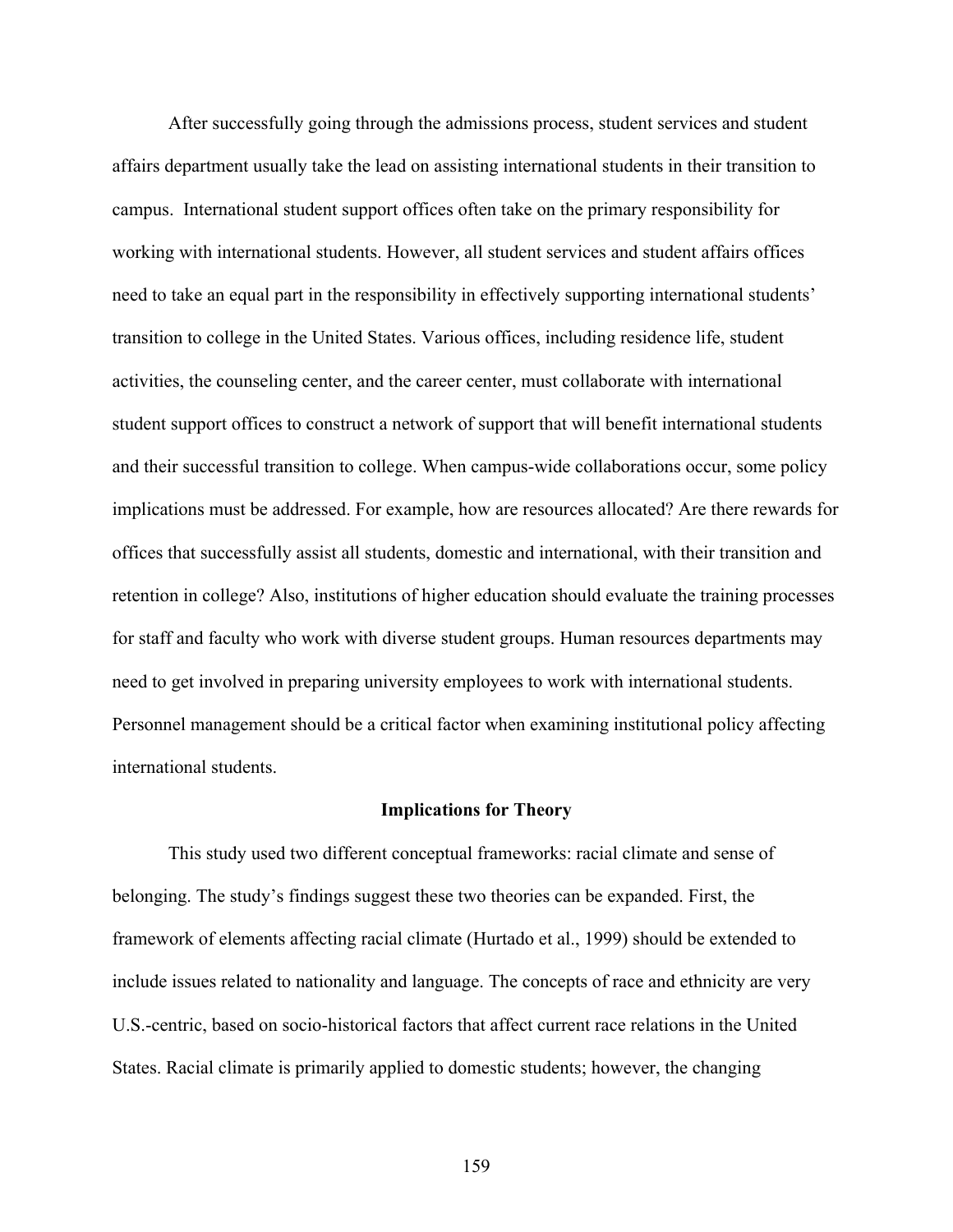demographics on college campuses require theoretical frameworks for understanding campus climate to better reflect the international nature of the student body. The issues of nationality and language are clearly salient factors that affect Chinese international students' perception of the racial climate on campus; thus, the inclusion of the additional elements of nationality and language are necessary to fully understand the overall campus climate for all students.

The second implication for theory is related to sense of belonging. Sense of belonging is an individualistic construct that requires self-reflection on one's interactions with other students. As previously mentioned, Chinese students tend to be collectivist in nature; thus, the concept of sense of belonging may need to be reexamined to be more inclusive of students who may not come from an individualistic background. There is compelling data in this study to suggest that perhaps sense of belonging can be reconstructed (or potentially deconstructed) to be more applicable to international students. Perhaps a collective sense of belonging is a more appropriate measure for Chinese students. This would require measurement of Chinese students' belonging to the Chinese campus population as a way to connect to the larger campus environment. That is, the idea of collective sense of belonging would focus more on connections from individual to sub-group to large group rather than on the measurement of individual to large group connections. Several possibilities for reimagining and reconceptualizing sense of belonging for international students emerged from this study, leading to implications for further theory development.

### **Recommendations for Further Research**

I recommend six areas for further research on understanding the sense of belonging of Chinese international students and its relationship to their educational development and success. These recommendations include: extending the research into a longitudinal study, examining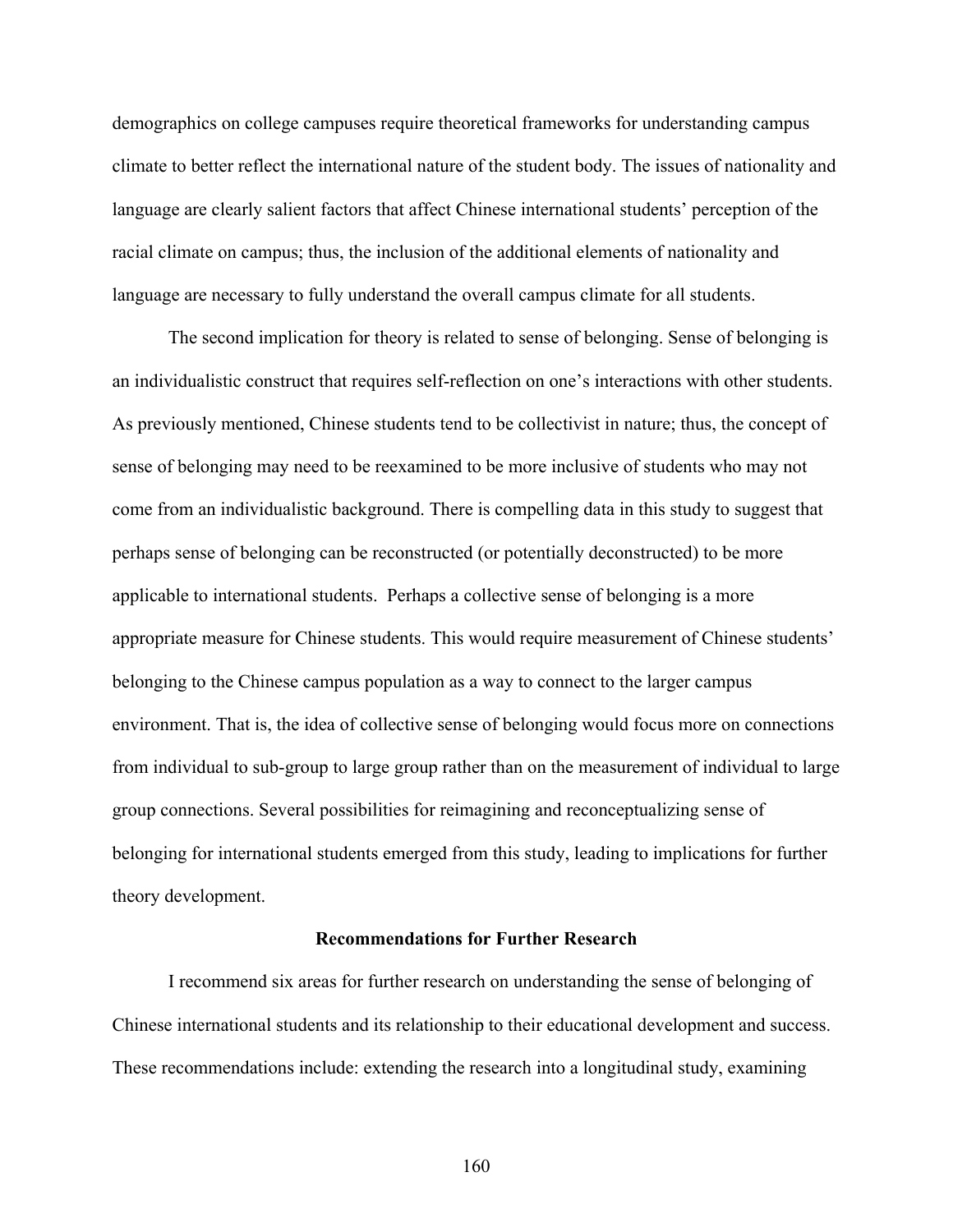differences by gender, social class, and province of origin, investigating across differences institutional types, and including domestic students' perspectives on their interactions with Chinese students. Also, I recommend additional research that considers how Chinese students fit in the model minority myth and further research on the history of Chinese students at Michigan State University.

As indicated in the limitations section of this paper, the participants were first-year students, which indicates a limited amount of exposure to their overall collegiate experience. This study could be made more robust by extending it into longitudinal research that examines how participants' sense of belonging changes over time. Increased duration on campus could lead to increased sense of belonging. Wilton and Constantine (2003) found that although Asian international students tended to experience higher acculturation distress and intercultural incompetence, increased length of stay at the host institution positively influenced the students' psychological well-being. Thus, increased time and participation on campus could be factors affecting Chinese students' sense of belonging. Examining the experiences of Chinese students through their entire collegiate career on one campus would be beneficial for understanding how their sense of belonging evolves over a four-to-six year period.

Nuancing the study based on participants' demographics could be illuminating in understanding sense of belonging in Chinese international students. I am interested in interviewing more male participants and examining any differences that may emerge between men and women in residence halls. This study is heavily skewed towards women, and it would be interesting to study more men to get a sense of any differences that may arise. In addition to gender, students' social class could be another factor in their sense of belonging. Understanding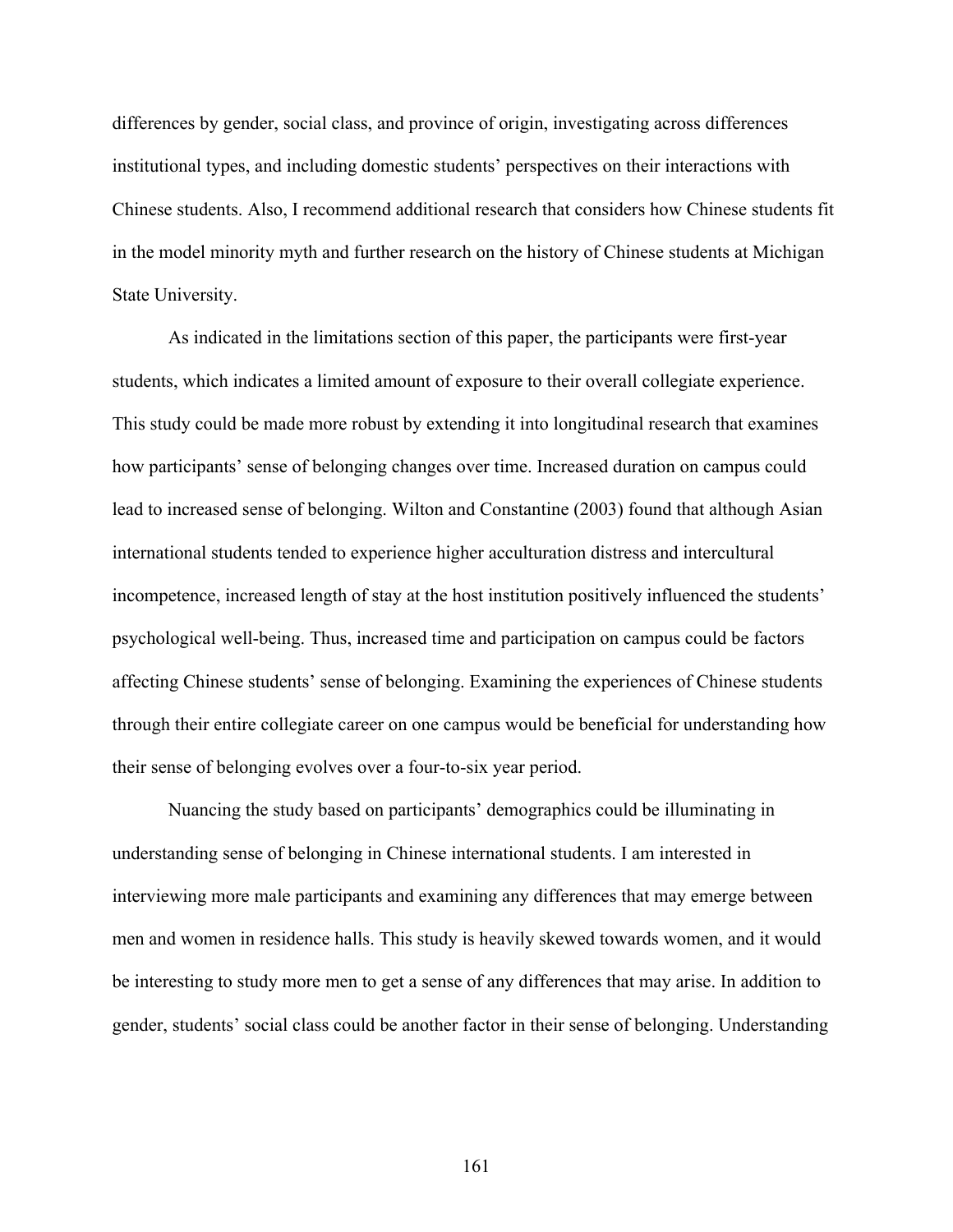their social status could be illuminating, particularly the Chinese studnets' perception of how their social class may affect their interpersonal relationships.

Another demographic thread of continued research on international students' sense of belonging could include stratifying students based on their province of origin, which would allow for the examination of geographical differences on students' experiences. Provinces in China are extremely diverse, often having specialized dialects, food, and daily habits. Understanding regional differences on Chinese students' sense of belonging could be illuminating in understanding previous contextual factors and how they may influence their adaptation to college in the United States.

This study was conducted at a research intensive, land-grant university that has a very distinctive institutional culture related to internationalization. As the international student experience is influenced by contextual and environmental factors, the research could be extended to include different institutional types. Chinese international students are likely to have different experiences based on different settings. For example, examining the experiences of Chinese students at a small liberal arts college could result in very different findings and implications based on the environment. Expanding the research to include other institutional types could reveal additional implications that are more inclusive of the larger Chinese student population.

Another possibility for continued research would be to interview the participants' roommates and floormates to get a sense of their perceptions of the Chinese students on their floor. Through interviews, domestic students could give their perspectives on the cultural tension that exists in residence halls and on campus between Chinese and domestic students. Adding this dimension to the study could produce additional recommendations for practice in regards to Chinese students' sense of belonging. Extending this research to include domestic students could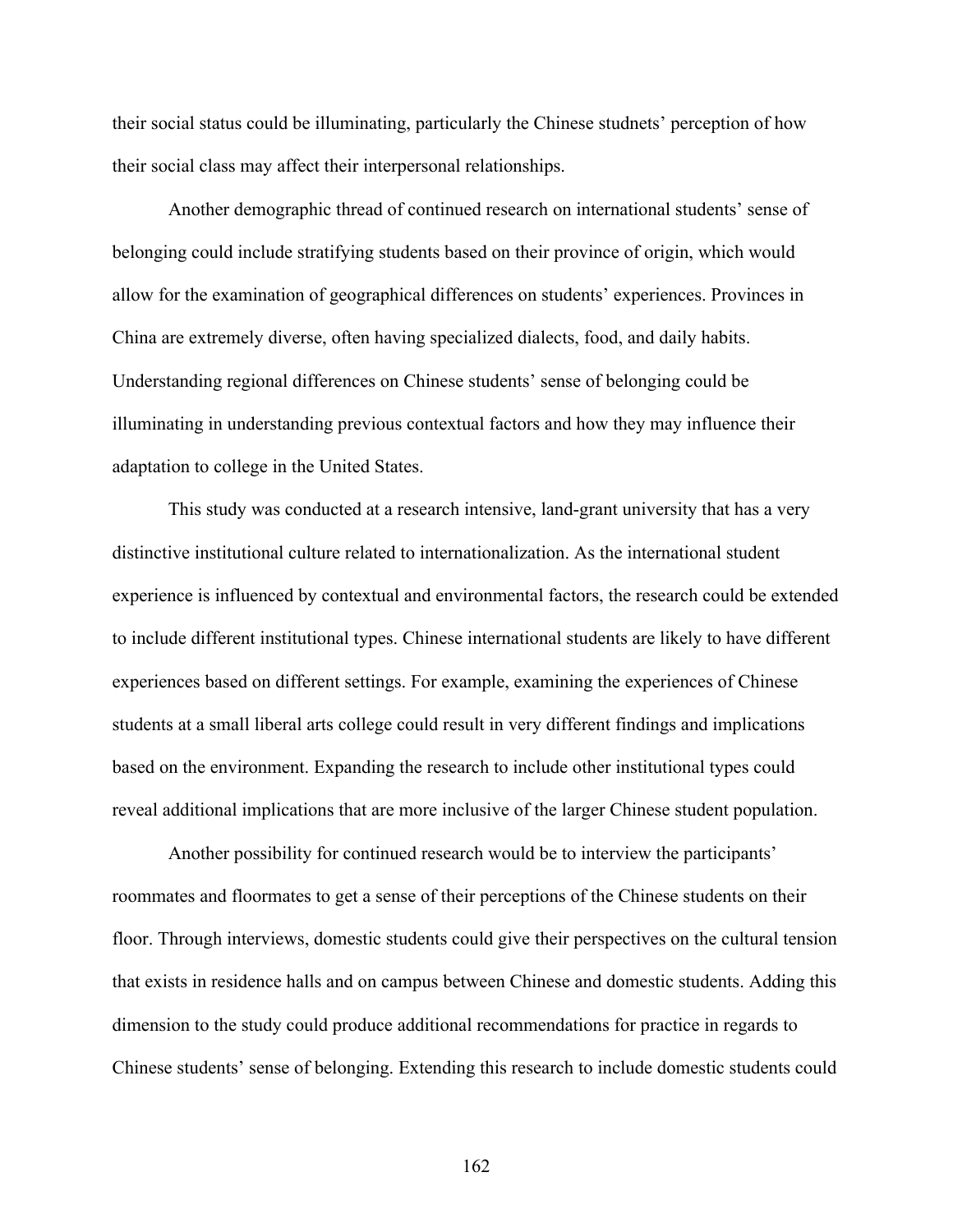provide some compelling insights on the perceptions and nature of Chinese and domestic student interactions.

This study was an examination of racial climate for Chinese international students and yet there was very little mention of the "model minority" myth. Typically, Asian-Americans fall within the model minority stereotype which is not often applied to Asian international students. However, the participants became racialized beings when they arrived on a campus in the United States; thus, it would be interesting to delve deeper into their perception of becoming part of the model minority on campus. The perception of Chinese students having high math proficiency and being high academic achievers falls within the model minority label, and it would be interesting to delve deeper into the nuances of Chinese students becoming racialized beings on college campuses. Evidence from the participants in this study indicated that stereotypes fitting the model minority myth emerged from interactions between Chinese and domestic students. Thus, additional research could benefit from using the model minority myth as a lens to examine Chinese international students' experiences.

Further understanding of the contextual factors in this study could be enhanced. There was limited information about Chinese international students' arrival at Michigan State University. Thus, additional research on the historical context of Chinese students at Michigan State University could be helpful in better understanding the MSU-specific context. Textual and archival review could illuminate additional factors that affect Chinese students and their experiences in the residence halls.

# **Conclusion**

This study examined Chinese international students' sense of belonging in the residences halls of a historically White university. The findings from this study illuminate the challenges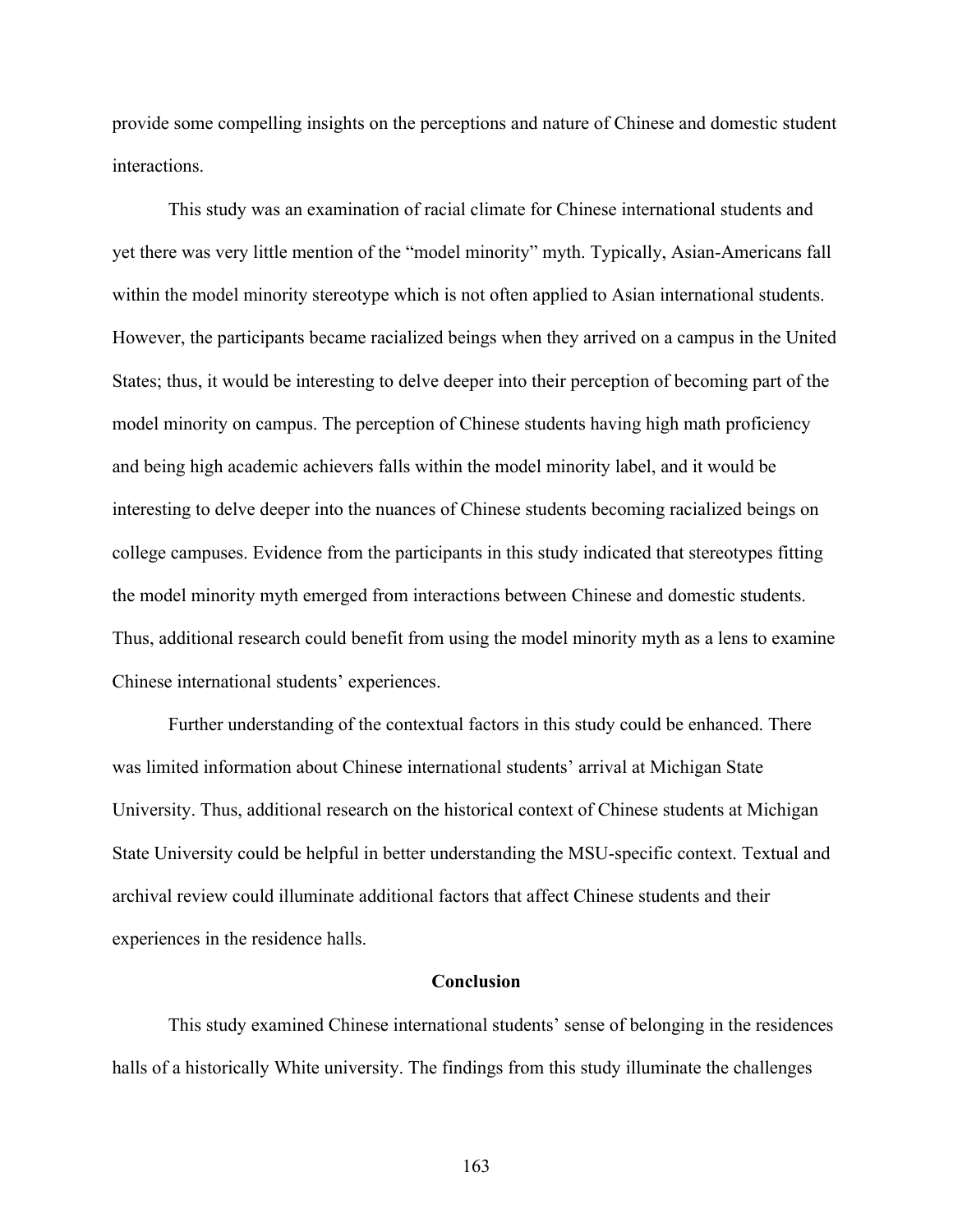experienced by the 21 Chinese international student participants within the racial climate of their residential communities. Overall, most participants cited a desire to be more connected with American students. Even those who experienced discriminatory acts against them were still vocal about their desire to make strong connections with American students, stating that although those incidents were very upsetting, they still wanted to immerse themselves in American culture. The bottom line for all participants in this study was that they wanted to gain English speaking skills and experience American culture. They had a need to feel a sense of belonging to their college communities, and their experiences revealed in this study indicate that feelings of belongingness are not easy for Chinese international students to achieve.

Feelings of belonging are a basic human need, (Maslow, 1954; Strayhorn, 2012), and the need to belong and to 'fit in' are a part of human desire to find connection and community with others. Sense of belonging is a concept based on the relational nature of individuals and groups. International students are not a part of the dominant campus culture due to their different cultural backgrounds and temporary citizenship status. Thus, knowledge of these students' perceptions of their sense of belonging is essential to understanding the influence of the environment and peer groups on their feelings of connection to a foreign college campus. Rather than focusing on integration to the dominant culture, understanding international students' perceptions of membership in the community can provide insight on the non-dominant student group's feelings of affiliation to their campus community. In doing so, the emphasis shifts to highlighting the non-dominant group's narrative rather than focusing on the power of the dominant culture.

The need for belonging is particularly relevant for Chinese international students who are thrust into a foreign environment with strangers when they attend college. Chinese international students facing feelings of social distance from the mainstream culture could develop negative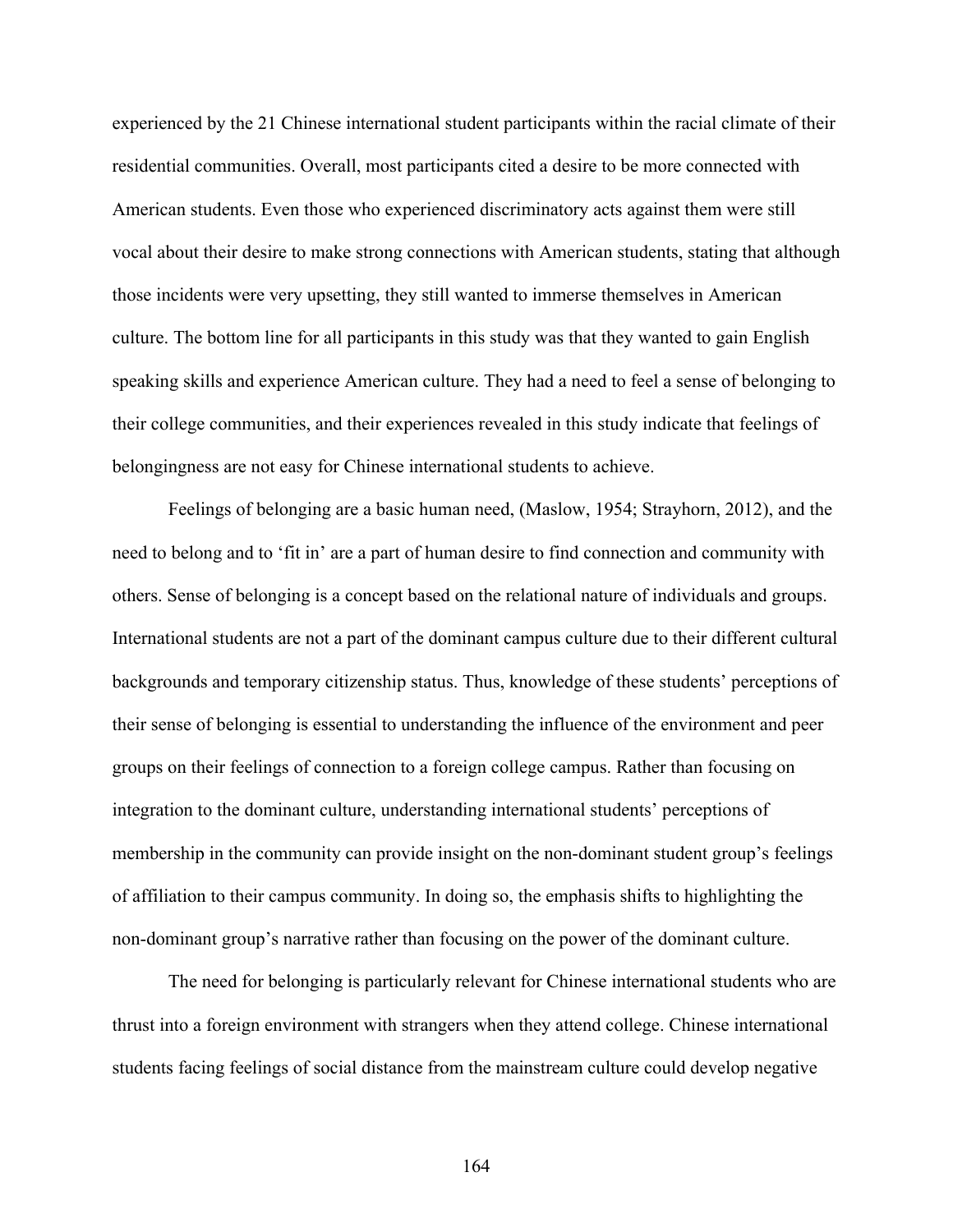implications for their overall educational and social experiences at institutions of higher education in the United States. International students' perception of the campus environment, feelings of belonging, and their interactions with others have implications for overall student success and persistence (Hausmann et al., 2007; Hurtado & Carter, 1997; Museus & Maramba, 2011). Within a collegiate context, sense of belonging is important since many international students are "inclined to feel isolated, alienated, lonely, or invisible" (Strayhorn, 2012, p. 10), all of which can influence their persistence and satisfaction with their collegiate career. Thus, it is imperative for international students to feel a sense of belonging and be included as welcome participants in American higher education. To achieve this objective, institutions have a responsibility to assist Chinese international students in their transition and adjustment to their collegiate experience. Institutions can promote positive educational outcomes, such as persistence and degree completion, by creating environments that support students' success and help them feel like they belong.

Sense of belonging is critical in ensuring that Chinese international students can live happily and securely in residence halls on campus. The role of peer relationships is an important factor in the collegiate experiences of undergraduate Chinese international students. Daily social interactions serve as a basis for Chinese international students' feelings of either belonging or exclusion on the college campus. The findings of this study have important implications that can affect other growing international student populations. Institutions of higher education must enhance their support structures to better meet the needs of diverse international students. Institutions must be more practical and strategic in constructing environments that support the needs of all students, both international and domestic.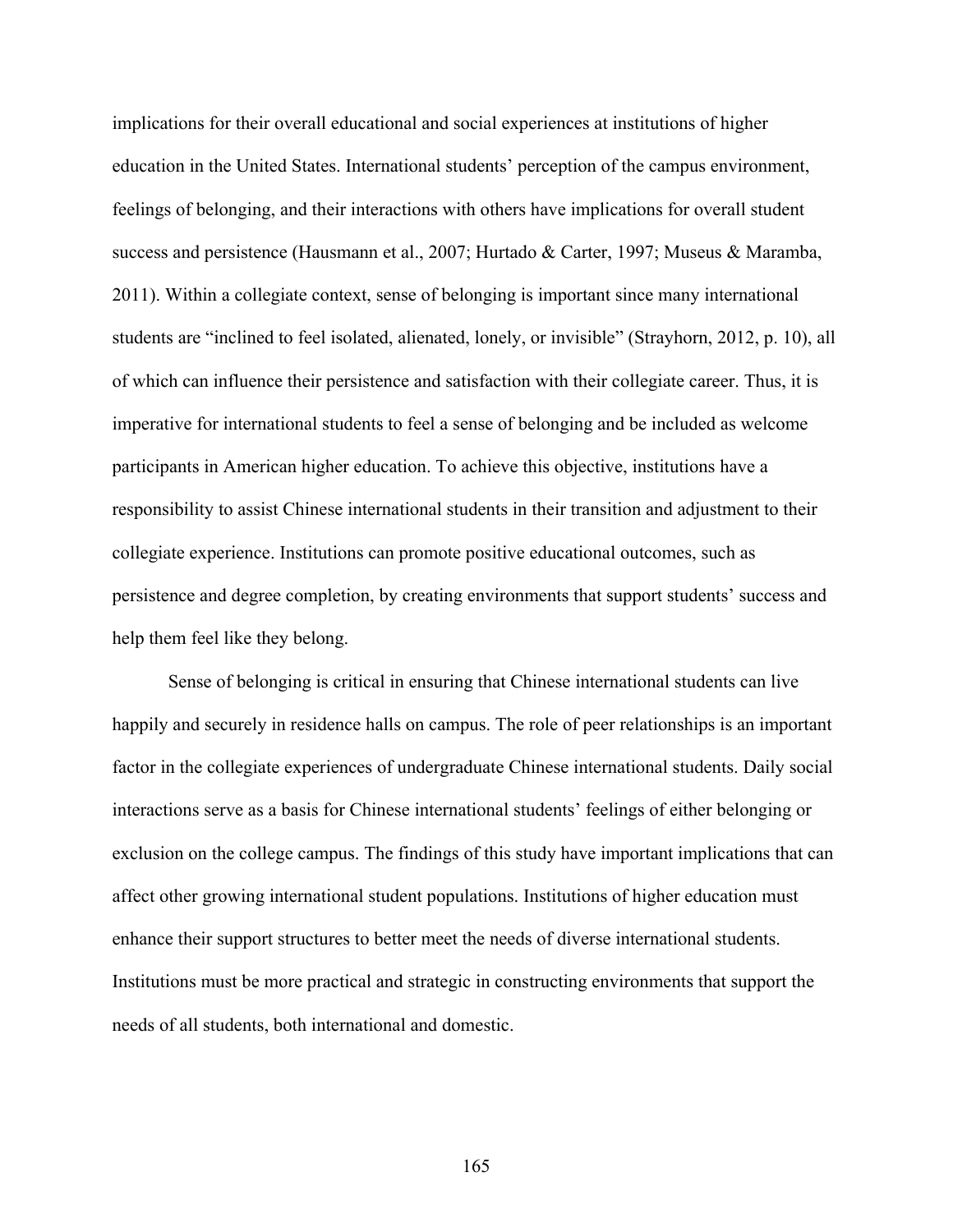APPENDICES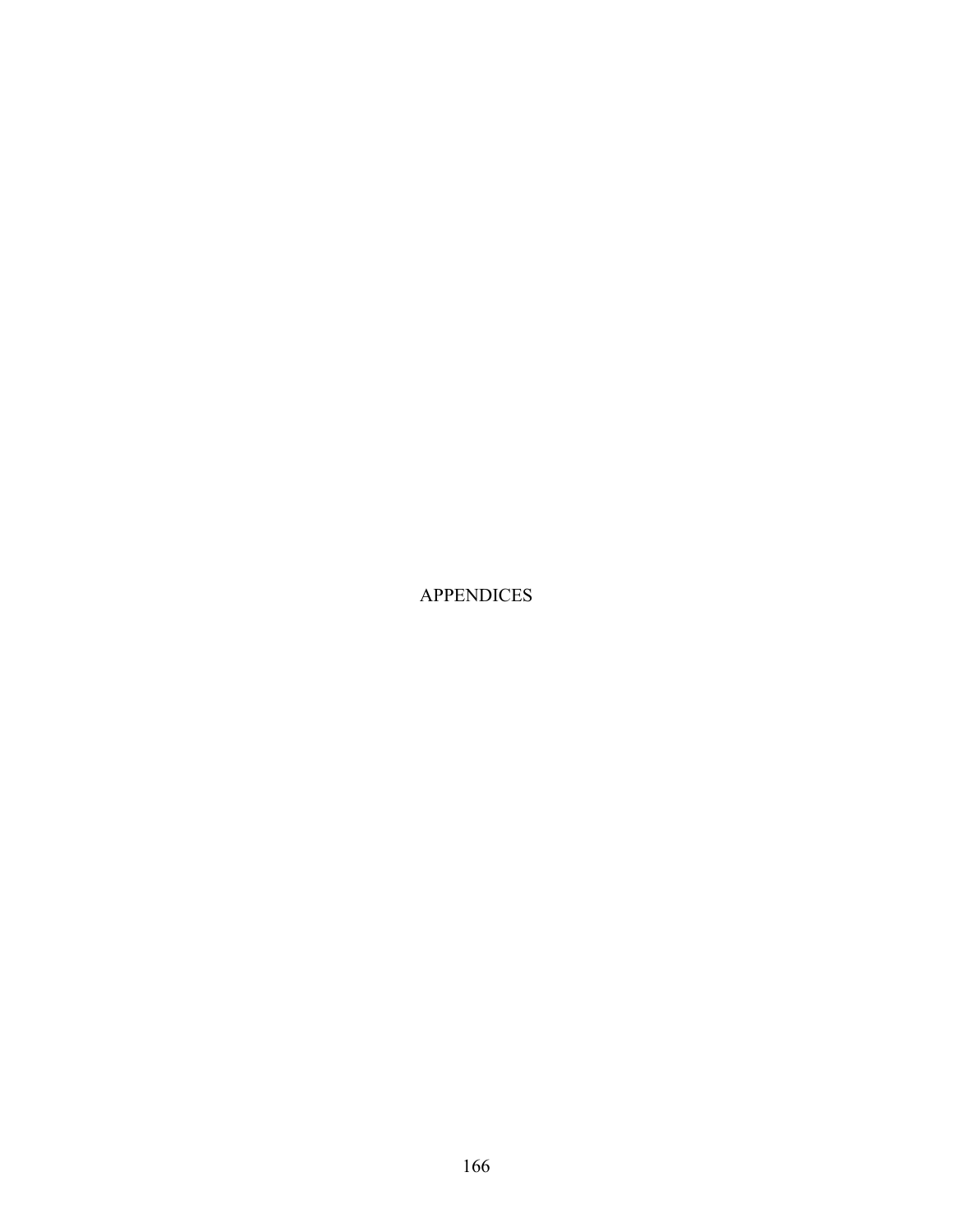## **Appendix A: IRB Approval Letter**

March 12, 2013 To: Roger Baldwin 417 Erickson Hall Re: IRB# x13-250e Category: Exempt 1.2 Approval Date: March 12, 2013

Title: Being and Belonging: A Critical Phenomenological Study of Undergraduate Chinese International Students' Sense of Belonging in Residence Halls

The Institutional Review Board has completed their review of your project. I am pleased to adviseyou that your project has been deemed as exempt in accordance with federal regulations. The IRB has found that your research project meets the criteria for exempt status and the criteria for the protection of human subjects in exempt research. Under our exempt policy the Principal Investigator assumes the responsibilities for the protection of human subjects in this project as outlined in the assurance letter and exempt educational material. The IRB office has received your signed assurance for exempt research. A copy of this signed agreement is appended for your information and records.

Renewals: Exempt protocols do not need to be renewed. If the project is completed, please submit an Application for Permanent Closure.

Revisions: Exempt protocols do not require revisions. However, if changes are made to a protocol that may no longer meet the exempt criteria, a new initial application will be required.

Problems: If issues should arise during the conduct of the research, such as unanticipated problems, adverse events, or any problem that may increase the risk to the human subjects and change the category of review, notify the IRB office promptly. Any complaints from participants regarding the risk and benefits of the project must be reported to the IRB.

Follow-up : If your exempt project is not completed and closed after three years, the IRB office will contact you regarding the status of the project and to verify that no changes have occurred that may affect exempt status. Please use the IRB number listed above on any forms submitted which relate to this project, or on any correspondence with the IRB office.

Good luck in your research. If we can be of further assistance, please contact us at 517-355-2180 or via email at IRB@msu.edu. Thank you for your cooperation.

Sincerely,

Harry McGee, MPH SIRB Chair cc: Christina Yao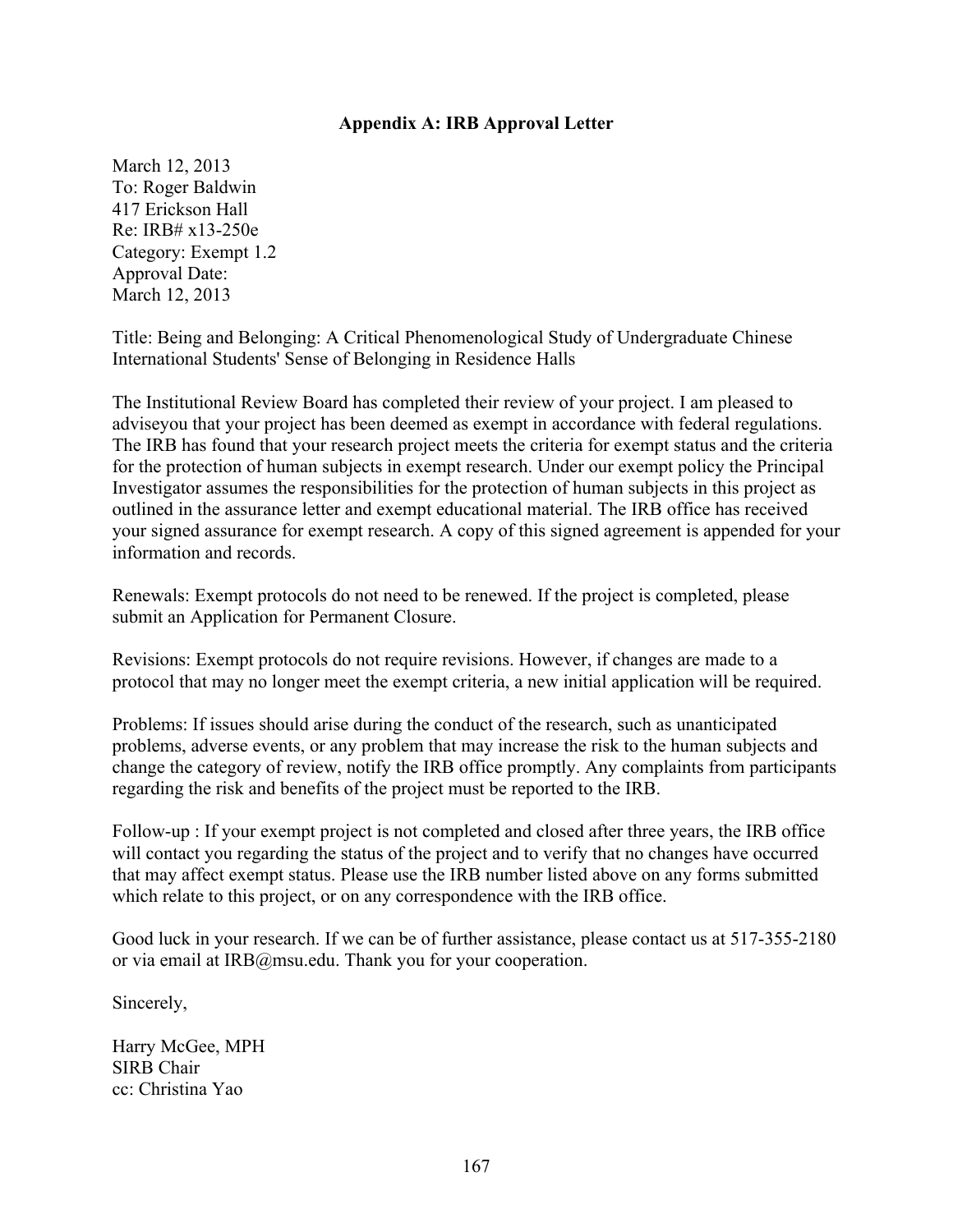# **Appendix B: Participant Solicitation Letter**

## Greetings--

My name is Christina Yao, and I am currently a doctoral candidate in Higher, Adult, and Lifelong Education at Michigan State University. I am reaching out to you to invite you to participate in a study on the experiences of first-year Chinese international students in the residence halls. This study is important because it will provide information about the barriers that Chinese international students experience at college in the United States, and give information about success for Chinese students.

Your participation will help me better understand what can help you be successful as an international student on campus, and will illuminate the perceptions that you have of your interactions with domestic American students in the residence halls. The information from the interviews will be for completion of my dissertation on the experiences of undergraduate Chinese international students.

Participation will include two interviews-- one this semester and a follow-up interview when you return to campus in the fall. Interviews will be in person and will accommodate your schedule. My goal is to conduct interviews through the end of this semester. Any identifying information will be removed from final documents and analysis. As a token of appreciation for your time, you will be given a \$10 gift card to Amazon.com for your participation in the first interview and then a \$20 gift card for the second interview.

If you are willing to participate, please fill out the information form through this link and I will be in touch as soon as possible to schedule an interview with you: https://msucoe.qualtrics.com/SE/?SID=SV\_4157tBpNJgOxxfn

I appreciate your willingness to consider participating in this study. Also, please feel free to forward this email to any friends that would fit the needs of this study. Participants need to be first year students at MSU who identify as Chinese international students and live on campus in a residence hall.

Thanks! Christina Yao Michigan State University Doctoral Candidate and Research Assistant Higher Adult & Lifelong Education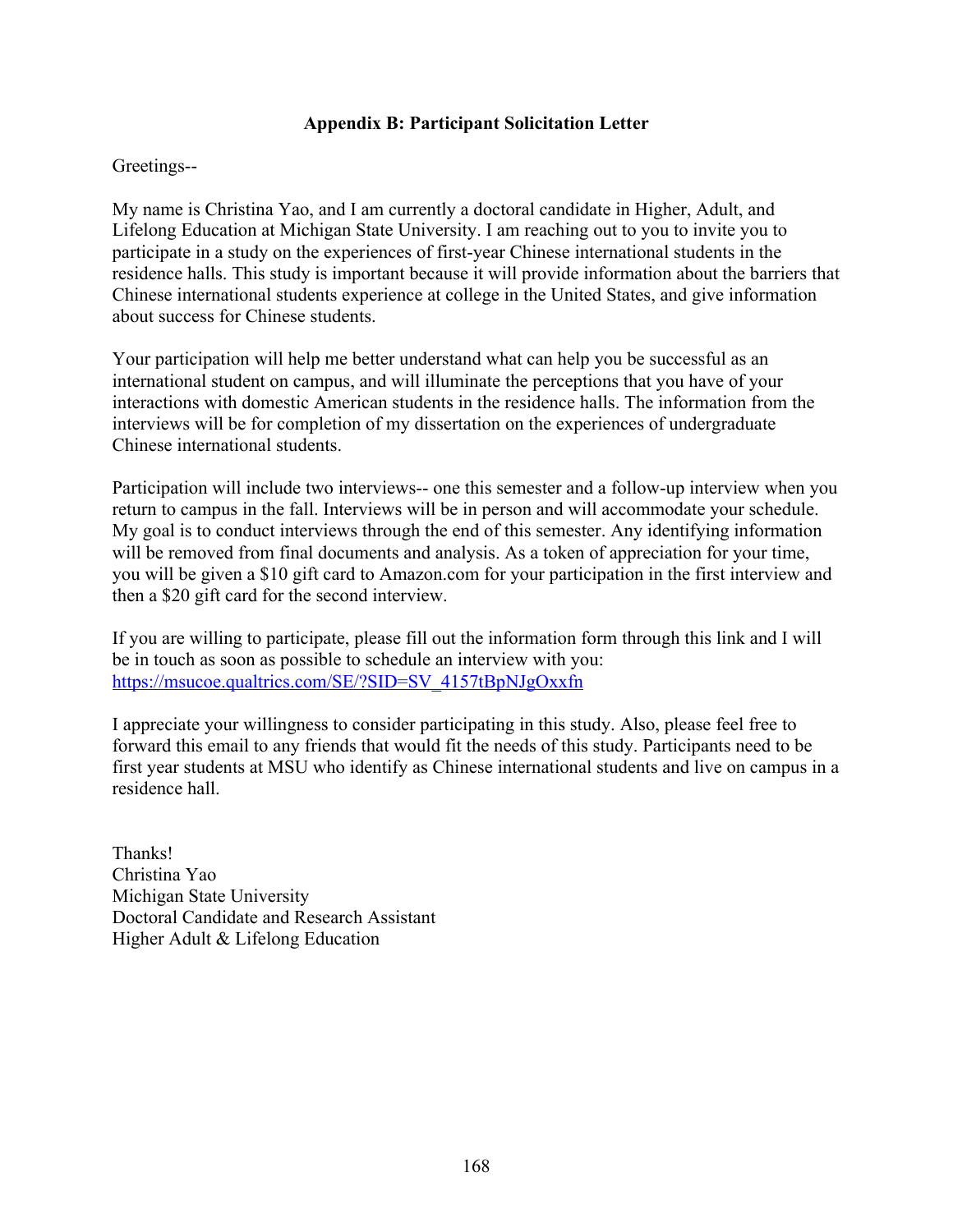#### **Appendix C: Interview Questions**

- 1. Tell me about yourself as a student in China.
- 2. How did you decide to come to this university?
- 3. What was your idea of being "American" before arriving in the United States?
	- a. How do you see yourself fitting in or agree to this idea of being "American"?
- 4. What was your idea of college is supposed to be like? What were your expectations? Where did these expectations come from?
- 5. Describe to me your experiences when you arrived on campus and were moving into your residence hall.
- 6. Tell me what it's like to live in a residence hall at this university.
	- a. What did you expect? Was anything surprising about life in the residence hall?
- 7. Describe a typical weeknight in your residence hall/room.
- 8. Describe your relationship with your roommate(s).
	- a. What are your daily interactions with your roommate(s)?
- 9. Describe your relationship with your floormates. Residence hall staff?
- 10. How do you feel when you are in your room (by yourself, with your roommate)? Residence hall?
	- a. Are you comfortable? Do you feel at home?
- 11. Describe the type of students you hang out with in your residence hall.
- 12. What kind of programs and events do you attend in your residence hall?
- 13. Describe where you eat on campus (i.e, cafeterias), including what you think of the food.
- 14. What is your relationship with non-Chinese students in your residence hall?
- 15. Describe how you feel about your residence hall.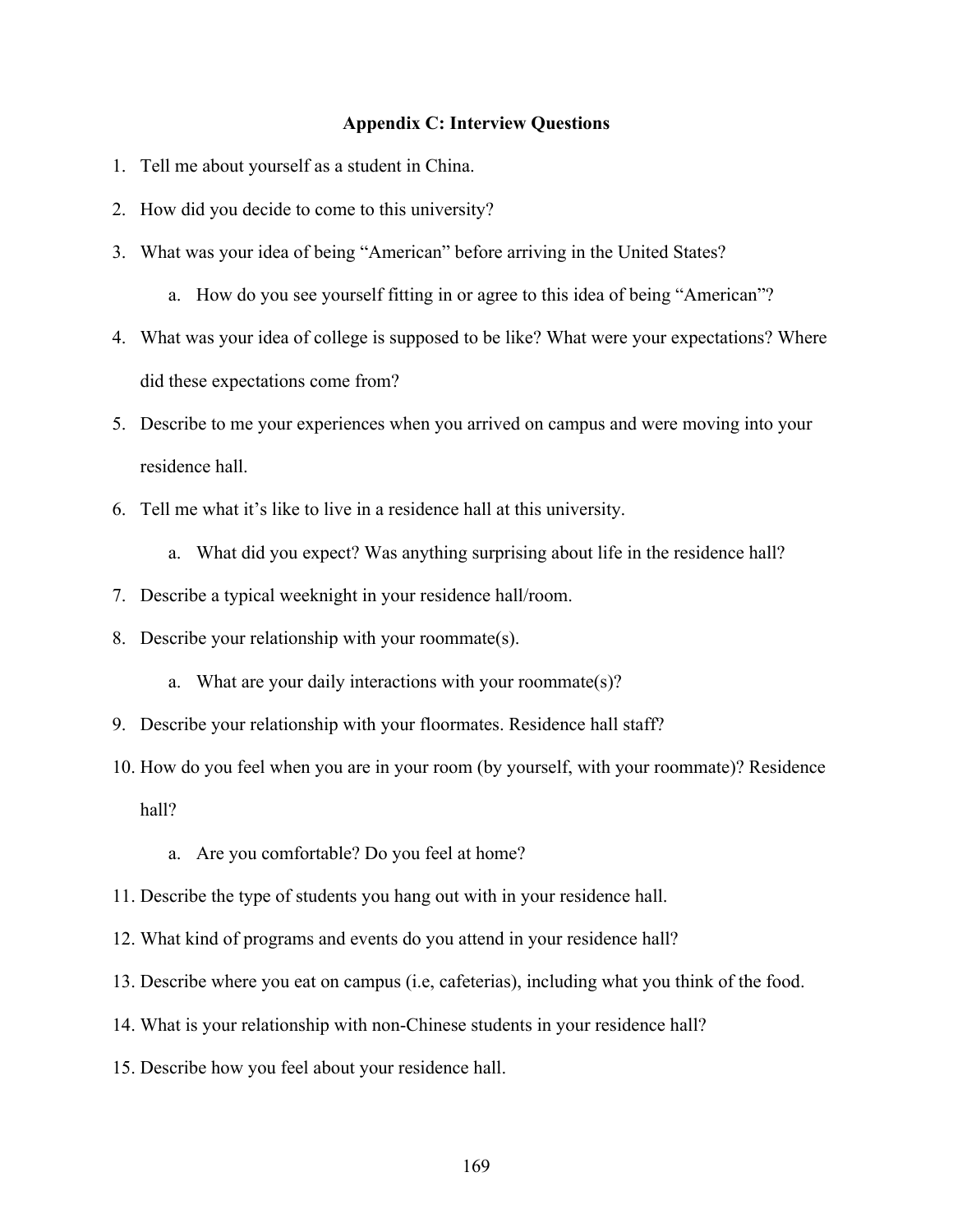- a. Do you feel like you are a member of your residence hall?
- b. How much does feeling like a member of that community matter to you?
- 16. What groups at the university do you feel like you belong to (student group, academic group)?
- 17. Can you talk about any experiences when you feel like you were treated differently from other students in the residence hall? Why?
- 18. Is there anything else about your experience as an international Chinese student at this university that you would like to share?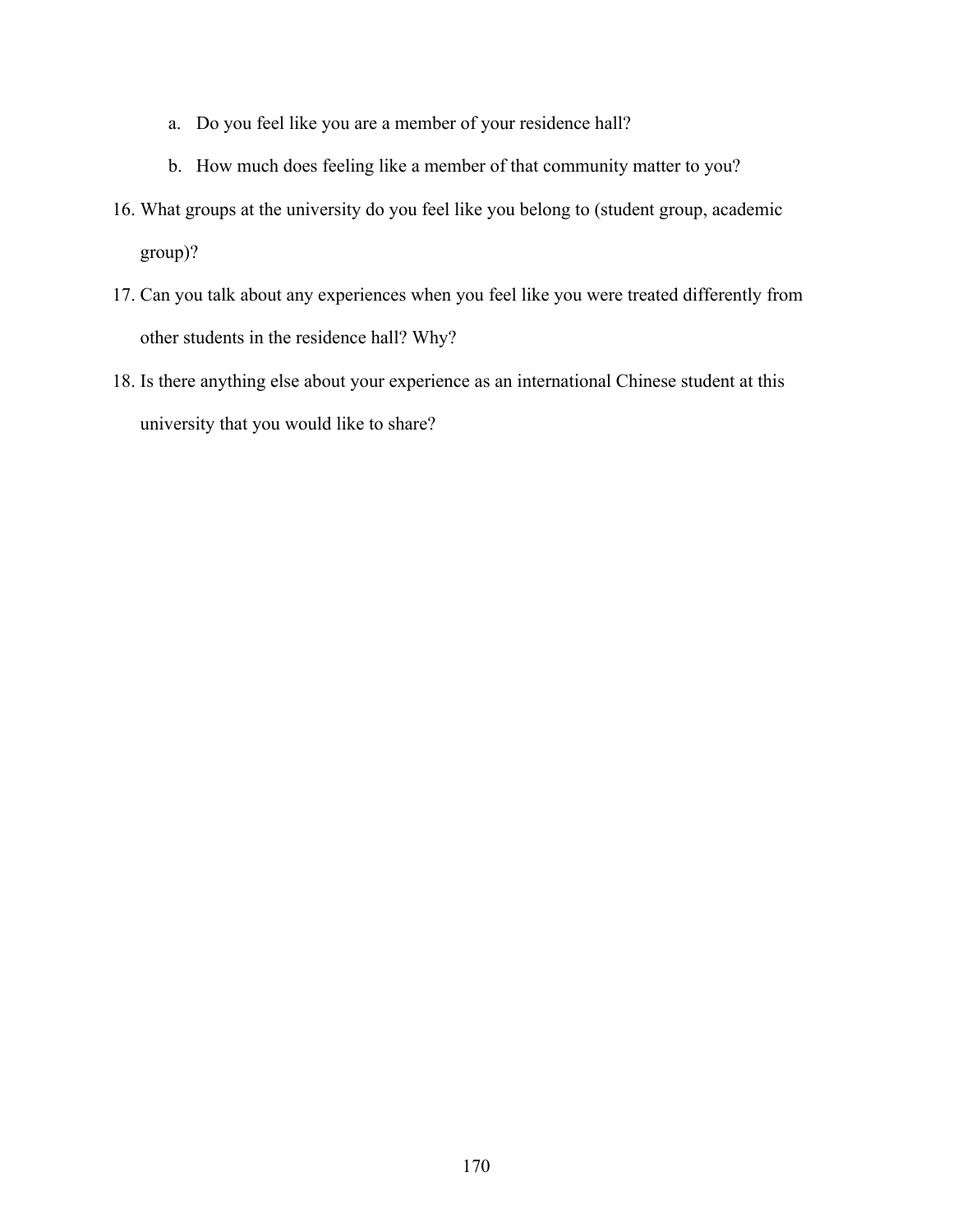## **Appendix D: Participant Consent Form**

### Dear Participant:

This study is intended to study factors that influence undergraduate Chinese international students' sense of belonging in residence halls. Your participation in this study will help me to better understand the factors that lead to the persistence and success of undergraduate Chinese international students within the campus climate. This is an invitation to participate in two 90 minute interviews and completion of an information sheet. Data analysis will follow standard qualitative procedures and will be conducted by Christina Yao under the supervision of Dr. Roger Baldwin. Participants will be assigned pseudonyms prior to analysis, and all identifying information will be removed from transcripts prior to analysis. As a token of appreciation for your time, you will be given a \$10 gift card to Amazon.com for your participation in the first interview and then a \$20 gift card for the second interview.

Your participation is completely voluntary and you may withdraw at any time, with no penalty for doing so. However, if you are under the age of 18, you cannot participate in this study. You can choose not to participate at all, or not answer some or all of the questions. There are no foreseeable risks associated with participation in this study. The interviews will be audio recorded. If this is an issue, you can choose to not participate in the interview. If you agree that I may do so, you can request at any time that I turn off the recorder. Digital recordings will be kept in a secure location until three years after this study is completed, at which time they will be erased. The information form, on which you indicate your name, contact information, and chosen pseudonym, will be maintained by the researchers in a secure location until three years after the end of the study, when it will be destroyed. The information form will be kept in a separate secure location than that of the digital recording.

Your identity will remain confidential in all transcribing, analyzing, and reporting of data. Because this study involves face-to-face interviews, I cannot provide anonymity to participants. However, you privacy will be protected to the maximum extent allowable by law. I will use a pseudonym of your choice in transcribing, analyzing, and reporting data.

It is possible that you may become uncomfortable discussing your experiences. I remind you that you may, at any time and without penalty, elect not to answer a question or terminate the interview.

Please indicate on the information form if you would like me to provide you with a copy of the findings of the study, a bibliography of resources for further reading on the topic, or both. If you have any concerns or questions regarding your rights as a study participant, or are dissatisfied at any time with any aspect of this study, you may contact the researcher: Christina Yao, (912) 656- 3388, yaochris@msu.edu, or my faculty member Dr. Roger Baldwin, Professor in Educational Administration, 429 Erickson Hall, Michigan State University, by phone: (517) 355-6452, or email: rbaldwin@msu.edu.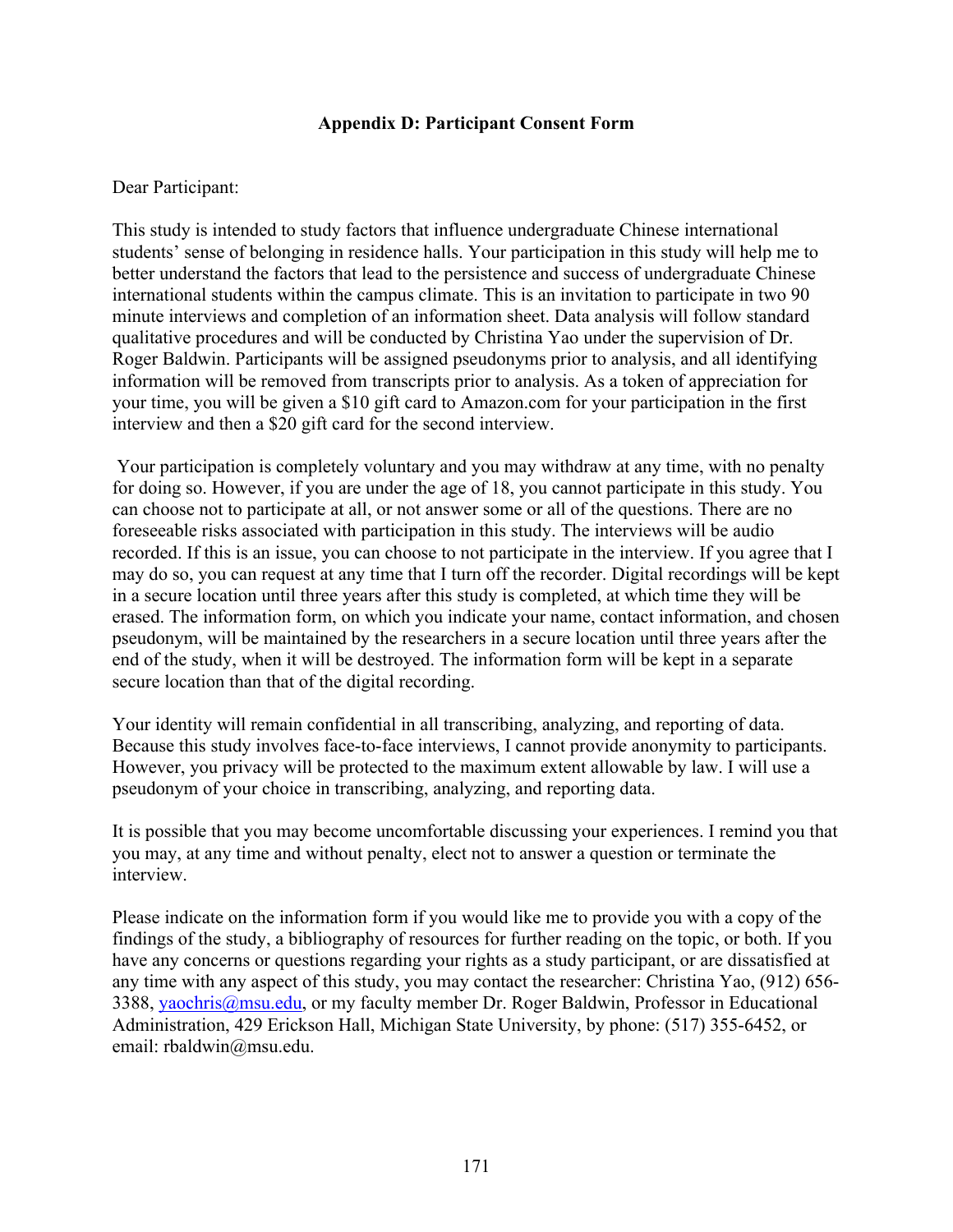If you have questions or concerns about your role and rights as a research participant, would like to obtain information or offer input, or would like to register a complaint about this study, you may contact, anonymously if you wish, the Michigan State University's Human Research Protection Program at 517-355-2180, Fax 517-432-4503, or e-mail irb@msu.edu or regular mail at 202 Olds Hall, MSU, East Lansing, MI 48824.

 $\mathcal{L}_\text{max}$  , and the contribution of the contribution of the contribution of the contribution of the contribution of the contribution of the contribution of the contribution of the contribution of the contribution of t

 $\mathcal{L}_\text{max}$  , and the contribution of the contribution of the contribution of the contribution of the contribution of the contribution of the contribution of the contribution of the contribution of the contribution of t Signature of Participant Date

Name of Participant (please print)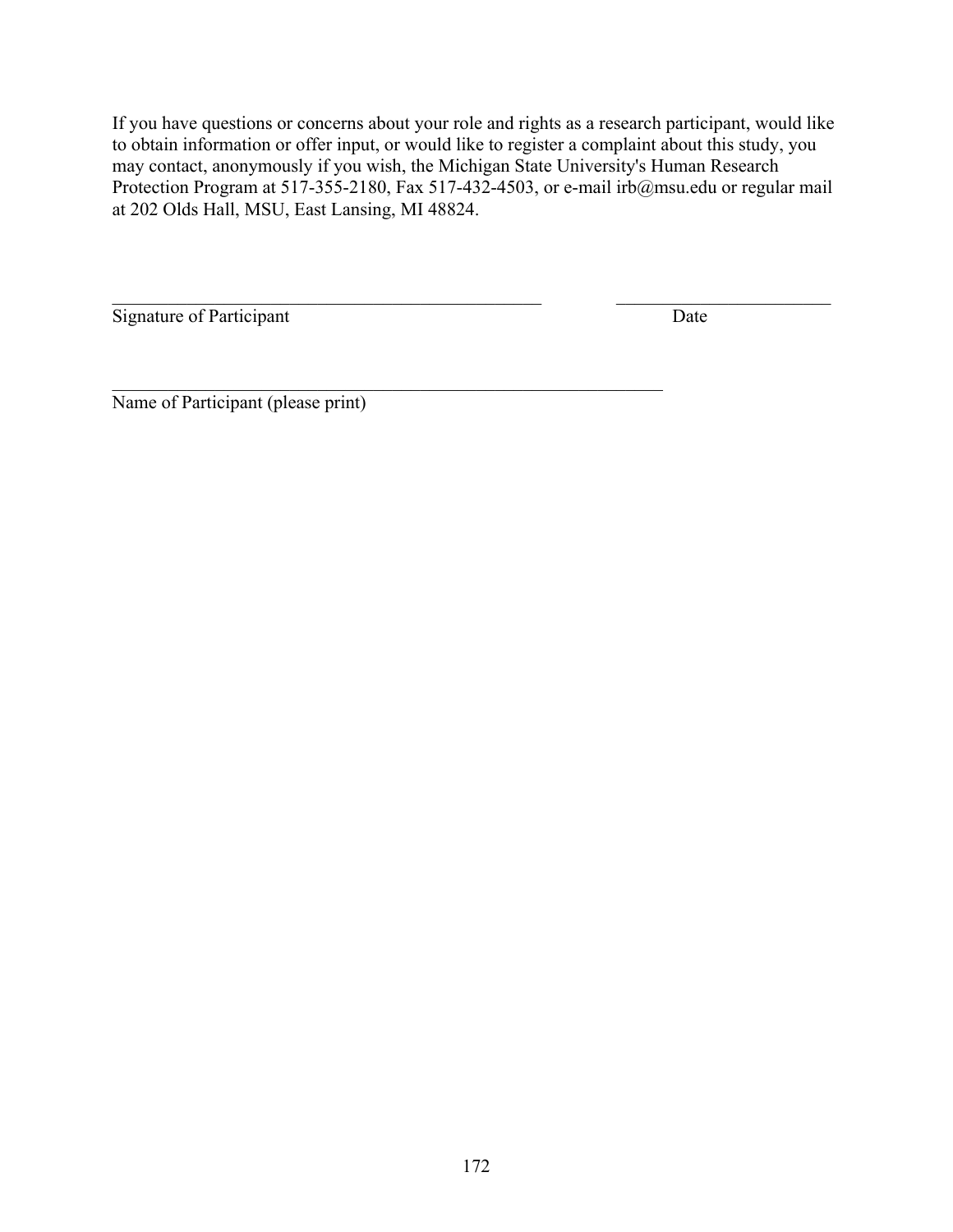REFERENCES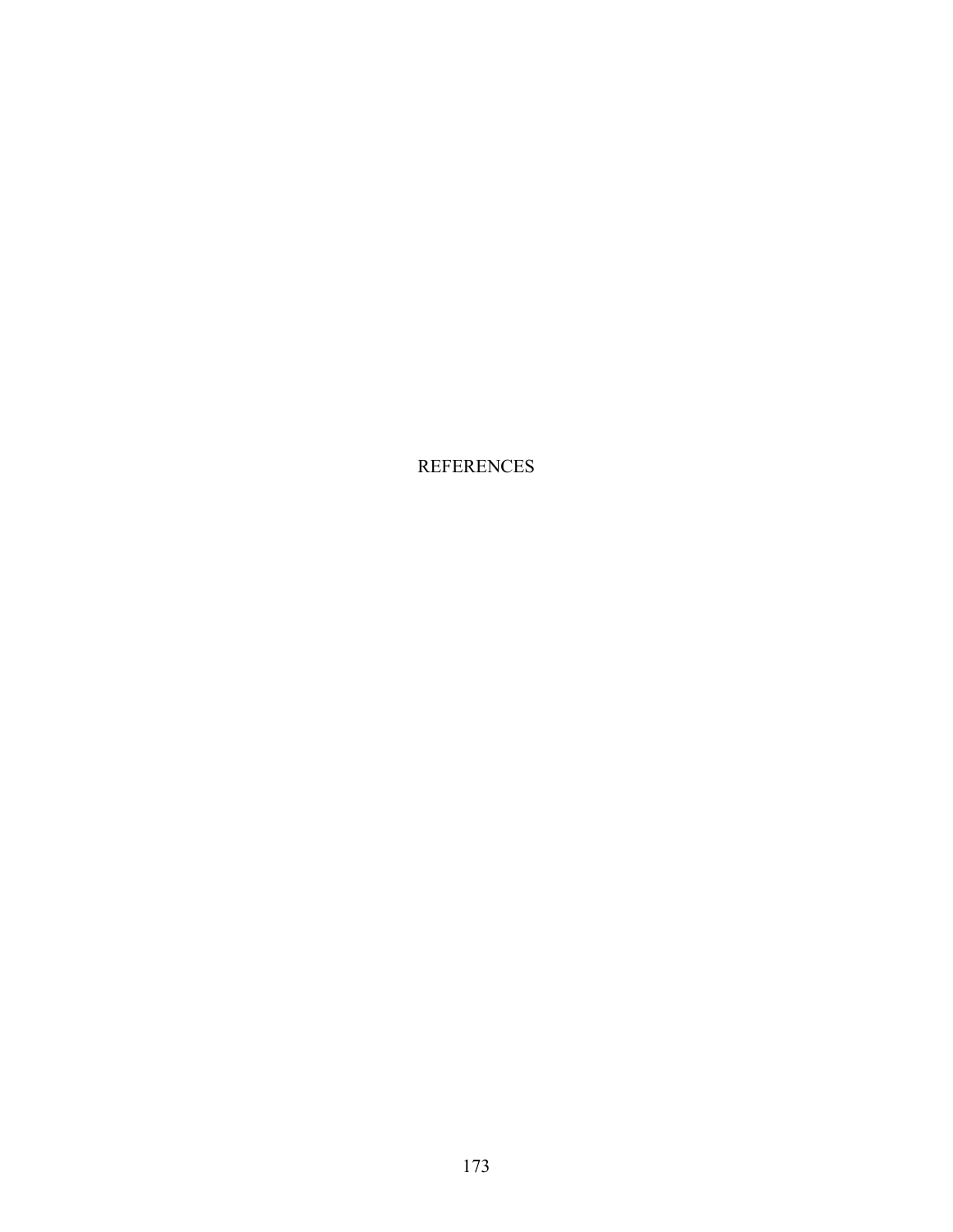### **REFERENCES**

- Allport, G.W. (1979). *The nature of prejudice*. Cambridge, MA: Perseus Books.
- Astin, A.W. (1993). *What matters in college? Four critical years revisited*. San Francisco, CA: Jossey-Bass.
- Berger, J.B. (1997). Students' sense of community in residence halls, social integration, and first-year persistence. *Journal of College Student Development, 38(5),* 441-452.
- Berger, J.B., & MIlem, J.F. (1999). The role of student involvement and perceptions of integration in a causal model of student persistence. *Research in Higher Education, 40(6),* 641-664.
- Bollen, K.A., & Hoyle, R.H. (1990). Perceived cohesion: A conceptual and empirical examination. *Social Forces, 69(2),* 479-504.
- Briguglio, C. & Smith, R. (2012). Perceptions of Chinese students in an Australian university: Are we meeting their needs? *Asia Pacific Journal of Education*, *32(1),* 17-33.
- Campbell, F.A.K. (2008). Exploring internalized ableism using critical race theory. *Disability & Society, 23(2),* 151-162.
- Charels-Toussaint, G.C., & Crowson, H.M. (2010). Prejudice against international students: The role of threat perceptions and authoritarian dispositions in U.S. students. *The Journal of Pscyhology, 144(5),* 413-428.
- Charmaz, K. (2001). Grounded theory. In R.M.Emerson (Ed.), *Contemporary field research: Perspectives and formulations* (2<sup>nd</sup> ed., pp. 335-352). Prospect Heights, IL: Waveland Press.
- Creswell, J.W. (2007). *Qualitative inquiry and research design: Choosing among five approaches* (2<sup>nd</sup> ed.). Thousand Oaks, CA: Sage.
- Dressel, P.L. (1987). *College to university: The Hannah years at Michigan State, 1935-1969*. Michigan State University Publications: East Lansing, MI.
- Edwards, V., Ran, A., & Li, D. (2007). Uneven playing field or falling standards: Chinese students' competence in English. *Race Ethnicity and Education*, *10(4),* 387-400.
- Ellison, N.B., Steinfield, C., and Lampe, C. (2007). The benefits of Facebook "friends"" Social capital and college students' use of online social network sites. Journal of Computer-Mediated Communication, 12, 1143-1168.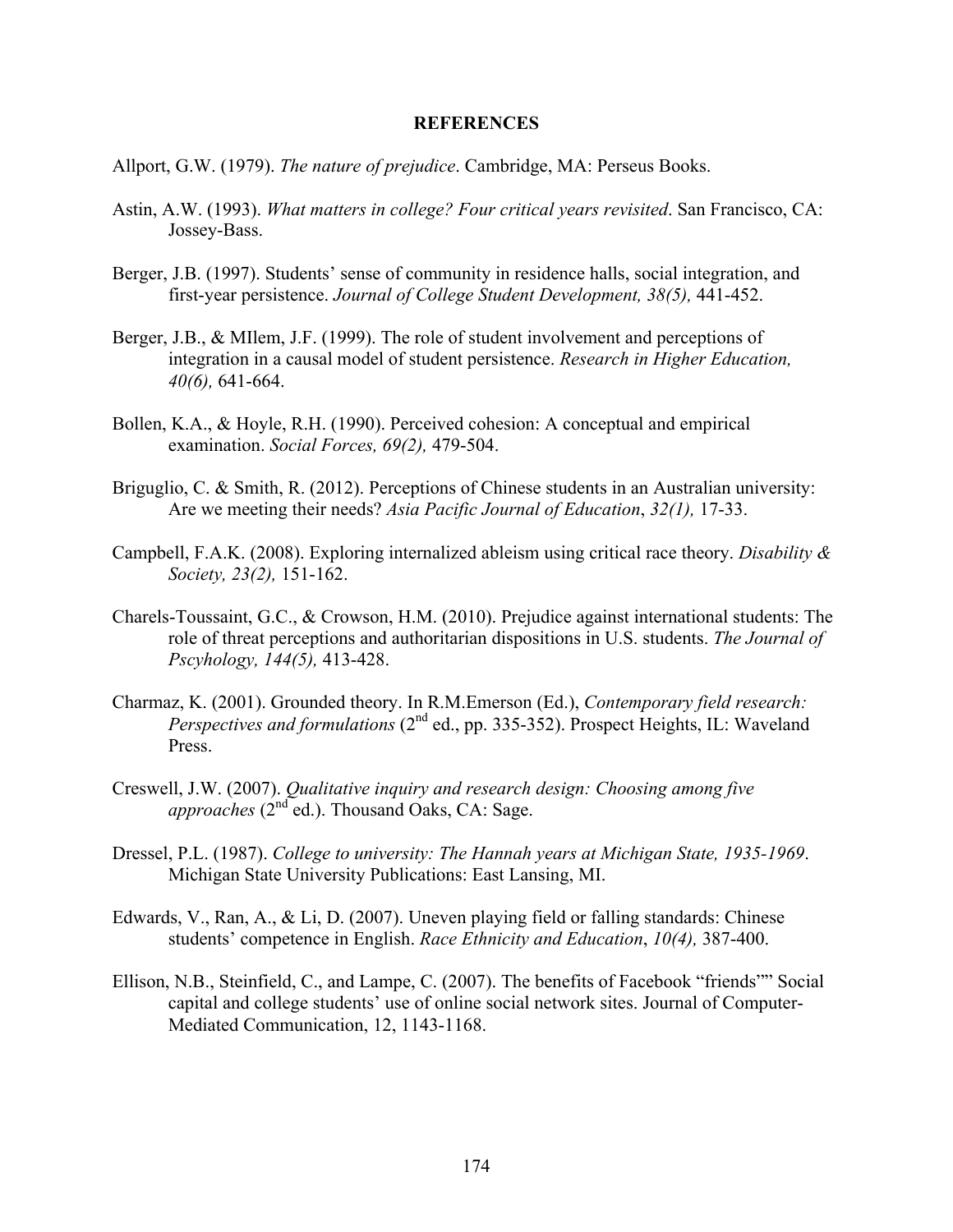- Fischer, K. (2013). A freshman year, far from home: Last fall 1,000 Chinese students arrived at Michigan State. Retrieved from http://chronicle.com/article/A-Freshman-Year-Far-From-Home/141303/.
- Freeman, T.M., Anderman, L.H., & Jensen, J.M. (2007). Sense of belonging in college freshmen at the classroom and campus levels. *The Journal of Experimental Education, 75(3)*, 203- 220.
- Glass, C.R. (2012). Educational experiences associated with international students' learning, development, and positive perceptions of campus climate. *Journal of Studies in International Education*, *16(3),* 228-251.
- Glesne, C. (2006). *Becoming qualitative researchers: An introduction* (3<sup>rd</sup> ed.). Boston, MA: Pearson.
- Hanassab, S. (2006). Diversity, international students, and perceived discriminations: Implications for educators and counselors. *Journal of Studies in International Education, 10*, 157-172.
- Hausmann, L.R., Ye, F., Schofield, J.W., & Woods, R.L. (2009). Sense of belonging and persistence in White and African-American first-year students. *Research in Higher Education, 50*, 649-669.
- Hurtado, S., & Carter, D.F. (1997). Effects of college transition and perceptions of the campus racial climate on Latino college students' sense of belonging. *Sociology of Education, 70(4),* 324-345.
- Hurtado, S., Milem, J., Hurtado, S., Milem, J., Clayton-Pedersen. A., & Allen, W. (1999). *Enacting diverse learning environments: Improving the climate for racial/ethnic diversity in higher education.* ASHE-ERIC Higher Education Report Volume 26, No. 8. Washington, DC: The George Washington University, Graduate School of Education and Human Development.
- Institute of International Education (2012a). Open doors 2011: International student enrollment increased by 5 percent in 2010/2011. Retrieved from http://www.iie.org/en/Who-We-Are/News-and-Events/Press-Center/Press-Releases/2011/2011-11-14-Open-Doors-International-Students.

Institute of International Education (2012b). *Open doors 2012: Fast facts*. New York, NY.

Institute of International Education (2013). Open doors 2013: International student in the United States and study abroad by American students are at all-time high. Retrieved from http://www.iie.org/Who-We-Are/News-and-Events/Press-Center/Press-Releases/2013/2013-11-11-Open-Doors-Data.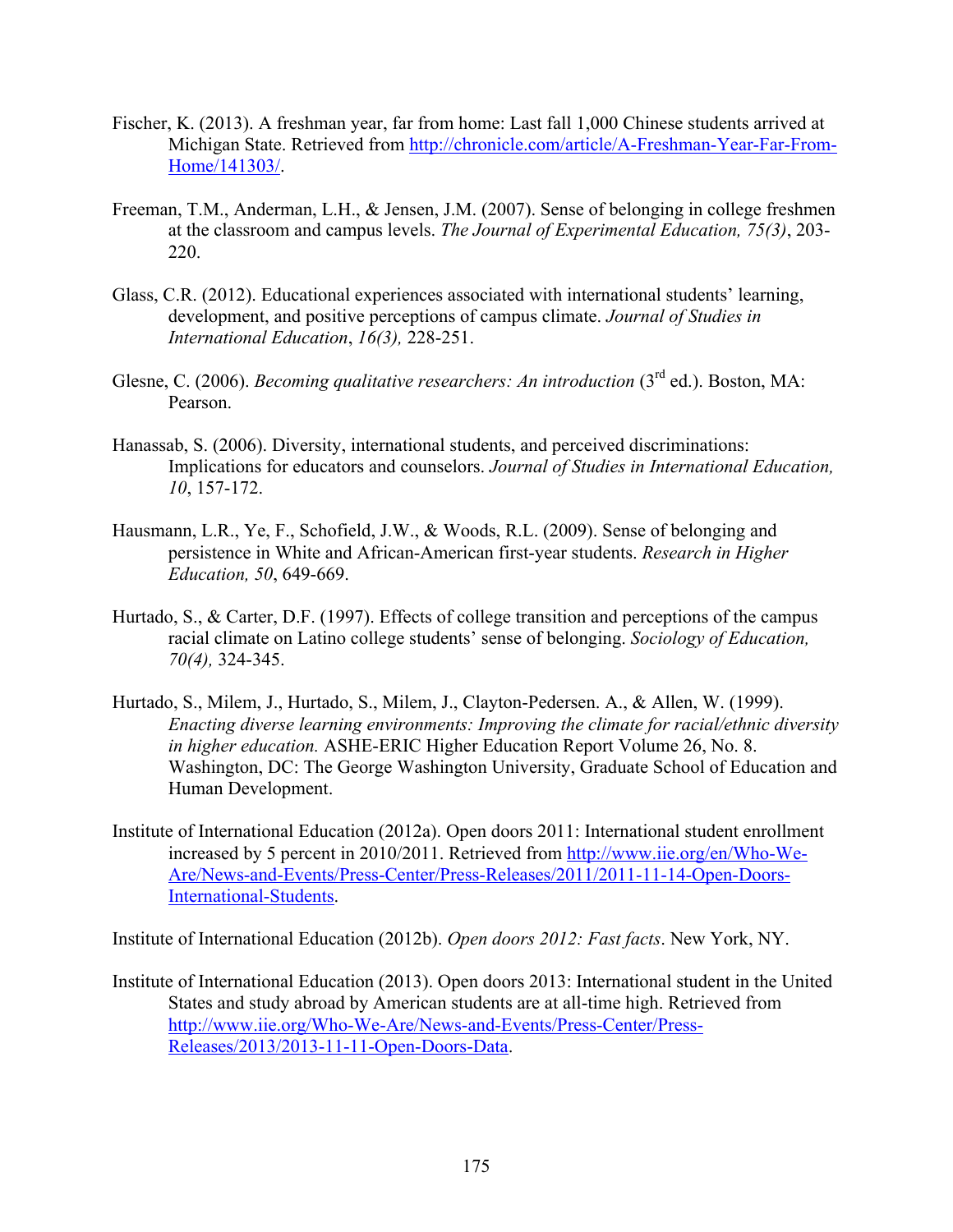- Institute of International Education (2014). Special reports: Economic impact of international students. Retrieved from http://www.iie.org/Research-and-Publications/Open-Doors/Data/Economic-Impact-of-International-Students.
- Jaschik, S. (2012, June 14). Friendless in America. *Inside Higher Ed*. Retrieved from http://www.insidehighered.com/news/2012/06/14/new-study-finds-many-foreignstudents-lack-american-friends.
- Johnson, D.R., Soldner, M., Leonard, J.B., Alvarez, P., Inkelas, K.K., Rowan-Kenyon, H., & Longerbeam, S. (2007). Examining sense of belonging among first-year undergraduates from different racial/ethnic groups. *Journal of College Student Development, 48(5),* 525- 542.
- Kincheloe, J.L., & McLaren, P. (2005). Rethinking critical theory and qualitative research. In N. Denzin & Y. Lincoln (Eds.), *The SAGE handbook of qualitative research: Third edition* (pp. 303-342).
- Kuh, G.D., & Love, P.G. (2000). A cultural perspective on student departure. In J.M. Braxton (Ed.), *Reworking the student departure puzzle* (pp. 196-212). Nashville, TN: Vanderbilt University Press.
- Kuh, G.D., Kinzie, J., Schuh, J.H., Whitt, E.J., and Associates. (2010). *Student success in college: Creating conditions that matter.* San Francisco, CA: Jossey-Bass.
- Lee, J.J. (2007). Neo-racism toward international students: A critical need for change. *About Campus*, *11*, 28-30.
- Lee, J.J. (2010). International students' experiences and attitudes at a US host institution: Selfreports and future recommendations. *Journal of Research in International Education*, *9(1),* 66-84.
- Lee, J. J. & Rice, C. (2007). Welcome to America? International student perceptions of discrimination. *Higher Education*, *53*, 381-409.
- Li, G., Chen, W., & Duanmu, J. (2010). Determinants of international students' academic performances: A comparison between Chinese and other international students. *Journal of Studies in International Education*, *14(4),* 389-405.
- Li, R.Y. & Kaye, M. (1998). Understanding overseas students' concerns and problems. *Journal of Higher Education Policy and Management*, *20(1),* 41-50.
- Lin, S.Y., & Scherz, S.D. (2014). Challenges facing Asian international graduate students in the U.S.: Pedagogical considerations in higher education. *Journal of International Students, 4(1)*, 16-33.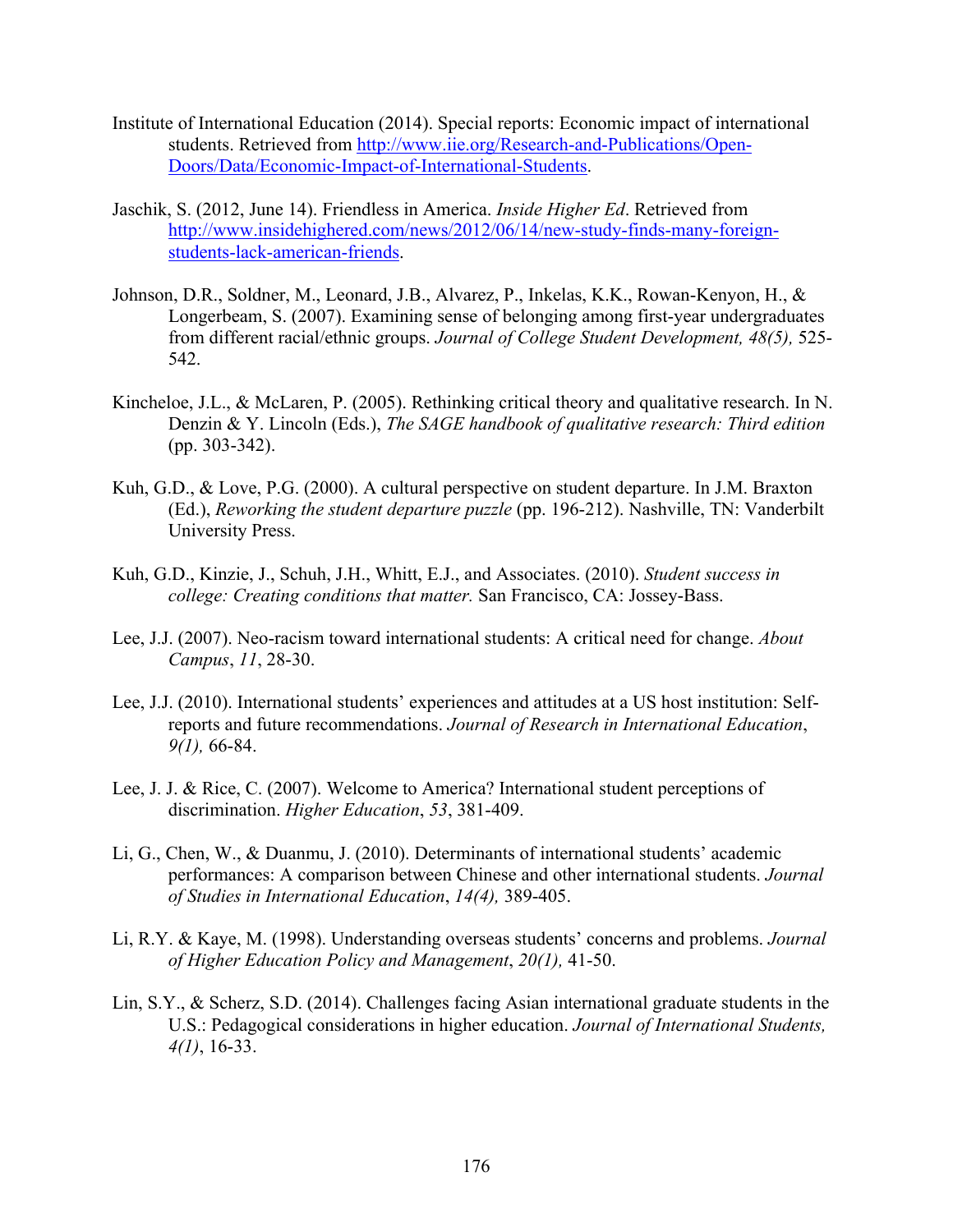- Luke, A. (2010). Educating the other: Standpoint and theory in the 'internationalization' of higher education. In E. Unterhalter and V. Carpentier (Eds.), *Global inequalities and higher education* (pp. 43-65). New York, NY: Palgrave Macmillan.
- Marginson, S., Nyland, C. Sawir, E., and Forbes-Mewett, H. (2010). *International student security*. New York, NY: Cambridge University Press.
- Maslow, A.H. (1954). *Motivation and personality*. New York, NY: Harper & Row.
- McMahon, P. (2011). Chinese voices: Chinese learners and their experiences of living and studying in the United Kingdom. *Journal of Higher Education Policy and Management, 33(4),* 401-414.
- Merriam, S.B. (2009). *Qualitative research: A guide to design and implementation*. San Francisco, CA: Jossey-Bass.
- Michigan State University. (2013). *MSU Mission Statement*. Retrieved from http://president.msu.edu/mission/.
- Milem, J.F., & Berger, J.B. (1997). A modified model of college student persistence: Exploring the relationship between Astin's theory of involvement and Tinto's theory of student departure. *Journal of College Student Development, 38(4)*, 387-400.
- Ministry of Foreign Affairs of the People's Republic of China. (2000). *Fifty-six ethnic groups*. Retrieved from http://www.fmprc.gov.cn/eng/ljzg/zgjk/3580/t17856.shtml.
- Moran, D. (2012). International students deal with social media racism. *The State News.*  Retrieved from http://statenews.com/article/2012/07/international\_students\_deal\_with\_social\_media\_raci sm.
- Neighborhoods (2014). MSU neighborhoods planning principles. Retrieved from http://neighborhoods.msu.edu/updates/msu-neighborhoods-planning-principles.
- Office of International Students and Scholars. (2012). 2012 statistical report. Retrieved from http://oiss.isp.msu.edu/about/stats12.htm.
- Office of Planning and Budgets. (2012). Common data set, 2011-2012. Retrieved from http://opb.msu.edu/msuinfo/documents/CDS\_2011-2012.pdf.
- Office of Planning and Budgets. (2013). Common data set, 2012-2013. Retrieved from http://opb.msu.edu/institution/documents/CDS\_2012-2013.pdf.
- Office of the Registrar. (2013). Enrollment and term end reports. Retrieved from http://www.reg.msu.edu/RoInfo/EnrTermEndRpts.asp.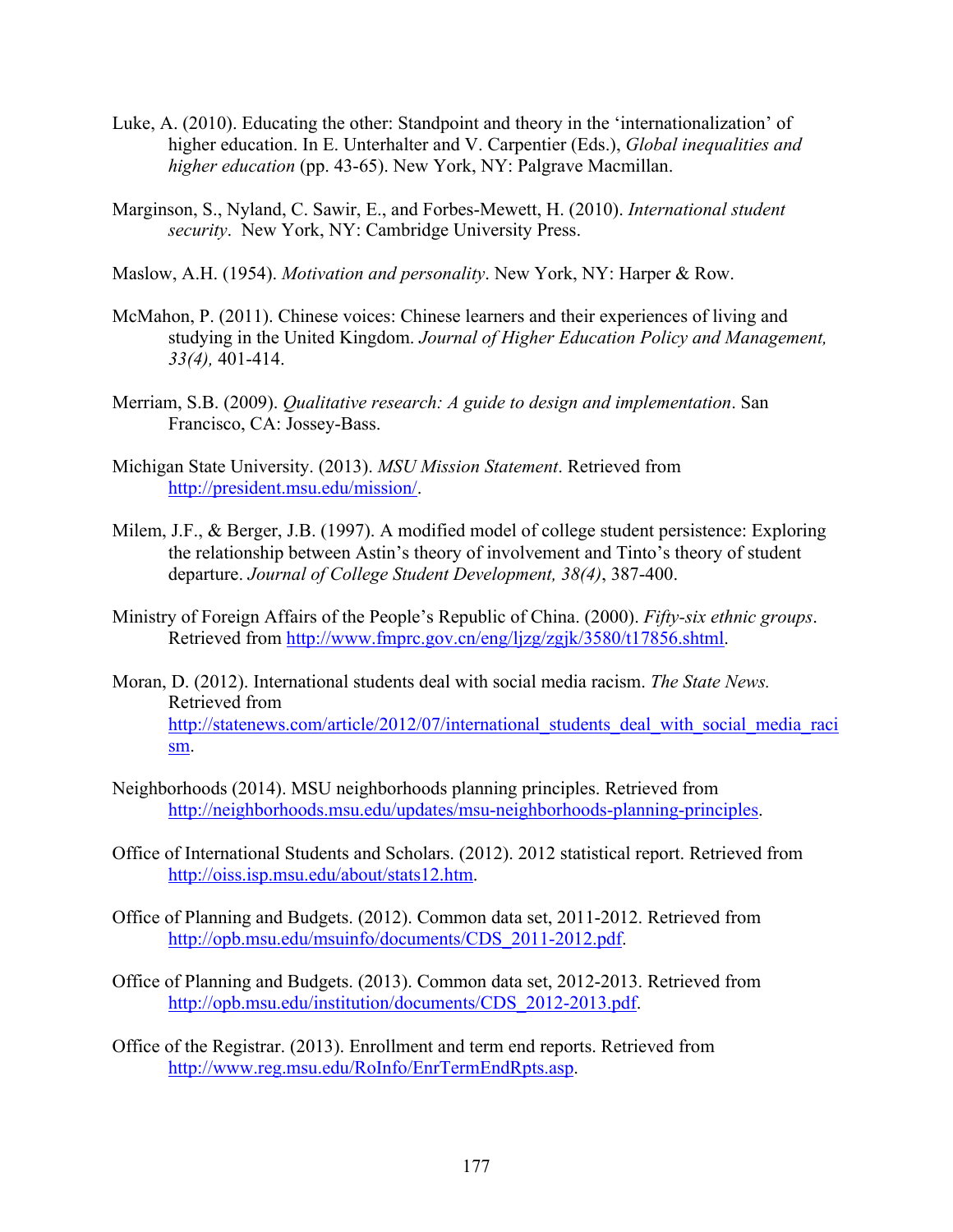- Pan, J.Y., & Wong, D.F.K. (2011). Acculturative stressors and acculturative strategies as predictors of negative affect among Chinese international students in Australia and Hong Kong: A cross-cultural comparative study. *Academic Psychiatry*, *35 (6),* 376-381.
- Pascarella, E.T., & Terenzini, P.T. (2005). *How college affects students*. San Francisco, CA: Jossey-Bass.
- Peterson, M.W., & Spencer, M.G. (1990). *Understanding academic culture and climate*. New Directions for Institutional Research No. 68. San Francisco, CA: Jossey-Bass.
- Ray, D. (2008). A socio-historical examination of race, gender, and class in single-parent African American mothers of delinquent youth (Doctoral dissertation, Drexel University). Retrieved from http://idea.library.drexel.edu/handle/1860/2984.
- Redden, E. (2012, October 16). I'm not racist, but. *Inside Higher Ed*. Retrieved from http://www.insidehighered.com/news/2012/10/16/tensions-simmer-between-americanand-international-students.
- Rendon, L.I., Jalomo, R.E., & Nora, A. (2000). Theoretical considerations in the study of minority student retention in higher education. In J.M. Braxton (Ed.), *Reworking the student departure puzzle* (pp. 127-156). Nashville, TN: Vanderbilt University Press.
- Residence Education and Housing Services. (2014). Live on: Do I have to live on campus? Retrieved from http://www.liveon.msu.edu/faq/do-i-have-live-campus.
- Rossman, G.B., & Rallis, S.F. (2003). *Learning in the field: An introduction to qualitative research.* Thousand Oaks, CA: Sage.
- Said, Edward (1978). *Orientalism*. New York, NY: Vintage Books.
- Samovar, L.A., & Porter, R.E. (1991). *Intercultural communication: A reader* (6<sup>th</sup> ed.). Belmont, CA: Wadsworth.
- Seidman, I.E. (1998). *Interviewing as qualitative research: A guide for researchers in education in the social sciences* (2<sup>nd ed.). New York, NY: Teachers College Press.</sup>
- Sherry, M., Thomas, P., & Chui, W.H. (2010). International students: a vulnerable student population. *Higher Education*, *60*, 33-46.
- Simon, L.A. (2009). *Embracing the world grant ideal: Affirming the Morrill Act for a twentyfirst global society.* Michigan State University: East Lansing, MI.
- Slaughter, S. & Rhoades, G. (2009). *Academic capitalism and the new economy: Markets, states, and higher education*. Baltimore, MD: The Johns Hopkins University Press.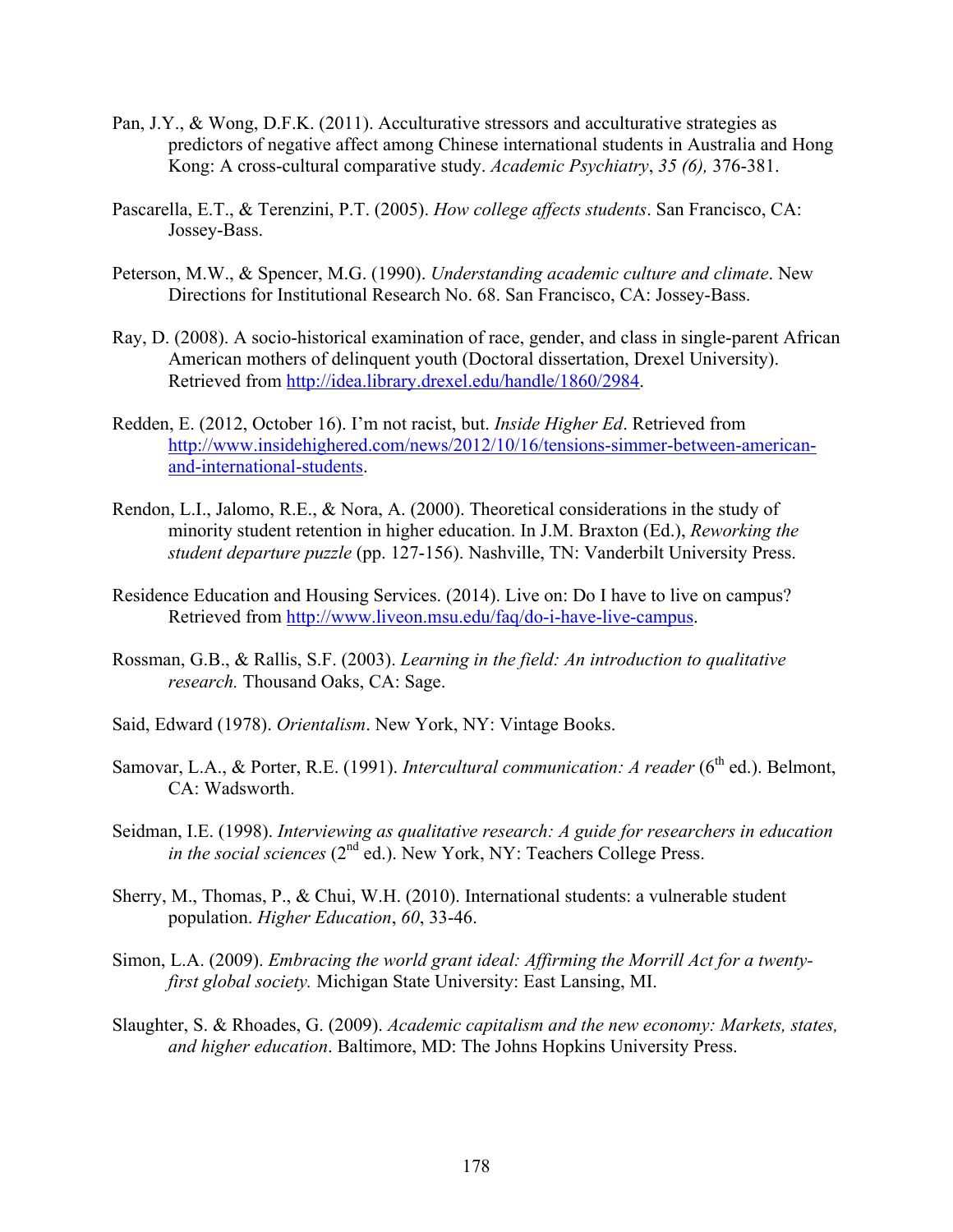- Smith, R.A., & Khawaja, N.G. (2011). A review of the acculturation experiences of international students. *International Journal of Intercultural Relations*, *35*, 699-713.
- Stake, R. (2004). Qualitative case study. In N.K. Denzin & Y.S. Lincoln (eds.) *The Sage Handbook of Qualitative Research, 3rd edition* (pp. 443-466). Thousand Oaks, CA: Sage.
- Steele, C.M. (1992). Race and the schooling of Black Americans. *Atlantic Monthly*, 68-78.
- Thomas, D.A. (2008). *Michigan State College: John Hannah and the creation of a world university, 1926-1969.* Michigan State University Press: East Lansing, MI.
- Tierney, W.G. (1992). An anthropological analysis of student participation in college. *The Journal of Higher Education, 63*(3), 603-618.
- Tierney, W.G. (1999). Models of minority college-going and retention: Cultural integrity versus cultural suicide. *The Journal of Negro Education, 68*(1), 80-91.
- Tierney, W.G. (2000). Power, identity, and the dilemma of college student departure. In J.M. Braxton (Ed.), *Reworking the student departure puzzle* (pp. 213-234). Nashville, TN: Vanderbilt University Press.
- Tinto, V. (1993). *Leaving college: Rethinking the causes and cures of student attrition.* Chicago, IL: The University of Chicago Press.
- Triandis, H.C. (2009). Culture and conflict. In L.A. Samovar, R.E. Porter, and E.R. McDaniel (Eds.), *Intercultural communication* (pp. 18-27). Boston, MA: Wadsworth.
- UNESCO Institute for Statistics. (2014). Global flow of tertiary-level students. Retrieved from http://www.uis.unesco.org/Education/Pages/international-student-flow-viz.aspx.
- Valenzuela, S., Park, N., and Kee, K.F. (2009). Is there social capital in a social network site?: Facebook use and college students' life satisfaction, trust, and participation. Journal of Computer-Mediated Comunication, 14, 875-901.
- Van Manen, M. (1990). *Researching lived experience: Human science for an action sensitive pedagogy*. Albany, NY: State University of New York Press.
- Verbik, L. & Lasanowski, V. (2007). *International student mobility: Patterns and trends*. London: Observatory of Borderless Higher Education.
- Wang, Y. (2010). How are they racialized?: Racial experiences of Chinese graduate students. *Ethnic Studies Review*, 33(2), 109-122.
- Weis, L. (1995). Identity formation and the process of othering: Unraveling sexual threads. *Educational Foundation, 9(1),* 17-33.